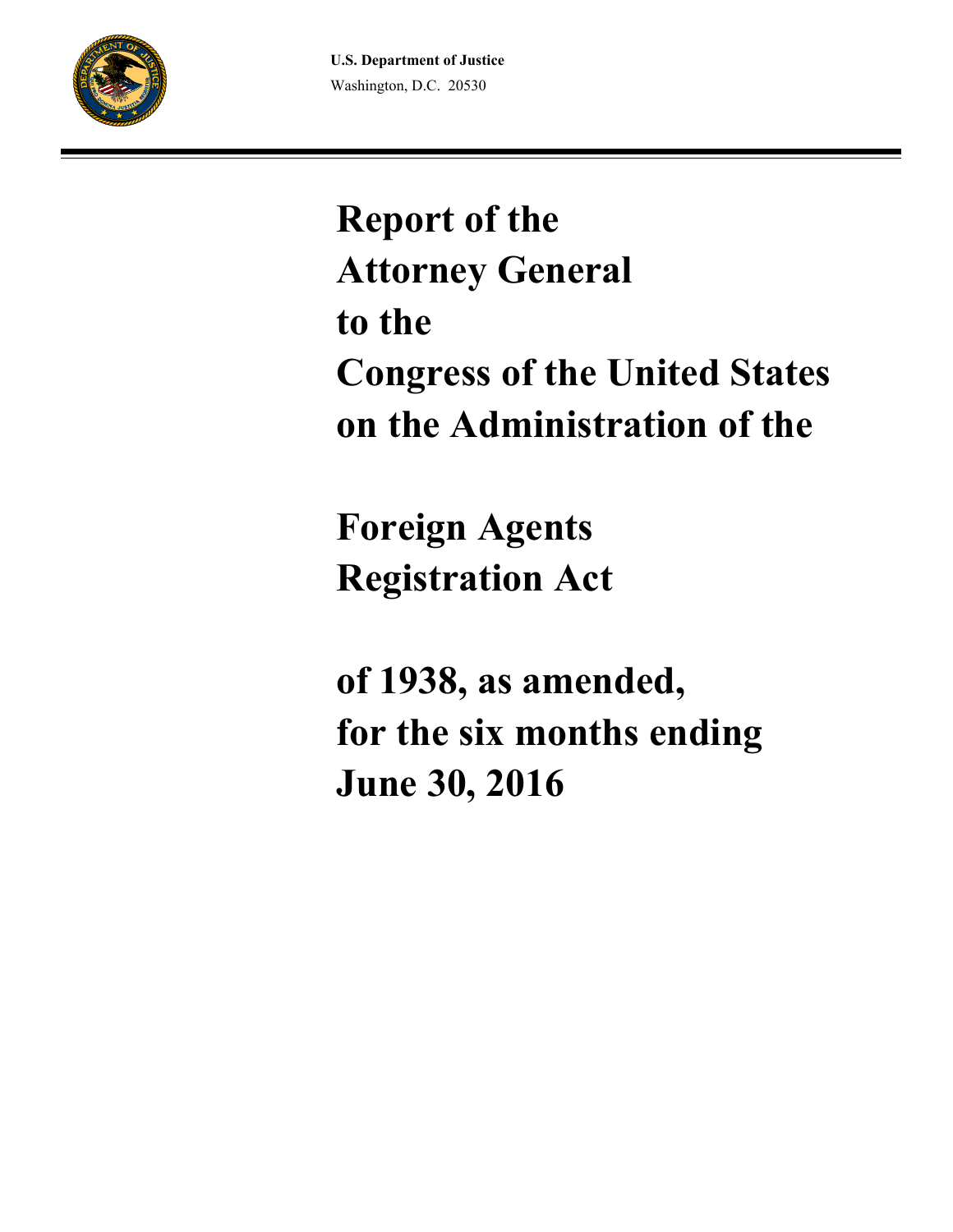# **Report of the Attorney General to the Congress of the United States on the Administration of the Foreign Agents Registration Act of 1938, as amended, for the six months ending June 30, 2016**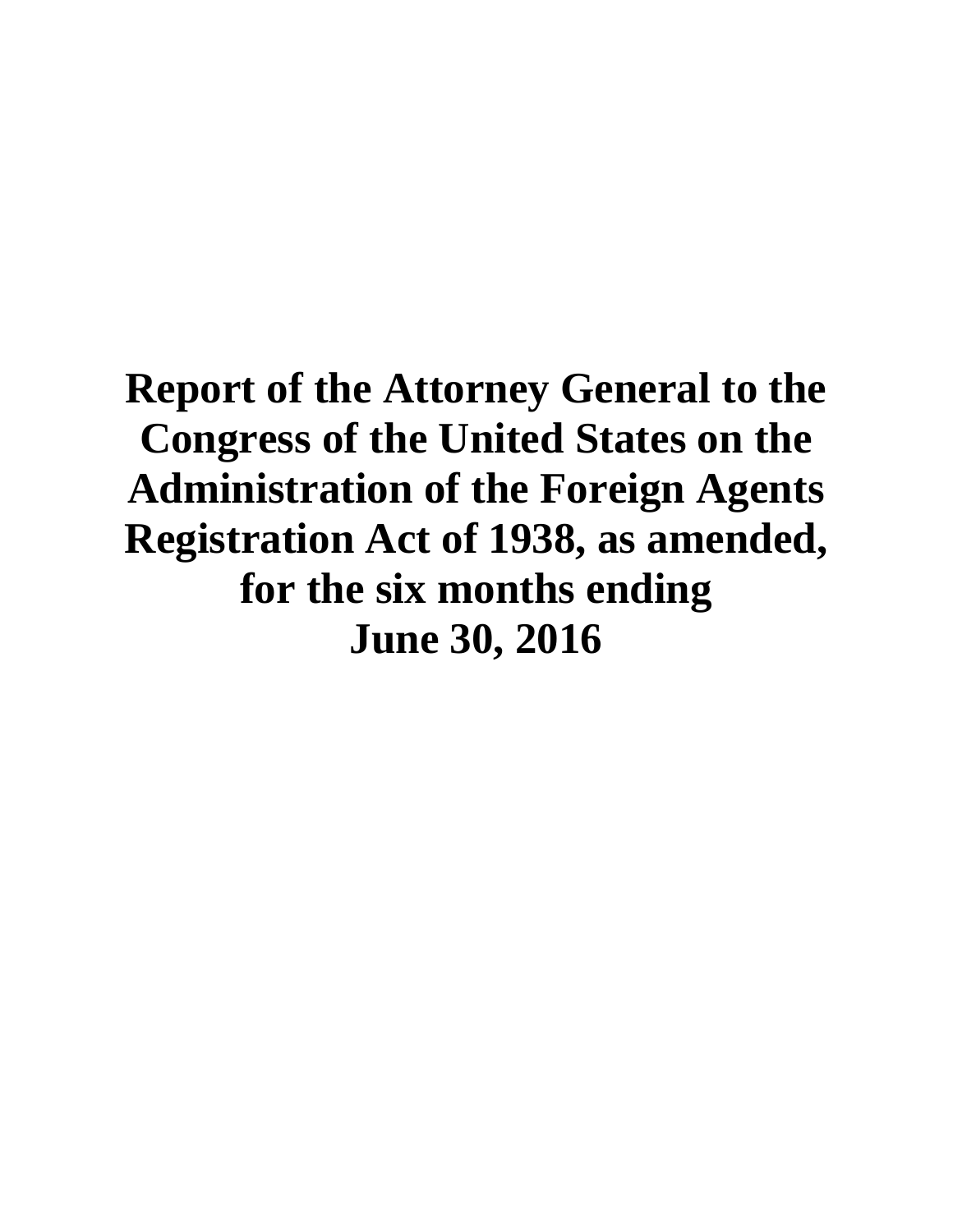## TABLE OF CONTENTS

| $\texttt{CANADA}\dots\dots\dots\dots\dots\dots\dots\dots\dots\dots\dots\dots\dots\dots\dots\dots\dots24$ |
|----------------------------------------------------------------------------------------------------------|
|                                                                                                          |
|                                                                                                          |
|                                                                                                          |
|                                                                                                          |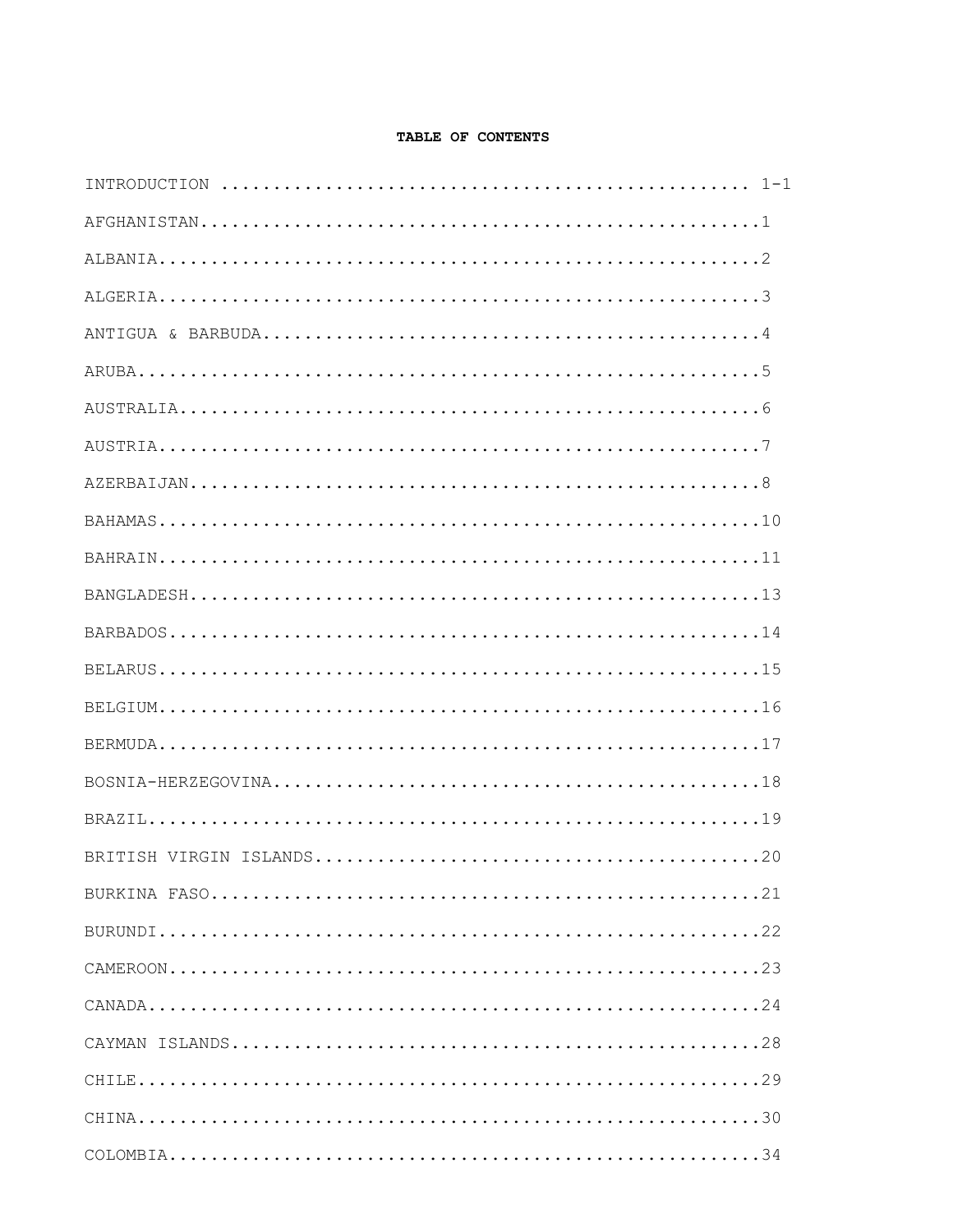| CONGO |
|-------|
| CONGO |
|       |
|       |
|       |
|       |
|       |
|       |
|       |
|       |
|       |
|       |
|       |
|       |
|       |
|       |
|       |
|       |
|       |
|       |
|       |
|       |
|       |
|       |
|       |
|       |
|       |
|       |
|       |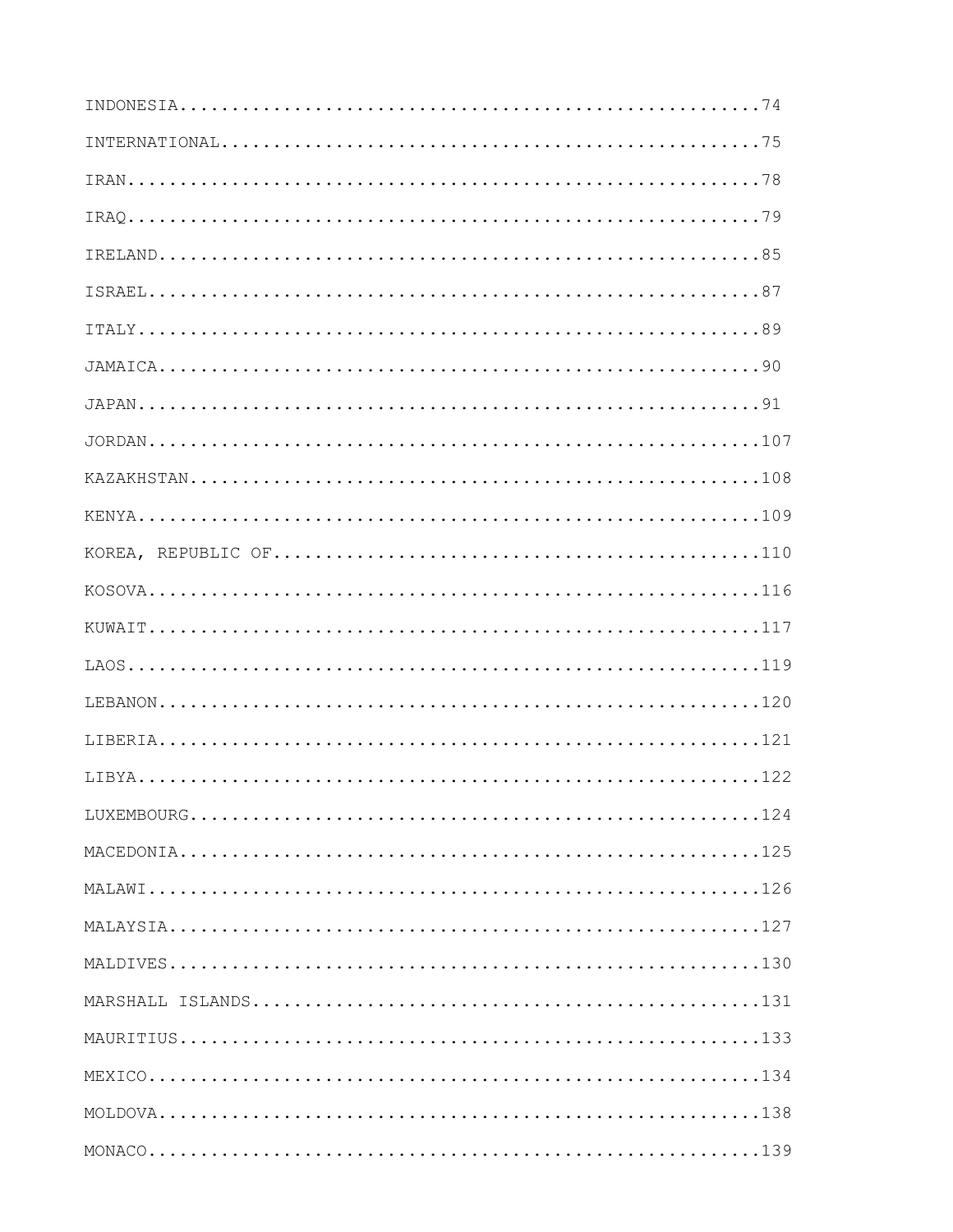| SAHARAWI ARAB DEMOCRATIC REPUBLIC167 |  |
|--------------------------------------|--|
|                                      |  |
|                                      |  |
|                                      |  |
|                                      |  |
|                                      |  |
|                                      |  |
|                                      |  |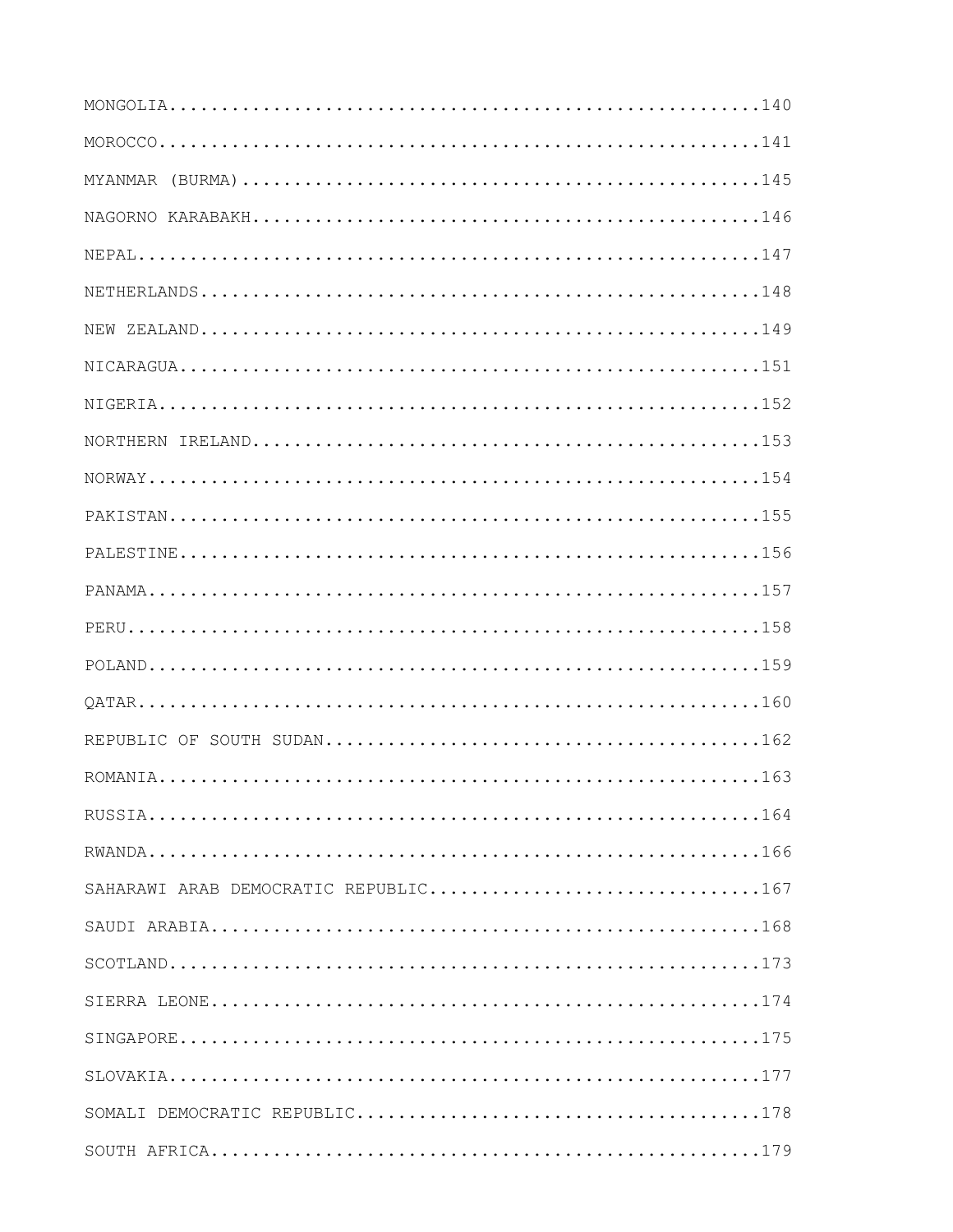| ST. CHRISTOPHER (ST. KITTS) & NEVIS183 |
|----------------------------------------|
|                                        |
|                                        |
|                                        |
|                                        |
|                                        |
|                                        |
|                                        |
|                                        |
|                                        |
|                                        |
|                                        |
|                                        |
|                                        |
|                                        |
|                                        |
|                                        |
|                                        |
|                                        |
|                                        |
|                                        |
|                                        |
|                                        |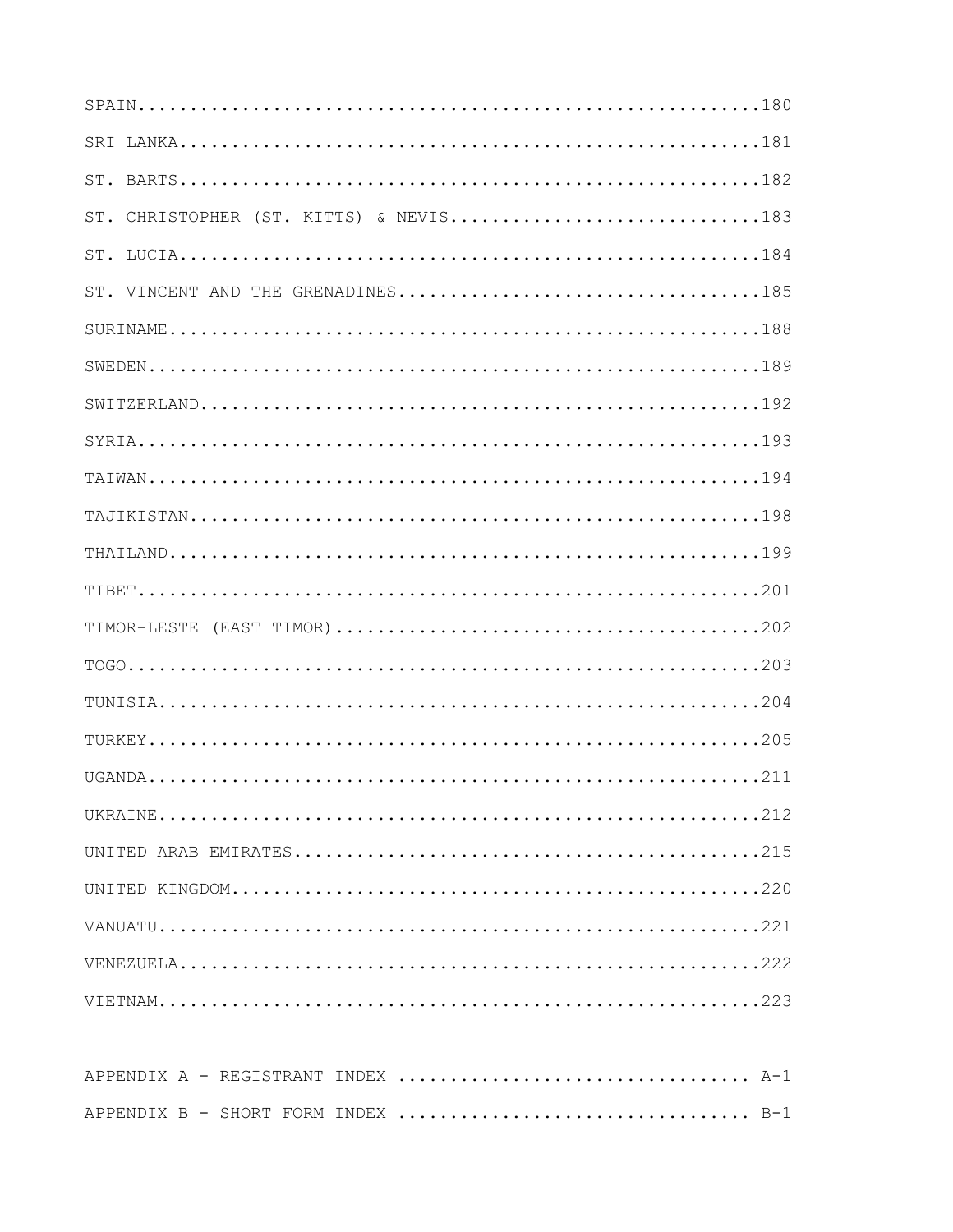The Department of Justice (Department) submits the following report on the administration of the Foreign Agents Registration Act of 1938, as amended, 22 U.S.C. *§* 611 *et seq.* ("FARA" or "the Act"). Section 11 of the Act (22 U.S.C. § 621) requires the Attorney General to report every six months to the Congress concerning the administration of FARA, as well as the nature, sources, and content of informational materials disseminated and distributed by agents of foreign principals registered under the Act. This report covers the administration and enforcement of FARA for the six months ending June 30, 2016.

FARA is a disclosure statute that requires persons in the United States who are acting as agents of foreign principals, and engaged in certain specified activities within the United States, to register with the Department and to make periodic public disclosure of their relationship with the foreign principal, as well as to disclose activities, receipts, and disbursements in support of those activities. An important purpose served by FARA is to inform the government and the people of the United States of the identity of persons engaging in political activities for or on behalf of foreign governments, foreign political parties, and other foreign principals, so that their statements and activities can be viewed in light of their associations.

The text of this report lists, according to geographical area or nationality, all agents who were registered at any time during the first six months of 2016, or who reported for the first time in that period activities, receipts, or disbursements for the previous period. It includes the identities of the agents and their foreign principal(s), a description of the agent's activities, including a description of any informational materials disseminated, a total figure for monies received, and a listing of all individual agents. This report, and information on the activities of foreign agents, can be accessed on the FARA website, which can be reached through the National Security Division's website at https://www.usdoj.gov/nsd/.

 $\overline{\phantom{0}}$  1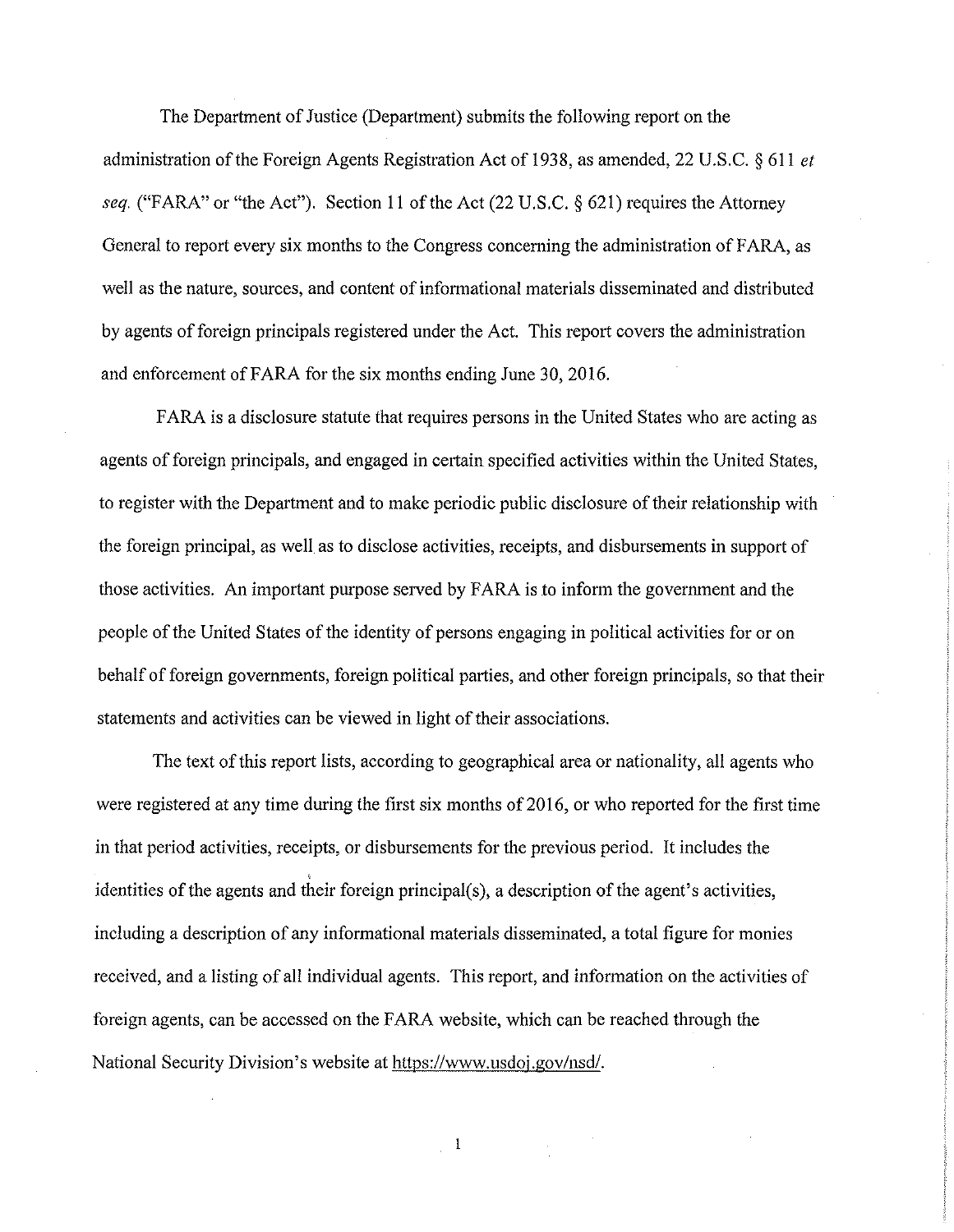Improvements continue to be made to the FARA computerized records system and Internet website, https://www.fara.gov/. In response to the Honest Leadership and Open Government Act of 2007, FARA registrants shall file registration statements and supplements in electronic form. In April 2011, the Department unveiled FARA eFile, a system for the electronic filing of registration statements and supplements. The system enables foreign agents to electronically file documents with the Department. FARA eFile is an intuitive online filing process that allows registrants to register and pay the required registration fees online, 24 hours a day, seven days a week. Additional information about FARA eFile can be found at https://www.fara.gov/efile-fag.html.

The Act does not place any limitations on the political advocacy activities of an agent, and the Department's administration of FARA is not designed or intended to inhibit or discourage the expression of political views in any way. Registration under FARA does not imply recognition by the United States Government of the legitimacy of any particular foreign government or foreign political party. Furthermore, registration does not indicate approval by the United States Government of the activities of registered agents or the content of any informational materials they disseminate.

## **Statistical Summary**

During the six-month period ending June 30, 2016, the Department received 29 new registration statements and terminated 14 registrations. A total of 372 active registrations, representing 539 foreign principals, were on file during the period of January 1, 2016, through June 30, 2016. Individuals acting as officials or employees or rendering assistance to a registrant for or in the interests of its foreign principal filed 237 new short-form registration statements

2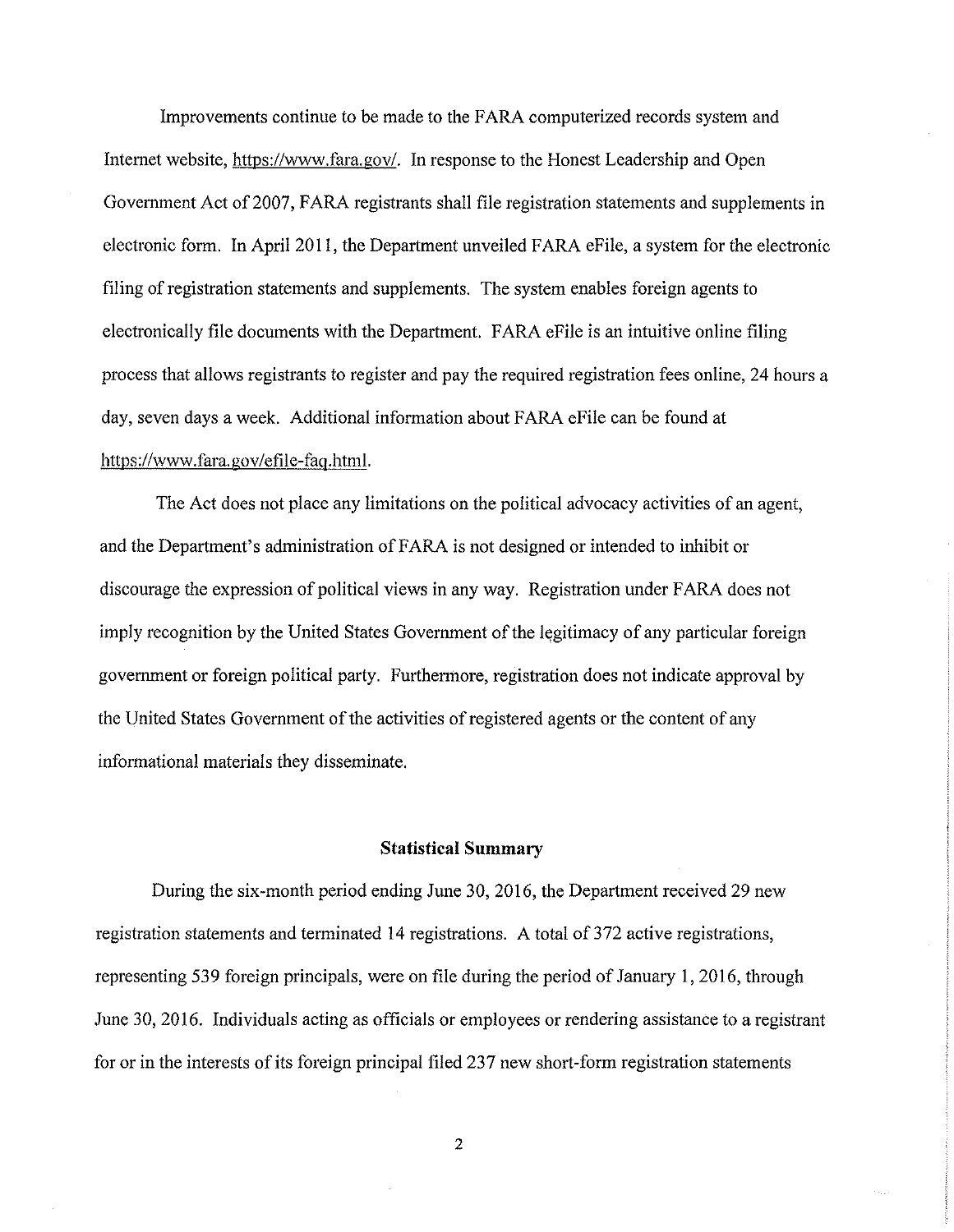under the Act, bringing the total of short-form registrations to  $1,815$  during the period of January 1, 2016, through June 30, 2016. There were 68 new agreements with foreign principals reported by agents under the Act, and 69 agreements with foreign principals were terminated during this period.

Pursuant to P.L. 102-395 enacted on October 6, 1992, which authorized the Attorney General to establish fees to recover the cost of administering the FARA, \$154,098.00 in fees was received during the six-month period ending June 30, 2016. A total of \$9,674,537.30 has been collected since the program was initiated through June 30, 2016.

Sincerely,  $e\,\mu$  . Ramver

Samuel R. Ramer Acting Assistant Attorney General Office of Legislative Affairs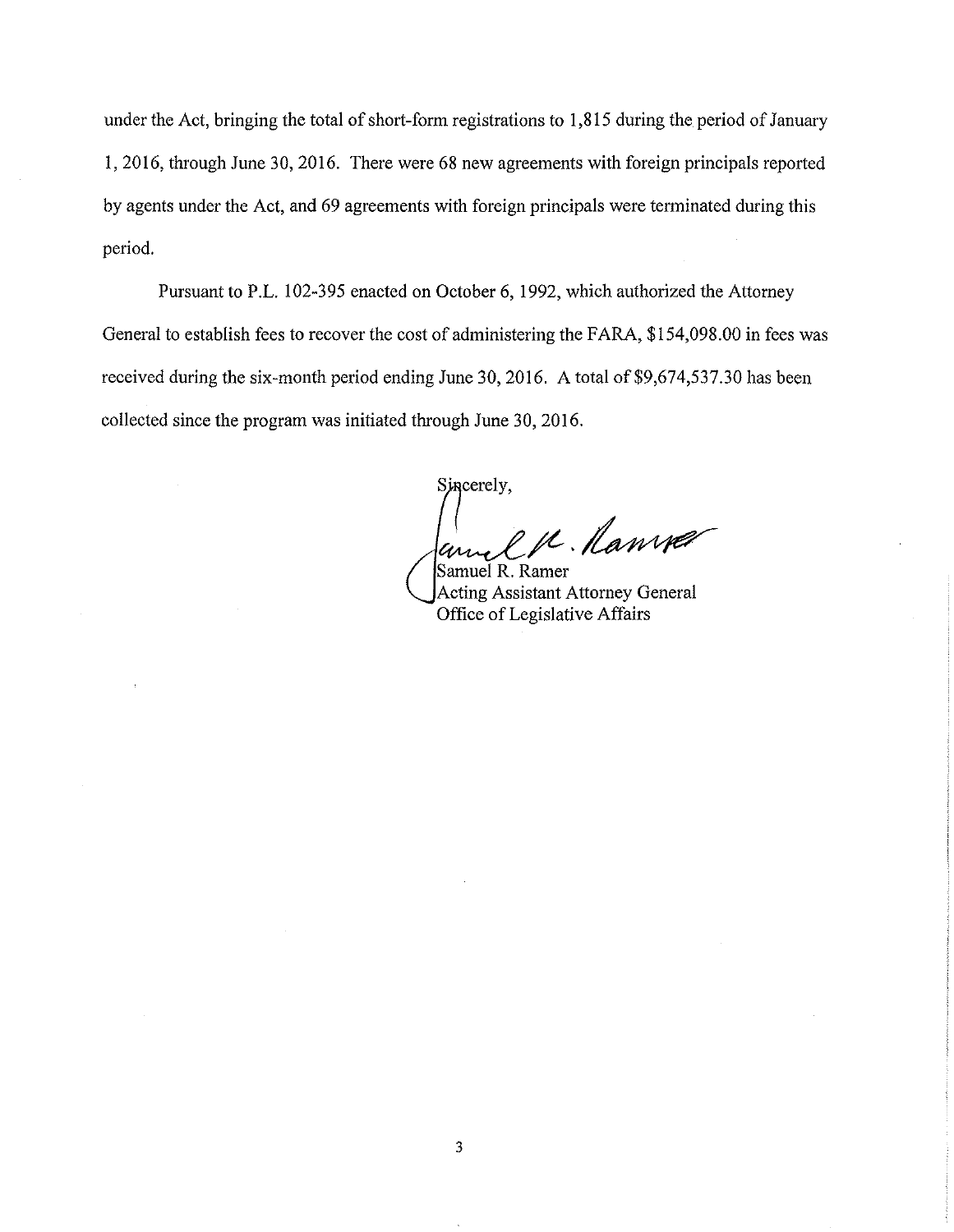# LISTING ACCORDING TO THE GEOGRAPHICAL AREA OR NATIONALITY FIELD OF REGISTRANTS WHOSE STATEMENTS WERE IN ACTIVE STATUS AT ANY TIME DURING THIS SEMI-ANNUAL REPORT

- (T) Indicates registration terminated during this six month reporting period.
- (t) Indicates foreign principal terminated during the six month reporting period.

 The dollar figure included for each registrant represents the total amount of money received in the United States in furtherance of the agency purpose by agents working on behalf of the foreign principal. This information is based on the registrant's reporting period rather than the calendar year.

The list is compiled alphabetically by country or location<sup>1</sup>; however, it necessarily will include foreign principals which have no association with the government.

 The report sets forth the name, address and registration number of the registrant, the identity of the foreign principal, the nature of their activities, and the amount of monies received, if any.

The 1 Country or location is not reflective of United States foreign policy regarding recognition of sovereignty.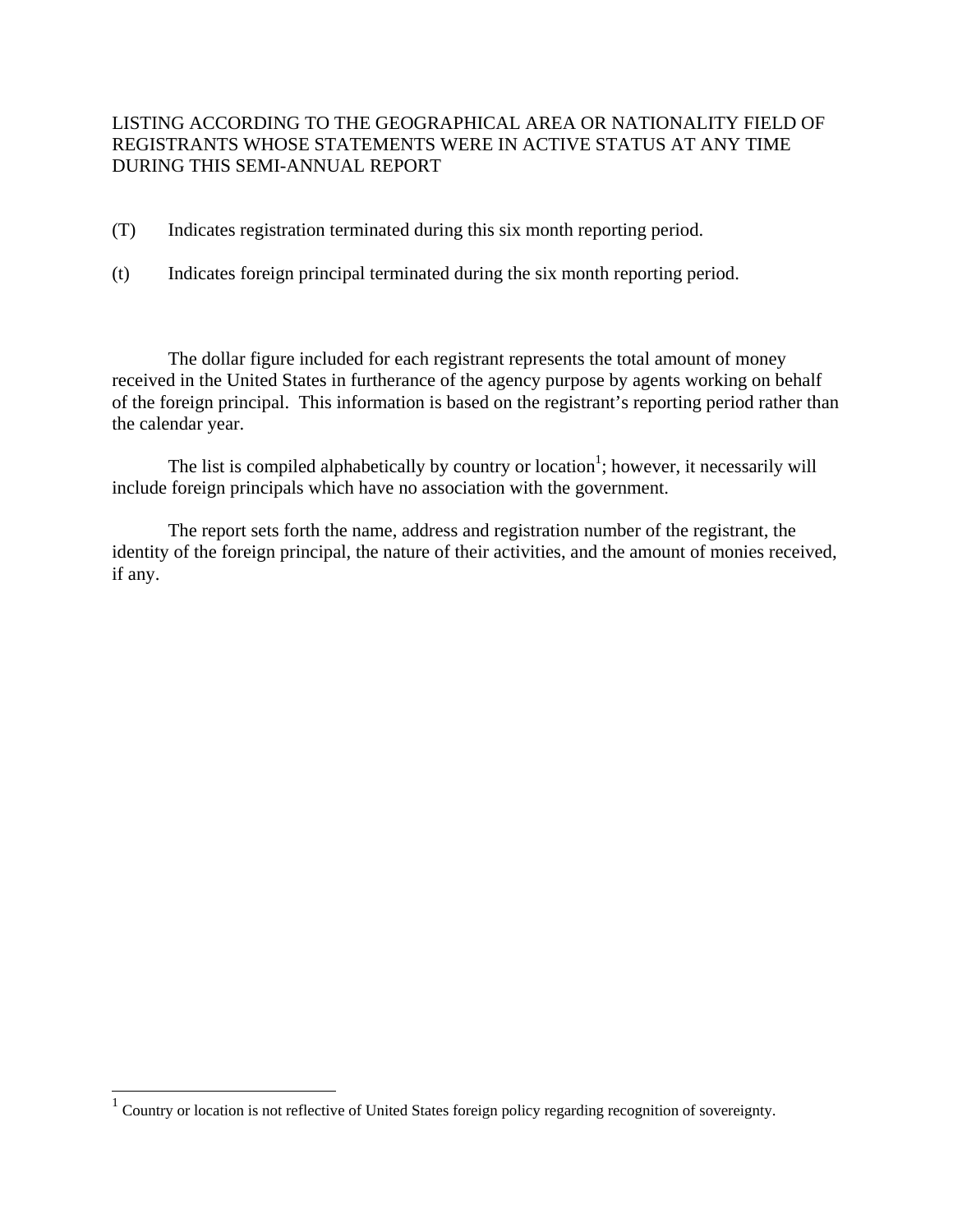## **AFGHANISTAN**

#### **Fenton Communications #5945**

1010 Vermont Avenue, NW Suite 1100 Washington, DC 20005 <sup>1</sup> Transformation and Continuity, Ajmal Ghani Nature of Services: Public Relations Activities: None Reported Finances: None Reported

#### **Roberti + White, LLC #6065**

900 G Street NW Suite 301 Washington, DC 20001 <sup>1</sup> Transformation and Continuity Nature of Services: Lobbying Activities: None Reported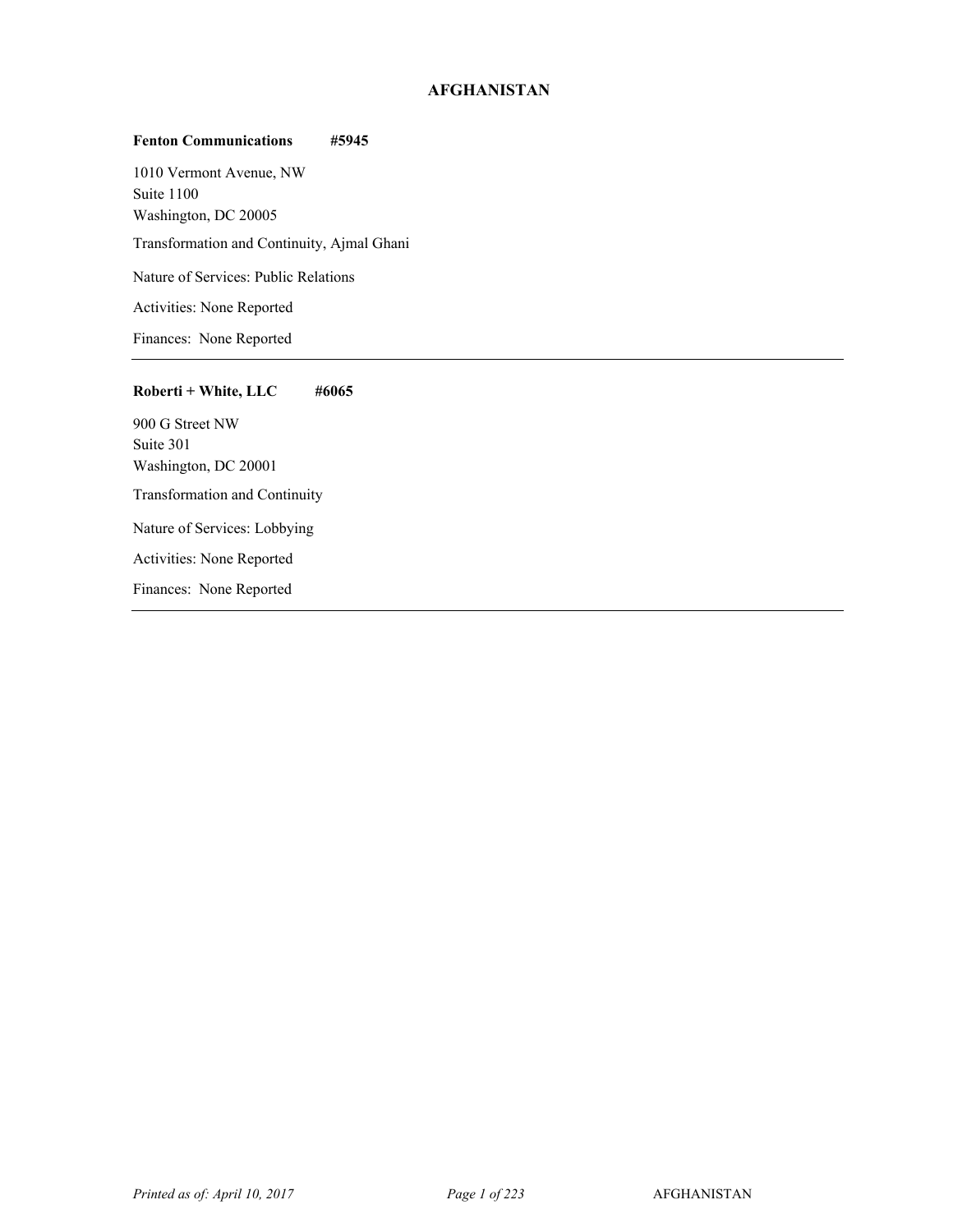## **ALBANIA**

## **Global Security and Innovative Strategies, LLC #6335**

1401 H Street, NW Suite 875 Washington, DC 20005

<sup>2</sup> Ilir Meta, Chairman of LSI (Socialist Movement for Integration)

Nature of Services: Lobbying

The registrant engaged the U.S. Government regarding the foreign principal's commitment to implement justice reforms, enhance Albania's economy, strengthen security approaches and food security programs.

\$123,761.19 for the six month period ending July 31, 2016

#### **Podesta Group, Inc. #5926**

1001 G Street, NW Suite 1000 West Washington, DC 20001

Democratic Party of Albania (t)

Nature of Services: Lobbying

The registrant counseled the foreign principal on U.S. policy of concern and informed executive branch officials and staff on developments in Albania.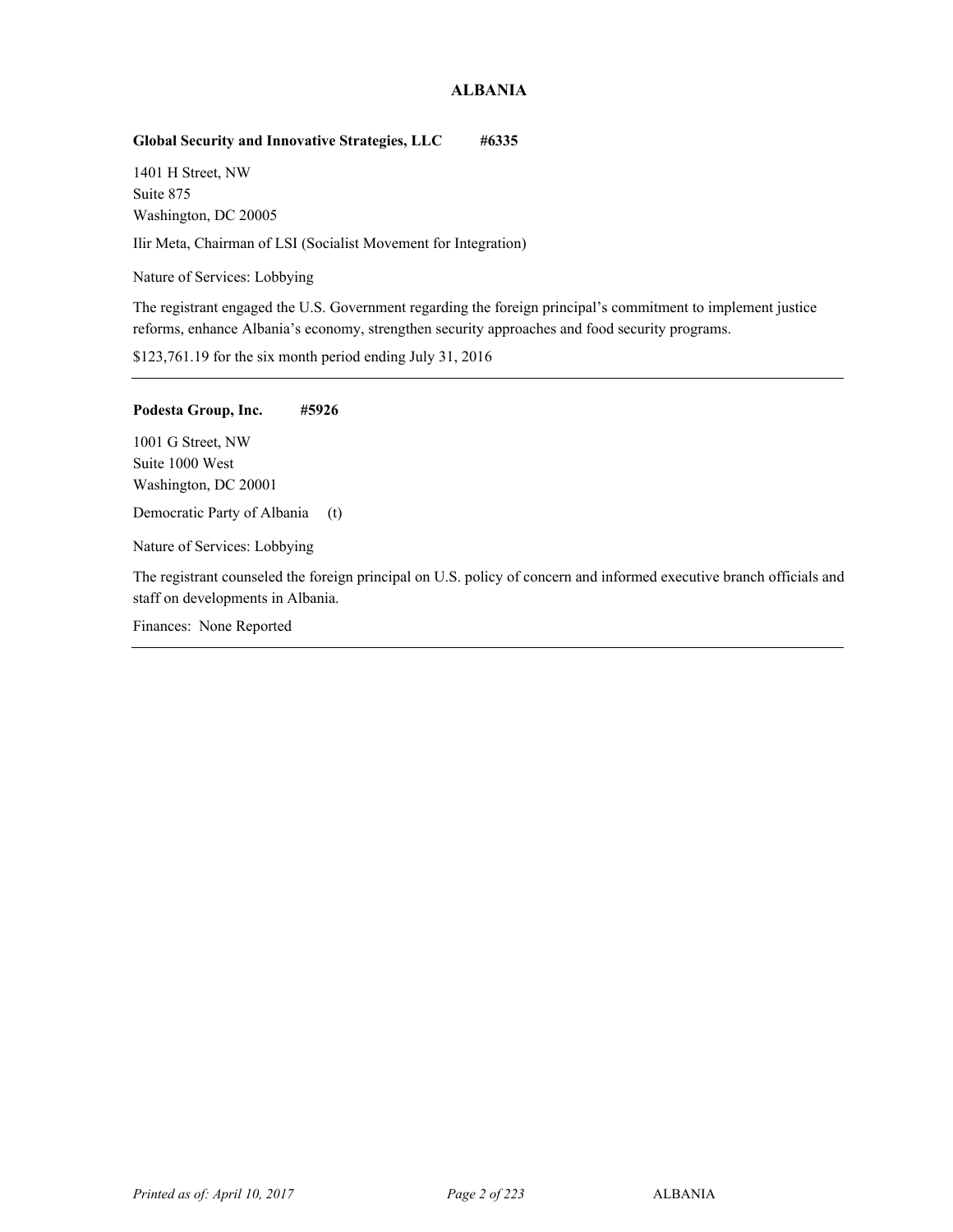# **ALGERIA**

## **Foley Hoag, LLP #4776**

1717 K Street, N.W. Suite 1200 Washington, DC 20036

Government of the People's Democratic Republic of Algeria, Embassy

Nature of Services: Legal and Other Services/Lobbying

The registrant contacted U.S. Government officials and congressional staffers to promote Algerian-U.S. relations and respect for human rights.

\$211,501.05 for the six month period ending March 31, 2016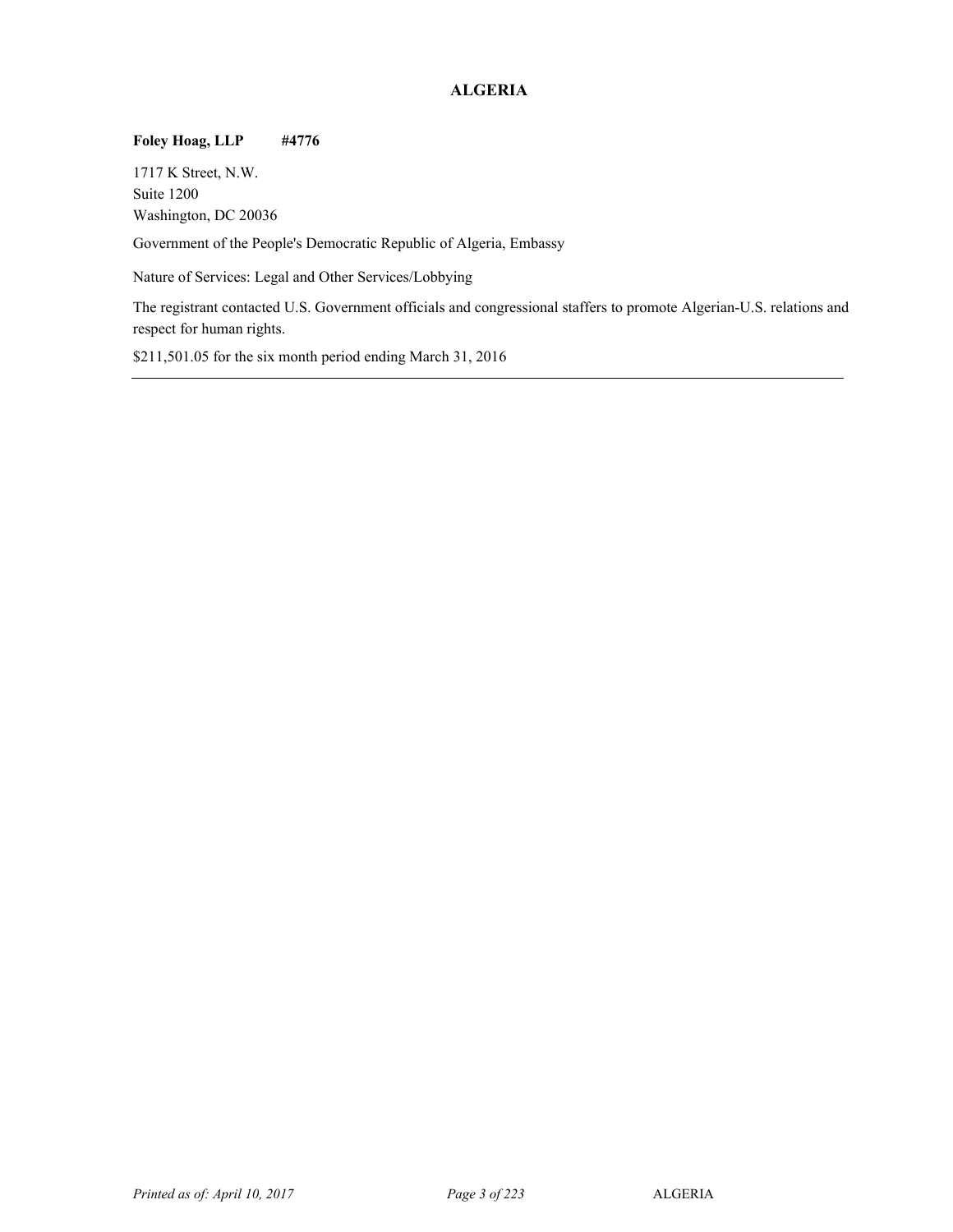## **ANTIGUA & BARBUDA**

## **Hogan Lovells US LLP #2244**

555 - 13th Street, N.W. Columbia Square Washington, DC 20004-1109

<sup>3</sup> Government of Antigua and Barbuda

Nature of Services: Legal and Other Services/Lobbying

The registrant represents the foreign principal with an application made to the National Committee on Foreign Medical Education and Accreditation, pursuant to which the foreign principal seeks to have the U.S. Secretary of Education determine that the foreign principal's medical program accreditation standards are comparable to those used in the United States.

\$15,147.37 for the six month period ending February 29, 2016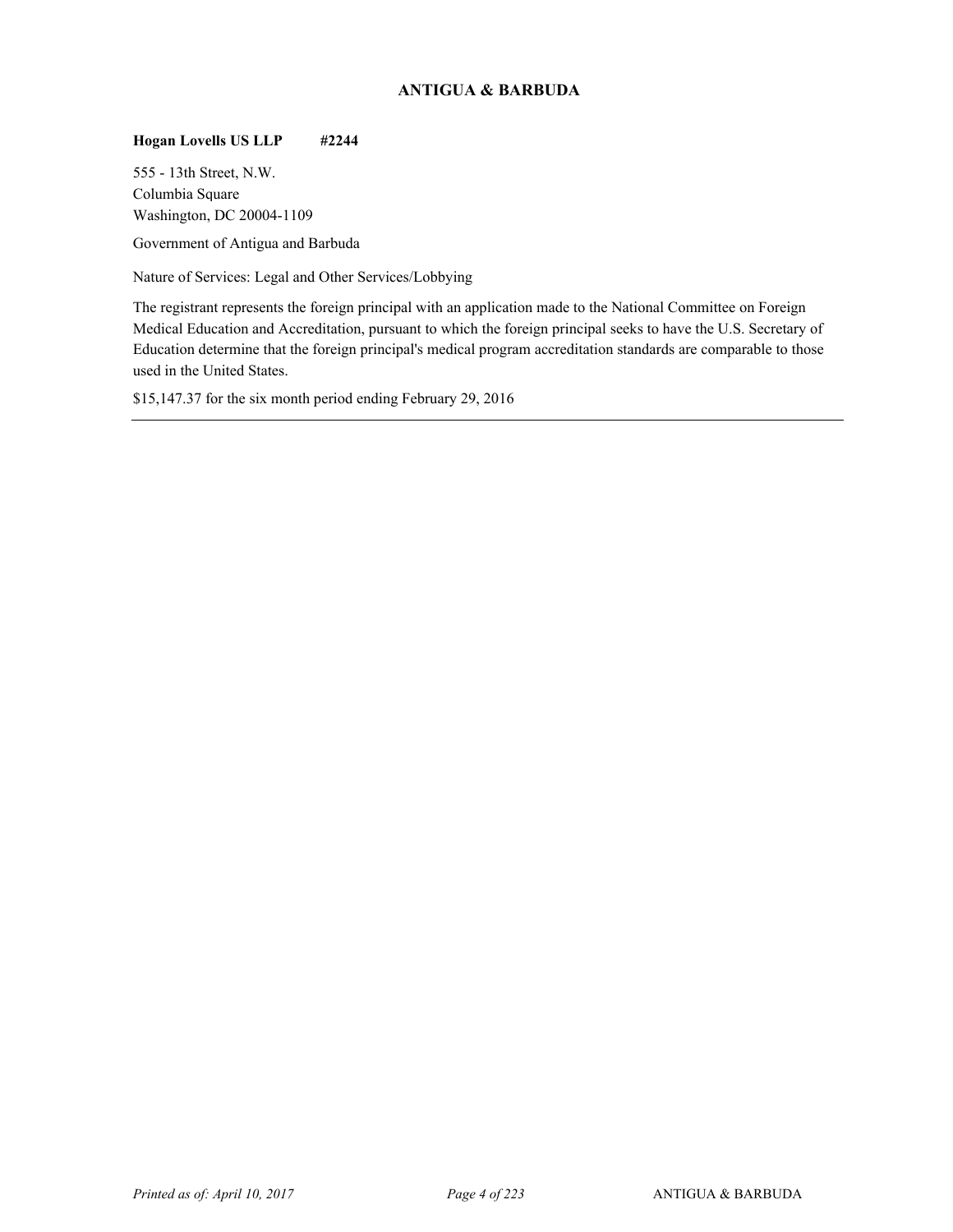## **ARUBA**

## **Aruba Tourism Authority #2987**

100 Plaza Drive, FL 1-1 Secaucus, NJ 07094-3677

Government of Aruba

Nature of Services: Promotion of Tourism

Activities: None Reported

Finances: None Reported

## **Hills Stern & Morley, LLP #5965**

1850 M Street, NW Suite 600 Washington, DC 20036

Government of Aruba

Nature of Services: Public Relations

The registrant assisted the foreign principal in arranging meetings and speaking engagements with civic groups. The registrant also monitored and advised on issues and developments affecting Aruba's economy and trade, as well as other matters.

\$82,800.00 for the six month period ending June 30, 2016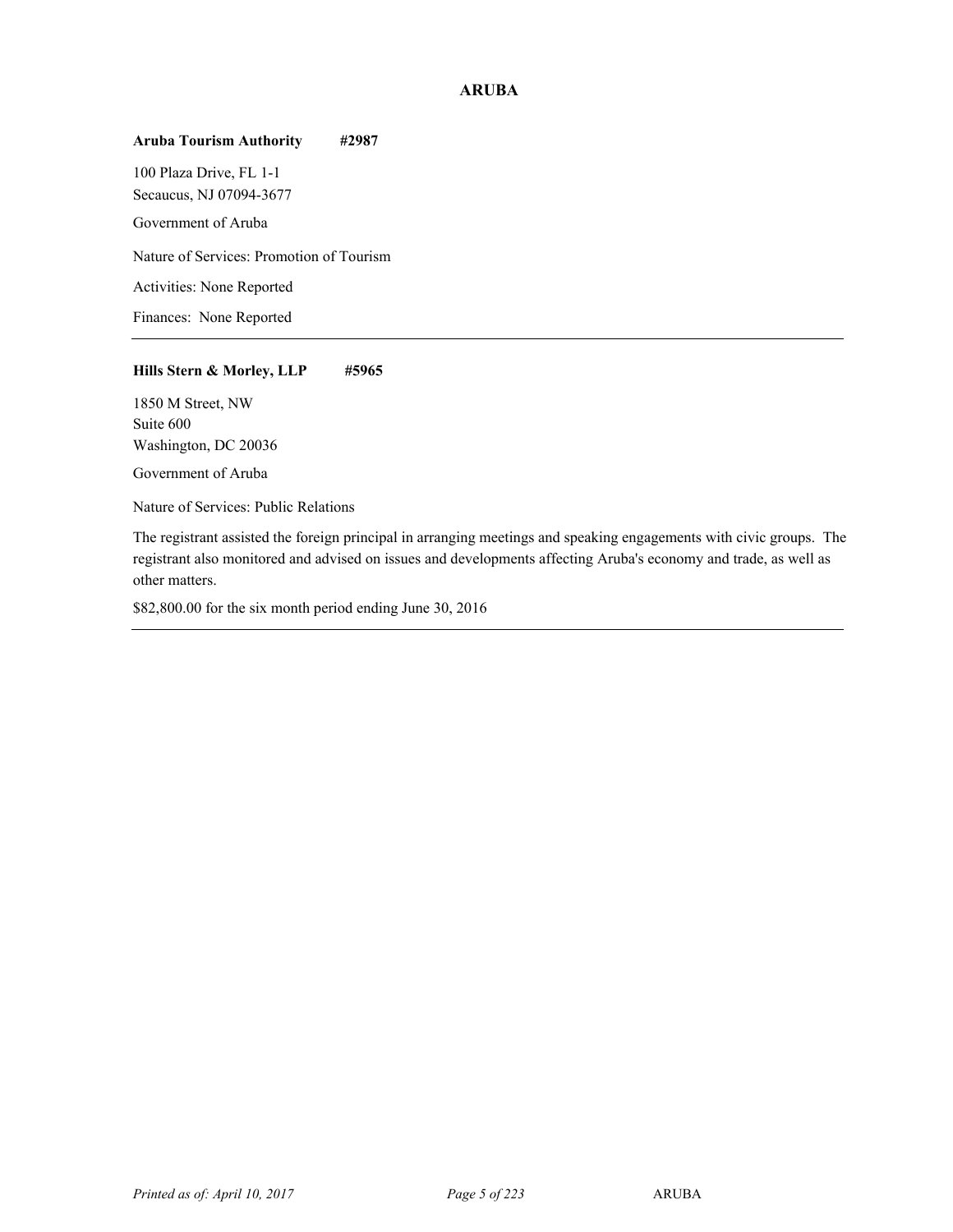## **AUSTRALIA**

#### **Destination New South Wales #4450**

2029 Century Park East Suite 3150 Los Angeles, CA 90067 <sup>5</sup> New South Wales Tourism Commission (Government of New South Wales) Nature of Services: Promotion of Tourism Activities: None Reported Finances: None Reported

#### **Development Counsellors International #4777**

215 Park Avenue South 14th Floor New York, NY 10003

<sup>5</sup> Tourism Tasmania (t)

Nature of Services: Promotion of Tourism

The registrant provided a public and media relations program to promote travel and trade on behalf of the foreign principal.

\$49,697.03 for the six month period ending March 31, 2016

#### **Ketchum Inc. NY #5758**

1285 Avenue of the Americas New York, NY 10019

<sup>5</sup> Tourism Australia (t)

Nature of Services: Promotion of Tourism

Activities: None Reported

Finances: None Reported

#### **Tourism Australia #1032**

2029 Century Park East Suite 3150 Los Angeles, CA 90067 <sup>5</sup> Australian National Travel Association Nature of Services: Promotion of Tourism Activities: None Reported Finances: None Reported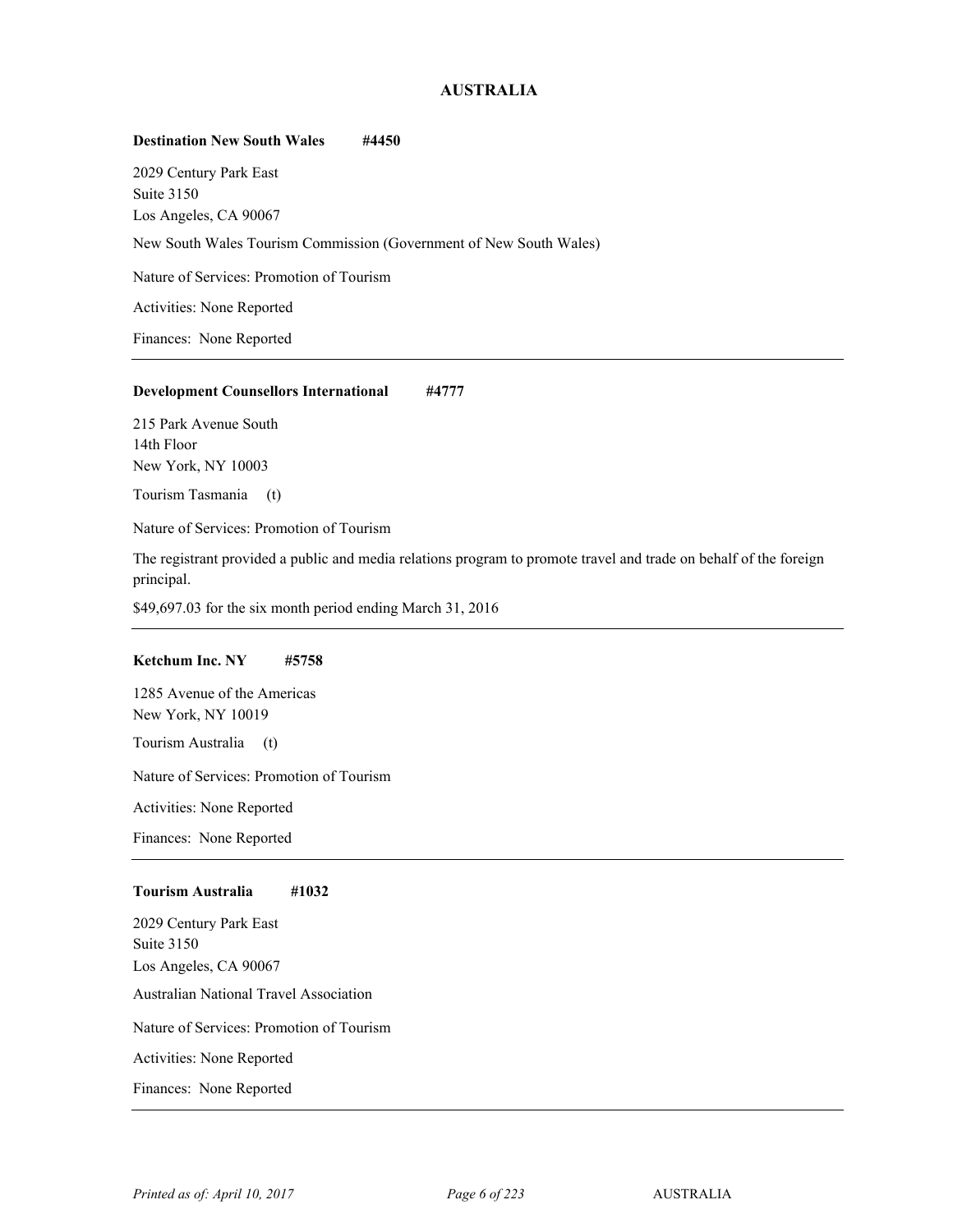## **AUSTRIA**

#### **Austrian Tourist Office, Inc. #495**

61 Broadway #1701 New York, NY 10006

<sup>5</sup> Austrian National Tourist Office

Nature of Services: Promotion of Tourism

The registrant engaged in marketing and public relations activities, and provided travel information to tourists, travel agents, airline representatives, and tour operators.

\$1,200,000.00 for the six month period ending June 30, 2016

#### **Austrian Trade Commission in the U.S., Southern Region #5041**

3333 Riverwood Parkway, S.E. Suite 200 Atlanta, GA 30339

<sup>5</sup> Federal Economic Chamber of Austria (Wirtschftskammer Oesterreichs)

Nature of Services: Promotion of Trade

The registrant assisted Austrian business people in the United States, prepared business contacts for Austrian companies, and reported business opportunities for Austrian companies in the United States on behalf of the foreign principal.

\$34,625.54 for the six month period ending February 29, 2016

## **Austrian Trade Commission, Chicago #6193**

500 N. Michigan Avenue Suite 1950 Chicago, IL 60611

<sup>5</sup> Advantage Austria at the Austrian Federal Economic Chamber (WKO)

Nature of Services: Promotion of Investment

The registrant worked to establish and foster business and investment relations between Austria and the United States.

\$288,064.57 for the six month period ending May 31, 2016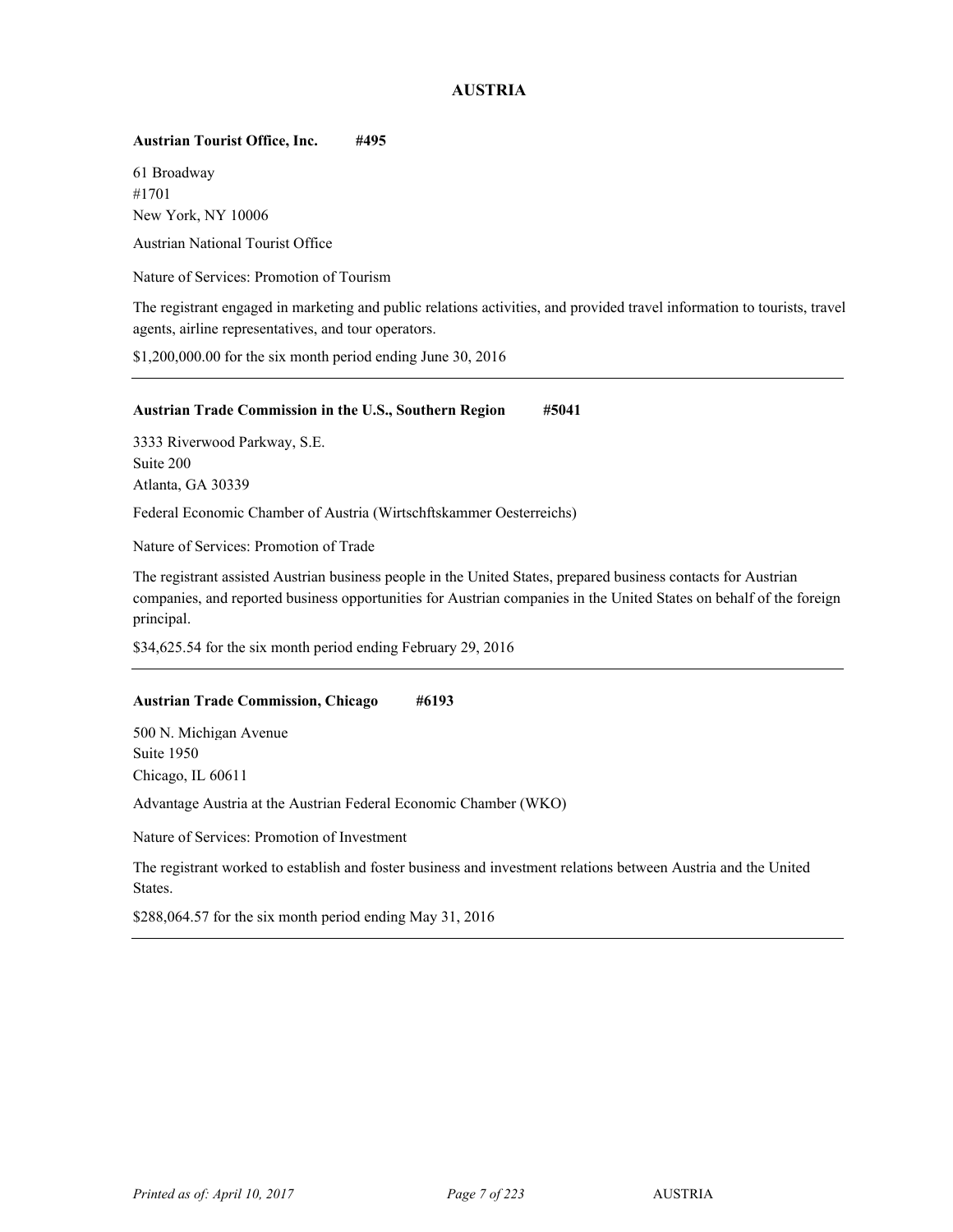## **AZERBAIJAN**

#### **30 Point Strategies, LLC #6313**

7315 Wisconsin Avenue, Suite 606E Bethesda, MD 20814 State Oil Company of the Azerbaijan Republic (SOCAR) (t)

Nature of Services: Lobbying

The registrant advised and represented the foreign principal on public affairs and government relations in the United States.

\$105,591.80 for the six month period ending February 29, 2016

#### **Global Policy Initiatives #6314**

5308 Wilson Boulevard Arlington, VA 22205

State Oil Company of the Azerbaijan Republic (SOCAR) (t)

Nature of Services: Lobbying

The registrant advised and represented the foreign principal on public affairs and government relations in the United States.

\$37,591.81 for the six month period ending February 29, 2016

## **Greenberg Traurig, LLP #5712**

2101 L Street, N.W. Suite 1000 Washington, DC 20037

<sup>6</sup> Association for Civil Society Development in Azerbaijan (ACSDA) (t)

Nature of Services: Legal and Other Services/Lobbying

The registrant provided advice and counsel related to pending legislation, as well as educating the foreign principal and other opinion leaders.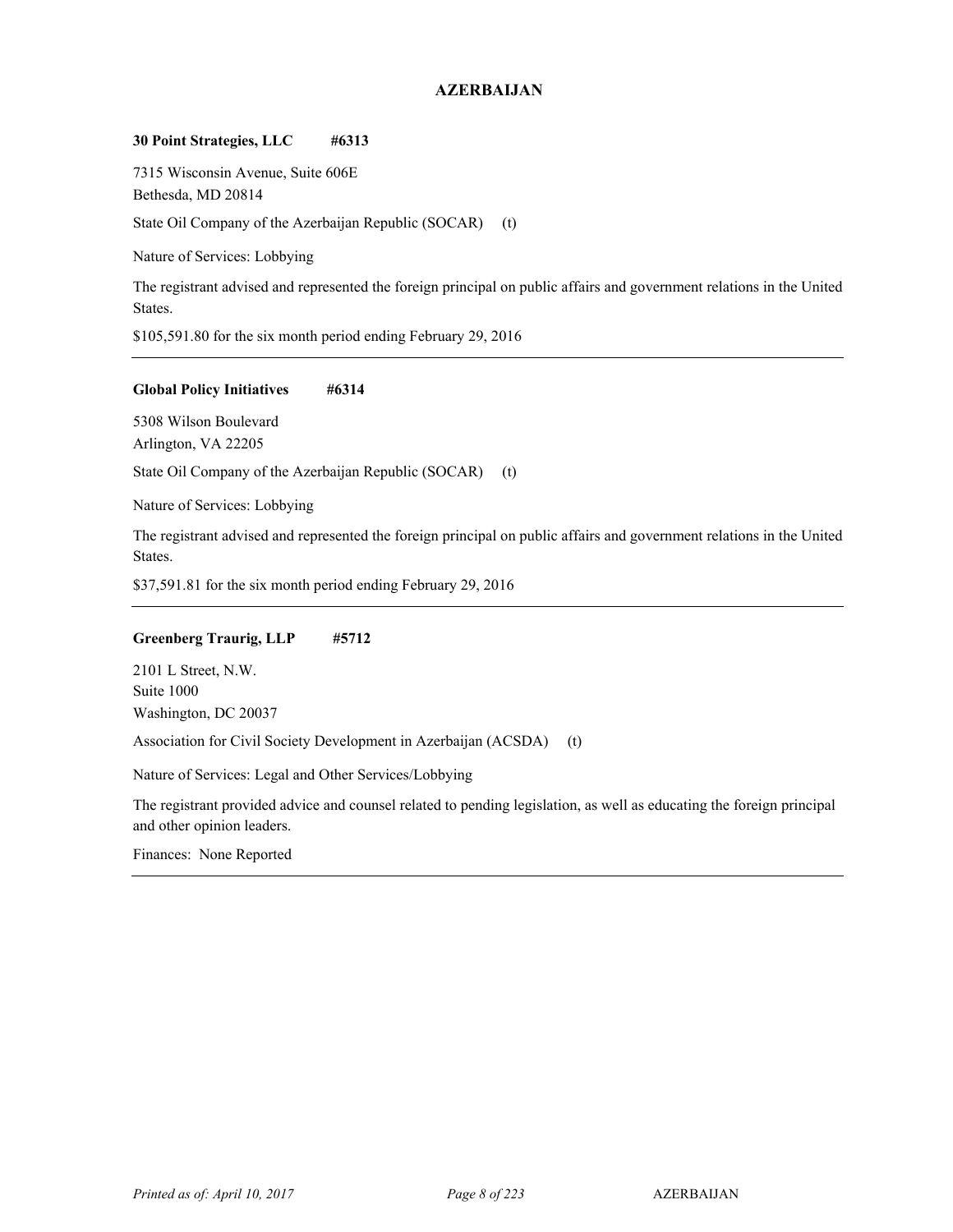## **AZERBAIJAN**

#### **Podesta Group, Inc. #5926**

1001 G Street, NW Suite 1000 West Washington, DC 20001

<sup>6</sup> Embassy of the Republic of Azerbaijan

Nature of Services: Lobbying

The registrant researched and analyzed issues of concern to the foreign principal, as well as counseled the foreign principal on U.S. policies, activities in Congress and the executive branch, and developments on the U.S. political scene generally. The registrant also maintained contact with members of Congress and their staffs, executive branch officials, members of the press, and non-governmental organizations.

\$379,325.73 for the six month period ending June 30, 2016

#### **Roberti + White, LLC #6065**

900 G Street NW Suite 301 Washington, DC 20001 <sup>6</sup> SOCAR USA, subsidiary of State Oil Company of Azerbaijan Republic (SOCAR)

Nature of Services: Lobbying

Activities: None Reported

Finances: None Reported

#### **Tool Shed Group, LLC #5916**

21382 Unbridled Drive Parker, CO 80138

Consulate General of the Republic of Azerbaijan

Nature of Services: Public Relations

The registrant provided consulting services related to strategic communications and relationship building on behalf of the foreign principal.

\$51,000.00 for the six month period ending March 31, 2016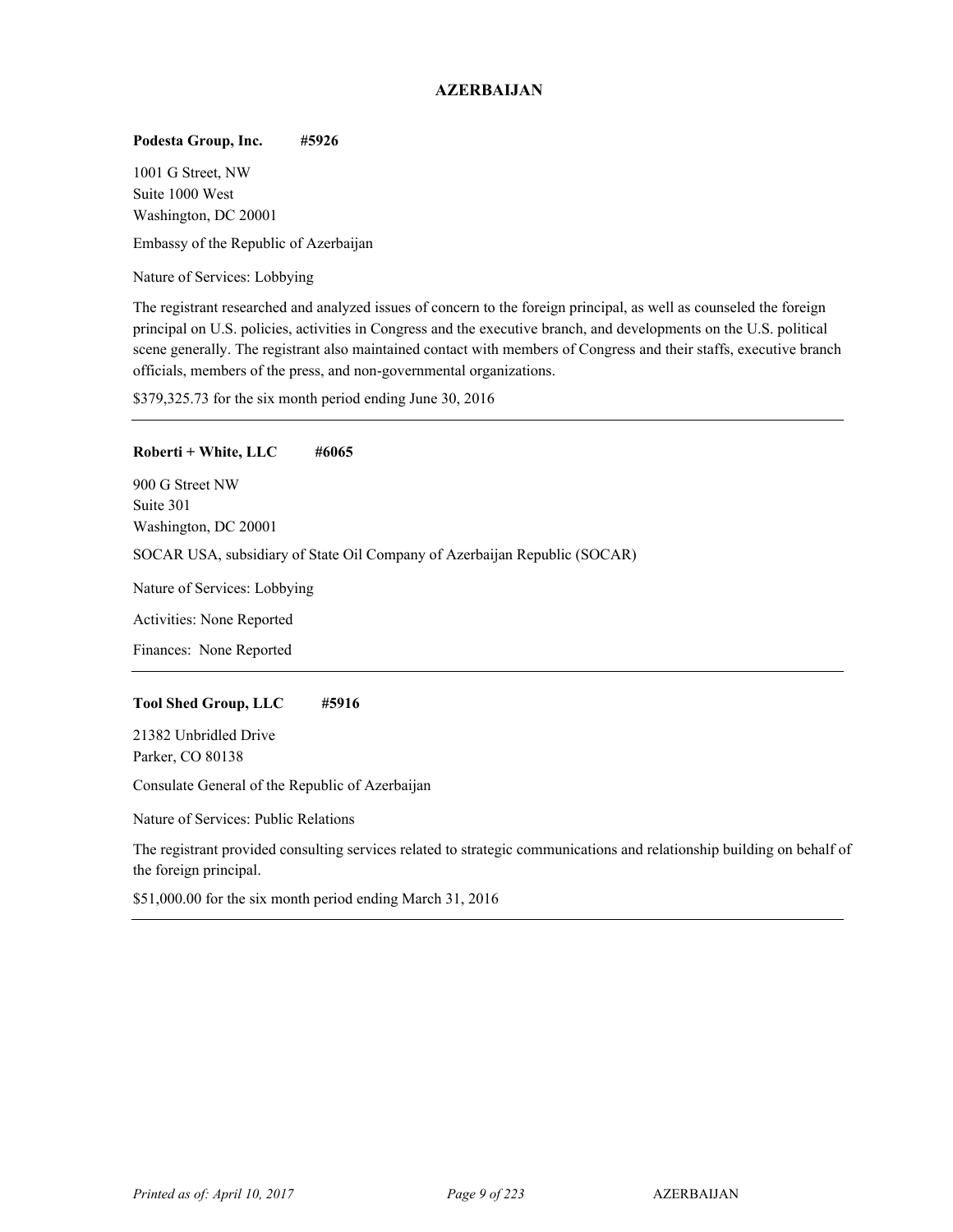## **BAHAMAS**

## **Bahamas Tourist Office #2310**

Ministry of Tourism Post Office Box N-3701 Nassau, BAHAMAS <sup>7</sup> Bahamas Ministry of Tourism Nature of Services: Promotion of Tourism Activities: None Reported Finances: None Reported

#### **Hogan Lovells US LLP #2244**

555 - 13th Street, N.W. Columbia Square Washington, DC 20004-1109

Government of the Commonwealth of The Bahamas

Nature of Services: Legal and Other Services/Lobbying

The registrant conducted legal and government consulting services on behalf of the foreign principal.

\$1,490,126.30 for the six month period ending February 29, 2016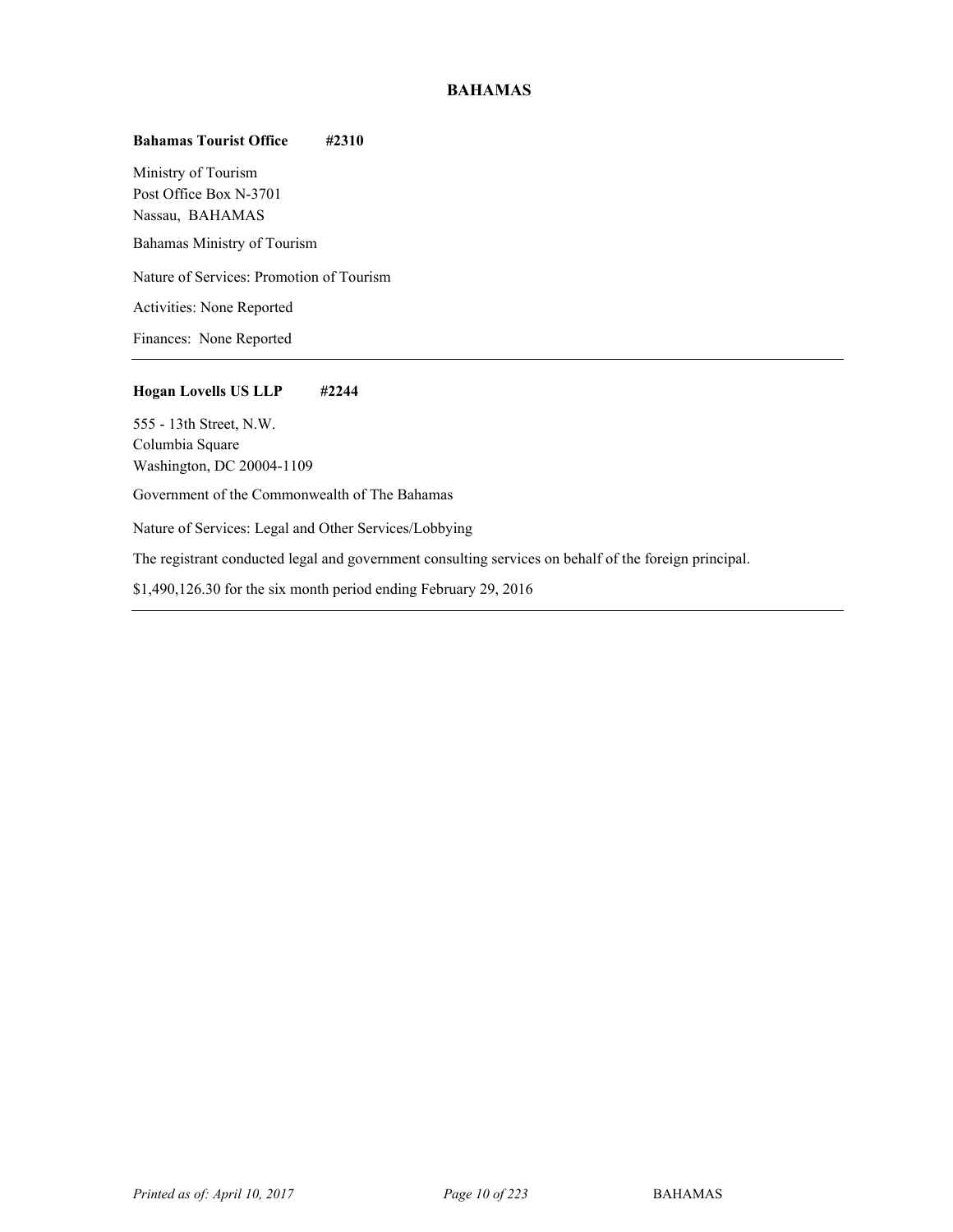## **BAHRAIN**

## **DLA Piper US LLP #3712**

500 8th Street, NW Washington, DC 20004

Kingdom of Bahrain

Nature of Services: Legal and Other Services/Lobbying

The registrant provided advice and assistance in connection with obtaining support for anti-terrorism efforts on behalf of the foreign principal.

\$756,995.54 for the six month period ending February 29, 2016

#### **MSLGROUP Americas, Inc. #5483**

1201 Connecticut Avenue, NW Suite 500 Washington, DC 20036

Kingdom of Bahrain, Embassy

Nature of Services: Public Relations

The registrant facilitated and coordinated media and press activity, drafted opinion editorials, assisted in building relations with members of the media and non-governmental organizations, provided media monitoring and analysis, and arranged meetings for visiting delegations. The registrant also disseminated informational materials on behalf of the foreign principal. In addition, the registrant contacted members of Congress and media representatives to discuss international terrorism, Middle Eastern studies, and security issues.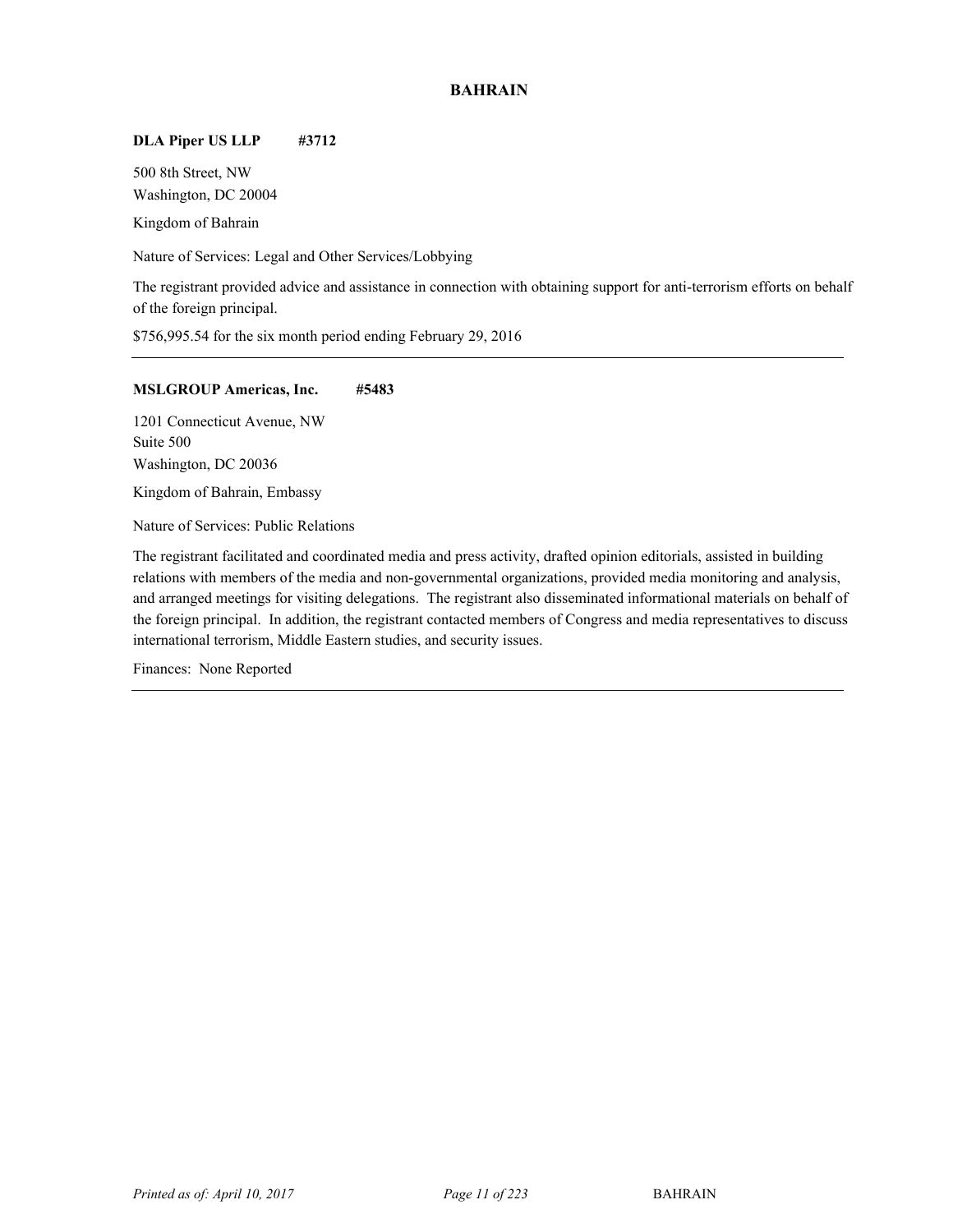## **BAHRAIN**

## **Sorini, Samet & Associates, LLC #5839**

540 North Lincoln Street Hinsdale, IL 60521

Economic Development Board, Kingdom of Bahrain

Nature of Services: U.S. Policy Consultant

The registrant represented the foreign principal on issues related to trade, including advising them on U.S. policy, conducting government relations efforts concerning extension of certain tariff preference levels; drafted position papers and talking points; and communicated with U.S. Government and private sector concerning issues of importance to the foreign principal.

\$30,363.64 for the six month period ending May 31, 2016

#### **Sorini, Samet & Associates, LLC #5839**

540 North Lincoln Street Hinsdale, IL 60521 Ministry of Foreign Affairs Kingdom of Bahrain <sup>8</sup>

Nature of Services: U.S. Policy Consultant

The registrant advised the foreign principal on issues related to the filing and review of a submission under the labor chapter of the U.S.-Bahrain Free Trade Agreement. The registrant also provided assistance in the scheduling of meetings with congressional and Administration officials.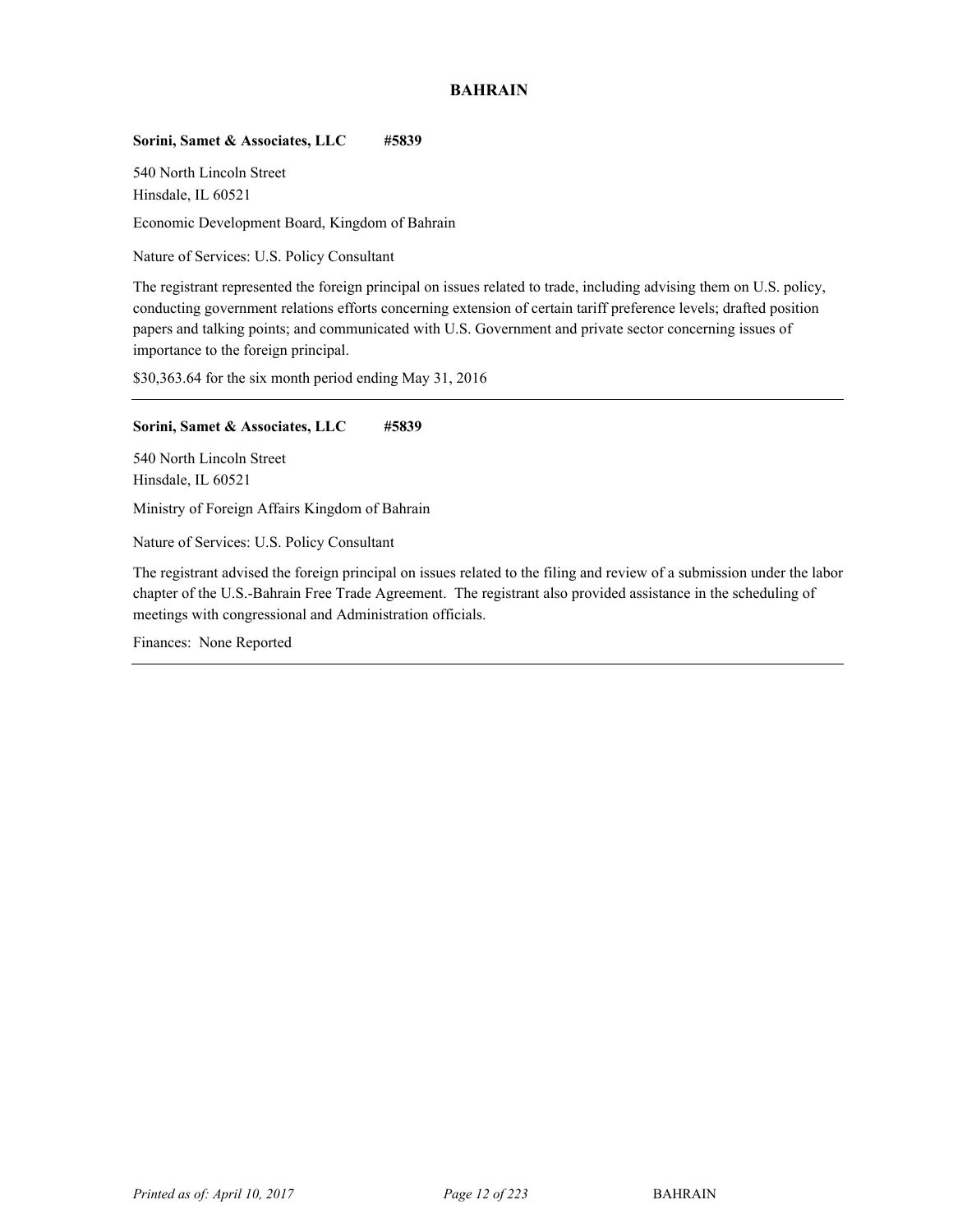## **BANGLADESH**

### **BGR Government Affairs, LLC #5430**

601 Thirteenth Street, NW Eleventh Floor South Washington, DC 20005

Government of the People's Republic of Bangladesh, Embassy

Nature of Services: Lobbying

The registrant provided public relations services on behalf of the foreign principal to academics, news outlets, and other individuals in the United States.

\$150,000.00 for the six month period ending May 31, 2016

#### **Cassidy & Associates, Inc. #6272**

733 Tenth Street, NW Suite 400 Washington, DC 20001

Organization for Peace and Justice, Inc.

Nature of Services: Lobbying

The registrant conducted public affairs outreach to raise awareness about human rights violations in Bangladesh and communicated with the U.S. Congress to introduce a resolution condemning the International Crimes Tribunal on behalf of the foreign principal.

\$50,357.00 for the six month period ending January 31, 2016

#### **Cloakroom Advisors, LLC #6336**

100 M Street, SE 5th Floor Washington, DC 20003

Organization for Peace and Justice through Cassidy and Associates

Nature of Services: Lobbying

The registrant will engage U.S. Congress to introduce legislative language condemning the International Crimes Tribunal in Bangladesh.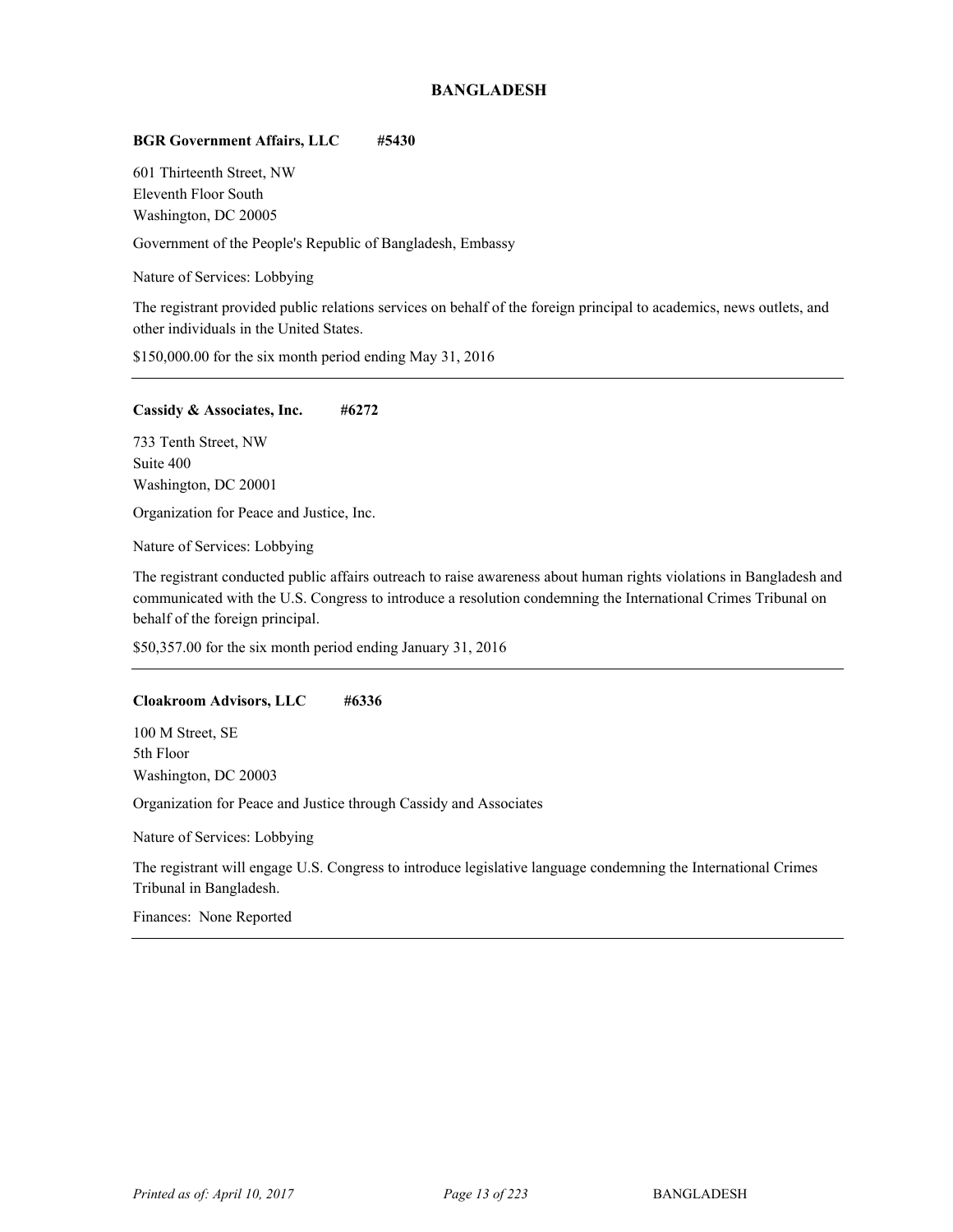## **BARBADOS**

#### **Barbados Investment & Development Corp. Barbados Tourism #1995**

820 Second Avenue 5th Floor New York, NY 10017

<sup>9</sup> Barbados Industrial Development Corporation

Nature of Services: Promotion of Trade

The registrant disseminated informational materials to encourage U.S. business investment and to establish operations in Barbados.

\$310,048.00 for the six month period ending May 31, 2016

#### **Barbados Investment & Development Corp. Barbados Tourism #1995**

820 Second Avenue 5th Floor New York, NY 10017

<sup>9</sup> Barbados Tourist Board

Nature of Services: Promotion of Tourism

The registrant promoted Barbados as a tourist destination.

\$604,559.00 for the six month period ending May 31, 2016

#### **Berliner Corcoran & Rowe, LLP #5299**

1101 17th Street, NW Suite 1100 Washington, DC 20036

Invest Barbados

Nature of Services: U.S. Policy Consultant

The registrant conducted policy consulting services on behalf of the foreign principal related to a potential bilateral investment treaty with the United States; and on an opportunity with Argentina to have a Barbados honorary consul.

\$3,548.00 for the six month period ending February 26, 2016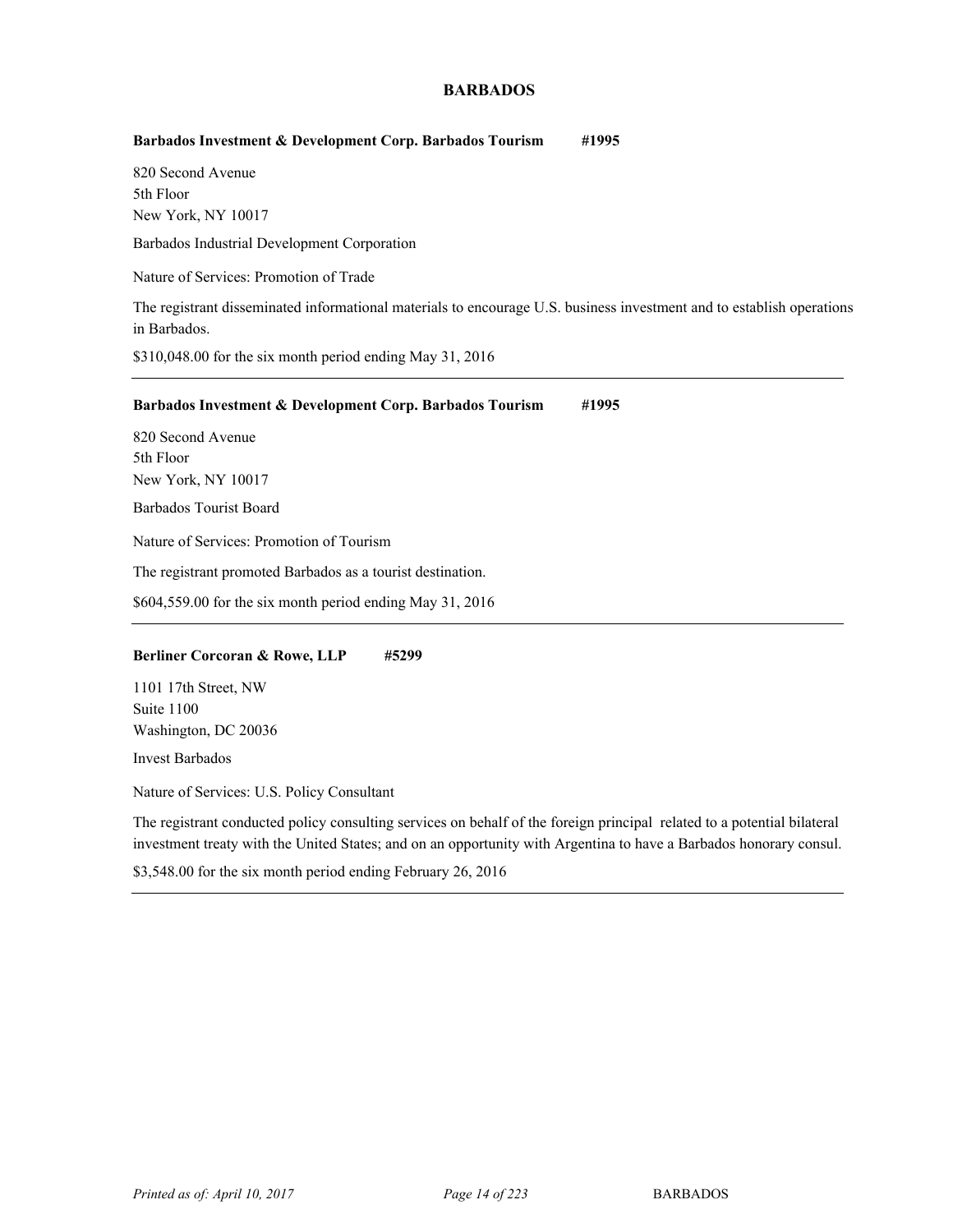## **BELARUS**

#### **Greenberg Traurig, LLP #5712**

2101 L Street, N.W. Suite 1000 Washington, DC 20037

<sup>10</sup> Open Joint Stock Company Belarusian Potash Company (OJSC BPC)

Nature of Services: Lobbying

The registrant provided advice and counsel related to pending legislation and contacted government and other opinion leaders about the organization and potash.

\$298,134.04 for the six month period ending April 30, 2016

## **Greenberg Traurig, LLP #5712**

2101 L Street, N.W. Suite 1000 Washington, DC 20037

<sup>10</sup> Open Joint Stock Company Belaruskali (OJSC Belaruskali)

Nature of Services: Lobbying

The registrant provided advice and counsel related to pending legislation and contacted government and other opinion leaders about the organization and potash.

\$139,310.42 for the six month period ending April 30, 2016

#### **Sanitas International, LLC #5963**

1101 Pennsylvania Avenue, NW 6th Floor Washington, DC 20004 OJSC Belarusian Potash Company (t)

Nature of Services: Media Relations

The registrant coordinated interviews with the international press for the foreign principal.

\$85,000.00 for the six month period ending May 31, 2016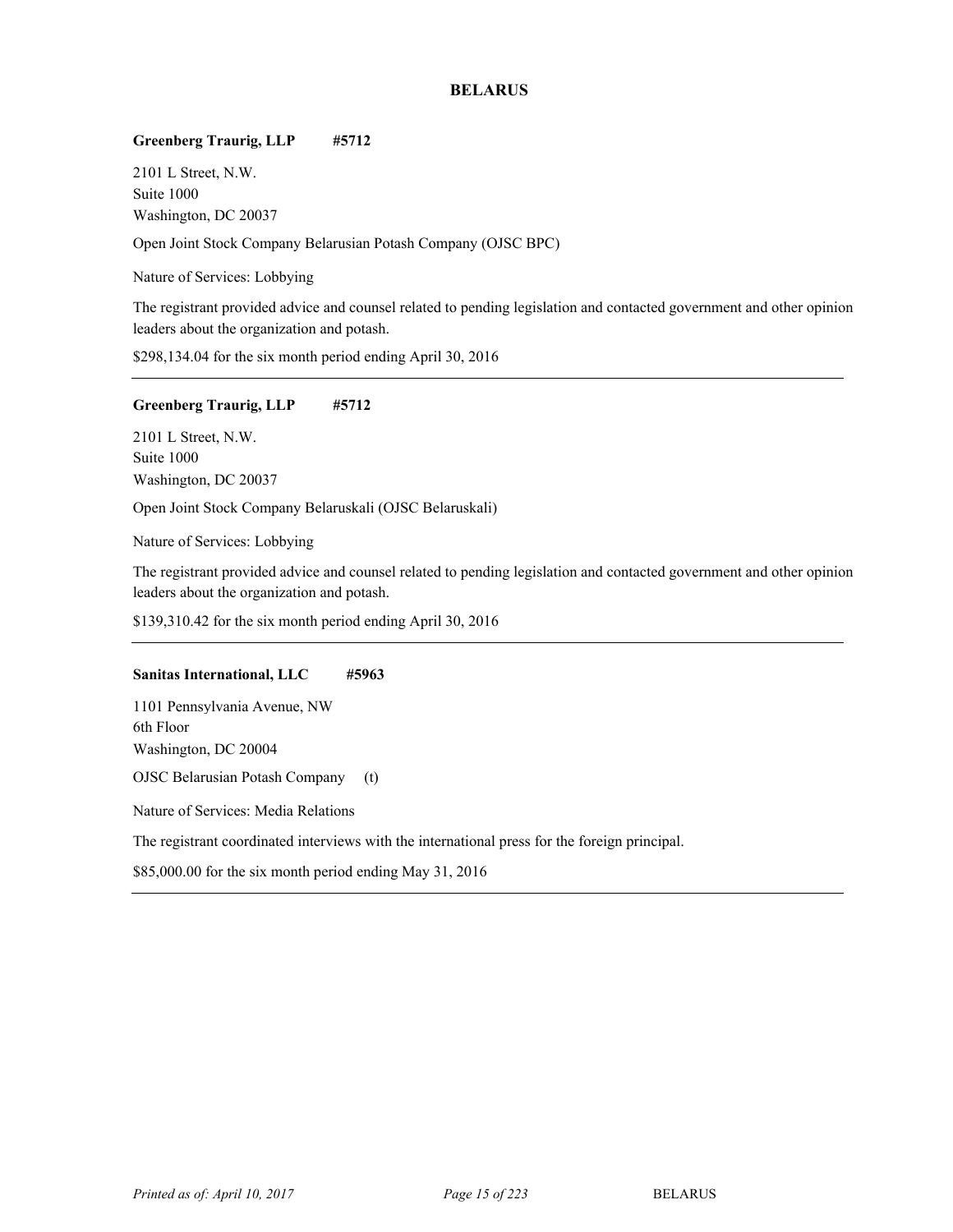## **BELGIUM**

## **Belgian National Tourist Office #529**

300 East 42nd Street 14th Floor New York, NY 10017

Belgian National Tourist Office

Nature of Services: Promotion of Tourism

The registrant promoted tourism to Belgium for individual travelers, press representatives, and travel agents. The registrant also distributed informational materials to promote Belgium as a tourist destination.

\$222,120.42 for the six month period ending June 30, 2016

#### **Tourist Office for Flanders, Belgium - New York Office #5840**

New York Times Building 620 Eighth Avenue, 44th Floor New York, NY 10018

Flanders Tourism Board

Nature of Services: Promotion of Tourism

The registrant promoted travel to Flanders and Brussels, Belgium. The registrant also talked with trade representatives and distributed promotional brochures to individuals and travel agencies.

\$645,940.00 for the six month period ending May 31, 2016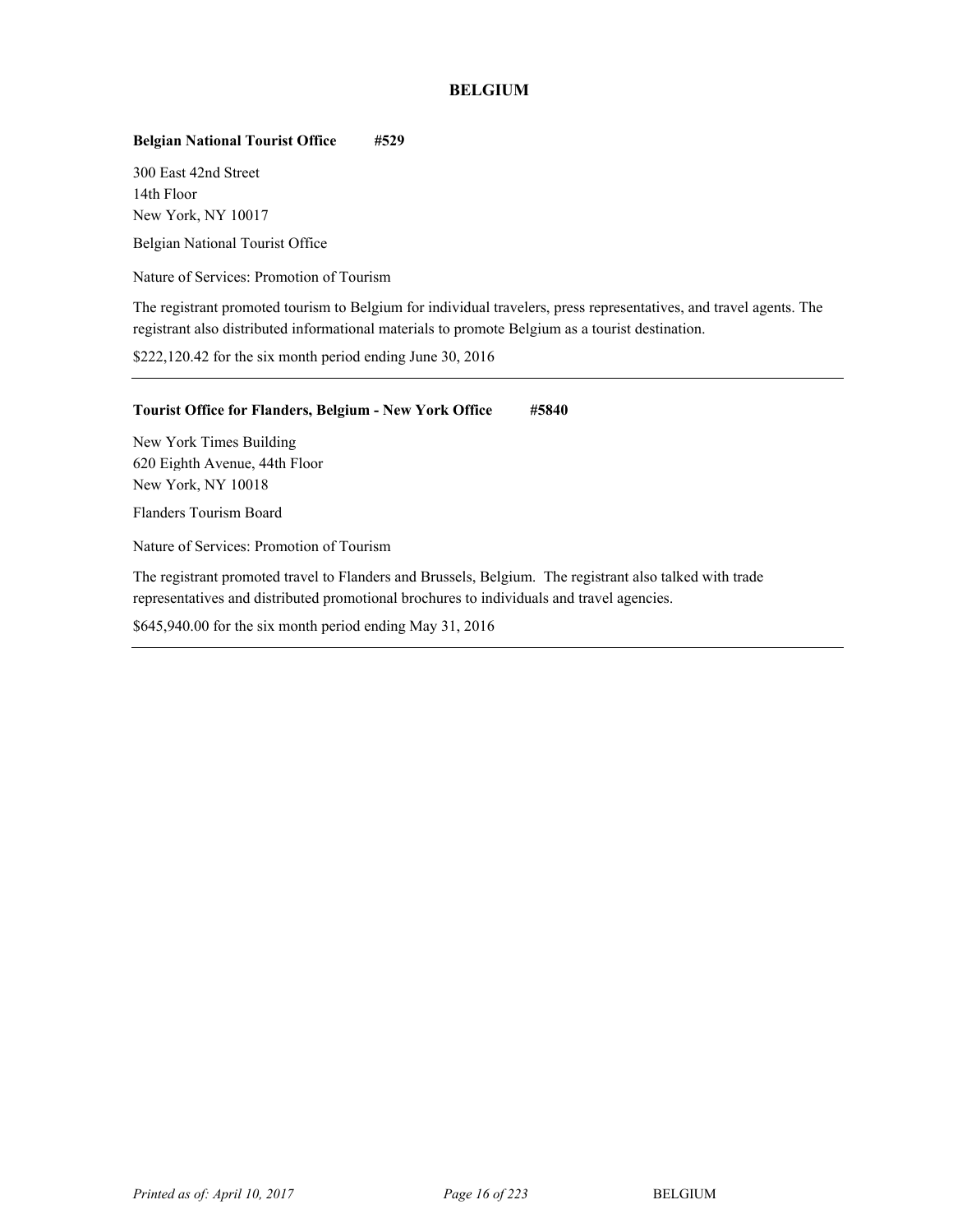## **BERMUDA**

## **Bermuda Tourism Authority #430**

675 Third Avenue 20th Floor New York, NY 10017

Bermuda Tourism Authority

Nature of Services: Promotion of Tourism

The registrant distributed informational materials to travel agents on behalf of the foreign principal. The registrant also participated in various workshops, seminars, and travel/trade shows.

\$8,481,853.00 for the six month period ending June 30, 2016

**Levine & Company #3971**  7100 Millwood Road Bethesda, MD 20817 Government of Bermuda Nature of Services: Legal and Other Services/Lobbying The registrant monitored congressional and executive branch activity in the area of investments and tax policy.

\$131,785.00 for the six month period ending April 30, 2016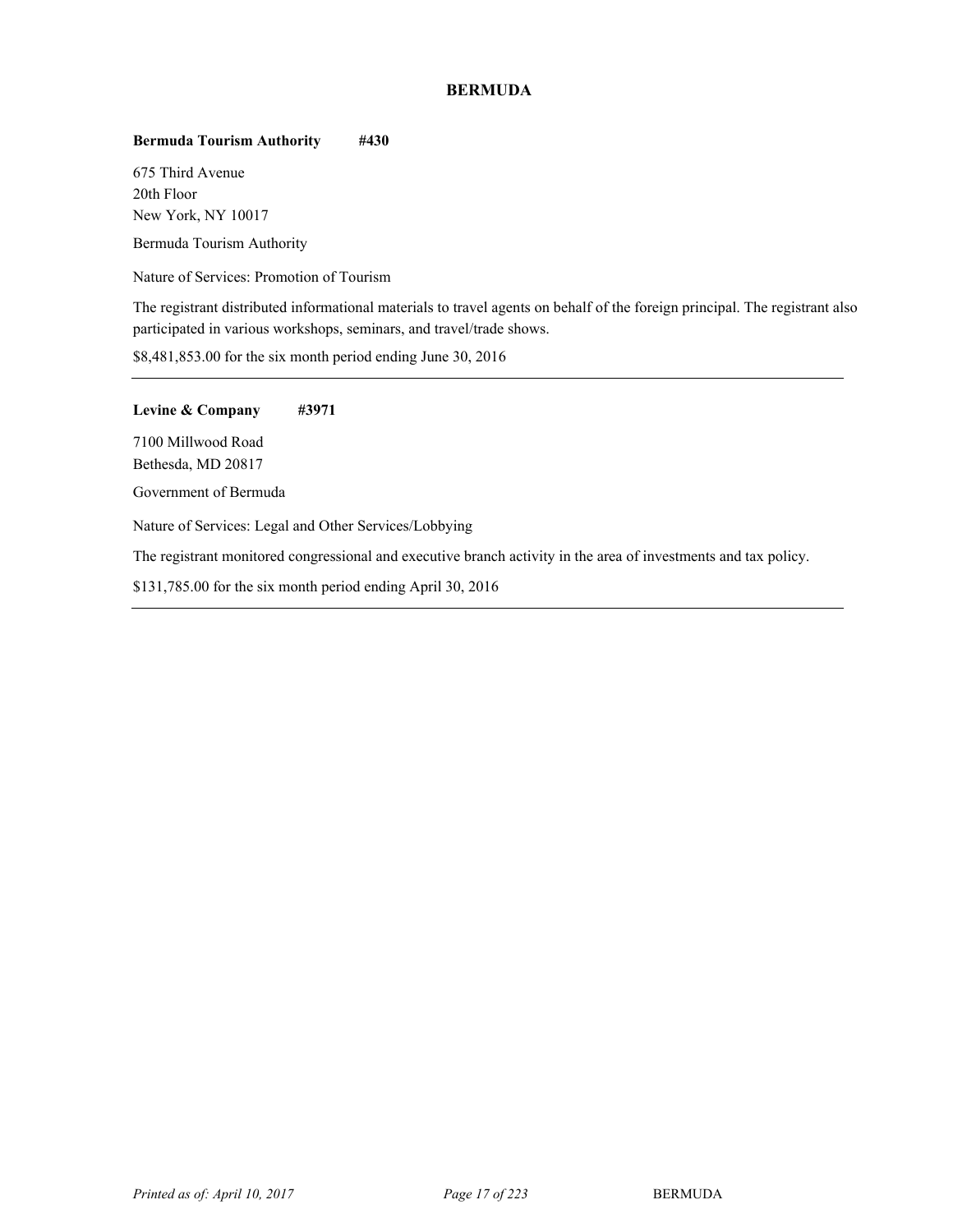## **BOSNIA-HERZEGOVINA**

### **Myrmidon Group, LLC #6057**

53 Saint Mark's Place #1 New York, NY 10003

<sup>13</sup> Government of Republika Srpska (including Zeljka Cvijanovic and Milorad Dodik)

Nature of Services: Promotion of Investment

The registrant provided services, organized meetings, conferences, briefings, and disseminated materials intended to promote investment in Republika Srpska. The focus on this outreach was media, business oriented media, investors, investment funds, and corporations.

\$269,825.00 for the six month period ending February 29, 2016

#### **Picard Kentz & Rowe, LLP #5939**

1750 K Street, NW Washington, DC 20006

Government of Republika Srpska

Nature of Services: U.S. Policy Consultant

The registrant advised the foreign principal on matters related to international law. This work included the provision of written and oral advice to members of the foreign principal as requested. The registrant also provides information related to members of the U.S. Administration and/or Congress.

\$360,000.00 for the six month period ending May 31, 2016

## **RS Office for Cooperation, Trade and Investment #6181**

1701 Pennsylvania Avenue, NW Suite 201 Washington, DC 20006 Government of Republika Srpska Nature of Services: Promotion of Trade Activities: None Reported Finances: None Reported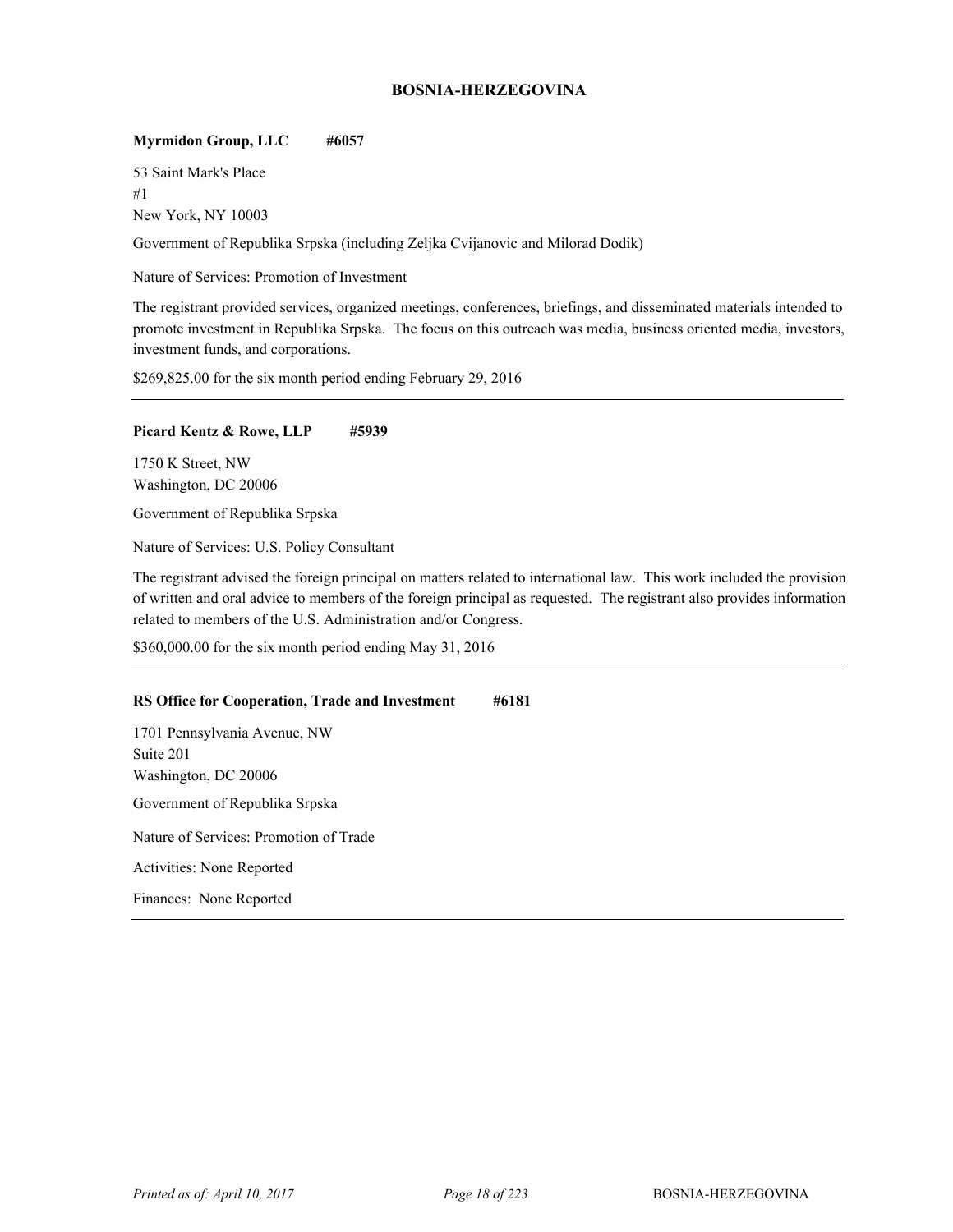## **BRAZIL**

#### **CDN International, Inc. #5992**

1717 K Street, NW Suite 900 Washington, DC 20006

Social Comunication Secretariat of the Office of the President of the Republic of Brazil

Nature of Services: Public Relations

The registrant provided public relations services to the foreign principal which included coordinating monthly teleconferences, visits by U.S. journalists to Brazil and interviews by U.S. journalists. The registrant also coordinated the participation of Brazilian officials at events and conferences.

\$229,090.87 for the six month period ending June 30, 2016

#### **Fleishman-Hillard, Inc. #5801**

200 North Broadway St. Louis, MO 63102

Social Communication Secretariat of the Office of the President of the Republic of Brazil

Nature of Services: Public Relations

The registrant contacted media representatives, analysts, and others to organize media events and public relations outreach concerning numerous strategic campaigns while disseminating informational materials on behalf of the foreign principal.

\$693,852.46 for the six month period ending April 30, 2016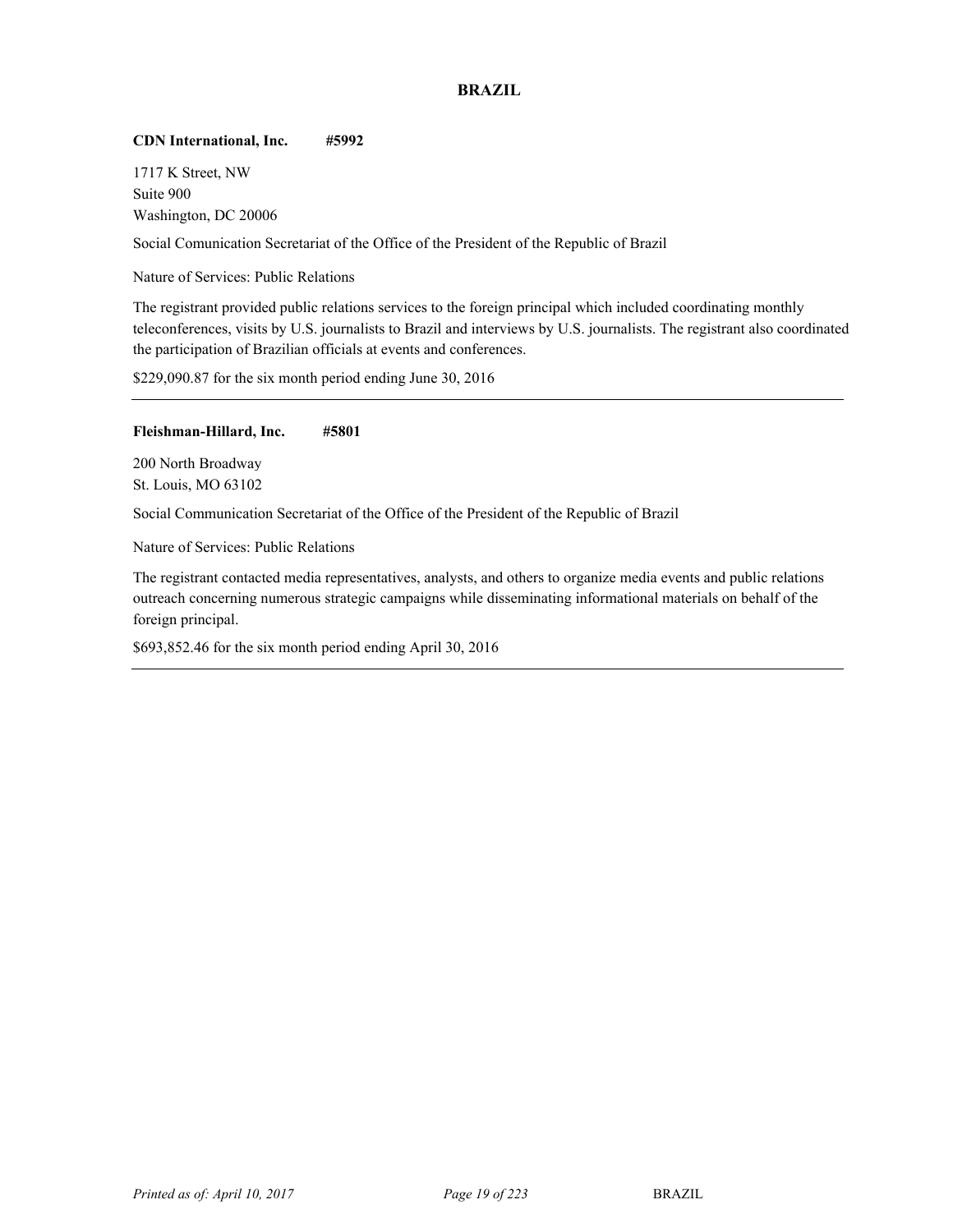## **BRITISH VIRGIN ISLANDS**

## **British Virgin Islands Tourist Board #3354**

1 West 34th Street Suite 302 New York, NY 10001-3011 <sup>15</sup> British Virgin Islands Tourist Board Nature of Services: Promotion of Tourism Activities: None Reported Finances: None Reported

#### **Daniel J. Edelman, Inc. #3634**

200 East Randolph Drive Suite 900 Chicago, IL 60601 100 Lives Limited

Nature of Services: Public Relations

The registrant conducted public relations and stakeholder engagement activities in the United States on behalf of the foreign principal to promote, position, launch and manage the 100 LIVES Project.

\$195,537.69 for the six month period ending January 31, 2016

#### **Hyman, Lester S. #5166**

3826 Van Ness Street, N.W. Washington, DC 20016 <sup>15</sup> British Virgin Islands Government Nature of Services: Legal and Other Services/Lobbying Activities: None Reported Finances: None Reported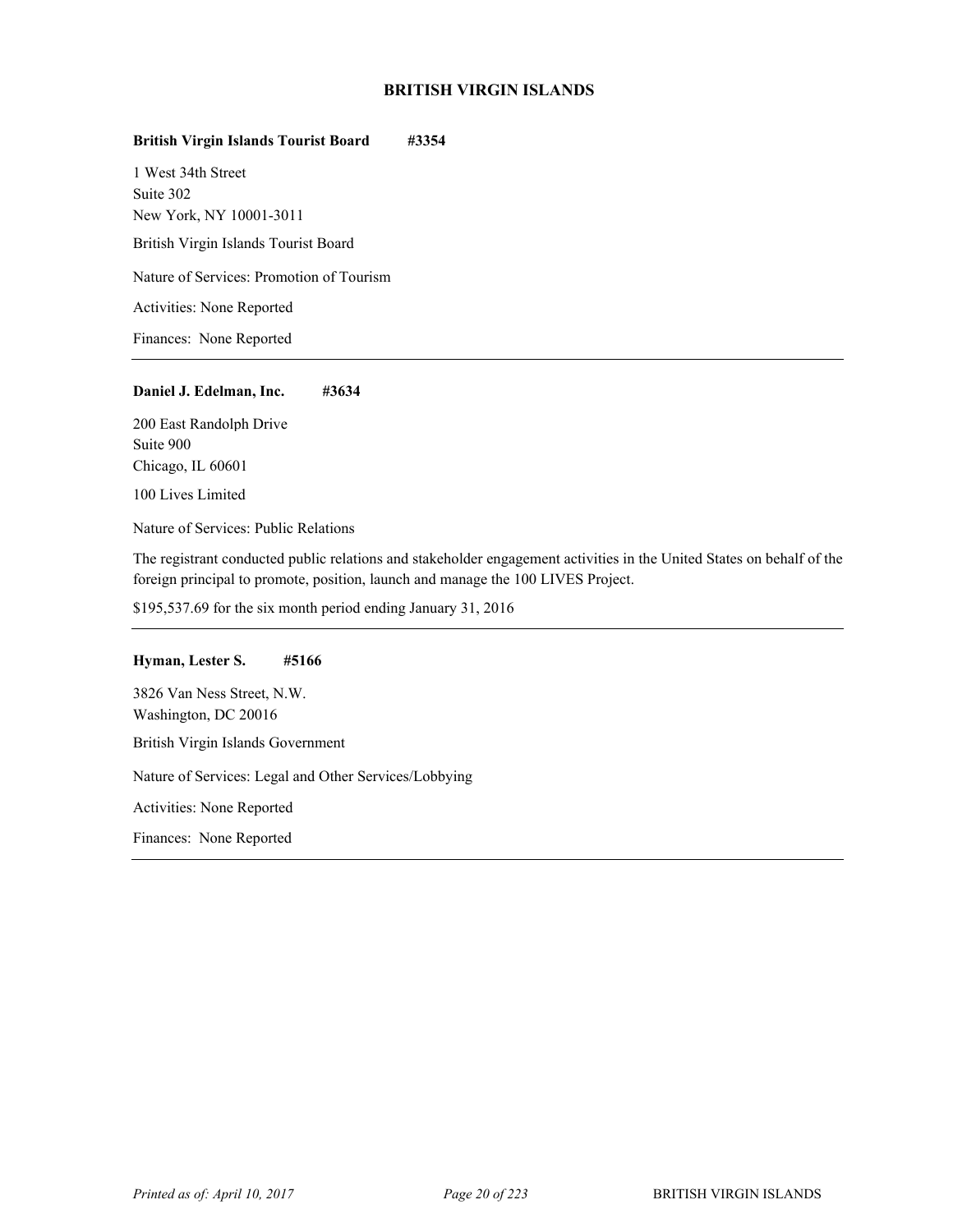# **BURKINA FASO**

# **CD Global Strategies Group, LLC #6262**

1423 S Street, NW #1 Washington, DC 20009 Government of Burkina Faso Nature of Services: Lobbying Activities: None Reported Finances: None Reported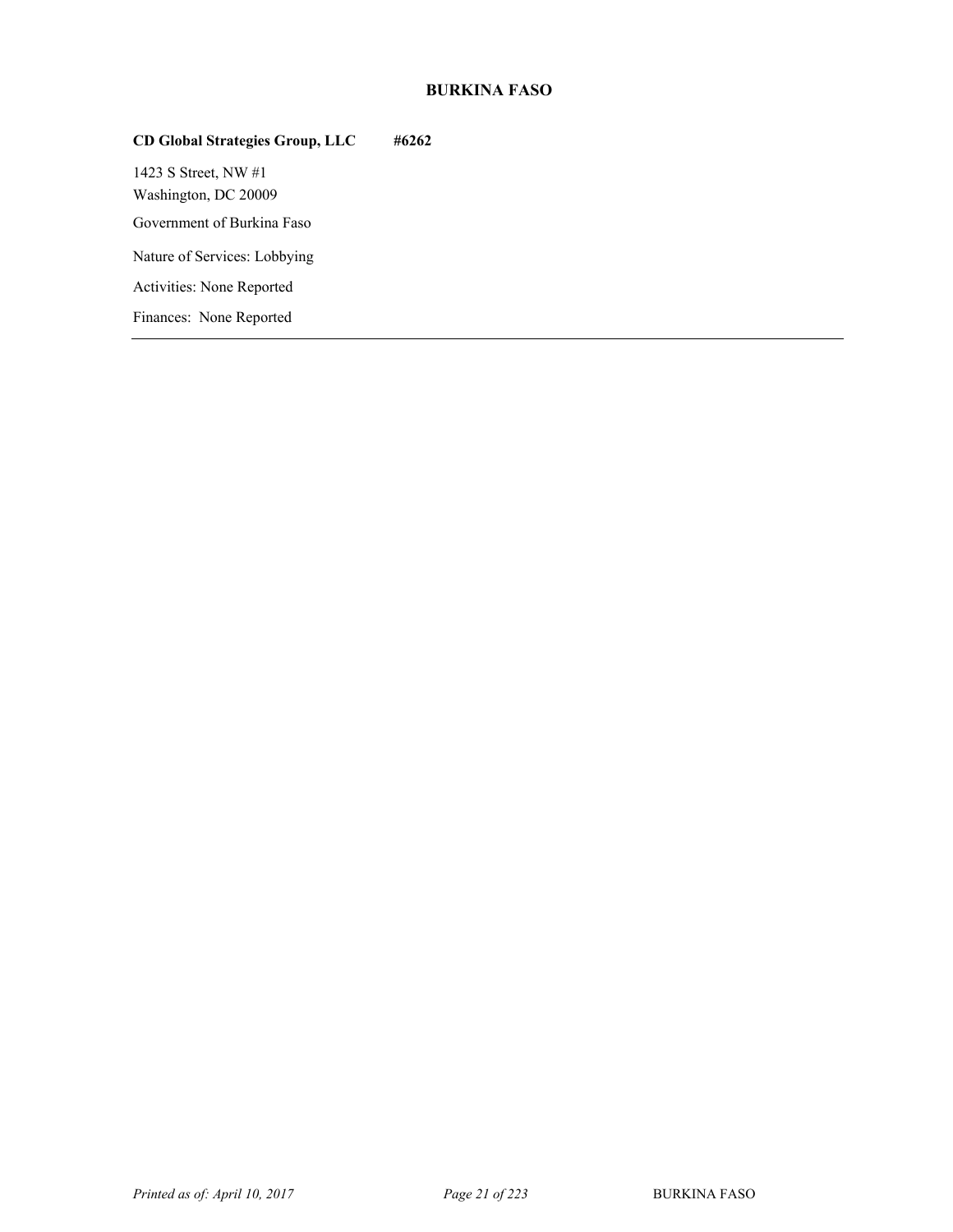## **BURUNDI**

## **Scribe Strategies & Advisors, Inc. #6305**

1875 Connecticut Avenue, NW 10th Floor Washington, DC 20009

Republic of Burundi

Nature of Services: Lobbying

The registrant researched and analyzed issues of concern to the foreign principal. Also, the registrant advised the foreign principal on United States policies and activities in Congress and the Executive Branch regarding United States-Africa policy. The registrant contacted members of Congress and their staffs, news media, businesses, think tanks, and non-governmental organizations.

\$59,980.00 for the six month period ending January 31, 2016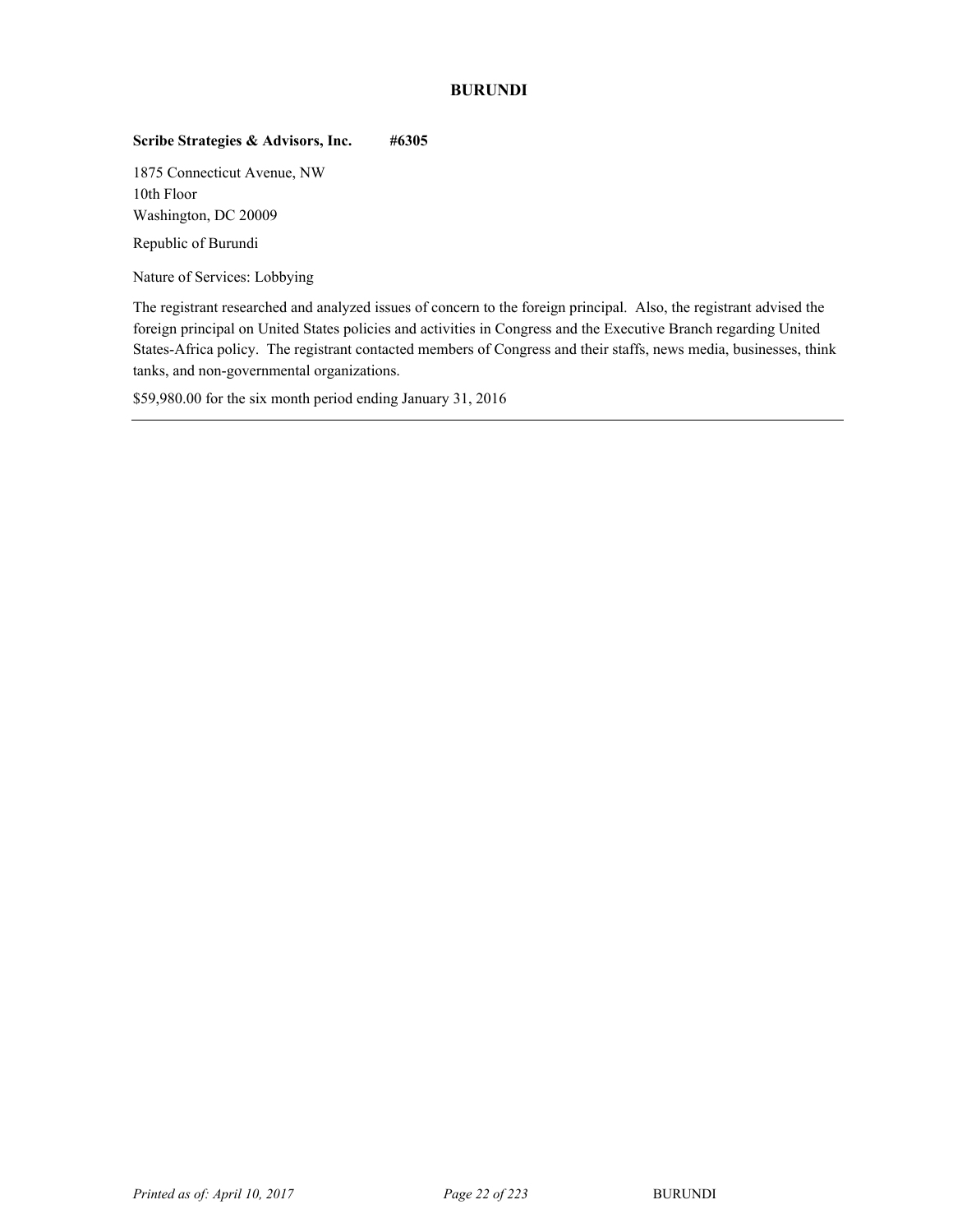## **CAMEROON**

## **Squire Patton Boggs, LLP #2165**

2550 M Street, NW Washington, DC 20037-1350

Government of the Republic of Cameroon

Nature of Services: Legal and Other Services/Lobbying

The registrant contacted U.S. Government officials and congressional staffers to discuss United States-Cameroon bilateral relations. The registrant also monitored and advised the foreign principal on various U.S. policy developments including the Millennium Challenge Account and African Growth and Opportunity Act.

\$451,079.78 for the six month period ending June 30, 2016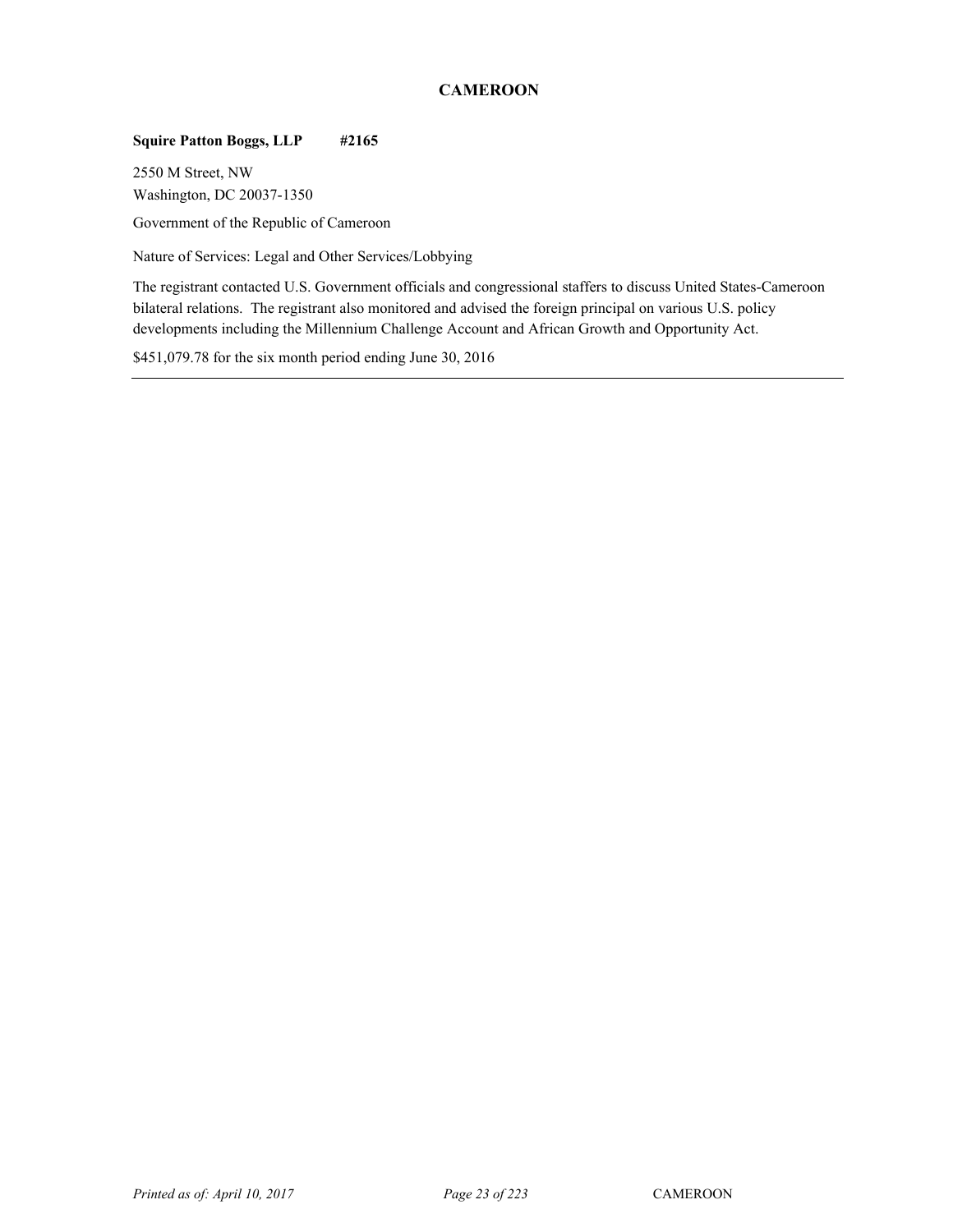## **CANADA**

#### **Akin, Gump, Strauss, Hauer & Feld, LLP #3492**

1333 New Hampshire Avenue, N.W. Suite 400 Washington, DC 20036

Government of British Columbia

Nature of Services: Legal and Other Services/Lobbying

The registrant conducted legal services regarding lumber arbitration.

\$630,683.97 for the six month period ending June 30, 2016

#### **Daniel J. Edelman, Inc. #3634**

200 East Randolph Drive Suite 900 Chicago, IL 60601 Bombardier Inc.

Nature of Services: Public Relations

The registrant performed public relations counsel to increase awareness and understanding of the foreign principal among institutional investors. It helped to redefine the foreign principal's story reflecting its strengths in the aerospace and transportation industries, while demonstrating the leading role it plays in the technology of transport.

\$97,887.33 for the six month period ending January 31, 2016

#### **Finkelstein Thompson, LLP #5213**

1077 30th Street, N.W. Suite 150 Washington, DC 20007 Canadian Broadcasting Corporation Nature of Services: Legal and Other Services/Lobbying Activities: None Reported Finances: None Reported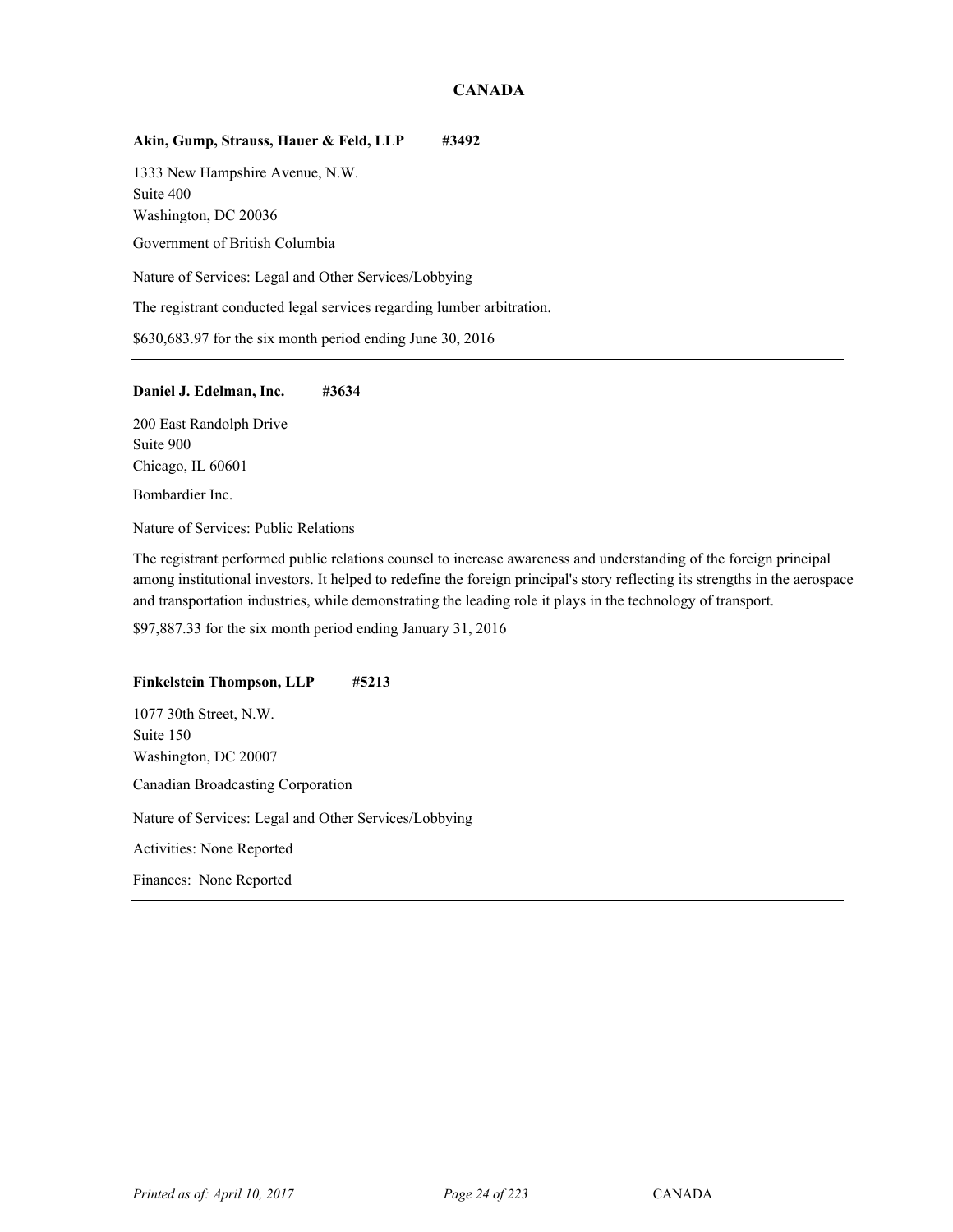## **CANADA**

#### **Garvey, Schubert & Barer #3047**

1191 Second Avenue, 18th Floor Seattle, WA 98101-2939

Government of Canada, Embassy

Nature of Services: U.S. Policy Consultant

Activities: None Reported

Finances: None Reported

#### **Garvey, Schubert & Barer #3047**

1191 Second Avenue, 18th Floor Seattle, WA 98101-2939

Province of Manitoba, Canada

Nature of Services: Lobbying

The registrant provided representation on U.S. federal energy policy and legislation that could impact the Province's hydropower exports to the U.S.

\$32,747.50 for the six month period ending February 29, 2016

#### **Garvey, Schubert & Barer #3047**

1191 Second Avenue, 18th Floor Seattle, WA 98101-2939

Province of Ontario, Canada

Nature of Services: Legal and Other Services/Lobbying

The registrant monitored judicial proceedings related to the National Ambient Air Quality Standards.

\$19,000.00 for the six month period ending February 29, 2016

#### **Hogan Lovells US LLP #2244**

555 - 13th Street, N.W. Columbia Square Washington, DC 20004-1109

<sup>18</sup> Government of Ontario, Ministry of Natural Resources and Forestry, and Ministry of Citizenship, Immigration and International Trade (t)

Nature of Services: Legal and Other Services/Lobbying

The registrant rendered advice on U.S. and international laws, regulations, and policies concerning Canada-U.S. trade issues. The registrant represented the interests of the foreign principal in the softwood lumber from Canada dispute.

\$342,792.06 for the six month period ending February 29, 2016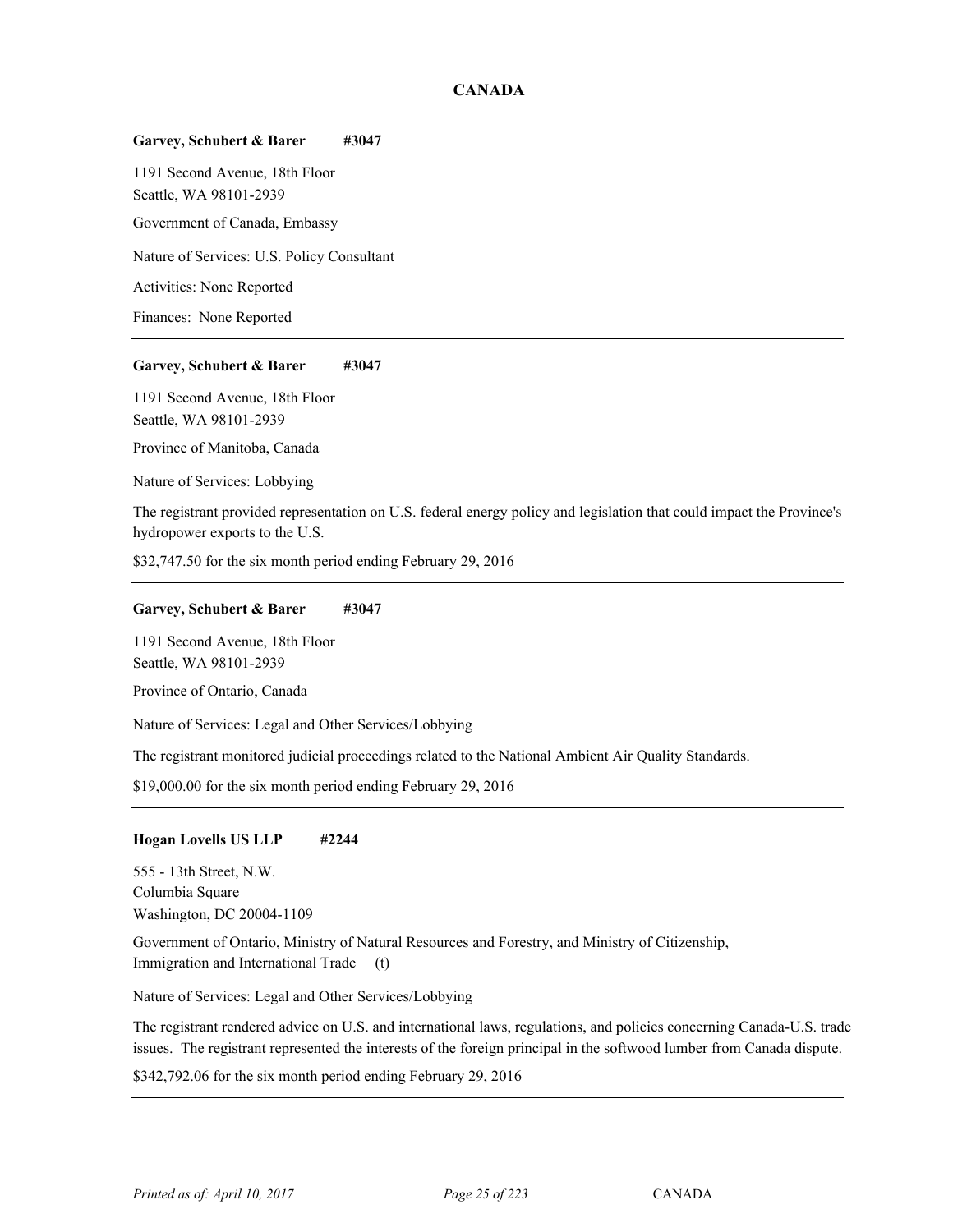# **CANADA**

## **Nelson Mullins Riley & Scarborough, LLP #5928**

1320 Main Street 17th Floor Columbia, SC 29201

Province of Saskatchewan

Nature of Services: Legal and Other Services/Lobbying

The registrant represented the foreign principal before elected officials and government personnel regarding policies that impact Canada and the Province of Saskatchewan, as well as these governmental relationships with the U.S.

\$137,500.00 for the six month period ending April 30, 2016

#### **O'Brien Gentry & Scott, LLC #5971**

201 C Street, SE Washington, DC 20003

Canadian Commercial Corporation

Nature of Services: U.S. Policy Consultant

The registrant monitored the U.S. defense related budget, programs, policies and related congressional hearings, legislation, and press reports to provide analysis, forecasts, and guidance on the future direction of interests to the foreign principal.

\$60,000.00 for the six month period ending January 31, 2016

#### **Quebec Government Office #1787**

One Rockefeller Plaza Suite 2600 New York, NY 10020-2102

Quebec Government

Nature of Services: Promotion of Trade

The registrant gave speeches and maintained contacts with business, educational, governmental and media representatives in the United States concerning Quebec affairs. The registrant also sponsored cultural events and educational programs, participated in trade shows and activities, arranged U.S. visits for Quebec officials, and promoted tourism by disseminating informational materials.

\$4,679,412.21 for the six month period ending June 30, 2016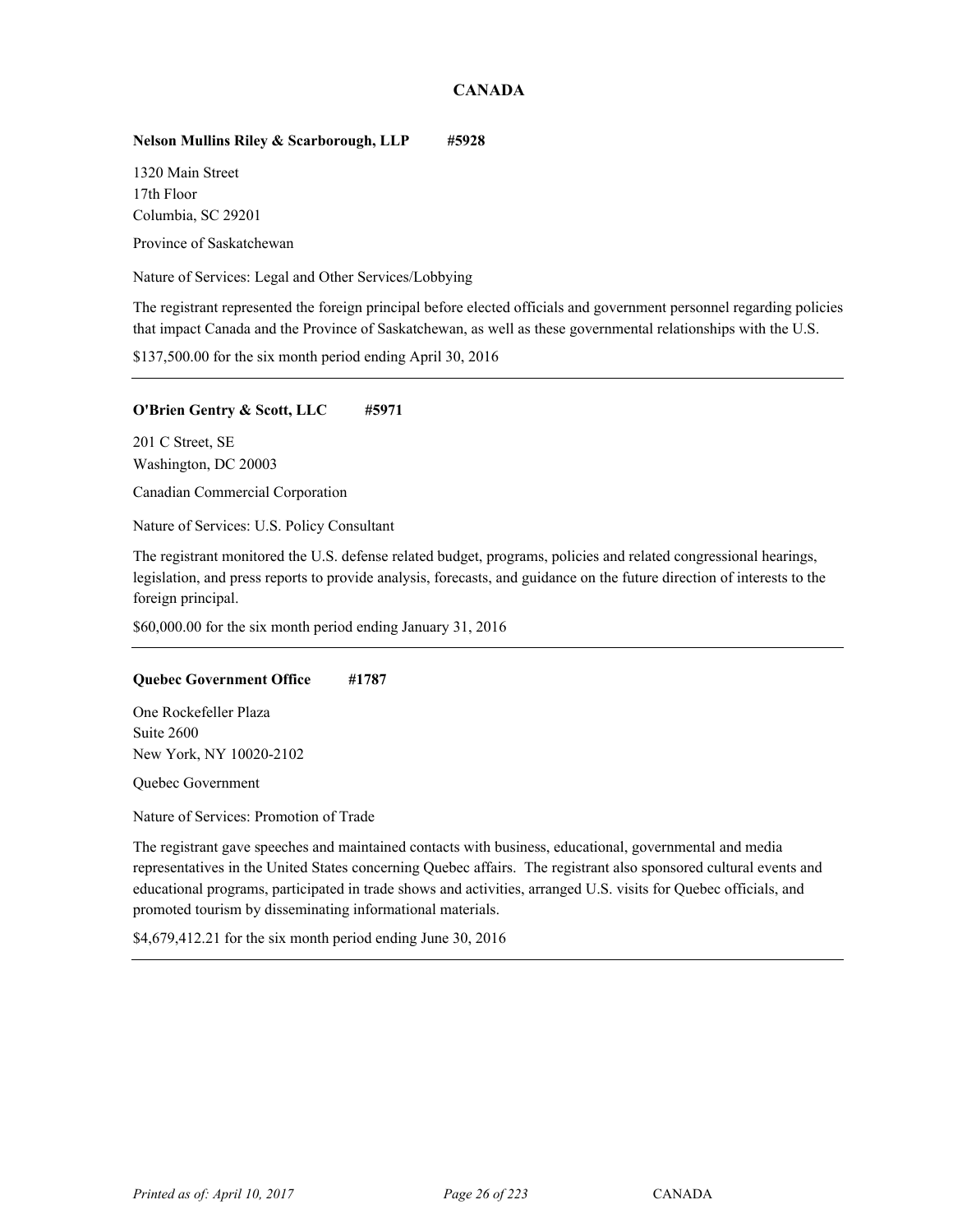# **CANADA**

# **Rude, Marianne Haslund #5767**

6107 Tracey's Overlook Road Tracys Landing, MD 20779 Manitoba Intergovernmental Affairs and Trade Nature of Services: Lobbying Activities: None Reported Finances: None Reported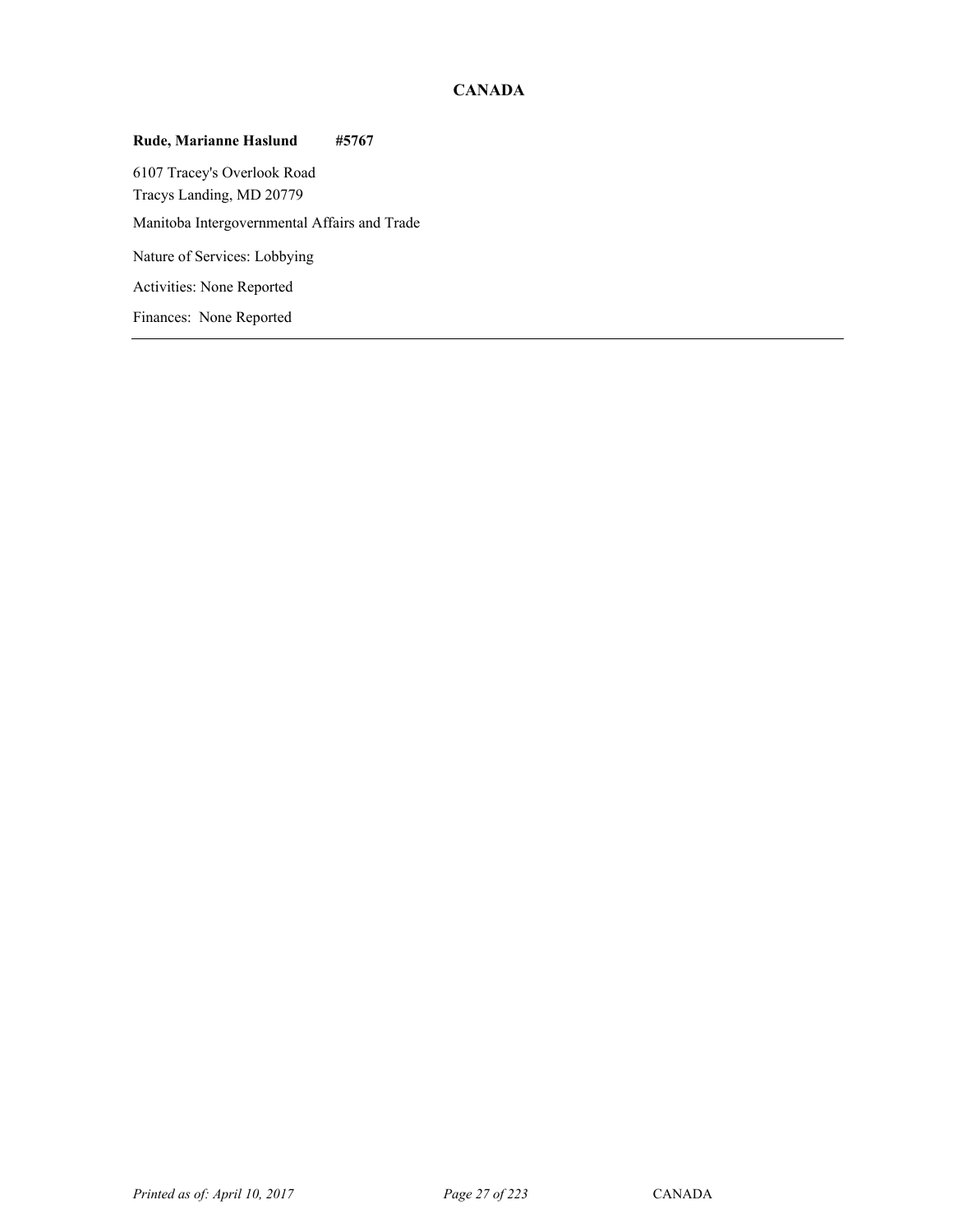# **CAYMAN ISLANDS**

## **Cayman Islands Department of Tourism #2500**

350 5th Avenue Suite 1801 New York, NY 10118-1801

Government of the Cayman Islands

Nature of Services: Promotion of Tourism

The registrant distributed brochures to travel agents and participated in travel shows, conferences, and seminars. The registrant also provided promotional activities including marketing, public relations, and advertising.

\$5,235,755.31 for the six month period ending March 31, 2016

#### **Sidley Austin, LLP #3731**

1501 K Street, N.W. 8th Floor Washington, DC 20005

Government of the Cayman Islands

Nature of Services: U.S. Policy Consultant

The registrant provided legal advice on U.S. laws and regulations and contacted U.S. Government officials to be designated by the President as a beneficiary country under the Caribbean Basin Economic Recovery Act.

\$70,367.18 for the six month period ending March 31, 2016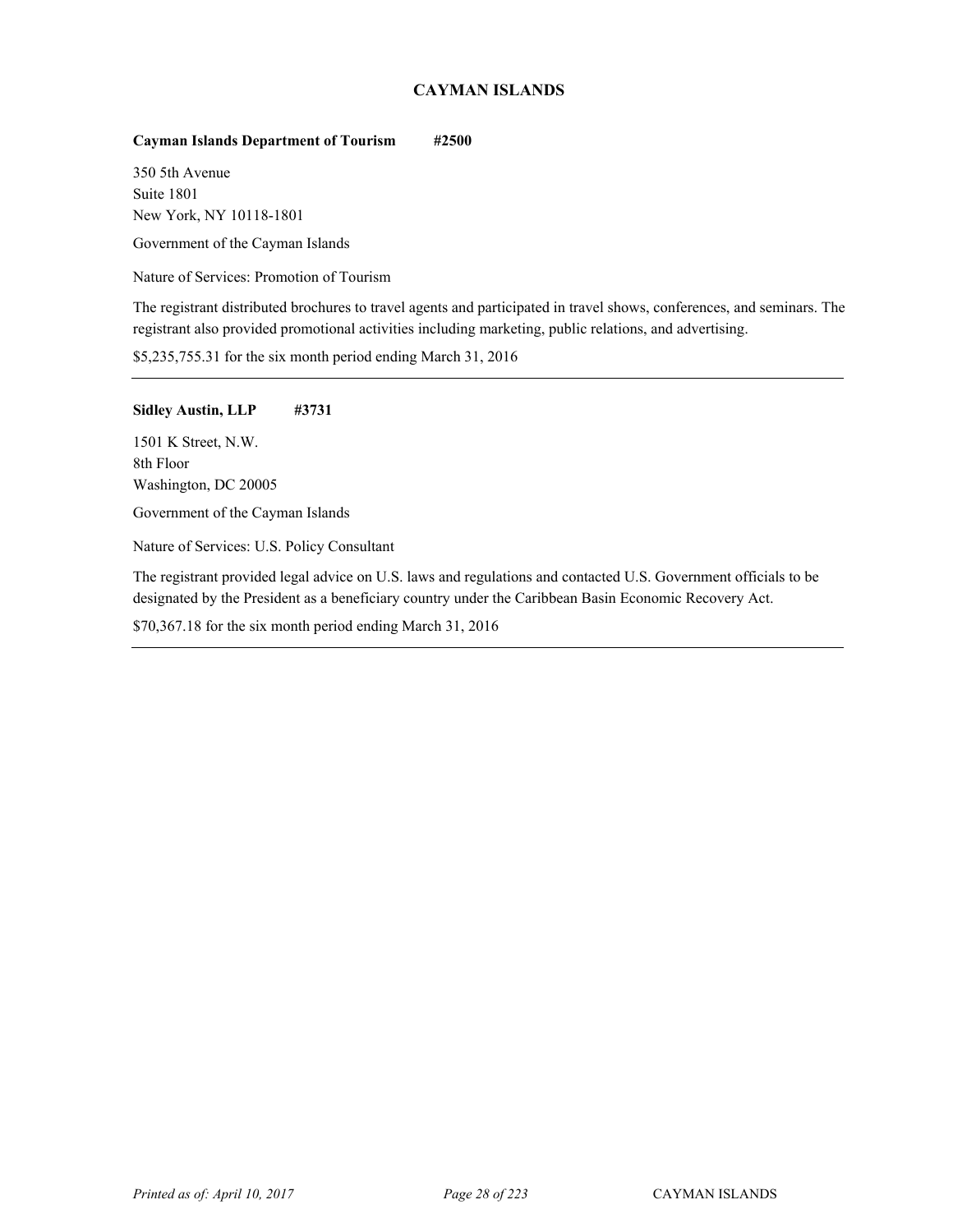# **CHILE**

# **Development Counsellors International #4777**

215 Park Avenue South 14th Floor New York, NY 10003

Turismo Chile

Nature of Services: Promotion of Tourism

The registrant handled public relations and marketing initiatives throughout North America with an integrated travel trade and media relations campaign to drive tourism growth and raise Chile's profile as a leading travel destination in South America.

\$89,500.00 for the six month period ending March 31, 2016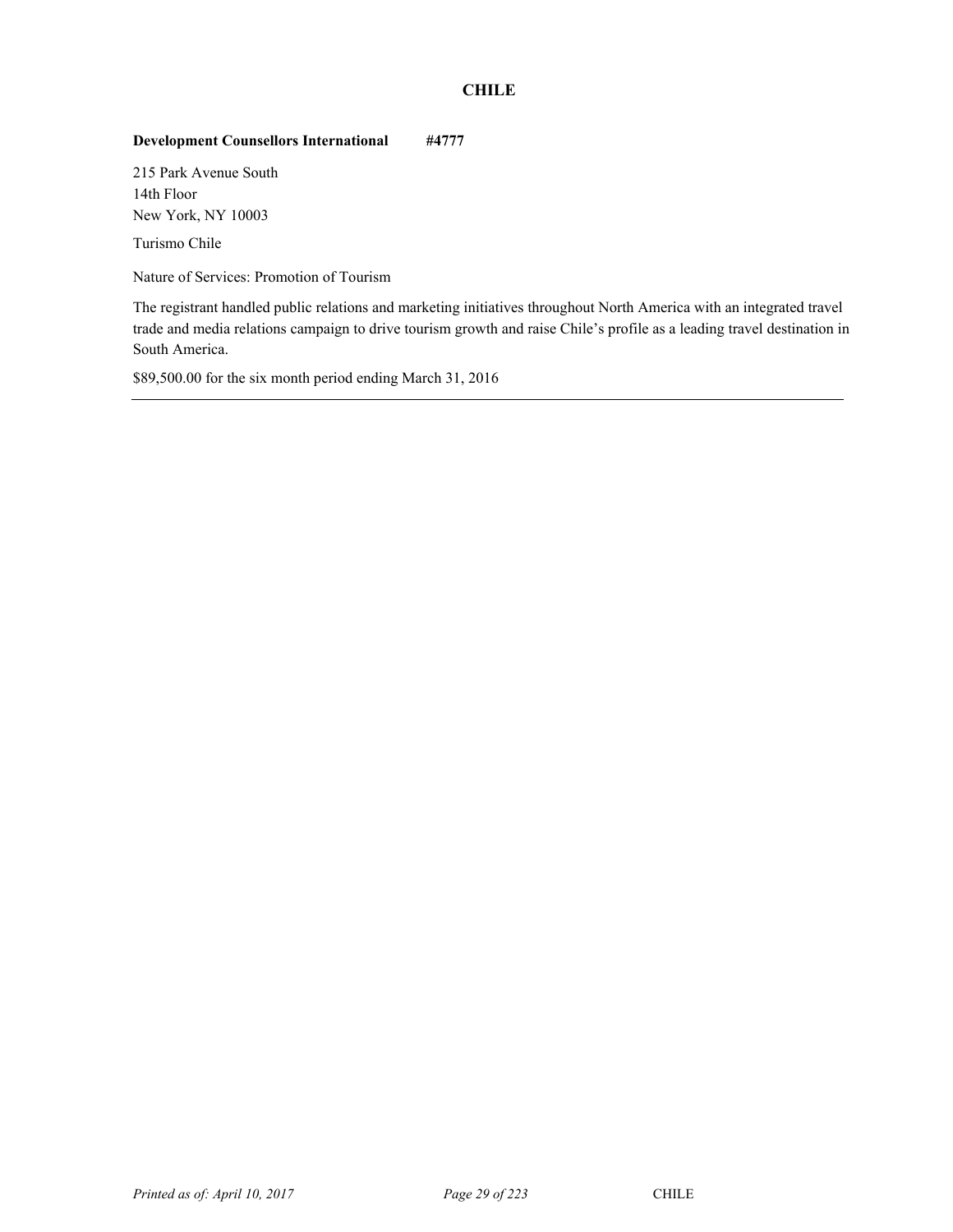#### **BLJ Worldwide LTD #5875**

250 West 57th Street Suite 1311 New York, NY 10107 <sup>20</sup> China-United States Exchange Foundation Nature of Services: Distribution of Printed Material Activities: None Reported Finances: None Reported

#### **China Daily Distribution Corporation #3457**

1500 Broadway Suite 2800 New York, NY 10036 China Daily of Beijing, China Nature of Services: Public Relations Activities: None Reported

Finances: None Reported

#### **China National Tourist Office #3318**

370 Lexington Avenue Suite 912 New York, NY 10017

<sup>20</sup> China National Tourism Administration (formerly: China International Travel Service)

Nature of Services: Promotion of Tourism

The registrant promoted tourism to China by disseminating informational materials, and by participating in travel shows, expositions, and conventions.

\$780,000.00 for the six month period ending June 30, 2016

#### **DDB Worldwide Communications Group, Inc. #5968**

437 Madison Avenue New York, NY 10022 Ministry of Commerce of the People's Republic of China Nature of Services: Promotion of Trade Activities: None Reported Finances: None Reported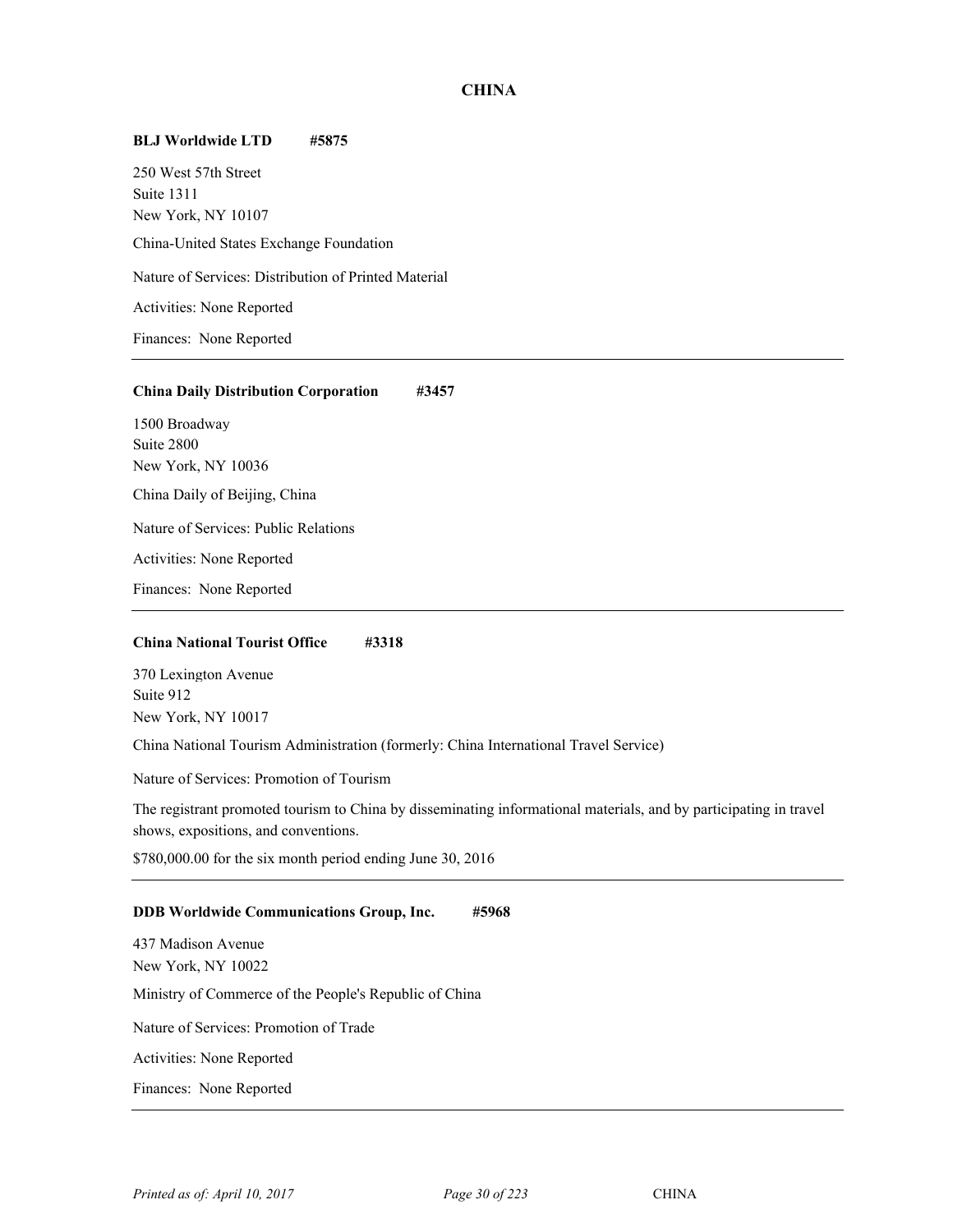## **Hai Tian Development U.S.A., Inc. #5143**

136-40 39th Avenue Suite 508 Flushing, NY 11354

People's Daily Overseas Edition

Nature of Services: Distribution of Printed Material

The registrant carried out the printing and distribution of the overseas edition of the People's Daily newspaper in the United States.

\$777,236.44 for the six month period ending June 30, 2016

#### **MSLGROUP Americas, Inc. #5483**

1201 Connecticut Avenue, NW Suite 500 Washington, DC 20036

Embassy of the People's Republic of China

Nature of Services: Lobbying

The registrant facilitated and coordinated media and press activity on behalf of the foreign principal. The registrant also provided assistance in building relations with members of the media as well as monitored and analyzed media on topics of relevance to the foreign principal.

\$150,000.00 for the six month period ending March 31, 2016

#### **Quinn & Co. of NY LTD. #6290** (T)

48 West 38th Street 12th Floor New York, NY 10018

Hangzhou Tourism Commission through Guru Online (t)

Nature of Services: Public Relations

The registrant conducted public relations services on behalf of the foreign principal.

\$7,928.78 for the six month period ending April 30, 2016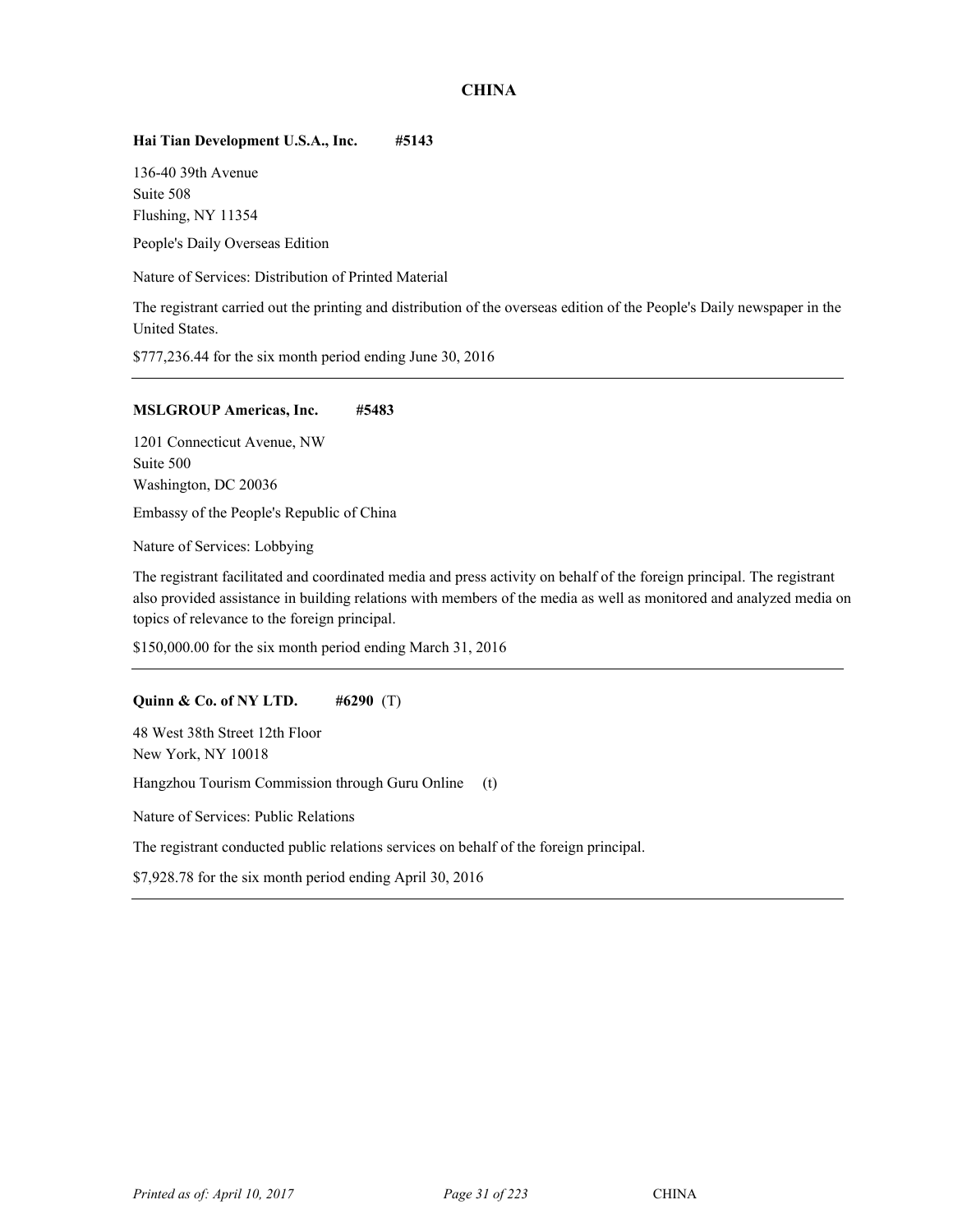#### **Representative Office in the USA, China Council for the Promotion of International Trade (CCPIT)**

2001 Jefferson Davis Highway Suite 608 Arlington, VA 22202

<sup>20</sup> China Council for the Promotion of International Trade (CCPIT)

Nature of Services: Promotion of Trade

The registrant provided liaison services between U.S. and Chinese organizations for the purpose of the promotion of trade.

\$293,679.99 for the six month period ending January 31, 2016

#### **Rogich Communications Group #6274**

11920 Southern Highlands Parkway Suite 301 Las Vegas, NV 89141 People's Republic of China Embassy Nature of Services: Lobbying Activities: None Reported

Finances: None Reported

#### **Spring O'Brien & Company, Inc. #5872**

20 W 22nd Street Suite 906 New York, NY 10010 China National Tourist Office

Nature of Services: Promotion of Tourism

Activities: None Reported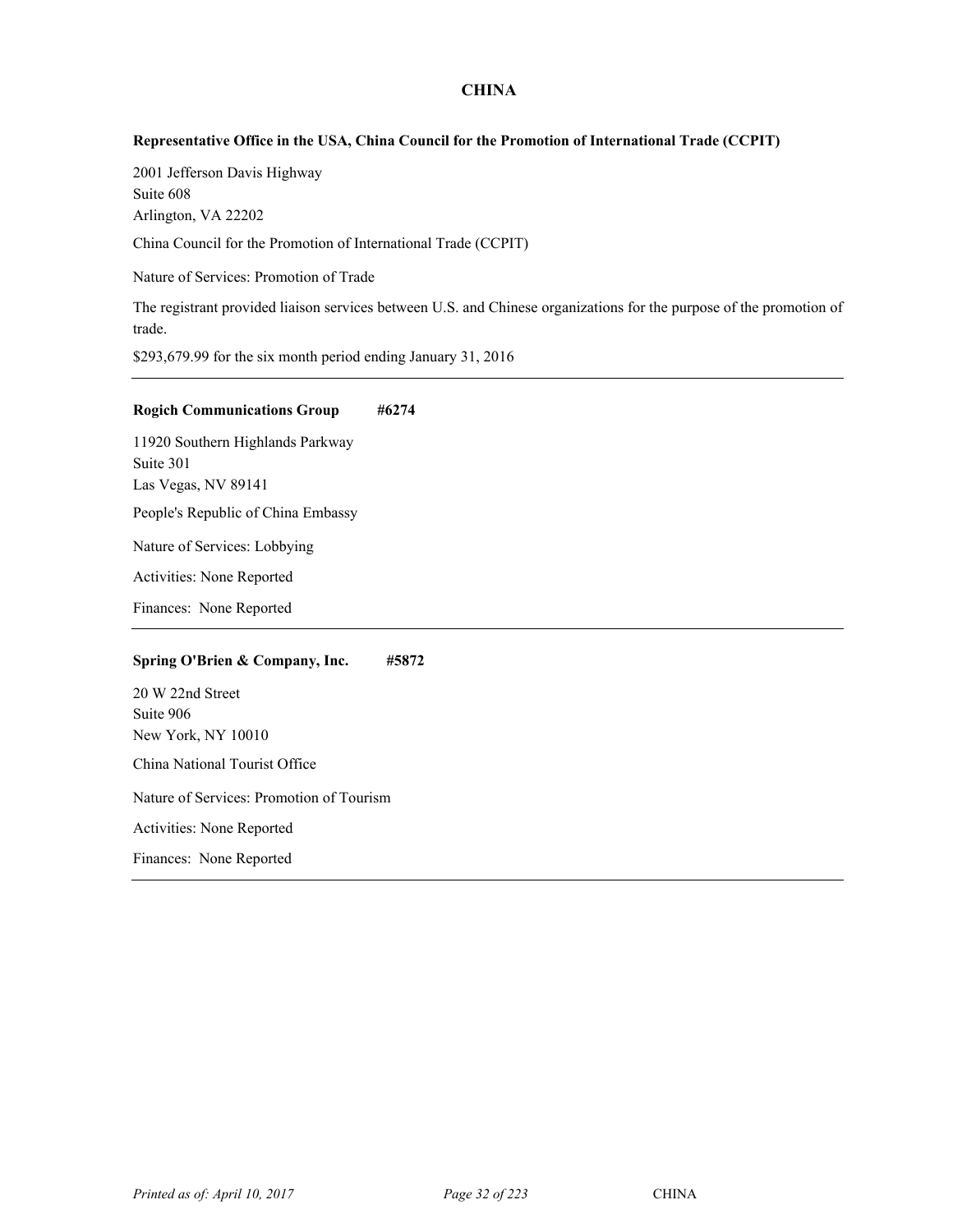## **Squire Patton Boggs, LLP #2165**

2550 M Street, NW Washington, DC 20037-1350 Embassy of the People's Republic of China

Nature of Services: Public Relations

The registrant provided counsel to the foreign principal on U.S. congressional matters such as the House and Senate National Defense Authorizations Act for Fiscal Year 2015 and amendments including U.S. relations with Taiwan and arms sales to Taiwan. The registrant contacted members of Congress and congressional staffers to discuss the United States-China bilateral relationship.

\$135,000.00 for the six month period ending June 30, 2016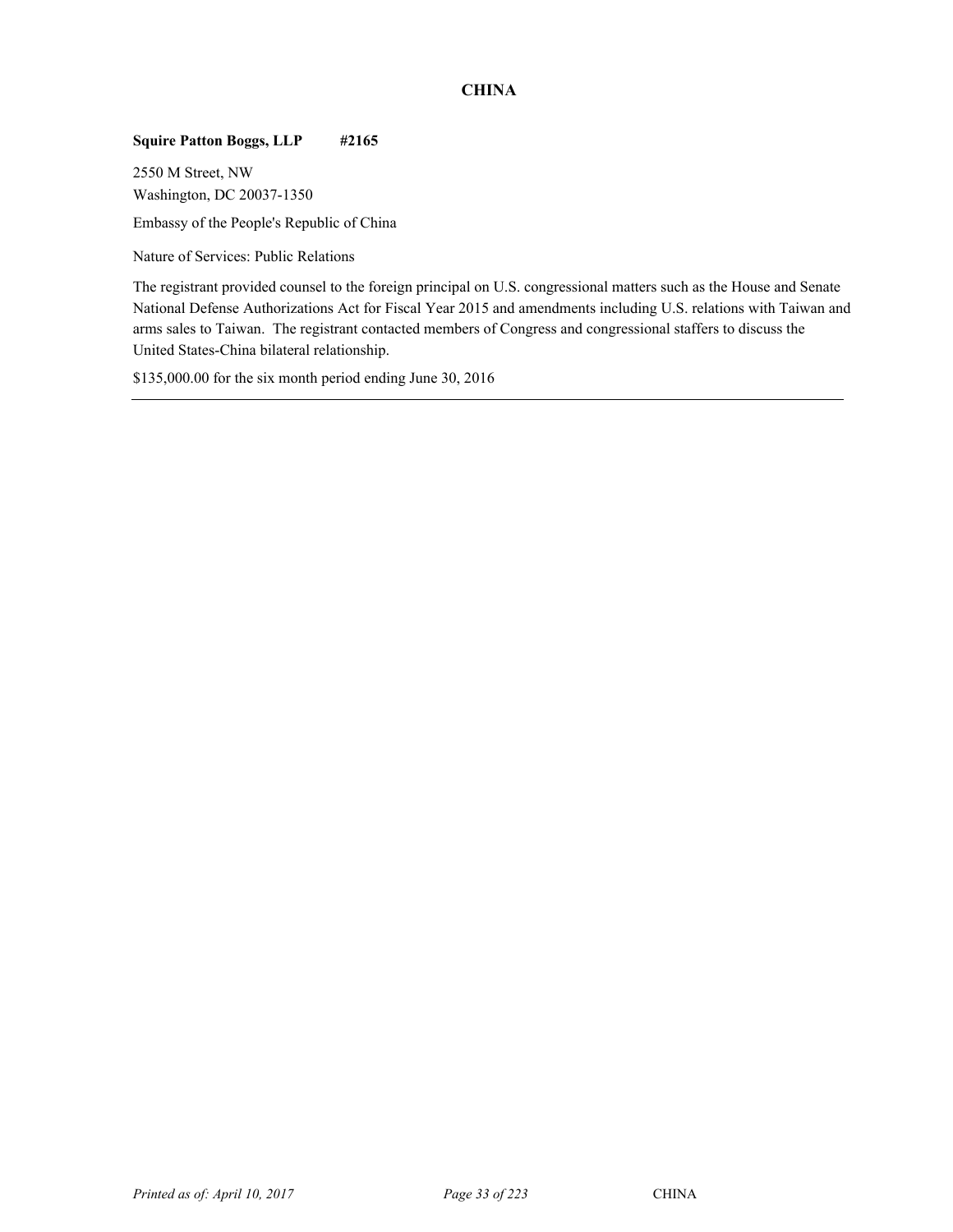# **COLOMBIA**

#### **Colombian Coffee Federation, Inc. #4909**

140 East 57th Street New York, NY 10022

<sup>21</sup> Federacion Nacional de Cafeteros de Colombia

Nature of Services: Advertising

The registrant on behalf of the foreign principal continued promoting the use of high quality Colombian coffee by monitoring the proper use of the trademark registered in the U.S., in particular 100% Colombian Coffee and "Juan Valdez", performing testing services with coffee roasting companies that use them to make sure that the coffee packed under these trademarks has indeed the quality guaranteed by the foreign principal.

\$1,304,818.00 for the six month period ending April 30, 2016

#### **Covington & Burling, LLP #5852**

850 Tenth Street, NW Washington, DC 20001

Corporacion Colombia Internacional CCI (t)

Nature of Services: Lobbying

The registrant reviewed the obligations of the foreign principal and the Colombian Ministry of Agriculture under the US-Colombia Free Trade Agreement. The registrant consulted with United States governmental agencies to achieve market access objectives on behalf of the foreign principal.

\$15,305.00 for the six month period ending February 29, 2016

#### **Fratelli Group #5867**

1300 Connecticut Avenue, NW Suite 950 Washington, DC 20036

Government of Colombia, Embassy

Nature of Services: Media Relations

The registrant contacted media representatives to schedule meetings with Colombian Government officials and to discuss the U.S.-Colombia Trade Promotion Agreement and other matters of interest to the Colombian Government. The registrant also wrote and disseminated informational materials and provided advice and counsel on media strategy, including news monitoring and coordinating a communications strategy with the U.S. business community.

\$61,512.00 for the six month period ending June 30, 2016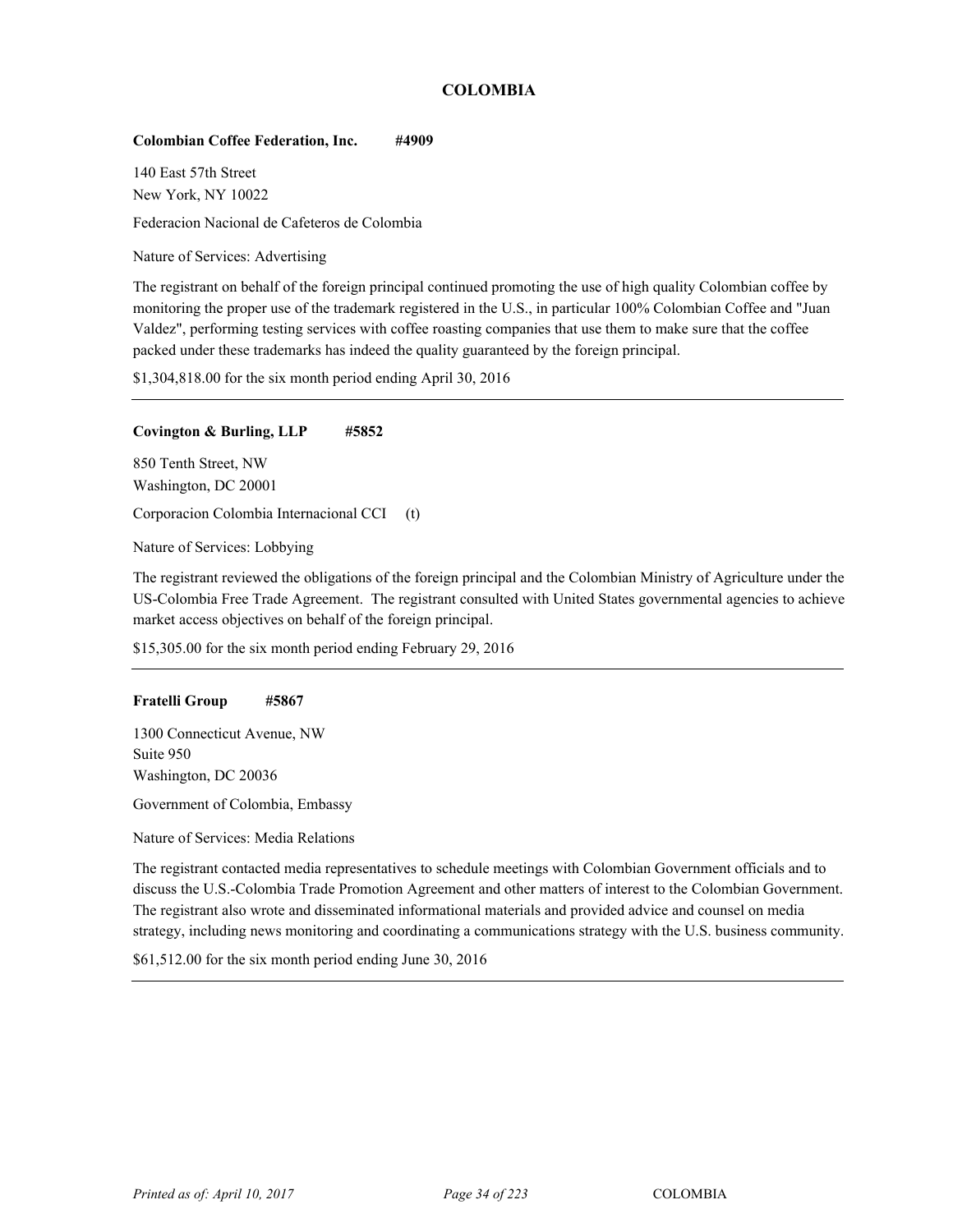# **COLOMBIA**

## **Holland & Knight #3718**

800 17th Street, N.W. Suite 1100 Washington, DC 20006

Aerovias Nacionales de Colombia, S.A. (AVIANCA)

Nature of Services: Legal and Other Services/Lobbying

The registrant provided general legal advice and services to the foreign principal.

Finances: None Reported

#### **Ogilvy Public Relations Worldwide #5807** (T)

1111 19th Street, NW 3rd Floor Washington, DC 20036 Procolombia (t) Nature of Services: Public Relations Activities: None Reported

Finances: None Reported

## **Sandler, Travis & Rosenberg, P.A. #6309** (T)

1300 Pennsylvania Avenue, NW Suite 400 Washington, DC 20004

Asociacion Nacional de Empresarios de Colombia (ANDI) (t)

Nature of Services: Lobbying

The registrant provided political consulting and legal advisory services on regional value chains, will educate members of Congress on the need for regional integration, and will develop strategies for implementing article 3.3.14 of the US-Colombia Free Trade Agreement.

\$49,051.30 for the six month period ending January 31, 2016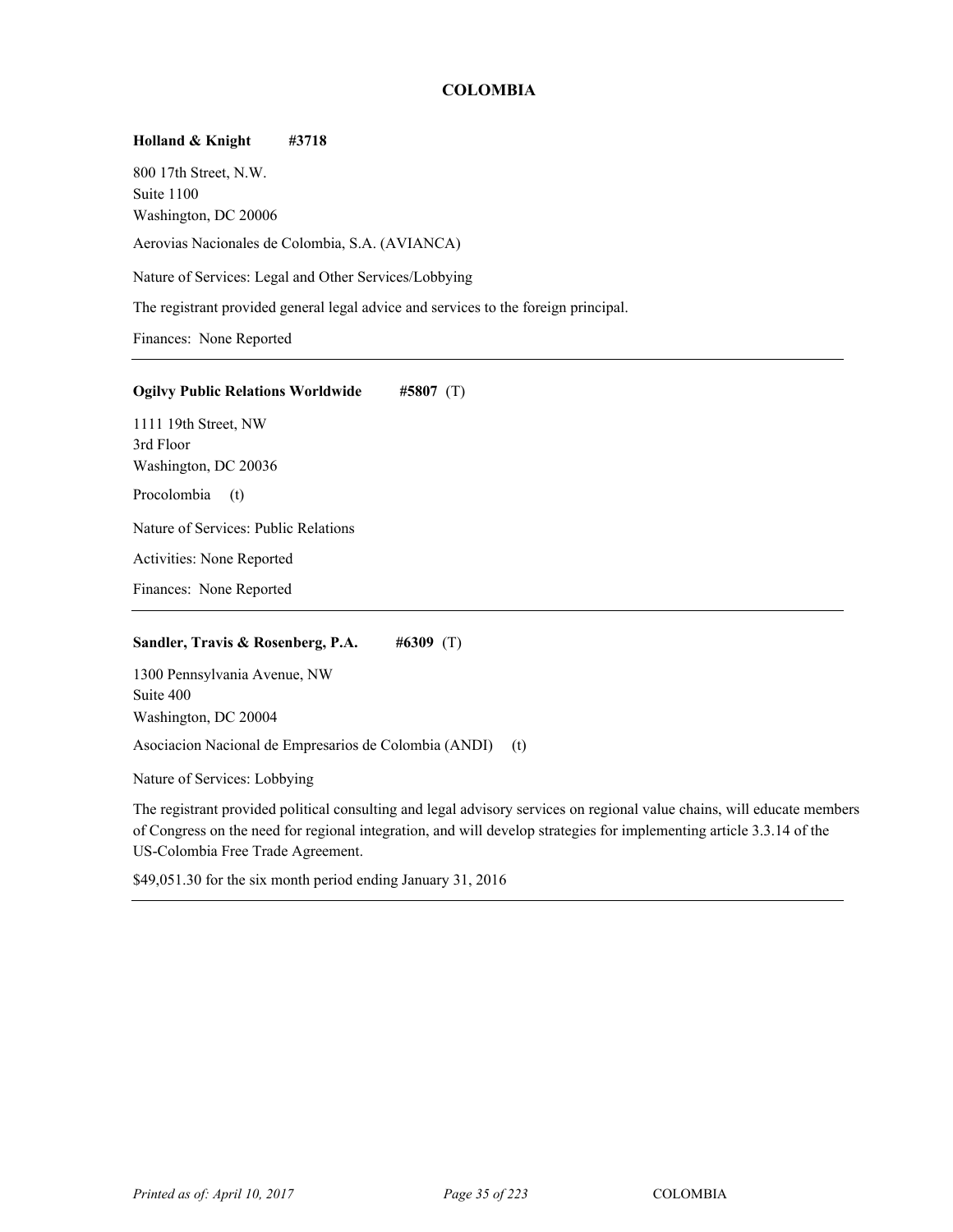# **CONGO (BRAZZAVILLE)**

# **Courville Consultants, LLC #6327**

277 S. Pickett Street Unit 402 Alexandria, VA 22304

Embassy of the Republic of Congo

Nature of Services: Lobbying

The registrant provided consulting services and developed briefing papers, talking points, and strategic policy analysis studies on behalf of the foreign principal.

\$28,000.00 for the six month period ending May 31, 2016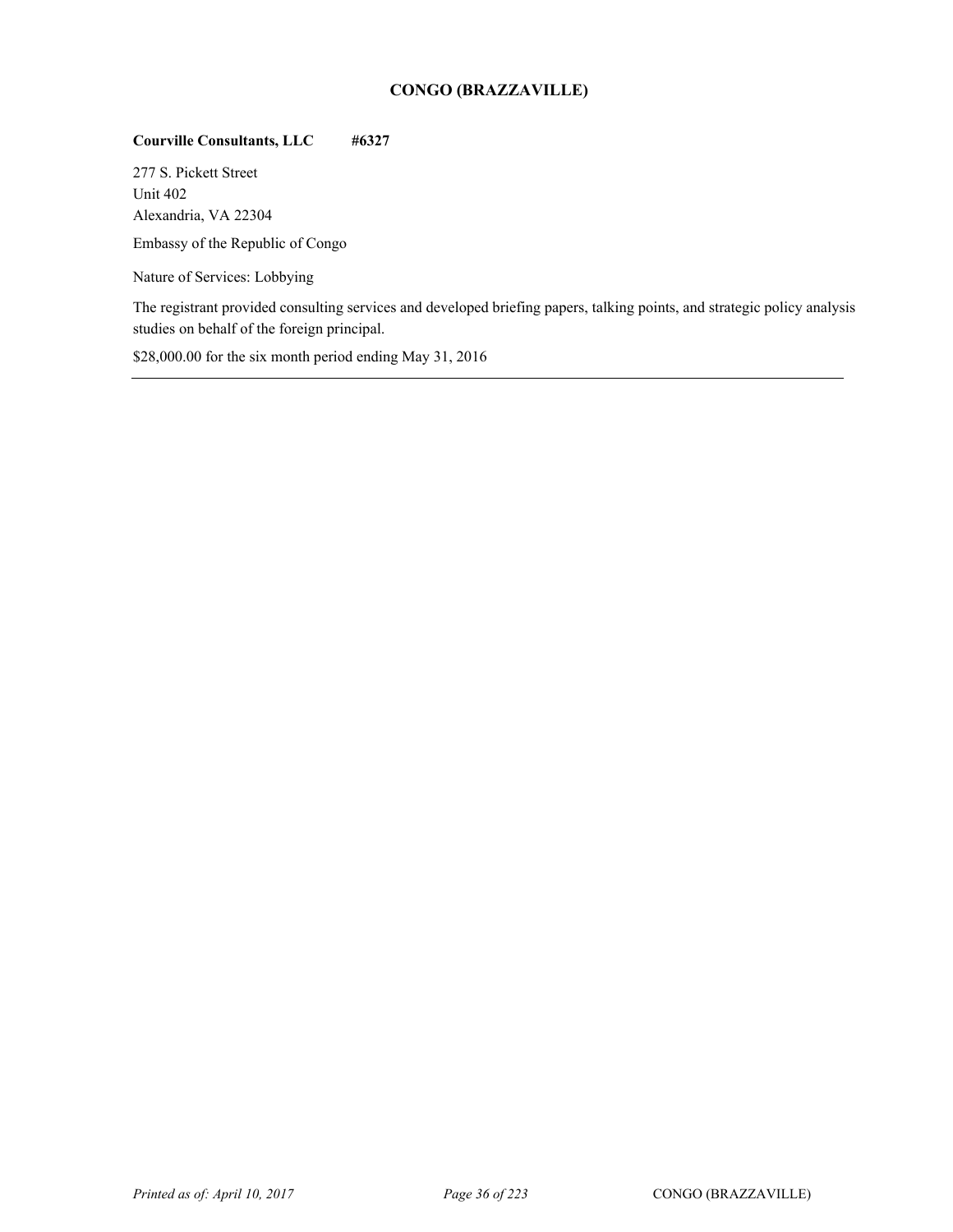## **CONGO (KINSHASA) (ZAIRE)**

#### Akin, Gump, Strauss, Hauer & Feld, LLP #3492

1333 New Hampshire Avenue, N.W. Suite 400 Washington, DC 20036

Katumbi, Moise

Nature of Services: Legal and Other Services/Lobbying

The registrant will conduct lobbying services on behalf of the foreign principal.

\$57,281.17 for the six month period ending June 30, 2016

#### Akin, Gump, Strauss, Hauer & Feld, LLP #3492

1333 New Hampshire Avenue, N.W. Suite 400 Washington, DC 20036 Mining Company of Katanga (t)

Nature of Services: Legal and Other Services/Lobbying

The registrant conducted lobbying and legal services on behalf of the foreign principal.

\$41,449.49 for the six month period ending June 30, 2016

#### **DCI Group AZ, LLC #6278**

1828 L Street, NW Suite 400 Washington, DC 20036

Mining Company of Katanga through Akin Gump Strauss Hauer & Feld LLP (t)

Nature of Services: Public Relations

The registrant conducted public relations services on behalf of the foreign principal.

\$70,278.89 for the six month period ending March 31, 2016

#### **DCI Group AZ, LLC #6278**

1828 L Street, NW Suite 400 Washington, DC 20036

Moise Katumbi through Akin Gump Strauss Hauer & Feld LLP

Nature of Services: Public Relations

The registrant as subcontractor to prime contractor Akin Gump Strauss Hauer & Feld, LLP provided public relations services on behalf of the foreign principal.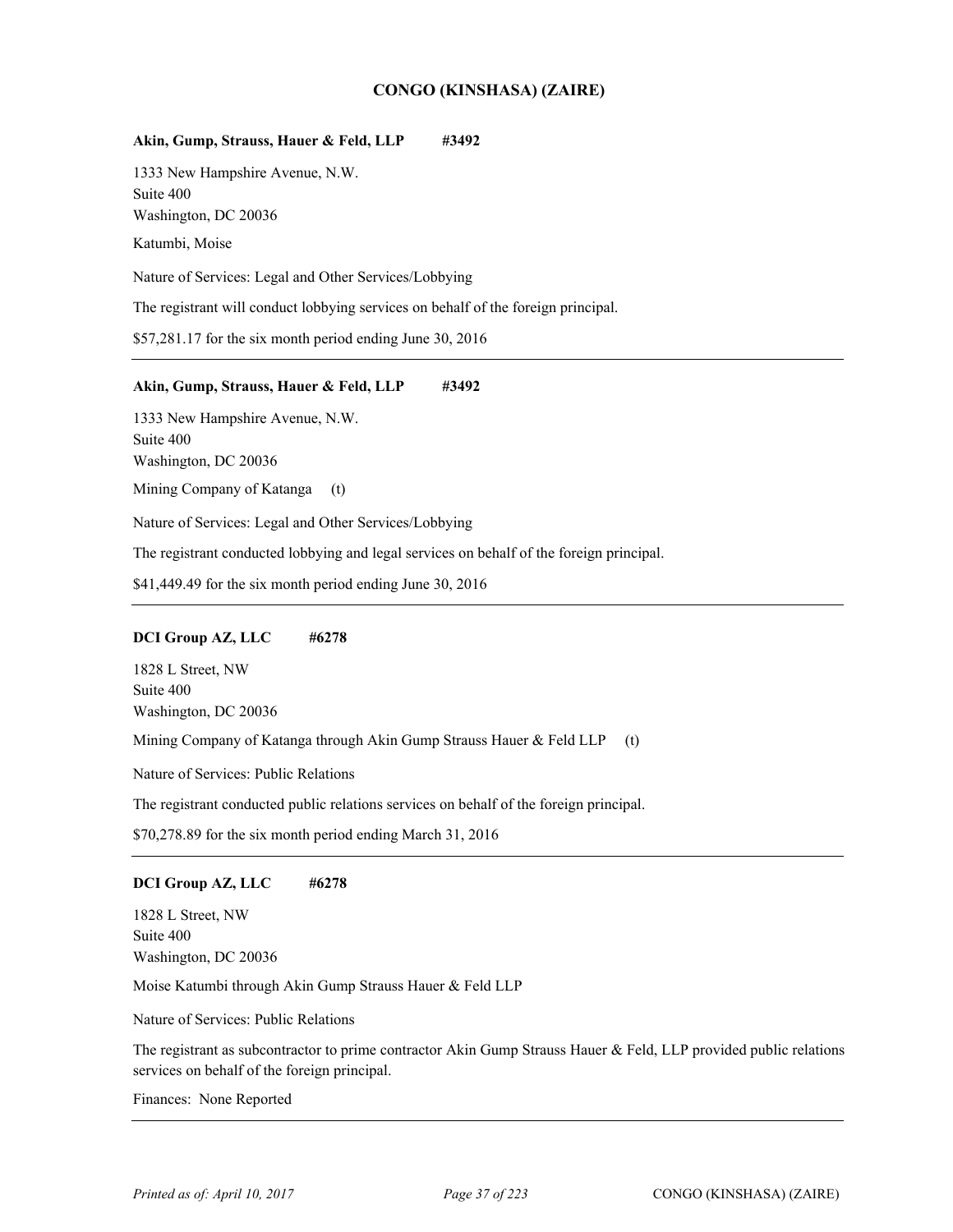# **CONGO (KINSHASA) (ZAIRE)**

#### **Glover Park Group, LLC #5666**

1025 F Street, NW 9th Floor Washington, DC 20004

LN Communication

Nature of Services: Lobbying

The registrant provided communications consulting services for the government of the Democratic Republic of the Congo through LN Communication.

\$137,168.38 for the six month period ending January 31, 2016

#### **KRL International, LLC #5788**

1701 K Street, NW Suite 550 Washington, DC 20006

Democratic Republic of the Congo

Nature of Services: Lobbying

The registrant developed a communications and advocacy program to support the foreign principal's relationship with the United States Government, the donor community, media institutions, and non-governmental organizations to fight against sexual violence and child recruitment.

\$50,846.00 for the six month period ending January 31, 2016

#### **McMark, LLC #6359**

330 Chesapeake Drive Great Falls, VA 22066

DRC Democracy and Development Alliance

Nature of Services: Public Relations

The registrant will provide high level consulting services to the DRC Democracy and Development Alliance (DRC) including creating a vision and plan for DRC, an education campaign related to need for free and fair DRC elections according to the DRC constitution, and assist with transition after the election.

\$71,100.00 for the six month period ending June 30, 2016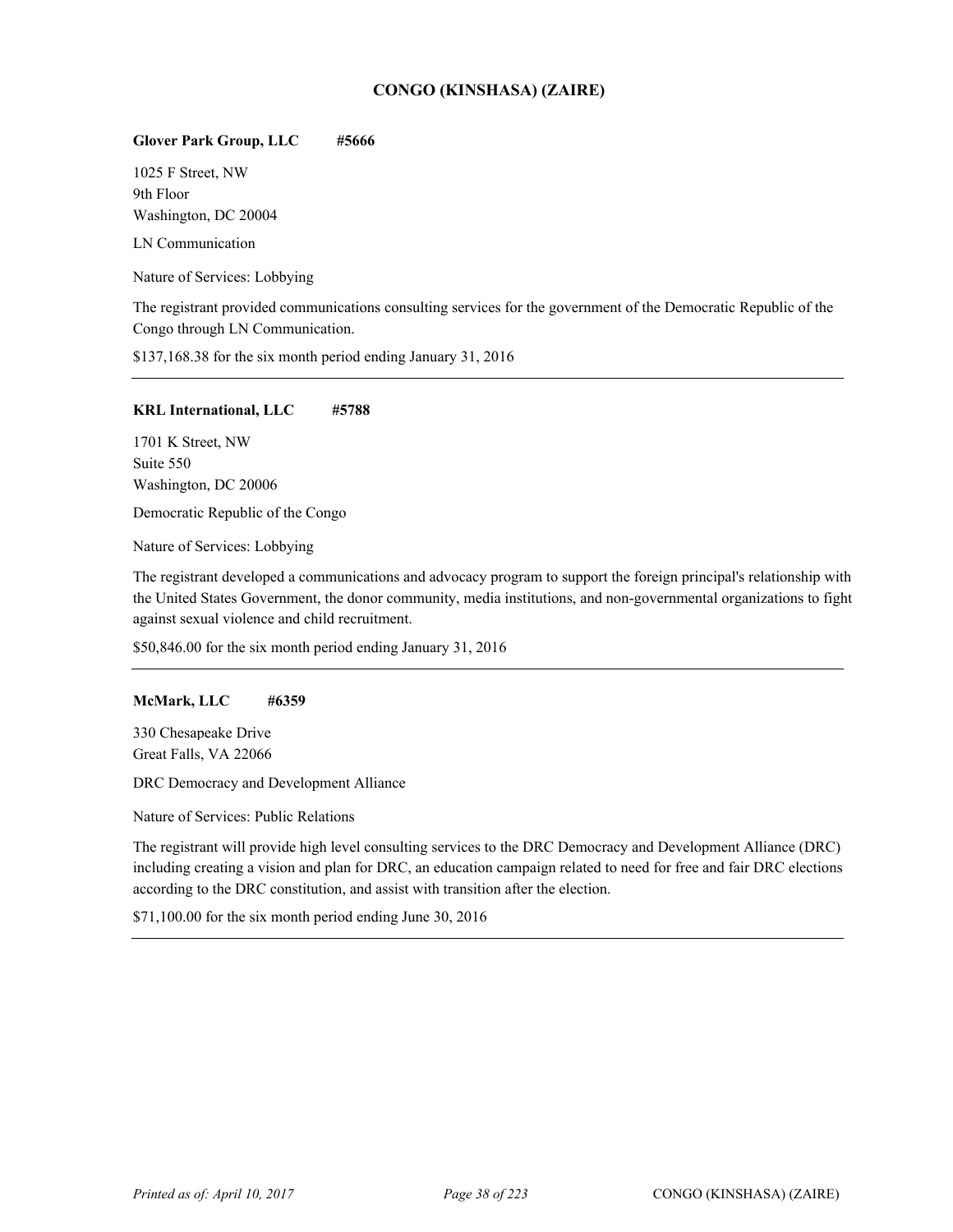# **COTE D'IVOIRE (IVORY COAST)**

## **JWI, LLC #4990**

1401 K Street, N.W. Suite 400, 4th Floor Washington, DC 20005 Government of the Republic of Cote d'Ivoire Nature of Services: Public Relations Activities: None Reported Finances: None Reported

#### **LTL Strategies #6082**

4545 42nd Street, NW Suite 306 Washington, DC 20016 Government of Cote d'Ivoire Nature of Services: Public Relations Activities: None Reported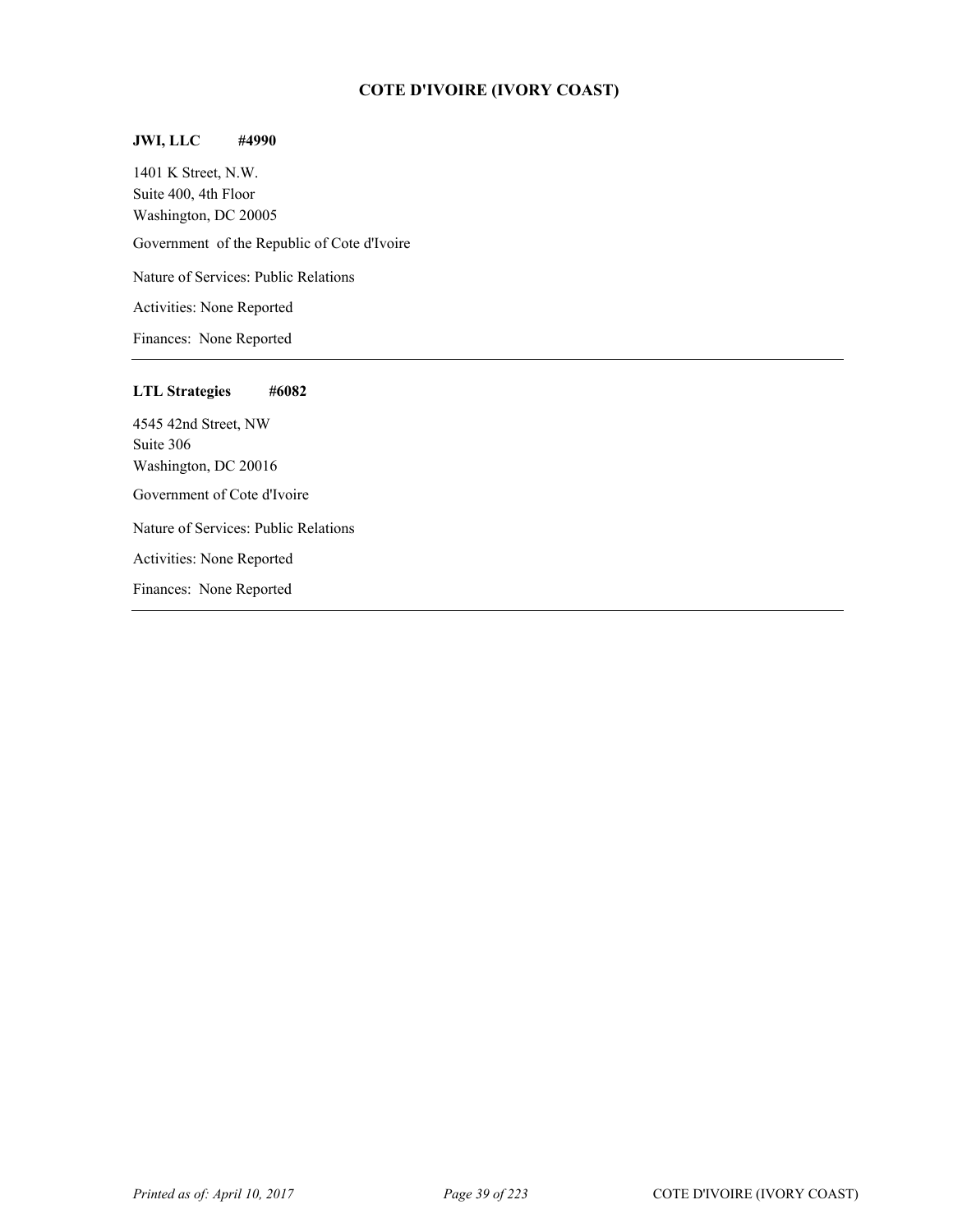# **CROATIA**

# **Squire Patton Boggs, LLP #2165**

2550 M Street, NW Washington, DC 20037-1350

Republic of Croatia

Nature of Services: Public Relations

The registrant counseled and assisted the foreign principal with regard to United States - Croatia bilateral relations, regional energy security, and monitored U.S. policy developments.

\$1,920,334.00 for the six month period ending June 30, 2016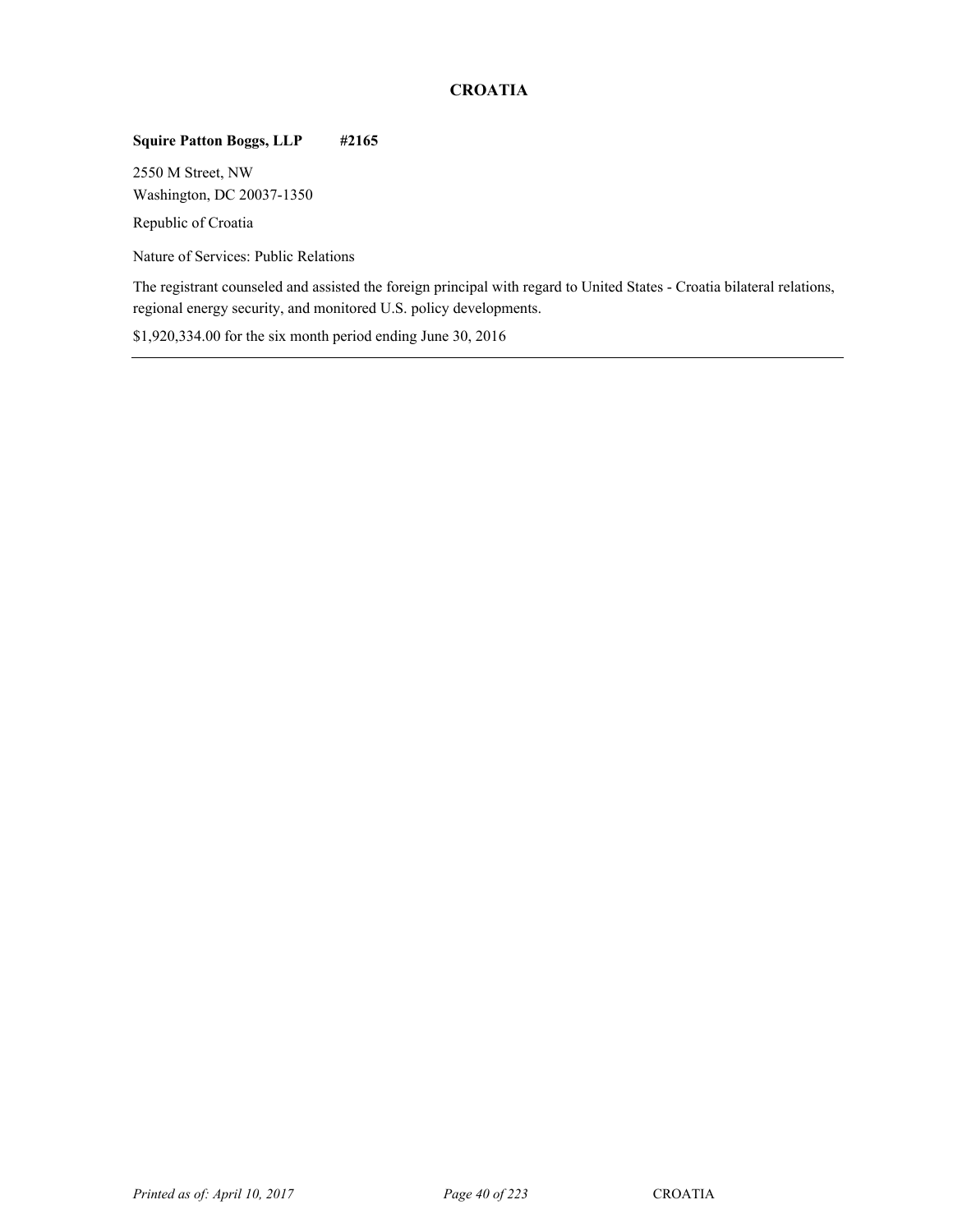# **CYPRUS**

## **Herrick, Feinstein LLP #6185**

2 Park Avenue New York, NY 10016 Turkish Republic of Northern Cyprus ("T.R.N.C.")

Nature of Services: Lobbying

The registrant researched and analyzed issues of concern to the foreign principal, counseled the principal on U.S. policies of concern, activities in Congress and the executive branch and developments on the U.S. political scene generally, and maintained contact as necessary with members of Congress and their staffs, executive branch officials, members of the press, and non–governmental organizations.

\$29,106.50 for the six month period ending March 31, 2016

#### **Representative of the Turkish Republic of Northern Cyprus #2619**

708 Third Avenue Suite 1710 New York, NY 10017 Turkish Republic of Northern Cyprus, H.E. Mustafa Akinci

Nature of Services: U.S. Policy Consultant

The registrant met with various members and advisers of the United Nations, members of Congress, congressional staffers, and other U.S. Government officials to discuss and exchange information relating to Cyprus including interests and latest political developments.

\$671,109.00 for the six month period ending April 30, 2016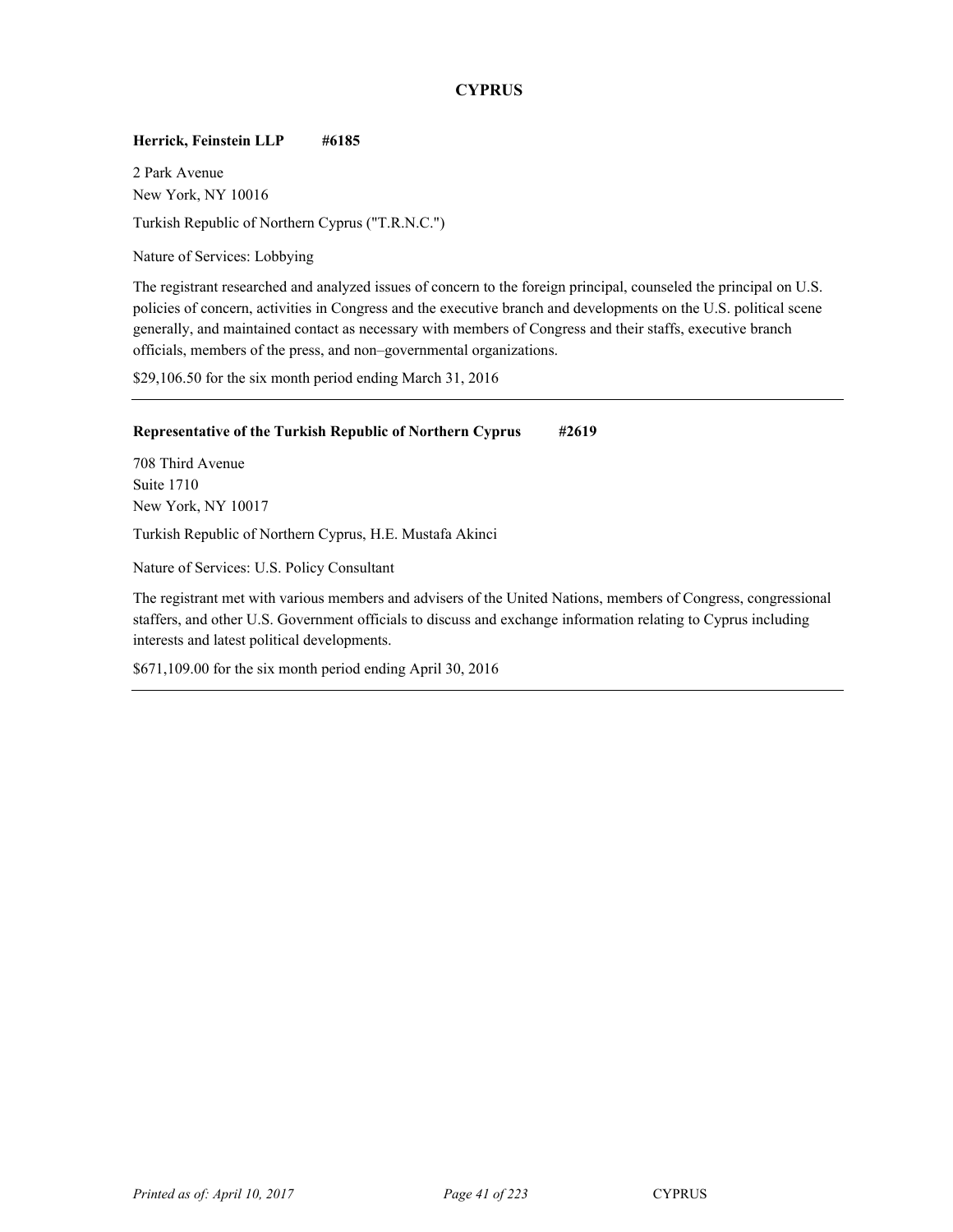# **CZECH REPUBLIC**

## **Czech Center, New York #5115**

321 E 73rd Street New York, NY 10021

Czech Ministry of Foreign Affairs

Nature of Services: Promotion of Trade/Culture/Tourism

The registrant promoted the foreign principal (Czech Republic) in the U.S. in the areas of culture, tourism, and business.

\$169,925.00 for the six month period ending June 30, 2016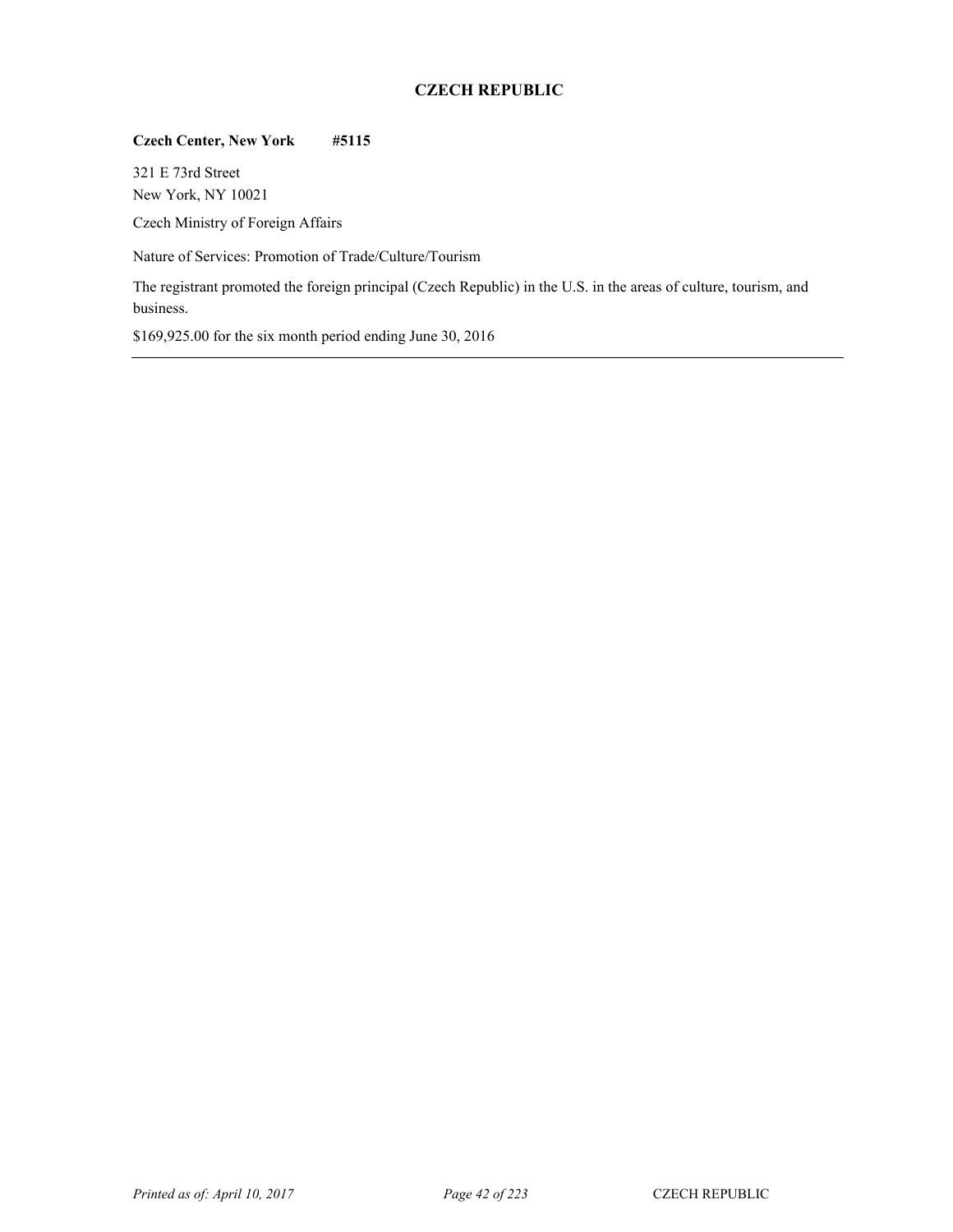# **DENMARK**

#### **VisitDenmark #634**

655 Third Avenue 18th Floor, Suite 1810 New York, NY 10017

VisitDenmark **2006** 

Nature of Services: Promotion of Tourism

The registrant promoted tourism to Denmark by participating in workshops, travel shows, and conferences. The registrant also provided informational materials to prospective tourists, tour operators, and travel agencies. In addition, the registrant distributed the Denmark Travel Guide to prospective visitors to Denmark.

\$600,000.00 for the six month period ending June 30, 2016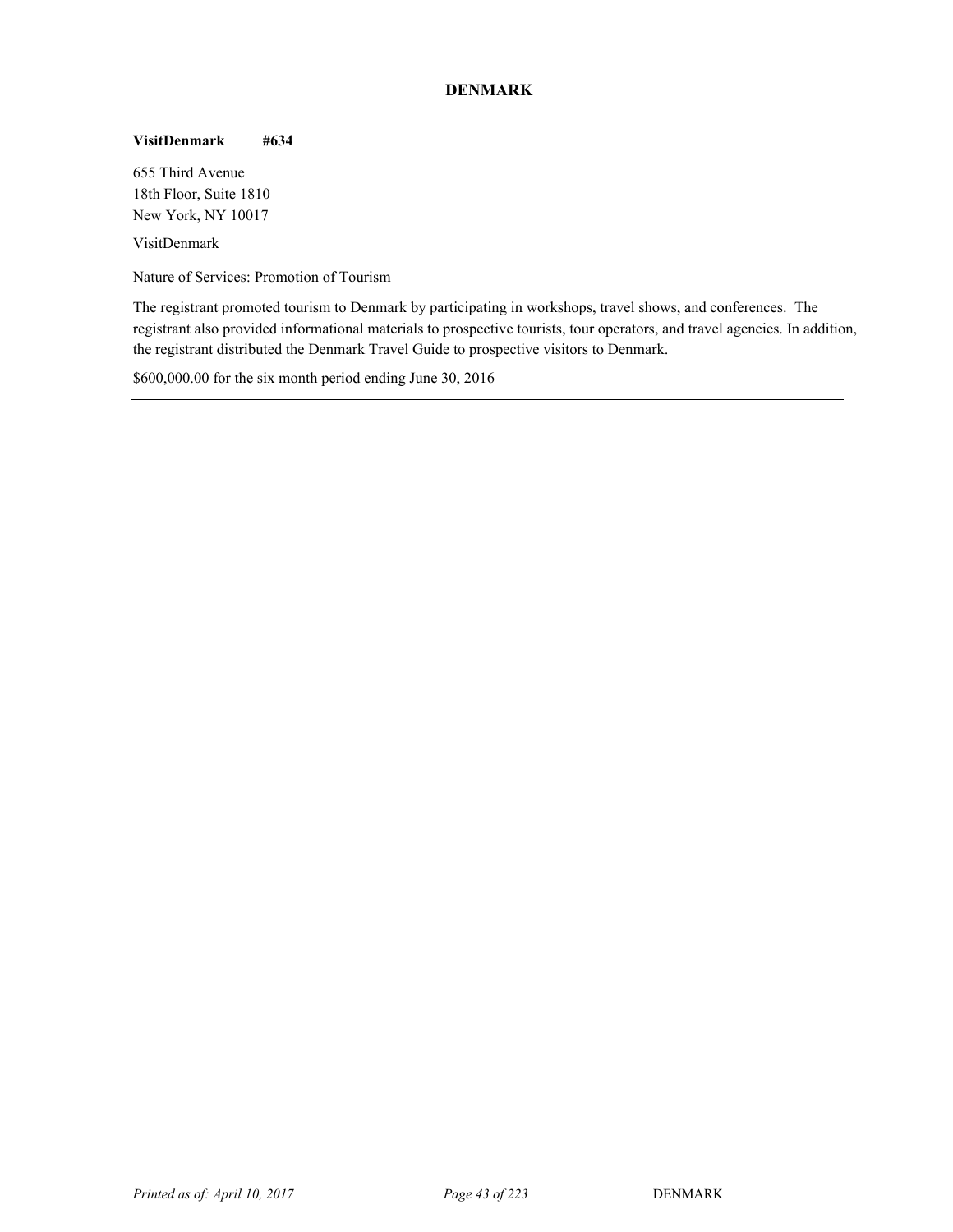# **DOMINICA**

## **Commonwealth of Dominica Maritime Registry, Inc. #5334**

32 Washington Street Fairhaven, MA 02719

<sup>26</sup> Commonwealth of Dominica, Office of Ministry of Finance, Industry and Trade

Nature of Services: U.S. Policy Consultant

The registrant disseminated informational materials on behalf of the foreign principal. The registrant also registered and inspected vessels, as well as provided mariner certification and assessments on behalf of the foreign principal.

\$404,433.00 for the six month period ending April 30, 2016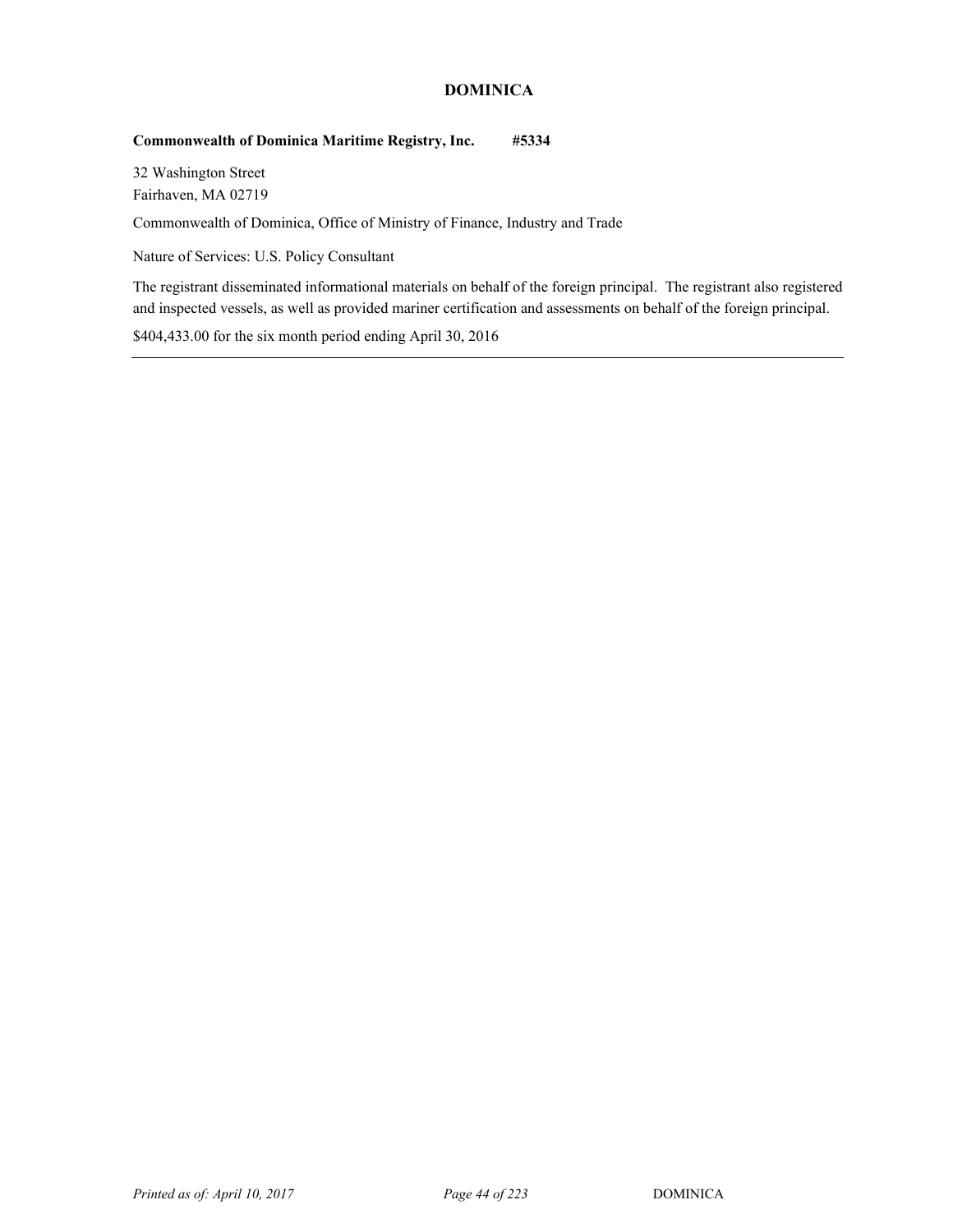# **DOMINICAN REPUBLIC**

#### **Harbour Group, LLC #5478**

1200 New Hampshire Avenue, NW Suite 850 Washington, DC 20036

Government of the Dominican Republic

Nature of Services: Lobbying

The registrant provided the foreign principal with communications consulting services regarding US-Dominican bilateral relations.

\$262,294.00 for the six month period ending March 31, 2016

#### **Johnson II, Robert Winthrop** #4460

401 9th Street, NW Suite 6401 Washington, DC 20004 Government of the Dominican Republic Nature of Services: Legal and Other Services/Lobbying Activities: None Reported Finances: None Reported

## **MWW Group LLC #6310** (T)

One Meadowlands Plaza East Rutherford, NJ 07073

Dominican Republic (t)

Nature of Services: Public Relations

Activities: None Reported

\$614,341.46 for the six month period ending February 29, 2016

#### **Sanitas International, LLC #5963**

1101 Pennsylvania Avenue, NW 6th Floor Washington, DC 20004 Minou Tavarez Mirabal (t)

Nature of Services: Media Relations

The registrant provided strategic counsel support and services on behalf of the foreign principal.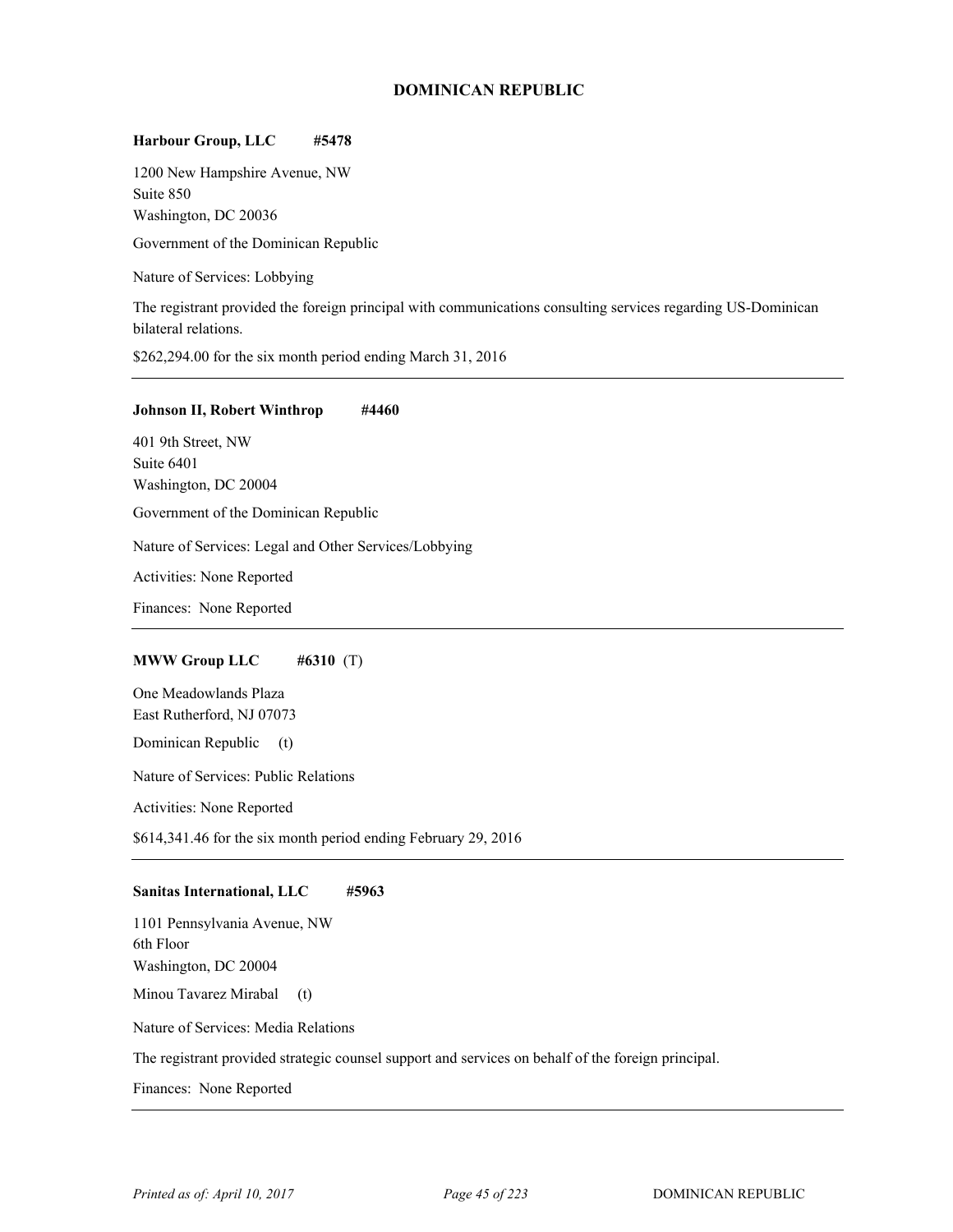# **DOMINICAN REPUBLIC**

# **Squire Patton Boggs, LLP #2165**

2550 M Street, NW Washington, DC 20037-1350 Government of the Dominican Republic

Nature of Services: Lobbying

The registrant provided legal counsel and advice to the foreign principal with respect to the development and implementation of public diplomacy programs.

\$1,393,239.58 for the six month period ending June 30, 2016

#### **The Mellinger Group, LLC #6333** (T)

1200 Light Street Unit B Baltimore, MD 21230

Mirabel, Minou Tavarez (t)

Nature of Services: Fund Raising

The registrant met with New York State government officials to discuss the current political climate of the Dominican Republic.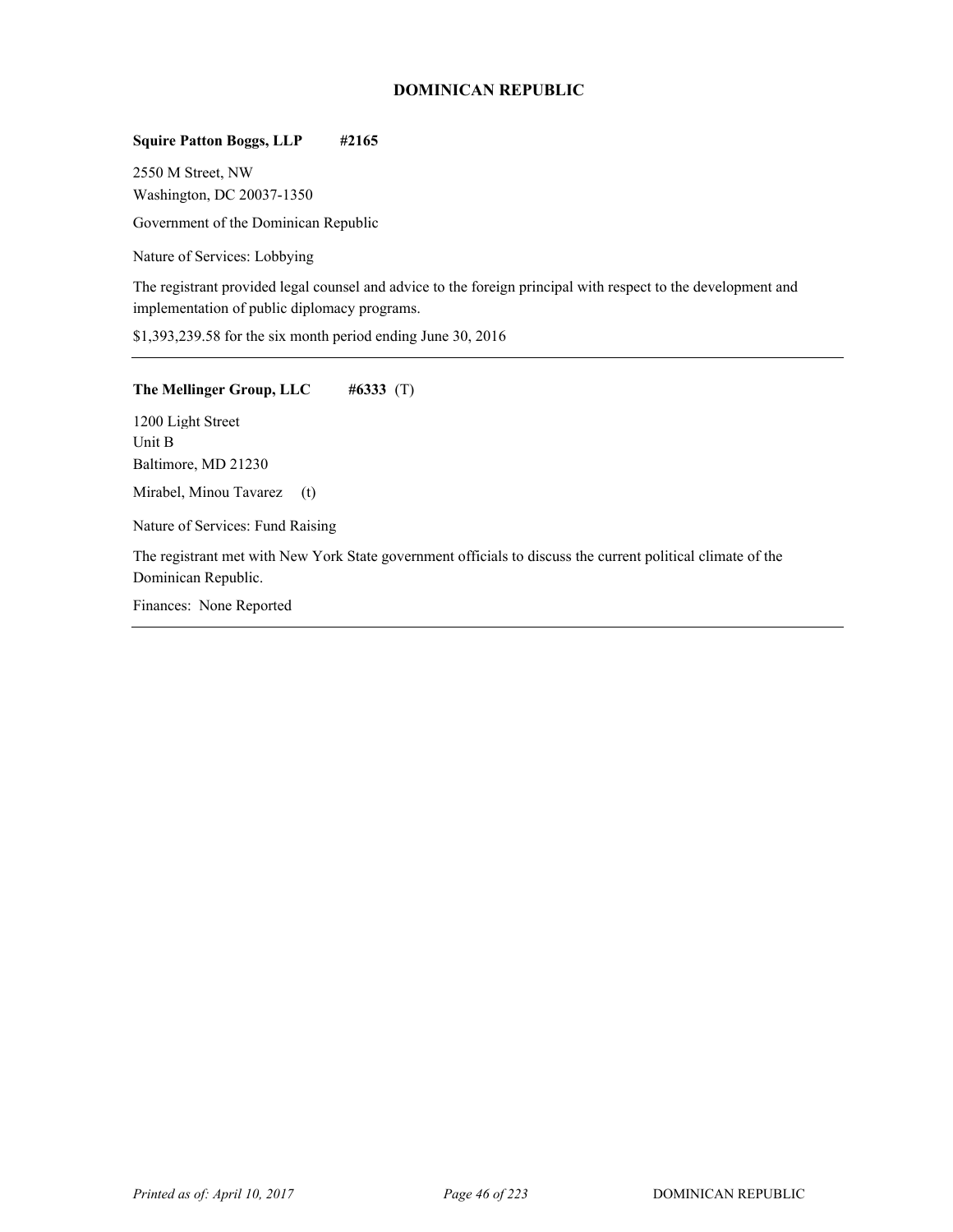## **ECUADOR**

# **Alpaytac, Inc. #6224**  888 16th Street, NW Suite 800 Washington, DC 20006 Ministry of Tourism of Ecuador through EKOS Corp. Nature of Services: Public Relations Activities: None Reported Finances: None Reported

#### **BLJ Worldwide LTD #5875**

250 West 57th Street Suite 1311 New York, NY 10107 Republic of Ecuador Nature of Services: Lobbying Activities: None Reported Finances: None Reported

#### **Fenton Communications #5945**

1010 Vermont Avenue, NW Suite 1100 Washington, DC 20005 Embassy of the Republic of Ecuador Nature of Services: Media Relations

Activities: None Reported

Finances: None Reported

## **Fenton Communications #5945**

1010 Vermont Avenue, NW Suite 1100 Washington, DC 20005

Government of Ecuador, Ministry for the Coordination of Production, Employment and Competitiveness

Nature of Services: Public Relations

Activities: None Reported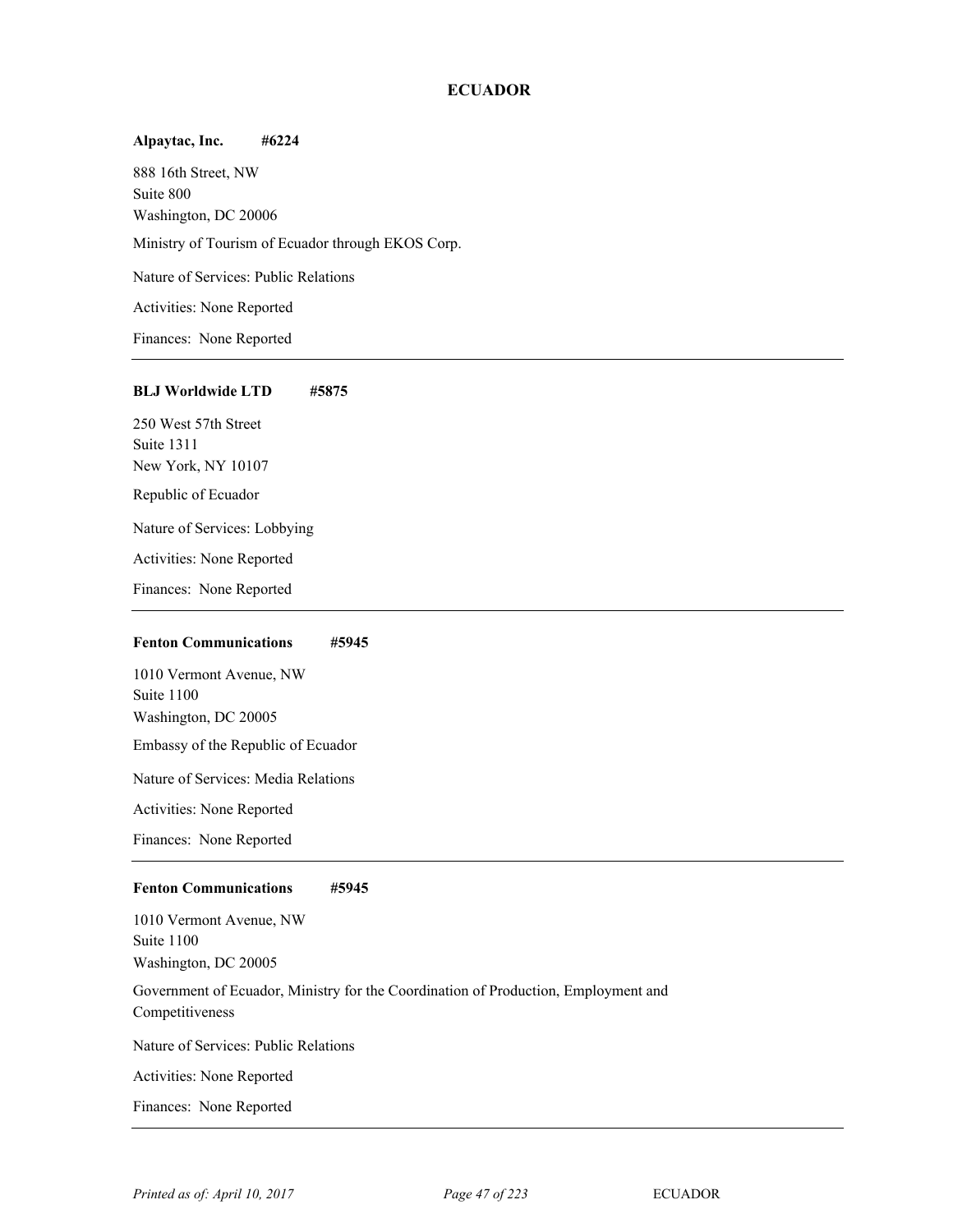# **ECUADOR**

#### **Ketchum Inc. NY #5758**

1285 Avenue of the Americas New York, NY 10019 Republic of Ecuador, Embassy Nature of Services: Lobbying Activities: None Reported Finances: None Reported

#### **Porter Novelli, Inc. #6308**

Finances: None Reported

7 WTC, 250 Greenwich Street 36th Floor New York, NY 10007 <sup>28</sup> Coordinamos Cia Ltda., on behalf of Koenig & Partners - Ministry of Tourism of Ecuador Nature of Services: Promotion of Tourism Activities: None Reported

*Printed as of: April 10, 2017 Page 48 of 223* ECUADOR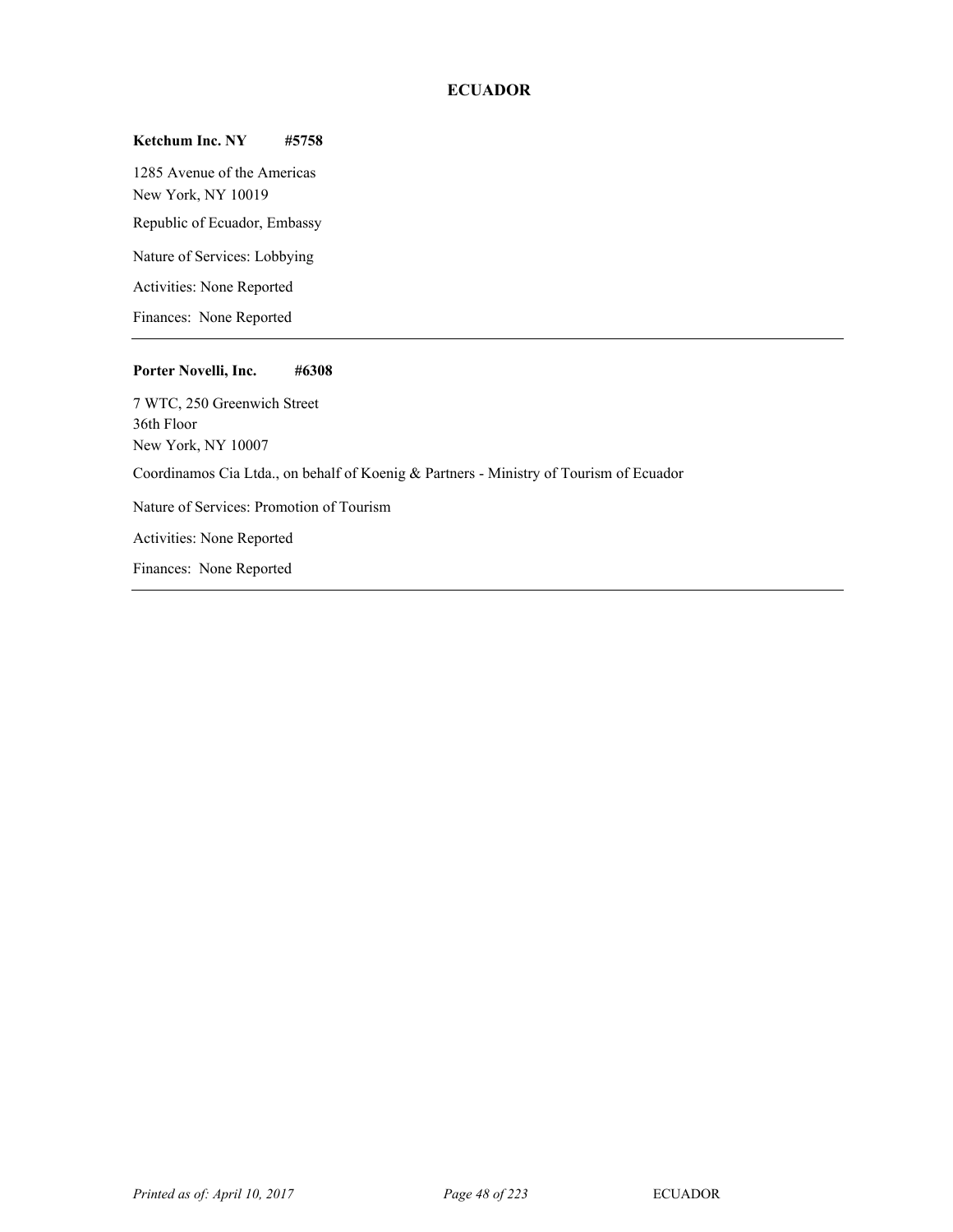# **EGYPT**

# **Glover Park Group, LLC #5666**

1025 F Street, NW 9th Floor Washington, DC 20004

Government of the Arab Republic of Egypt

Nature of Services: Lobbying

The registrant provided strategic communications counsel and government relations services for the foreign principal. The registrant provided assistance with the implementation of its Road Map to build institutions of an inclusive democratic state through parliamentary and presidential elections.

\$750,000.00 for the six month period ending January 31, 2016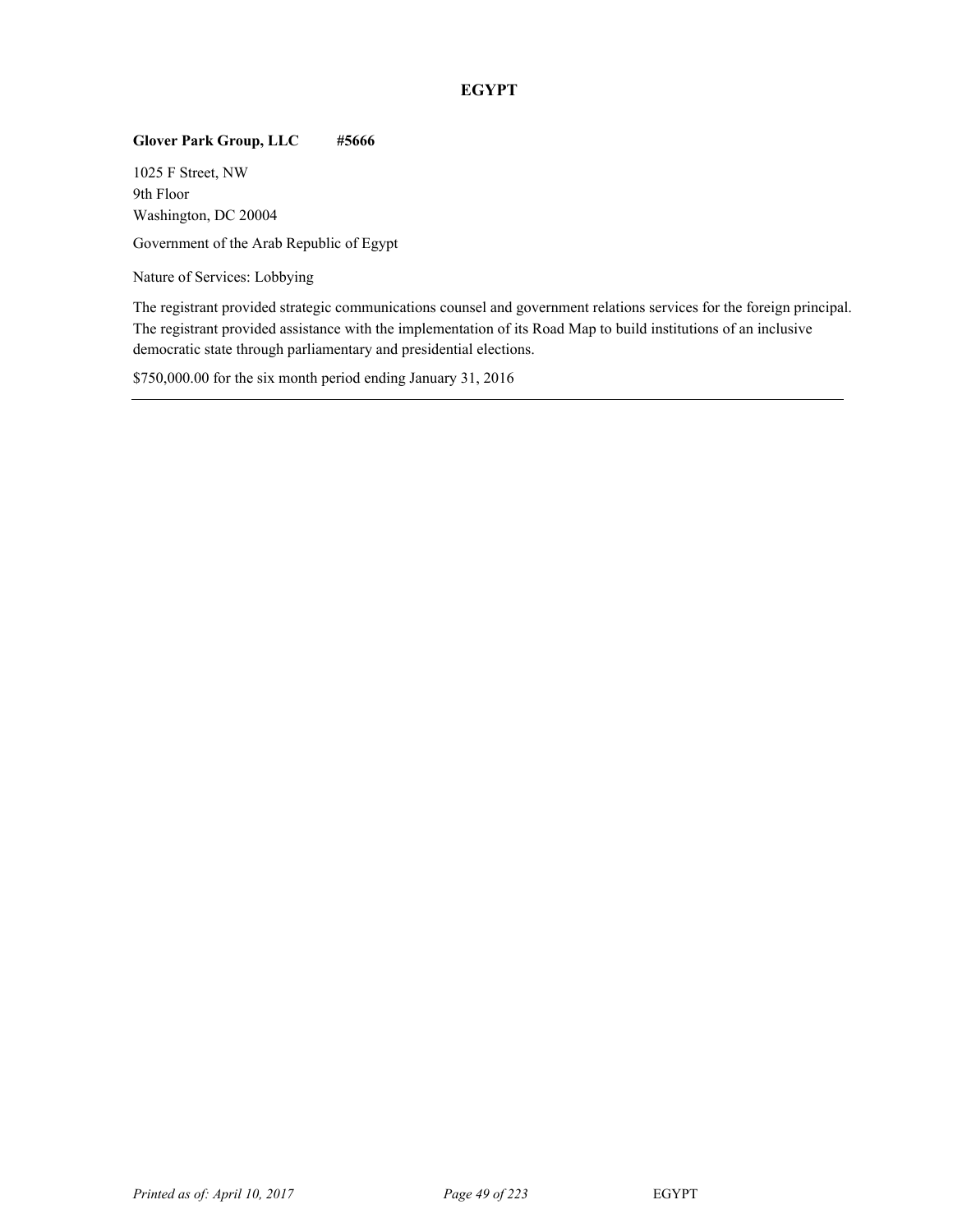# **EL SALVADOR**

**Valladares, Fernando #6167**  490 Travirst Drive Costa Mesa, CA 92626 Nationalist Republican Alliance (ARENA) Nature of Services: Public Relations Activities: None Reported Finances: None Reported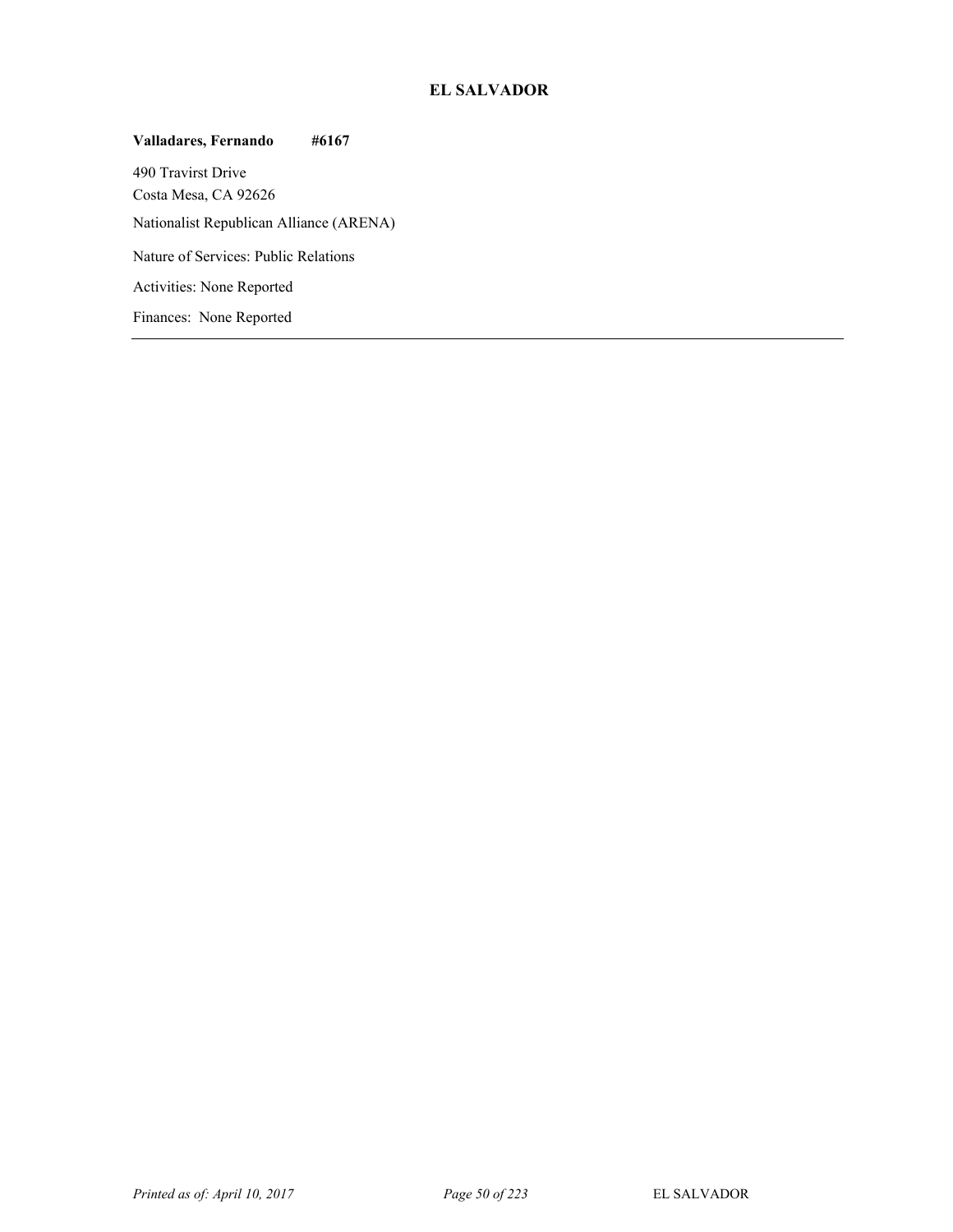# **EQUATORIAL GUINEA**

#### **MSLGROUP Americas, Inc. #5483**

1201 Connecticut Avenue, NW Suite 500 Washington, DC 20036

Republic of Equatorial Guinea

Nature of Services: Public Relations

The registrant facilitated and coordinated media and press activities and drafted letters to newspaper editors. The registrant also assisted the foreign principal in building relations with members of the media. In addition, the registrant corrected errors and provided factual content for blogs and internet databases. Finally, the registrant contacted media representatives concerning various press releases.

\$673,479.82 for the six month period ending March 31, 2016

#### **Scribe Strategies & Advisors, Inc. #6305**

1875 Connecticut Avenue, NW 10th Floor Washington, DC 20009

Partido del Progreso-EG, USA Inc.

Nature of Services: Lobbying

The registrant will arrange meetings with elected officials, business executives, journalists, academics, and non-governmental organizations on behalf of the foreign principal. The registrant will perform outreach services about human rights abuses perpetrated by the current government of Equatorial Guinea and the foreign principal's plan for instituting democracy in the country.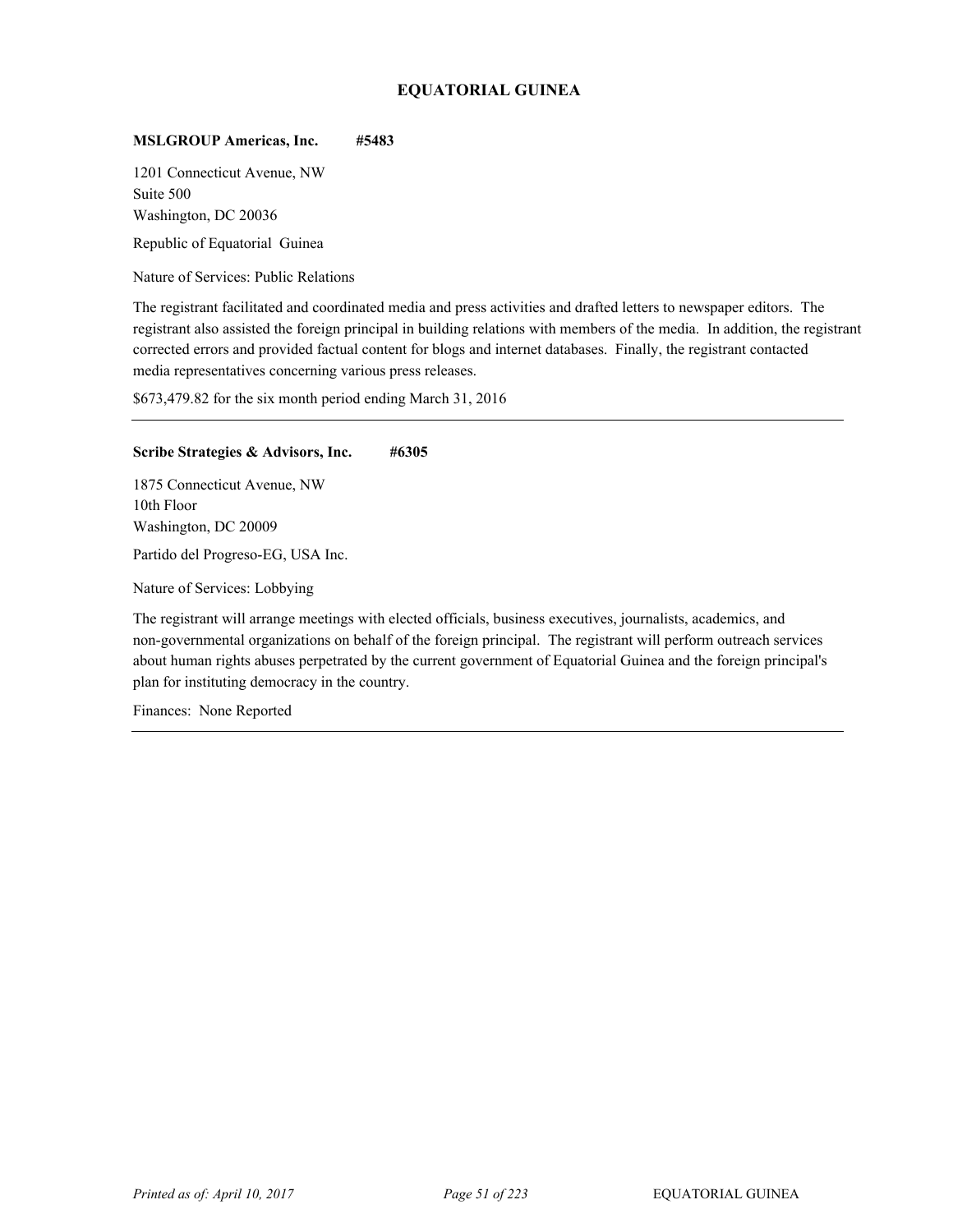# **ESTONIA**

# **Enterprise Estonia in San Jose #5833**  440 North Wolfe Road Sunnyvale, CA 94085 Government of Estonia Nature of Services: Promotion of Investment Activities: None Reported Finances: None Reported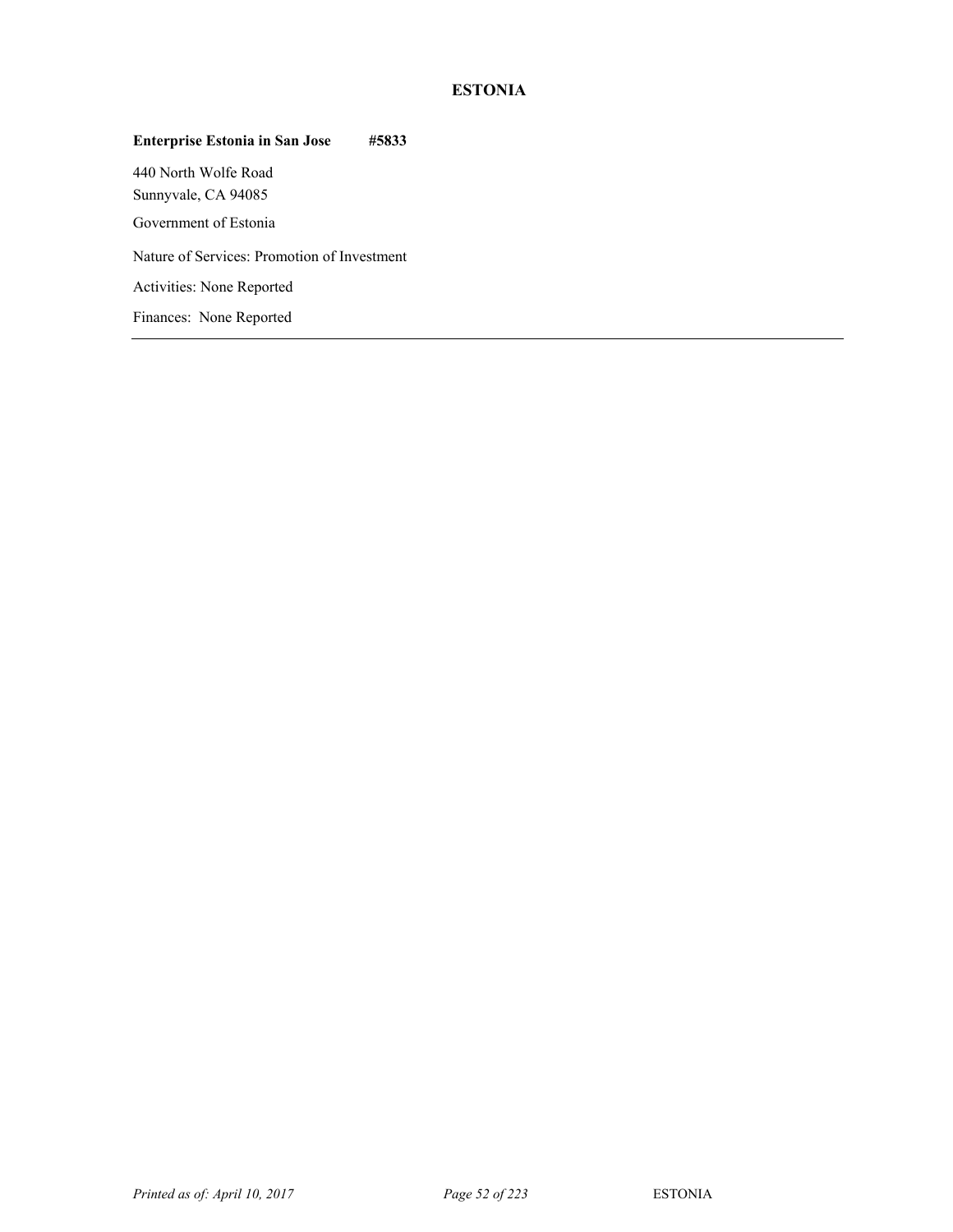# **ETHIOPIA**

## **Ethiopian People's Revolutionary Party #4789**

Post Office Box 73337 Washington, DC 20056-3337

Ethiopian People's Revolutionary Party

Nature of Services: Lobbying/Public Relations

The registrant participated in meetings of the Ethiopian People's Revolutionary Party concerning the objectives of the party, as well as the political situation and the activities of the party.

\$42,746.63 for the six month period ending April 30, 2016

| <b>Front for Independence of Oromia (FIO)</b> | #5888 |  |
|-----------------------------------------------|-------|--|
| 1110 Chickasaw Dr.                            |       |  |
| Silver Spring, MD 20903                       |       |  |
| Oromo Liberation Front                        |       |  |
| Nature of Services: Lobbying                  |       |  |
| Activities: None Reported                     |       |  |
| Finances: None Reported                       |       |  |

#### **Oromo Liberation Front Foreign Relations Office in North America (OLF-FRONA) #5895**

P.O. Box 21762 Washington, DC 20009 Oromo Liberation Front (OLF) Nature of Services: Public Relations Activities: None Reported

# **Oromo Liberation Front, North America Office #4610**

806 Kennedy Street, NW Washington, DC 20011

Finances: None Reported

Oromo Liberation Front (OLF)

Nature of Services: Political Activities

The registrant organized and educated the Oromos, presently living in the United States, and arranged meetings on behalf of the foreign principal with various groups to discuss human rights violations, and the political situation in Ethiopia.

\$35,059.08 for the six month period ending January 31, 2016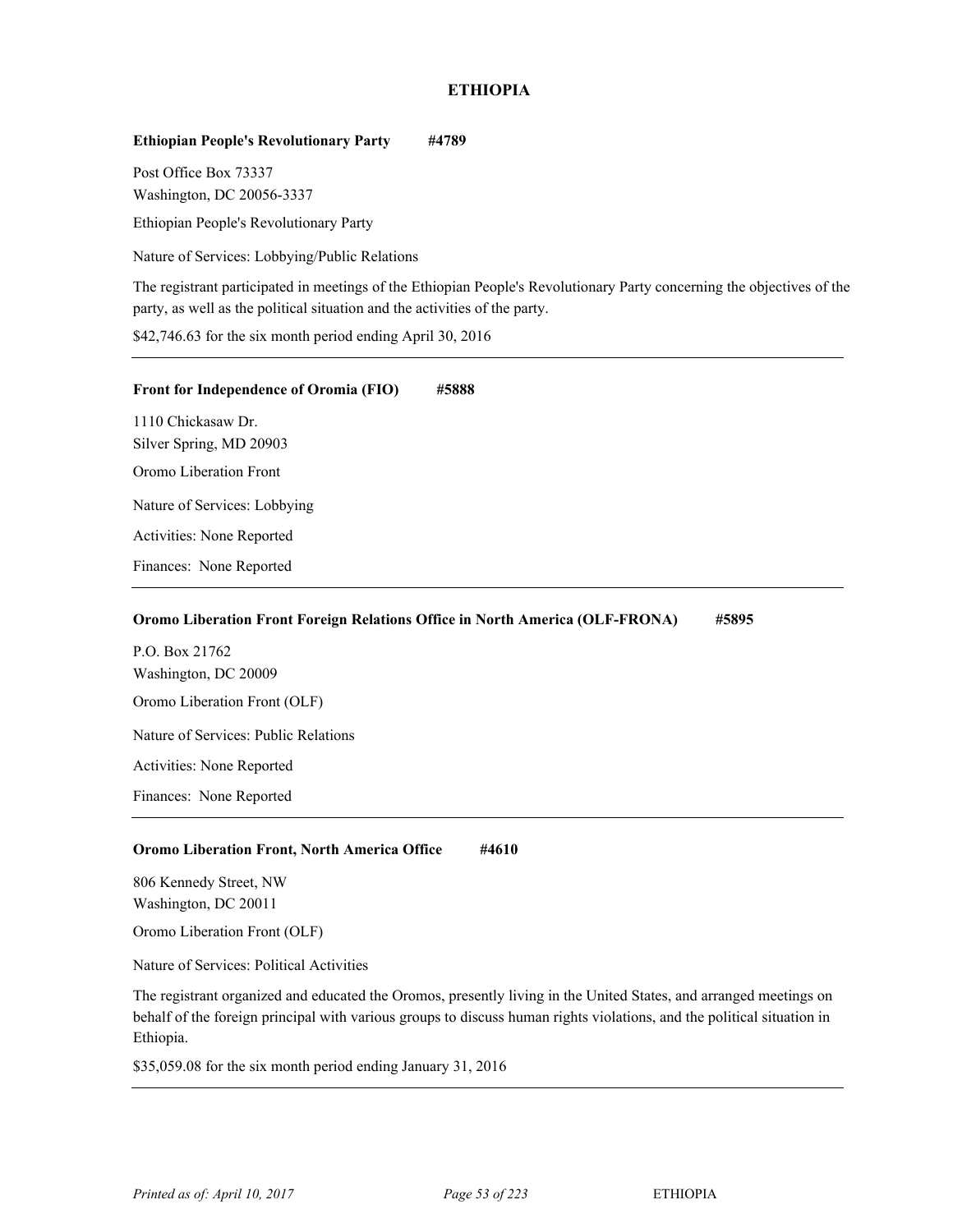# **FIJI**

# **Ogilvy Public Relations Worldwide #5807** (T)

1111 19th Street, NW 3rd Floor Washington, DC 20036

Tourism Fiji (t)

Nature of Services: Public Relations

The registrant conducted public relations and marketing services to promote tourism to Fiji.

\$50,046.37 for the six month period ending May 31, 2016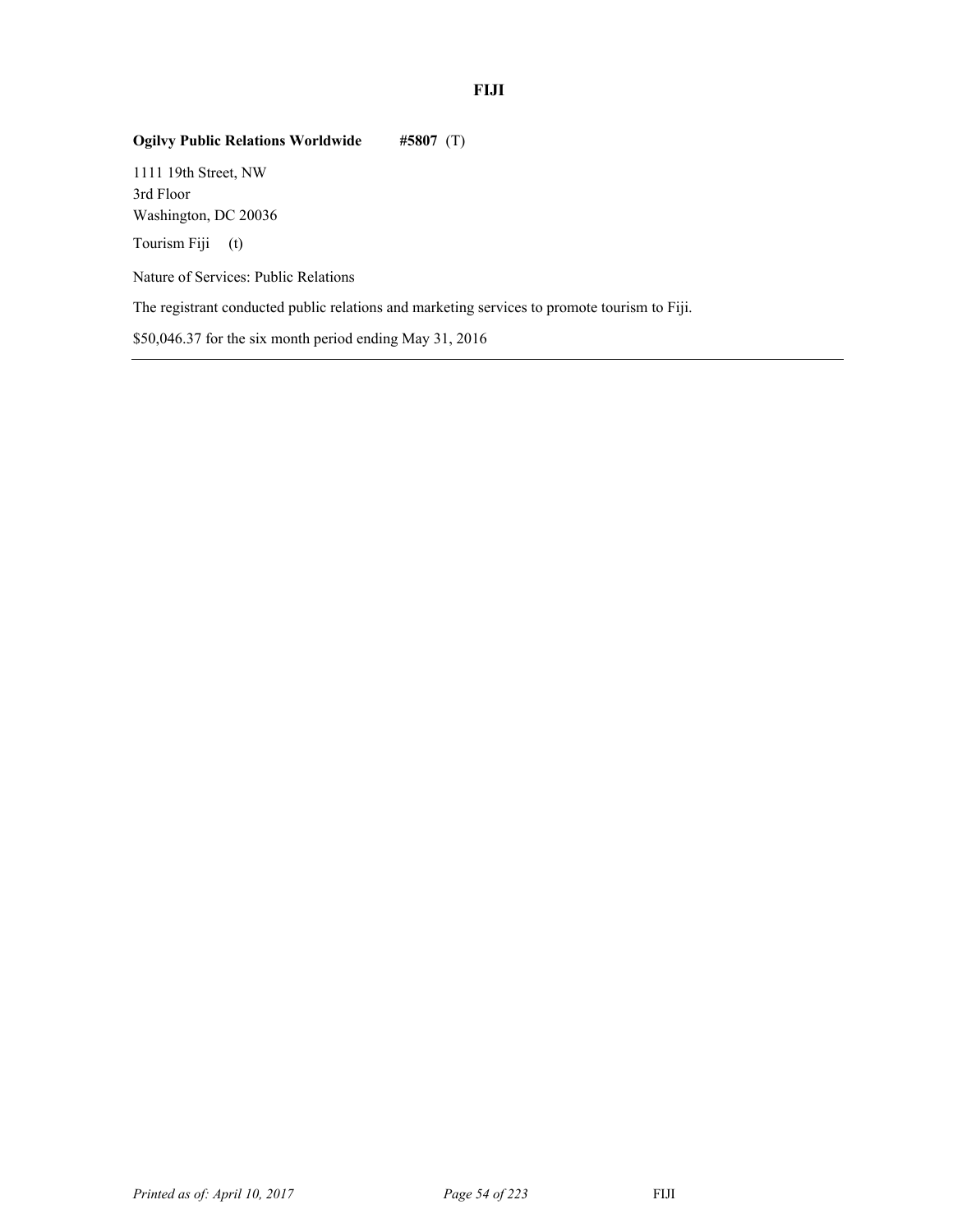# **GABON**

## **Bryan Cave, LLP #6356**

1155 F Street, NW 7th Floor Washington, DC 20004 Gabonese Republic

Nature of Services: Lobbying

The registrant will provide government relations counsel to raise awareness among members of Congress and the Administration regarding the foreign principal's concerns and positions on various issues.

\$300,000.00 for the six month period ending June 30, 2016

# **Pearson & Associates #6129**  900 19th Street, NW 8th Floor Washington, DC 20006 Gabonese Republic Nature of Services: Public Relations Activities: None Reported Finances: None Reported

#### **Squire Patton Boggs, LLP #2165**

2550 M Street, NW Washington, DC 20037-1350

Government of the Gabonese Republic

Nature of Services: Public Relations

The registrant counseled the foreign principal on trade matters and its relations with the United States Government and advised the foreign principal regarding a potential United States-Gabon bilateral investment treaty.

\$273,993.96 for the six month period ending June 30, 2016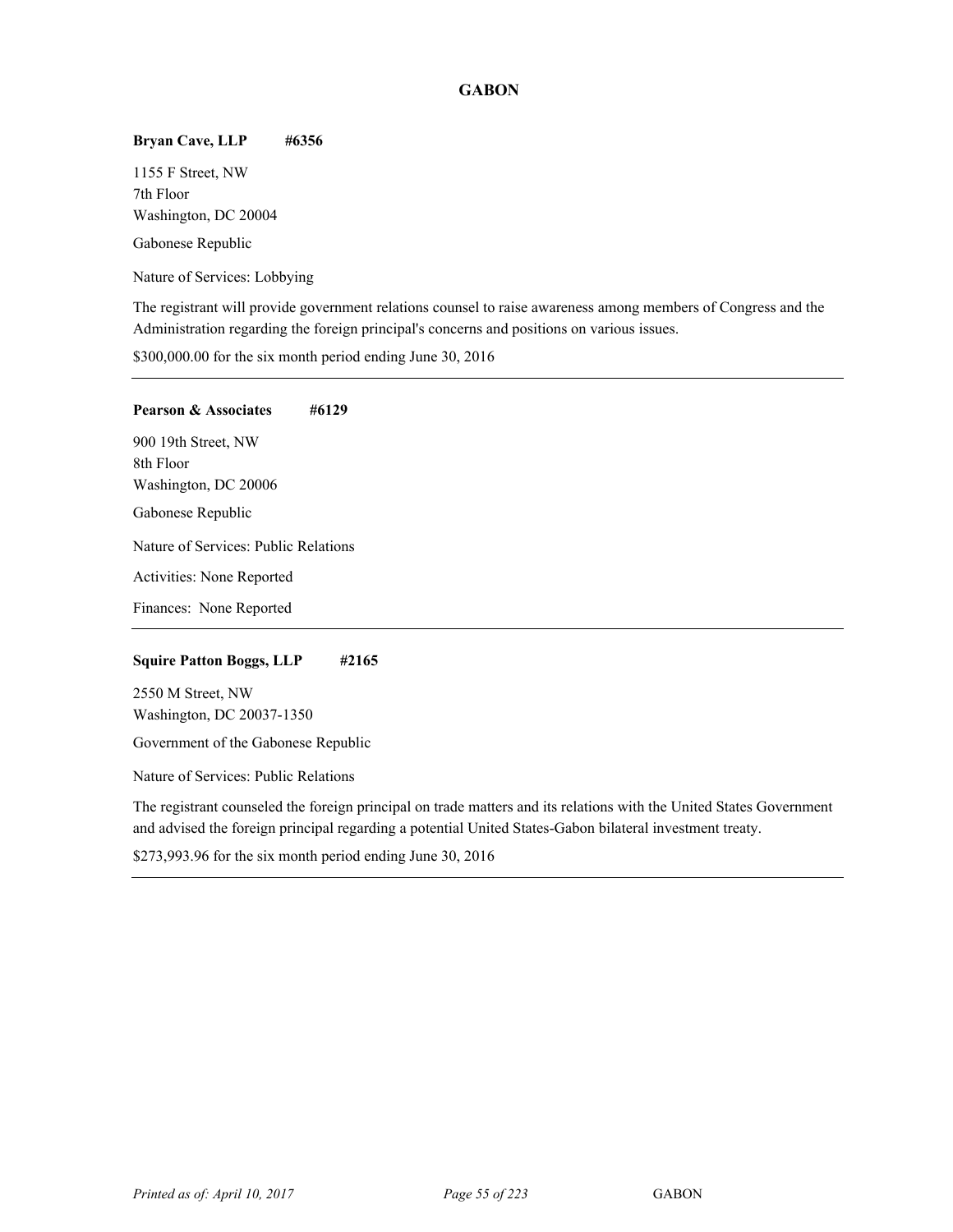# **GEORGIA**

#### **Fianna Strategies, LLC #6132**

1716 A Street, SE Washington, DC 20003 United National Movement of Georgia

Nature of Services: Lobbying

The registrant provided advice and assistance regarding the foreign principal's objectives and programs to U.S. audiences, including members of Congress, officials of the executive branch, think tanks, and U.S. media.

\$15,000.00 for the six month period ending March 31, 2016

#### **Harbour Group, LLC #5478**

1200 New Hampshire Avenue, NW Suite 850 Washington, DC 20036 Government of Georgia (through Patton Boggs LLP)

Nature of Services: Lobbying

The registrant assisted the foreign principal in communications with U.S. Government policy makers and opinion leaders, as well as outreach to media, think tanks, business leaders, experts, and academics. The registrant developed informational materials, press releases, letters, lectures, and websites.

\$132,305.32 for the six month period ending March 31, 2016

#### **Pillsbury Winthrop Shaw Pittman, LLP #5198**

Four Embarcadero Center 22nd Floor San Francisco, CA 94111-2228

Government of Georgia

Nature of Services: Lobbying

The registrant provided advice and assistance to the foreign principal regarding United States - Georgia bilateral issues.

\$379,427.05 for the six month period ending January 31, 2016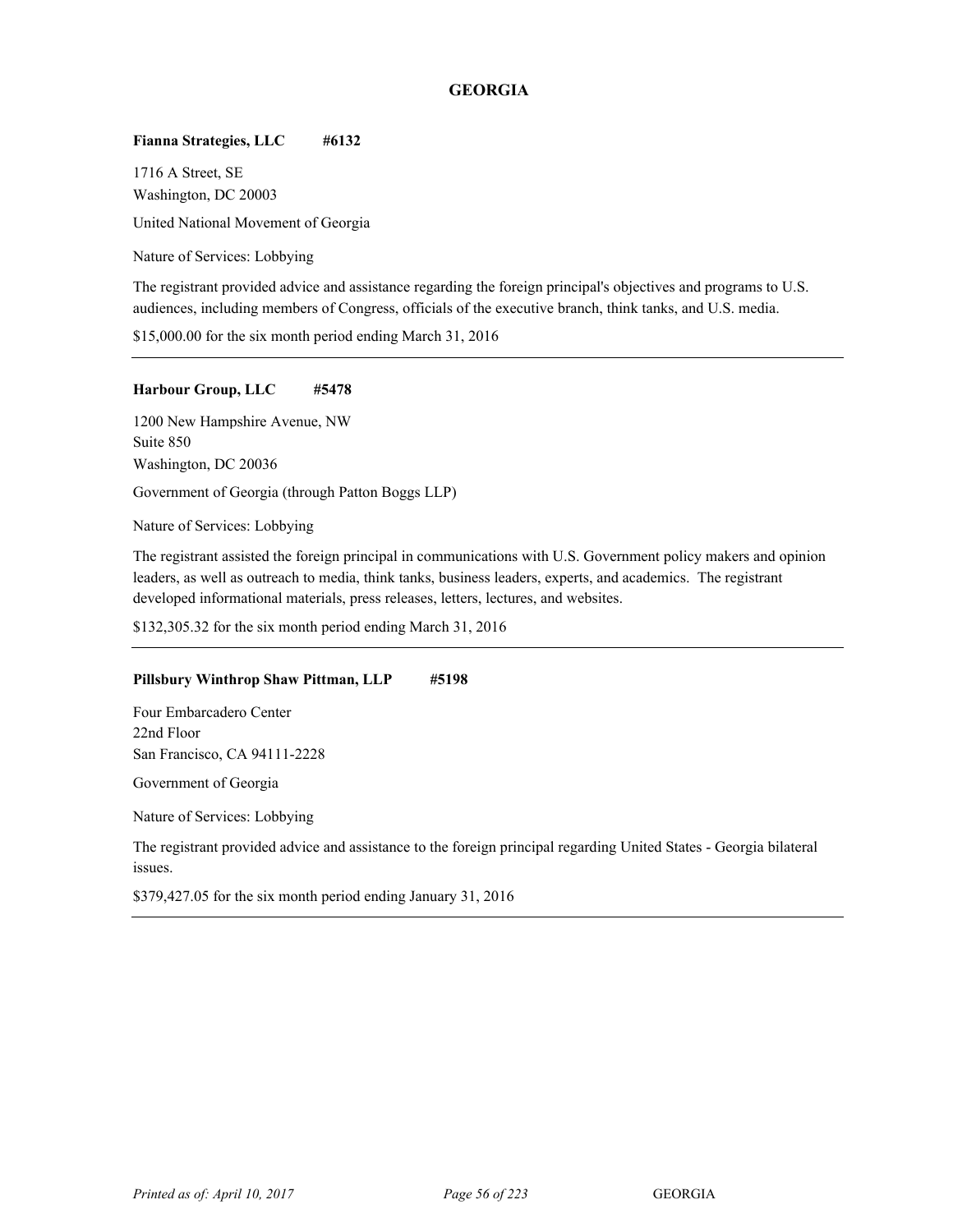## **GERMANY**

#### Bavarian U.S. Offices for Economic Development, LLC #6015

80 Pine Street 24th Floor New York, NY 10005

Bavarian Ministry of Economic Affairs, Infrastructure, Transport and Technology

Nature of Services: Promotion of Trade

The registrant promoted trade, business, and furthered relations between entities in the United States and Germany by acting as a liaison office between the parties involved in these activities.

\$81,389.04 for the six month period ending January 31, 2016

#### **Deutsche Telekom, Inc. #4419**

One Rockefeller Plaza 16th Floor New York, NY 10020

Deutsche Telekom, A.G. (formerly: Deutsche Bundespost Telekom)

Nature of Services: Promotion of Investment/Promotion of Trade

The registrant monitors policy developments by the Federal Communications Commission, the U.S. Administration and the U.S. Congress. To that effect, staff monitors media outlets and attends public policy discussions in Washington, DC.

\$5,852,964.66 for the six month period ending April 30, 2016

#### **DLA Piper US LLP #3712**

500 8th Street, NW Washington, DC 20004

<sup>34</sup> German State of Rheinland-Pfalz

Nature of Services: Legal and Other Services/Lobbying

The registrant contacted members of Congress, congressional staffers, and U.S. Government officials to discuss issues related to the U.S. military facilities in Germany and visits by Rheinland-Pfalz officials.

\$116,265.00 for the six month period ending February 29, 2016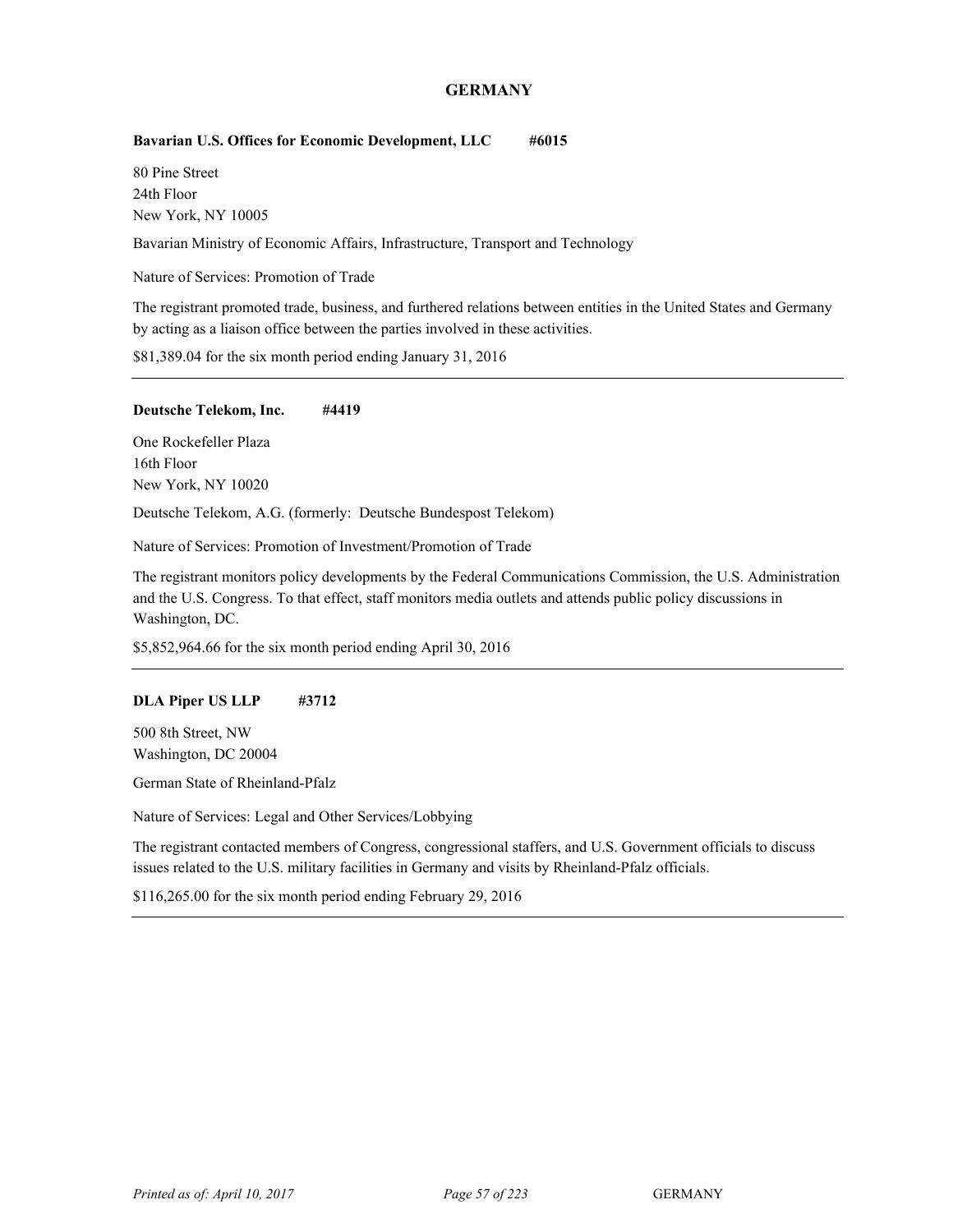## **GERMANY**

#### **German National Tourist Office #616**

122 East 42nd Street Suite 2000 New York, NY 10168

Deutsche Zentrale fuer Tourismus (German National Tourist Board)

Nature of Services: Promotion of Tourism

The registrant participated in travel/trade shows, seminars, and press luncheons to promote tourism in Germany.

\$506,635.08 for the six month period ending June 5, 2016

#### **Representative of German Industry and Trade #4274**

1130 Connecticut Avenue, NW Suite 1200 Washington, DC 20036

Association of German Chambers of Industry and Commerce (Deutscher Industrie - und Handelstag)

Nature of Services: Public Relations/Promotion of Trade and Investments

The registrant met with U.S. Government officials on behalf of the foreign principal to discuss trade policy matters, as well as energy and environmental issues. The registrant also disseminated informational materials to business associations and trade groups on behalf of the foreign principal.

\$636,117.00 for the six month period ending January 31, 2016

#### **Representative of German Industry and Trade #4274**

1130 Connecticut Avenue, NW Suite 1200 Washington, DC 20036

<sup>34</sup> Federation of German Industries (Bundesverband der Deutschen Industrie)

Nature of Services: Public Relations/Promotion of Trade and Investments

The registrant met with U.S. Government officials on behalf of the foreign principal to discuss trade policy matters, as well as energy and environmental issues. The registrant also disseminated informational materials to business associations and trade groups on behalf of the foreign principal.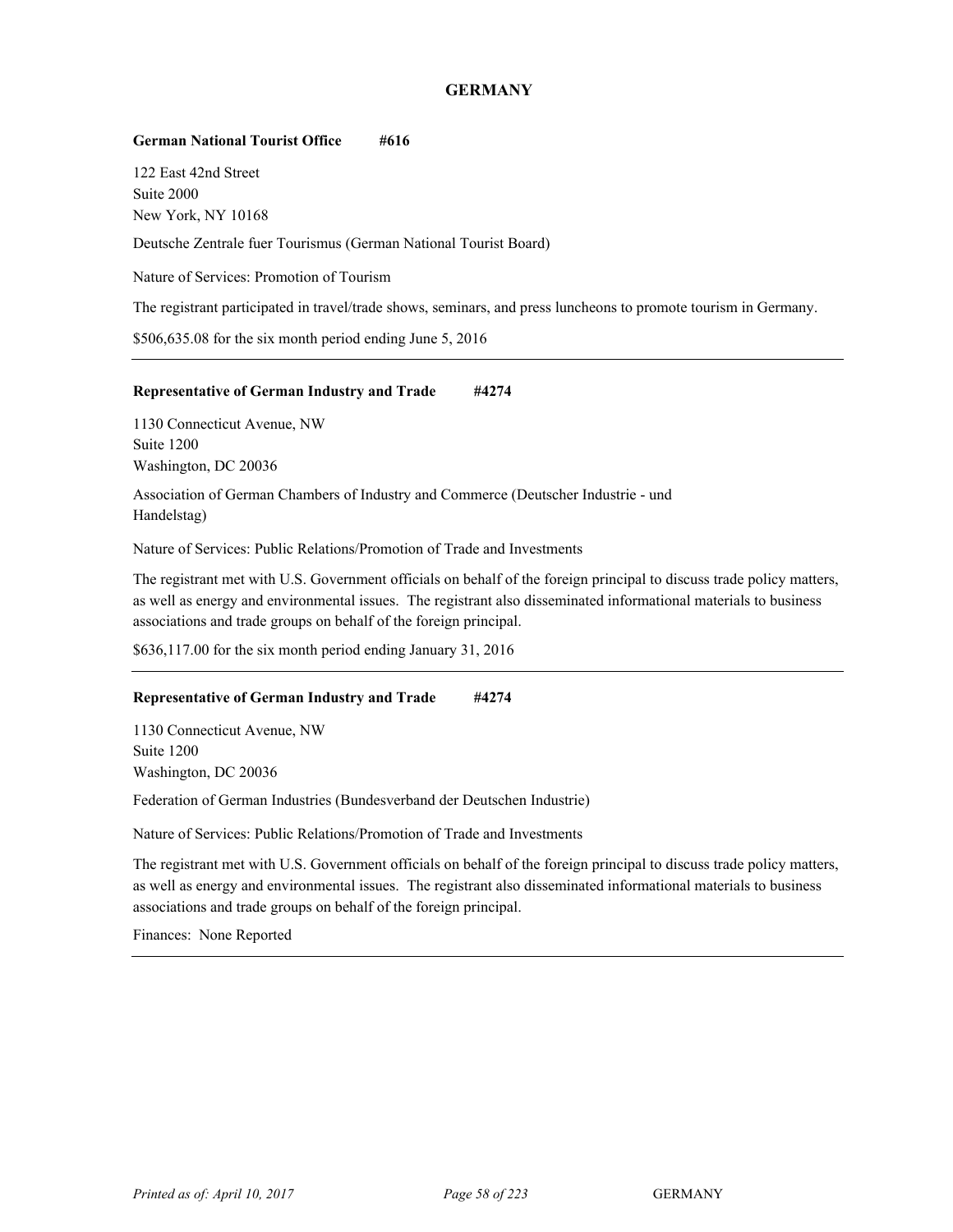# **GHANA**

# **JWI, LLC #4990**

1401 K Street, N.W. Suite 400, 4th Floor Washington, DC 20005 Government of Ghana Nature of Services: Lobbying Activities: None Reported Finances: None Reported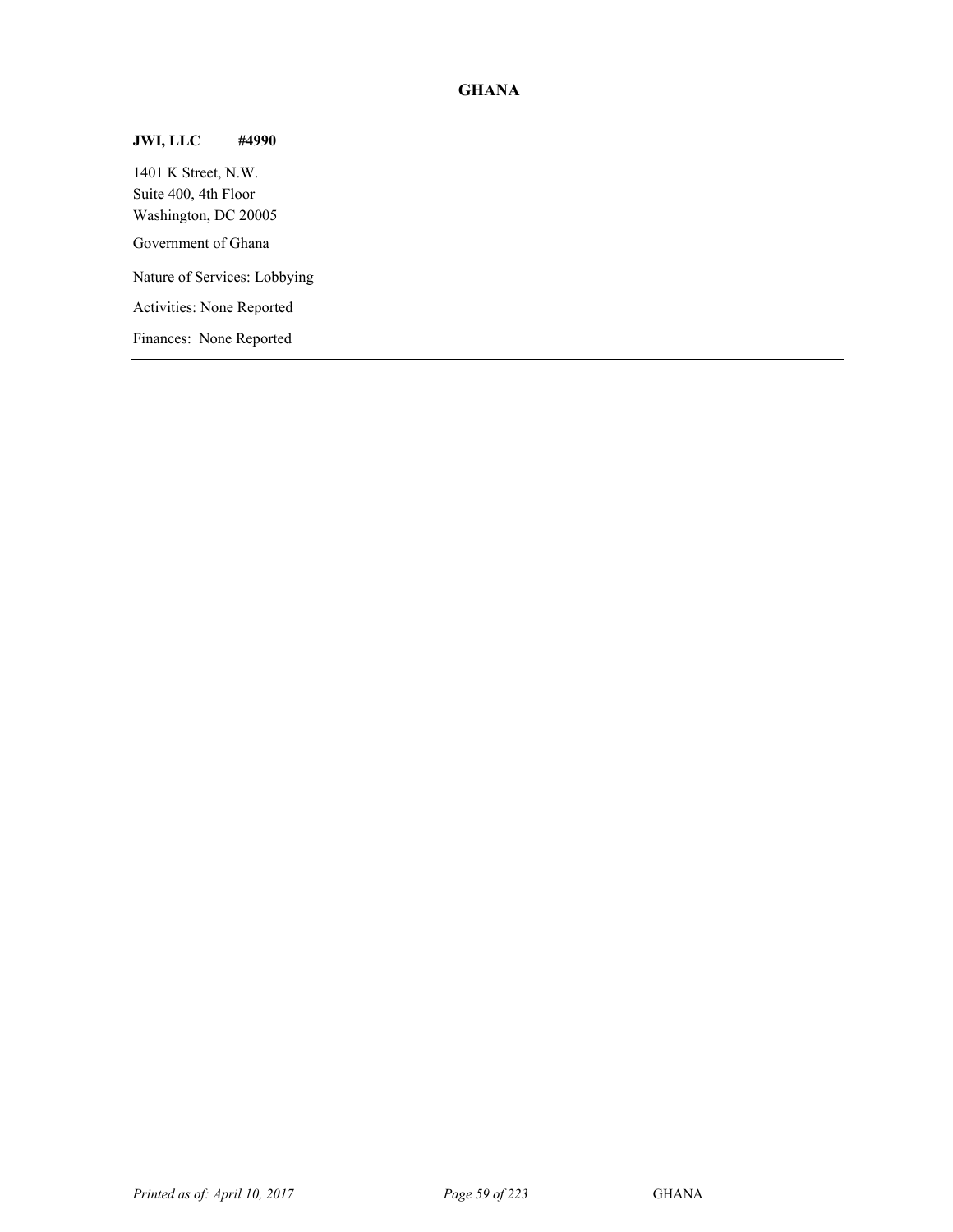# **GIBRALTAR**

# **Holland & Knight #3718**

800 17th Street, N.W. Suite 1100 Washington, DC 20006

Government of Gibraltar

Nature of Services: Legal and Other Services/Lobbying

The registrant met with members of Congress and their staffs to seek support for Gibraltar's self-determination and improve United States - Gibraltar relations on behalf of the foreign principal.

\$177,222.91 for the six month period ending February 29, 2016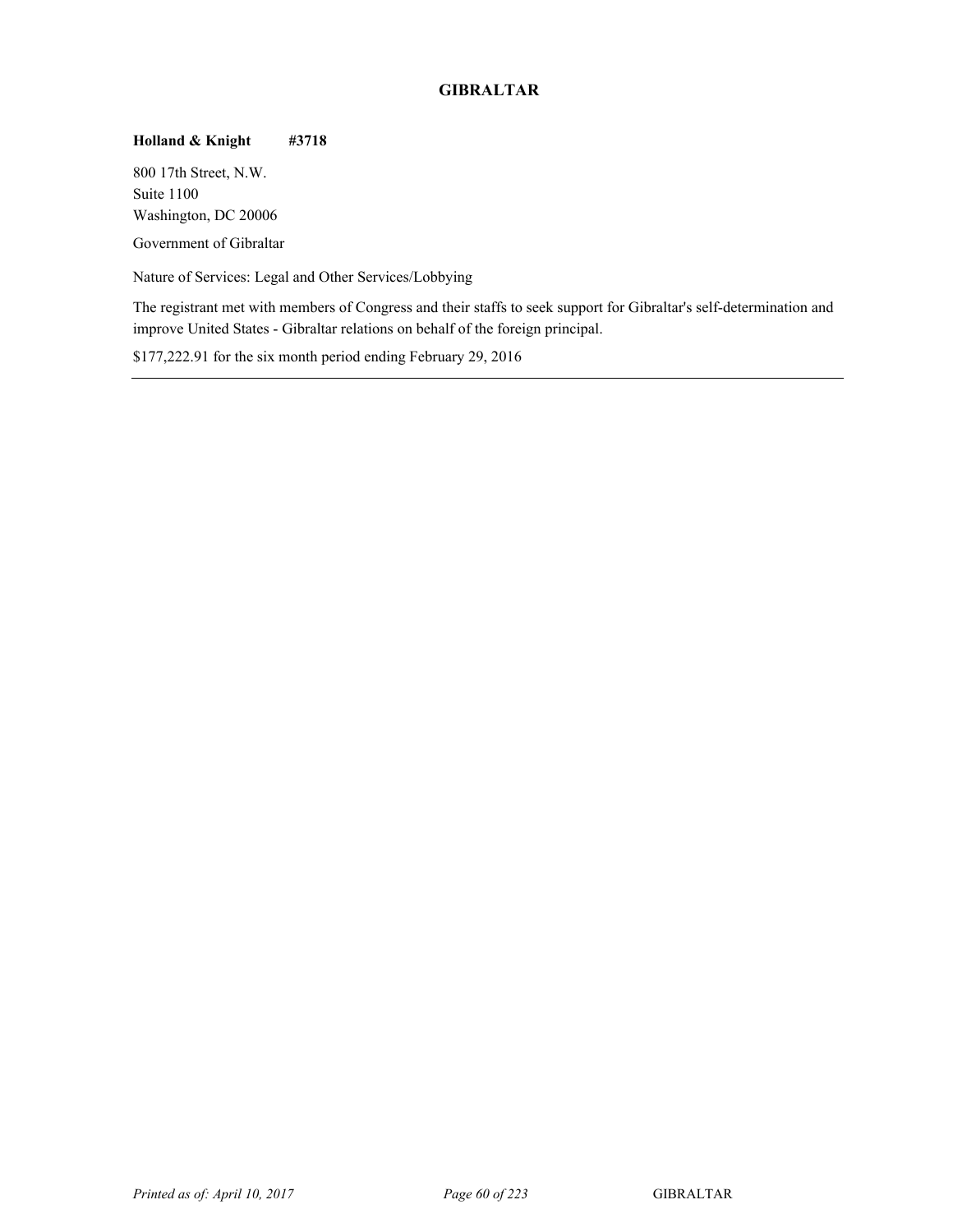# **GREAT BRITAIN**

**Holland & Knight #3718**  800 17th Street, N.W. Suite 1100 Washington, DC 20006 Government of the United Kingdom, Embassy Nature of Services: Legal and Other Services/Lobbying The registrant provided general legal advice and services to the foreign principal. \$1,569.00 for the six month period ending February 29, 2016

#### **Lloyd's of London Market Representatives #4883**

One Lime Street London, ENGLAND EC3M 7HA

Lloyd's of London

Nature of Services: Lobbying

The registrant contacted and met with congressional staffers and other U.S. Government officials to discuss federal action to remove state-based barriers to cross-border trade in reinsurance services.

Finances: None Reported

#### **Oliver A. Dulle Jr. & Company #5246**

8000 Maryland Avenue Suite 1320 St. Louis, MO 63105

City of Sunderland, England

Nature of Services: Industrial Promotion

The registrant developed marketing materials, initiation of controls regarding establishment of business activity in Sunderland, England, and responded to requests for information.

\$59,187.17 for the six month period ending March 31, 2016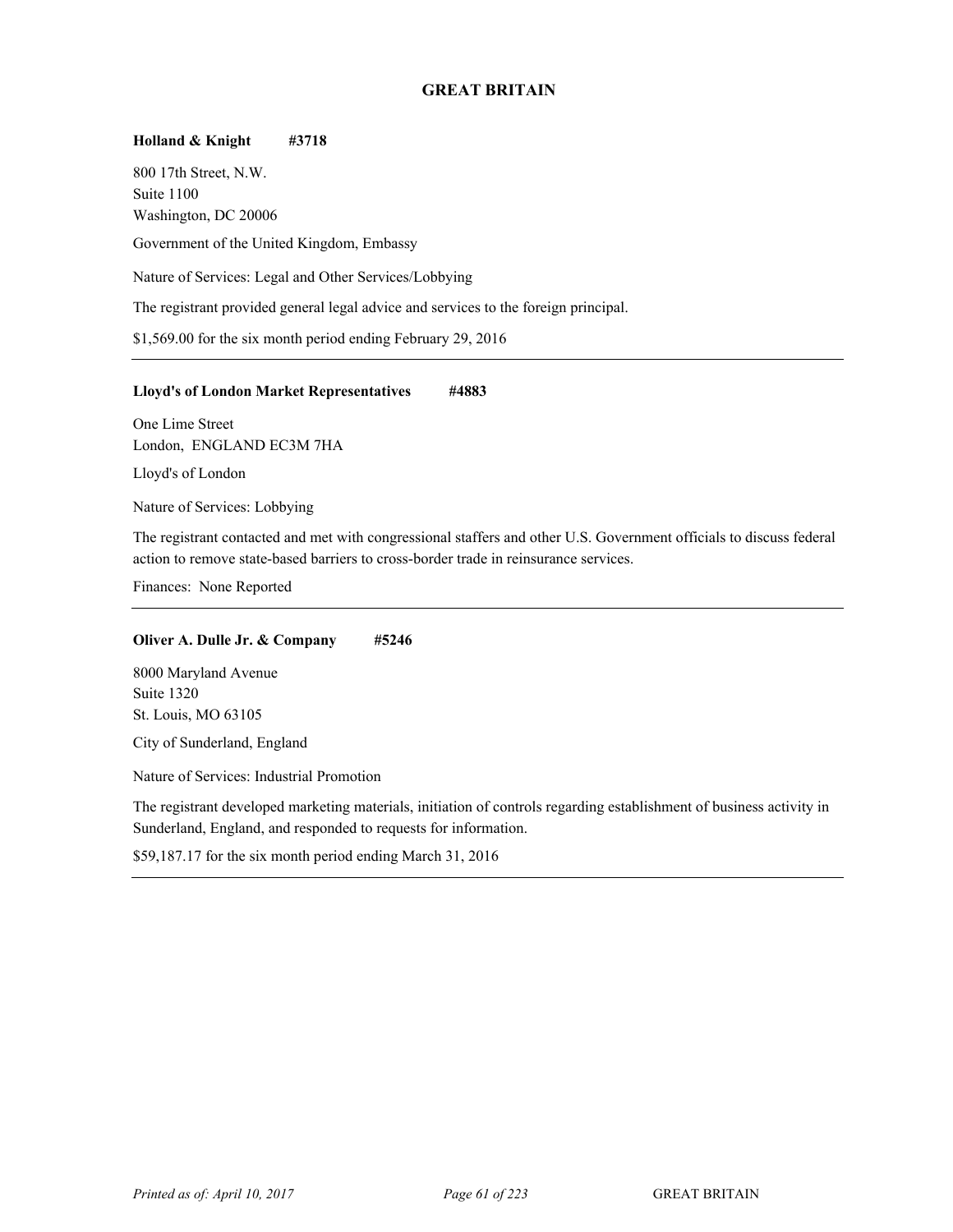# **GREAT BRITAIN**

## **Urenco, Inc. #5137**

1560 Wilson Boulevard Suite 300 Arlington, VA 22209-2463 Urenco, Ltd.

Nature of Services: Public Relations/Lobbying

The registrant studied the demand of the uranium enrichment market in the United States including compiling data on both current requirements and future demands. The registrant also prepared proposals for bidding on uncommitted enrichment requirements and negotiated terms for new contracts and support services.

\$601,757.67 for the six month period ending May 31, 2016

#### **VisitBritain #579**

845 3rd Avenue 10th Floor New York, NY 10022 British Tourist Authority

Nature of Services: Promotion of Tourism

The registrant's offices in New York, Chicago, and Los Angeles disseminated tourist information to individuals, the U.S. media, and the U.S. travel industry. The registrant also took part in tourism promotion events, business conventions, training workshops and seminars.

\$3,561,174.00 for the six month period ending March 31, 2016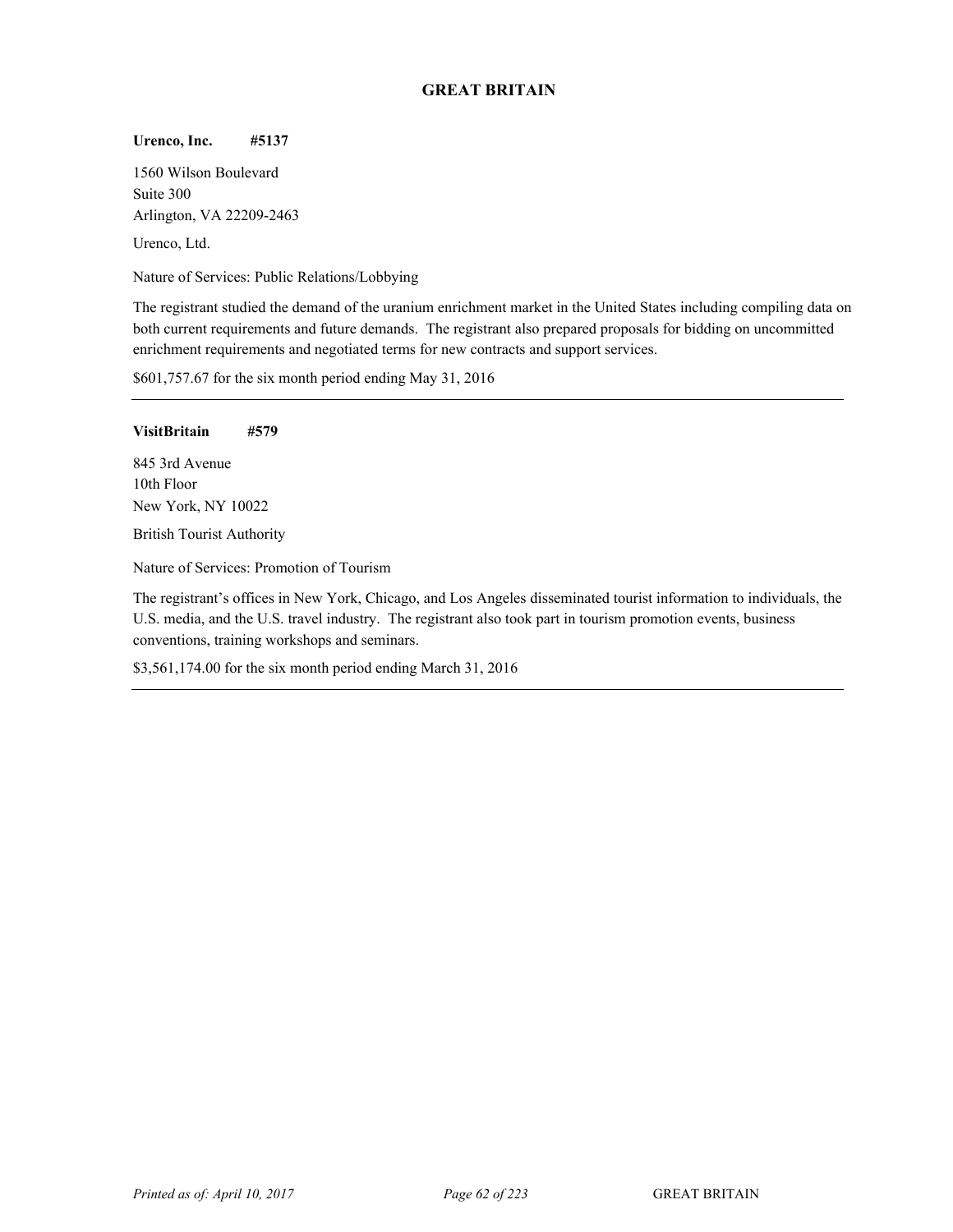# **GRENADA**

# **SS KS, LLC dba Sunshine Sachs #6354** (T)

136 Madison Avenue, 17th Floor New York, NY 10016

Embassy of Grenada (t)

Nature of Services: Media Relations

The registrant will plan and execute a media plan for press outreach and positioning leading up to and including a conference in May. Other activities include logo design for the conference, strategic social media support and training.

Finances: None Reported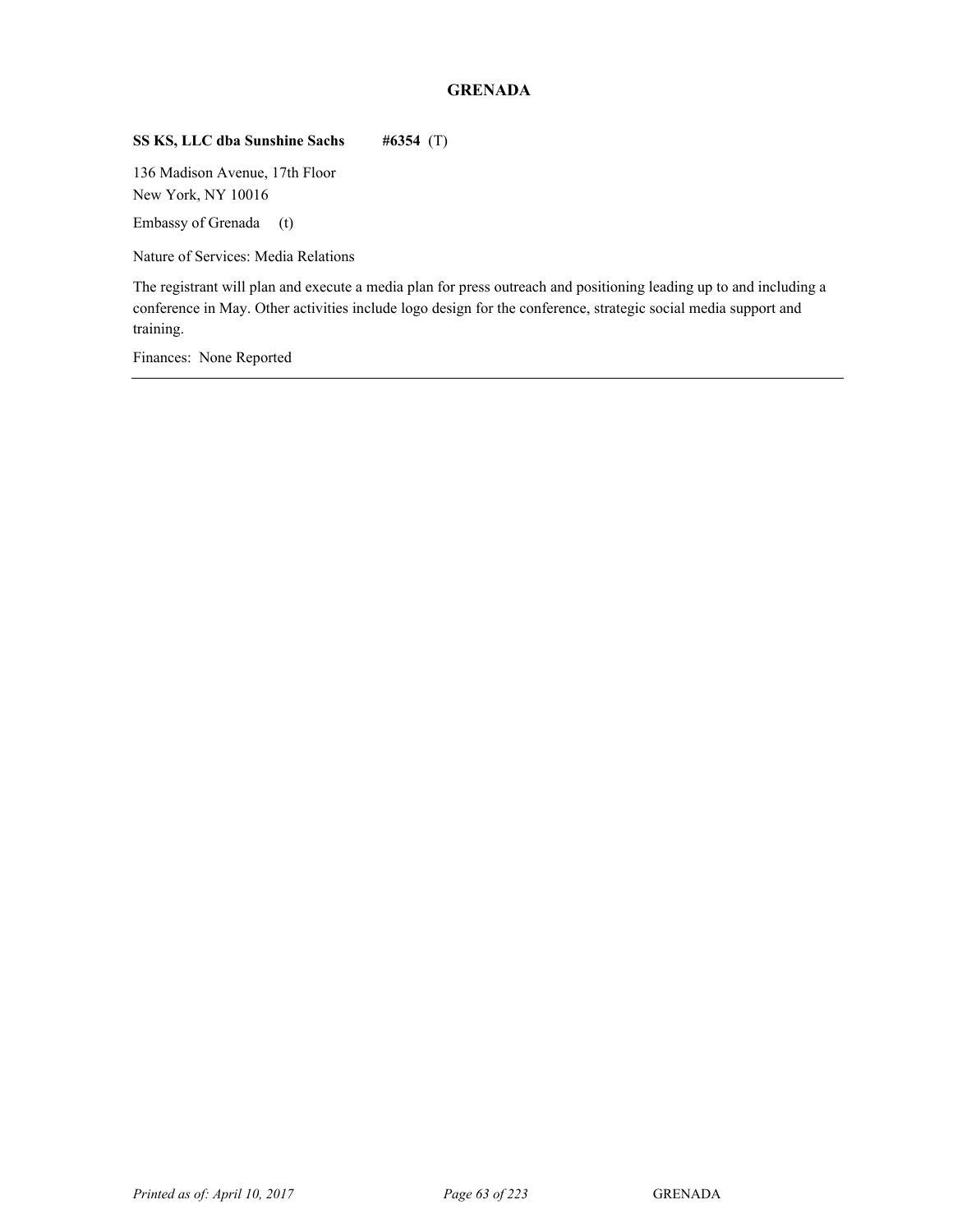# **GUATEMALA**

# **DLA Piper US LLP #3712**

500 8th Street, NW Washington, DC 20004 PRONACOM (Programa Nacional de la Competitividad) (t)

Nature of Services: Lobbying

The registrant engaged the United States government, think tanks, NGOs, and business community in support of legal reform, economic development, and social impact initiatives in Guatemala.

Finances: None Reported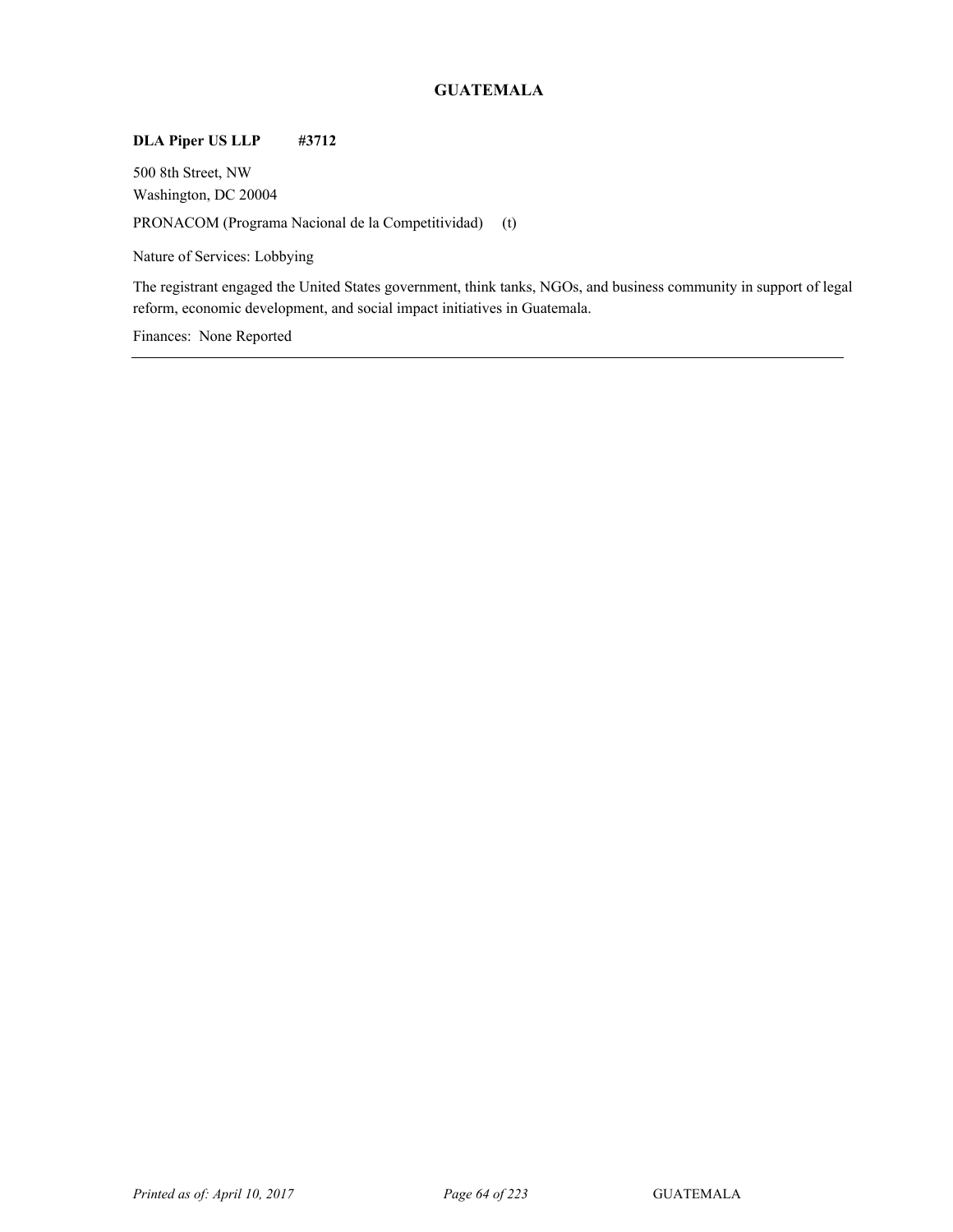# **GUINEA**

# **JWI, LLC #4990**

1401 K Street, N.W. Suite 400, 4th Floor Washington, DC 20005

Union des Forces Democratique de Guinee (UFDG)

Nature of Services: Public Relations

The registrant provided advisory and advocacy services designed to build support for a free, fair and transparent presidential election in Guinea in 2015. The registrant also raised awareness about the UFDG's presidential candidate and his electoral platform.

Finances: None Reported

## **Nelson Mullins Riley & Scarborough, LLP #5928**

1320 Main Street 17th Floor Columbia, SC 29201

Republic of Guinea (t)

Nature of Services: Lobbying

The registrant assisted the government of the Republic of Guinea with issues related to the Ebola outbreak and regarding Ebola-related foreign assistance.

\$150,000.00 for the six month period ending April 30, 2016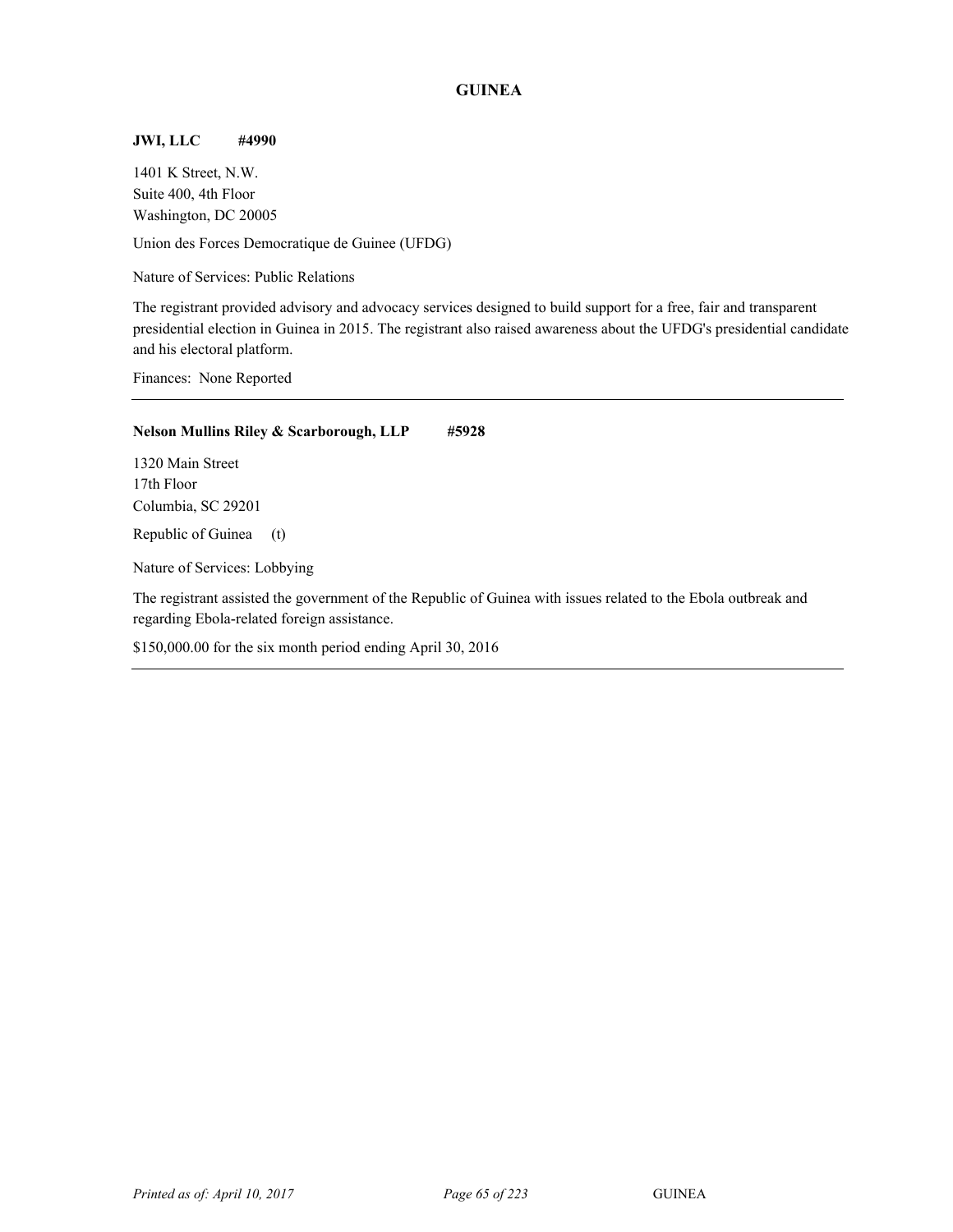# **HONDURAS**

# **Burson-Marsteller, LLC (Miami Office) #6223**

601 Brickell Key Drive Suite 900 Miami, FL 33131 Comision para la Promocion de la Alianza

Nature of Services: Public Relations

Activities: None Reported

Finances: None Reported

#### **Ketchum Inc. NY #5758**

1285 Avenue of the Americas New York, NY 10019

Republic of Honduras (t)

Nature of Services: Lobbying

The registrant provided media relations counsel on behalf of the foreign principal.

\$122,185.00 for the six month period ending May 31, 2016

## **Tricuro, LLC #6285**

1201 Connecticut Avenue, NW Suite 500 Washington, DC 20036

Corporacion Dinant

Nature of Services: Public Relations

The registrant provided strategic communications advice relating to the impact of media coverage and political developments on the foreign principal's commercial activities, monitored daily media and internet coverage of issues of importance, drafted and distributed news releases and newsletters to local economies on behalf of the foreign principal.

\$100,305.93 for the six month period ending March 31, 2016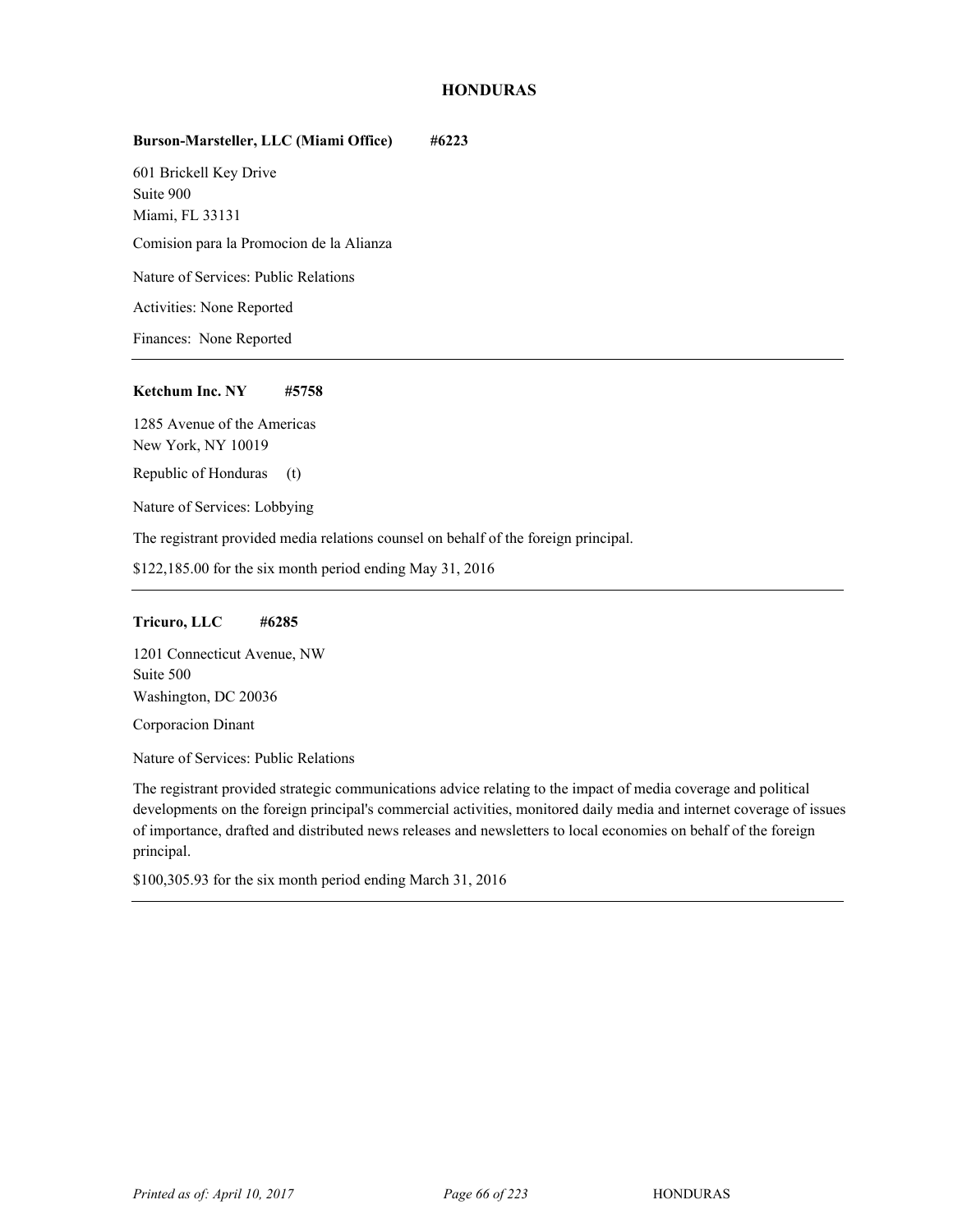# **HONG KONG**

# **Akin, Gump, Strauss, Hauer & Feld, LLP #3492**

1333 New Hampshire Avenue, N.W. Suite 400 Washington, DC 20036

<sup>37</sup> Hong Kong Trade Development Council

Nature of Services: Lobbying

The registrant provided consulting services for the foreign principal to include outreach to U.S. Government officials regarding the foreign principal's economic and trade interests.

\$250,263.00 for the six month period ending June 30, 2016

#### **Coyne Public Relations, LLC #6177**

5 Wood Hollow Road Parsippany, NJ 07054

<sup>37</sup> Hong Kong Tourism Board

Nature of Services: Public Relations

Activities: None Reported

\$18,000.00 for the six month period ending February 29, 2016

## **Hong Kong Tourism Board #2110**

5670 Wilshire Boulevard Suite 1230 Los Angeles, CA 90036

Government of Hong Kong

Nature of Services: Promotion of Tourism

To promote tourism on behalf of its foreign principal, the registrant distributed promotional materials and provided information to all segments of the travel industry and traveling public. The registrant also participated in trade shows, promotions, and travel seminars with other tourist offices. The registrant's offices are located in Los Angeles and New York.

\$1,518,068.37 for the six month period ending April 30, 2016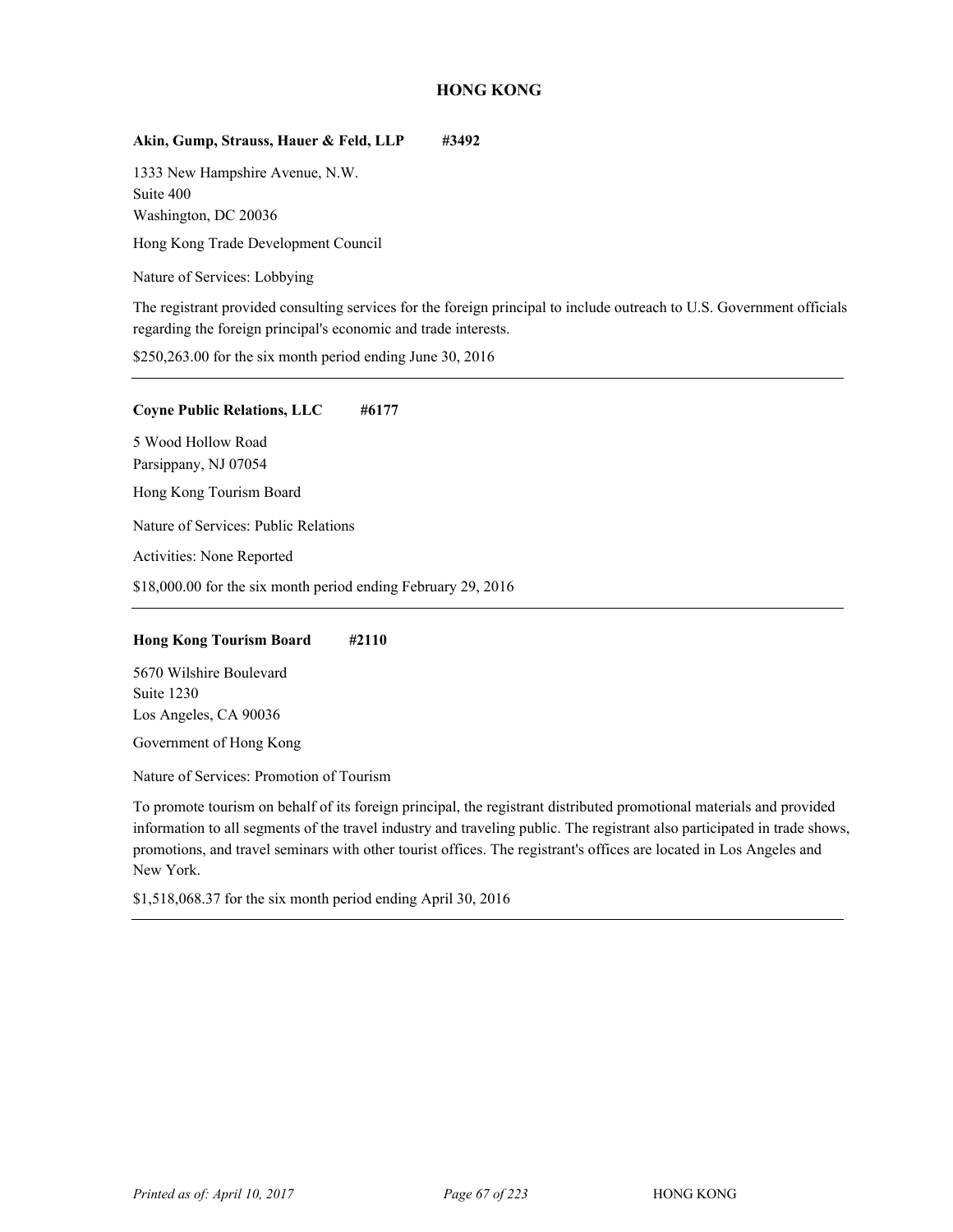# **HONG KONG**

# **Hong Kong Trade Development Council, Inc. #2181**

219 East 46th Street New York, NY 10017

<sup>37</sup> Hong Kong Trade Development Council

Nature of Services: Promotion of Trade

The registrant promoted Hong Kong trade with the United States, provided information to the foreign principal regarding market situations in America, assisted in promotional programs, established a databank of contacts for matching business inquiries, and served as consultant to Hong Kong business leaders.

\$3,494,875.48 for the six month period ending January 31, 2016

## **Legislative Strategies, Inc. #6287**

2120 L Street, NW Suite 850 Washington, DC 20037

<sup>37</sup> Hong Kong Trade Development Council

Nature of Services: Export Promotion

The registrant provided counsel and lobbying assistance on behalf of the foreign principal. Subject matters include trade issues between the U.S. and Hong Kong, U.S. - China relations that might have an impact on Hong Kong, as well as inform congressional and executive branch officials on developments in Hong Kong.

\$166,500.00 for the six month period ending April 30, 2016

#### **Podesta Group, Inc. #5926**

1001 G Street, NW Suite 1000 West Washington, DC 20001

<sup>37</sup> Hong Kong Trade Development Council

Nature of Services: Lobbying

The registrant contacted members of Congress, congressional staffers, and U.S. Government officials regarding United States - Hong Kong relations.

\$179,778.00 for the six month period ending June 30, 2016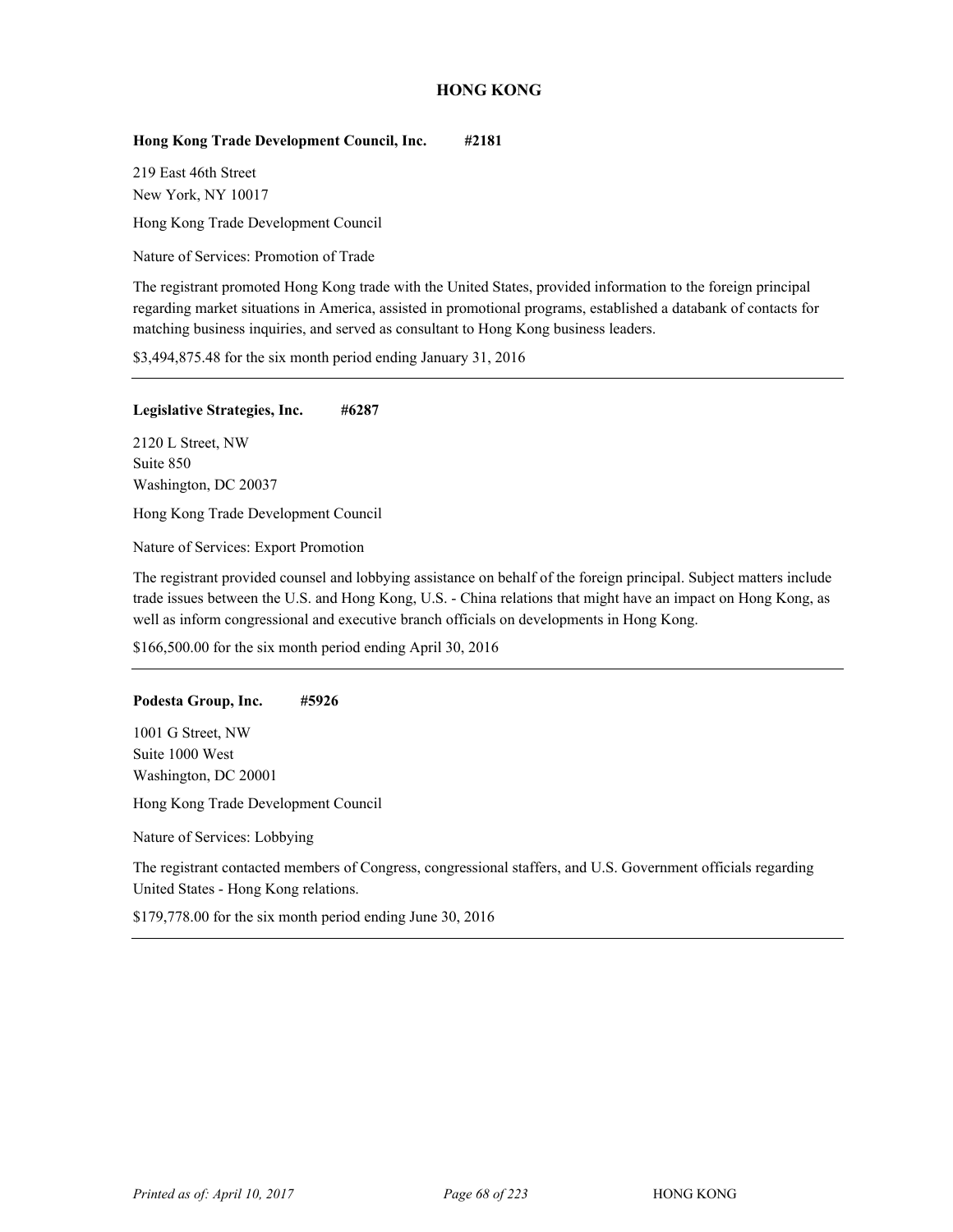# **HONG KONG**

# **Sidley Austin, LLP #3731**

1501 K Street, N.W. 8th Floor Washington, DC 20005 <sup>37</sup> Hong Kong Trade Development Council Nature of Services: Legal and Other Services/Lobbying The registrant provided legal advice and related services on trade matters on behalf of the foreign principal.

\$187,500.00 for the six month period ending March 31, 2016

#### **Venable, LLP #5931**

575 7th Street, NW Washington, DC 20004-1601

<sup>37</sup> Hong Kong Trade Development Council

Nature of Services: Lobbying

The registrant provided research and consultancy services on behalf of the foreign principal. The registrant also contacted congressional staffers to schedule meetings with members of Congress to discuss general topics related to the United States and Hong Kong business relationship.

\$150,388.00 for the six month period ending April 30, 2016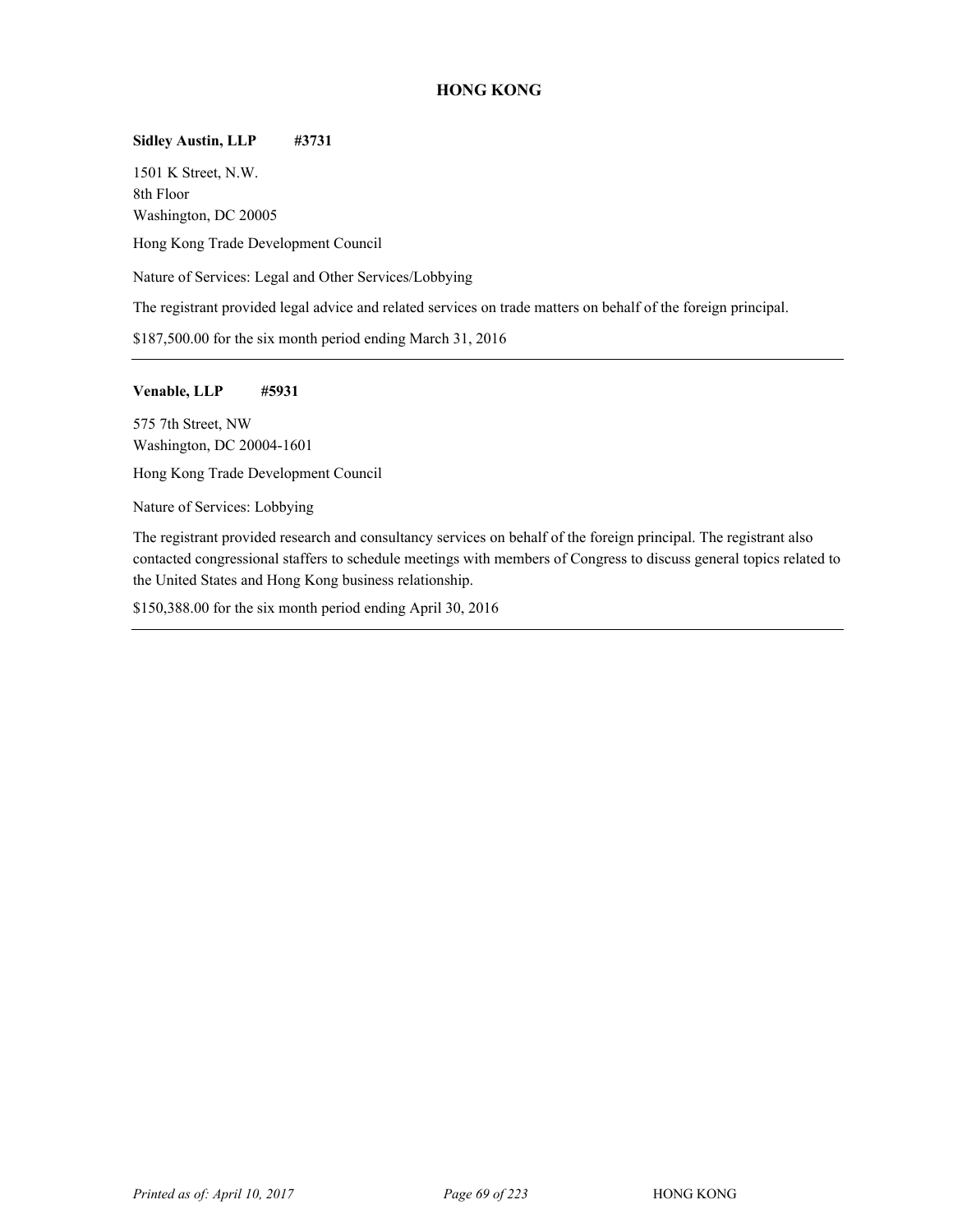# **HUNGARY**

## Levick Strategic Communications, LP #6228

1900 M Street, NW 4th Floor Washington, DC 20036

Government of Hungary, Prime Minister's Office (thru SLI Group, LLC) (t)

Nature of Services: Public Relations

The registrant held internal meetings with the foreign principal; arranged meetings and pitched content with the U.S. media; arranged meetings with U.S. government officials and think tanks related to United States-Hungary relations.

\$20,000.00 for the six month period ending June 30, 2016

## **Liberty International Group, LLC #6241**

15081 Tamarind Cay Court Apt. 1005 Fort Myers, FL 33908

Government of Hungary, Prime Minister's Office

Nature of Services: Lobbying

The registrant had ongoing discussions with members of the U.S. House of Representatives and staff regarding U.S. Hungarian relations, their perceptions of the Hungarian Government, and participating in potential bi-lateral meetings between select members of Congress and Hungarian members of Parliament.

\$239,488.93 for the six month period ending February 29, 2016

#### **SLI Group, LLC #6259**

228 S. Washington Street Suite 115 Alexandira, VA 22314

Government of Hungary, Prime Minister's Office

Nature of Services: Public Relations

The registrant provided strategic consulting, communications, and public relations assistance and networking activities on behalf of the foreign principal.

\$54,927.12 for the six month period ending April 30, 2016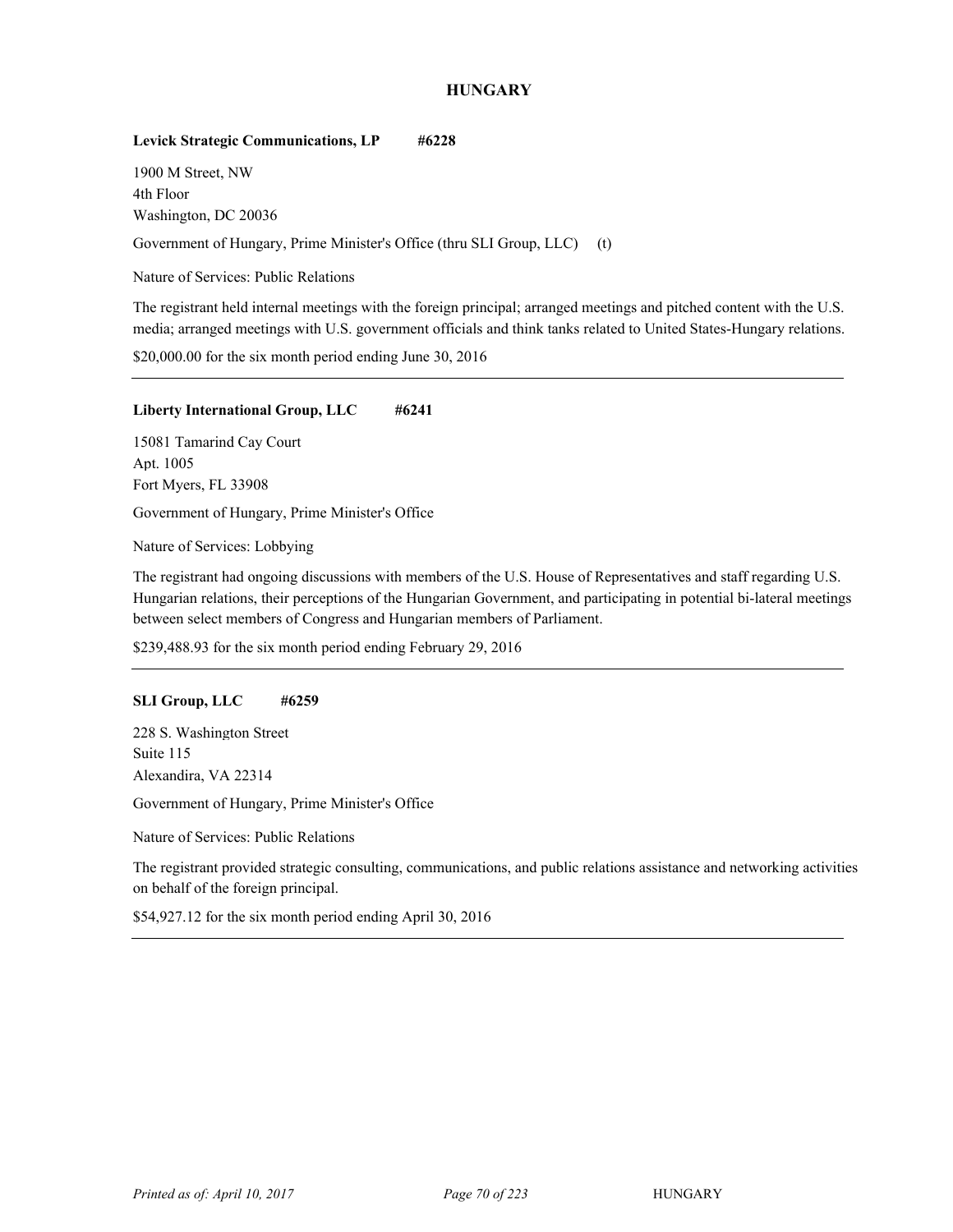# **ICELAND**

# **Hall, Thomas Forrest #6326**

9128 John Way Fairfax Station, VA 22039

Government of Iceland, Embassy

Nature of Services: U.S. Policy Consultant

The registrant acted as a consultant to Ambassador Geir Haarde involving defense matters and the defense relationship between the U.S. and the Government of Iceland as fellow NATO allies and within the bounds of the bilateral 1951 defense agreement between the U.S. and the Government of Iceland.

\$3,000.00 for the six month period ending May 31, 2016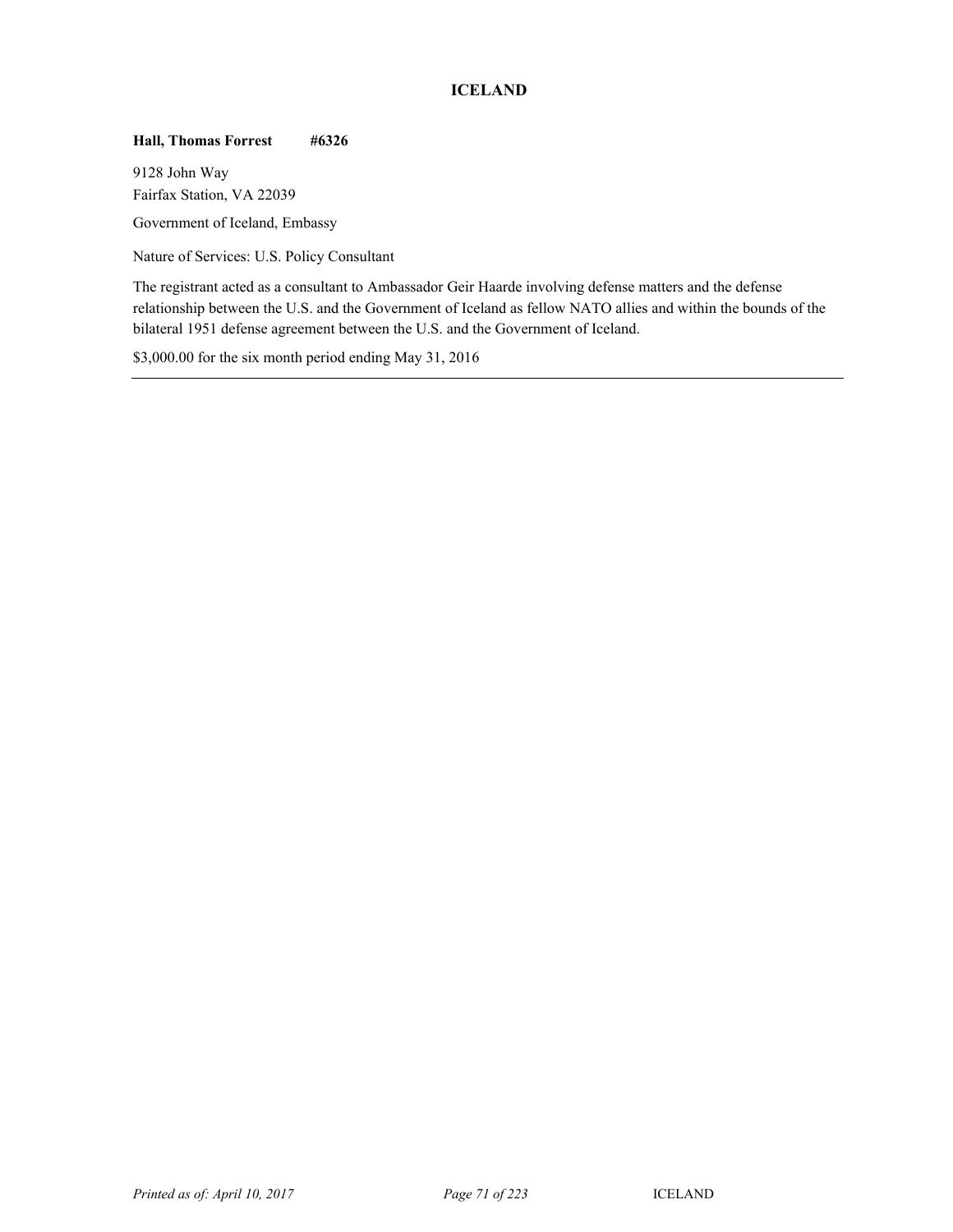# **INDIA**

## **BGR Government Affairs, LLC #5430**

601 Thirteenth Street, NW Eleventh Floor South Washington, DC 20005

Republic of India, Embassy

Nature of Services: U.S. Policy Consultant

The registrant advised the foreign principal on the U.S. policymaking processes, monitored legislation and executive actions, and arranged meetings between the foreign principal and U.S. officials. The registrant participated in meetings and briefings with U.S. Government officials and members of the U.S. media, and distribution of informational materials.

\$349,998.00 for the six month period ending May 31, 2016

#### **Council of Khalistan #5597**

730 24th Street, N.W. Suite 310 Washington, DC 20037

Council of Khalistan

Nature of Services: Lobbying

The registrant wrote letters to international leaders and other officials regarding human rights violations of Sikhs and other minorities in India. The registrant also assisted in securing the preservation of the natural resources of Punjab and the promotion of fair prices for farm products.

Finances: None Reported

#### **India Tourism, Los Angeles #5873**

3550 Wilshire Boulevard Suite No. 204 Los Angeles, CA 90010-2485

Government of India, Ministry of Tourism

Nature of Services: Promotion of Tourism

The registrant participated in travel/trade shows, seminars, and road shows, as well as disseminated informational materials on behalf of the foreign principal.

\$237,814.17 for the six month period ending January 31, 2016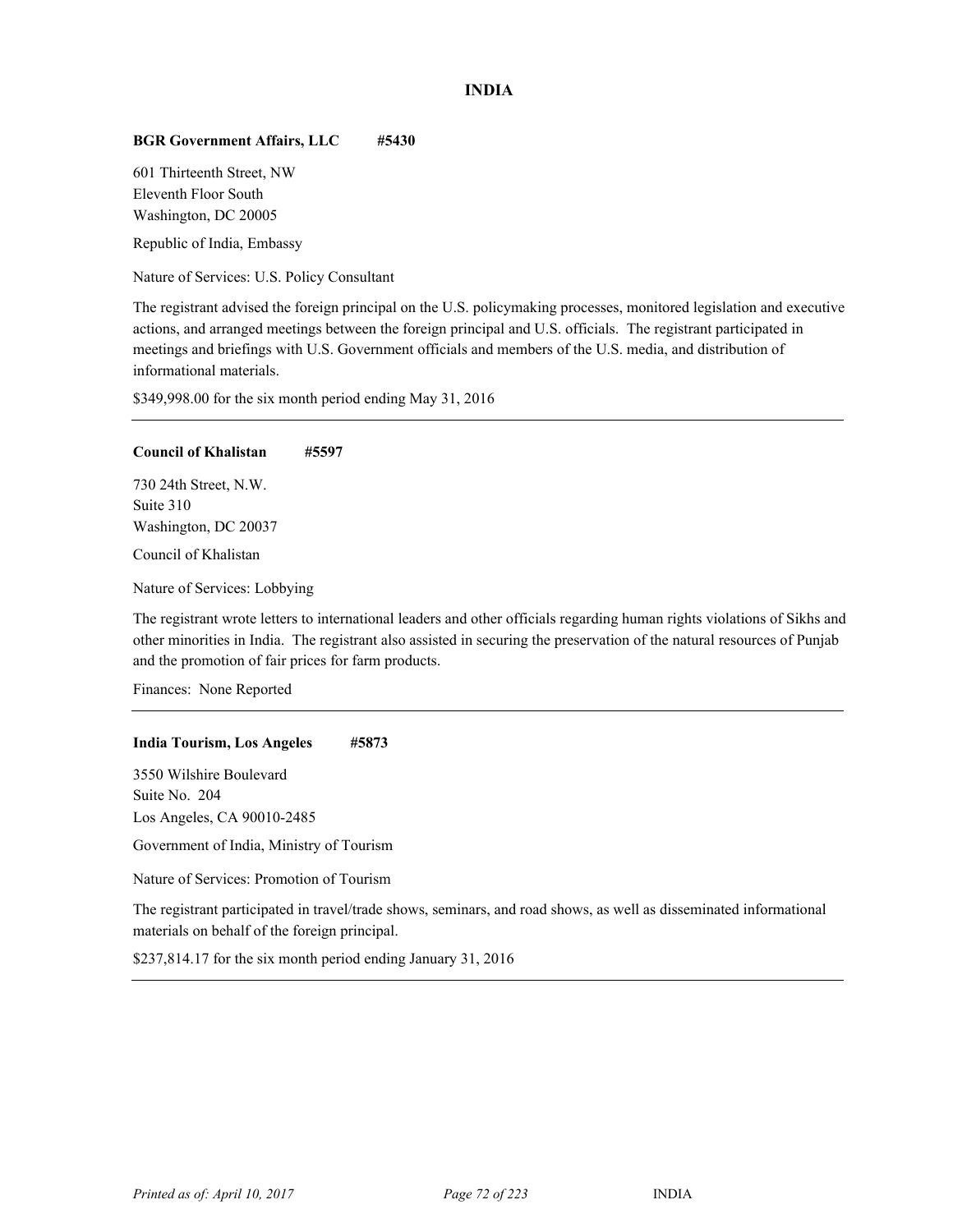# **INDIA**

## **India Tourism, New York #2329**

1270 Avenue of the Americas Suite 303 New York, NY 10020-1700

Government of India, Ministry of Tourism

Nature of Services: Promotion of Tourism

The registrant promoted tourism to India through advertisements, brochures, expos, travel shows, conferences, and conventions. The registrant also disseminated press releases and articles through print and electronic media to promote tourism on behalf of the foreign principal.

\$616,006.03 for the six month period ending April 30, 2016

#### **Podesta Group, Inc. #5926**

1001 G Street, NW Suite 1000 West Washington, DC 20001 Republic of India, Embassy

Nature of Services: U.S. Policy Consultant

The registrant contacted U.S. business leaders, media representatives, members of Congress, and congressional staffers to discuss trade and United States-India relations.

\$408,331.00 for the six month period ending June 30, 2016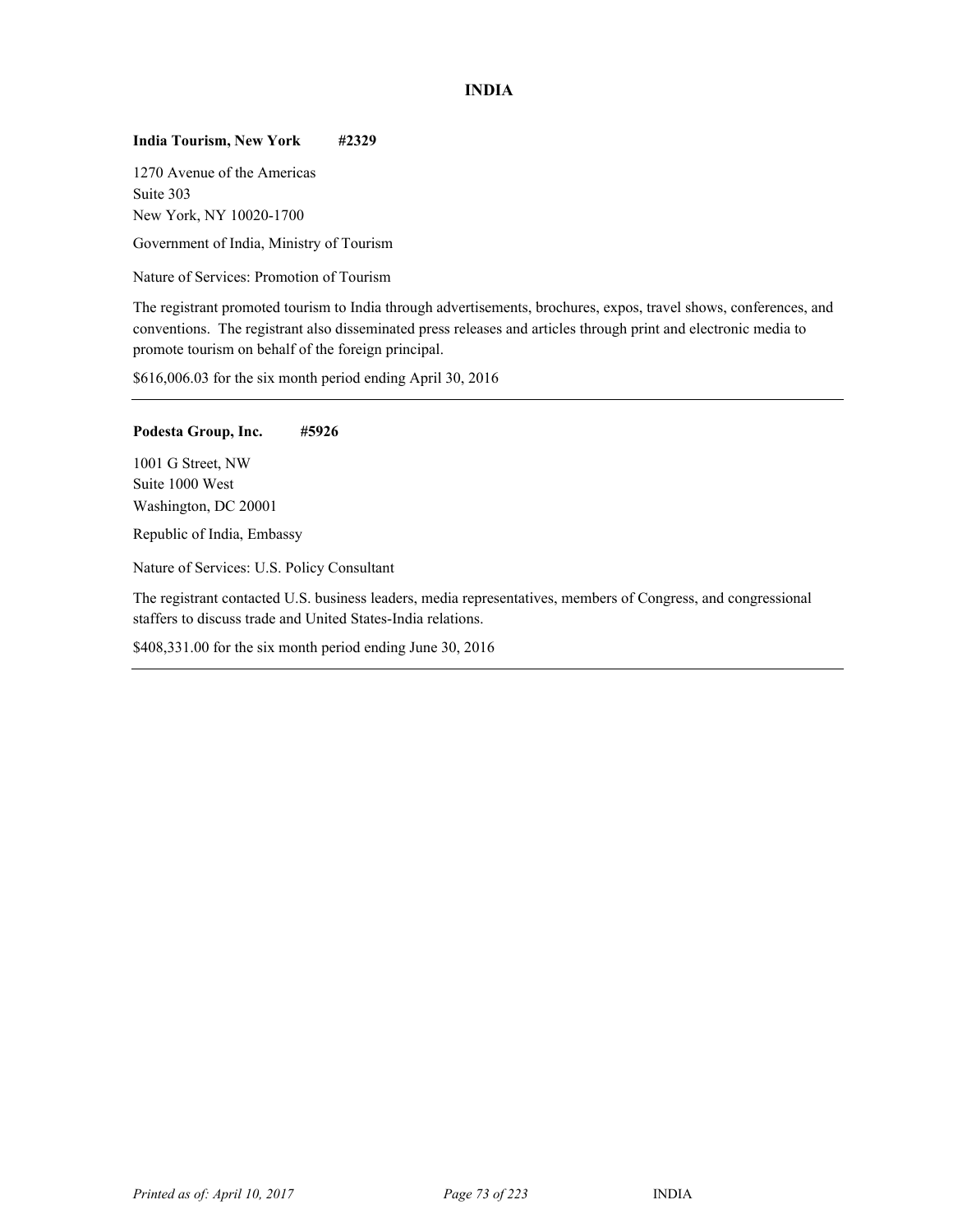# **INDONESIA**

# **Glover Park Group, LLC #5666**

1025 F Street, NW 9th Floor Washington, DC 20004

Yayasan Diaspora Indonesia Global

Nature of Services: Lobbying

The registrant provided advice relating to strengthening the United States-Indonesia bilateral political, economic, and social relationship on behalf of the foreign principal. Also, the registrant conducted outreach to U.S. media representatives.

\$55,000.00 for the six month period ending January 31, 2016

## **Hogan Lovells US LLP #2244**

555 - 13th Street, N.W. Columbia Square Washington, DC 20004-1109

Yayasan Diaspora Indonesia Global

Nature of Services: Legal and Other Services/Lobbying

The registrant rendered advice on matters of interest to the foreign principal relating to strengthening the U.S.- Indonesia bilateral political, economic, and social relationship. The registrant will be collaborating with and receiving guidance from officials of the Republic of Indonesia on these matters.

\$65,000.00 for the six month period ending February 29, 2016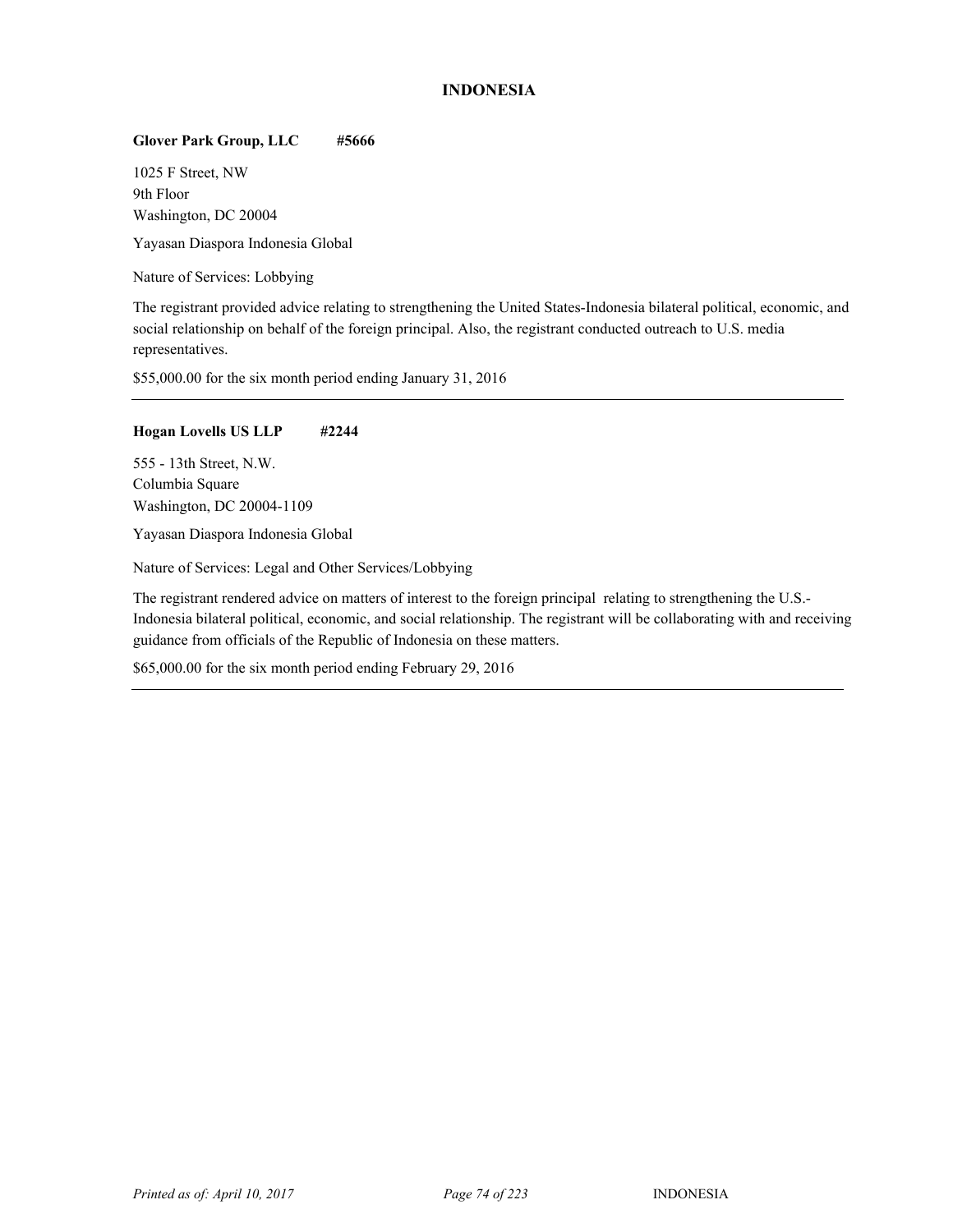# **INTERNATIONAL**

#### **Alpine Tourist Office #2052**

C/O Austrian Tourist Office, Inc. 608 Fifth Avenue New York, NY 10020

Alpine Tourist Commission

Nature of Services: Promotion of Tourism

The registrant distributed brochures and press releases and placed advertisements promoting travel to the Alpine region. The registrant also participated in travel workshops and familiarization press trips on behalf of the foreign principal.

\$159,259.00 for the six month period ending March 31, 2016

#### **Arab Information Center #876**

League of Arab States 1100 - 17th Street, N.W., Suite 602 Washington, DC 20036

League of Arab States

Nature of Services: Promotion of Trade

Activities: None Reported

Finances: None Reported

#### **Ben Barnes Group #6322**

1003 Rio Grande Austin, TX 78701

 $\Delta$ Soupir Limited (t)

Nature of Services: Promotion of Investment

The registrant promoted the foreign principal's interests in the international investment community and promoted the economic and geopolitical interests of Ukraine.

Finances: None Reported

#### **Caribbean Tourism Development Company #5910**

80 Broad Street 32nd Floor New York, NY 10004 <sup>38</sup> Caribbean Tourism Development Company Nature of Services: Promotion of Tourism Activities: None Reported Finances: None Reported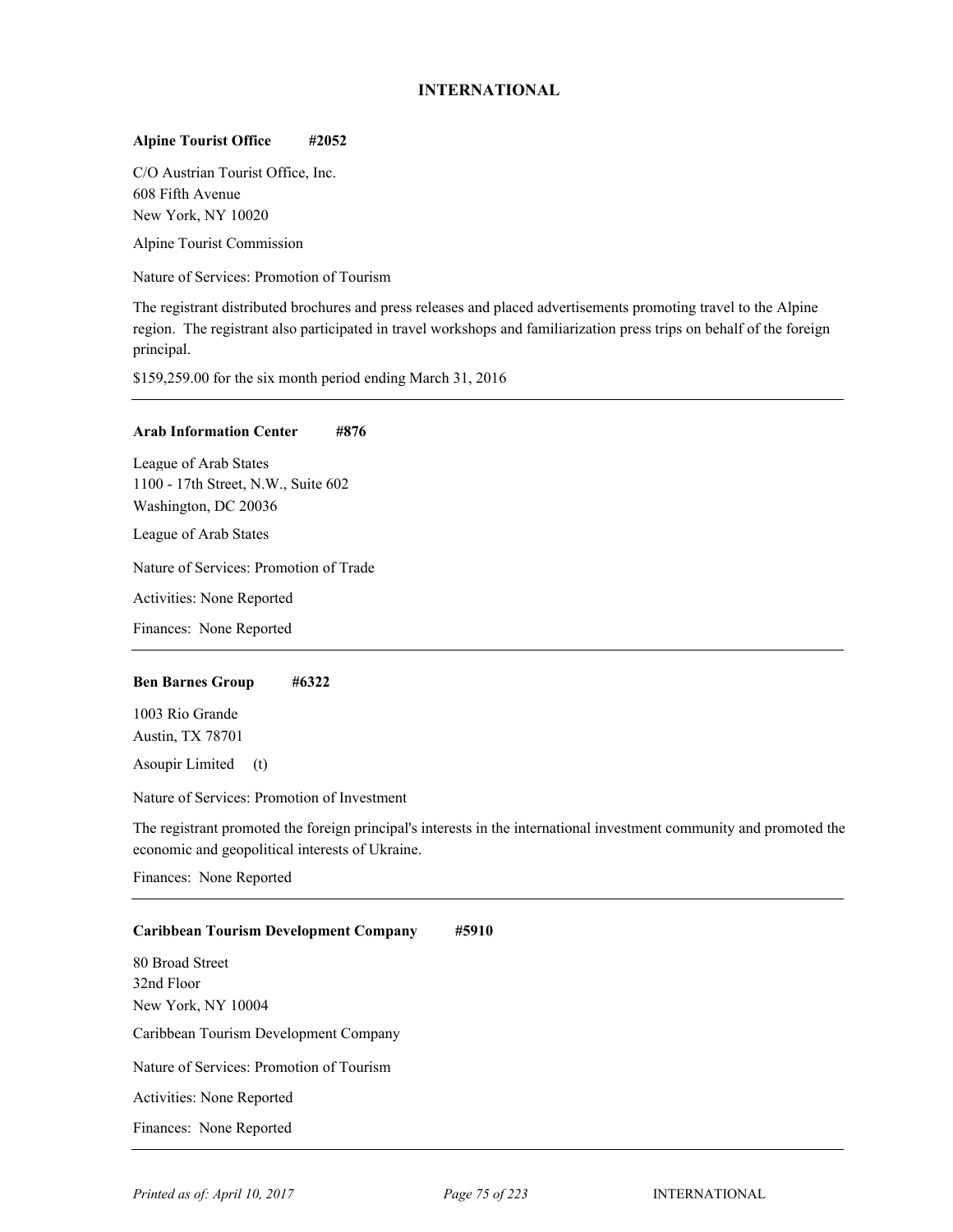# **INTERNATIONAL**

# **Caribbean Tourism Organization, USA Inc. #991**

80 Broad Street 32nd Floor New York, NY 10004

Caribbean Tourism Organization

Nature of Services: Promotion of Tourism

The registrant promoted tourist travel to the Caribbean region by means of public releases, distribution of tourist folders, and public relations.

\$430,813.23 for the six month period ending June 30, 2016

#### **Franklin-Hamilton, Inc. #6268**

16192 Coastal Highway Lewes, DE 19958

LNG Allies, Inc.

Nature of Services: Lobbying

The registrant provided organization management, data collection, advocacy, communication services on behalf of the foreign principal for free, fair, and expedited trade of natural gas and other energy resources between the United States and its global allies.

\$53,200.00 for the six month period ending June 30, 2016

# **Grieboski Global Strategies, LLC #6315**

950 North Washington Street Alexandria, VA 22314

Organization of Islamic Cooperation

Nature of Services: Lobbying

The registrant reviewed the progress of the implementation of previous summits and helped adopt decisions and resolutions on behalf of the foreign principal.

\$90,000.00 for the six month period ending March 31, 2016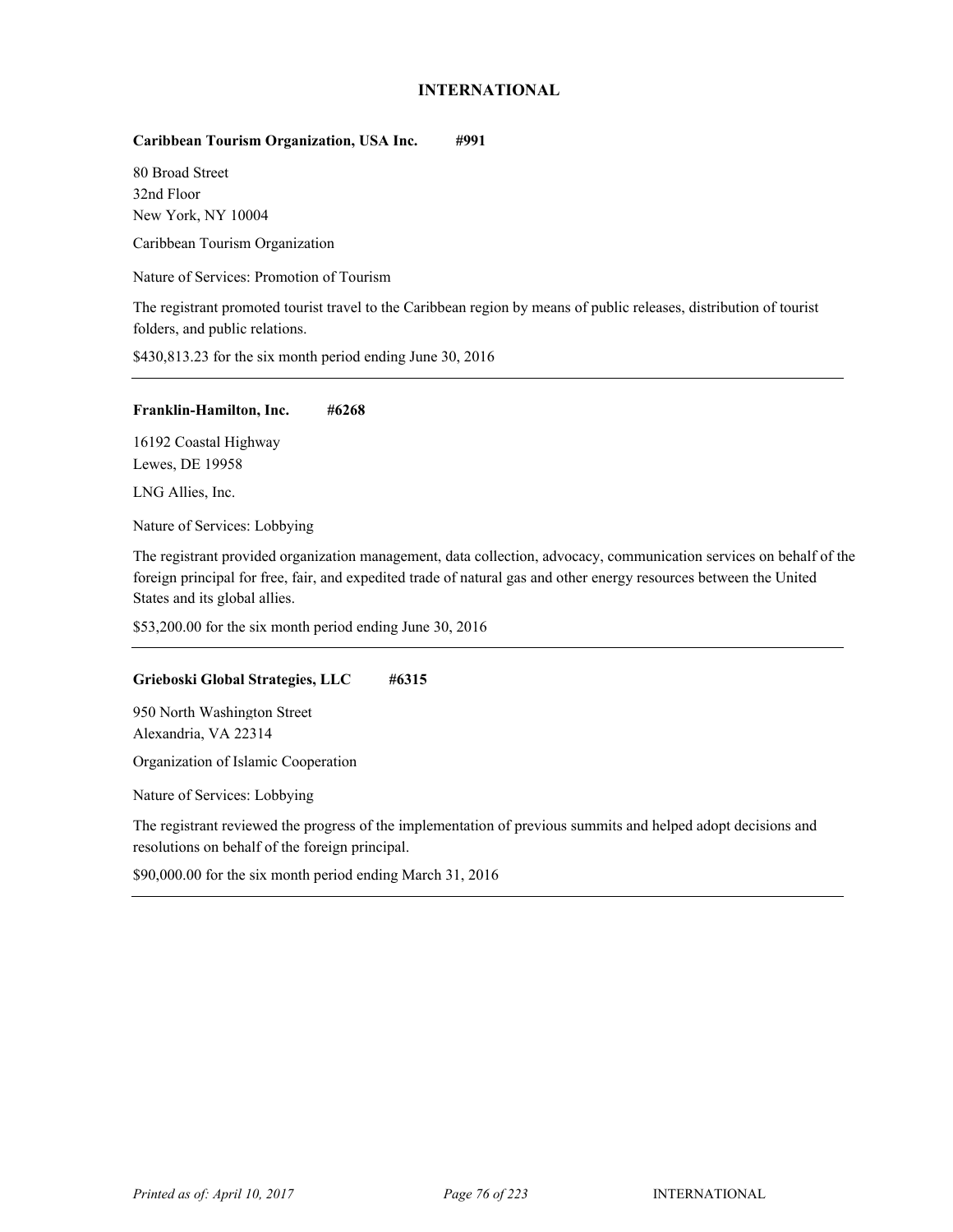# **INTERNATIONAL**

# **Livingston Group, LLC #6344**

499 S. Capitol Street, SW Suite 600 Washington, DC 20003

<sup>38</sup> Central Bank of Curacao and St. Maarten

Nature of Services: Lobbying

The registrant will research and analyze issues of concern to the foreign principal and will contact members of Congress and their staff, Executive branch officials, and non-governmental organizations.

Finances: None Reported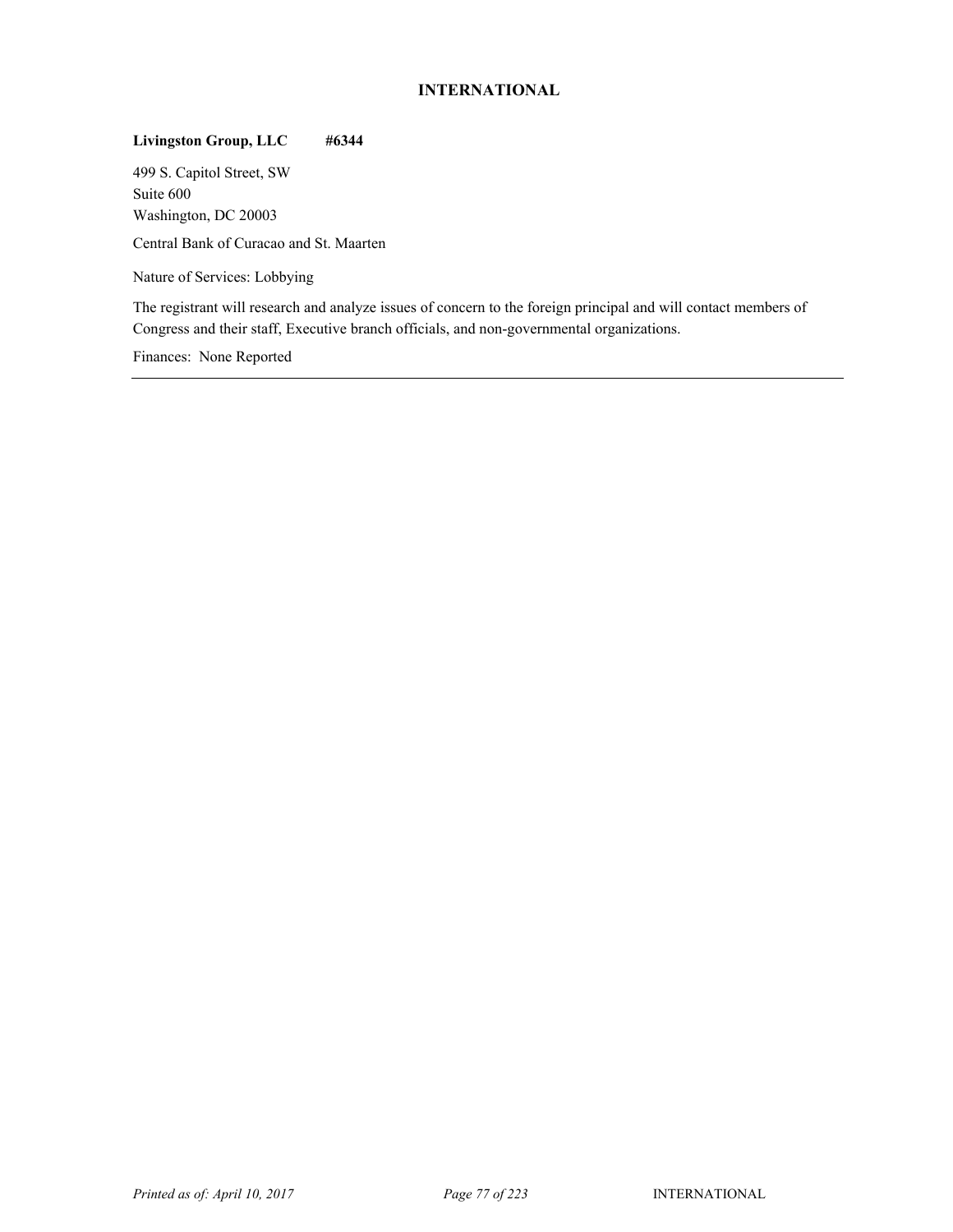# **IRAN**

# **National Council of Resistance of Iran - U.S. Representative Office (NCRI-US) #6171**

1747 Pennsylvania Avenue, NW Suite 1125 Washington, DC 20006

National Council of Resistance of Iran (NCRI)

Nature of Services: Lobbying

The registrant disseminated information about the political-economic situation in Iran and in the Middle East, conducted conferences and meetings, engaged in media activities in the United States, and responded to inquiries from the U.S. Government, Congress, and the general public. The registrant is supported by funds raised on behalf of the foreign principal.

\$100,440.00 for the six month period ending May 31, 2016

#### **Rosemont Associates, LLC** #6161

P.O. Box 216 Rosemont, NJ 08556-0216

National Council of Resistance of Iran

Nature of Services: Lobbying

The registrant conducted consulting services on behalf of the foreign principal. Activities included meeting supporters of the Iranian resistance in the U.S., meeting with U.S. Government and congressional officials, and advising on general strategy.

\$150,000.00 for the six month period ending April 30, 2016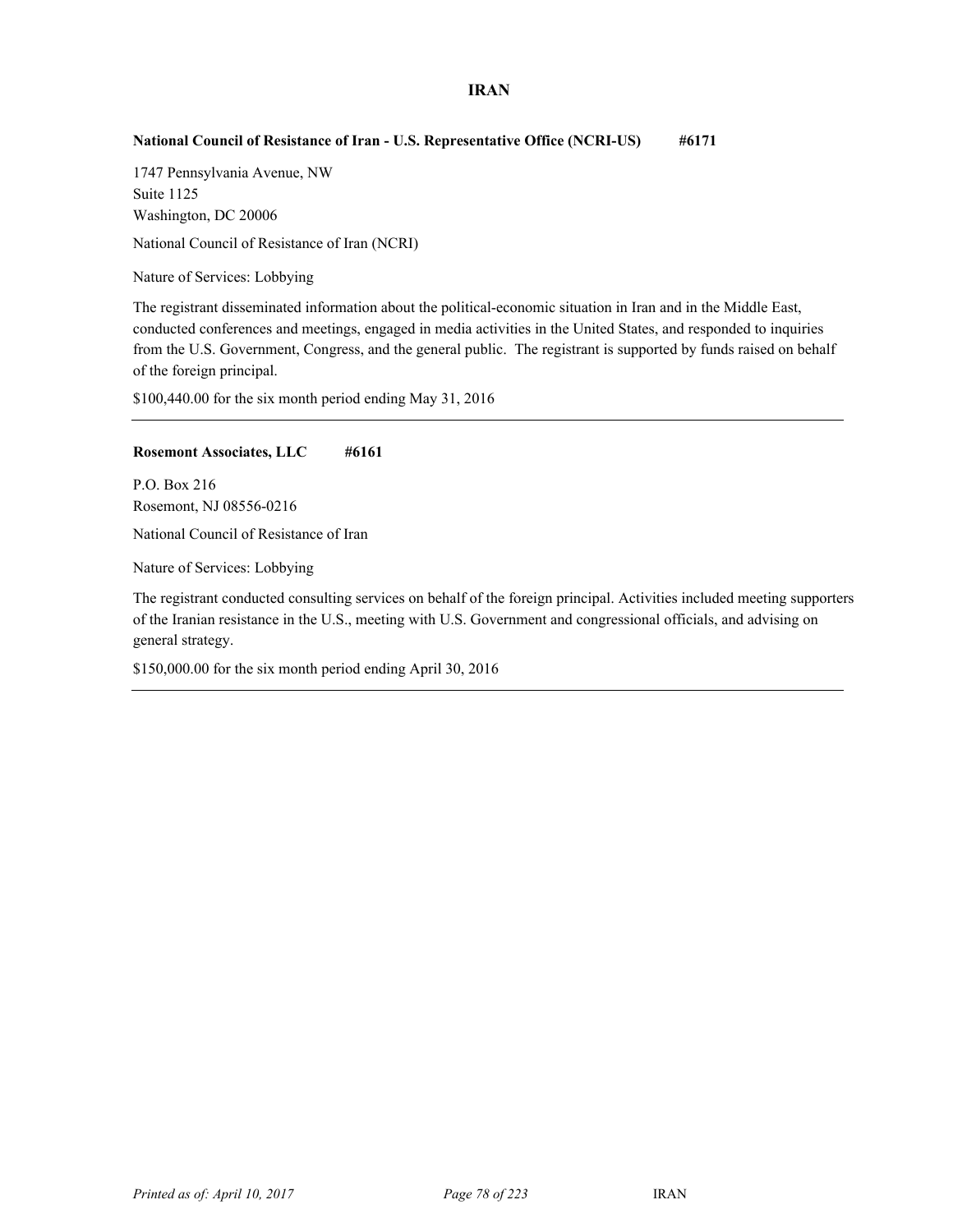#### **Alsalih, Mark K. #5974**

6624 Bermuda Dunes Drive Plano, TX 75093 <sup>39</sup> Common Council of Iraqi and Arabic Tribes Nature of Services: Lobbying Activities: None Reported Finances: None Reported

## **Alsalih, Mark K. #5974**

6624 Bermuda Dunes Drive Plano, TX 75093 Iraq Stability and Security Program (ISSP) Nature of Services: Lobbying Activities: None Reported Finances: None Reported

#### **BGR Government Affairs, LLC #5430**

601 Thirteenth Street, NW Eleventh Floor South Washington, DC 20005

<sup>39</sup> Kurdish Regional Government (formerly known as Kurdish Democratic Party)

Nature of Services: Legal and Other Services/Lobbying

The registrant contacted members of Congress, congressional staffers, and U.S. Government officials concerning trade and U.S.-Kurdish relations. The registrant also disseminated informational materials on behalf of the foreign principal.

Finances: None Reported

#### **Chartwell Consultancy, LLC #6255**

1206 Old Stable Road McLean, VA 22102 Atheel al-Nujaifi

Nature of Services: Lobbying

Activities: None Reported

Finances: None Reported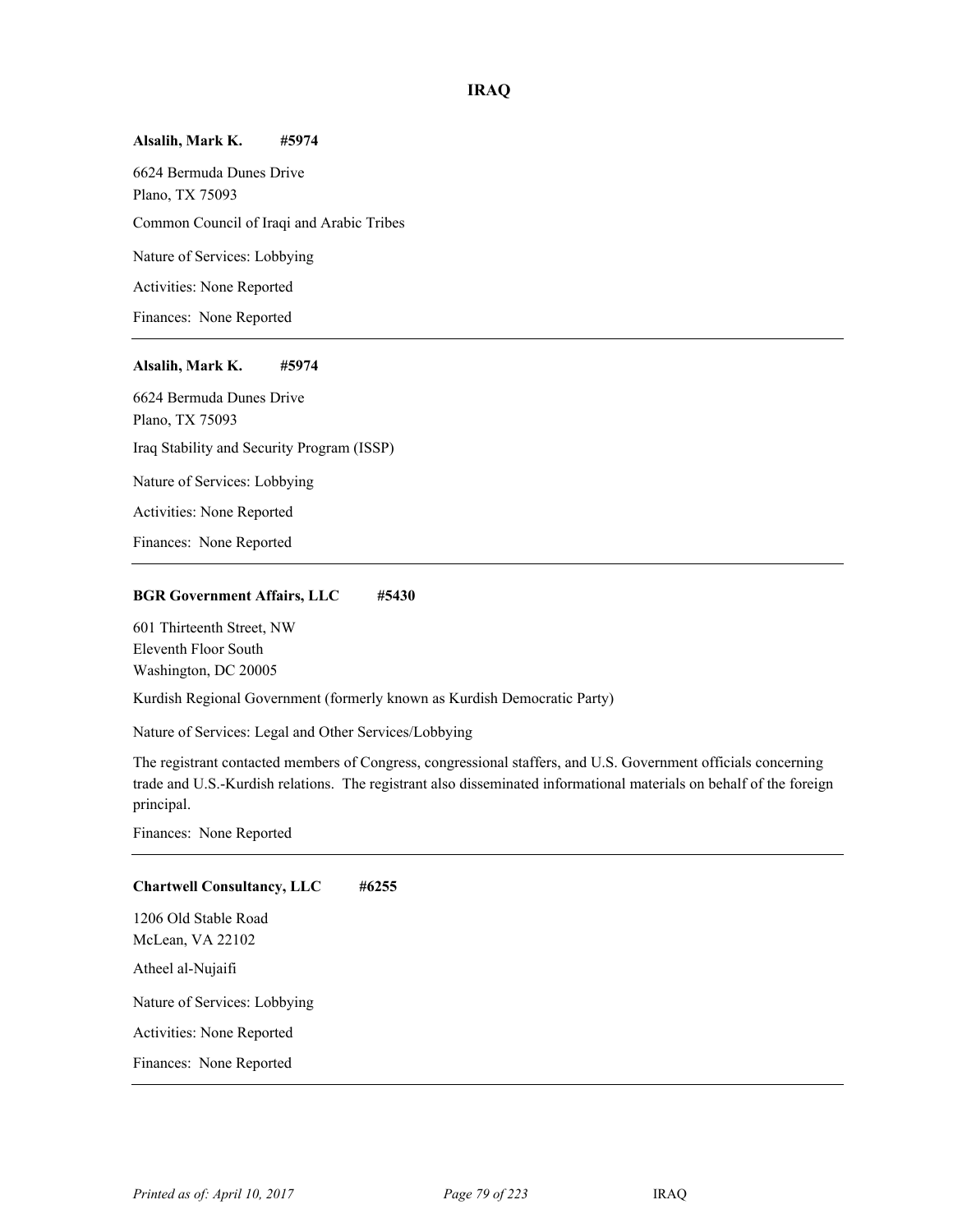## **Dentons US LLP #6284**

1301 K Street, NW Suite 600 Washington, DC 20006

<sup>39</sup> Kurdistan Regional Government

Nature of Services: U.S. Policy Consultant

The registrant provided advice on legal matters and policy related matters to the foreign principal. These matters included advice to the foreign principal in relation to the U.S. Government's policies on Iraq and the Middle East. Such assistance\r\nincluded making contact with members of the executive and legislative branches of the U.S. Government.

\$25,000.00 for the six month period ending March 31, 2016

## **Glover Park Group, LLC #5666**

1025 F Street, NW 9th Floor Washington, DC 20004

<sup>39</sup> Adalid Business Consulting DMCC

Nature of Services: Lobbying

The registrant provided public diplomacy, strategic communications counsel, and government relations services for the foreign principal on behalf of the Iraqi Sunni community.

\$584,629.10 for the six month period ending January 31, 2016

#### **Greenberg Traurig, LLP #5712**

2101 L Street, N.W. Suite 1000 Washington, DC 20037

<sup>39</sup> Kurdistan Regional Government

Nature of Services: Lobbying

The registrant counseled the foreign principal regarding legal issues with respect to doing business with the United States and assisted with shaping perceptions of Kurdish interests in the United States.

\$5,000.00 for the six month period ending April 30, 2016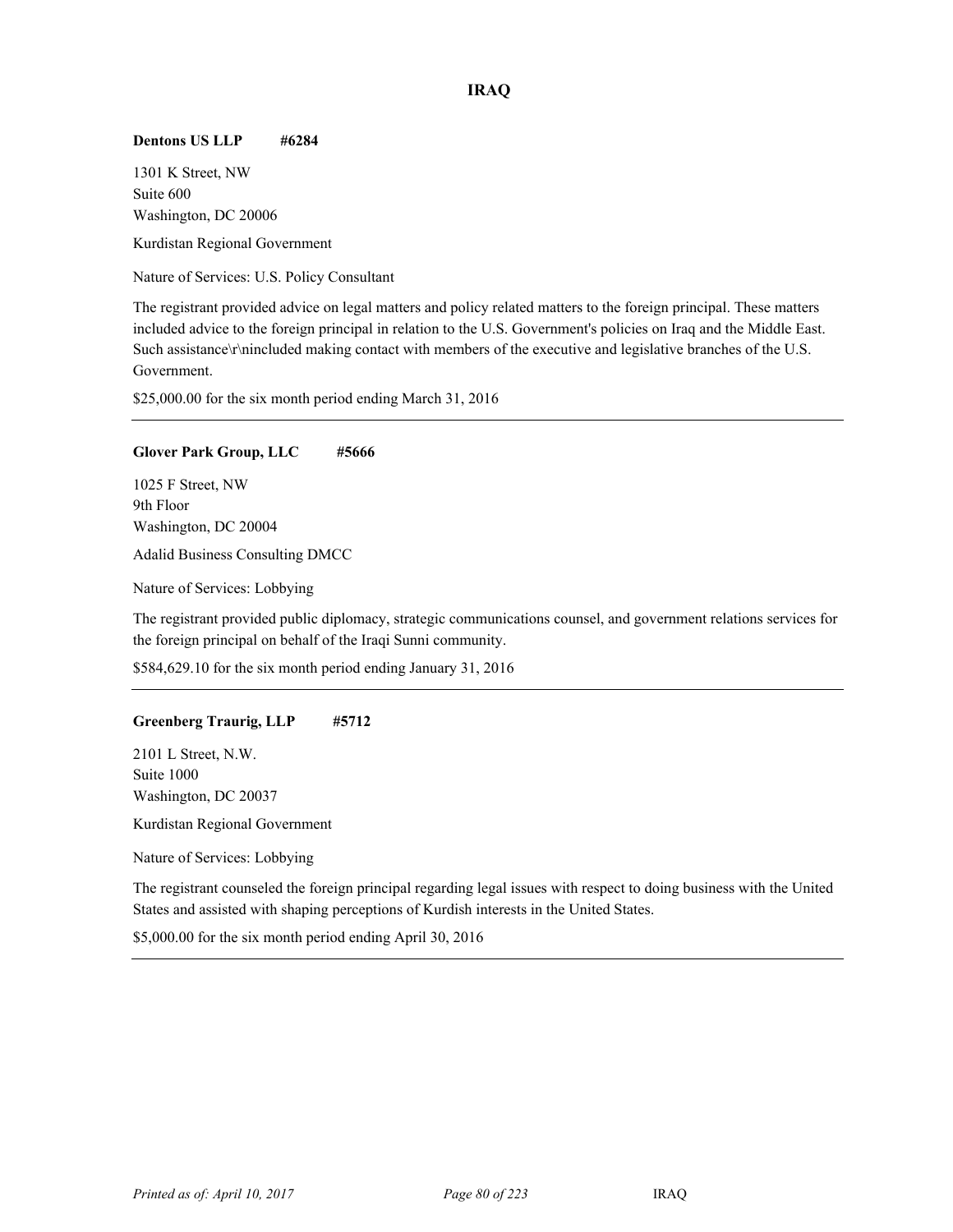## **Greenhill Group, LLC #6271**

1201 N. Fillmore Street Apt. 1101 Arlington, VA 22201

<sup>39</sup> H.E. Shaykh Abdalrazzaq Hatem al-Sulayman

Nature of Services: Lobbying

The registrant provided consulting services and assisted the registrant in contacting the United States Government, diplomatic missions, news organizations, and other companies to do business with the Al Anbar Governorate and other areas of Iraq.

Finances: None Reported

# **Kurdistan Regional Government - Liaison Office - USA #5783**  1532 16th Street, N.W. Washington, DC 20036-1402

<sup>39</sup> Kurdistan Regional Government

Nature of Services: Lobbying

Activities: None Reported

Finances: None Reported

#### **Law Offices of Robert Kelley #6338**

1401 K Street, NW Suite 400 Washington, DC 20005

National Mobilization Force (t)

Nature of Services: Lobbying

The registrant conveyed the views of the foreign principal to members of Congress, executive branch officials and U.S. media outlets.

Finances: None Reported

#### **Logan International Relations, LLC #6352**

1225 T Street, NW Washington, DC 20009

Peace Ambassadors for Iraq (PAFI)

Nature of Services: Lobbying

The registrant will ensure that the foreign principal's message of the need for political changes to achieve peace and reconciliation in Iraq is received by policy makers in the USA and Europe.

\$20,000.00 for the six month period ending May 31, 2016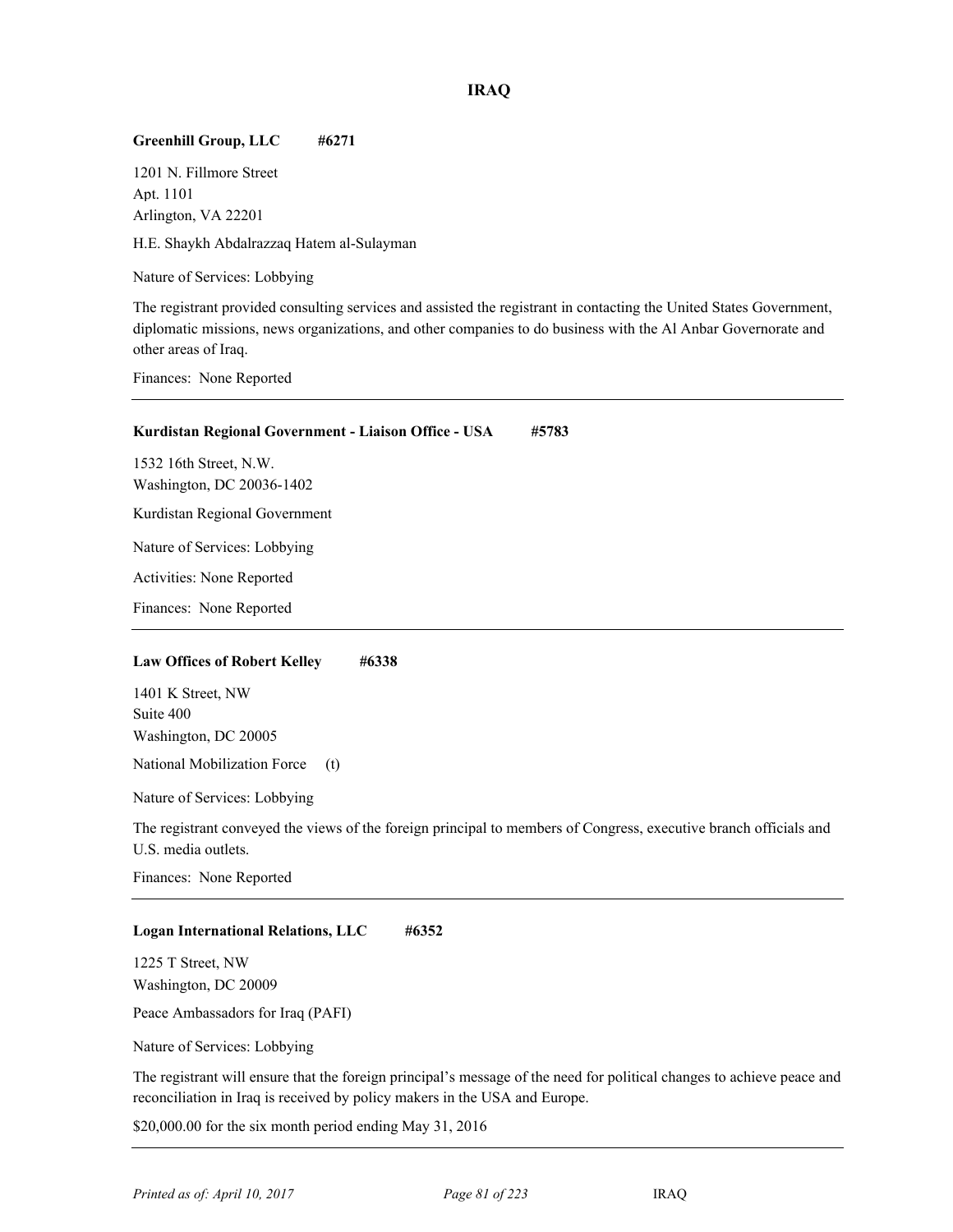## **MSLGROUP Americas, Inc. #5483**

1201 Connecticut Avenue, NW Suite 500 Washington, DC 20036

<sup>39</sup> Kurdistan Regional Government (t)

Nature of Services: Media Relations

The registrant facilitated and coordinated media and press activity, prepared and disseminated opinion editorials, as well as built relations with media representatives. The registrant also corrected errors and provided factual content for blogs and internet databases on behalf of the foreign principal.

\$10,000.00 for the six month period ending March 31, 2016

## **Nelson Mullins Riley & Scarborough, LLP #5928**

1320 Main Street 17th Floor Columbia, SC 29201

<sup>39</sup> Peace Ambassadors for Iraq (PAFI) thru Logan International Relations

Nature of Services: Media Relations

The registrant will arrange meetings and events with policy makers in the European Union and the U.S. and to promote the work of PAFI in the media.

Finances: None Reported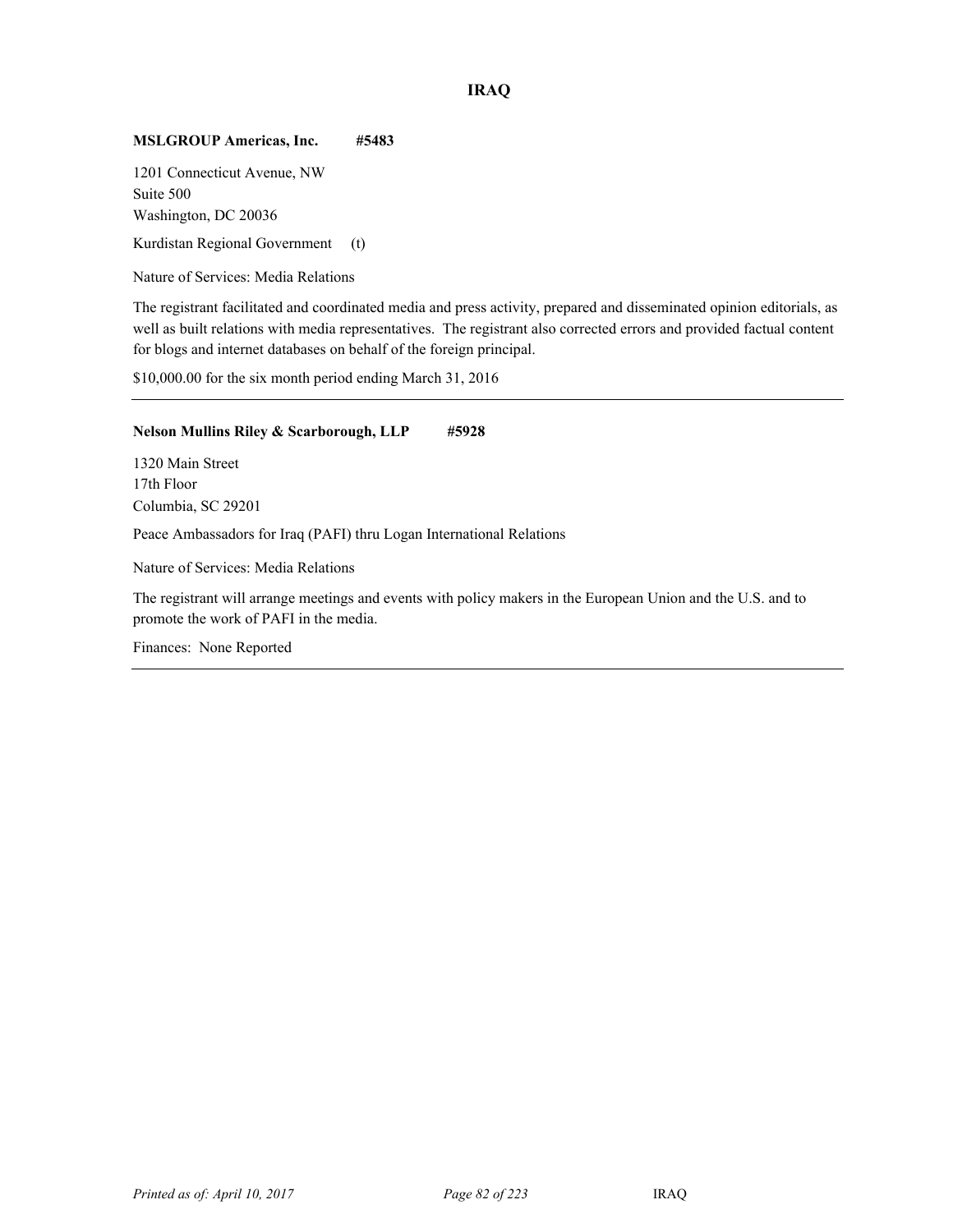## **Nineveh Plain Defense Fund #6339**

6241 N. Talman Avenue Chicago, IL 60659

Assyrian Democratic Movement

Nature of Services: Fund Raising

The registrant will raise money from Americans and others internationally to provide support to the Assyrian Democratic Movement, a political party in Iraq, either to the organization at-large or to individual members of the organization.

Finances: None Reported

**Nineveh Plain Defense Fund #6339** 

6241 N. Talman Avenue Chicago, IL 60659

<sup>39</sup> Nineveh Plain Protection Units (NPU)

Nature of Services: Fund Raising

The registrant will raise money from Americans and others internationally to provide support to the Nineveh Plains Protection Units of Iraq, either to the organization at-large or to individual members of the organization.

Finances: None Reported

#### **Parry and Romani Associates, Inc. dba Parry, Romani, DeConcini & Symms #6323** (T)

517 C Street, NE Washington, DC 20002

Mudhar Shawkat (t)

Nature of Services: Lobbying

The registrant contacted Senator Manchin's (D-VW) office explaining the current situation in Baghdad and Iraq in general and outlined the foreign principal's suggestions for dealing with the crisis.

Finances: None Reported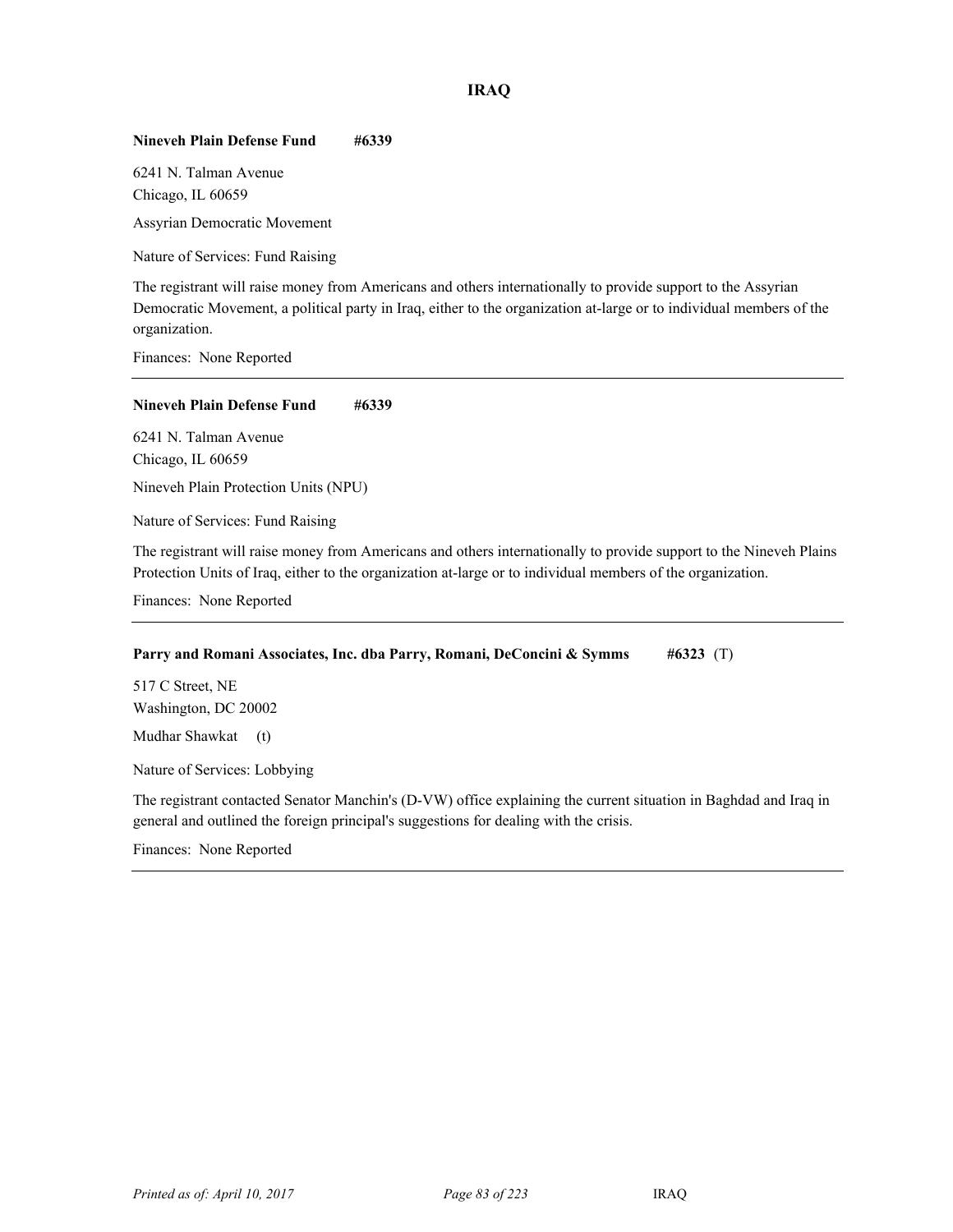#### **Podesta Group, Inc. #5926**

1001 G Street, NW Suite 1000 West Washington, DC 20001

Republic of Iraq

Nature of Services: Lobbying

The registrant researched and analyzed issues for the foreign principal; counseled the foreign principal on U.S. policies of concern, activities in Congress and the executive branch and developments on the U.S. political scene generally; and maintained contact, as necessary, with members of Congress and their staffs, executive branch officials, members of the press, and non-governmental organizations.

\$37,939.56 for the six month period ending June 30, 2016

#### **Sanitas International, LLC #5963**

1101 Pennsylvania Avenue, NW 6th Floor Washington, DC 20004 Sheik Jamal al-Dhari, Peace Ambassadors for Iraq (PAFI) (t)

Nature of Services: Public Relations

The registrant coordinated interviews with the international press for the foreign principal.

\$109,835.00 for the six month period ending May 31, 2016

#### **Slocum & Boddie, PC #5765**

5400 Shanee Rd. Suite 300 Alexandria, VA 22312

<sup>39</sup> Kurdistan Regional Government

Nature of Services: Legal and Other Services/Lobbying

The registrant provided assistance to the foreign principal in complying with FARA filing requirements and general corporate counseling.

\$3,505.00 for the six month period ending March 31, 2016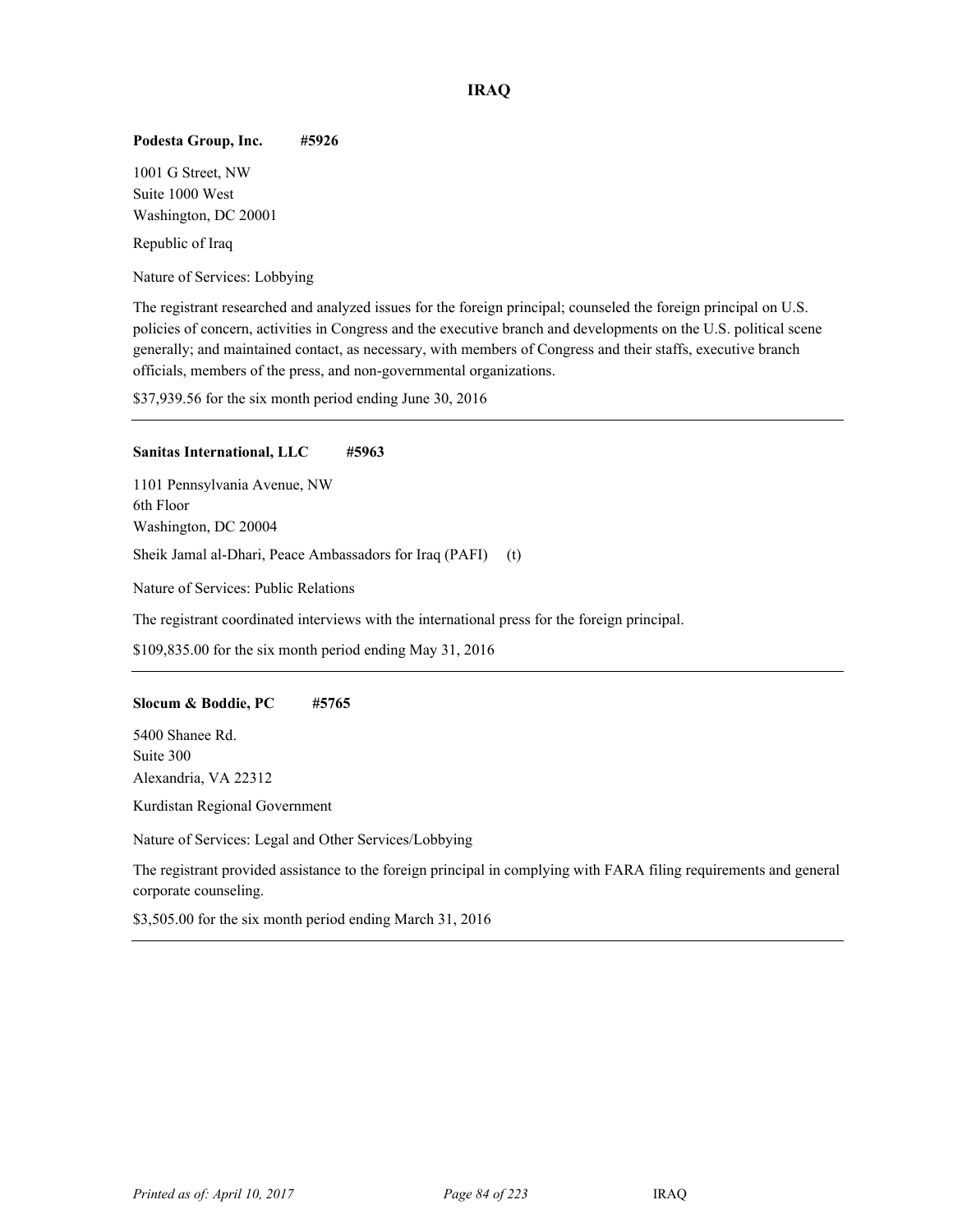# **IRELAND**

#### **Enterprise Ireland #2518**

Ireland House 345 Park Avenue, 17th Floor New York, NY 10154-0037 An Bord Trachtala/Irish Trade Board (formerly: Coras Trachtala/Irish Export Board) Nature of Services: Promotion of Trade Activities: None Reported

Finances: None Reported

#### **Friends of Sinn Fein, Inc. #5006**

420 Lexington Avenue Suite 300 New York, NY 10170

Sinn Fein

Nature of Services: Fundraising/Lobbying

The registrant met with members of Congress, U.S. Government officials, U.S. organizations, media representatives, and other groups to provide information encouraging economic development and peaceful conditions in Ireland. The registrant arranged lecture tours, media presentations, and fundraising events to solicit contributions in support of the activities of the foreign principal in Ireland.

\$9,370.00 for the six month period ending April 30, 2016

#### **IDA Ireland #1770**

345 Park Avenue 17th Floor New York, NY 10154 Irish Development Authority, Irish Government Body Nature of Services: Promotion of Trade Activities: None Reported Finances: None Reported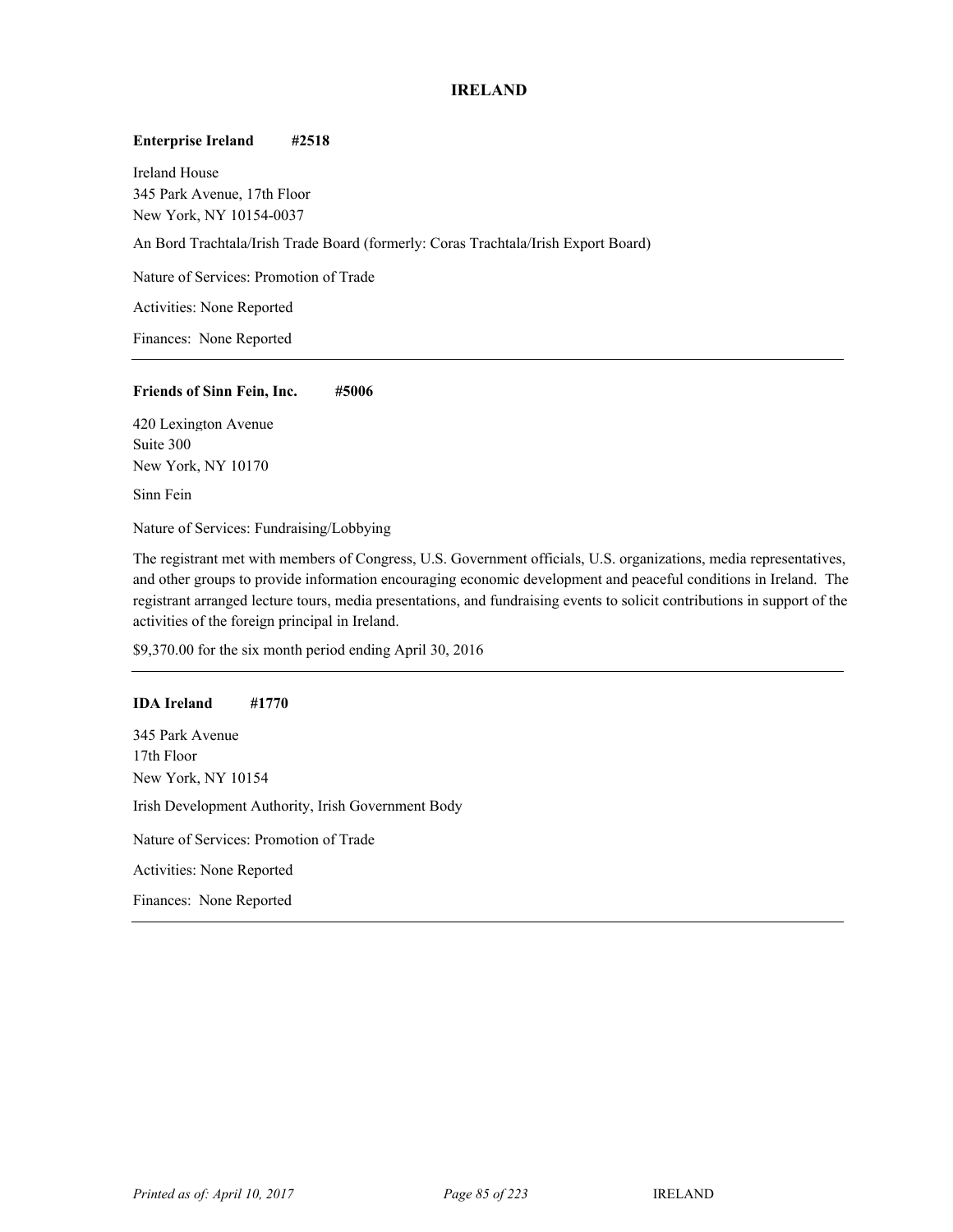# **IRELAND**

# **Tourism Ireland Limited #5594**

345 Park Avenue New York, NY 10154

<sup>40</sup> Tourism Ireland Limited

Nature of Services: Promotion of Tourism

The registrant promoted tourism to Ireland by arranging familiarization trips for travel agents and writers, distributing travel brochures, placing advertisements in newspapers and magazines, contacting travel agents and editors, and participating in travel/trade shows in various U.S. cities.

\$7,396,306.00 for the six month period ending June 30, 2016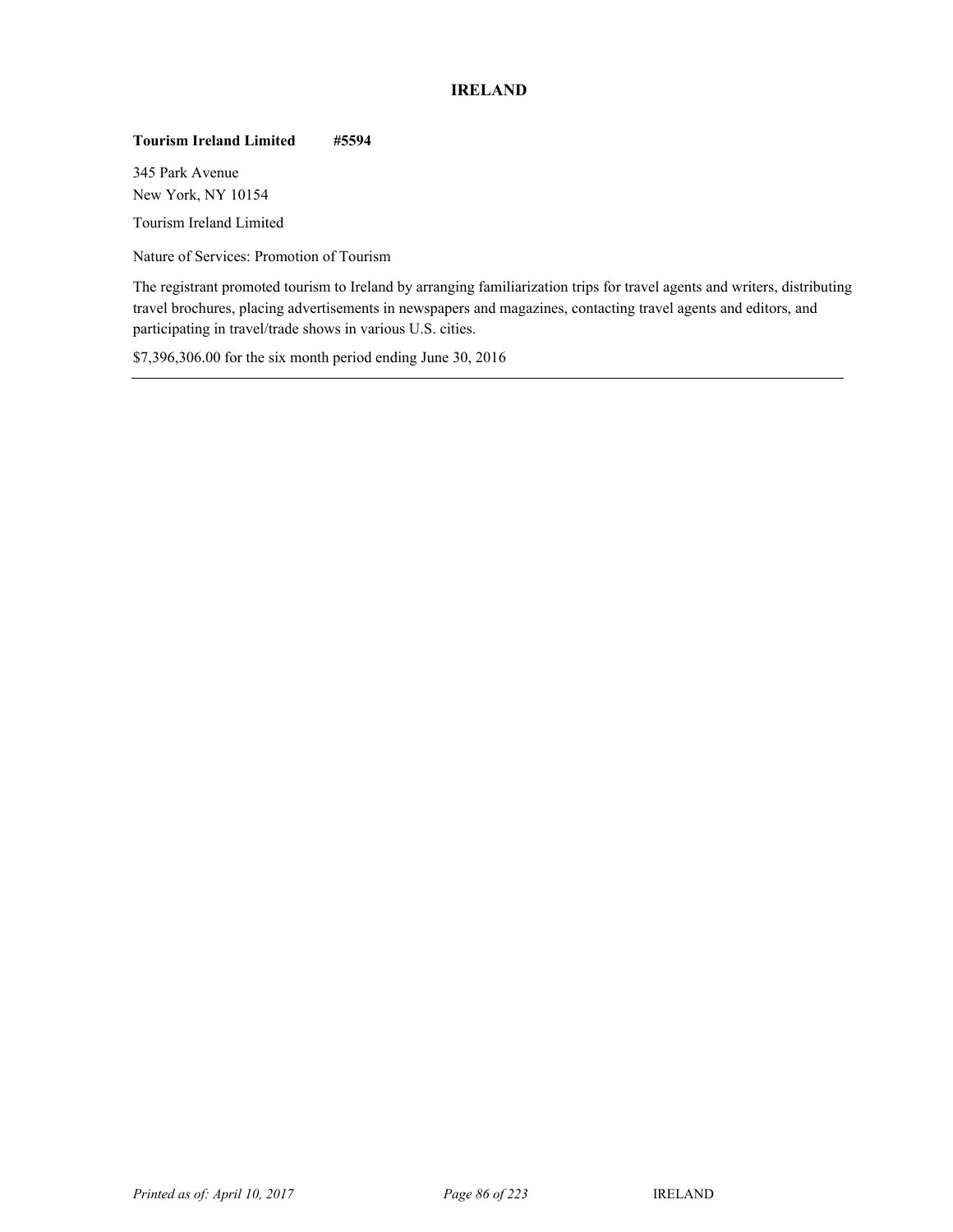# **ISRAEL**

## Arnold & Porter Kaye Scholer, LLP #1750

601 Massachusetts Avenue, NW Washington, DC 20001-3743

State of Israel, Embassy

Nature of Services: Lobbying

The registrant rendered advice to the foreign principal with respect to various financing vehicles and mechanisms, international issues, and U.S. laws, regulations and policies relating to taxation, international trade, customs, economic and financial matters. The registrant also provided advice and assistance on the registration of debt securities with the U.S. Securities and Exchange Commission and on the implementation through USAID of the loan guarantee program established pursuant to the Supplemental Appropriations Act, and on immigration matters. In addition, the registrant represented the foreign principal in various litigations.

\$656,157.41 for the six month period ending June 30, 2016

#### **Geoffrey Weill Associates #5773**

27 West 24th Street Suite 305 New York, NY 10010

Israel Ministry of Tourism

Nature of Services: Public Relations

The registrant performed public relations activities on behalf of the foreign principal to promote tourism to Israel.

\$39,000.00 for the six month period ending April 30, 2016

#### **Jewish Agency - American Section, Inc. #6191**

633 Third Avenue 21st Floor New York, NY 10017 Jewish Agency for Israel Nature of Services: Public Relations Activities: None Reported Finances: None Reported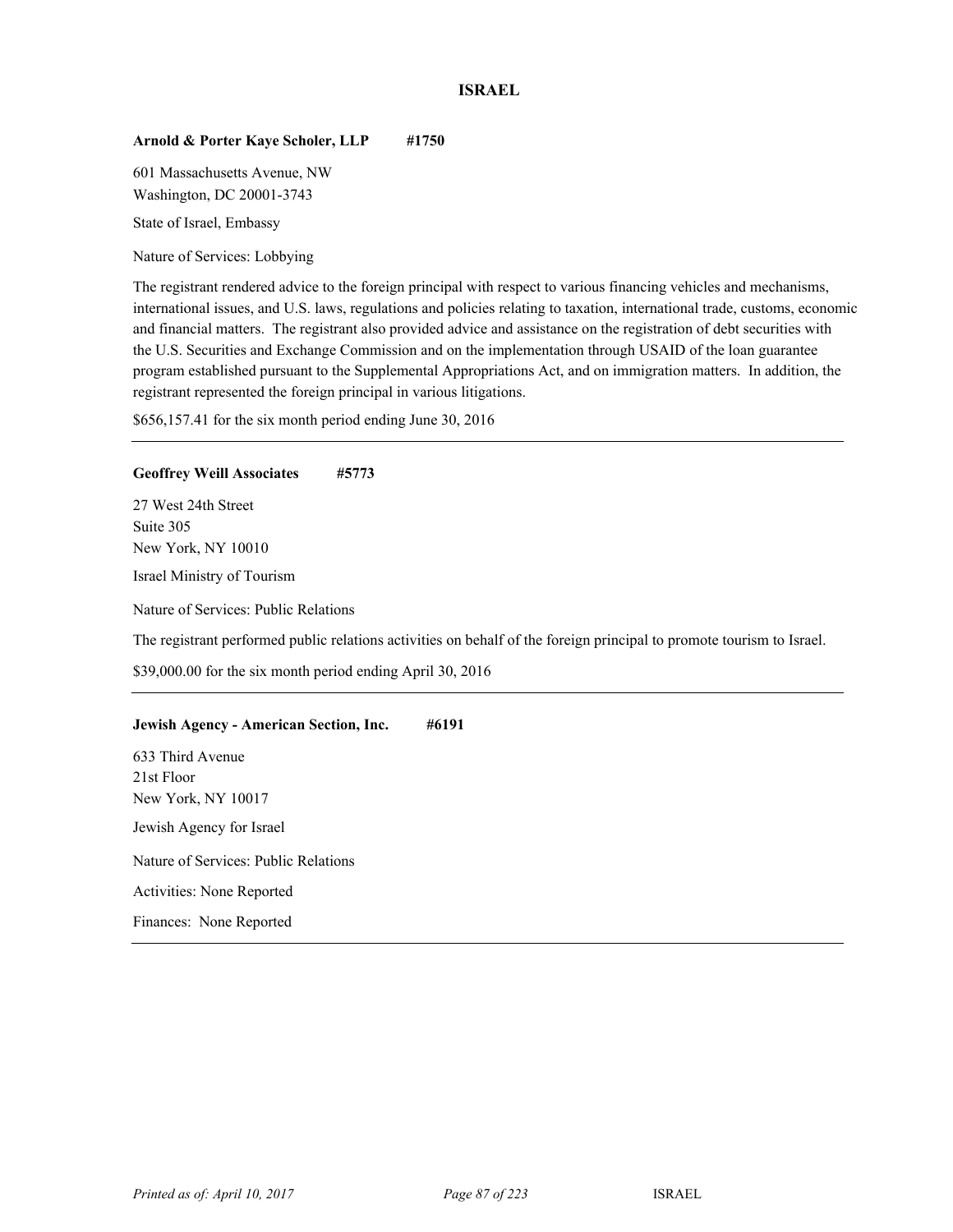# **ISRAEL**

# **Sidley Austin, LLP #3731**  1501 K Street, N.W. 8th Floor Washington, DC 20005 Government of Israel Nature of Services: Legal and Other Services/Lobbying The registrant provided advice on legal proceedings in the United States. \$87,504.82 for the six month period ending March 31, 2016 **World Zionist Organization - American Section, Inc. #2278**  633 Third Avenue

21st Floor New York, NY 10017 Executive of the World Zionist Organization, Jerusalem Nature of Services: Public Relations Activities: None Reported \$1,881,140.00 for the six month period ending June 30, 2016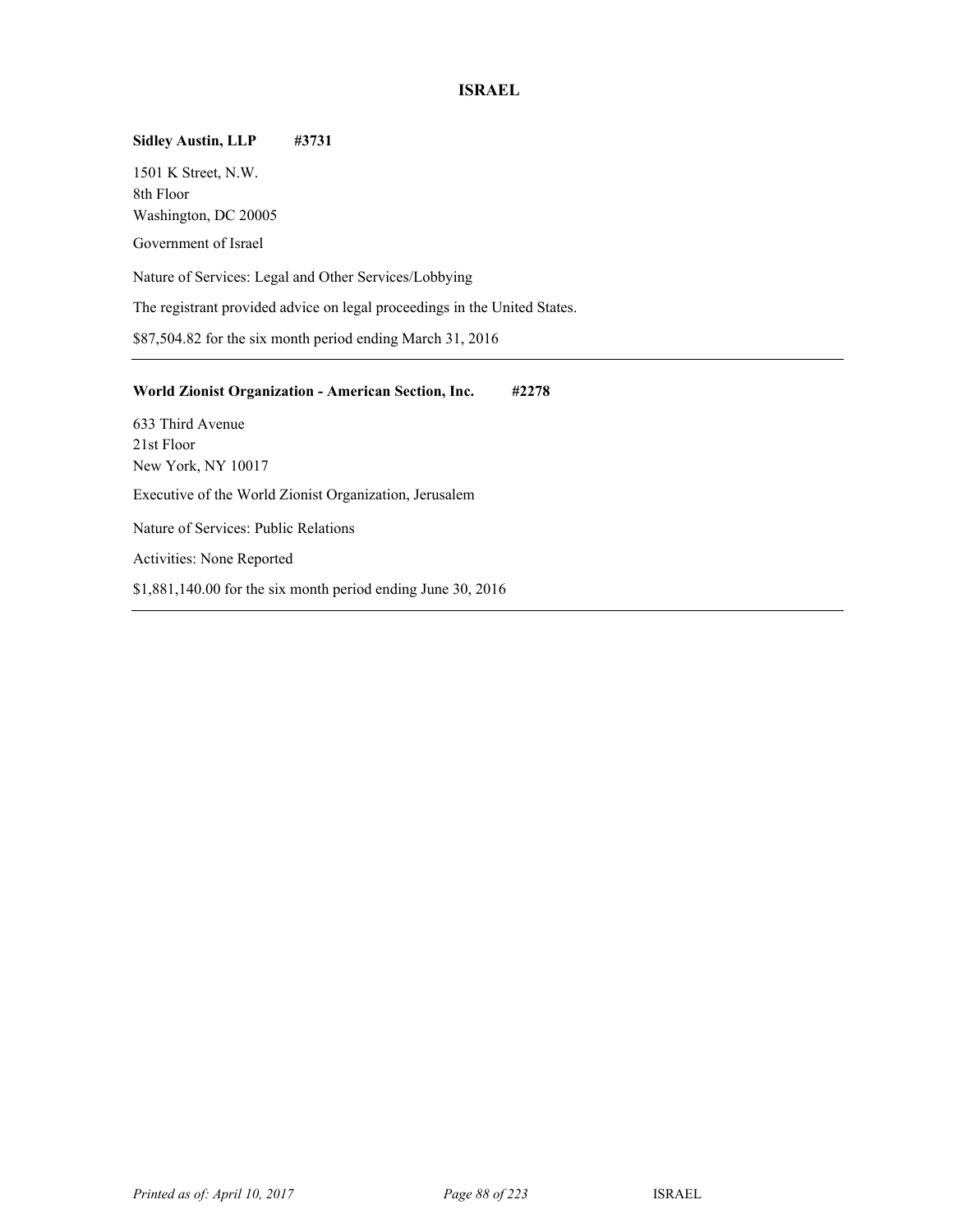# **ITALY**

| Berardi, Amato Libero<br>#5853                                         |
|------------------------------------------------------------------------|
| 191 Presidential Blvd.                                                 |
| Suite 118<br>Bala Cynwyd, PA 19004                                     |
| Popola Della Liberta Italian Government and Parliament                 |
| Nature of Services: Public Relations                                   |
| Activities: None Reported                                              |
| Finances: None Reported                                                |
| #1884<br><b>Italian Government Tourist Board (ENIT), Los Angeles</b>   |
| 10850 Wilshire Boulevard                                               |
| Suite 575                                                              |
| Los Angeles, CA 90024<br>Ente Nazionale Italiano per il Turismo (ENIT) |
| Nature of Services: Promotion of Tourism                               |
| Activities: None Reported                                              |
| Finances: None Reported                                                |
|                                                                        |
| <b>Italian Government Tourist Board, New York</b><br>#568              |
|                                                                        |
| 686 Park Avenue                                                        |
| 3rd Floor                                                              |
| New York, NY 10065<br>Ente Nazionale Italiano per il Turismo           |
| Nature of Services: Promotion of Tourism                               |
| Activities: None Reported                                              |
| Finances: None Reported                                                |
| #1892<br>Italian Government Travel Office, Chicago                     |
| 3800 Division Street                                                   |
| Stone Park, IL 60165                                                   |
| Ente Nazionale Italiano per il Turismo (ENIT)                          |
| Nature of Services: Promotion of Tourism                               |
| Activities: None Reported                                              |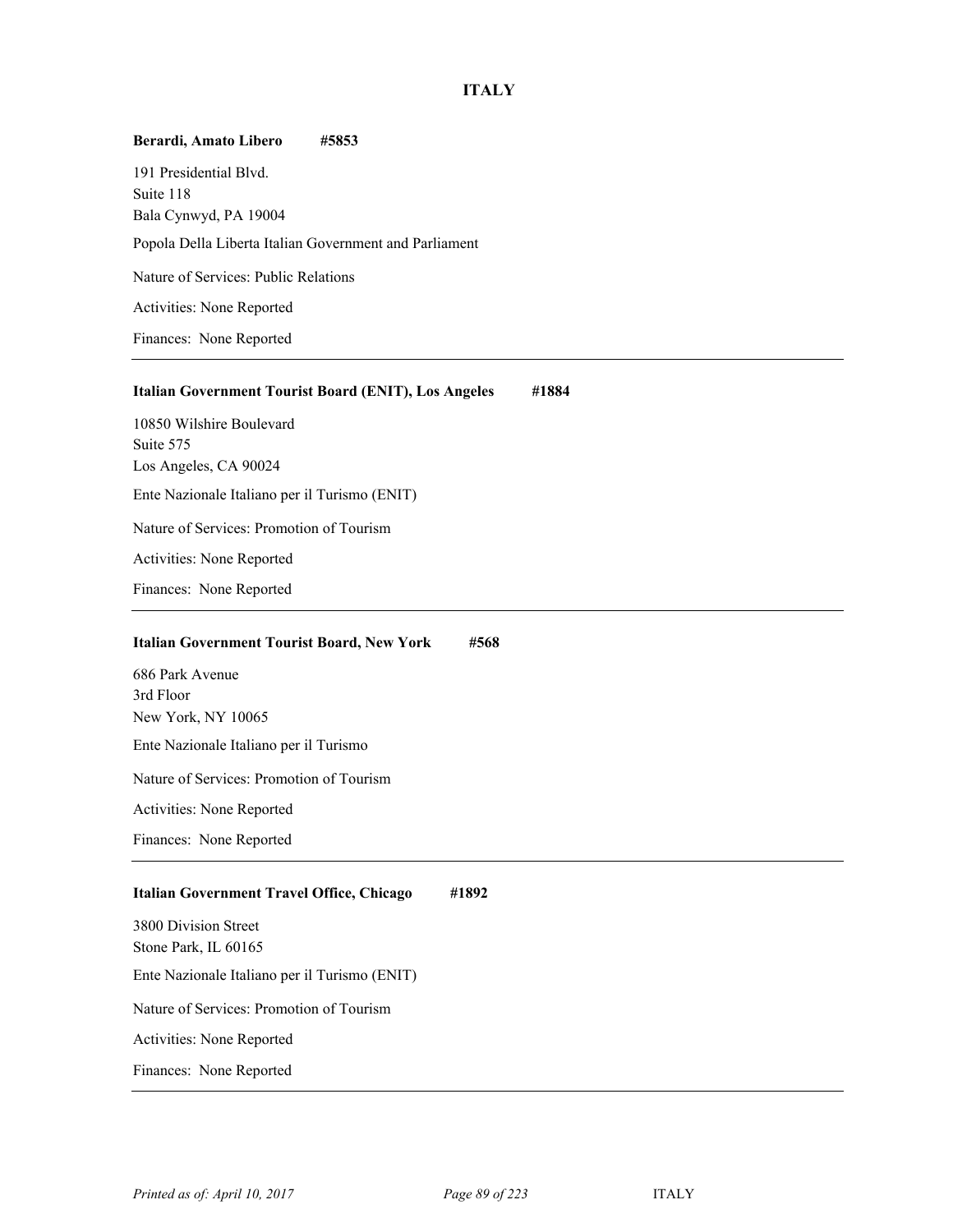# **JAMAICA**

## **FCB New York #2415**

100 West 33rd Street New York, NY 10001 Jamaica Tourist Board

Nature of Services: Advertising

The registrant provided general marketing communications and advertising services to the foreign principal in order to promote tourism to Jamaica.

\$364,554.98 for the six month period ending February 29, 2016

#### **Finn Partners, Inc. #6212**

301 E. 57th Street New York, NY 10022

Jamaica Tourist Board

Nature of Services: Public Relations

The registrant engaged in media relations and special events on behalf of the foreign principal. The registrant also provided general counsel and crisis communications services.

\$753,126.60 for the six month period ending March 31, 2016

### **Jamaica Tourist Board, Florida #2360**

5201 Blue Lagoon Drive Suite 670 Miami, FL 33126 Jamaica Tourist Board

Nature of Services: Promotion of Tourism

Activities: None Reported

Finances: None Reported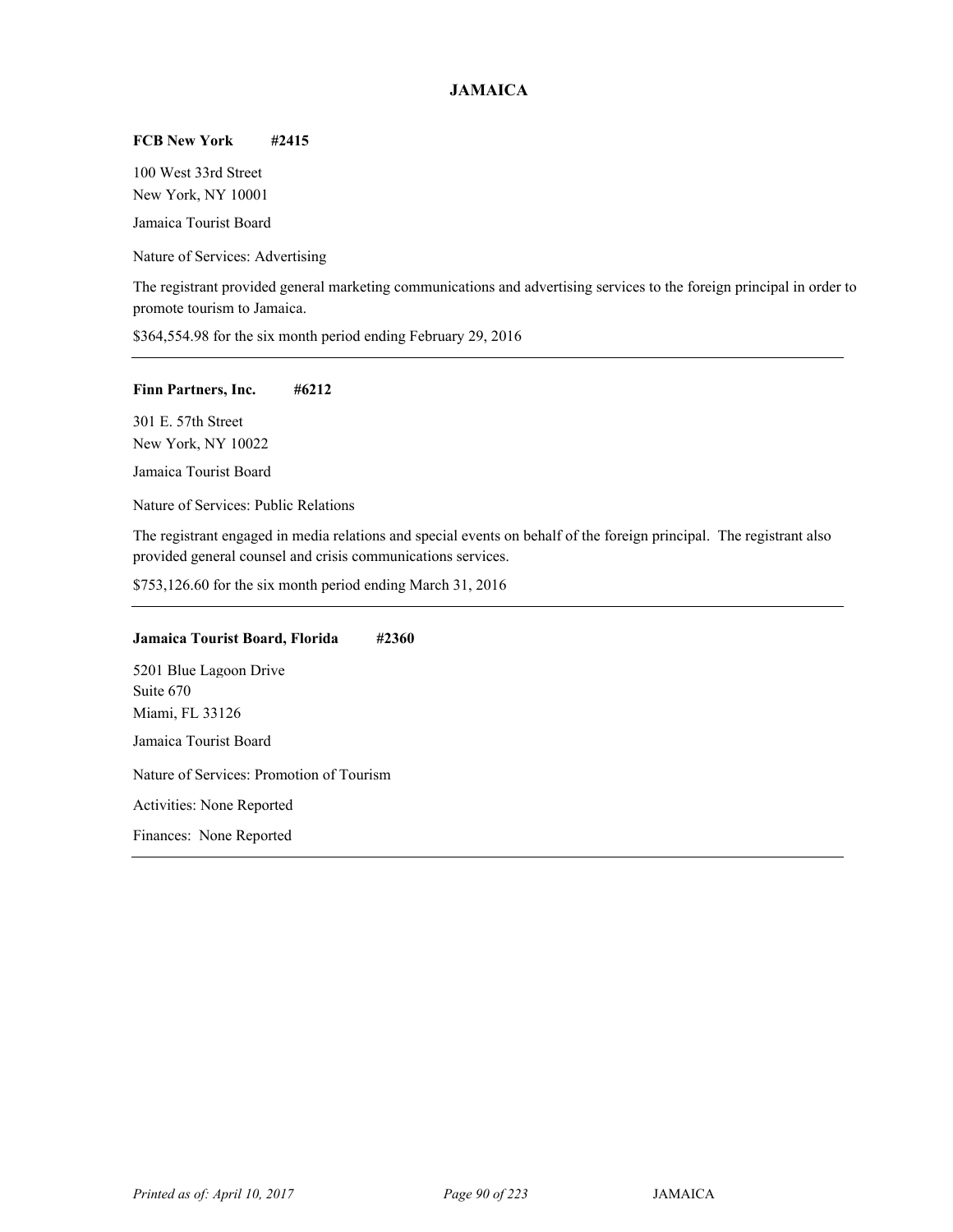## **Akin, Gump, Strauss, Hauer & Feld, LLP #3492**

1333 New Hampshire Avenue, N.W. Suite 400 Washington, DC 20036 Embassy of Japan

Nature of Services: Lobbying

The registrant provided counsel and outreach for the foreign prinicpal with regard to international trade issues.

\$2,586,607.50 for the six month period ending June 30, 2016

#### **Alignment Government Strategies #6317**

601 Pennsylvania Avenue, NW South Building, Suite 430 Washington, DC 20004

Embassy of Japan

Nature of Services: Public Relations

The registrant conducted lobbying and government consulting activities on behalf of the foreign principal.

\$60,000.00 for the six month period ending March 31, 2016

#### **Butterfield Carter and Associates #5398**

P.O. Box 76600 304 G St., SE Washington, DC 20013

Institute of Cetacean Research

Nature of Services: Lobbying

The registrant provided advice and assistance regarding communications with U.S. executive and legislative branches of government regarding whaling policy.

\$20,881.26 for the six month period ending June 30, 2016

#### **California Strategies, LLC #6337**

980 9th Street Suite 2000 Sacramento, CA 95814 Consulate General of Japan in San Francisco Nature of Services: Public Relations The registrant conducted public relations services on behalf of the foreign principal. Finances: None Reported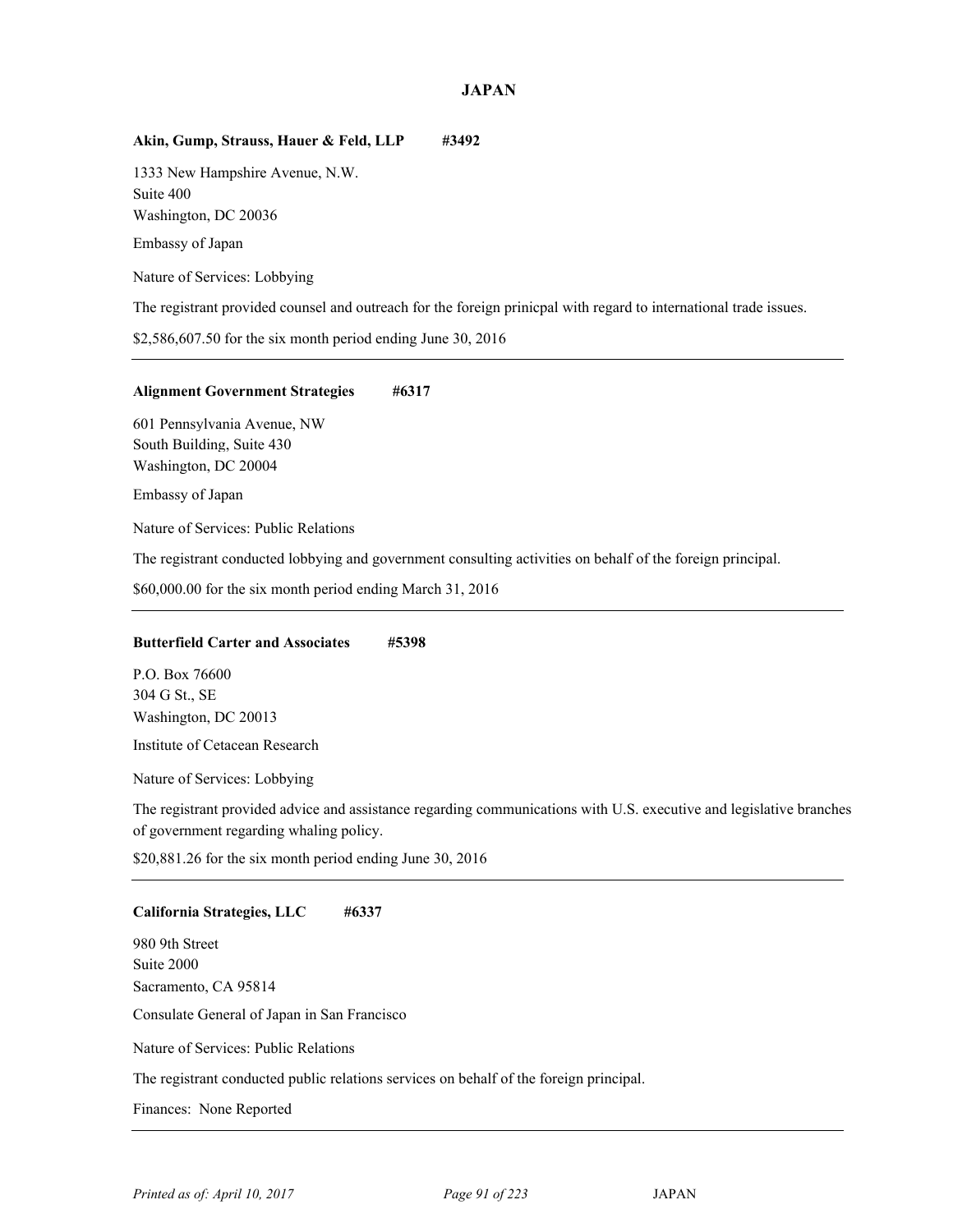## **Daschle Group, LLC #6280**

901 K Street, NW Suite 900 Washington, DC 20001

Embassy of Japan

Nature of Services: Lobbying

The registrant provided strategic consulting services regarding political and policy issues before the United States government on behalf of the foreign principal.

Finances: None Reported

## **DCI Group AZ, LLC #6278**

1828 L Street, NW Suite 400 Washington, DC 20036

Embassy of Japan through Akin Gump Strauss Hauer & Feld, LLP (t)

Nature of Services: Public Relations

The registrant provided public relations services on behalf of Akin Gump Strauss Hauer and Feld, LLP for the benefit of the Embassy of Japan.

\$90,000.00 for the six month period ending March 31, 2016

# **Dynamic Strategies Asia, LLC #6300** (T)

5335 Wisconsin Avenue, NW Suite 440 Washington, DC 20015

Government of Japan (through Dentsu Inc.) (through McBee Strategic Consulting, LLC) (t)

Nature of Services: Public Relations

The registrant provided public relations services on behalf of Dentsu, Inc. through McBee Strategic Consulting, LLC for the benefit of the Embassy of Japan.

\$7,906.00 for the six month period ending June 30, 2016

# **Finsbury, LLC #6293**

3 Columbus Circle, Floor 9 New York, NY 10019

Government of Japan through Kreab Gavin Anderson K.K.

Nature of Services: Public Relations

The registrant provided public relations services on behalf of the foreign principal.

\$11,458.21 for the six month period ending May 31, 2016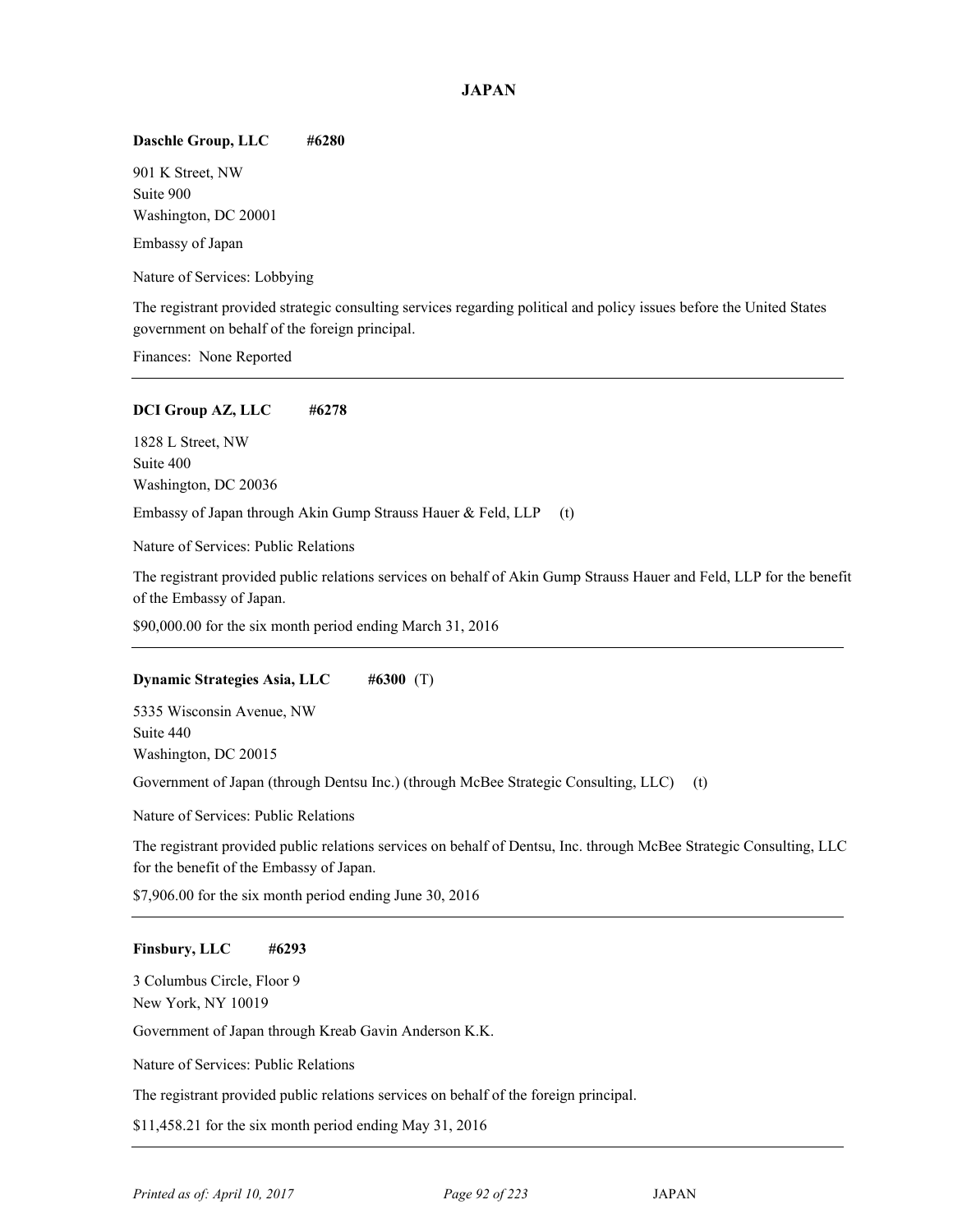# **Friedlander Group #6097**

1227 44th Street Brooklyn, NY 11219

Embassy of Japan

Nature of Services: Lobbying

The registrant participated in numerous meetings among various members and staffers in the Senate and House as disclosed in the supplemental statement.

\$11,200.00 for the six month period ending April 30, 2016

| <b>Fukuoka Center for Overseas Commerce in America</b><br>#5591 |
|-----------------------------------------------------------------|
| 440 N. Wolfe Rd.                                                |
| Sunnyvale, CA 94085                                             |
| Fukuoka Prefectural Government                                  |
| Nature of Services: Public Relations                            |
| Activities: None Reported                                       |
| Finances: None Reported                                         |
| Garvey, Schubert & Barer<br>#3047                               |
| 1191 Second Avenue, 18th Floor<br>Seattle, WA 98101-2939        |
| Global Guardian Trust                                           |
| Nature of Services: Legal and Other Services/Lobbying           |
| Activities: None Reported                                       |
| Finances: None Reported                                         |
|                                                                 |
| <b>Global Policy Group, Inc.</b><br>#5290 (T)                   |
| 1875 K Street, NW<br>$4th$ Floor                                |

4th Floor Washington, DC 20006 JETRO, New York (t)

Nature of Services: U.S. Policy Consultant

The registrant prepared research reports and memoranda on the outlook for pension issues, environmental, social, and governance concerns, socially responsible investing, and Washington political updates.

\$20,675.00 for the six month period ending June 30, 2016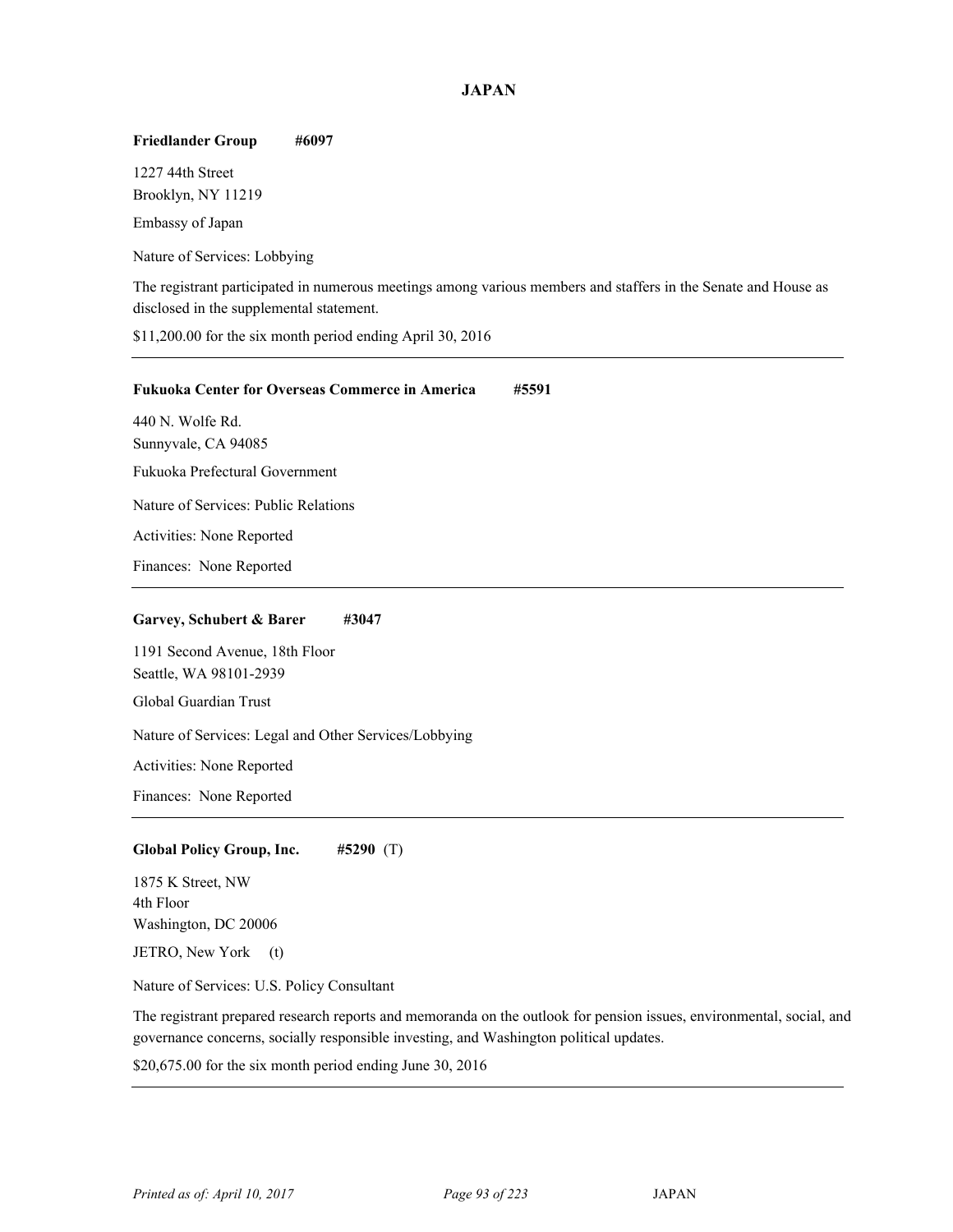## **Greenfield & Kress, P.A. #6294**

150 South Street, Suite 103 Annapolis, MD 21401 Embassy of Japan

Nature of Services: Public Relations

The registrant provided public relations services on behalf of the foreign principal.

\$50,000.00 for the six month period ending May 31, 2016

## **Hastings, Jay Donald #2867** (T)

1676 Parkview Drive N.E. Bainbridge Island, WA 98110-2349

Japan Fisheries Association (t)

Nature of Services: Industrial Promotion

The registrant monitored U.S. Government and industry activities on fisheries management and trade policy as these U.S. activities relate to Japanese fisheries and trade interests. The registrant provided advice to the foreign principal and its members on these policy issues.

\$16,545.12 for the six month period ending March 31, 2016

#### **Hecht, Latham, Spencer & Associates, Inc. #5451**

499 South Capitol Street, S.W. Suite 507 Washington, DC 20003

Government of Japan

Nature of Services: Legal and Other Services/Lobbying

The registrant rendered government relations and political consulting services to the foreign principal in connection with U.S. Government positions, actions and legislation regarding Japan, the bilateral U.S. - Japan relationship, the San Francisco Peace Treaty with Japan of 1951, and/or Japanese nationals, including corporations. Services by the registrant were coordinated on behalf of the foreign principal by Hogan Lovells US LLP (FARA Registrant #2244), a law firm representing the Government of Japan. Activities included communications with members of Congress and their staffs.

\$105,000.00 for the six month period ending February 29, 2016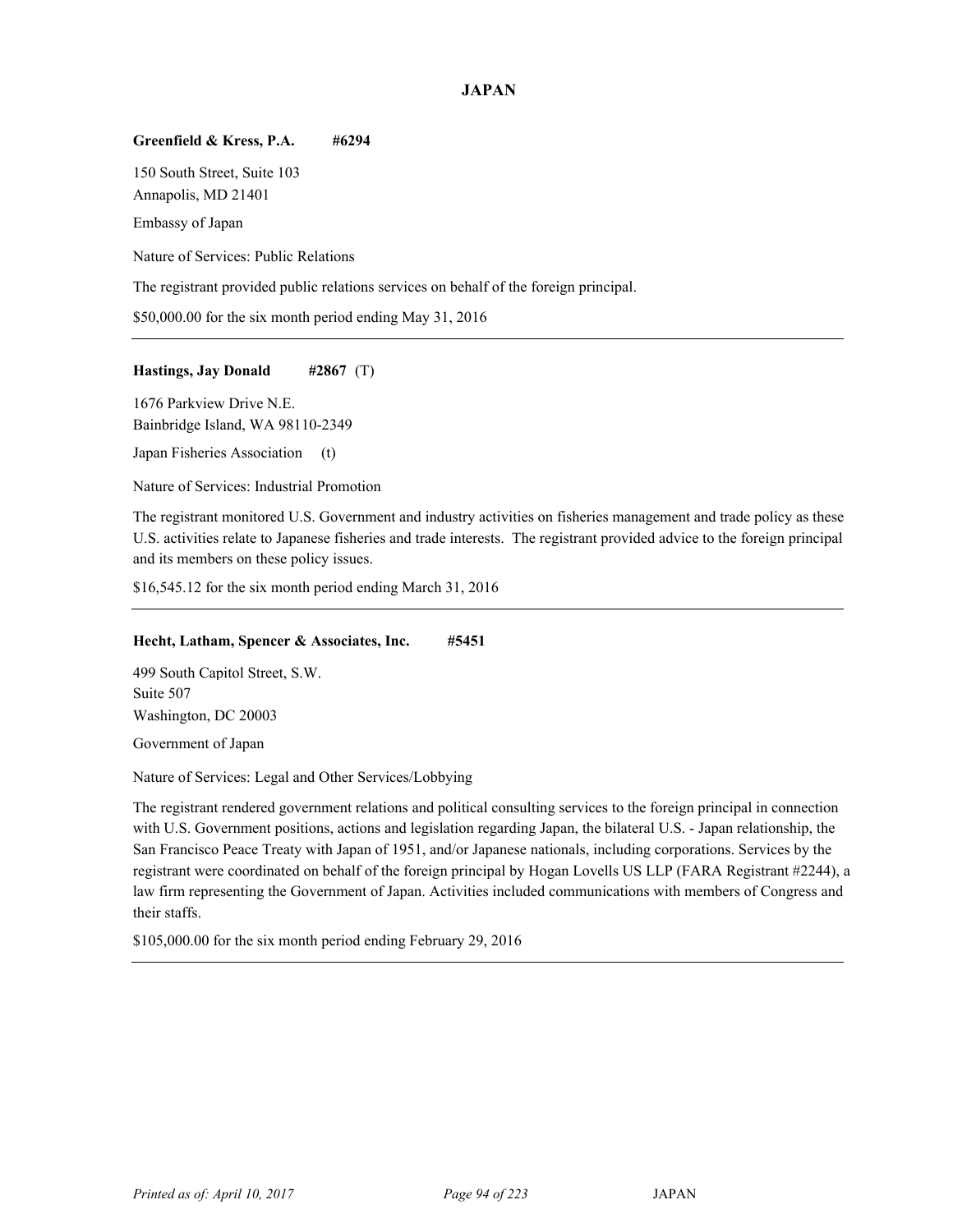# **Hill and Knowlton Strategies, LLC #3301**

607 Fourteenth Street, NW Suite 300 Washington, DC 20005

<sup>41</sup> Tokyo Electric Power Company (TEPCO)

Nature of Services: Public Relations

The registrant provided media monitoring and reports for the foreign principal as well as strategic advice and counsel on communications, including media response.

\$28,879.62 for the six month period ending May 31, 2016

## **Hogan Lovells US LLP #2244**

555 - 13th Street, N.W. Columbia Square Washington, DC 20004-1109

Government of Japan

Nature of Services: Legal and Other Services/Lobbying

The registrant advised and represented the foreign principal on general diplomatic representation, U.S. laws, regulations, policies, proposed congressional measures and actions by the U.S. Congress, executive branch and U.S. Government agencies that may affect or relate to the interests of the foreign principal, the bilateral U.S. -Japan/Japan-U.S. relationship, and/or Japanese nationals, including corporations, or policy regarding the United Nations. In some instances, these services included representation in international trade-related matters and litigation. In addition, the registrant also advised the foreign principal on legal and regulatory matters relating to the foreign principal and/or its diplomats.

\$212,222.08 for the six month period ending February 29, 2016

#### **Holland & Knight #3718**

800 17th Street, N.W. Suite 1100 Washington, DC 20006 Embassy of Japan

Nature of Services: Lobbying

The registrant provided advice regarding the Trans-Pacific Partnership trade negotiations and assisted with meetings with Congress and the Administration on trade and commerce on behalf of the foreign principal.

\$43,000.00 for the six month period ending February 29, 2016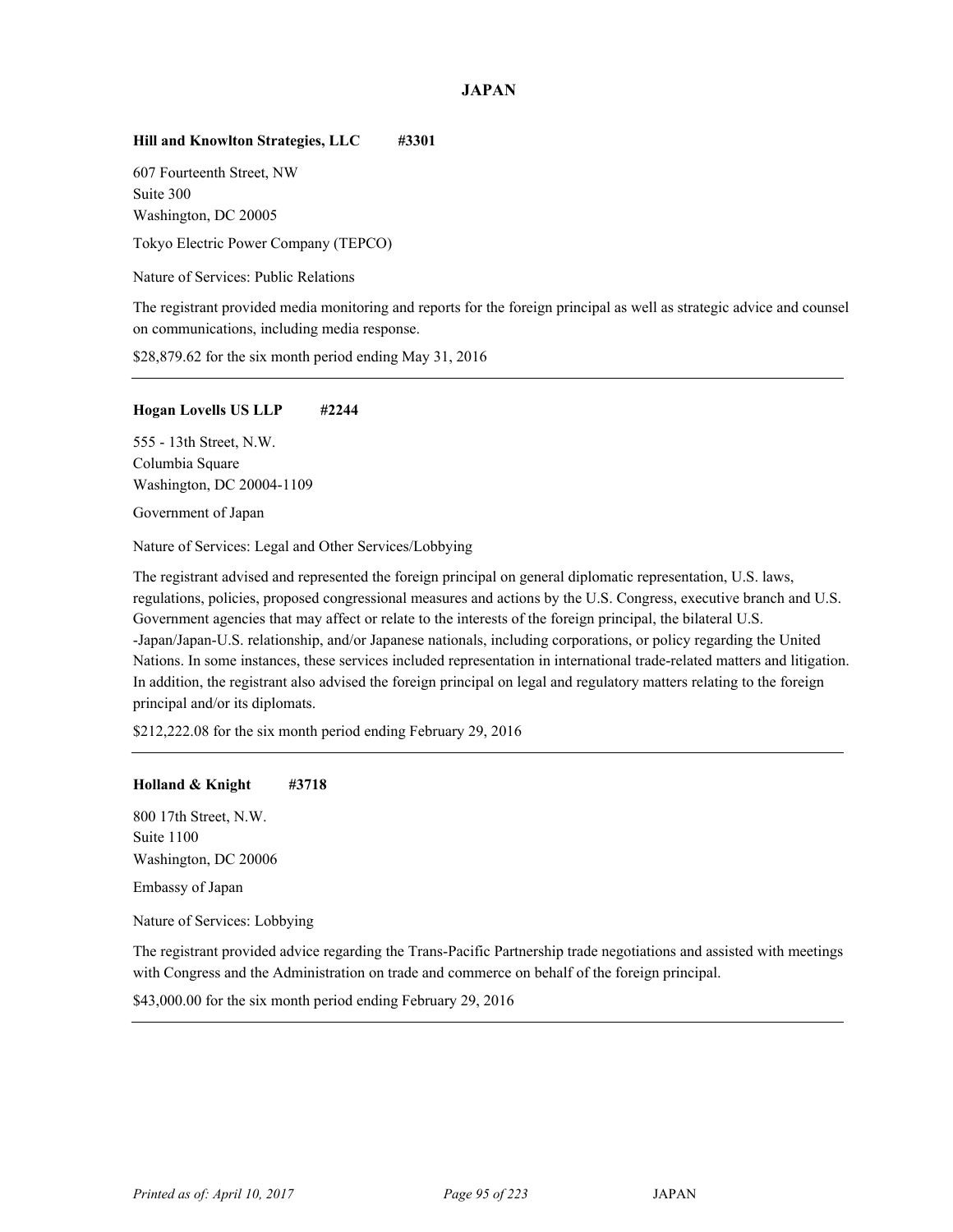## **Japan National Tourism Organization, Los Angeles #2350**

Little Tokyo Plaza 340 East 2nd Street, Suite 302 Los Angeles, CA 90012

Japan National Tourist Organization

Nature of Services: Promotion of Tourism

The registrant disseminated news releases, participated in travel/trade shows and expositions, and conducted investigations and research to promote travel to Japan.

\$297,115.63 for the six month period ending January 31, 2016

#### **Japan National Tourism Organization #769**

One Grand Central Place 60th East 42nd Street, Suite 448 New York, NY 10165

Japan National Tourist Organization

Nature of Services: Promotion of Tourism

The registrant distributed travel pamphlets, participated in travel fairs and expositions, and conducted investigations and research to promote tourism to Japan.

\$720,433.13 for the six month period ending June 30, 2016

#### **JETRO, Atlanta #4069**

1050 Crown Pointe Parkway Suite 1450 Atlanta, GA 30338 <sup>41</sup> Japan External Trade Organization (JETRO)

Nature of Services: Promotion of Trade

The registrant provided public officials, associations, individuals, and interested parties with information and materials related to various aspects of the Japanese economy and business, as well as U.S.-Japan economic and trade relations. The registrant also monitored the development of U.S. economic and market conditions for the foreign principal.

\$225,978.00 for the six month period ending June 30, 2016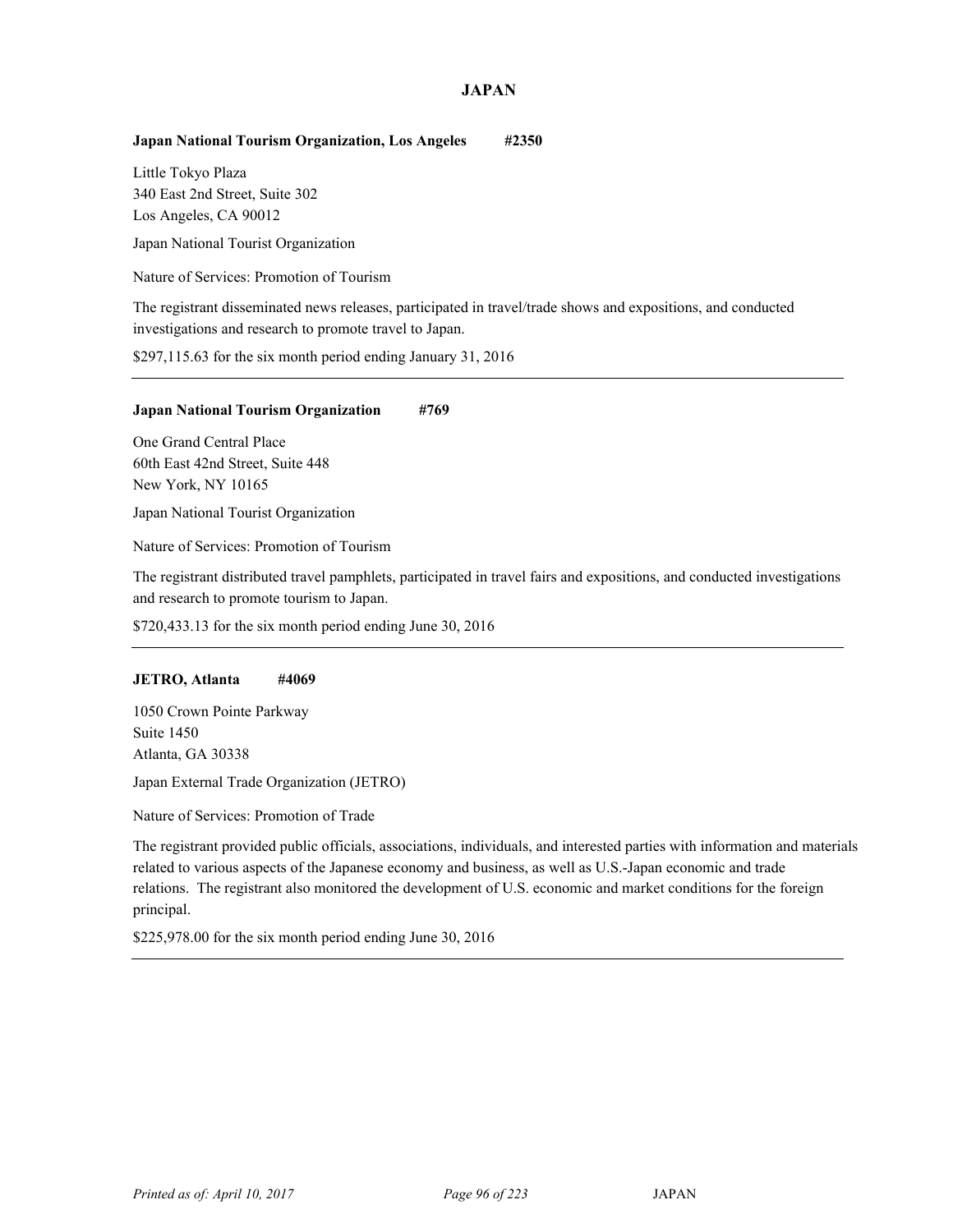#### **JETRO, Chicago #1850**

1 East Wacker Drive Suite 3350 Chicago, IL 60601

<sup>41</sup> Japan External Trade Organization (JETRO)

Nature of Services: Promotion of Trade

The registrant conducted research on foreign trade in the United States, disseminated information on trade, and sponsored and participated in seminars to promote trade between Japan and the United States.

\$622,700.00 for the six month period ending February 29, 2016

#### **JETRO, Houston #2277**

1221 McKinney Street Suite 4141 Houston, TX 77010 <sup>41</sup> Japan External Trade Organization (JETRO)

Nature of Services: Promotion of Trade

The registrant conducted market research on trade matters between the United States and Japan, organized trade exhibitions, conferences, and related events, disseminating informational materials about Japanese industries, merchandise, and business practices designed to promote U.S.-Japan trade.

\$372,030.92 for the six month period ending March 31, 2016

#### **JETRO, Los Angeles #1833**

777 South Figueroa Street Suite 3750 Los Angeles, CA 90017-2513 <sup>41</sup> Japan External Trade Organization (JETRO)

Nature of Services: Promotion of Trade

The registrant conducted research on matters concerning foreign trade between Japan and the United States. The registrant disseminated information on the Japanese economy, business, and U.S.-Japan trade relations to American business leaders and public officials, newspapers, libraries, educational institutions, and other interested groups, in the form of films, seminars, speaking engagements, participation in conferences, and audio-visual presentations.

\$1,152,400.00 for the six month period ending June 30, 2016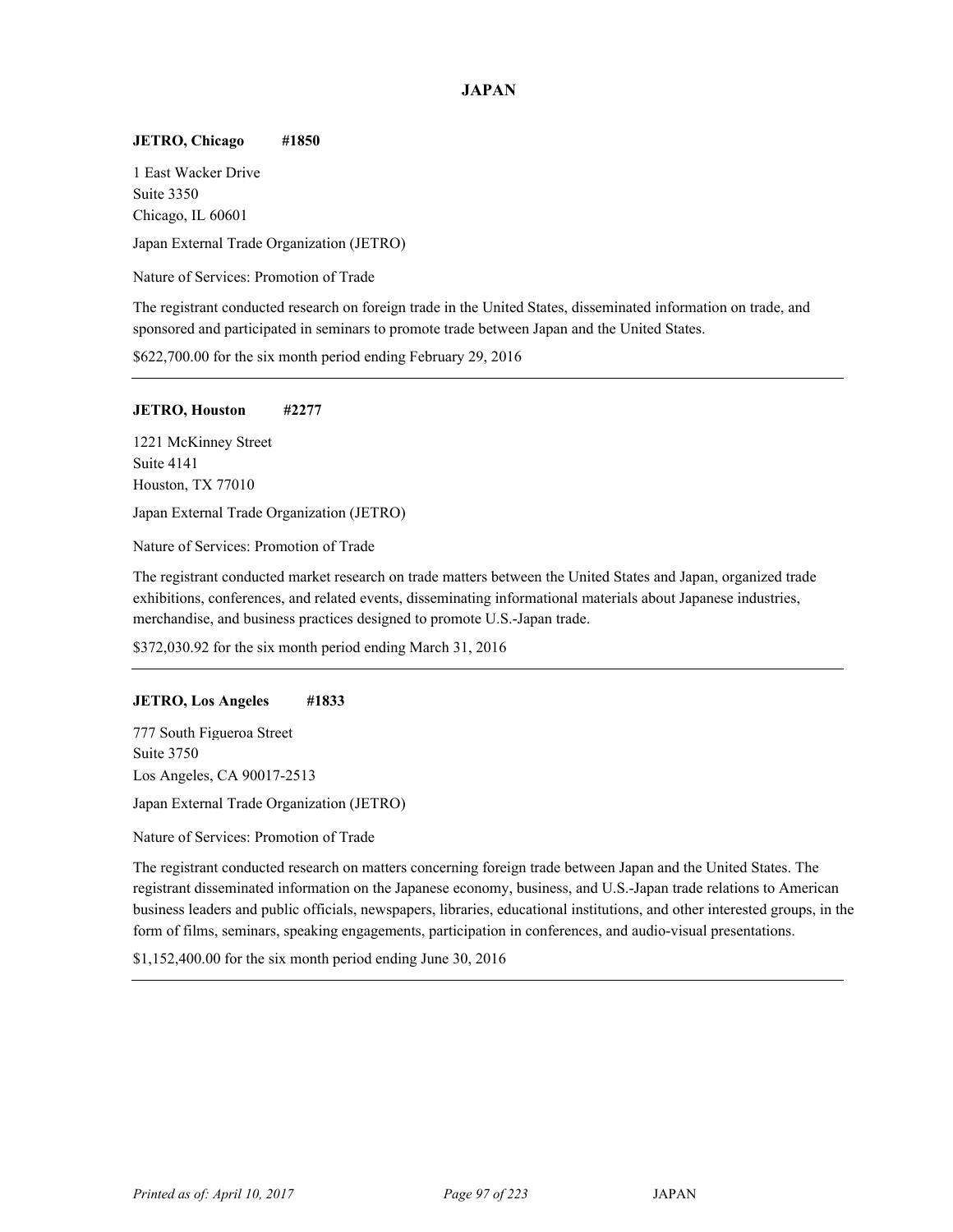### **JETRO, New York #1643**

565 Fifth Avenue 4th Floor New York, NY 10017

Japan External Trade Organization

Nature of Services: Promotion of Trade

The registrant conducted research on matters concerning foreign trade between Japan and the United States, and organized trade exhibitions, displays, shows, fairs, and similar events. The registrant disseminated information to strengthen U.S.-Japan economic relations, and distributed publications on foreign trade.

\$7,197,139.00 for the six month period ending June 30, 2016

### **JETRO, New York #1643**

565 Fifth Avenue 4th Floor New York, NY 10017

<sup>41</sup> Kanagawa Prefectural Government

Nature of Services: Promotion of Trade

The registrant promoted mutually beneficial economic and business relations between the United States and the foreign principal. The registrant also monitored U.S. economic and market conditions for the foreign principal.

Finances: None Reported

### **JETRO, San Francisco #1813**

201 Third Street Suite 1010 San Francisco, CA 94103

<sup>41</sup> Japan External Trade Organization (JETRO)

Nature of Services: Promotion of Trade

The registrant promoted business, trade, and investment relationships between Japan and the United States. The registrant also engaged in research and analysis of U.S.-Japan economic, trade, investment, and business matters.

\$1,087,000.00 for the six month period ending March 31, 2016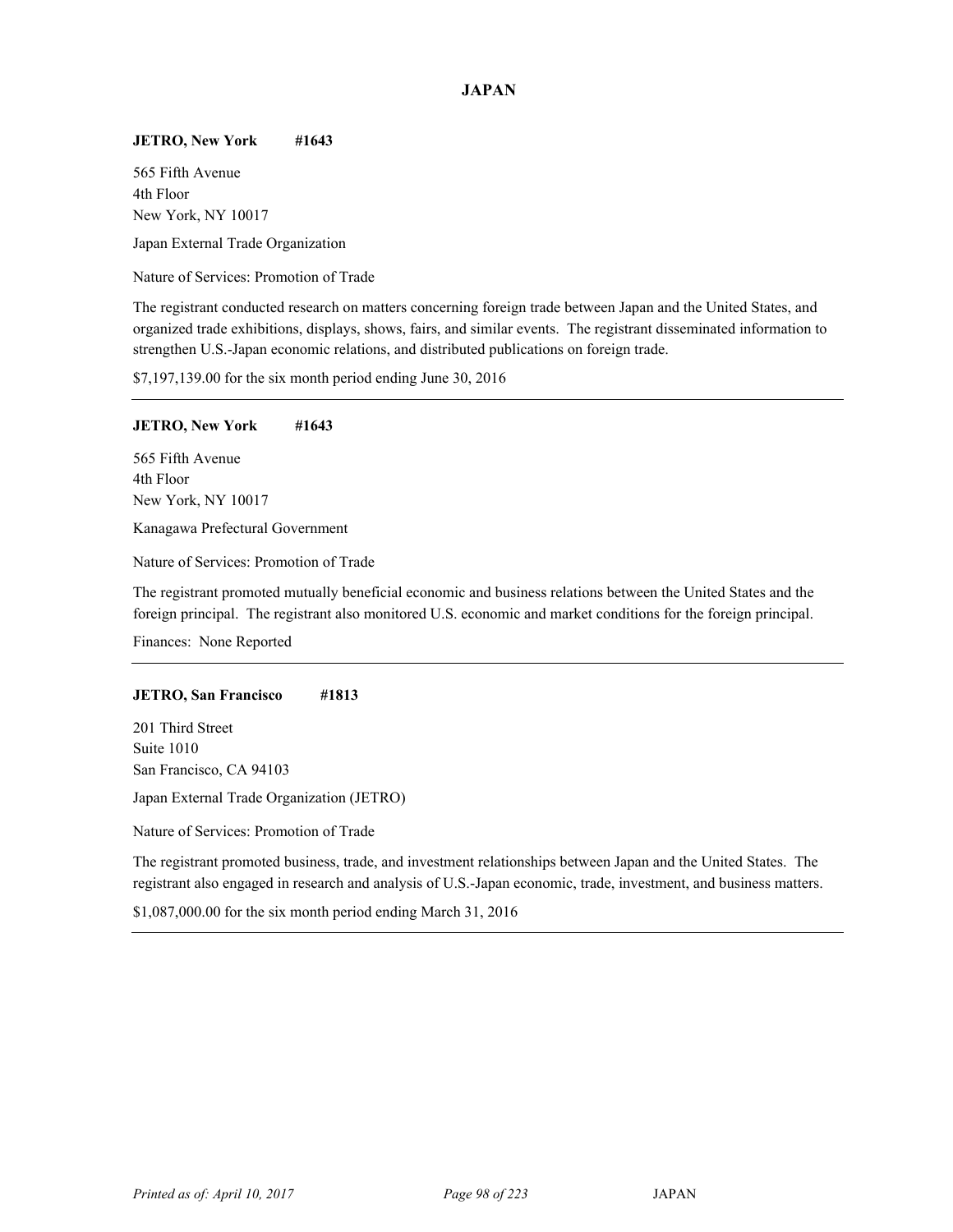### King & Spalding, LLP #6307

1700 Pennsylvania Avenue, NW Suite 200 Washington, DC 20006

Embassy of Japan (t)

Nature of Services: Lobbying

The registrant advised the foreign principal with political and legal analysis regarding the United States primary elections.

Finances: None Reported

## **Kobe Trade Information Office #2438**

1001 Fourth Avenue Suite 2328 Seattle, WA 98154

Kobe Municipal Government

Nature of Services: Promotion of Trade

The registrant assisted Japanese officials on visits to the United States. The registrant also distributed informational brochures and represented the foreign principal at meetings and product shows.

\$120,240.83 for the six month period ending January 31, 2016

### **KP Public Affairs, LLC #6248**

1201 K Street Suite 800 Sacramento, CA 95814

Embassy of Japan through Akin Gump Strauss Hauer & Feld, LLP

Nature of Services: Public Relations

The registrant provided education and outreach services to California stakeholders related to foreign trade on behalf of the Embassy of Japan. The registrant spoke and met with individuals and business organizations who have an interest in the Trans Pacific partnership (TPP) to raise awareness of the TPP and its benefits for California. The registrant shared informational materials, and distributed draft letter, email, newsletter, and op-ed content for consideration.

\$120,000.00 for the six month period ending March 31, 2016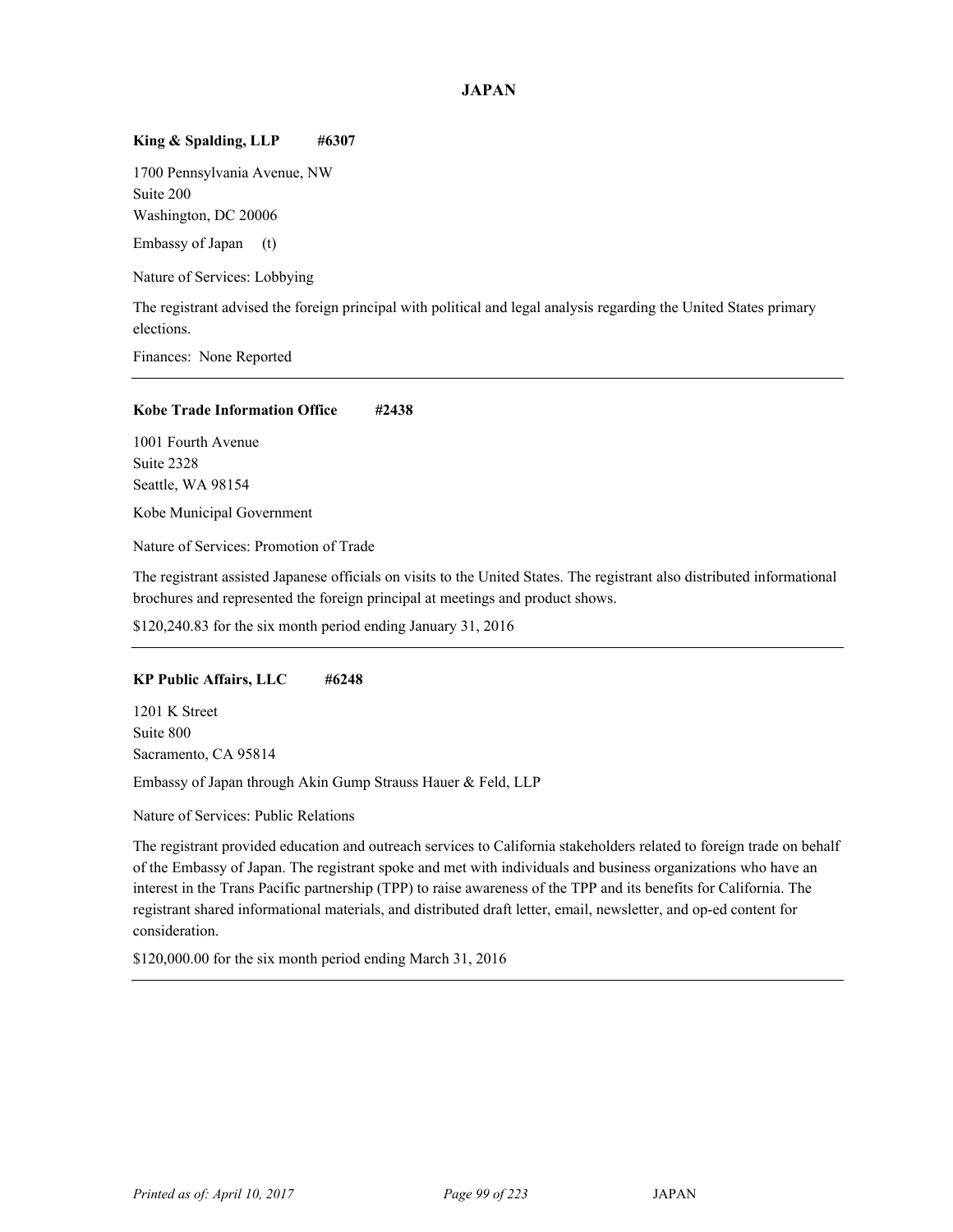## **Manufactured Imports and Investment Promotion Organization (MIPRO) #3196**

1225 19th Street, NW Suite 310 Washington, DC 20036

Manufactured Imports and Investment Promotion Organization (MIPRO) <sup>41</sup>

Nature of Services: Promotion of Trade

The registrant submits information regarding office operations to the head office in Tokyo, Japan. MIPRO's Washington office gathers information regarding exports and prospective exports as well as investment for the Tokyo office which is subsequently used to stimulate and facilitate export trade to Japan and investment there.

\$210,722.69 for the six month period ending February 29, 2016

### **Marathon Strategies, LLC #6289**

38 East 29th Street New York, NY 10016

Consulate General of Japan in New York

Nature of Services: Public Relations

The registrant conducted public relations services on behalf of the foreign principal involving media research and analysis for messaging.

\$72,000.00 for the six month period ending April 30, 2016

### **Maseng Communications #4660**

11309 Baroque Road Silver Spring, MD 20901

Japan Automobile Manufacturers' Association, Inc.

Nature of Services: Public Relations

The registrant provided strategic communications counsel for the foreign principal related to the automobile industry in the USA.

\$42,939.00 for the six month period ending May 31, 2016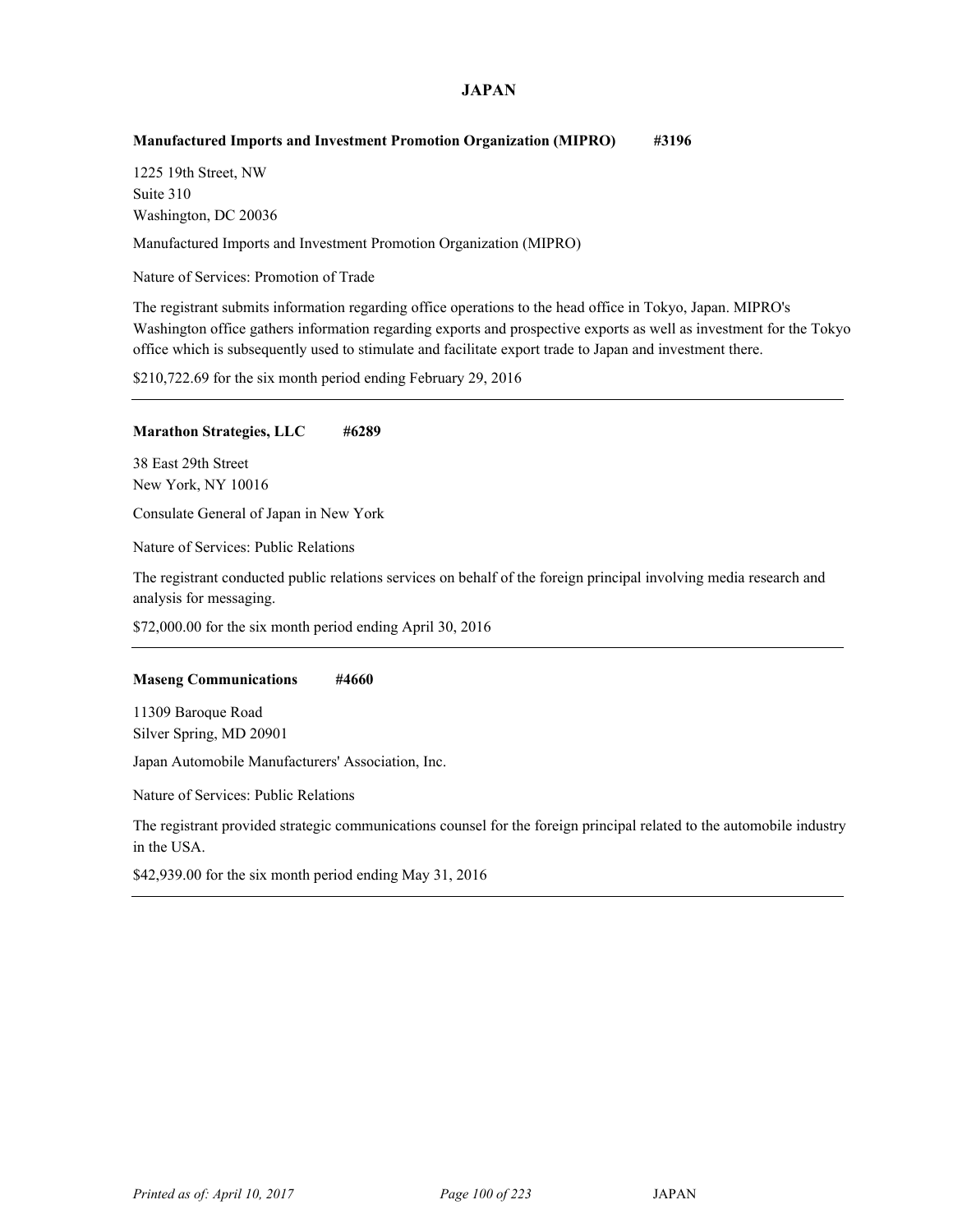## **McGuireWoods Consulting, LLC #6295**

800 East Canal Street Richmond, VA 23219

Consulate-General of Japan in Atlanta

Nature of Services: Public Relations

The registrant conducted public relations services on behalf of the foreign principal to promote its diplomacy and Japanese cultural topics.

\$25,000.00 for the six month period ending May 31, 2016

## **McGuireWoods Consulting, LLC #6295**

800 East Canal Street Richmond, VA 23219

Embassy of Japan

Nature of Services: Public Relations

The registrant conducted public relations services on behalf of the foreign principal to promote its diplomacy and Japanese cultural topics.

\$45,000.00 for the six month period ending May 31, 2016

## **Mercury Public Affairs, LLC/dba Mercury/Clark & Weinstock #6170**

300 Tingey Street Suite 202 Washington, DC 20003

Okinawa Prefecture

Nature of Services: Lobbying

The registrant provided government relations services and engaged members of Congress regarding defense and security issues on behalf of the foreign principal.

\$54,801.20 for the six month period ending May 31, 2016

### **MITA Group, Inc. #5741**

8320 Old Courthouse Road Suite 200 Vienna, VA 22182

<sup>41</sup> Government of Japan/Japan External Trade Organization

Nature of Services: Public Relations

The registrant conducted research and prepared documents and reports regarding U.S. policy developments and analysis, focusing on trade and security, with respect to other countries in the Pacific region and trade promotion authority.

Finances: None Reported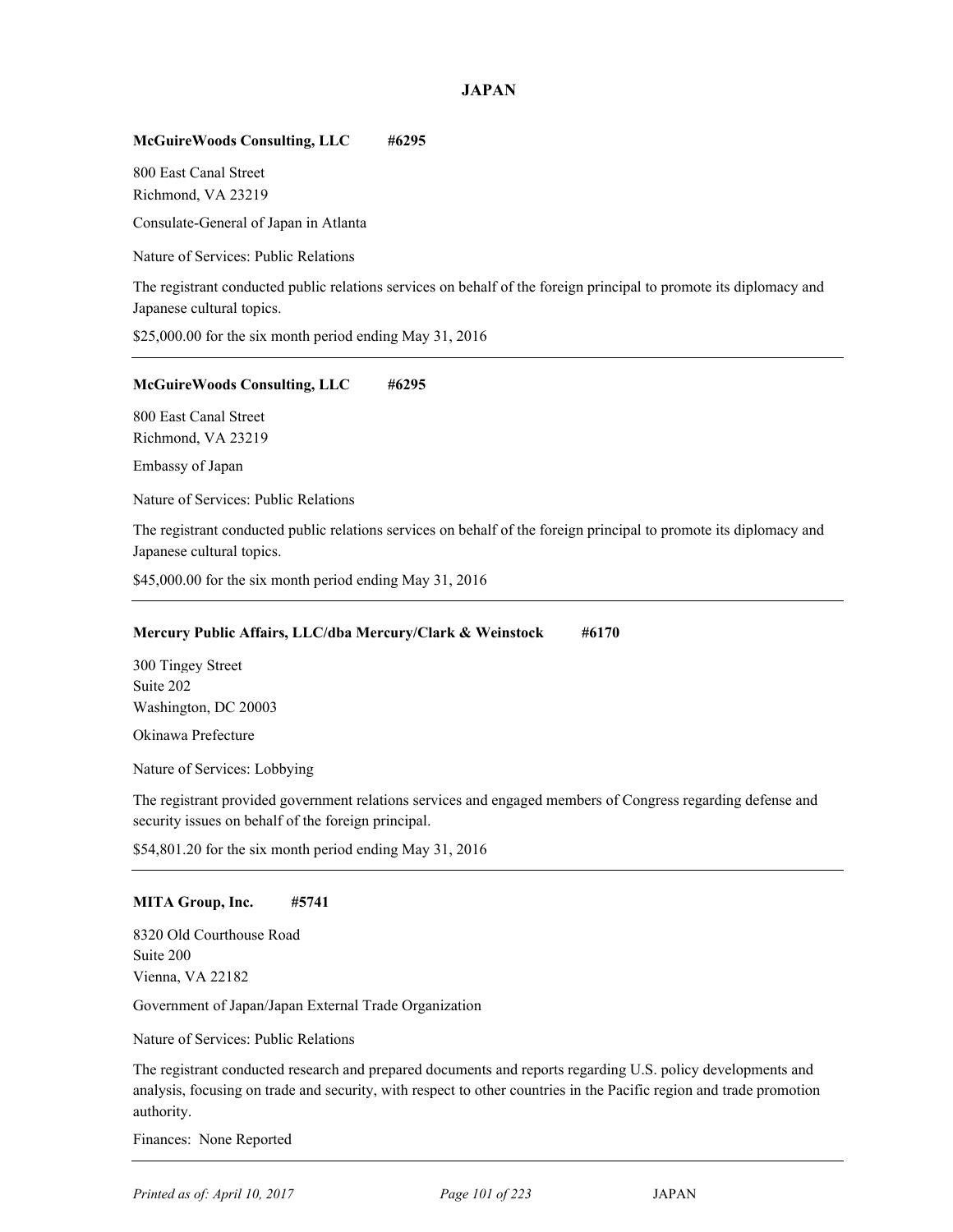## **Monument Group, LLC #6341**

1510 San Antonio Street Austin, TX 78701

Embassy of Japan through Akin Gump Strauss Hauer & Feld, LLP

Nature of Services: Public Relations

The registrant will raise awareness about the benefits to the Texas economy from the Trans-Pacific Partnership (TPP) between Japan and the other TPP countries. The registrant will disseminate public informational materials to garner support in Texas for the U.S. ratification of the TTP.

Finances: None Reported

## **NHK Cosmomedia America, Inc. #4490**

100 Broadway 15th Floor New York, NY 10005-1983

JNG Shareholders Group

Nature of Services: Rebroadcast Japan Radio and TV Programs

The registrant engaged in the rebroadcast of Japanese television programs. The registrant also sold Japanese language programming via Echostar, a major DBS provider. In addition, the registrant purchases programming from Japanese and U.S. television networks at commercial rates. This programming includes news, entertainment, documentaries, and sports.

\$1,404,409.00 for the six month period ending March 31, 2016

### **Northwest Communications Inc. #6304** (T)

610 Market Street #201 Kirkland, WA 98033

Embassy of Japan through DCI Group AZ, LLC and Akin Gump Strauss Hauer & Feld, LLP (t)

Nature of Services: Public Relations

Northwest Communications, Inc. provided public affairs consulting services on behalf of the Embassy of Japan through DCI Group, LLC and Akin Gump Strauss Hauer and Feld LLP to help educate the public by providing information on the benefits of the Trans-Pacific Partnership.

\$22,500.00 for the six month period ending January 31, 2016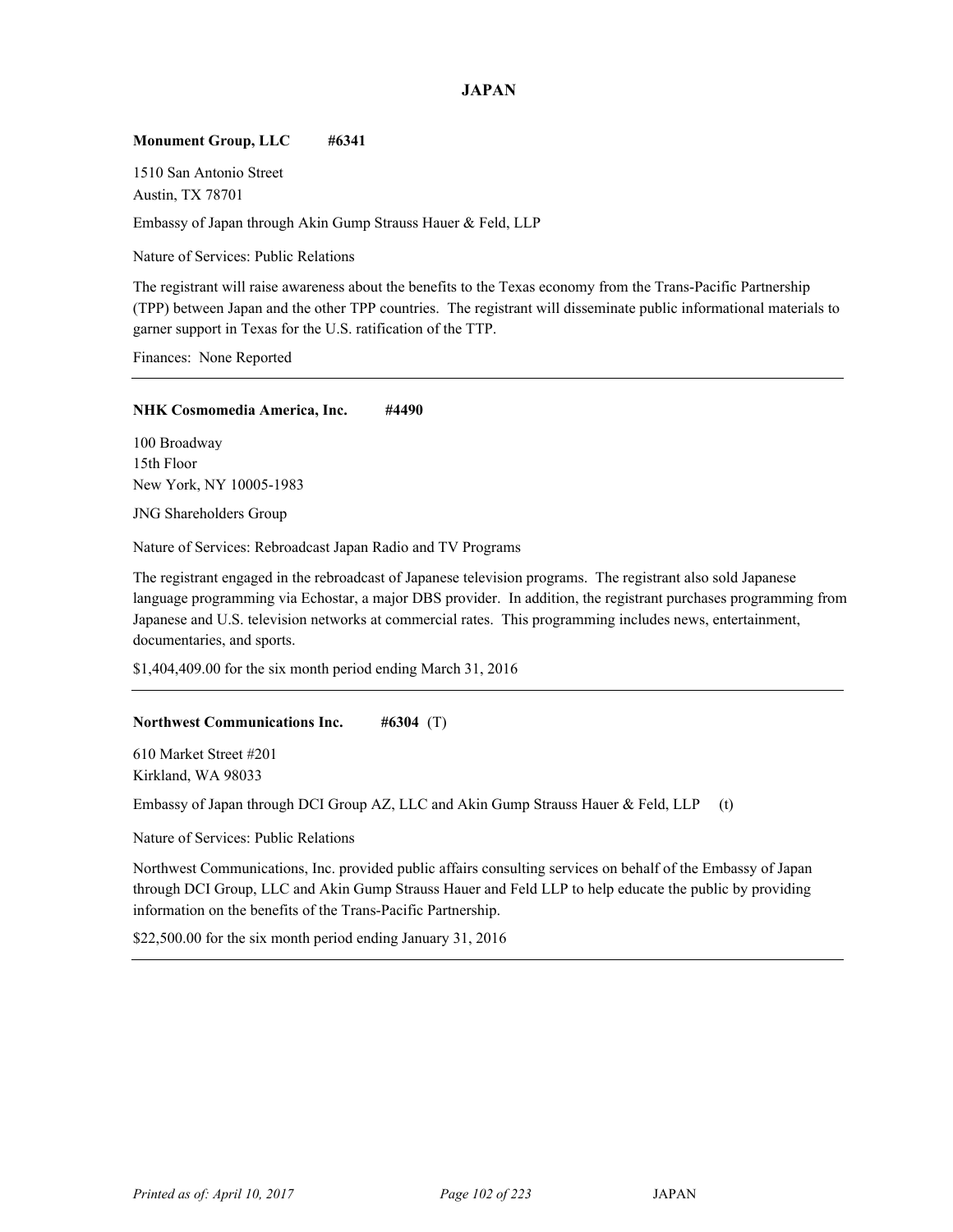## **Okinawa Prefecture DC Office, Inc. #6332**

1101 Connecticut Avenue, NW Suite 450 Washington, DC 20036

<sup>41</sup> Okinawa Prefectural Government of Japan

Nature of Services: Public Relations

The registrant has agreed to promote the economic, cultural, educational, political, defense and security interests of the Okinawa Prefectural Government of Japan, including, but not limited to, promoting tourism and economic activity in Okinawa, and government relations with the United States congress regarding the status of US military installations in Okinawa.

\$54,750.00 for the six month period ending June 30, 2016

## **Orion Strategies LLC #5437**

611 Pennsylvania Avenue, SE #437 Washington, DC 20003

Ministry of Foreign Affairs of Japan, Embassy <sup>41</sup>

Nature of Services: Lobbying

The registrant provided guidance and support to the foreign principal on public affairs outreach to the Administration and Congress to strengthen bilateral ties.

\$240,000.00 for the six month period ending May 31, 2016

### **Osaka University, San Francisco Office #5631**

44 Montgomery Street Suite 3580 San Francisco, CA 94104

Osaka University

Nature of Services: Information Service

The registrant organizes and maintains a network for alumni of Osaka University in North America, organizes foreign exchange programs for students of Osaka University in the United States and U.S. students at Osaka University, supports researchers of Osaka University who are in the United States, and coordinates training of Osaka University staff in the United States.

\$118,943.17 for the six month period ending January 31, 2016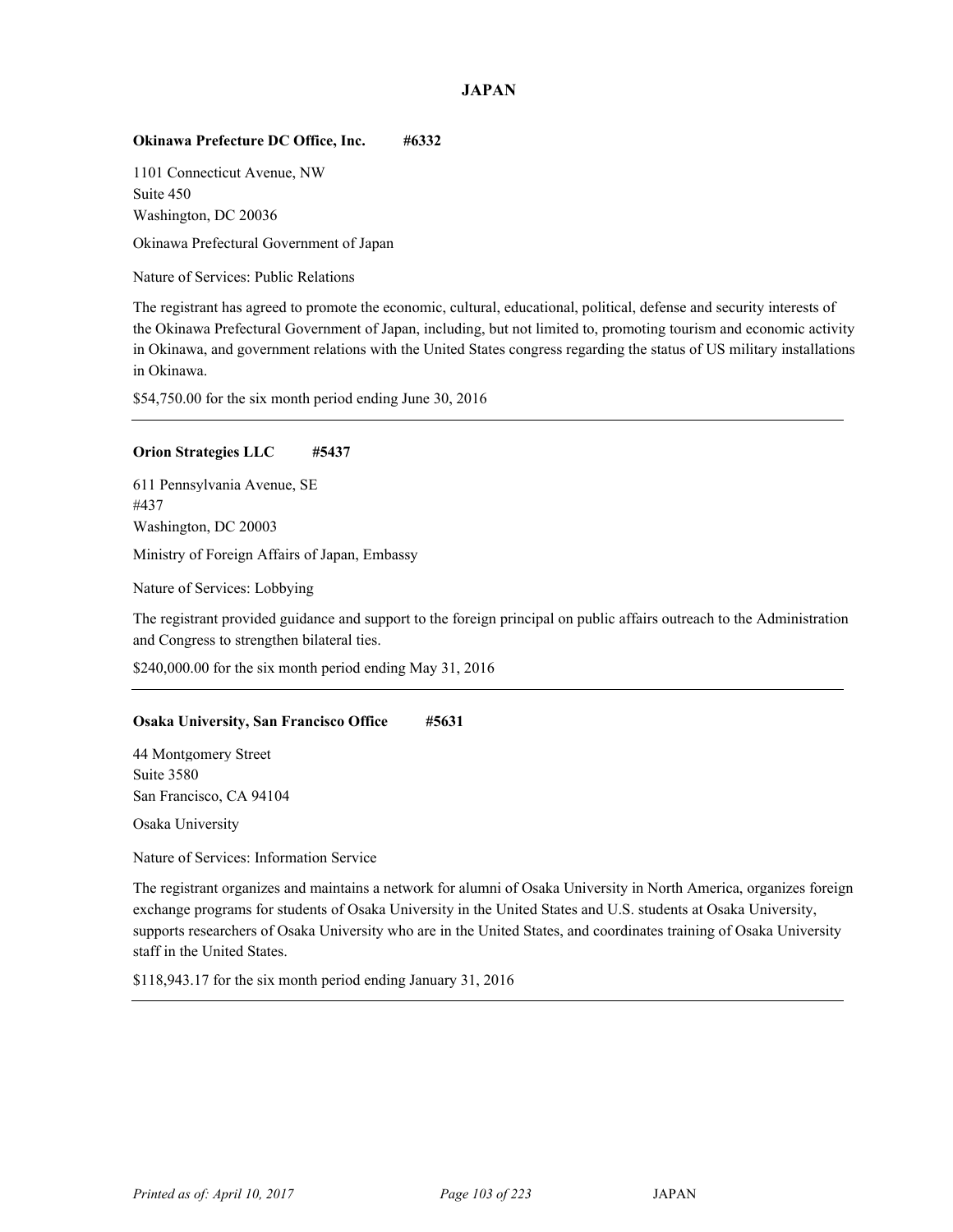### **Parvin, C. Landon #6194**

P.O. Box 269 Earlysville, VA 22936 Embassy of Japan

Nature of Services: Editor

The registrant provided speechwriting, editing, and public relations services on behalf of the foreign principal.

\$70,000.00 for the six month period ending May 31, 2016

## **Podesta Group, Inc. #5926**

1001 G Street, NW Suite 1000 West Washington, DC 20001

Embassy of Japan

Nature of Services: Lobbying

The registrant provided strategic analysis on issues of concern to the foreign principal; counsel the foreign principal on U.S. policies of concern, activities in Congress and the executive branch, and developments on the U.S. political scene generally.

\$105,000.00 for the six month period ending June 30, 2016

### **Policy Agency, LLC #6213**

93 Packers Falls Road Durham, NH 03824

Consulate General of Japan in Boston

Nature of Services: Lobbying

The Registrant wrote reports for the foreign principal on political developments in New Hampshire. The registrant also consults with officials of the U.S. Government at the federal and state level including state representatives and senators, campaign officials and public opinion leaders on issues and political developments in New Hampshire.

\$5,000.00 for the six month period ending April 30, 2016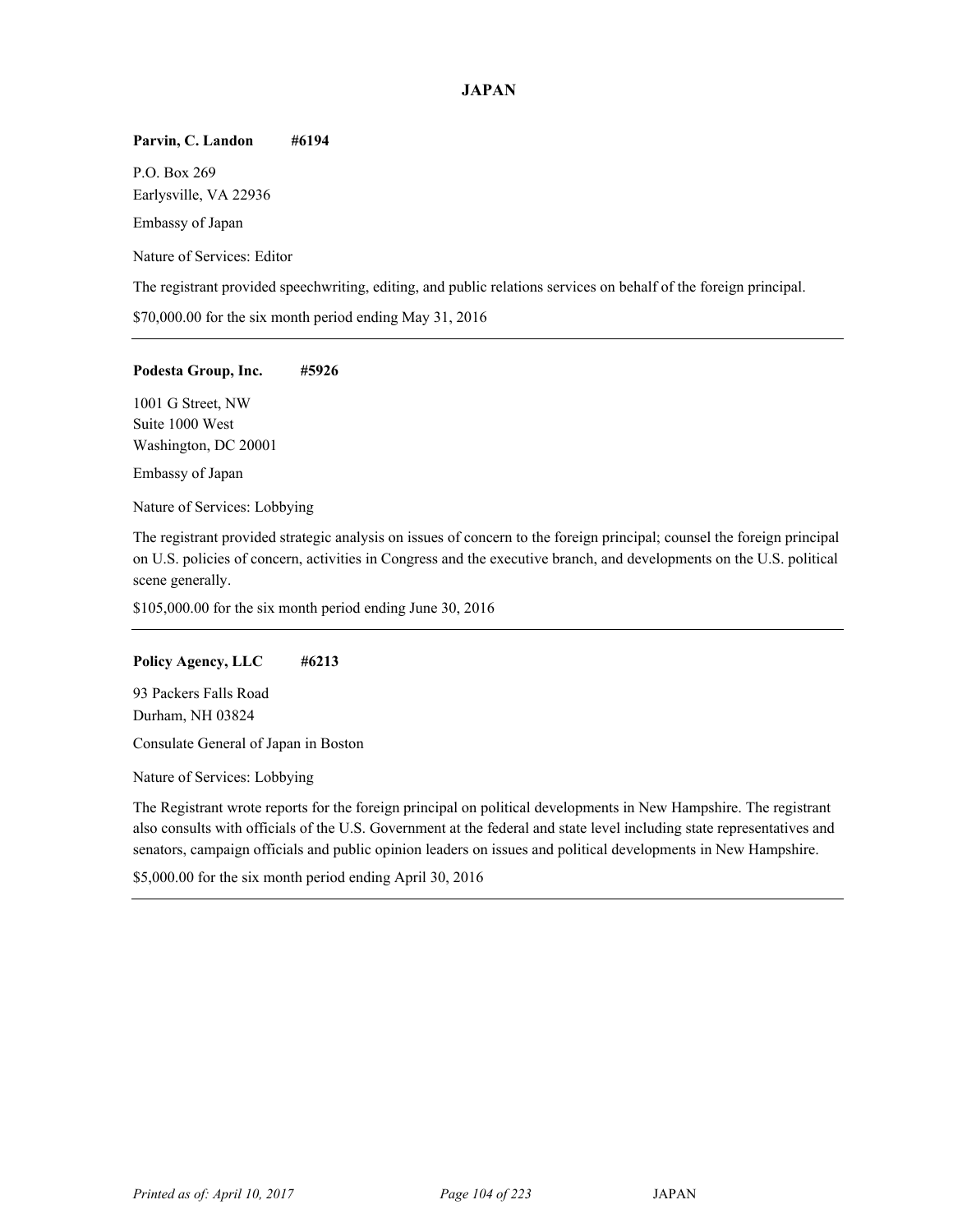## **Rasky Baerlein Strategic Communications, Inc. #6222**

70 Franklin Street 3rd Floor Boston, MA 02110 Embassy of Japan

Nature of Services: Lobbying

The registrant provided communications and media relations and outreach on the United States - Japan relationship, economic and trade issues on behalf of the foreign principal.

\$324,099.10 for the six month period ending May 31, 2016

## **Reed, T. Dean #5044**

37277 Branchriver Road Purcellville, VA 20132-1922

Embassy of Japan (t)

Nature of Services: Lobbying

The registrant provided advice, public relations services including digital and social media communications assistance, and conducted opinion surveys and interviews regarding United States-Japan relations on behalf of the foreign principal.

\$276,000.00 for the six month period ending March 31, 2016

### **Signal Group Consulting, LLC #6297**

455 Massachusetts Avenue, NW 12th Floor Washington, DC 20001

Cabinet Office, Government of Japan (through Dentsu Inc.) (t)

Nature of Services: Public Relations

The registrant conducted public relations services on behalf of Dentsu, Inc. for the foreign principal to foster better relations between Japan and the United States.

\$18,705.39 for the six month period ending June 30, 2016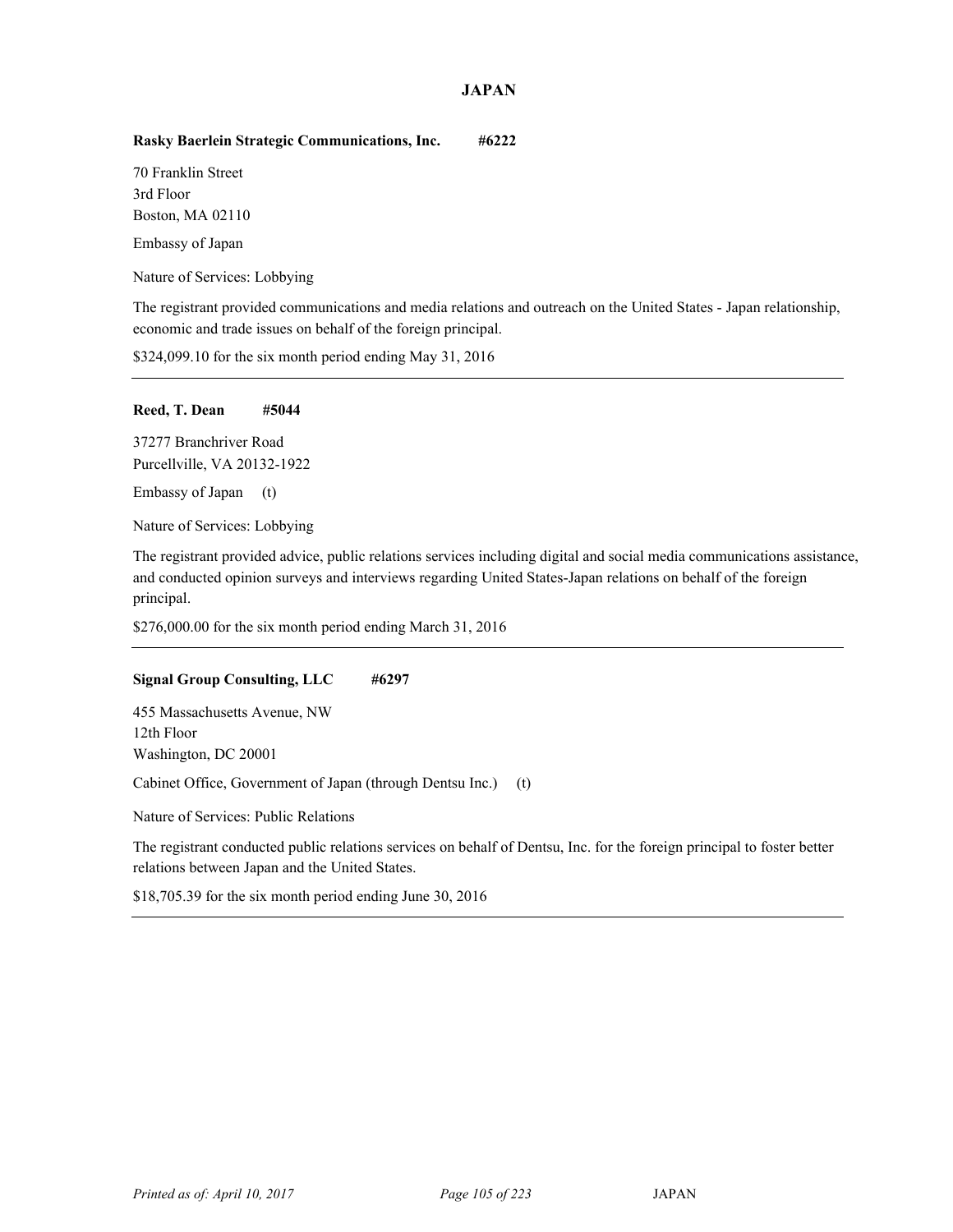## **Sorini, Samet & Associates, LLC #5839**

540 North Lincoln Street Hinsdale, IL 60521 Embassy of Japan

Nature of Services: Lobbying

The registrant provided ad hoc policy research and advice in response to specific questions that may be posed by the foreign principal focused on the United States and international trade policy.

\$22,500.00 for the six month period ending May 31, 2016

## **Southwest Strategies, LLC #6343** (T)

401 B Street Suite 150 San Diego, CA 92101

Embassy of Japan through KP Public Affairs, LLC (t)

Nature of Services: Public Relations

The registrant conducted public relations services to California stakeholders related to foreign trade on behalf of the foreign principal. The registrant contacted individuals and business organizations to bring awareness of the Trans-Pacific Partnership and its benefits for California.

\$25,000.00 for the six month period ending March 31, 2016

## **Washington Research & Analysis, LLC #6013** (T)

1730 Rhode Island Avenue, NW Suite 715 Washington, DC 20036 JETRO, New York (t)

Nature of Services: Editor

The registrant provided the foreign principal research reports on topics such as U.S. policy, trade, businesses, and congressional affairs.

\$52,500.00 for the six month period ending June 30, 2016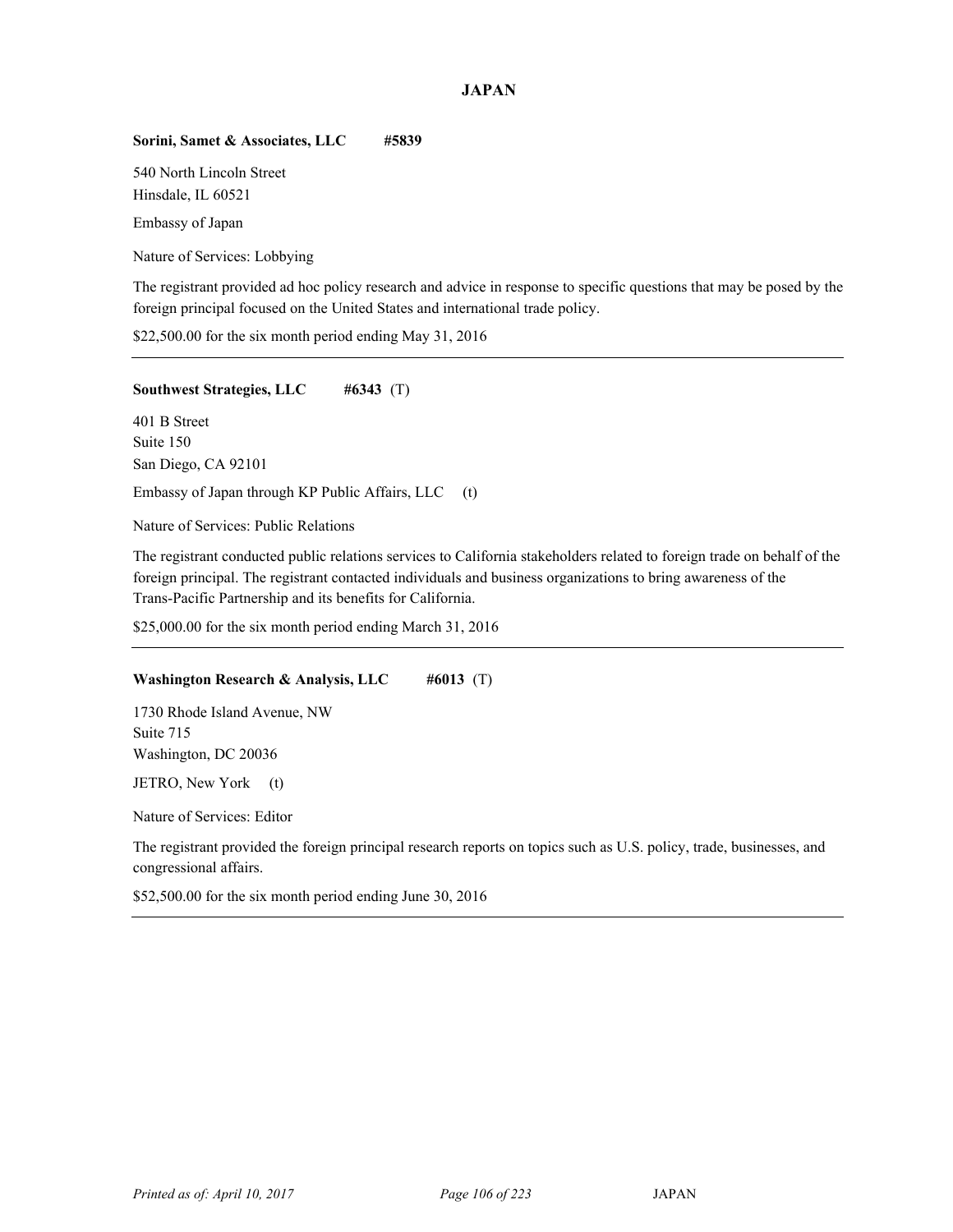## **JORDAN**

**Ravdin, Vivien #5630**  5301 Westbard Cir # 326 Bethesda, MD 20816 <sup>42</sup> Royal Hashemite Court of Jordan Nature of Services: Media Relations The registrant provided communications and editorial consulting services on behalf of the foreign principal. \$31,500.00 for the six month period ending January 31, 2016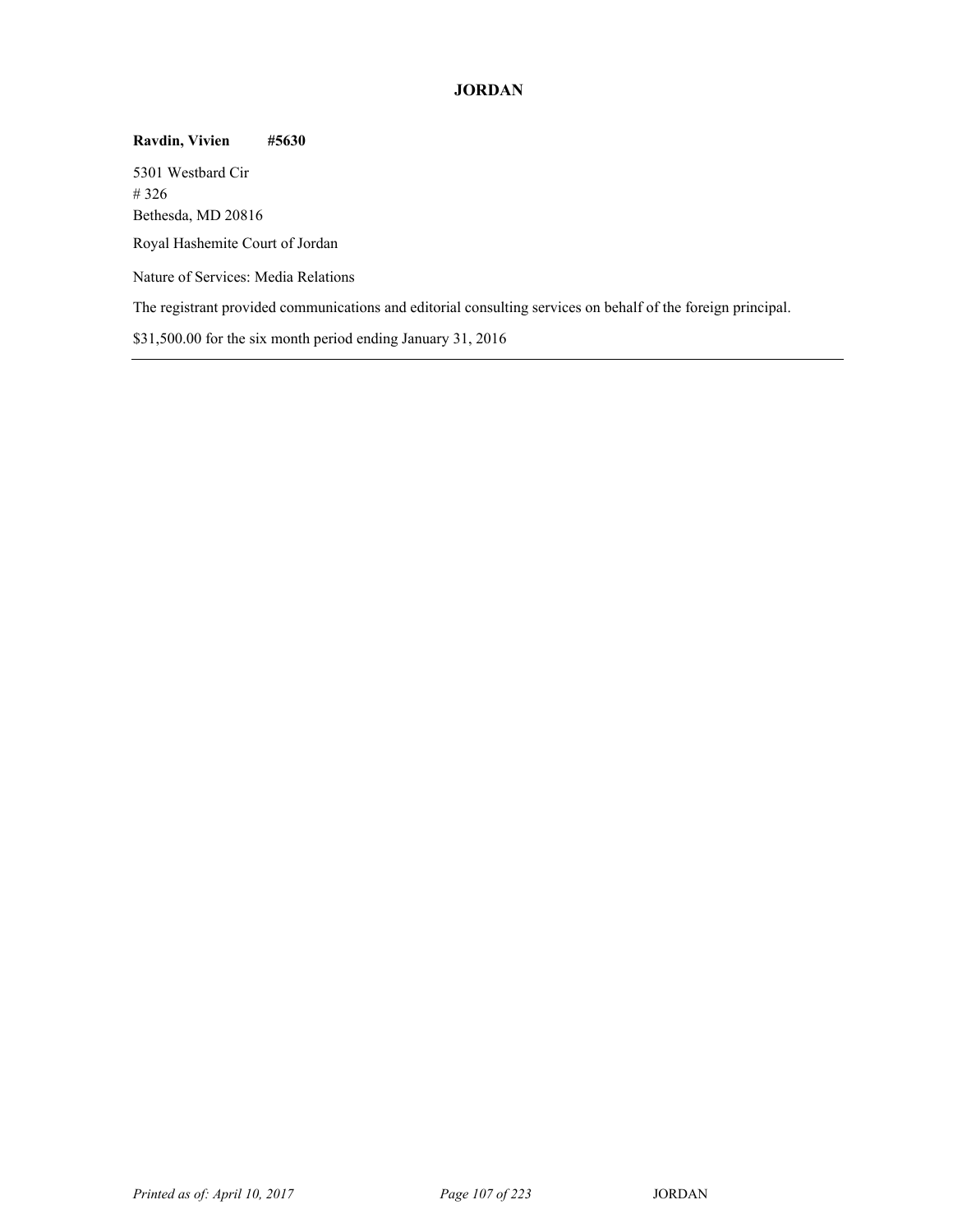# **KAZAKHSTAN**

## **Glover Park Group, LLC #5666**

1025 F Street, NW 9th Floor Washington, DC 20004

Ministry of Justice of the Republic of Kazakhstan (t)

Nature of Services: Lobbying

The registrant provided consulting services to the foreign principal regarding legal issues and in relation to dispute resolution proceedings and hearings.

Finances: None Reported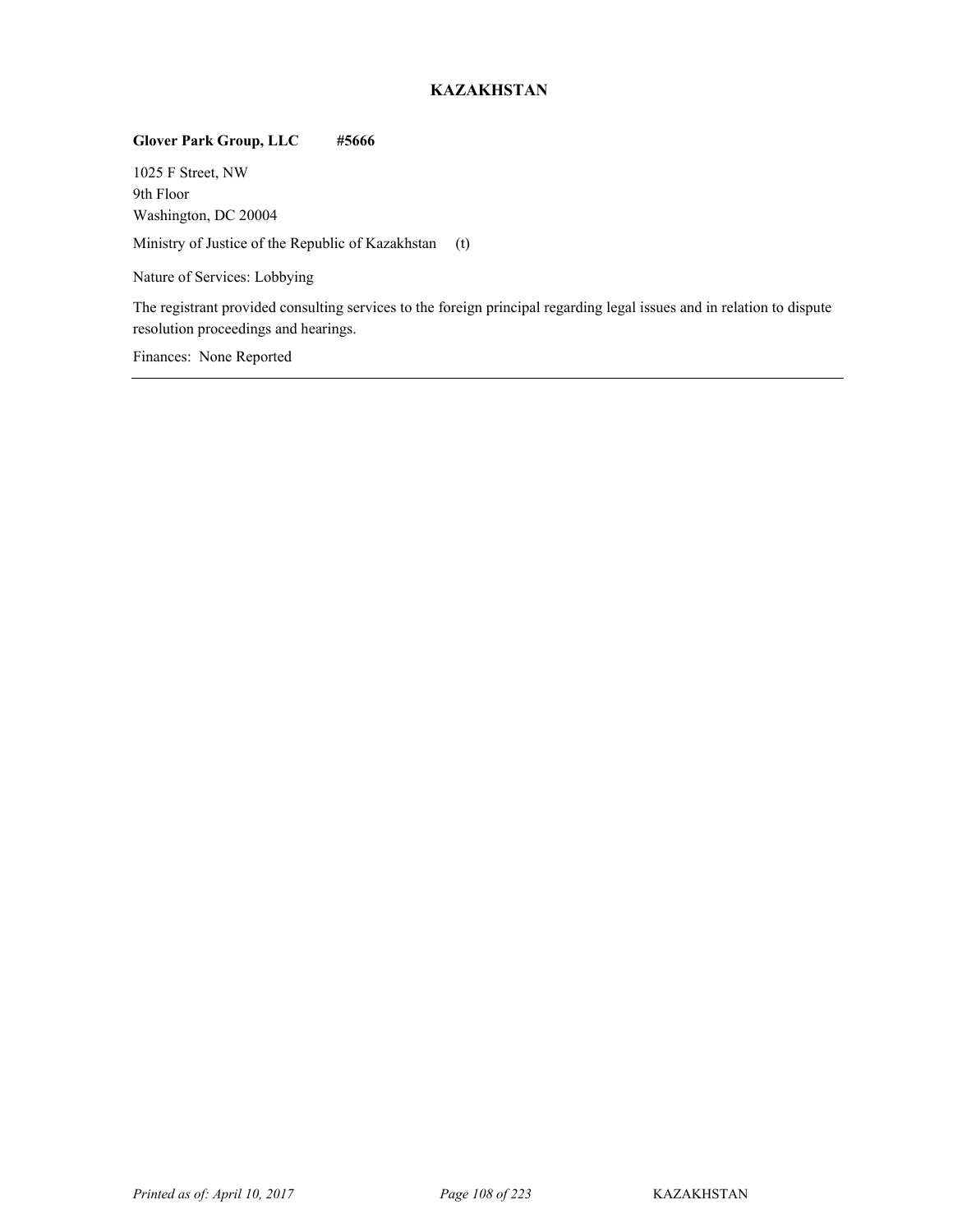## **KENYA**

## **DUTKO WORLDWIDE, LLC DBA GRAYLING #6270**

100 M Street, SE Suite 500 Washington, DC 20003

Kenya Ministry for East African Affairs, Commerce and Tourism (through GRAYLING META)

Nature of Services: Public Relations

The registrant will conduct public relations services on behalf of Grayling Meta for the foreign principal.

\$50,000.00 for the six month period ending January 31, 2016

## **Mainda, Hodgen M. #6303**

832 Georgia Avenue, Suite 300 Chattanooga, TN 37402 Embassy of the Republic of Kenya Nature of Services: Lobbying Activities: None Reported Finances: None Reported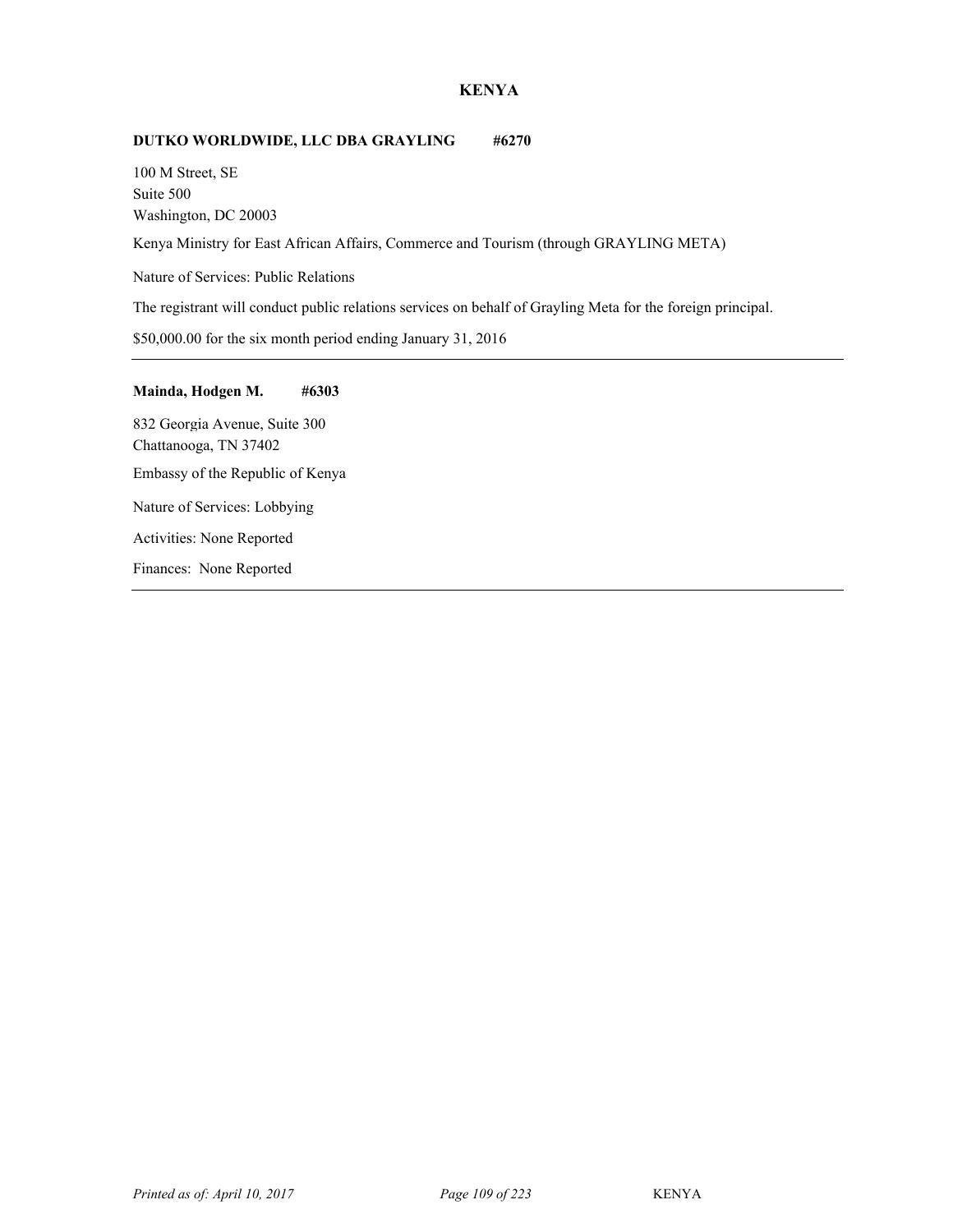## **Akin, Gump, Strauss, Hauer & Feld, LLP #3492**

1333 New Hampshire Avenue, N.W. Suite 400 Washington, DC 20036

Embassy of the Republic of Korea

Nature of Services: Legal and Other Services/Lobbying

The registrant contacted U.S. Government officials on issues impacting U.S.-Korea trade policies.

Finances: None Reported

#### **BGR Government Affairs, LLC #5430**

601 Thirteenth Street, NW Eleventh Floor South Washington, DC 20005

Embassy of the Republic of Korea

Nature of Services: Public Relations

The registrant performed public relations consulting services on behalf of the foreign principal.

\$98,000.00 for the six month period ending May 31, 2016

### **Finn Partners, Inc. #6212**

301 E. 57th Street New York, NY 10022

<sup>44</sup> Embassy of the Republic of Korea

Nature of Services: Public Relations

The registrant provided business, grassroots, and business outreach services on behalf of the foreign principal.

\$144,000.00 for the six month period ending March 31, 2016

## **Harbinger Strategies, LLC #6275**

801 Pennsylvania Avenue, NW Suite 247 Washington, DC 20004 Embassy of the Republic of Korea Nature of Services: Lobbying The registrant represent the foreign principal on visa and trade issues.

\$150,000.00 for the six month period ending February 29, 2016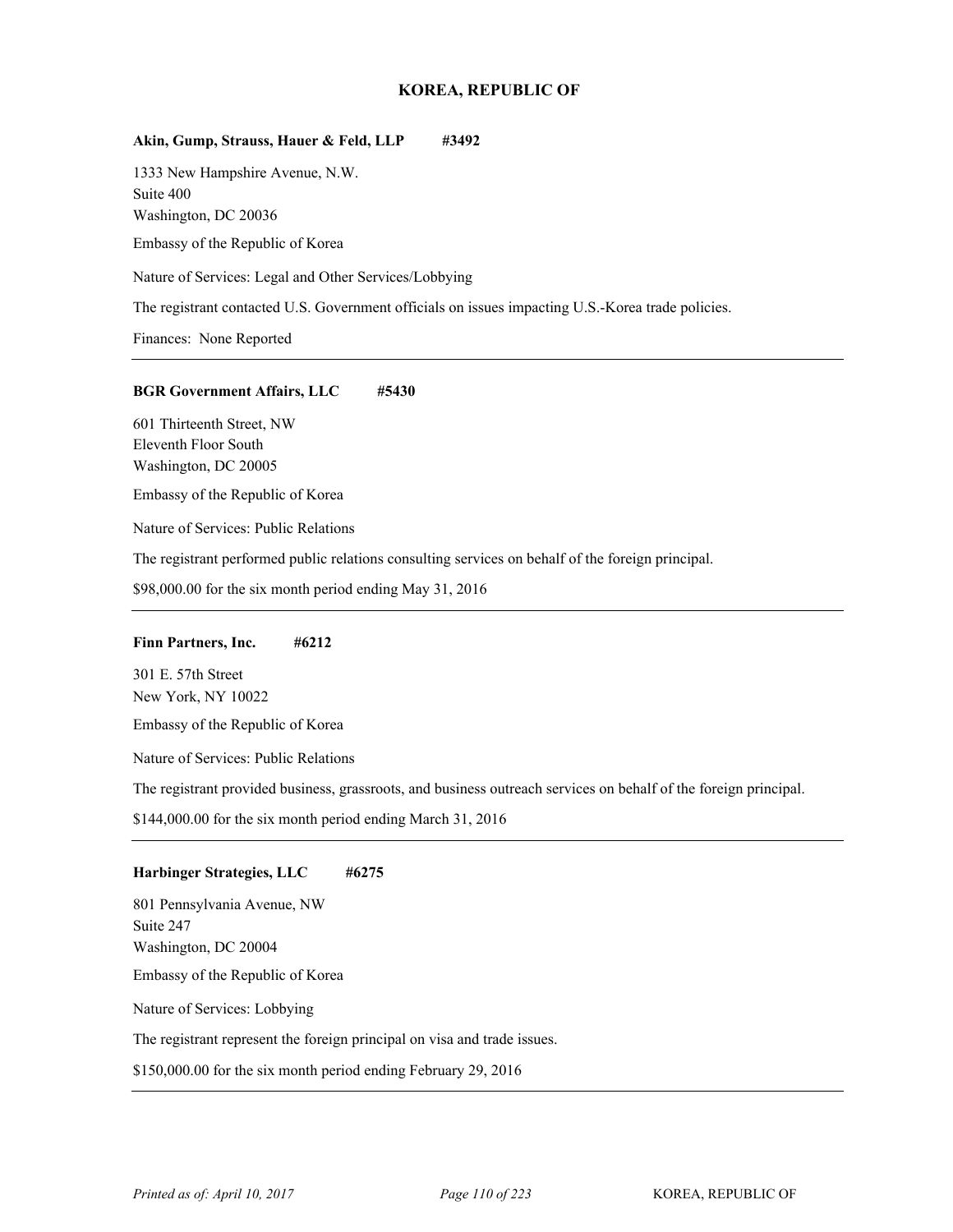## **K&L Gates, LLP #6331**

210 Sixth Avenue Pittsburgh, PA 15222 Postal Savings and Insurance Development Institute (POSID)

Nature of Services: Lobbying

The registrant provided advice and assistance regarding the process to be recognized by the United States Department of State as a miscellaneous foreign government office.

\$13,000.00 for the six month period ending June 30, 2016

### **KBS America, Inc. #5684**

625 South Kingsley Drive 4th Floor Los Angeles, CA 90005

Korean Broadcasting System through e-KBS Co., Ltd.

Nature of Services: Distribution of Film

The registrant broadcasted the television news programming of the Korean Broadcasting System (KBS) in the United States via satellite. The registrant also licensed other Korean broadcasting companies in the United States to broadcast KBS television news programming in their areas.

\$6,923,600.70 for the six month period ending May 31, 2016

## **Korea Business Center #1619**

460 Park Avenue 14th Floor New York, NY 10022

Korea Trade-Investment Promotion Agency

Nature of Services: Promotion of Trade

The registrant's offices in Chicago, Dallas, Detroit, Los Angeles, New York, New Jersey, Torrance, Des Plaines, Virginia, Silicon Valley, Miami, and Washington D.C. promoted two-way trade between the United States and Korea by conducting market research, assisting American companies with appropriate business contacts in the Republic of Korea, and distributing various publications on the Korean market, economy, and trade.

Finances: None Reported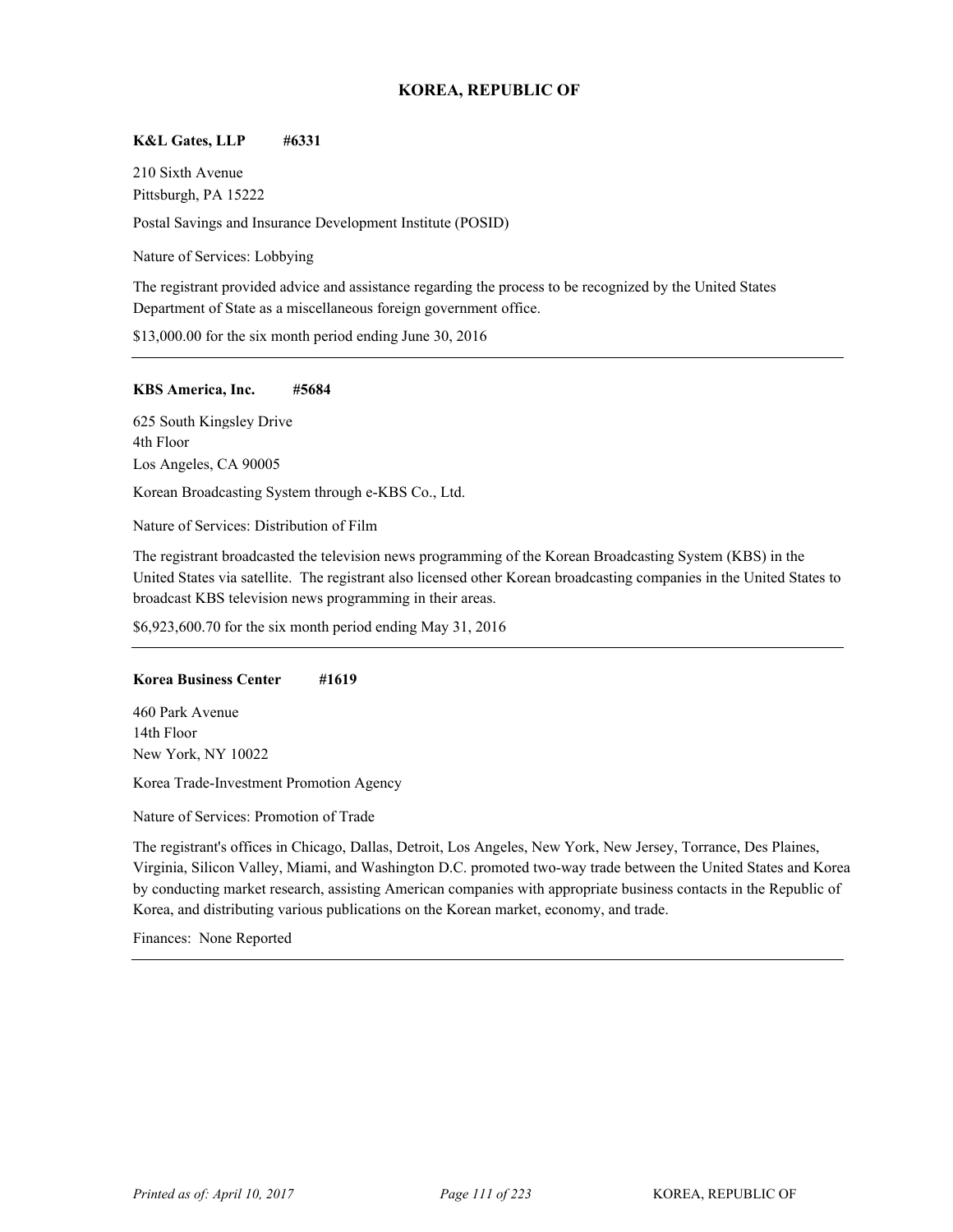## **Korea Economic Institute #3327**

1800 K Street, NW Suite 1010 Washington, DC 20006

Korea Institute for International Economic Policy (KIEP)

Nature of Services: Promotion of Trade and Investment

The registrant engaged in information activities to promote friendly economic relations between Korea and the United States, and to expand bilateral trade and investment. Activities involved contacts with U.S. Government officials and representatives of private industry.

\$1,131,132.00 for the six month period ending February 29, 2016

### **Korea International Trade Association, Inc. #2686**

460 Park Avenue Suite 400 New York, NY 10022

<sup>44</sup> Korea International Trade Association

Nature of Services: Promotion of Trade

The registrant promoted trade and commerce between the United States and Korea by providing information regarding the import and export of goods, assisting officials and business leaders of both countries, disseminating informational materials, and participating in seminars and conferences.

\$404,600.00 for the six month period ending May 31, 2016

### **Korea National Tourism Organization, Los Angeles #2544**

5509 Wilshire Boulevard Suite 201 Los Angeles, CA 90036

Korea National Tourism Corporation

Nature of Services: Promotion of Tourism

The registrant promoted tourism to Korea through participating in travel/trade shows, placing tourism advertising materials on television, newspapers, and magazines, provided support to travel agents in developing tour products, and conducted research regarding consumer market trends in the United States.

\$583,582.55 for the six month period ending April 30, 2016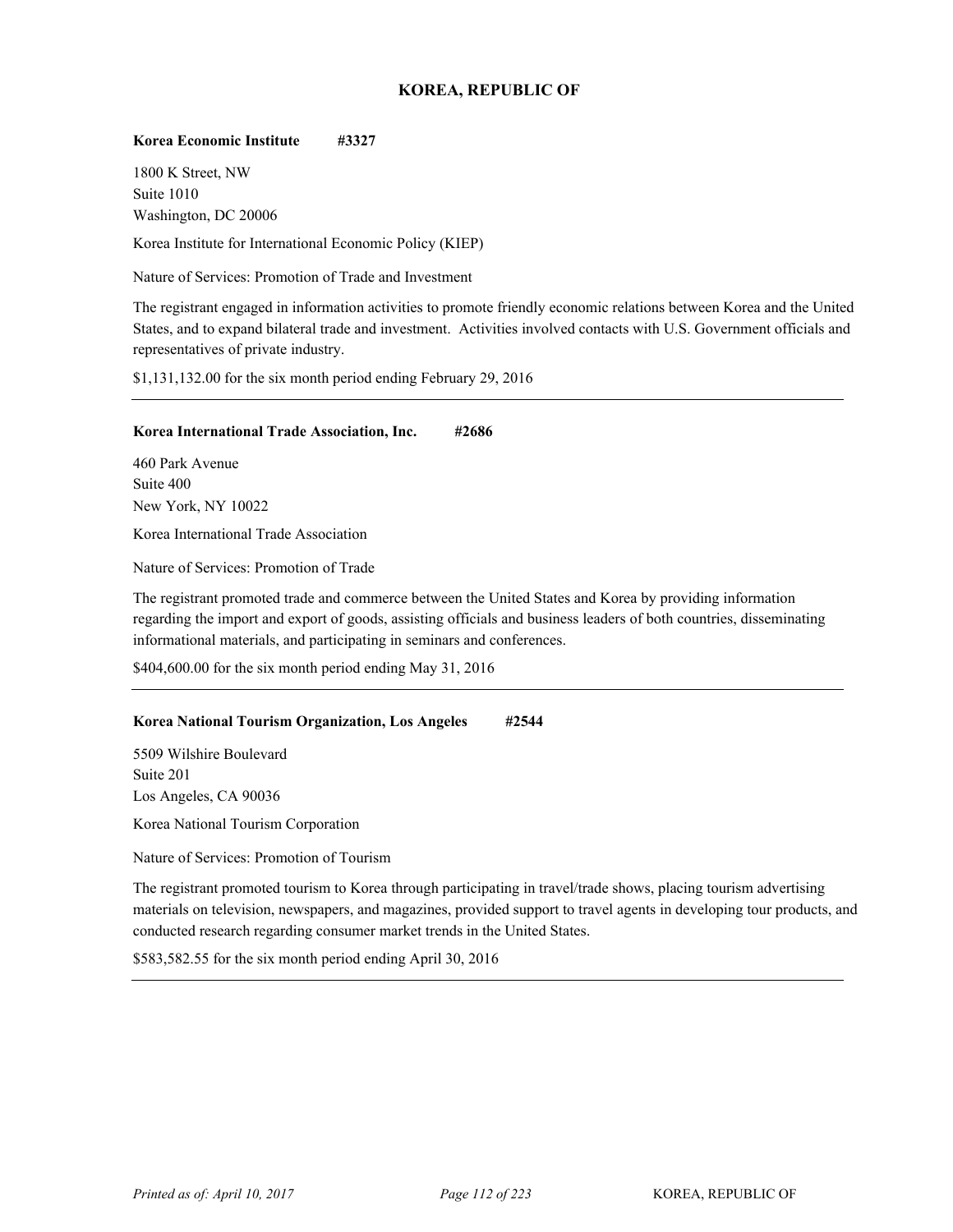## **Korea National Tourism Organization, New Jersey #2614**

Two Executive Drive Suite 750 Fort Lee, NJ 07024

Korea National Tourism Corporation

Nature of Services: Promotion of Tourism

The registrant promoted tourism to Korea by mailing and distributing brochures to travel trade representatives and the general public. The registrant also participated in meetings of international tourism organizations, and in travel trade shows, meetings/conferences and presentations.

\$687,221.68 for the six month period ending April 30, 2016

### **Lowe-Lee, Florence #6067**

1001 Connecticut Avenue, NW Suite 435 Washington, DC 20036

<sup>44</sup> Korea Atomic Energy Research Institute

Nature of Services: Public Relations

The registrant published and disseminated materials about the Republic of Korea's nuclear technology development, advancement, safety, and nuclear nonproliferation commitment to the U.S. general public, academics, business communities, and policy experts. The registrant delivered progress reports to the foreign principal.

\$60,000.00 for the six month period ending April 30, 2016

## **Nickles Group, LLC #6089**

601 13th Street, NW Suite 250N Washington, DC 20005

Embassy of the Republic of Korea

Nature of Services: Lobbying

The registrant provided public relations and consulting services and contacted members of Congress on behalf of the foreign principal regarding the renegotiation and extension of the US-Korea Nuclear Cooperation Agreement, a proposal to allow more visas for highly skilled Koreans to work in the US, and the Korea/Japan comfort women dispute.

\$127,800.00 for the six month period ending February 29, 2016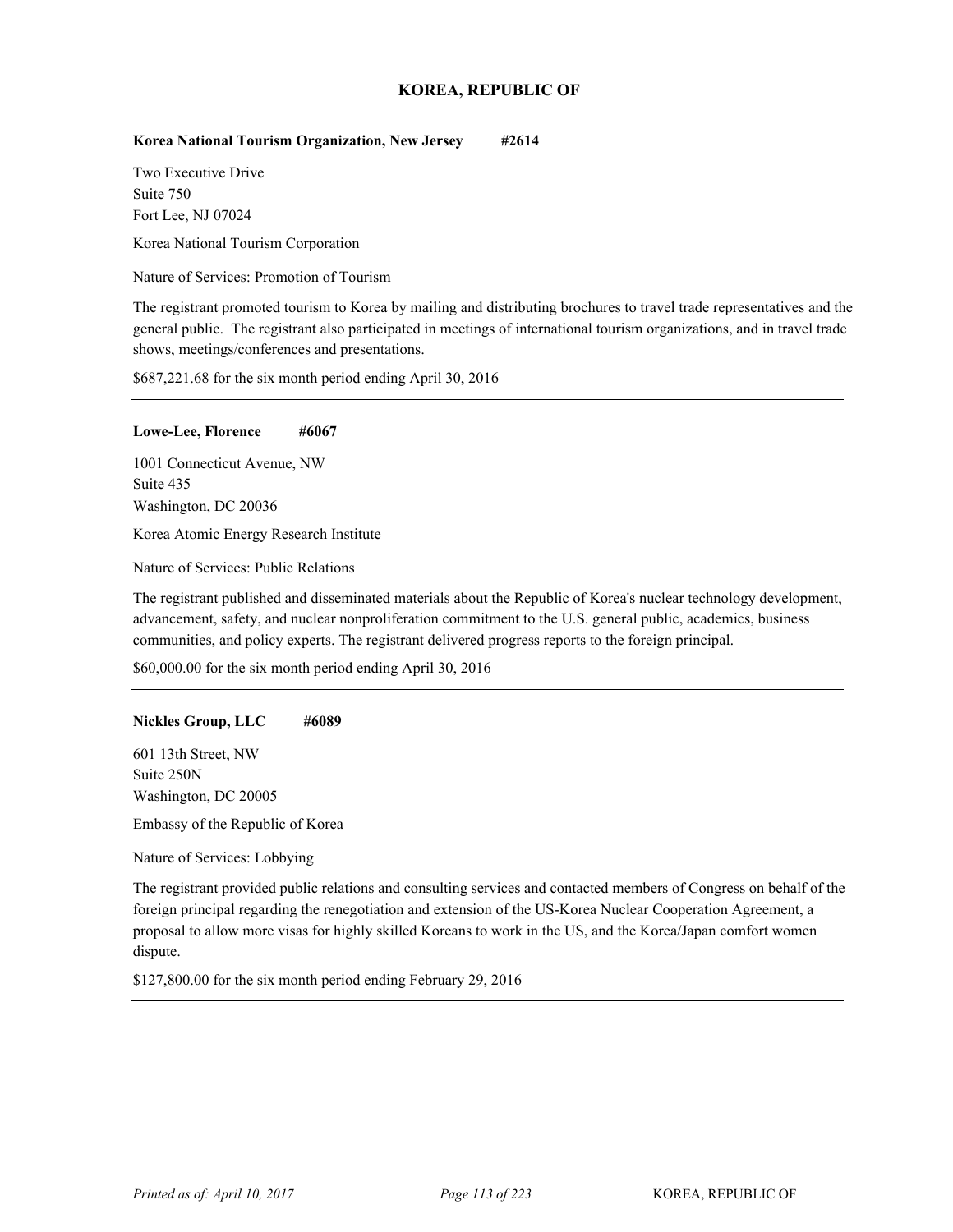#### **Pillsbury Winthrop Shaw Pittman, LLP #5198**

Four Embarcadero Center 22nd Floor San Francisco, CA 94111-2228

Government of the Republic of Korea, Embassy

Nature of Services: Public Relations

The registrant provided legal services in conjuncion with the negotiation of a new agreement for cooperation with the United States concerning peaceful uses of nuclear energy.

\$230,000.00 for the six month period ending January 31, 2016

#### **Podesta Group, Inc. #5926**

1001 G Street, NW Suite 1000 West Washington, DC 20001

Republic of Korea, Embassy (t)

Nature of Services: Lobbying

The registrant counseled the foreign principal on U.S. policy and informed congressional and executive branch officials and staffs on developments in South Korea and bilateral relations between the United States and South Korea. The registrant also provided public relations support to the foreign principal.

Finances: None Reported

### **Rokk Solutions, LLC #6320**

1701 K Street, NW Suite 650 Washington, DC 20006

Embassy of the Republic of Korea

Nature of Services: Lobbying

The registrant provided professional public relations and consulting services to the foreign principal, provided political and media analysis for 2016 elections, arranged events for Members of Congress, media, and notable opinion leaders.

\$60,000.00 for the six month period ending March 31, 2016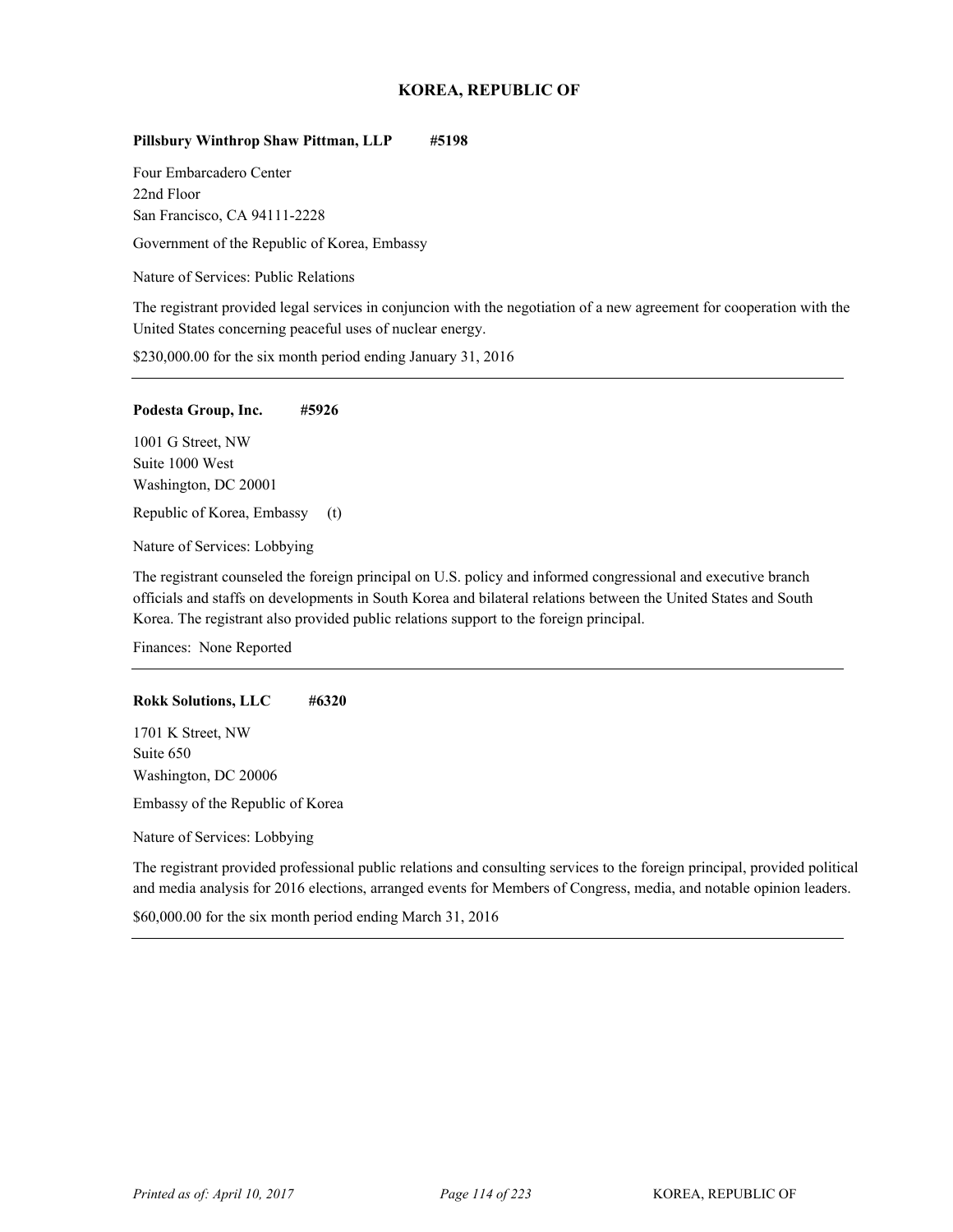## **Small Business Corporation USA Office #6195**

105 Challenger Road 4th Floor Ridgefield Park, NJ 07660

Small & Medium Business Corporation

Nature of Services: Promotion of Investment

The registrant conducted business consulting seminars, social events, and gatherings that help young business people and small and medium sized corporations better understand the United States market.

\$136,273.28 for the six month period ending May 31, 2016

#### **Thomas Capitol Partners, Inc. #5982**

1050 Conn Avenue Suite 500 Washington, DC 20036

Embassy of the Republic of Korea

Nature of Services: U.S. Policy Consultant

The registrant provided strategic consultation and public relations advisory and lobbying services related to the US-Korea General Bilateral Alliance and the Korea-US Free Trade Agreement.

\$288,000.00 for the six month period ending March 31, 2016

#### **Thomas Capitol Partners, Inc. #5982**

1050 Conn Avenue Suite 500 Washington, DC 20036

<sup>44</sup> Korea International Trade Association

Nature of Services: U.S. Policy Consultant

The registrant provided strategic consultation and public relations advisory services related to the U.S.-Korea Free Trade Agreement and other trade and economic issues.

\$60,900.00 for the six month period ending March 31, 2016

#### **TwinLogic Strategies, LLP #6276**

6313 Evermay Drive McLean, VA 22101

Embassy of the Republic of Korea

Nature of Services: Lobbying

The registrant provided legislative strategy and government outreach services to the foreign principal on immigration and visa policy issues.

\$125,000.00 for the six month period ending February 29, 2016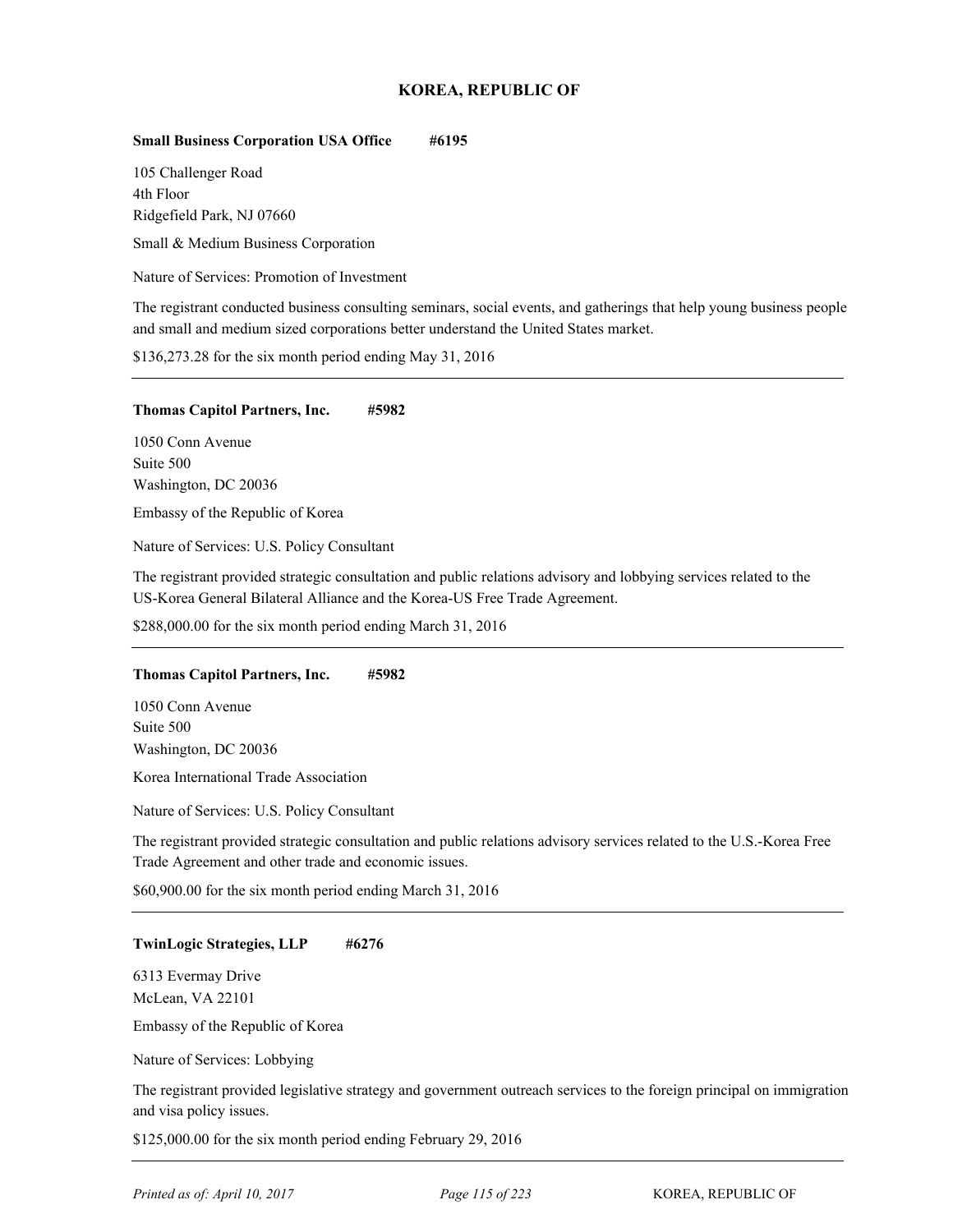## **KOSOVA**

# **Podesta Group, Inc. #5926**

1001 G Street, NW Suite 1000 West Washington, DC 20001 Republic of Kosovo, Embassy Nature of Services: Lobbying Activities: None Reported Finances: None Reported

## **Squire Patton Boggs, LLP #2165**

2550 M Street, NW Washington, DC 20037-1350

Government of Kosova

Nature of Services: Public Relations

The registrant contacted U.S. Government officials and congressional staffers regarding U.S.-Kosova bilateral relations, advised the foreign principal on ways to promote U.S. investment in Kosovo, and monitored U.S. policy developments and its impact on the bilateral relationship.

\$27,050.88 for the six month period ending June 30, 2016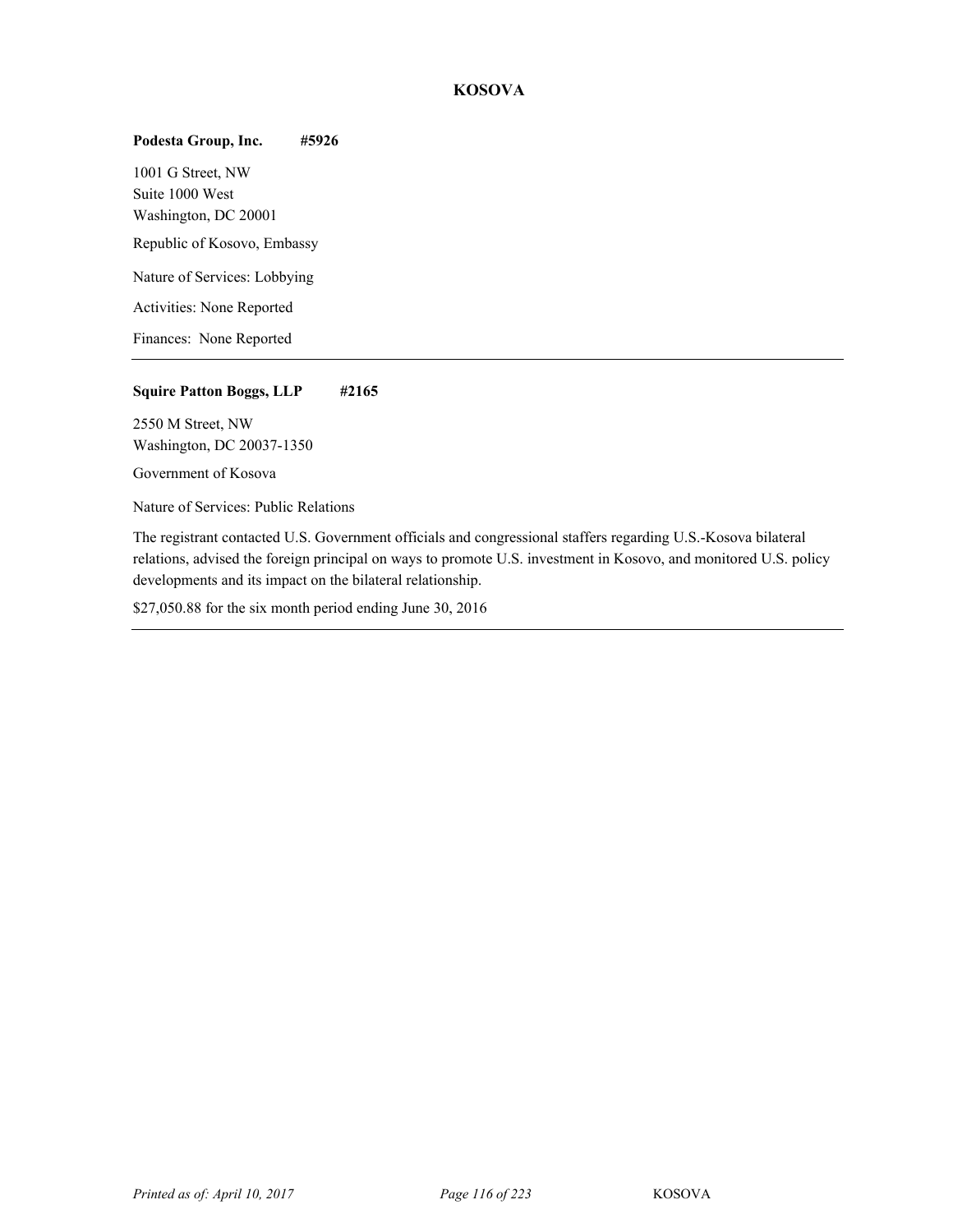## **KUWAIT**

## **Courtney, Garrison K. #6114**

261 Cameron Station Blvd Ste 103 Alexandria, VA 22304 <sup>45</sup> International Counsel Bureau Nature of Services: Media Relations Activities: None Reported Finances: None Reported

### **Lewis Baach, PLLC #6183**

1899 Pennsylvania Avenue, NW Suite 600 Washington, DC 20006

<sup>45</sup> International Counsel Bureau, Kuwaiti Counsel for the Families of Kuwaiti Citizens (t)

Nature of Services: Legal and Other Services/Lobbying

The registrant served as counsel for the families of Kuwaiti citizens detained in U.S. custody at Guantanamo Bay.

Finances: None Reported

### **Newinco, Inc. #6104** (T)

2100 Pennsylvania Avenue, NW Suite 525 Washington, DC 20037 <sup>45</sup> International Counsel Bureau, Kuwaiti Counsel (t)

Nature of Services: Legal and Other Services/Lobbying

The registrant provided program management of communications consultants on behalf of the foreign principal. The registrant also made contacts with U.S. Government officials and regulators relating to topics of interest to the foreign principal.

Finances: None Reported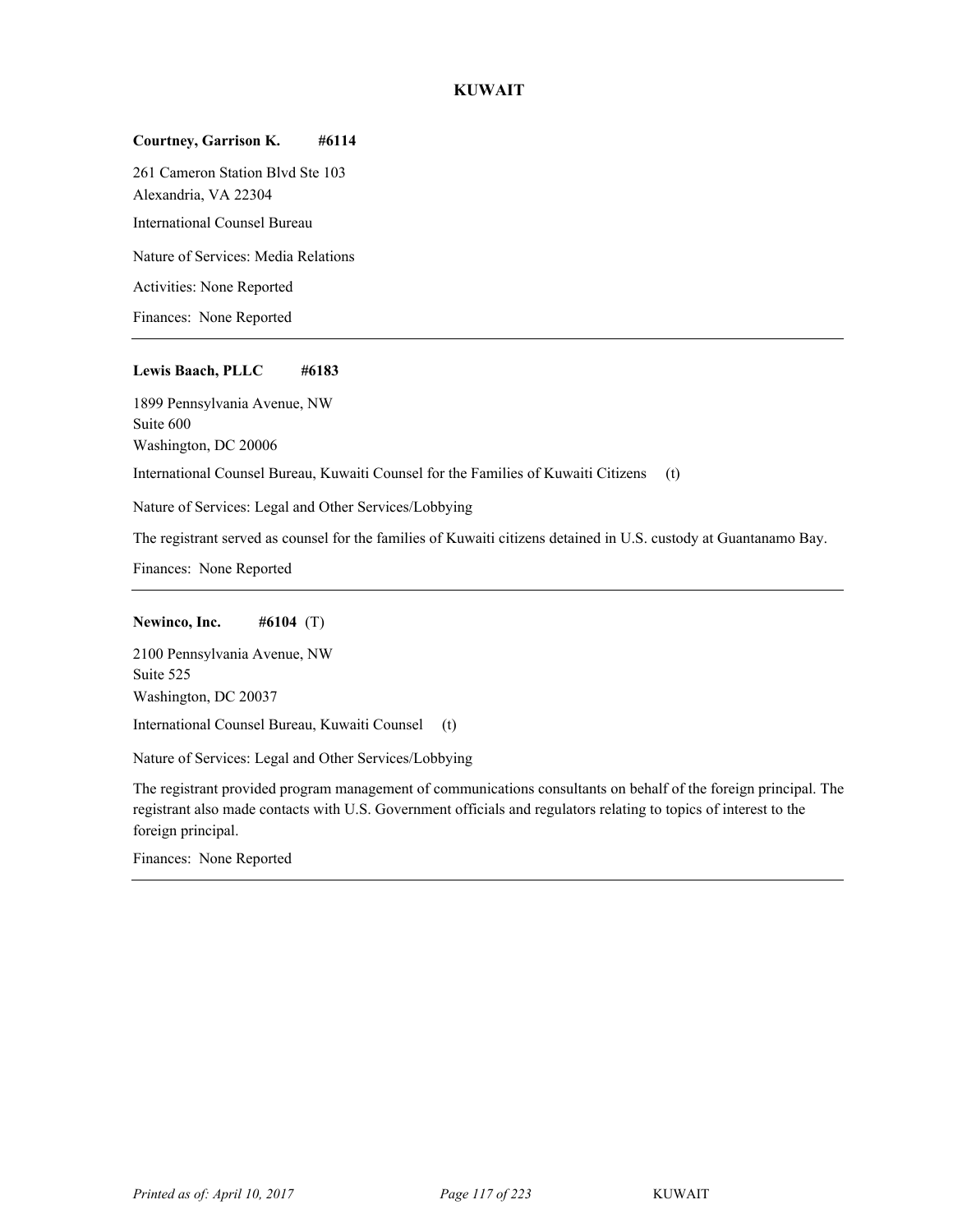## **KUWAIT**

## **Pillsbury Winthrop Shaw Pittman, LLP #5198**

Four Embarcadero Center 22nd Floor San Francisco, CA 94111-2228

<sup>45</sup> International Counsel Bureau, Kuwaiti Counsel for the Families of Kuwaiti Citizens at Guantanamo Bay (t)

Nature of Services: Legal and Other Services/Lobbying

The registrant provided legal services to the foreign principal in conjunction with legal proceedings and related matters concerning Kuwaiti detainees in U.S. custody at Guantanamo Bay.

\$32,514.50 for the six month period ending January 31, 2016

# **Potomac Square Group #6096** (T)

660 Pennsylvania Ave., SE Suite 303 Washington, DC 20003 <sup>45</sup> International Counsel Bureau, Kuwait (t) Nature of Services: Legal and Other Services/Lobbying Activities: None Reported Finances: None Reported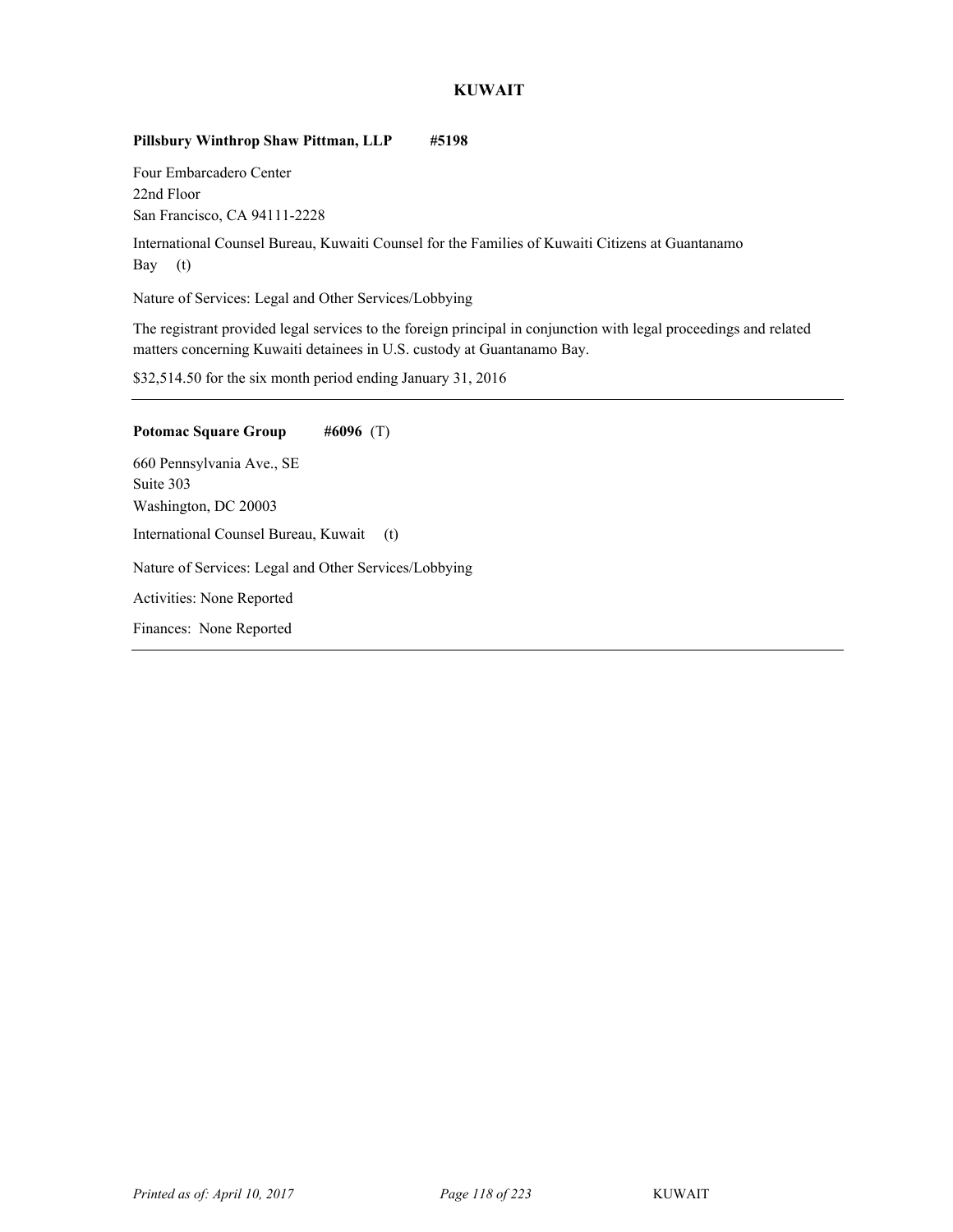## **LAOS**

## **United Lao Council for Peace, Freedom and Reconstruction (ULCPFR) #6130**

P.O. Box 232738 Sacramento, CA 95823

Khamkeo Sanasery

Nature of Services: Lobbying

The registrant lobbied on behalf of the people of Laos to advocate for a democratic society governed by the rule of law in Laos.

\$9,101.00 for the six month period ending March 31, 2016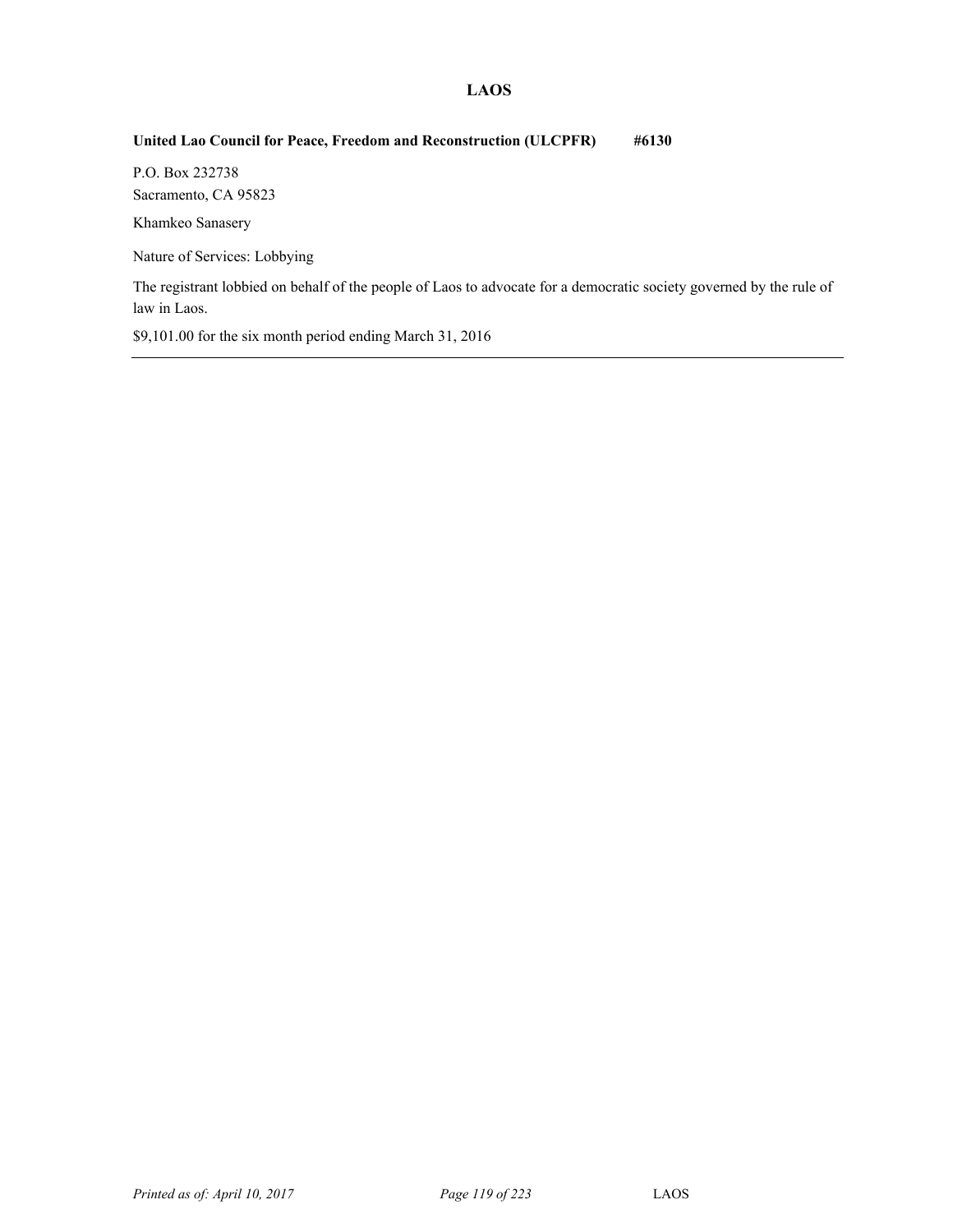## **LEBANON**

## **Bridges International Group #6074**

2500 Virginia Ave, NW, # 1110 S Washington, DC 20037

Saad Hariri through Millennium Group Services

Nature of Services: U.S. Policy Consultant

The registrant advised the foreign principal on U.S. policies of interest; maintained contact with U.S. Government officials, members of Congress and staff, think tanks, and the media; attended public events to enhance the cause of Lebanon, and to raise the profile of the foreign principal in the United States.

\$74,873.00 for the six month period ending May 31, 2016

### **Friedlander Group #6097**

1227 44th Street Brooklyn, NY 11219

Lebanese Option Party (t)

Nature of Services: Lobbying

The registrant provided consulting services and contacted member of Congress regarding US-Lebanon relations on behalf of the foreign principal.

\$4,910.00 for the six month period ending April 30, 2016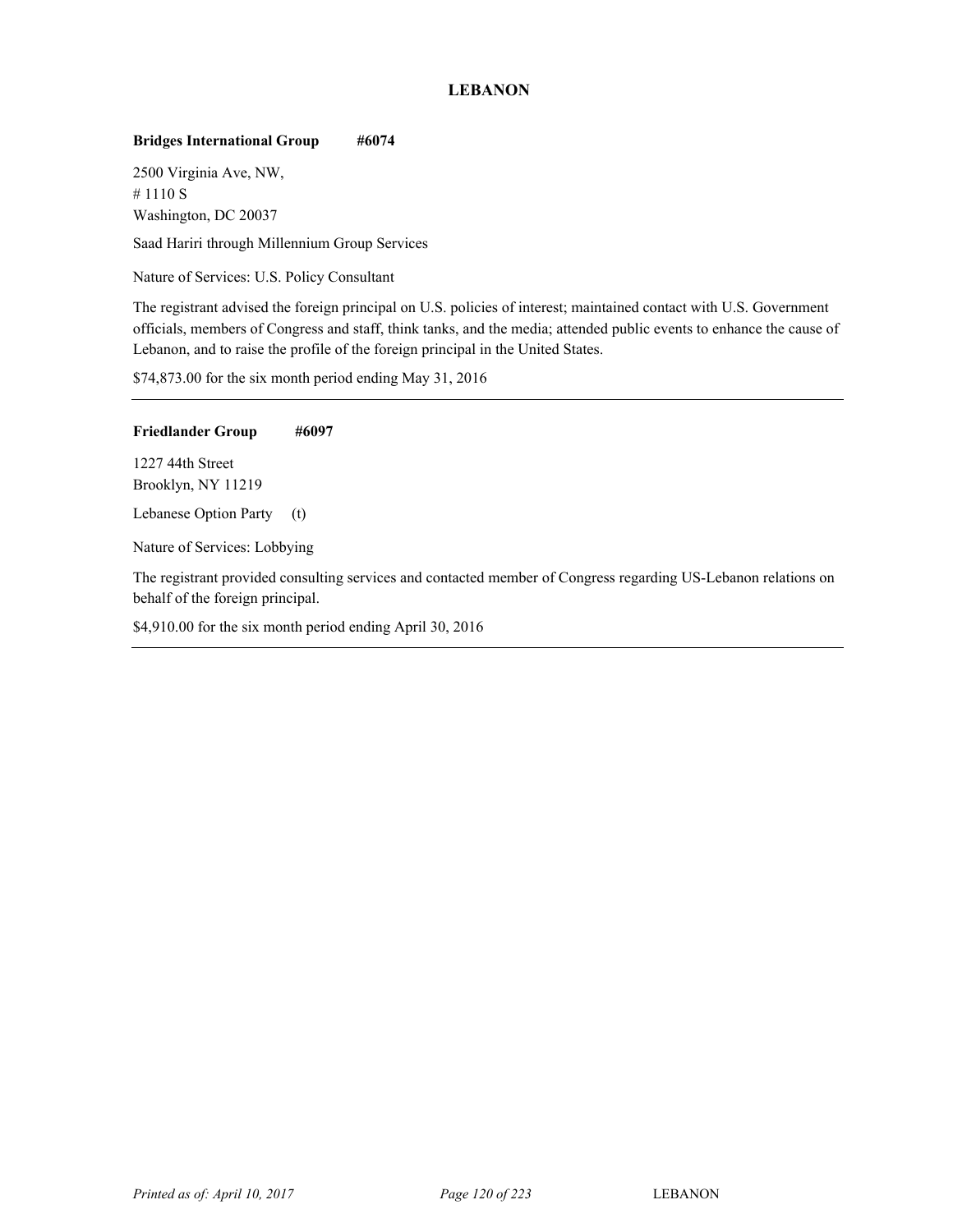## **LIBERIA**

## **KRL International, LLC #5788**

1701 K Street, NW Suite 550 Washington, DC 20006

<sup>48</sup> Edward McClain Minister of State for Presidential Affairs Office of the President of Liberia

Nature of Services: Public Relations

The registrant contacted U.S. Government officials, media representatives, congressional staffers, members of Congress, and others to discuss the state of bilateral relations between the United States and Liberia. The registrant also contacted U.S. Government officials to ensure the foreign principal remained eligible for bilateral programs.

\$370,346.00 for the six month period ending January 31, 2016

## **LISCR, LLC #5490**

8619 Westwood Center Drive Suite 300 Vienna, VA 22182 Government of the Republic of Liberia

Nature of Services: Maritime Support Services

The registrant collected taxes and fees with respect to the maritime and corporate programs of the foreign principal and disbursed those receipts either to the foreign principal or for the purpose provided under the legislation.

\$41,080,767.00 for the six month period ending April 30, 2016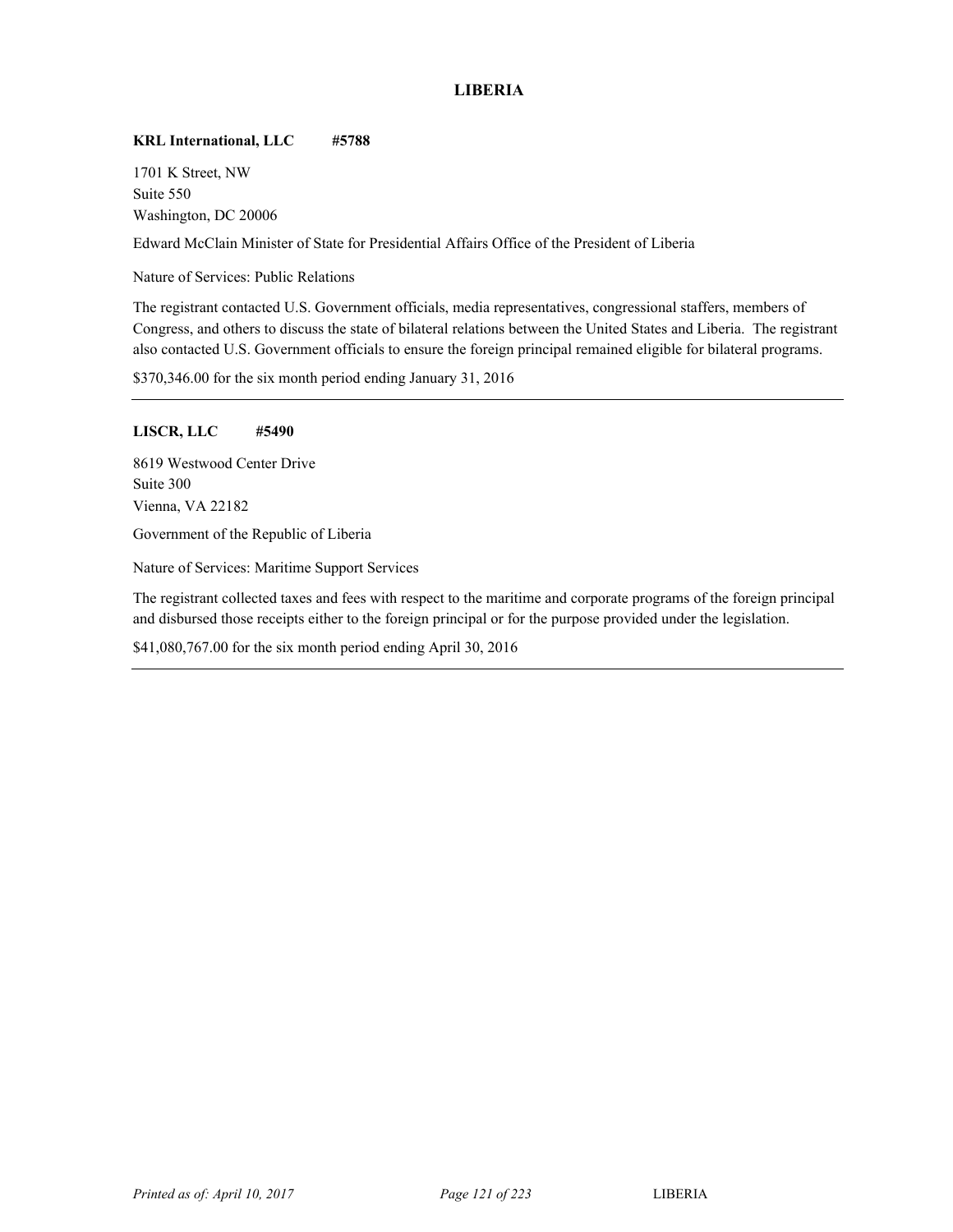## **LIBYA**

### **Adams Jones Law Firm, P.A. #6202**

1635 N. Waterfront Parkway Wichita, KS 67206

Anyurt-Libya Co. thru Dickens & Madson Canada in Support of Unified Libya Movement

Nature of Services: Lobbying

Activities: None Reported

Finances: None Reported

### **Alexandria Group International, LLC #6347**

411 S. Hicks Street Lawrenceville, VA 23868

H.E. Aly Abuzaakouk Foreign Minister, Foreign Ministry of Libya

Nature of Services: Lobbying

The registrant will assist the foreign principal with its agenda before the U.S. Administration, Congress, media and other institutions by advancing the principal's political goals, increasing the principal's exposure, aiding in messaging, and providing policy analysis.

\$41,938.00 for the six month period ending March 31, 2016

## **Dickens & Madson Canada Inc. #6200**

c/o Tragen Resources & Logistics 740 Notre Dame Ouest Montreal, Quebec CANADA H3C 3X6

Anayurt Libya Co.in Support of Unified Libya Movement

Nature of Services: Lobbying

The registrant provided lobbying services to the foreign principal in countries outside of the U.S.

Finances: None Reported

### **Franklin Partnership #6075**

444 N Capitol Street, NW Suite 605 Washington, DC 20001 Libya Al Hurra Foundation Nature of Services: U.S. Policy Consultant Activities: None Reported Finances: None Reported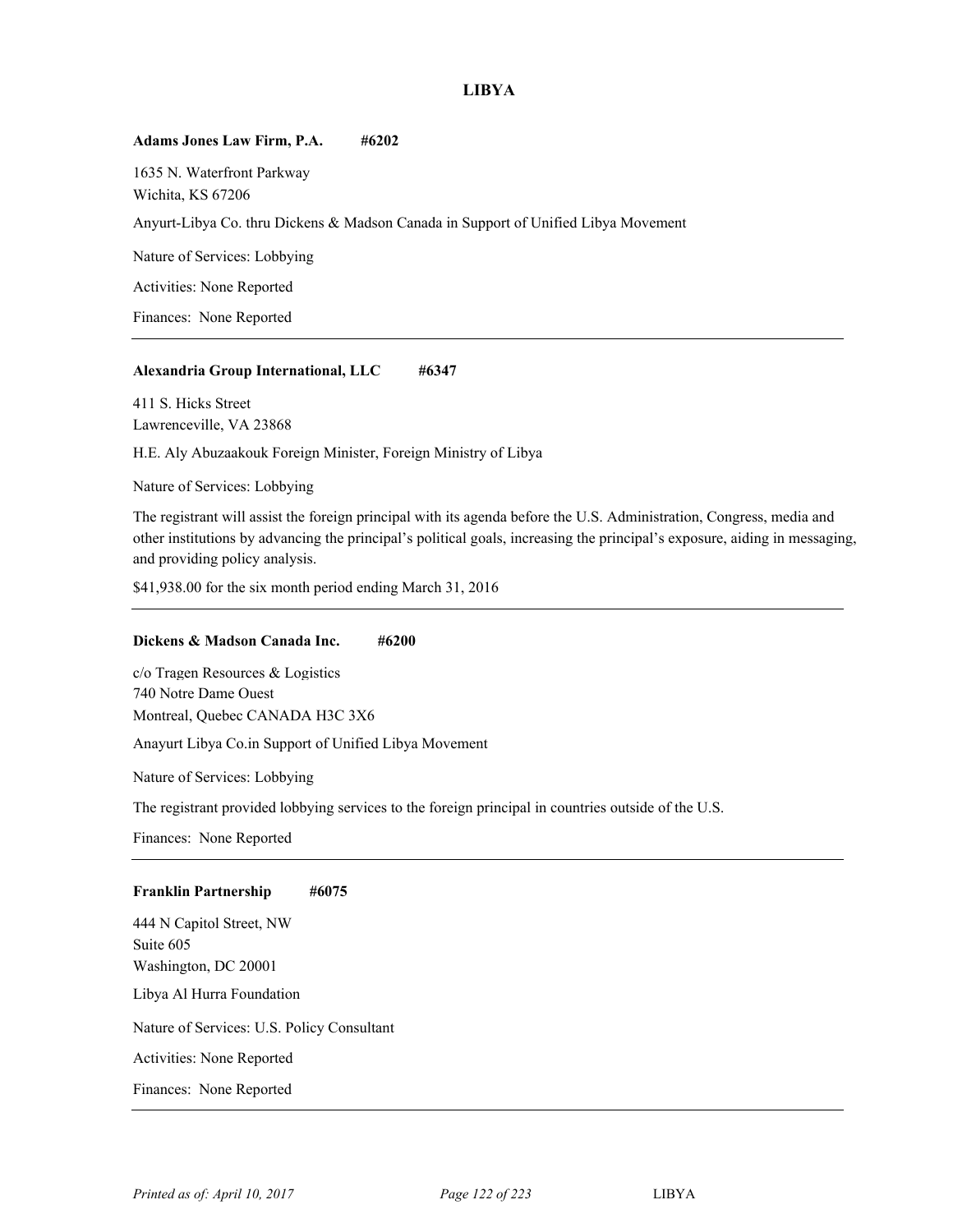# **LIBYA**

## **Greenberg Traurig, LLP #5712**

2101 L Street, N.W. Suite 1000 Washington, DC 20037

Libya Institute of Advanced Studies (LIAS) through Sanitas International

Nature of Services: Lobbying

The registrant as a subcontractor through Sanitas International provided government relations counsel and leadership for outreach to strengthen the dialogue with members of Congress, the Administration, and other key leaders in the United States regarding the security and development of Libya on behalf of the foreign principal.

\$45,278.33 for the six month period ending April 30, 2016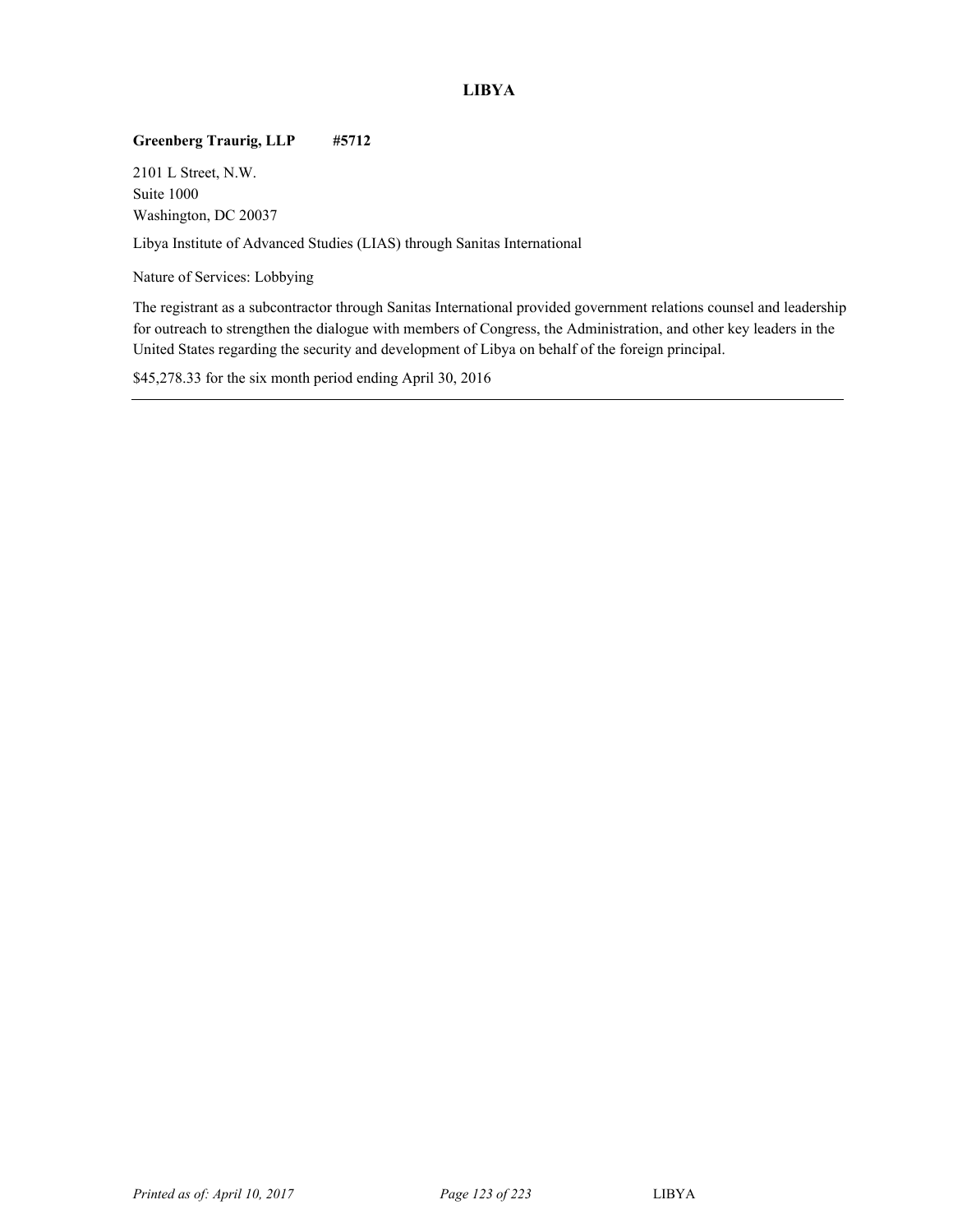# **LUXEMBOURG**

## **Luxcore, Ltd. #4901**

255 Drake Avenue No. 7 New Rochelle, NY 10805

Luxembourg Trade and Investment Office

Nature of Services: Media Relations/Advertising/Promotion of Investment

The registrant provided counseling, prepared and disseminated background information for magazines, supported meetings and other gatherings, contacted U.S. business organizations, and created and placed advertisements for the foreign principal.

\$26,530.00 for the six month period ending March 31, 2016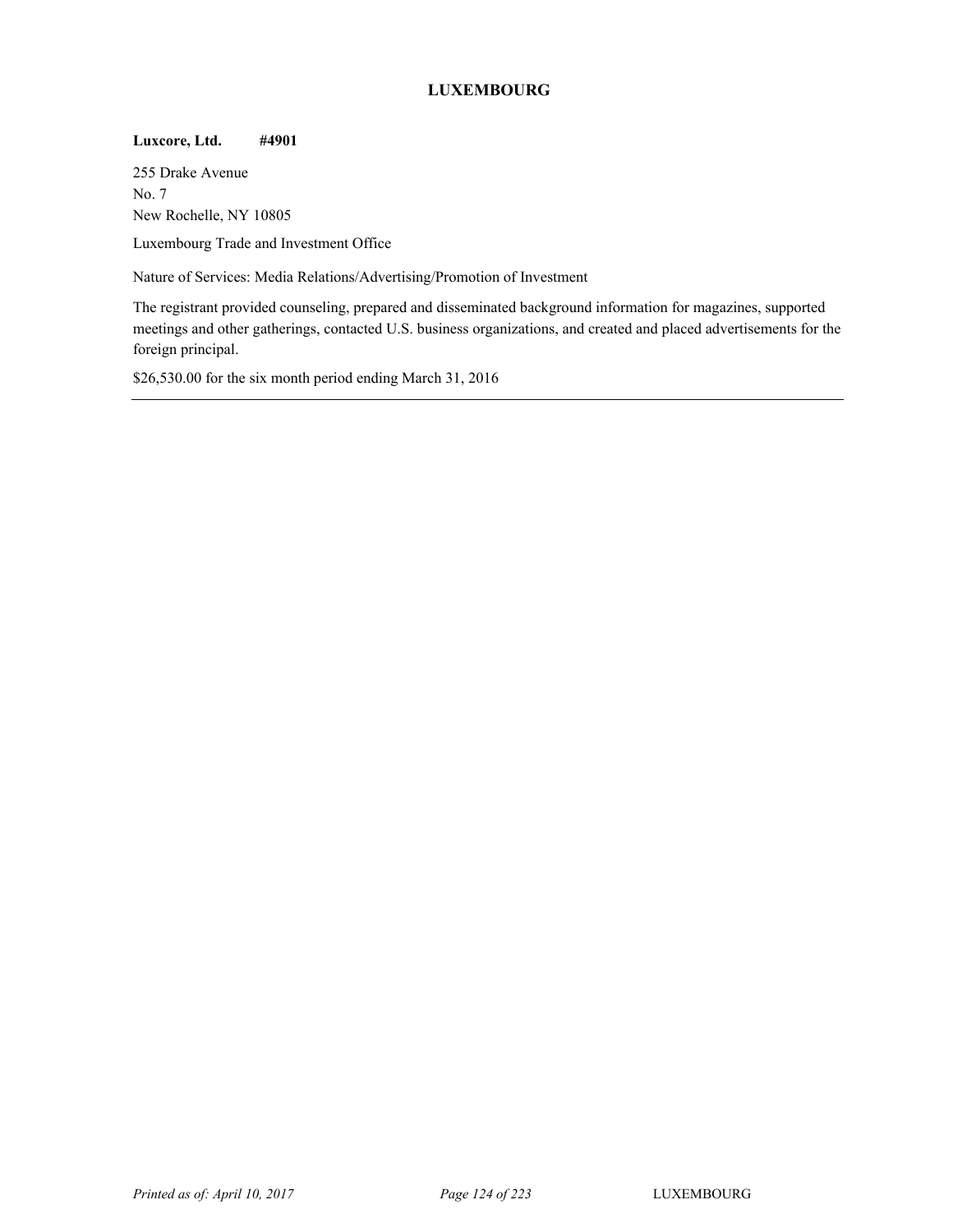## **MACEDONIA**

## **Daschle Group, LLC #6280**

901 K Street, NW Suite 900 Washington, DC 20001

VMRO DPMNE Political Party

Nature of Services: Lobbying

The registrant will provide strategic consulting services in connection with the political and public policy issues before the United States government impacting the foreign principal.

Finances: None Reported

### **Global Security and Innovative Strategies, LLC #6335**

1401 H Street, NW Suite 875 Washington, DC 20005

Secretary General of the VMRO-DPMNE

Nature of Services: Lobbying

The registrant will provide government relations support including educating United States government officials about the foreign principal's position on Macedonia, its future plans, and its positioning with the Macedonian government.

\$35,000.00 for the six month period ending January 31, 2016

### **New Partners Consulting, Inc. #6330** (T)

1250 I Street, NW Suite 200 Washington, DC 20005 VMRO - Democratic Party for Macedonian National Unity (t)

Nature of Services: Distribution of Printed Material

The registrant wrote and disseminated press releases on behalf of the foreign principal for the Prime Minister's outreach to the American people.

\$54,000.00 for the six month period ending June 30, 2016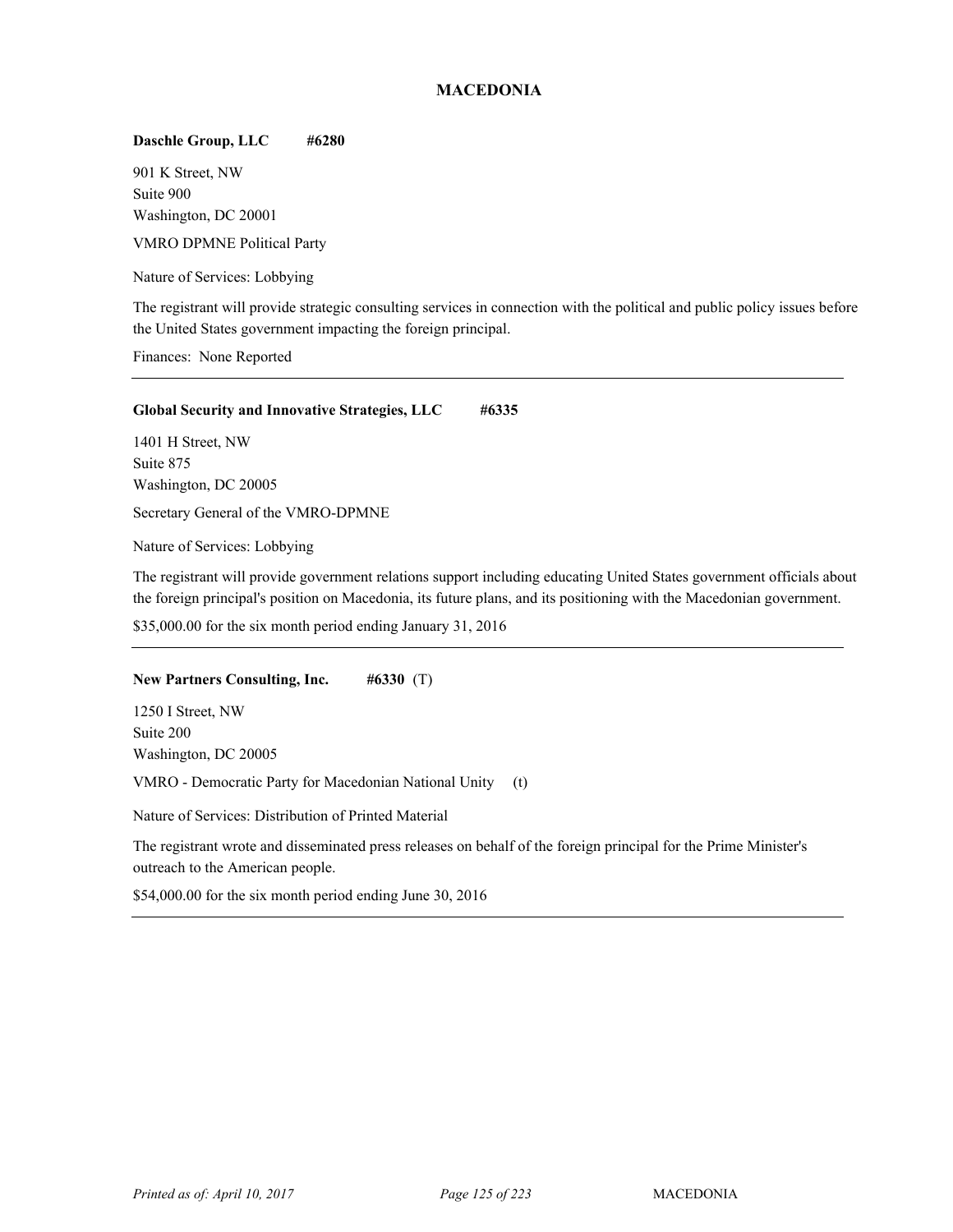## **MALAWI**

## **Nelson Mullins Riley & Scarborough, LLP #5928**

1320 Main Street 17th Floor Columbia, SC 29201

Government of the Republic of Malawi (t)

Nature of Services: Lobbying

The registrant will assist the President of the Government of Malawi in meeting members of Congress and other executive and legislative branch government officials. These meetings will work to create a positive image for Malawi within the U.S. Government.

\$120,000.00 for the six month period ending April 30, 2016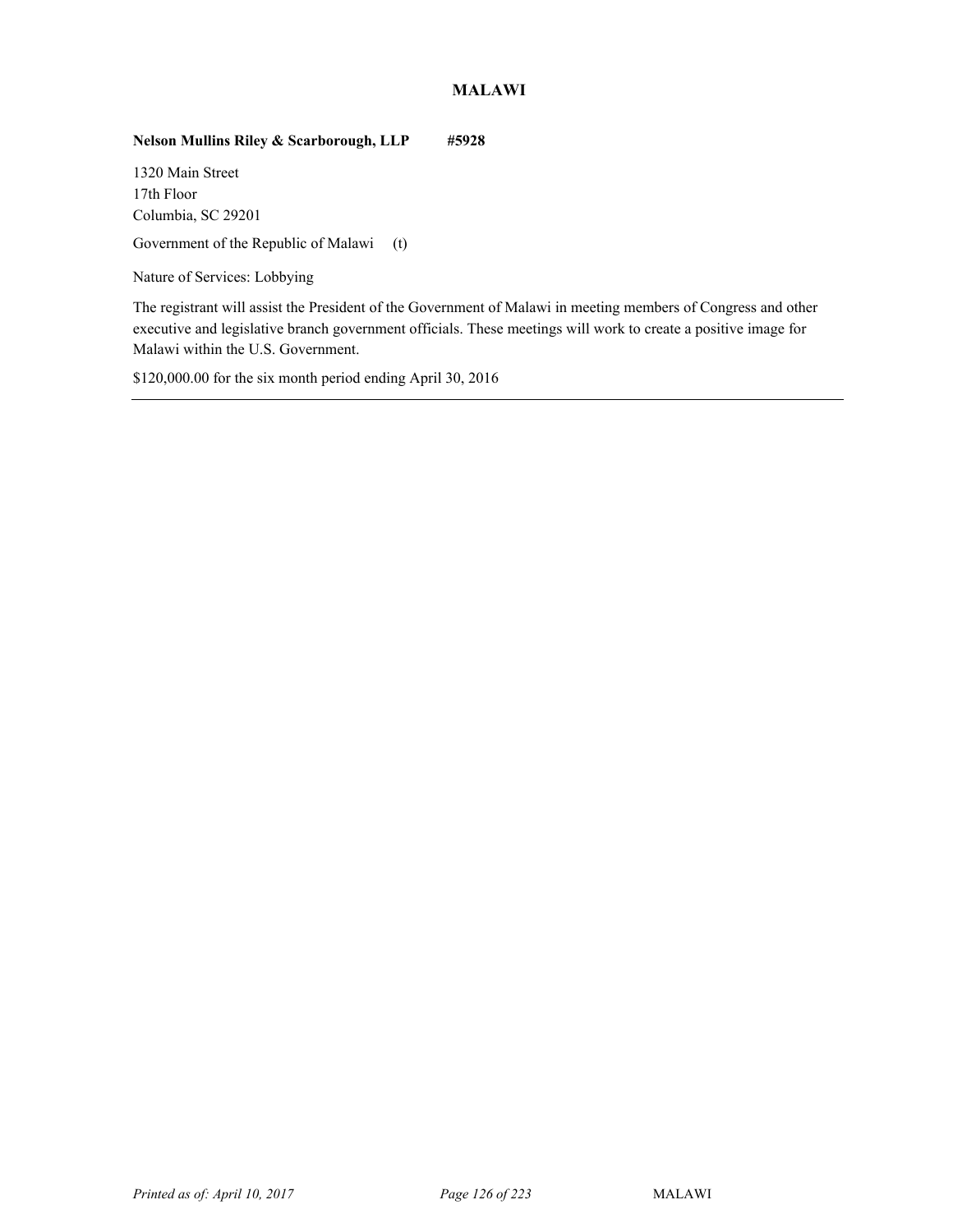## **MALAYSIA**

## **Dickstein Shapiro, LLP #3028** (T)

1825 Eye Street, N.W. Washington, DC 20006-5403

American Palm Oil Council (t)

Nature of Services: Legal and Other Services/Lobbying

The registrant provided advice in connection with potential state and federal food labeling and advertising requirements, and monitored developments in related proceedings of the Food and Drug Administration and other agencies. The registrant also advised the foreign principal on potential state and federal requirements and developments with respect to the use of palm oil in the production of biofuels.

\$2,345.00 for the six month period ending June 30, 2016

## **Malaysia Tourism Promotion Board #2510**

818 West Seventh Street Suite 970 Los Angeles, CA 90017-3432

<sup>51</sup> Tourist Development Corporation, Ministry of Tourism, Government of the Federation of Malaysia

Nature of Services: Promotion of Tourism

The registrant promoted tourism to Malaysia by advertising, distributing brochures and pamphlets, and participating in expositions and media interviews.

\$566,259.91 for the six month period ending April 30, 2016

## **Malaysian Industrial Development Authority #2331**

875 North Michigan Avenue Suite 1515 Chicago, IL 60611

Malaysian Industrial Development Authority <sup>51</sup>

Nature of Services: Promotion of Investment

The registrant communicated with U.S. corporations and individuals who were interested in exploring and establishing business relations with Malaysia.

\$677,541.59 for the six month period ending June 30, 2016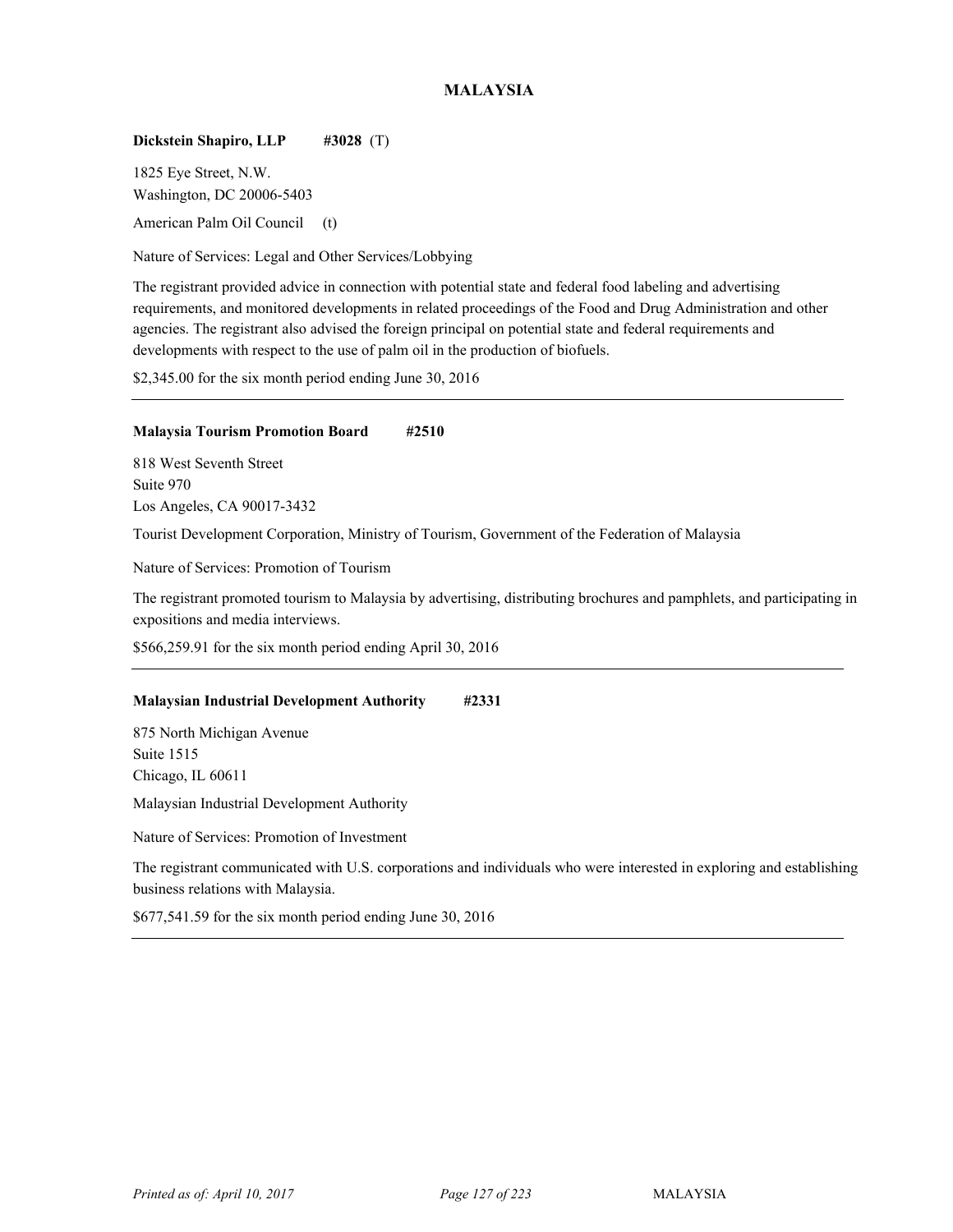## **MALAYSIA**

| <b>Malaysian Investment Development Authority</b> | #5350 |
|---------------------------------------------------|-------|
| 226 Airport Parkway                               |       |
| Suite 480                                         |       |
| San Jose, CA 95110                                |       |
| Malaysian Industrial Development Authority        |       |
| Nature of Services: Promotion of Investment       |       |
| Activities: None Reported                         |       |
| Finances: None Reported                           |       |

## **Malaysian Palm Oil Council (f/k/a American Palm Oil Council) #4575**

1010 Wisconsin Avenue, NW Suite 307 Washington, DC 20007 Malaysian Palm Oil Council <sup>51</sup>

Nature of Services: Promote Palm Oil Sales

The registrant represented the foreign principal at various exhibits, conferences, and seminars throughout the country.

\$279,411.14 for the six month period ending June 30, 2016

## **Malaysian Rubber Export Promotion Council (USA) #5444**

3516 International Court, N.W. Washington, DC 20008

Malaysian Rubber Export Promotion Council <sup>51</sup>

Nature of Services: Industrial Promotion

The registrant distributed information about Malaysian natural rubber, as well as provided technical and general information to relevant industry and consumers. The registrant also participated in conventions/exhibitions, conferences, and meetings for the trade and scientific community.

\$225,857.29 for the six month period ending January 31, 2016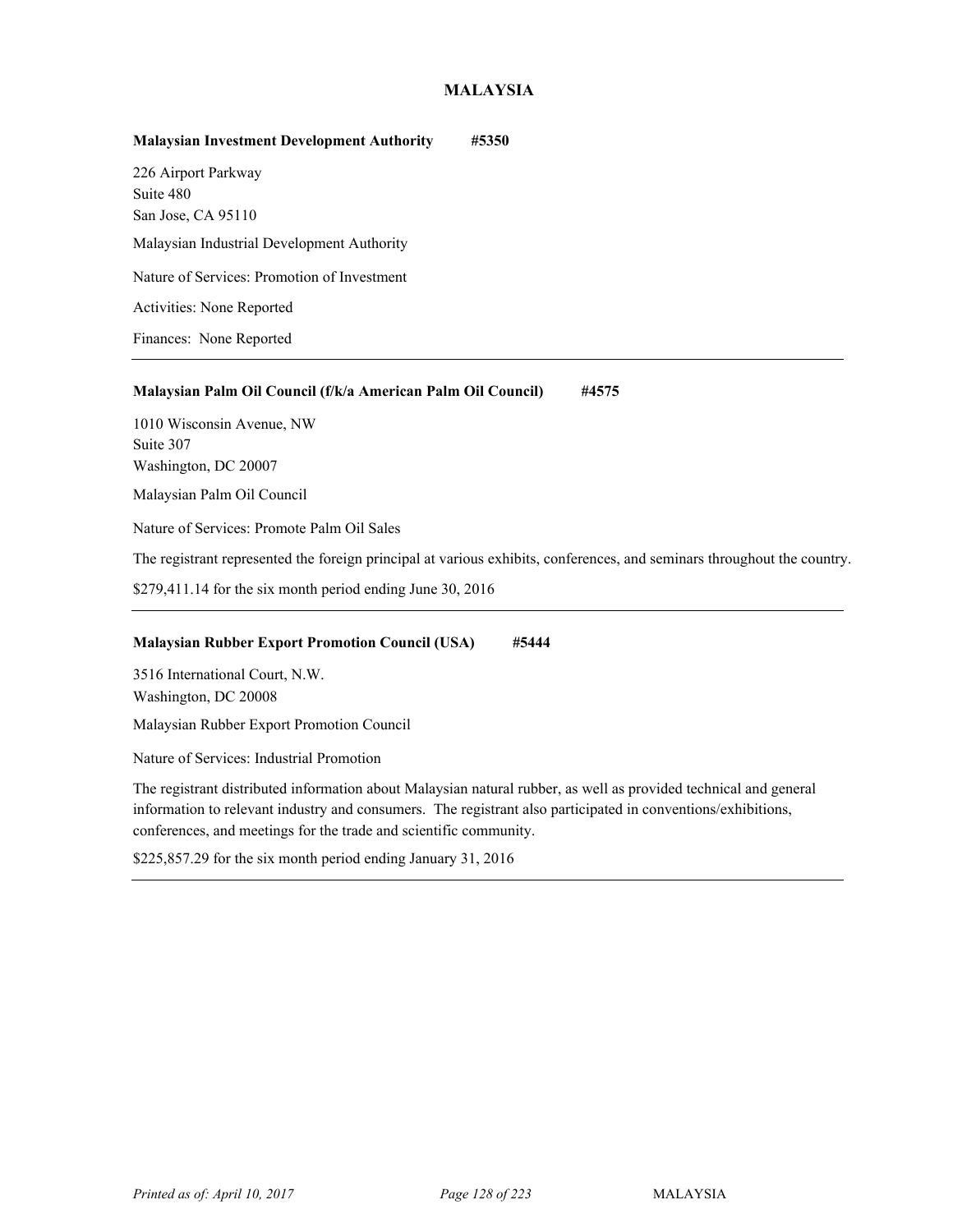## **MALAYSIA**

## **Peter Mirijanian Public Affairs #6358**

1776 K Street, NW 7th Floor Washington, DC 20006

<sup>51</sup> Brandworth Corporation through Witt Global Partners, LLC

Nature of Services: Public Relations

The registrant will provide public relations activities regarding United States - Malaysia bilateral policy. The registrant will contact members of Congress and their staffs, think tanks, and the media on behalf of the foreign principal.

Finances: None Reported

### **Venable, LLP #5931**

575 7th Street, NW Washington, DC 20004-1601

Malaysian Palm Oil Council <sup>51</sup>

Nature of Services: U.S. Policy Consultant

The registrant will advise the foreign principal in connection with potential state and federal food labeling and advertising requirements, and developments with respect to nutritional issues.

Finances: None Reported

### Witt Global Partners, LLC #6348

2101 L Street, NW Suite 800 Washington, DC 20037

**Brandworth Corporation** 

Nature of Services: Lobbying

The registrant will provide government relations services on behalf of the foreign principal as it pertains to United States - Malaysia bilateral policy. The registrant will contact members of Congress and their staffs, Executive branch officials, members of the think tank community, and media outlets.

Finances: None Reported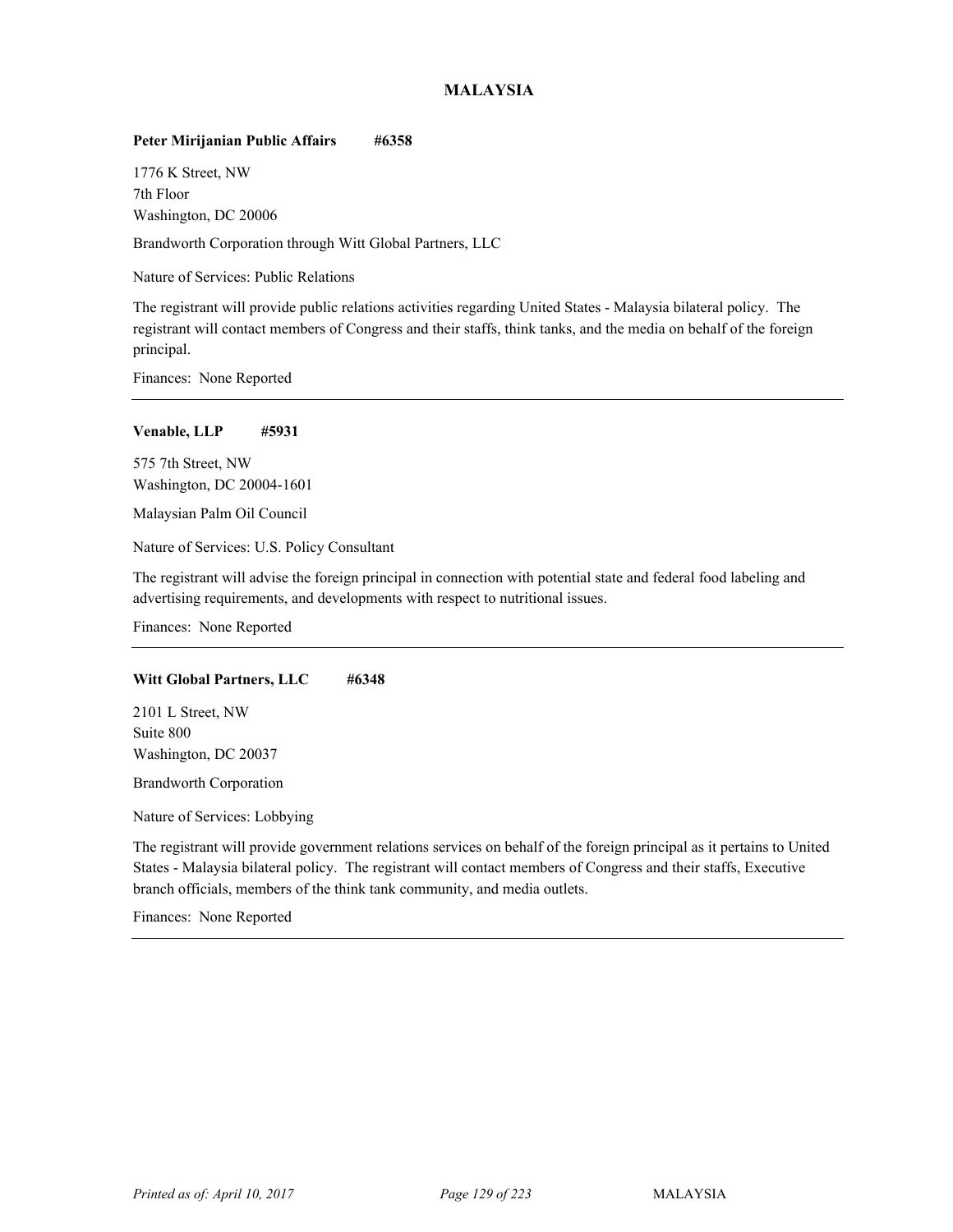## **MALDIVES**

## Akin, Gump, Strauss, Hauer & Feld, LLP #3492

1333 New Hampshire Avenue, N.W. Suite 400 Washington, DC 20036

Permanent Mission of the Republic of Maldives to the United Nations

Nature of Services: Legal and Other Services/Lobbying

The registrant will represent the foreign principal before the United States government on issues of importance such as trade and economic development, foreign investment, climate change, and regional security.

Finances: None Reported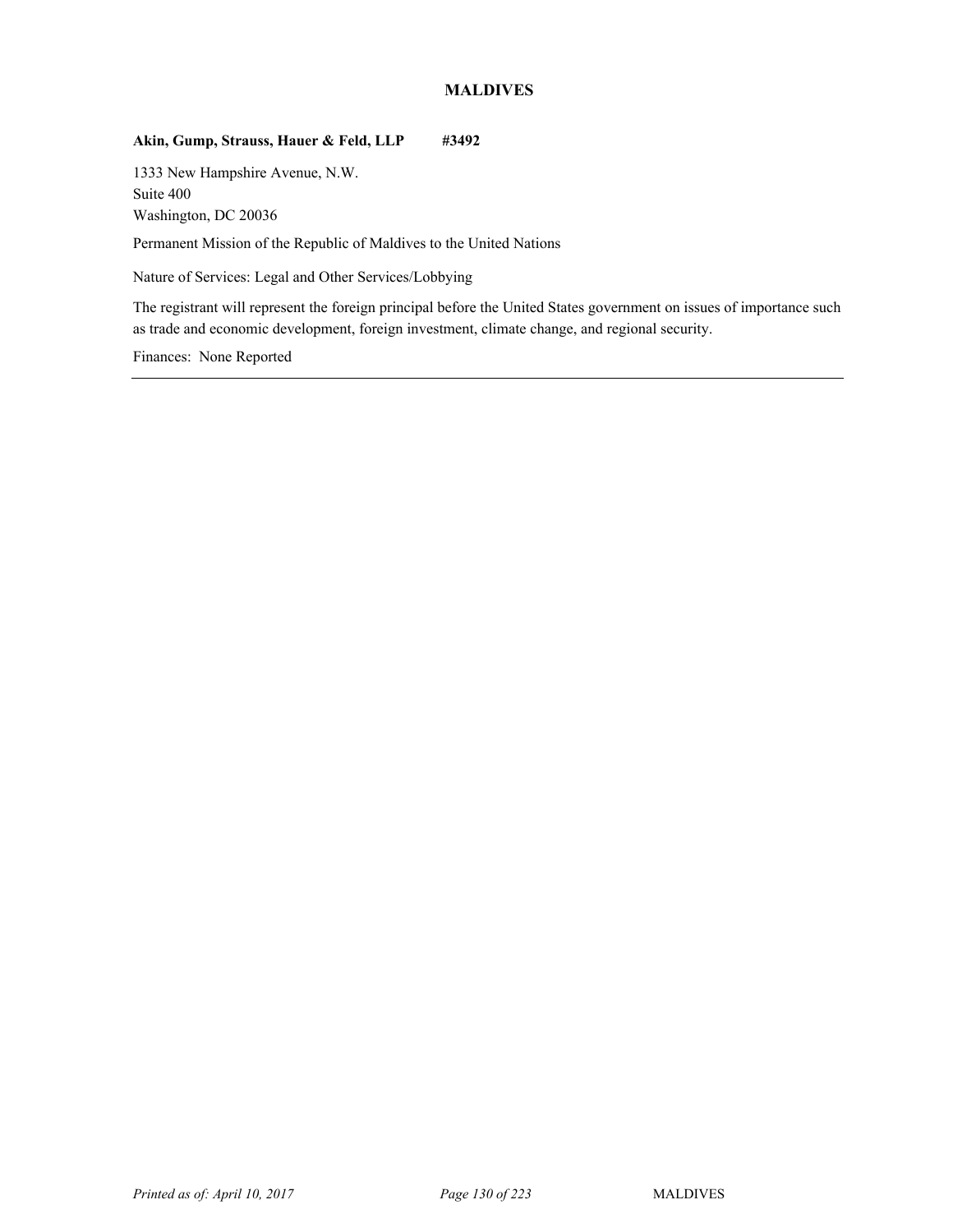## **MARSHALL ISLANDS**

## **Cohen, David B. #6321**

P.O. Box 2655 Redondo Beach, CA 90278 <sup>51</sup> Enewetak/Ujelang Local Government

Nature of Services: Legal and Other Services/Lobbying

The registrant provided legal services, consulting services, drafting legal notices and advertisements, and draft resolutions for the foreign principal.

\$90,000.00 for the six month period ending March 31, 2016

### **Independent Diplomat, Inc. #5860**

45 East 20th Street 6th Floor New York, NY 10003

Mission of the Republic of the Marshall Islands to the United Nations <sup>51</sup>

Nature of Services: Lobbying

The registrant provided advice, assistance, and analysis of diplomatic communications on behalf of the foreign principal.

Finances: None Reported

## **International Registries, Inc. #4533**

11495 Commerce Park Drive Reston, VA 20191-1506

Republic of the Marshall Islands

Nature of Services: Maritime Support Services

The registrant attended conferences on behalf of the foreign principal and administered maritime and offshore corporate programs of the foreign principal by providing general management services, preparing certificates of registry, accepting applications for vessel registration and documents, and receiving and forwarding applications for the formation of non-resident corporations under the Associations Law of the Marshall Islands. The registrant also disseminated informational materials on behalf of the foreign principal.

\$7,102,716.00 for the six month period ending January 31, 2016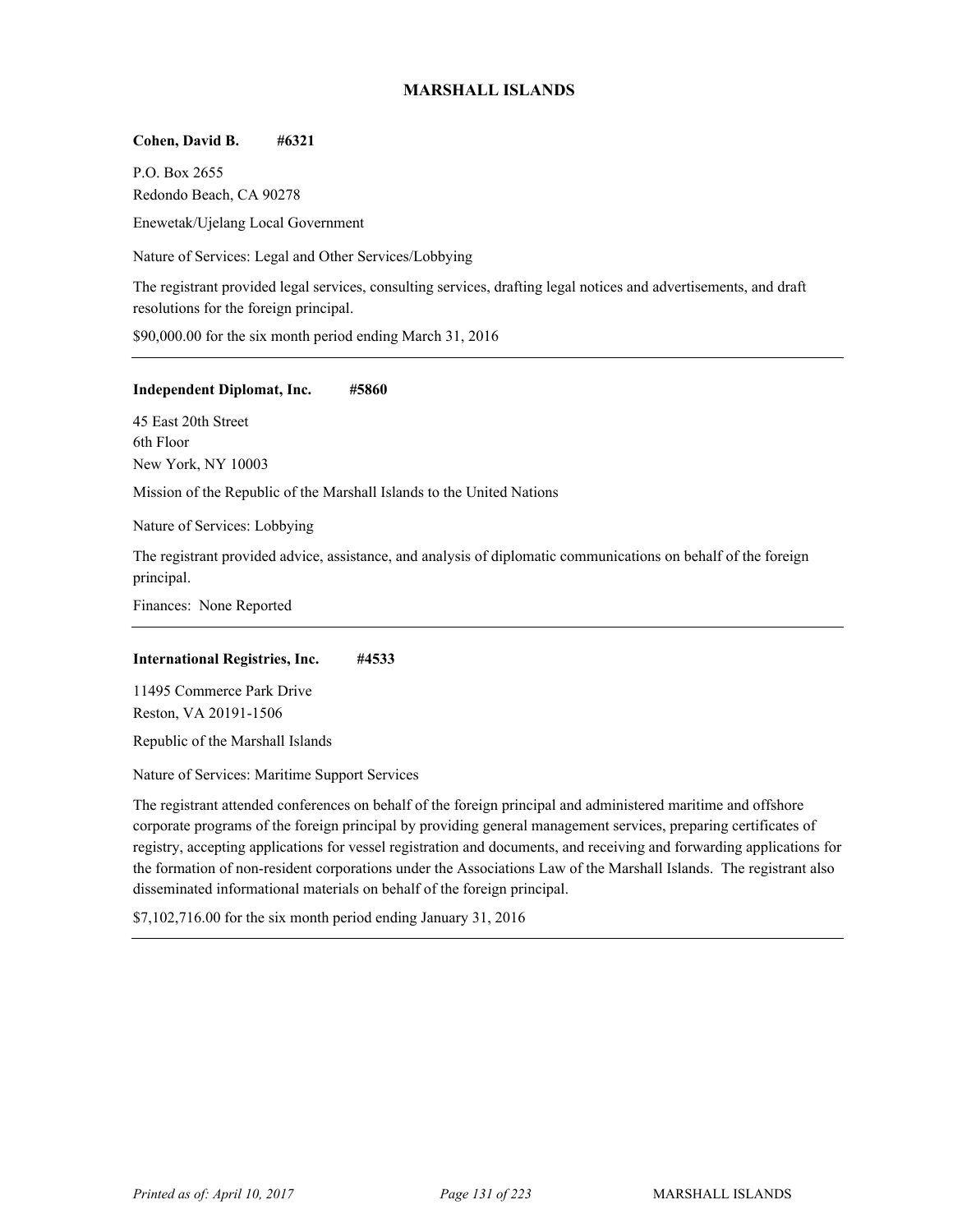## **MARSHALL ISLANDS**

## **Van Scoyoc Associates, Inc. #5401**

101 Constitution Avenue, N.W. Suite 600 West Washington, DC 20001

<sup>51</sup> Rongelap Atoll Local Government

Nature of Services: U.S. Policy Consultant

The registrant served in a liaison capacity representing the foreign principal. Activities included organizing meetings and briefings of Congress (members and staff) and agency officials about the Rongelap Atoll Local Government and the government's issues.

\$15,383.75 for the six month period ending June 30, 2016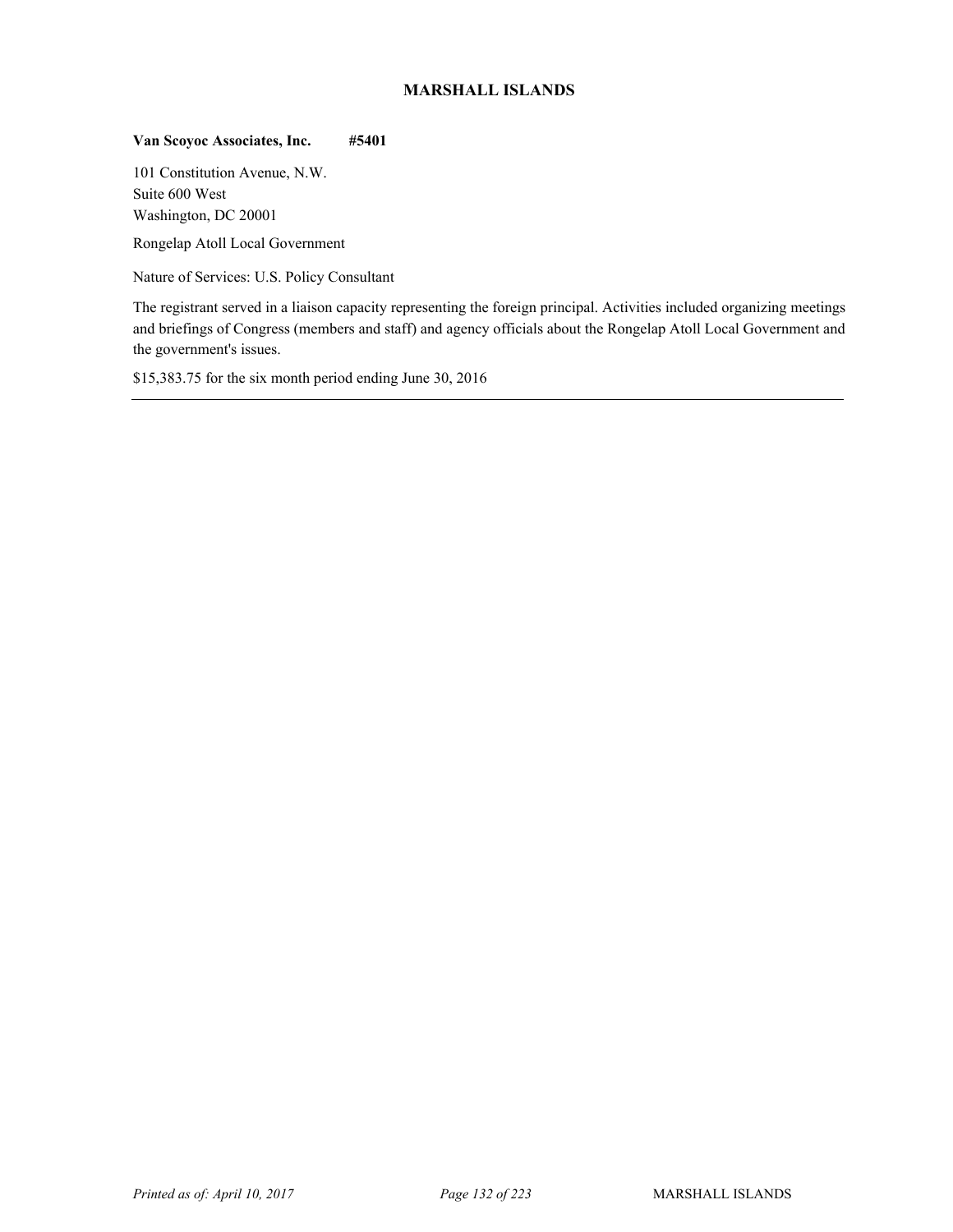# **MAURITIUS**

## **Ryberg and Smith, LLC #5570**

401 9th Street, N.W. Suite 640 Washington, DC 20004

Mauritius Ministry of Industry and International Trade

Nature of Services: Promotion of Trade

The registrant has provided legal advice to the Mauritius Ministry of Foreign Affairs, International Trade and Cooperation in connection with the African Growth and Opportunity Act (AGOA) and other proposals for expanding trade between Mauritius and the US.

Finances: None Reported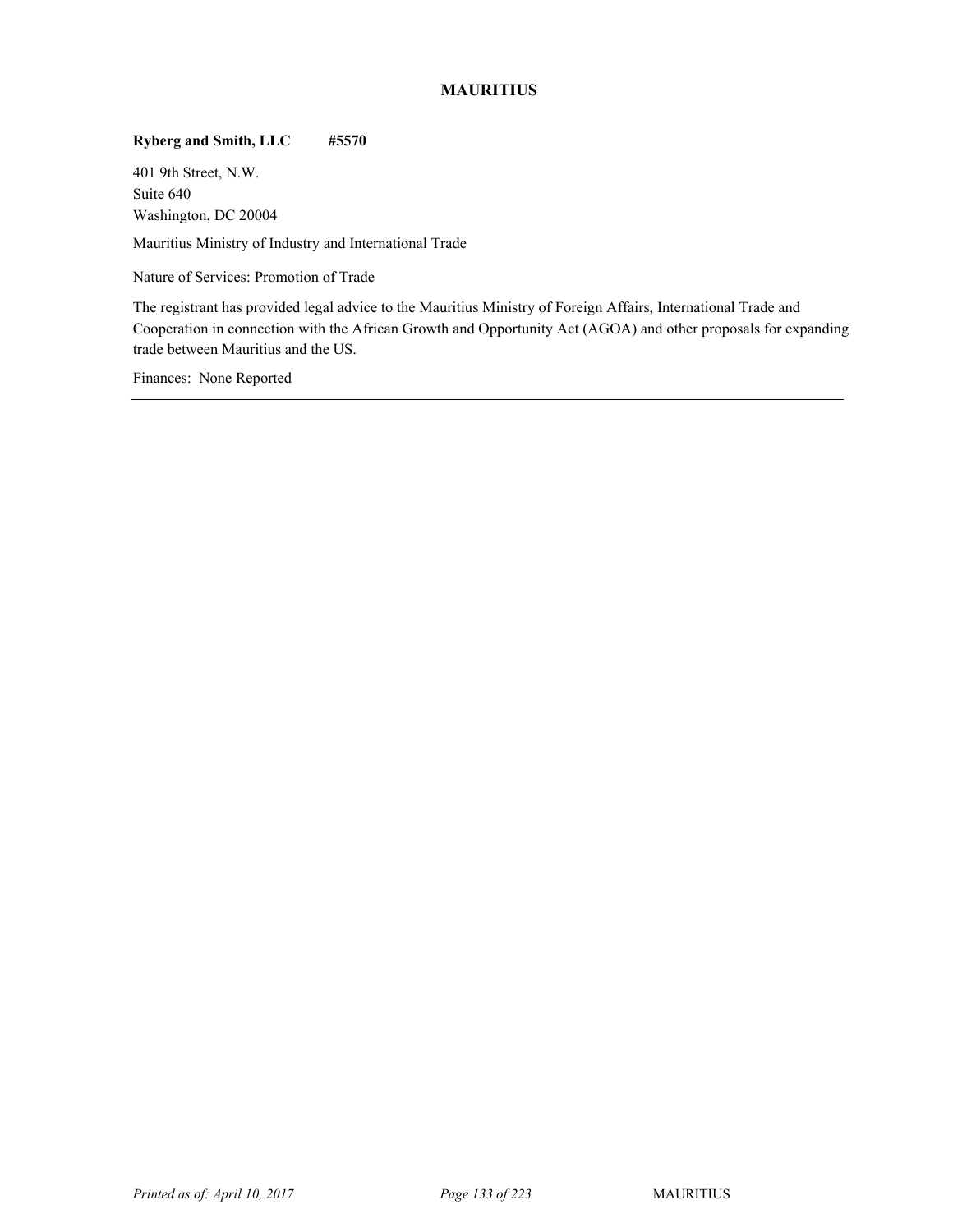## **Brownstein Hyatt Farber Schreck, LLP #5870**

410 Seventeenth Street Suite 2200 Denver, CO 80202-4432

Embassy of Mexico through Kuykendall & Associates

Nature of Services: U.S. Policy Consultant

The registrant through Kuykendall & Associates communicated with members of Congress, congressional staffers, U.S. Government officials, attorneys, and media representatives regarding the implementation and enforcement of the International Court of Justice's decision in a case concerning Mexican nationals, potential amendment in the Foreign Operations Appropriations bill, as well as other issues. The registrant also disseminated informational materials on behalf of the foreign principal.

\$26,352.78 for the six month period ending June 30, 2016

#### **Burson-Marsteller, LLC (Washington, DC) #6227**

1110 Vermont Avenue, NW Suite 1200 Washington, DC 20005 <sup>52</sup> Consejo de PromocionTuristica de Mexico, S.A. de C.V.

Nature of Services: Promotion of Tourism

The registrant will provide public relations serviced to support the foreign principal's communications objectives in the United States. The registrant will provide research and analysis, media relations, stakeholder engagement, content development and engagement opportunities.

Finances: None Reported

#### **CLS Strategies #5774**

1850 M Street, NW Suite 900 Washington, DC 20036

<sup>52</sup> Consejo de Promocion Turistico de Mexico

Nature of Services: Media Relations

The registrant provided media relations services through outreach to media outlets to make Mexico an attractive destination.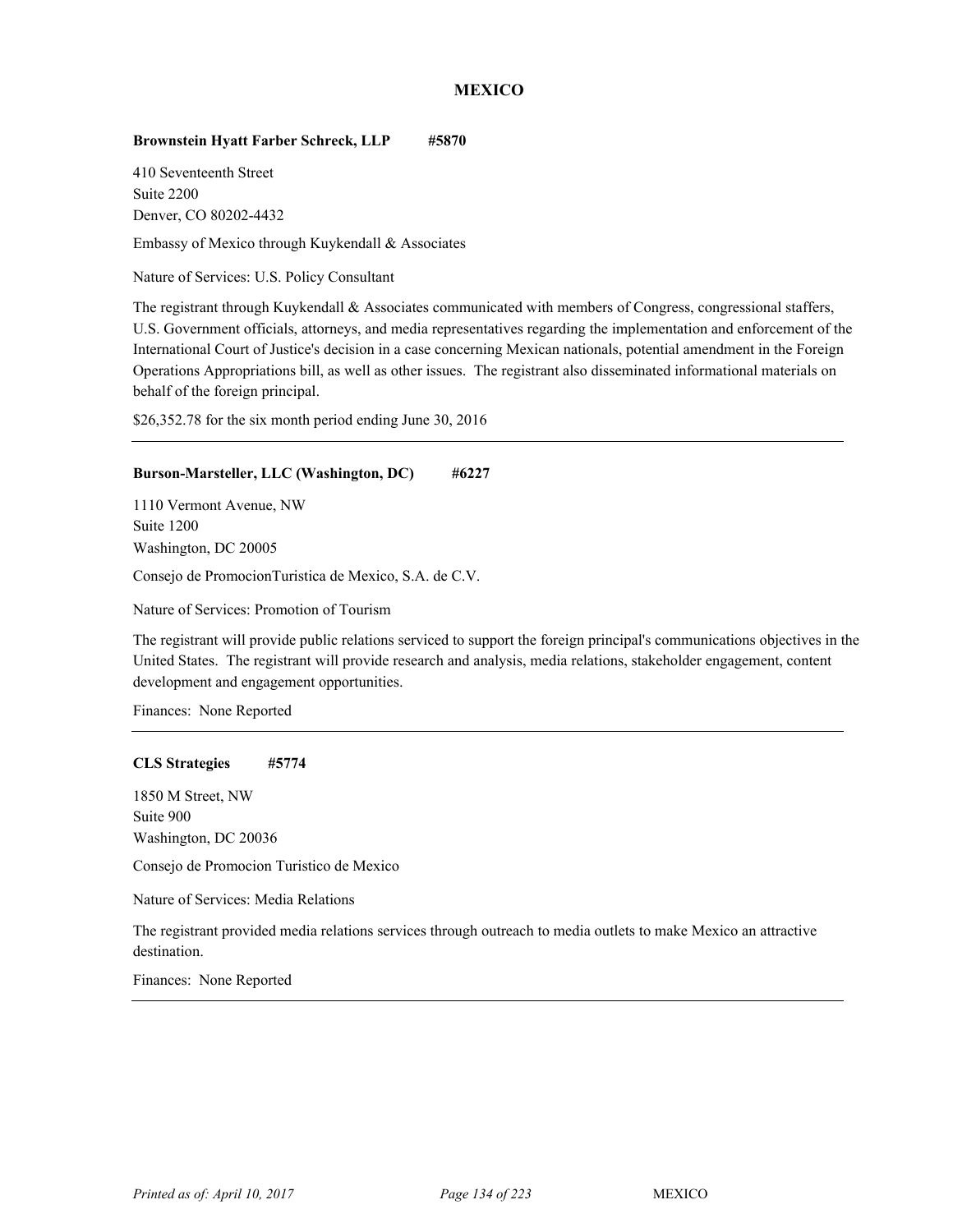#### **Finn Partners, Inc. #6212**

301 E. 57th Street New York, NY 10022

<sup>52</sup> Officina De Visitantes Y Convenciones de la Riviera Nayarit

Nature of Services: Promotion of Tourism

The registrant provided public relations services, ongoing media relations including press trips, as well as preparation and distribution of press information. The press trips involved verbal and written invitations to travel writers and editors and personal escort of the journalists to the principality.

\$56,000.00 for the six month period ending March 31, 2016

## **Greenberg Traurig, LLP #5712**

2101 L Street, N.W. Suite 1000 Washington, DC 20037

<sup>52</sup> Secretaria de Agricultura Ganaderia, Desarollo Rural, Pesca y Alimentacion (SAGARPA)

Nature of Services: Promotion of Trade

The registrant monitored developments in the United States that affect the US-Mexico agricultural trade industry, monitor global activities of organizations including the WTO that could affect Mexico's agricultural trade, and provided legal counsel regarding US-Mexico trade relationships and NAFTA partners on behalf of the foreign principal.

\$777,318.94 for the six month period ending April 30, 2016

#### **Information Management Services, Inc. #6361**

1201 16th Street, NW Suite 414 Washington, DC 20036

Consulate General of Mexico through Raben Group

Nature of Services: Public Relations

The registrant will provide research, communications, and strategic support on behalf of the foreign principal.

\$100,000.00 for the six month period ending June 30, 2016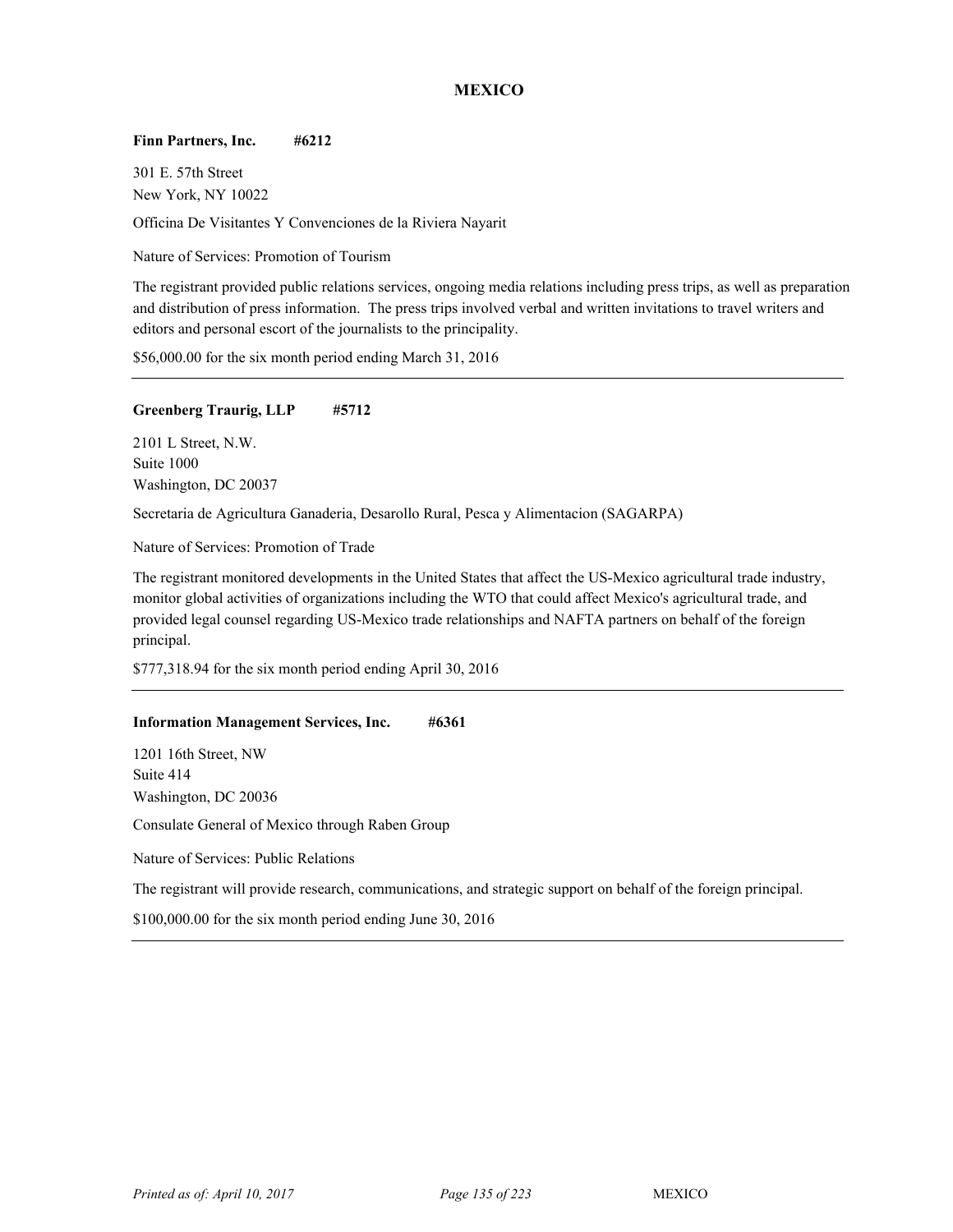#### **Ira Shapiro Global Strategies, LLC #6292**

1200 New Hampshire Avenue, NW Suite 800 Washington, DC 20036

Sagarpa Conapesca (through Greenberg Traurig)

Nature of Services: Legal and Other Services/Lobbying

Activities: None Reported

Finances: None Reported

#### **Kuykendall, Gregory J., PC #5917**

531 South Convent Avenue Tucson, AZ 85701

<sup>52</sup> Government of United Mexican States

Nature of Services: Legal and Other Services/Lobbying

The registrant contacted two lobbying groups, the Raben Group, and Brownstein, Hyatt, Farber and Schreck, LLP, who communicated with members of Congress, members of the executive branch and other public officials regarding the implementation and enforcement of the International Court of Justice's decision in the case concerning Avena and other Mexican nationals.

Finances: None Reported

#### **MRB Group, LLC #6279**

12833 Atkinson Road Lake Bluff, IL 60044 Secretariat of Economic Development State of Yucatan

Nature of Services: Media Relations

Activities: None Reported

Finances: None Reported

#### **Pillsbury Winthrop Shaw Pittman, LLP #5198**

Four Embarcadero Center 22nd Floor San Francisco, CA 94111-2228

Secretaria de Economia

Nature of Services: Legal and Other Services/Lobbying

The registrant provided legal and non-legal services to the foreign principal in conjunction with international dispute settlement cases and Mexico's international trade policies.

\$597,949.07 for the six month period ending January 31, 2016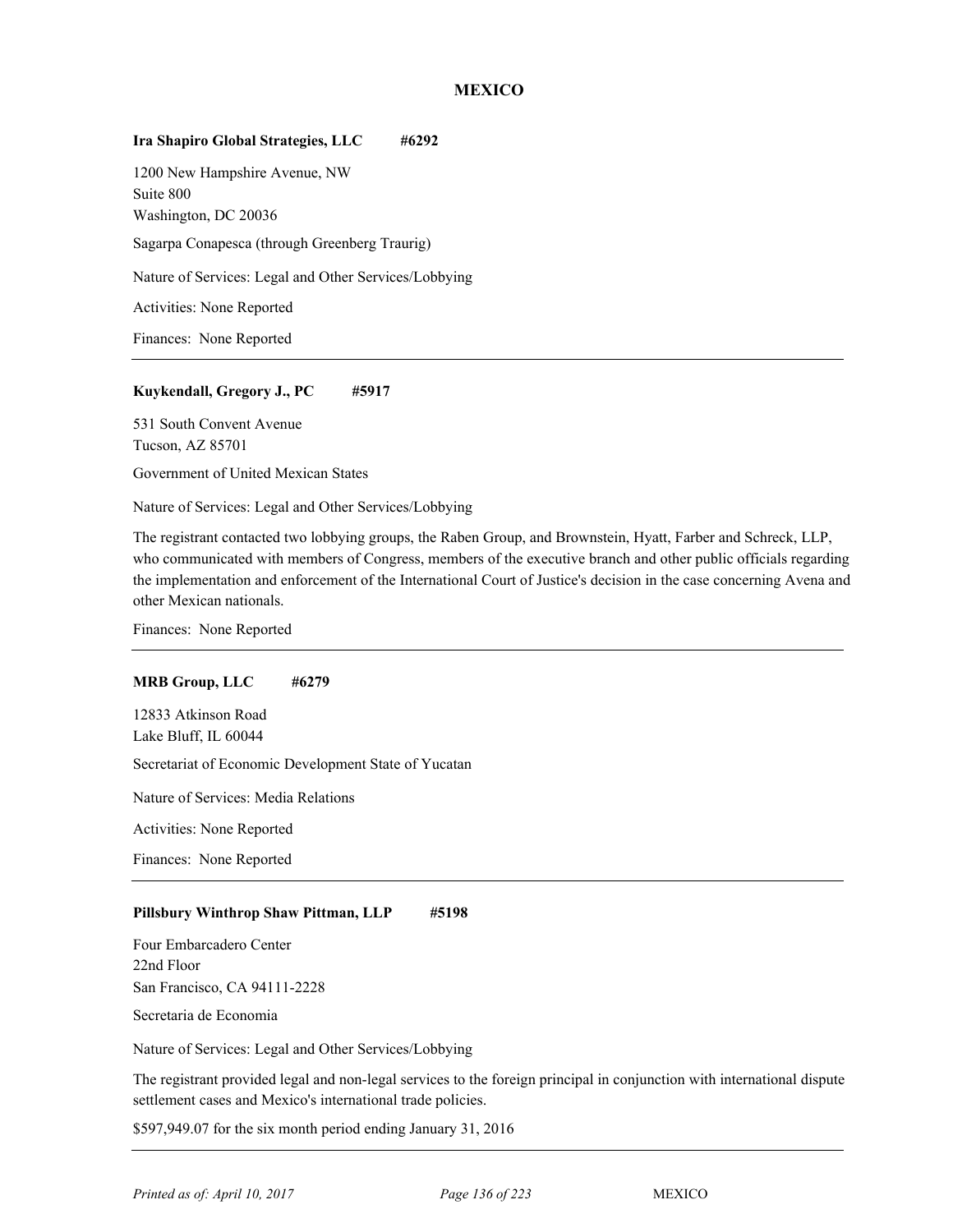## **Public Strategies Washington, Inc. #4486**

633 Pennsylvania Avenue, N.W. 4th Floor Washington, DC 20004

Government of Mexico

Nature of Services: Lobbying

The registrant gathered and analyzed information regarding U.S. trade policy. In addition, the registrant contacted members of Congress and their staffs.

\$200,000.00 for the six month period ending March 31, 2016

## **Raben Group, LLC #5932**

1341 G Street NW Floor 5 Washington, DC 20005

Consulate General of Mexico

Nature of Services: Public Relations

The registrant will develop and implement a plan to expand a work program that contributes to communication and exchange of experiences among people of Mexican descent living in the United States and Mexico.

Finances: None Reported

## **Raben Group, LLC #5932**

1341 G Street NW Floor 5 Washington, DC 20005

Embassy of Mexico through Kuykendall & Associates

Nature of Services: Public Relations

The registrant worked to support the passage of congressional legislation to implement the Avena Judgment. This included developing congressional and Administration lobbying strategy, meeting with congressional offices and Administration officials, drafting informational documents and letters, and education-interested organizations and individuals about these issues. If/when needed, the registrant will also assist with media strategy and communications.

\$26,015.00 for the six month period ending April 30, 2016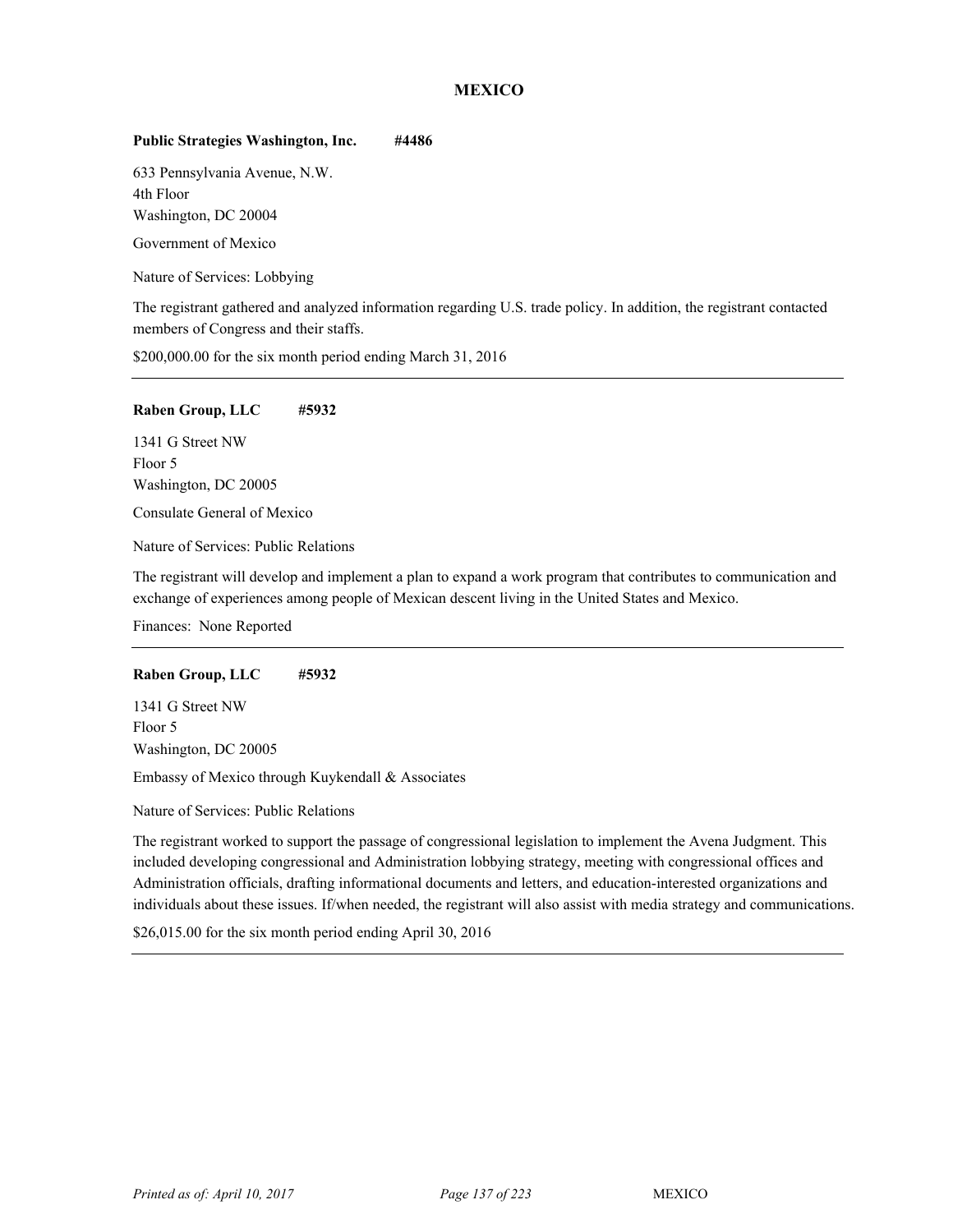# **MOLDOVA**

# **Fianna Strategies, LLC #6132**

1716 A Street, SE Washington, DC 20003

Liberal Democratic Party of Moldova

Nature of Services: Lobbying

The registrant advised and assisted the foreign principal in building relationships with U.S. audiences and communicated the positions and policies of the foreign principal with regard to parliamentary elections to U.S. audiences including Congress, the Administration, and the media.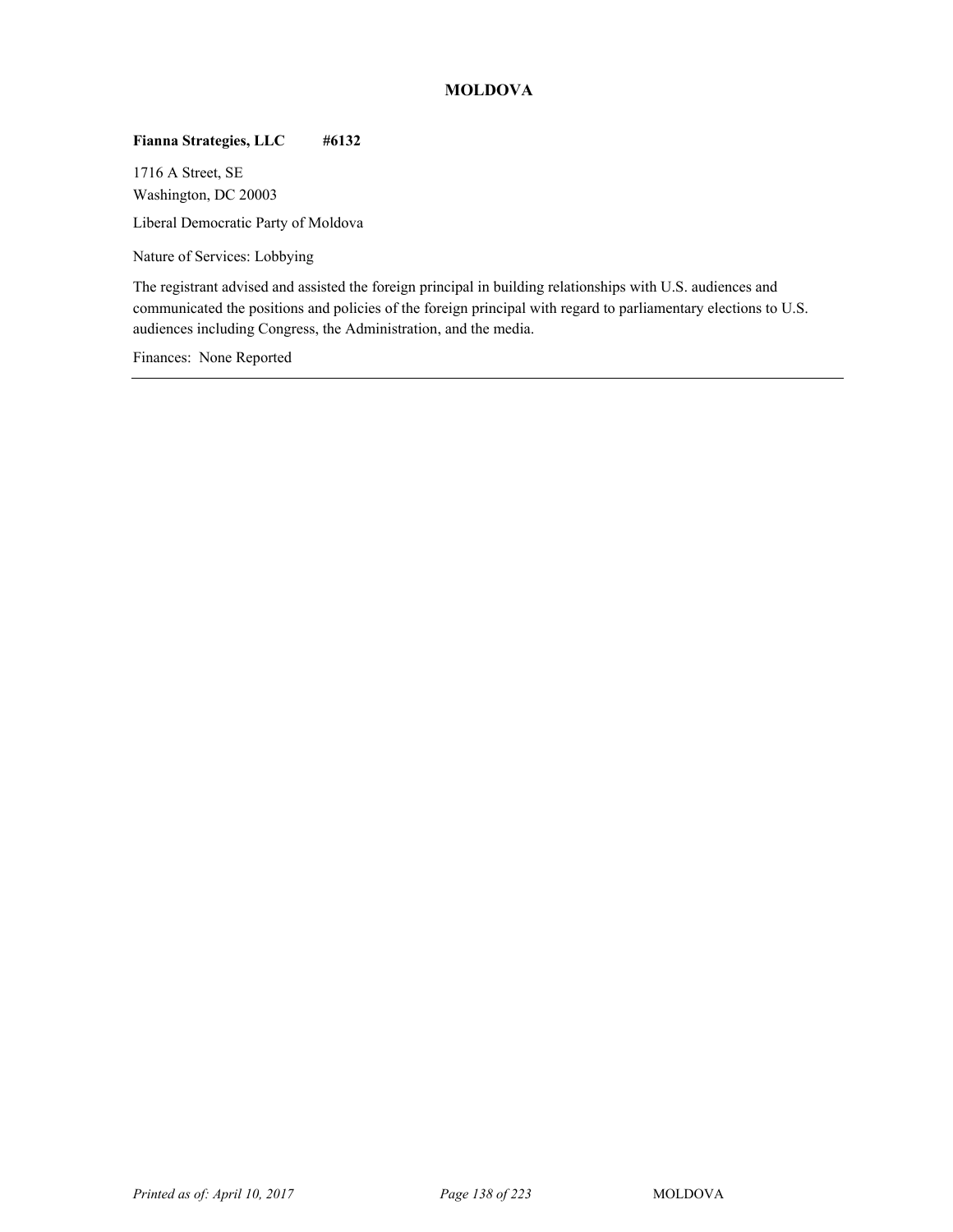# **MONACO**

## **Berliner Corcoran & Rowe, LLP #5299**

1101 17th Street, NW Suite 1100 Washington, DC 20036

<sup>53</sup> Embassy of the Principality of Monaco

Nature of Services: U.S. Policy Consultant

The registrant advised the foreign principal and the Embassy on behalf of Departement des Relations Exterieures et de la Cooperation, an official branch of the Monaco Government, in connection with the proposed District of Columbia tax haven law. At the foreign principal's request, the registrant will advise on any related matters.

\$3,305.00 for the six month period ending February 29, 2016

## **Monaco Government Tourist Office #2327**

565 Fifth Avenue 23rd Floor New York, NY 10017 <sup>53</sup> Direction du Tourisme et des Congres

Nature of Services: Public Relations

In order to promote tourism to Monaco, the registrant participated in several travel shows, conferences, and seminars. The registrant also distributed travel literature promoting tourism and contacted media representatives for advertising purposes.

\$718,469.78 for the six month period ending March 31, 2016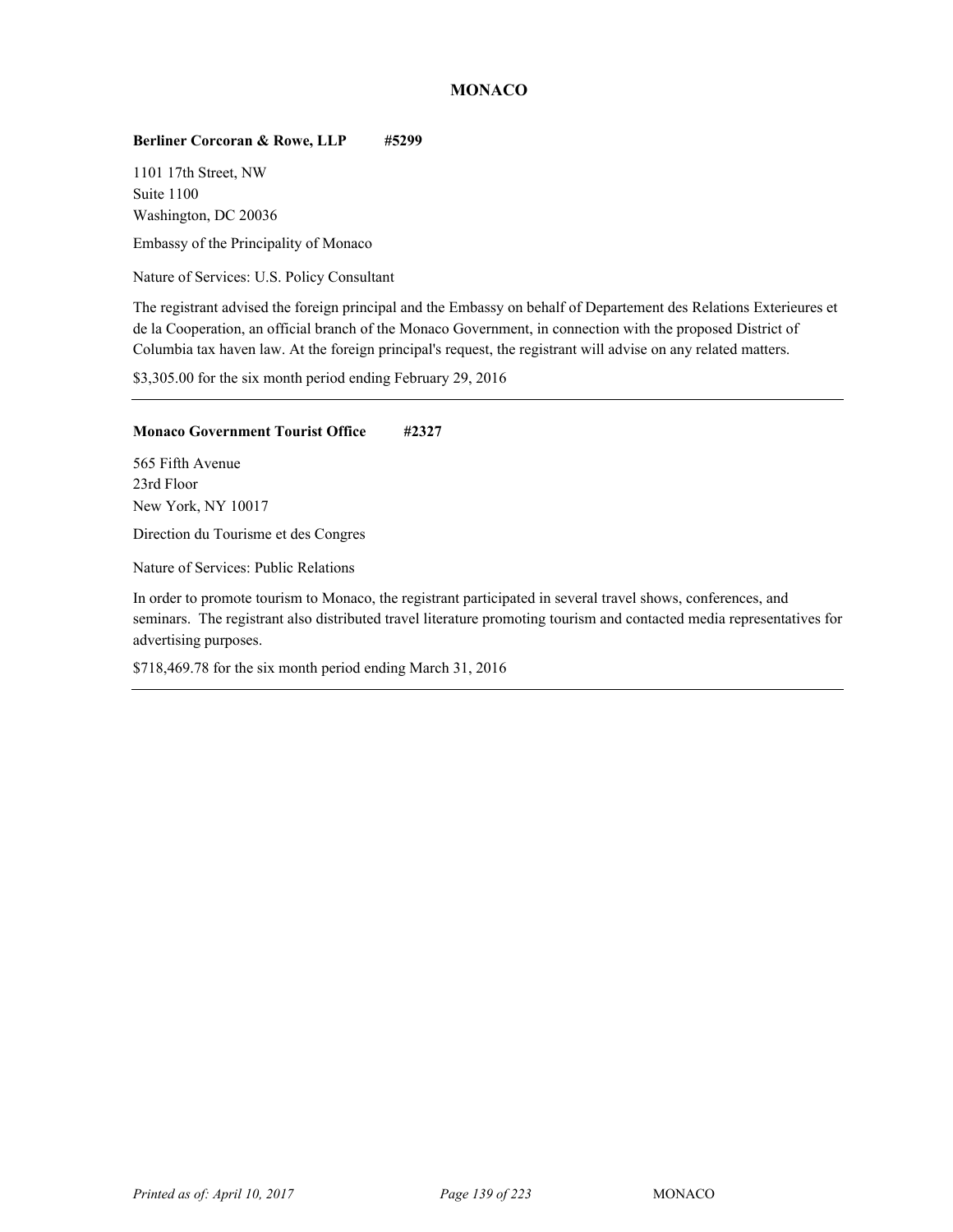# **MONGOLIA**

## **Dilenschneider Group, Inc. #6148**

405 Lexington Avenue 57th floor New York, NY 10174 <sup>54</sup> Government of Mongolia, Ministry of Foreign Affairs and Trade Nature of Services: Lobbying Activities: None Reported Finances: None Reported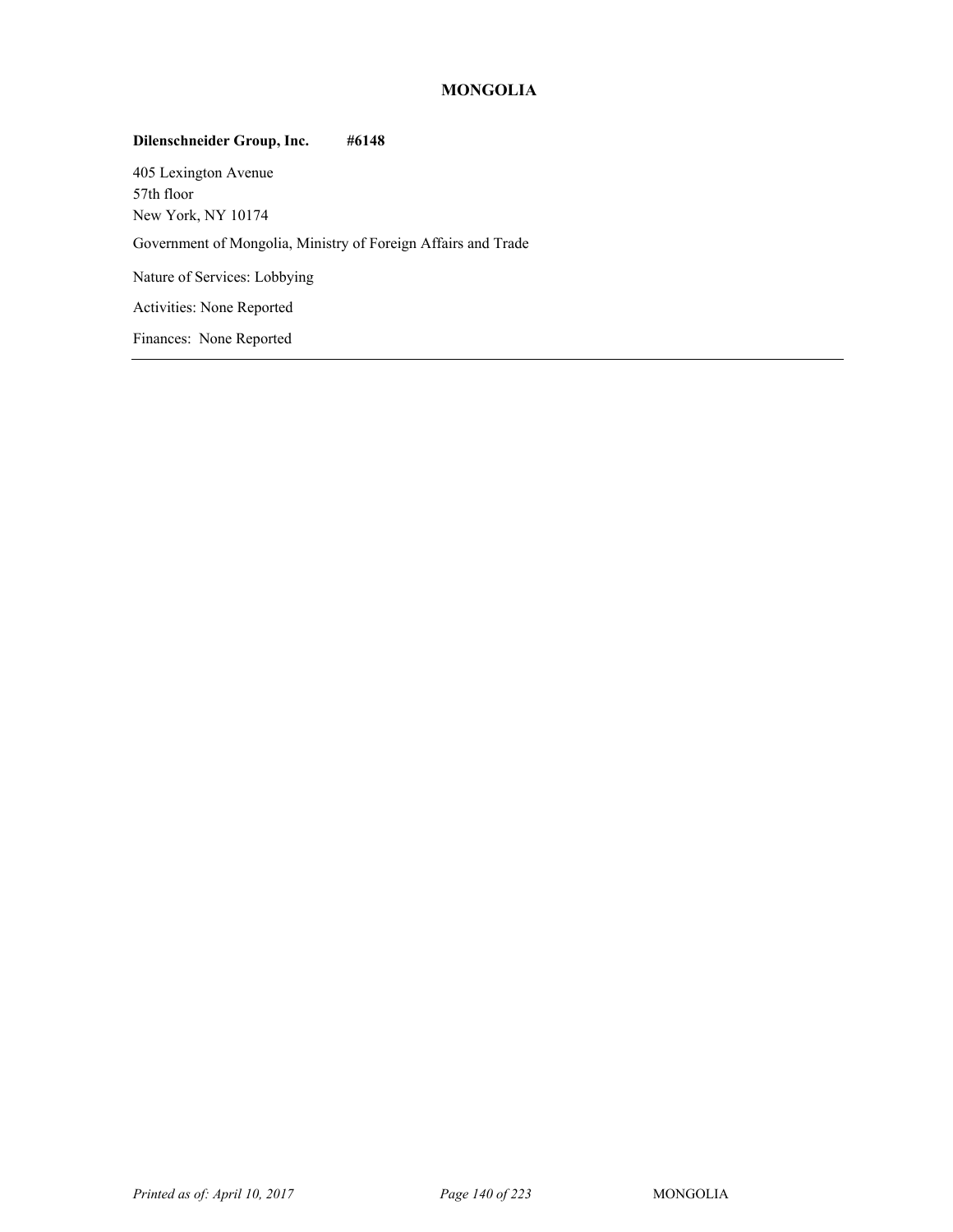## **Beckerman #5877**

One University Plaza Suite 507 Hackensack, NJ 07601 Moroccan American Center for Policy, Inc. Nature of Services: Media Relations Activities: None Reported Finances: None Reported

## **Gabriel Company, LLC #5523**

1220 L Street, NW Suite 411 Washington, DC 20005

Government of the Kingdom of Morocco

Nature of Services: Public Relations/Consultant

The registrant provided advice to the foreign principal on U.S.-Morocco relations, including regional North Africa security issues and the creation and administration of advocacy institutions to promote Morocco's interests in the United States. The registrant also contacted a member of Congress and U.S. Government officials regarding the U.S. Morocco bilateral relationship. The registrant also disseminated informational materials on behalf of the foreign principal.

Finances: None Reported

#### **Gray Global Advisors, LLC #5806**

300 New Jersey Avenue, NW Suite 650 Washington, DC 20001

Moroccan American Center for Policy

Nature of Services: Lobbying

The registrant provided strategic counsel on behalf of the foreign principal related to their bilateral relations with the United States.

\$150,000.00 for the six month period ending May 31, 2016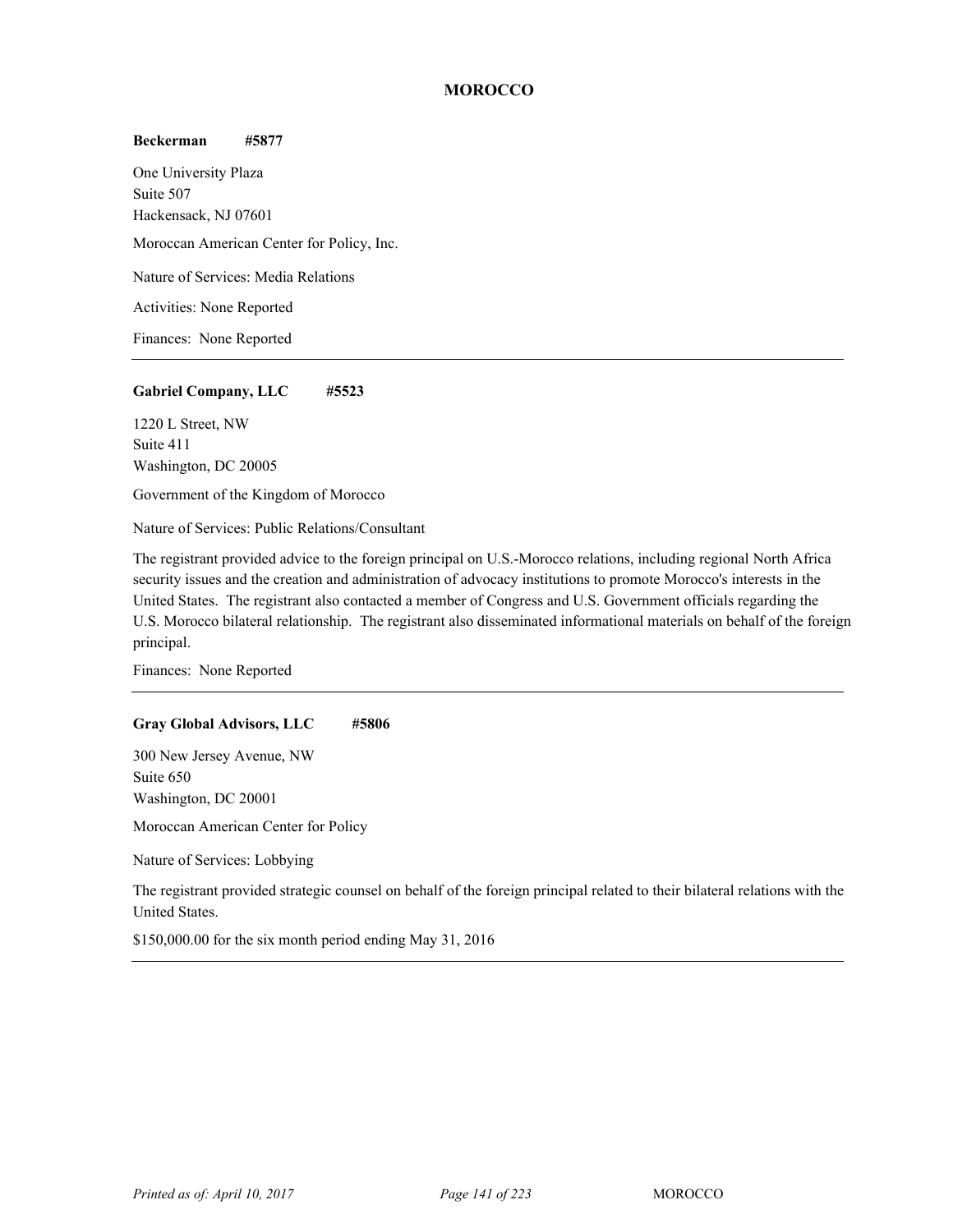# **Husch Blackwell, LLP #6273** (T)

 750 17th Street, NW Suite 900 Washington, DC 20006 Kingdom of Morocco, Ministry of the Handicrafts and Social and Collaborative Economy (t) Nature of Services: Lobbying Activities: None Reported

Finances: None Reported

#### **Husch Blackwell, LLP #6362**

750 17th Street, NW Suite 900 Washington, DC 20006

Embassy of the Kingdom of Morocco

Nature of Services: Lobbying

The registrant will provide government relations counsel to raise awareness among members of Congress and the Administration regarding the foreign principal's concerns and positions on various issues.

Finances: None Reported

#### **Just Consulting LLC #6137**

950 N. Washington St. Alexandria, VA 22314 Kingdom of Morocco

Nature of Services: Lobbying

Activities: None Reported

Finances: None Reported

#### **LeClairRyan, A Professional Corporation #5901**

Riverfront Plaza, East Tower 951 East Byrd Street Richmond, VA 23219

Kingdom of Morocco

Nature of Services: Legal and Other Services/Lobbying

The registrant contacted members of Congress regarding relations with Morocco, the status of the Western Sahara territory and the Moroccan autonomy plan on behalf of the foreign principal.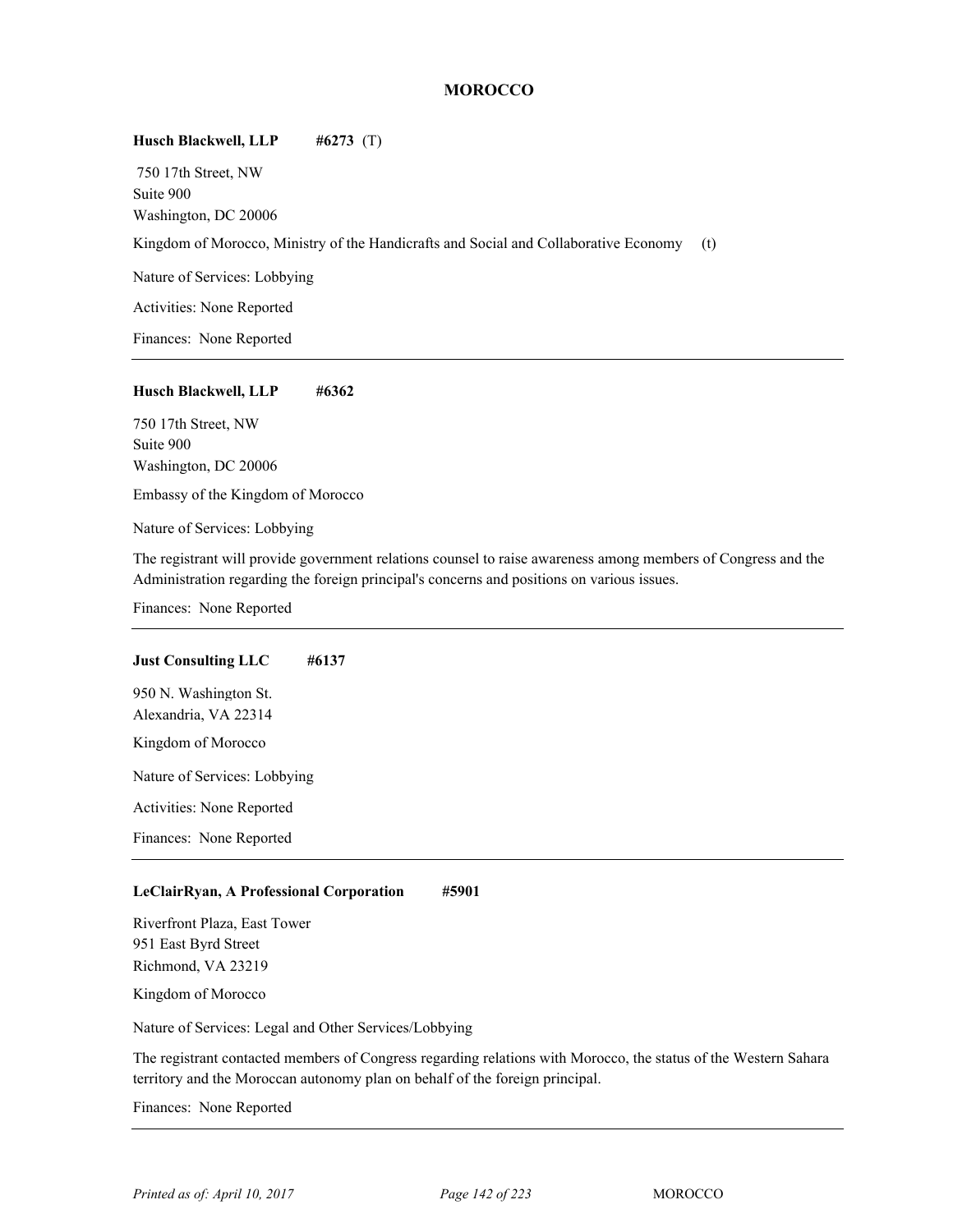## **Mayer Brown, LLP #6236**

1999 K Street, NW Washington, DC 20006

Government of the Kingdom of Morocco, Embassy

Nature of Services: Lobbying

The registrant researched and analyzed issues of concern to the foreign principal and contacted members of Congress and their staffs, executive agencies, think tanks and non-governmental offices on behalf of the foreign principal.

\$100,000.00 for the six month period ending January 31, 2016

#### **Moroccan National Tourist Office #1793**

104 West 40th Street Suite 1820 New York, NY 10018 Moroccan National Tourist Office Nature of Services: Promotion of Tourism Activities: None Reported Finances: None Reported

#### **Moroccan-American Center for Policy, Inc. #5648**

1220 L Street, N.W. Suite 411 Washington, DC 20005

Government of Morocco

Nature of Services: Lobbying

The registrant provided strategic counsel to the foreign principal on their bilateral relations with the United States. The registrant also briefed U.S. journalists and members of Congress and their staffs on issues related to U.S. -Morocco relations, political reform, human rights developments, the Moroccan role in the Middle East peace process, and other Moroccan concerns. In addition, the registrant disseminated informational materials on behalf of the foreign principal.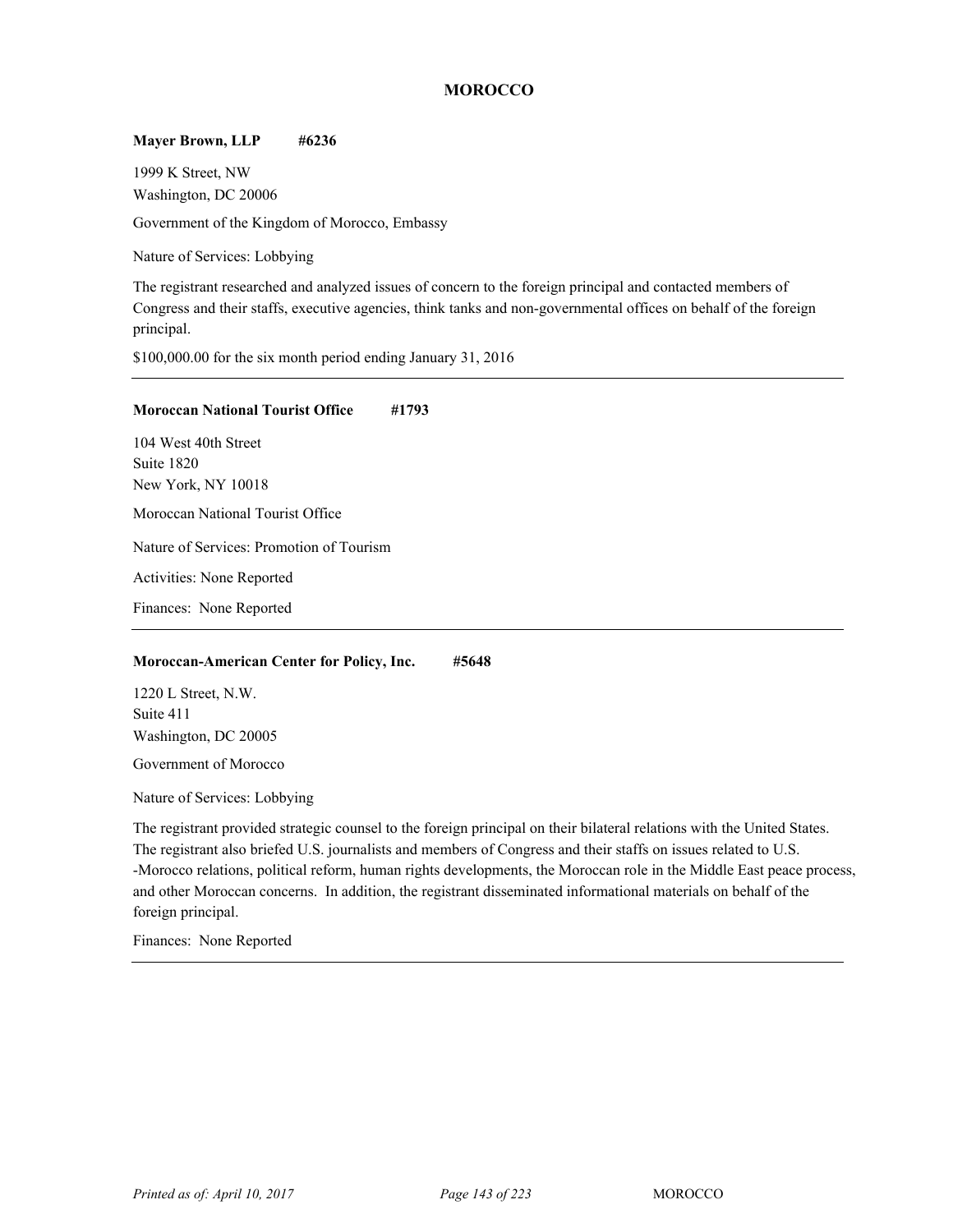## **Nurnberger & Associates, Inc. #5809**

4870 F Old Dominion Drive Arlington, VA 22207

Moroccan American Center for Policy through the Amani Group, LLC <sup>54</sup>

Nature of Services: Lobbying

The registrant provided consulting and lobbying services for the foreign principal on issues relating to bilateral relations.

\$25,000.02 for the six month period ending May 31, 2016

## **Sorini, Samet & Associates, LLC #5839**

540 North Lincoln Street Hinsdale, IL 60521

Embassy of the Kingdom of Morocco

Nature of Services: U.S. Policy Consultant

The registrant furnished certain services to the Embassy of the Kingdom of Morocco, including contacting U.S. government agencies and officials with regard to extending the Morocco-US TPL.

Finances: None Reported

#### **Vision Americas, LLC #5907**

1150 K Street, NW Suite 1411 Washington, DC 20005 Moroccan American Center for Policy Nature of Services: Public Relations Activities: None Reported

Finances: None Reported

## Western Hemisphere Strategies, LLC #6086

999 Ponce de leon Blvd. Suite 520 Coral Gables, FL 33134

Moroccan American Center for Policy (MACP)

Nature of Services: Lobbying

The registrant provided strategic advice and contacted members of Congress and their staffs to strengthen United States-Moroccan relations.

\$120,000.00 for the six month period ending January 31, 2016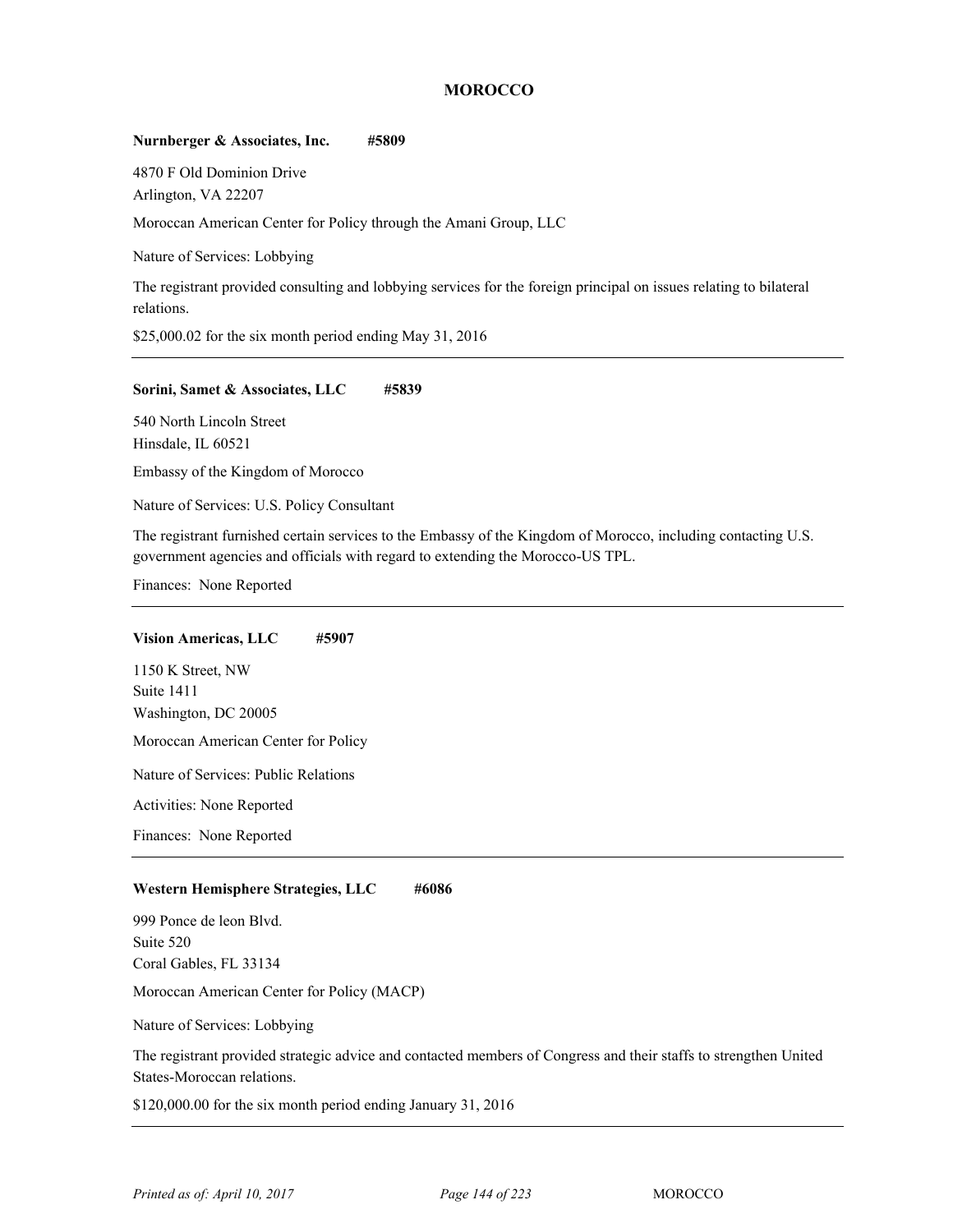# **MYANMAR (BURMA)**

## **Podesta Group, Inc. #5926**

1001 G Street, NW Suite 1000 West Washington, DC 20001

Republic of the Union of Myanmar (t)

Nature of Services: Lobbying

The registrant provided strategic counsel to the foreign principal on strengthening the foreign principal's ties to the United States Government and institutions. The registrant assisted the foreign principal with communicating priority issues in the United States - Myanmar bilateral relationship to United States audiences, including the United States Congress, executive branch, media, and policy community.

\$210,000.00 for the six month period ending June 30, 2016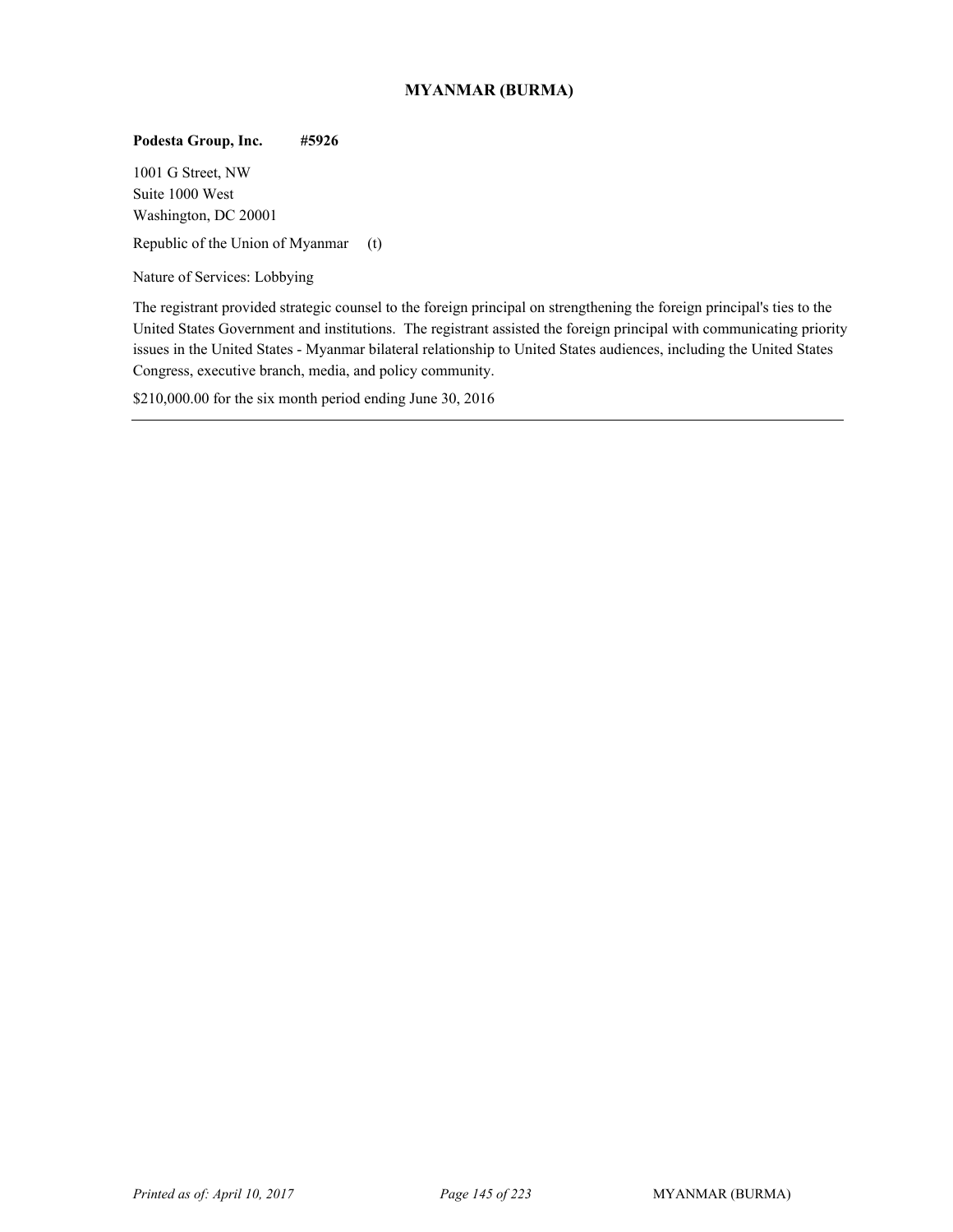# **NAGORNO KARABAKH**

## **Office of the Nagorno Karabakh Republic in the USA #5342**

734 15th Street, NW Suite 500 Washington, DC 20005

<sup>55</sup> Government of the Nagorno Karabakh Republic

Nature of Services: Public Relations

The registrant contacted media representatives, members of Congress, Administration officials, and other U.S. Government officials to discuss the Nagorno Karabakh Republic peace process, human rights issues, and to assist the foreign principal in arranging meetings and planning itineraries for visiting officials. The registrant also disseminated informational materials on behalf of the foreign principal.

\$78,781.00 for the six month period ending May 31, 2016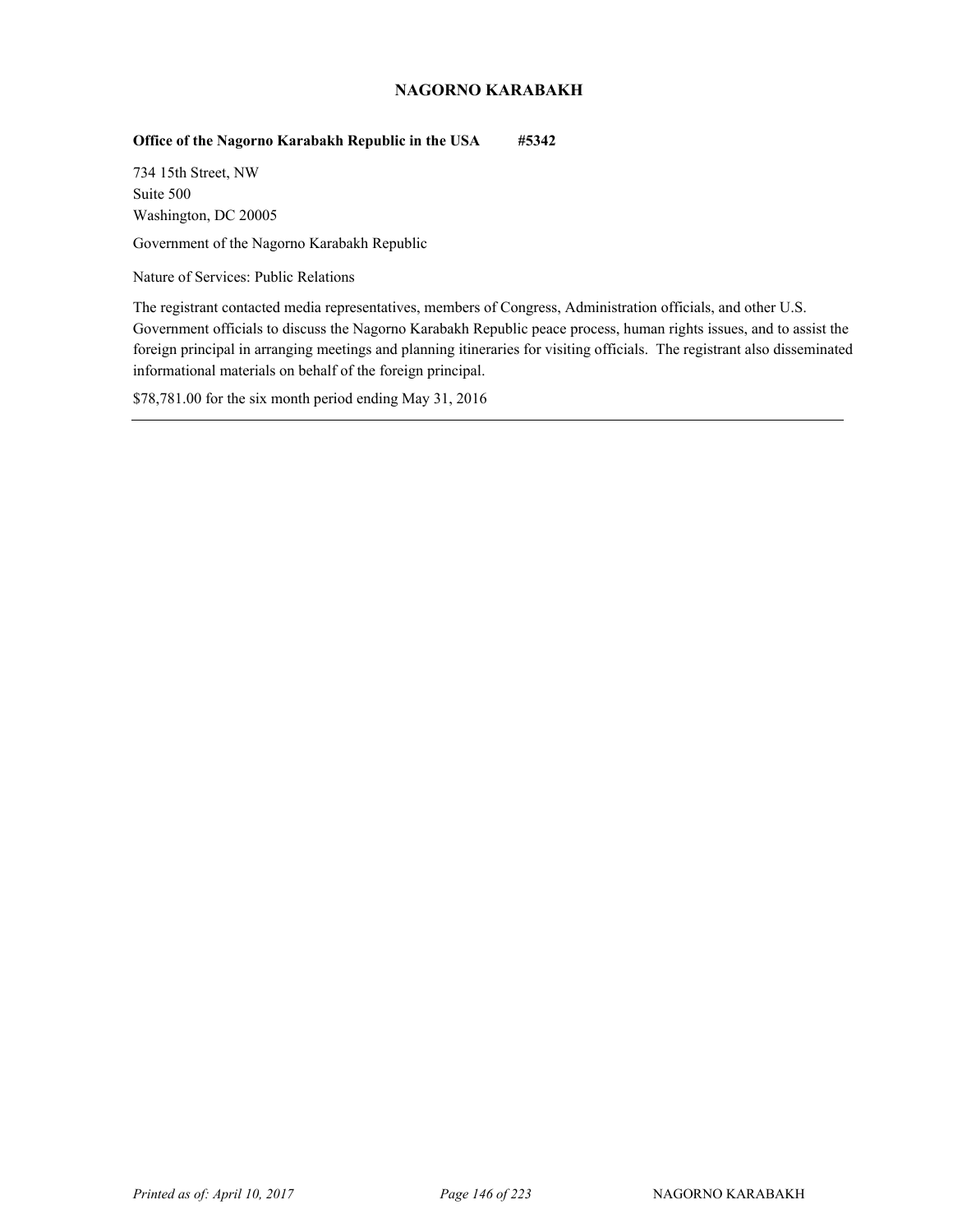# **NEPAL**

## **Sandler Trade, LLC #6180**

1050 17th Street, NW Suite 800 Washington, DC 20036

Embassy of Nepal

Nature of Services: Lobbying

The registrant contacted congressional staff to support the Nepal Trade Preferences Act (S.81) and disseminated informational materials on behalf of the foreign principal.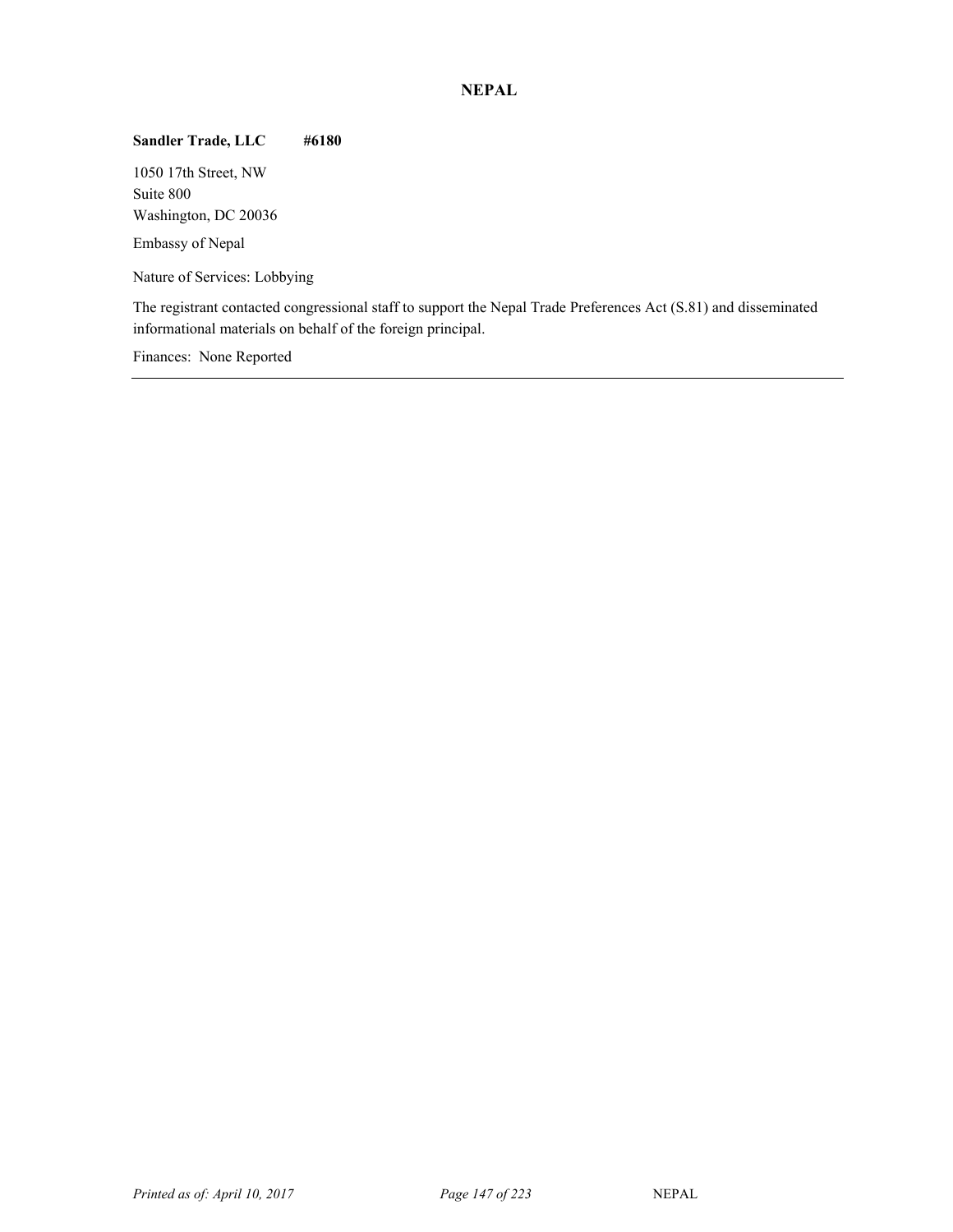# **NETHERLANDS**

# **Development Counsellors International #4777**

215 Park Avenue South 14th Floor New York, NY 10003

Netherlands Foreign Investment Agency

Nature of Services: Promotion of Investment

The registrant promoted the Netherlands as a strategic European investment location through an integrated marketing program in the United States.

\$255,046.00 for the six month period ending March 31, 2016

| <b>Netherlands Board of Tourism and Conventions (NBTC)</b> | #619 |
|------------------------------------------------------------|------|
| 215 Park Avenue South                                      |      |
| <b>Suite 2005</b>                                          |      |
| <b>New York, NY 10003</b>                                  |      |
| Tourisme Recreatie Netherland                              |      |
| Nature of Services: Promotion of Tourism                   |      |
| <b>Activities: None Reported</b>                           |      |
| Finances: None Reported                                    |      |
|                                                            |      |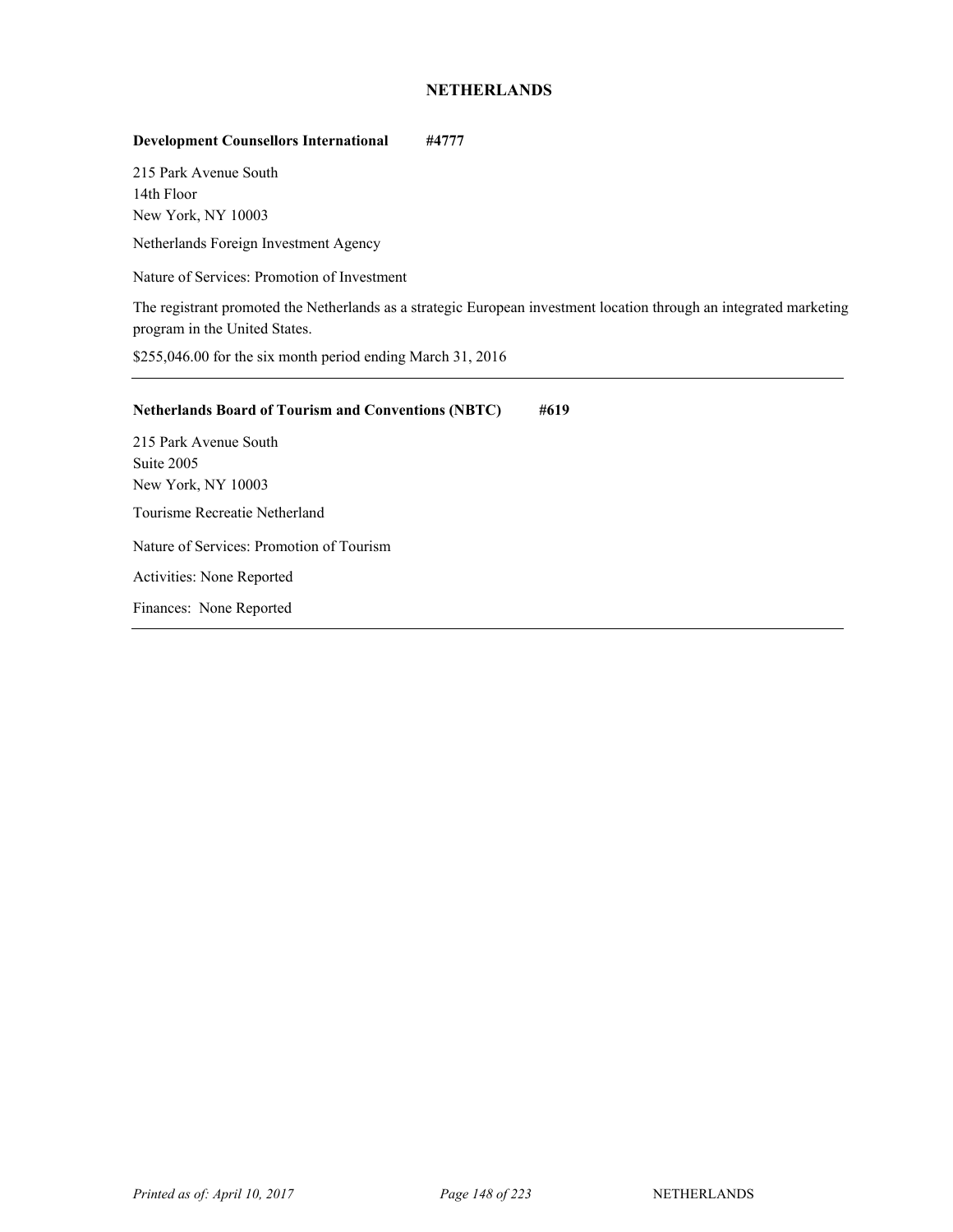# **NEW ZEALAND**

## **Beef + Lamb New Zealand, Ltd. #2526**

6841 Elm Street #7401 McLean, VA 22106

<sup>57</sup> New Zealand Meat Producers Board

Nature of Services: Promotion of Trade

The registrant served the foreign principal as liaison and relationship management with U.S. livestock producer groups. The registrant collected U.S. market intelligence; performed joint activity with New Zealand exporting companies to promote New Zealand meat and wool products in the United States. Additionally, the registrant engaged with lobbyists and regulators on issues of significance to New Zealand farmers, including Mandatory Country of Origin Labeling (MCOOL), Farm Bill, and Natural product labeling standards.

\$193,000.00 for the six month period ending January 31, 2016

#### **Fratelli Group #5867**

1300 Connecticut Avenue, NW Suite 950 Washington, DC 20036 New Zealand Embassy Nature of Services: Lobbying The registrant conducted one workshop for embassy officials, consuls, and honorary consuls. \$3,000.00 for the six month period ending June 30, 2016

## **Hannegan Landau Poersch & Rosenbaum Advocacy #6357**

101 Constitution Avenue, NW Suite L-110 Washington, DC 20001 <sup>57</sup> Embassy of New Zealand

Nature of Services: Lobbying

The registrant will arrange meetings and organize events with federal and state officials with a focus on the Trans-Pacific Partnership Agreement on behalf of the Embassy of New Zealand.

\$19,500.00 for the six month period ending June 30, 2016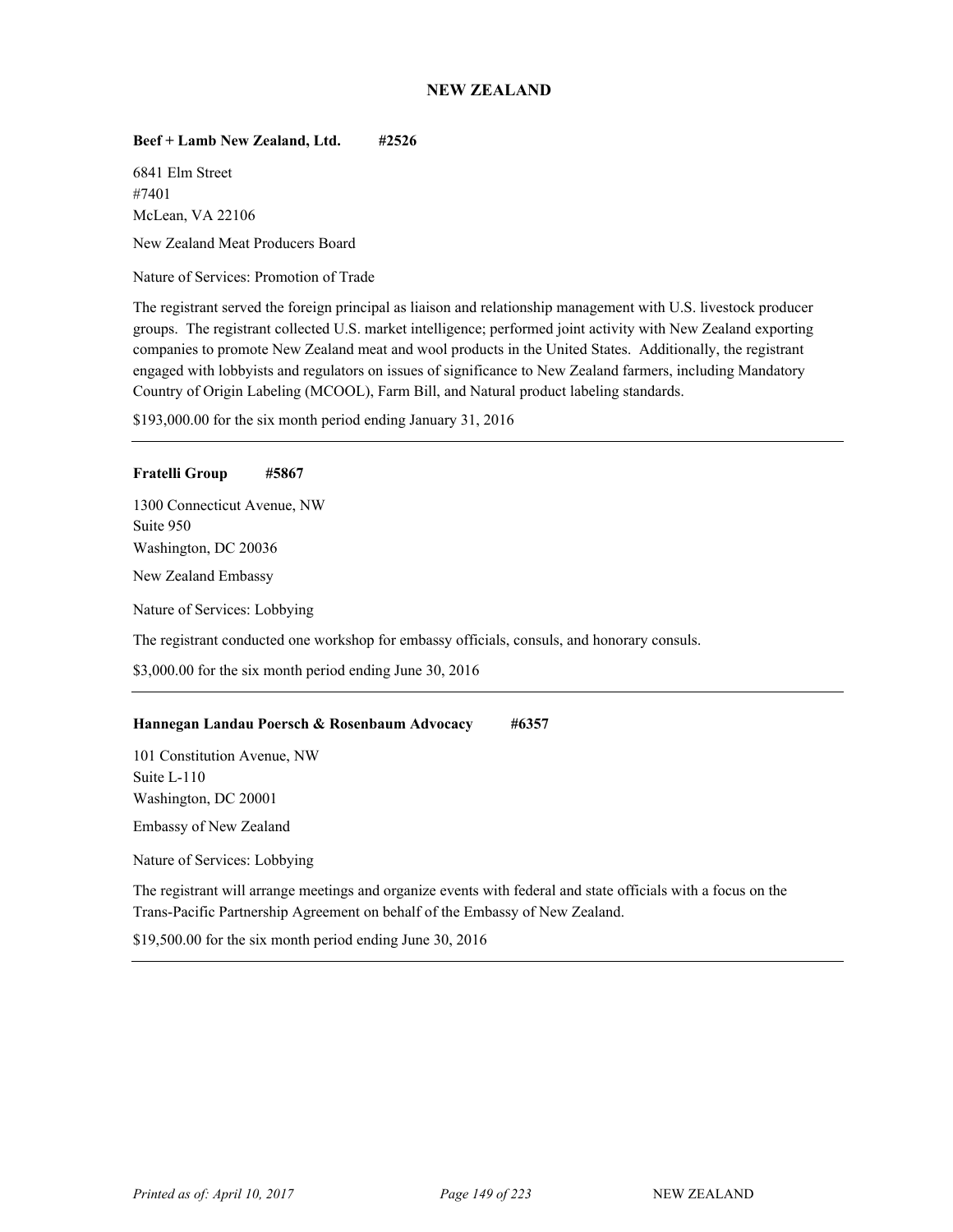# **NEW ZEALAND**

# Peck, Madigan, Jones & Stewart, Inc. #6172

1300 Connecticut Avenue, NW Suite 600 Washington, DC 20036

Embassy of New Zealand

Nature of Services: Lobbying

The registrant provided government affairs and lobbying services to assist in the passing of the Trans-Pacific Partnership on behalf of the foreign principal.

\$175,126.99 for the six month period ending June 30, 2016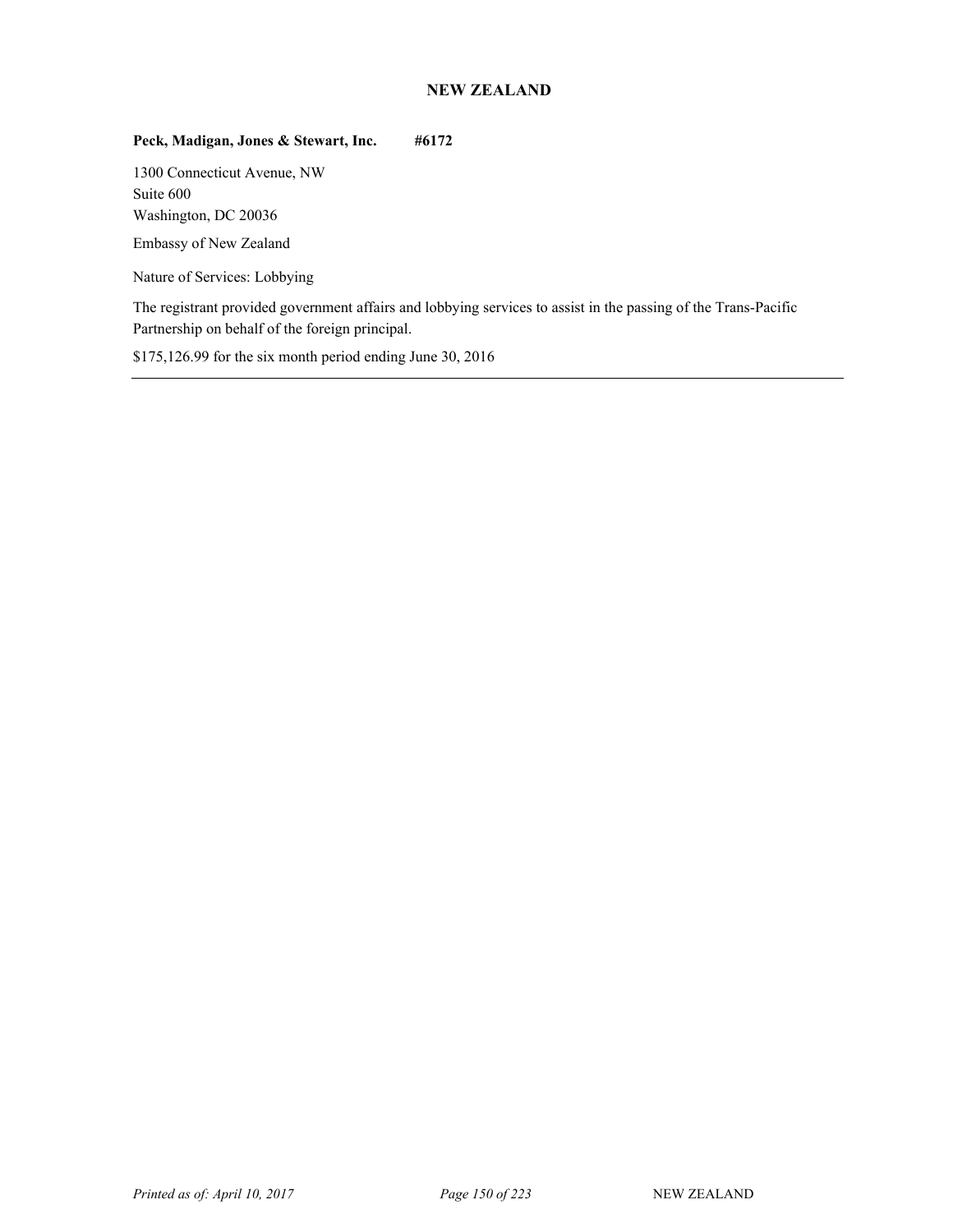# **NICARAGUA**

## **Akin, Gump, Strauss, Hauer & Feld, LLP #3492**

1333 New Hampshire Avenue, N.W. Suite 400 Washington, DC 20036

Consulate General of Nicaragua

Nature of Services: Legal and Other Services/Lobbying

The registrant communicated with members of Congress and their staffs, relevant Executive Branch officials, and private sector entities on behalf of the foreign principal regarding its apparel and textile trade.

Finances: None Reported

#### **Barnes & Thornburg, LLP** #6247 (T)

1717 Pennsylvania Avenue, NW Suite 500 Washington, DC 20006 <sup>58</sup> Government of Nicaragua Corporacion de Zonas Francas (t) Nature of Services: Promotion of Trade Activities: None Reported Finances: None Reported

#### **Samuels International Associates, Inc. #4848** (T)

1140 Connecticut Avenue, N.W. Suite 950 Washington, DC 20036

Consulate General of Nicaragua (t)

Nature of Services: Promotion of Trade

The registrant contacted members of Congress, congressional staffers, and U.S. Government officials regarding U.S. -Nicaragua bilateral relations. The registrant also provided advice, expertise, and counsel to the foreign principal concerning issues related to the implementation of the DR-CAFTA and to the evolving issues in U.S.-Nicaragua relations.

\$118,400.00 for the six month period ending February 29, 2016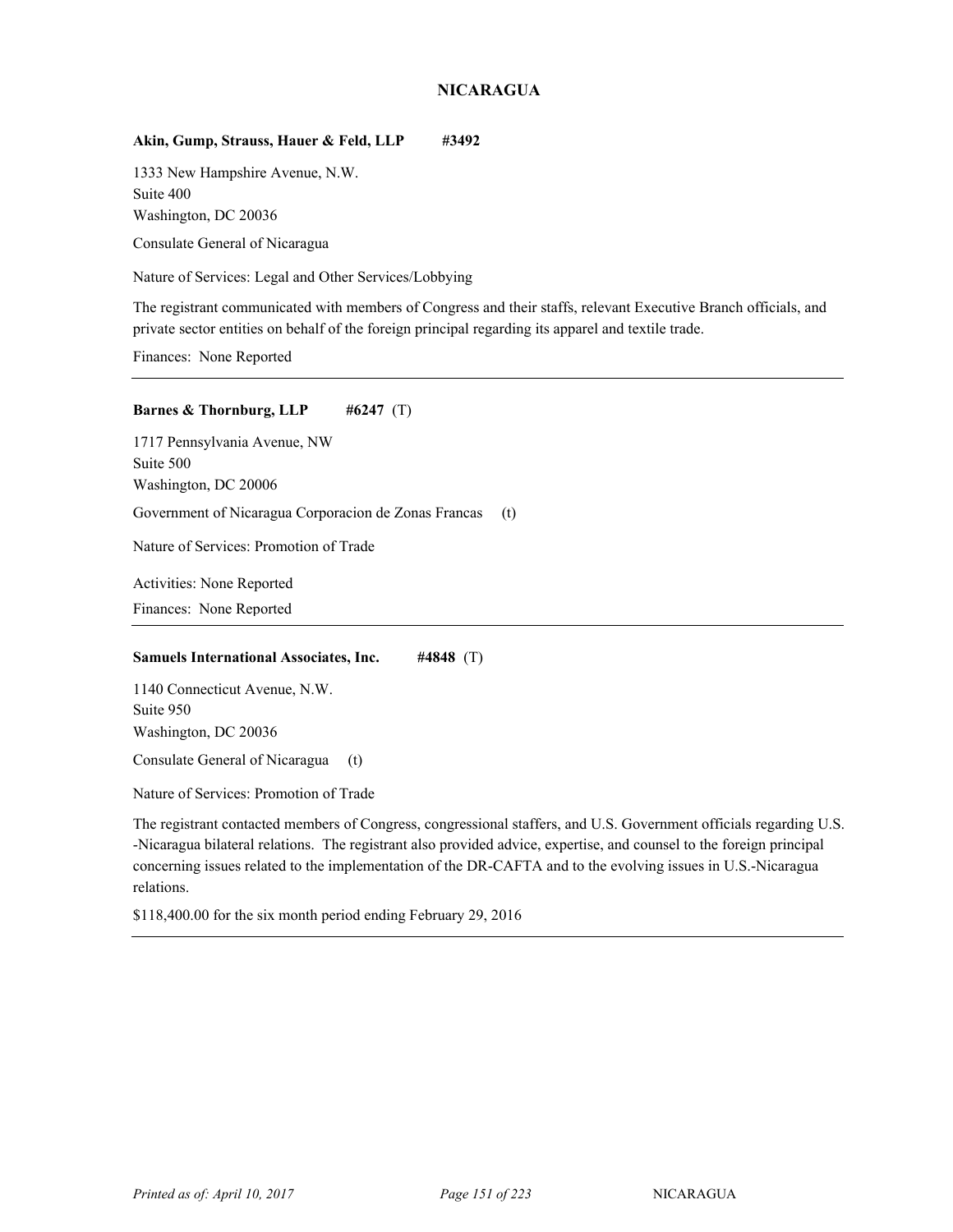# **NIGERIA**

## **APCO Worldwide, Inc. #6291**

700 12th Street, NW Suite 800 Washington, DC 20005

<sup>59</sup> Central Bank of Nigeria through Davebrook Digital PR Services Limited

Nature of Services: Public Relations

The registrant has contracted with Davebrook Digital PR Services, LTD. To provide services for the foreign principal within the U.S. to promote positive relations between the U.S. and the Federal Republic of Nigeria.

Finances: None Reported

#### **Conover + Gould Strategic Communications, Inc. #6205**

3520 Connecticut Avenue, NW #41 Washington, DC 20008

American University of Nigeria

Nature of Services: Distribution of Printed Material

The registrant sent emails to media to arrange interviews and op-eds, set up meetings with Capitol Hill members and staff, agencies and others to educate them about the University events in the northeast related to Boko Haram violence and internally displaced people in notheast Nigeria,humanitarian aid, education and community development initiatives, and helped the University with fundraising for humanitarian aid, literacy, peace and economic development programs. The registrant also assisted the University with its social media.

\$63,801.29 for the six month period ending January 31, 2016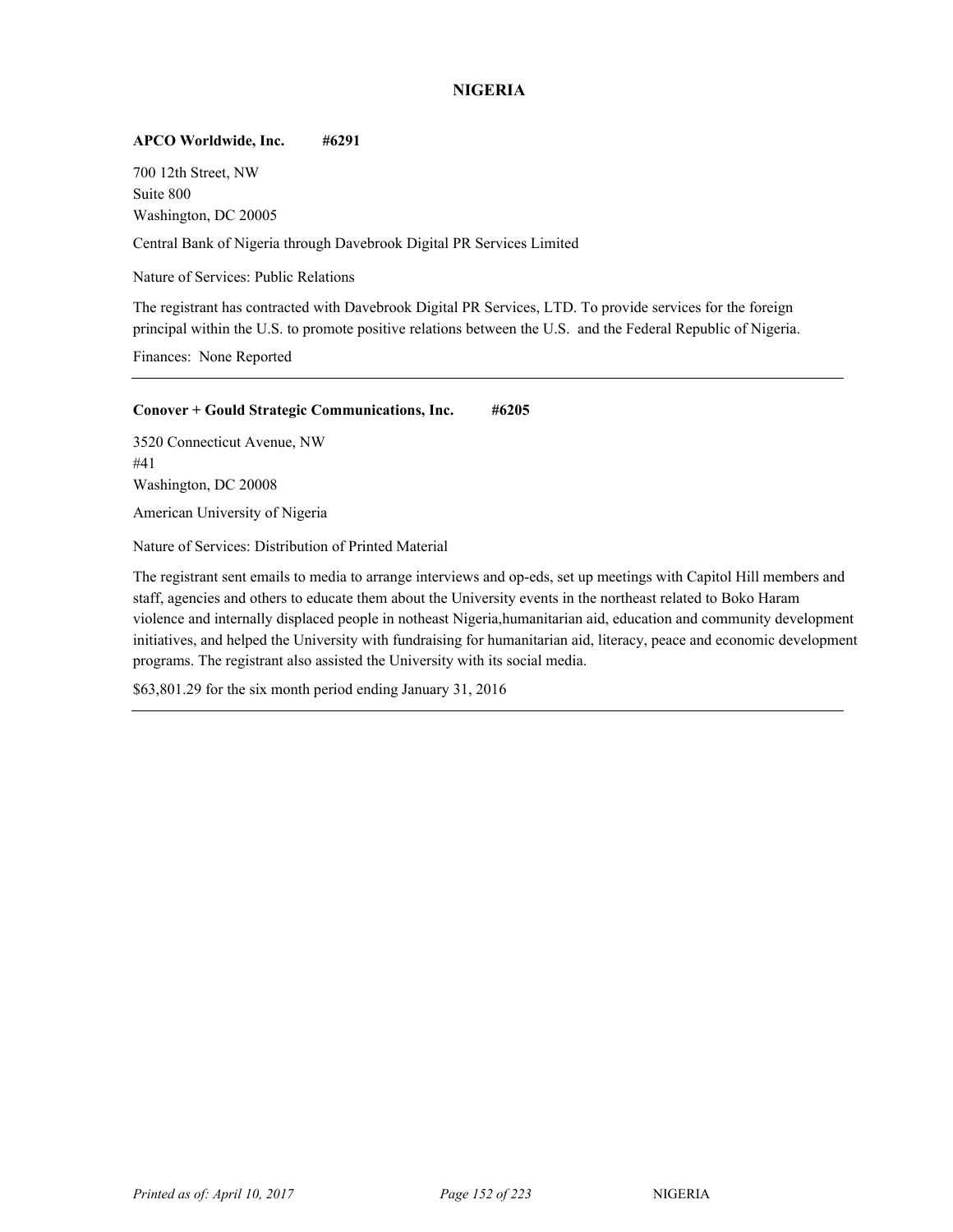# **NORTHERN IRELAND**

# **Invest Northern Ireland #4364**  2201 Waukegan Road Suite 150 South Bannockburn, IL 60015 Invest Northern Ireland Nature of Services: Industrial Promotion Activities: None Reported Finances: None Reported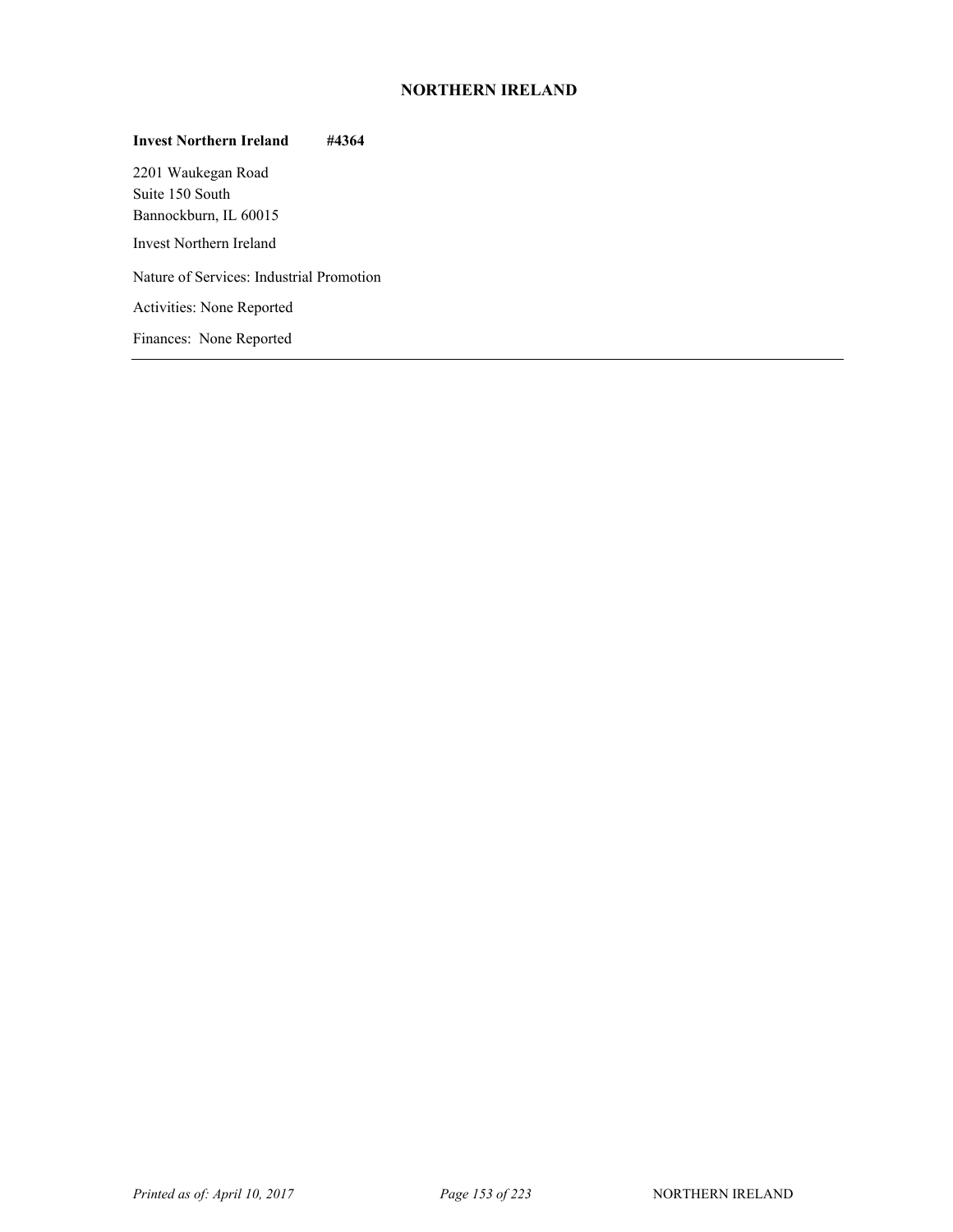# **NORWAY**

#### **Innovation Norway #526**

655 Third Avenue, 18th Floor Suite 1810 New York, NY 10017

Innovation Norway (aka Innovasjon Norge)

Nature of Services: Promotion of Tourism

The registrant provided travel information and services, as well as promotional work on behalf of the foreign principal. The registrant also answered written, telephone, and e-mail requests from the travel trade and consumers.

\$2,827,000.00 for the six month period ending June 30, 2016

## **Roth, Susan #6154**

10401 Grosvenor Place #1126 Rockville, MD 20852

Royal Norwegian Embassy (t)

Nature of Services: Public Relations

The registrant contacted media outlets regarding the Norwegian Christmas exhibit at Union Station on December 3, 2015.

\$4,375.00 for the six month period ending February 29, 2016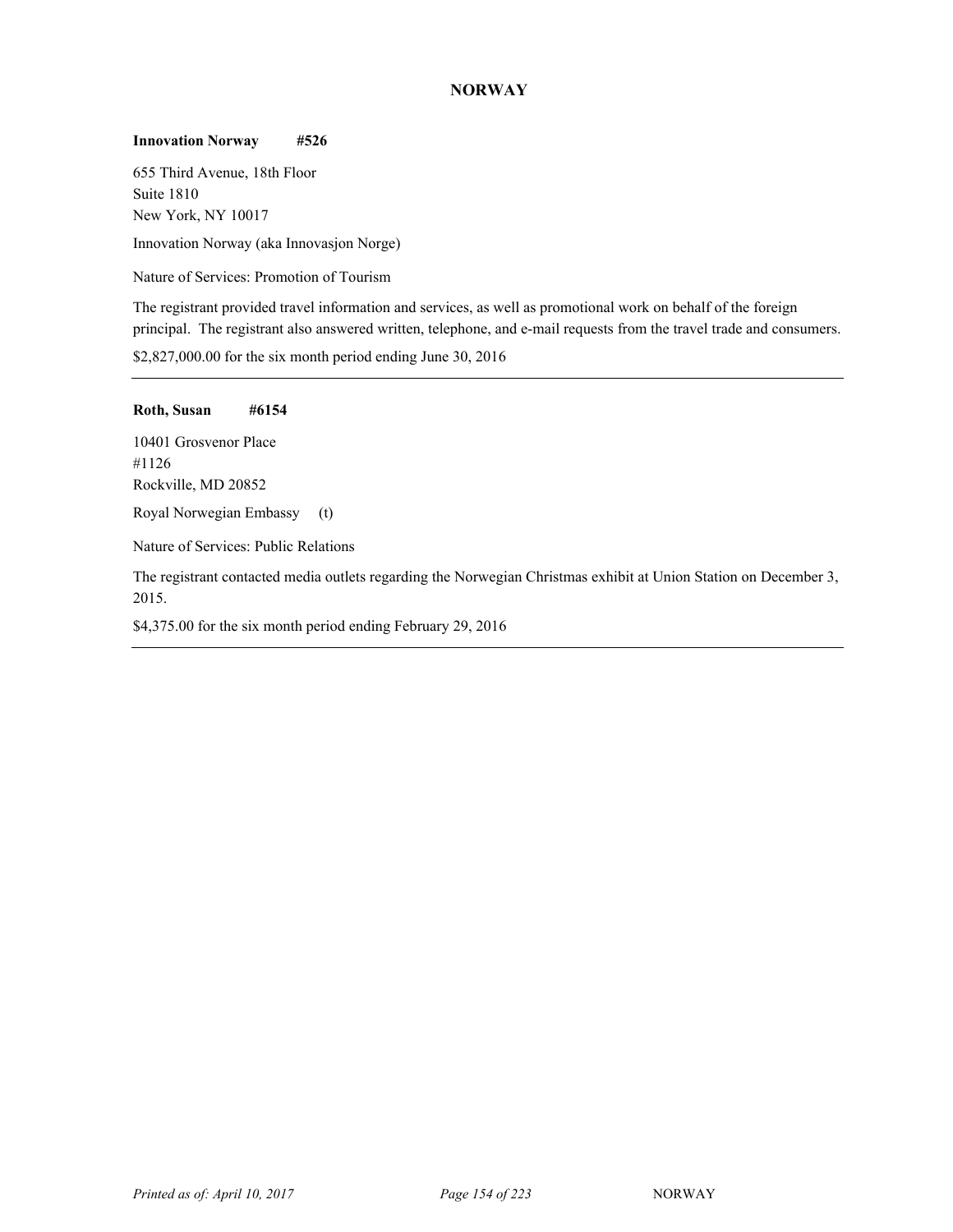# **PAKISTAN**

## **All Pakistan Muslim League, LLC #6019**

1800 Byberry Road Suite 1100 Huntingdon Valley, PA 19009 All Pakistan Muslim League Nature of Services: Fund Raising Activities: None Reported Finances: None Reported

#### **Bokhari, Raza #6018**

1717 Arch Street Suite 3820 Philadelphia, PA 19103 President Pervez Musharraf Nature of Services: Media Relations Activities: None Reported Finances: None Reported

#### **Muttahida Quami Movement USA #6005**

15316 Comus Ct. Woodbridge, VA 22193 Muttahida Quami Movement <sup>62</sup> Nature of Services: Lobbying Activities: None Reported Finances: None Reported

#### **PTI USA, LLC #6160**

16599 Vellano Club Drive Chino Hills, CA 91709 Pakistan Tehreek-E-Insaf

Nature of Services: Fund Raising

The registrant promoted the Pakistan Tehreek-e-Insaf political party through electronic and print media, encouraged Pakistanis in the United States to become members and raise funds for the foreign principal.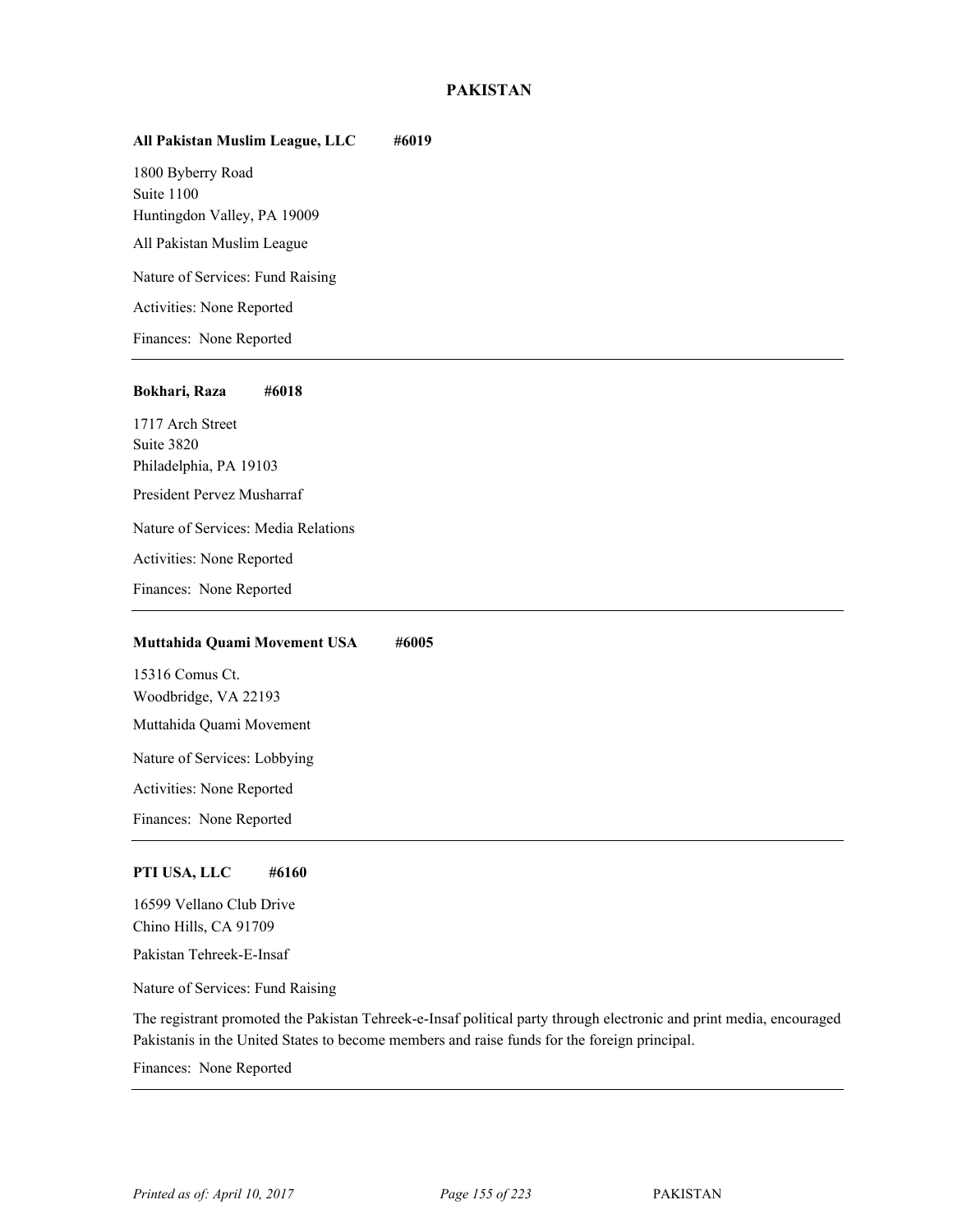# **PALESTINE**

## **DLA Piper US LLP #3712**

500 8th Street, NW Washington, DC 20004

Palestine Monetary Authority

Nature of Services: Lobbying

The registrant assisted the foreign principal with compliance with anti-money laundering and economic sanctions laws and regulations and to strengthen the relationship between the foreign principal and the United States Government and U.S. banks.

\$200,305.00 for the six month period ending February 29, 2016

#### **General Delegation of the PLO to the US #5244**

1732 Wisconsin Avenue Washington, DC 20007

Palestine Liberation Organizations Office

Nature of Services: Public Relations

The registrant met with U.S. Government officials and attended panel discussions, receptions, and luncheons on behalf of the foreign principal.

\$791,784.00 for the six month period ending March 31, 2016

## **Independent Diplomat, Inc. #5860**

45 East 20th Street 6th Floor New York, NY 10003

Permanent Observer Mission of the State of Palestine to United Nations

Nature of Services: Lobbying

The registrant provided diplomatic communications services for the foreign principal.

Finances: None Reported

#### **Squire Patton Boggs, LLP #2165**

2550 M Street, NW Washington, DC 20037-1350 Palestinian Authority Nature of Services: Lobbying Activities: None Reported Finances: None Reported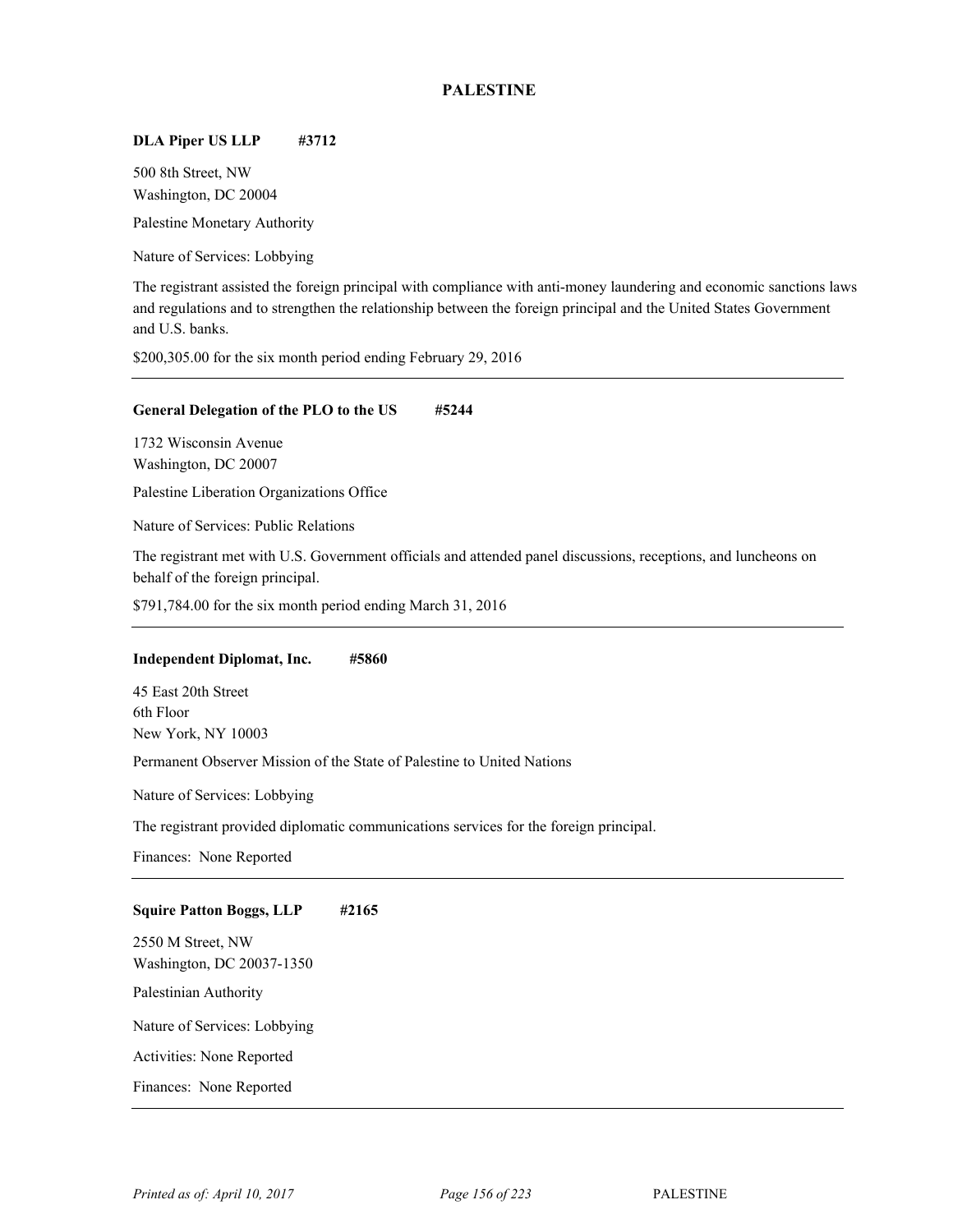# **PANAMA**

# **Greenberg Traurig, LLP #5712**

2101 L Street, N.W. Suite 1000 Washington, DC 20037

Government of Panama (GOP)

Nature of Services: Lobbying

The registrant established and implemented a strategy to address issues regarding the automatic information exchange requirements of OECD on behalf of the foreign principal.

\$109,078.43 for the six month period ending April 30, 2016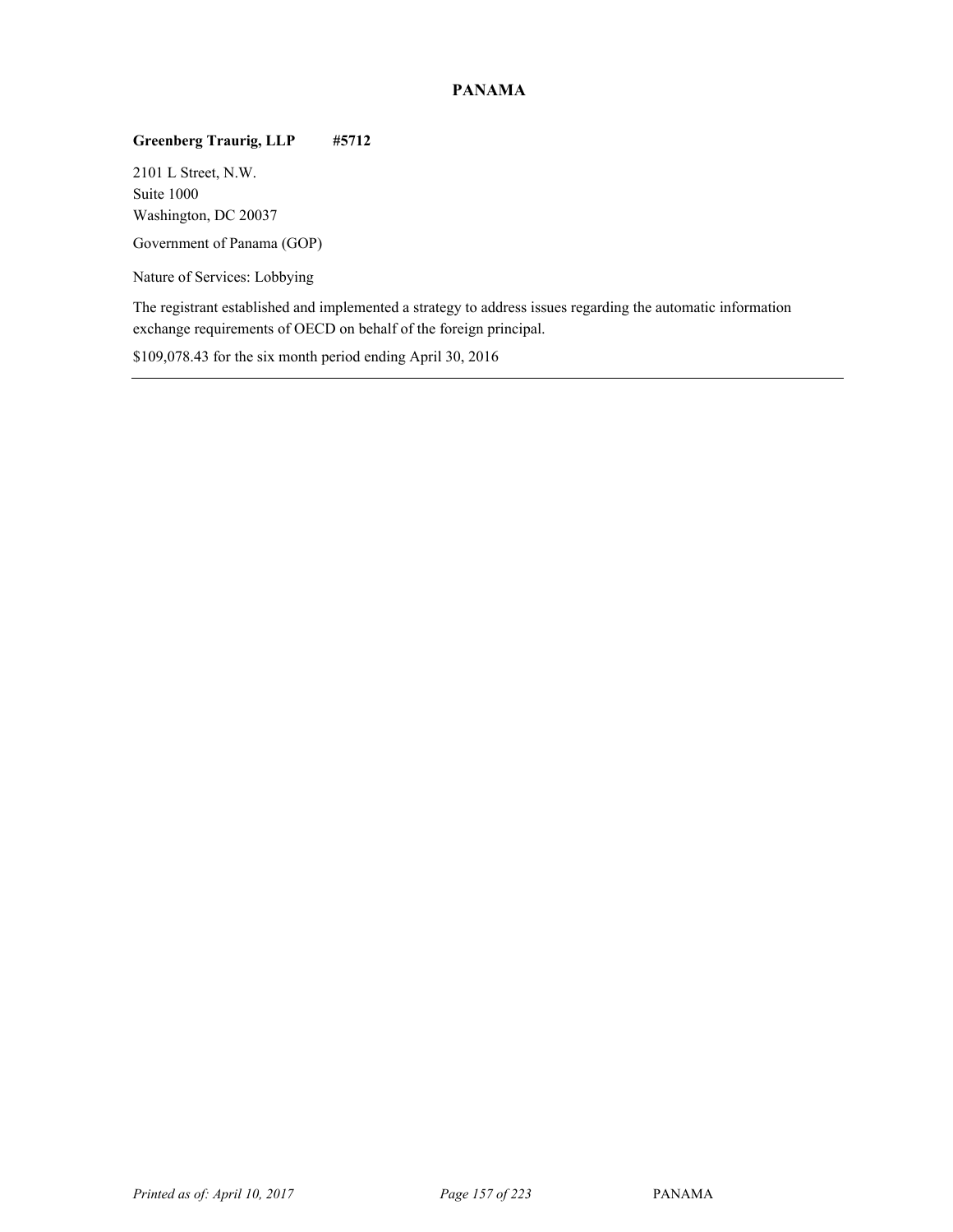# **PERU**

# **Development Counsellors International #4777**

215 Park Avenue South 14th Floor New York, NY 10003

PromPeru

Nature of Services: Promotion of Tourism

The registrant provided public relations and travel marketing services to position Peru as a leading travel destination in Latin America on behalf of the foreign principal.

\$85,323.77 for the six month period ending March 31, 2016

| <b>Watts Partners (J.C. Watts Companies)</b> | #5641 |
|----------------------------------------------|-------|
| 601 Pennsylvania Avenue, NW                  |       |
| Suite 900                                    |       |
| Washington, DC 20004                         |       |
| Institute for Liberty and Democracy          |       |
| Nature of Services: Lobbying                 |       |
| Activities: None Reported                    |       |
| Finances: None Reported                      |       |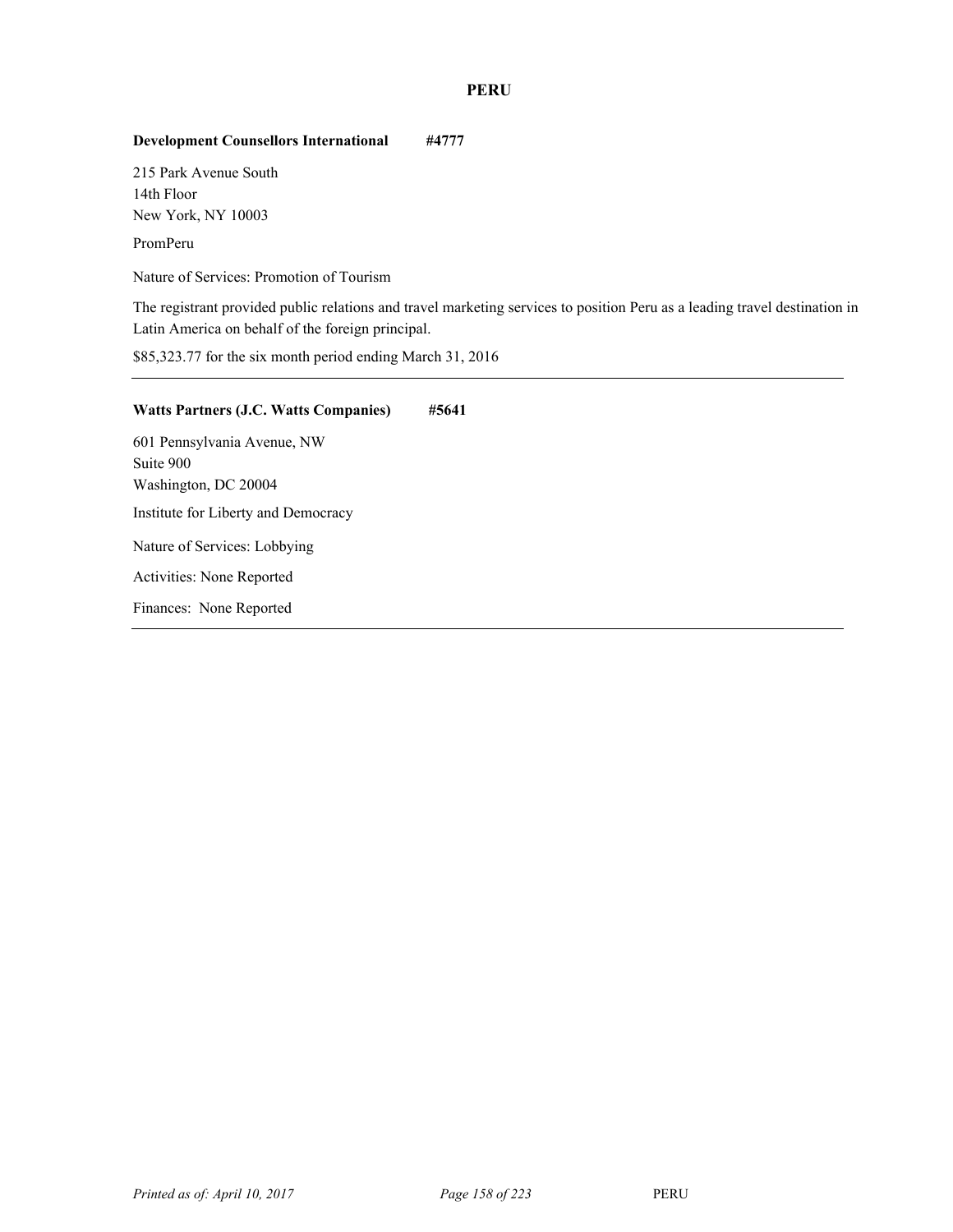# **POLAND**

## **Park Strategies, LLC #6350**

101 Park Avenue Suite 2506 New York, NY 10178

Polska Grupa Zbrojeniowa S.A.

Nature of Services: Lobbying

The registrant agreed to represent the foreign principal before the U.S. Congress and the U.S. government in general. The registrant will promote understanding and support for the Polish government's and Polish military industry's security initiatives, including Poland's proposed increase in its financial commitment to NATO.

Finances: None Reported\r\n

# **Polish National Tourist Office, New York #4762**

5 Marine View Plaza Suite 208 Hoboken, NJ 07030

Ministry of Sports & Tourism of the Republic of Poland

Nature of Services: Promotion of Tourism

The registrant promoted and advertised Poland as a tourist destination for the U.S. market. In this capacity, the registrant participated in travel trade shows, seminars, conventions, and conferences.

\$329,078.77 for the six month period ending February 29, 2016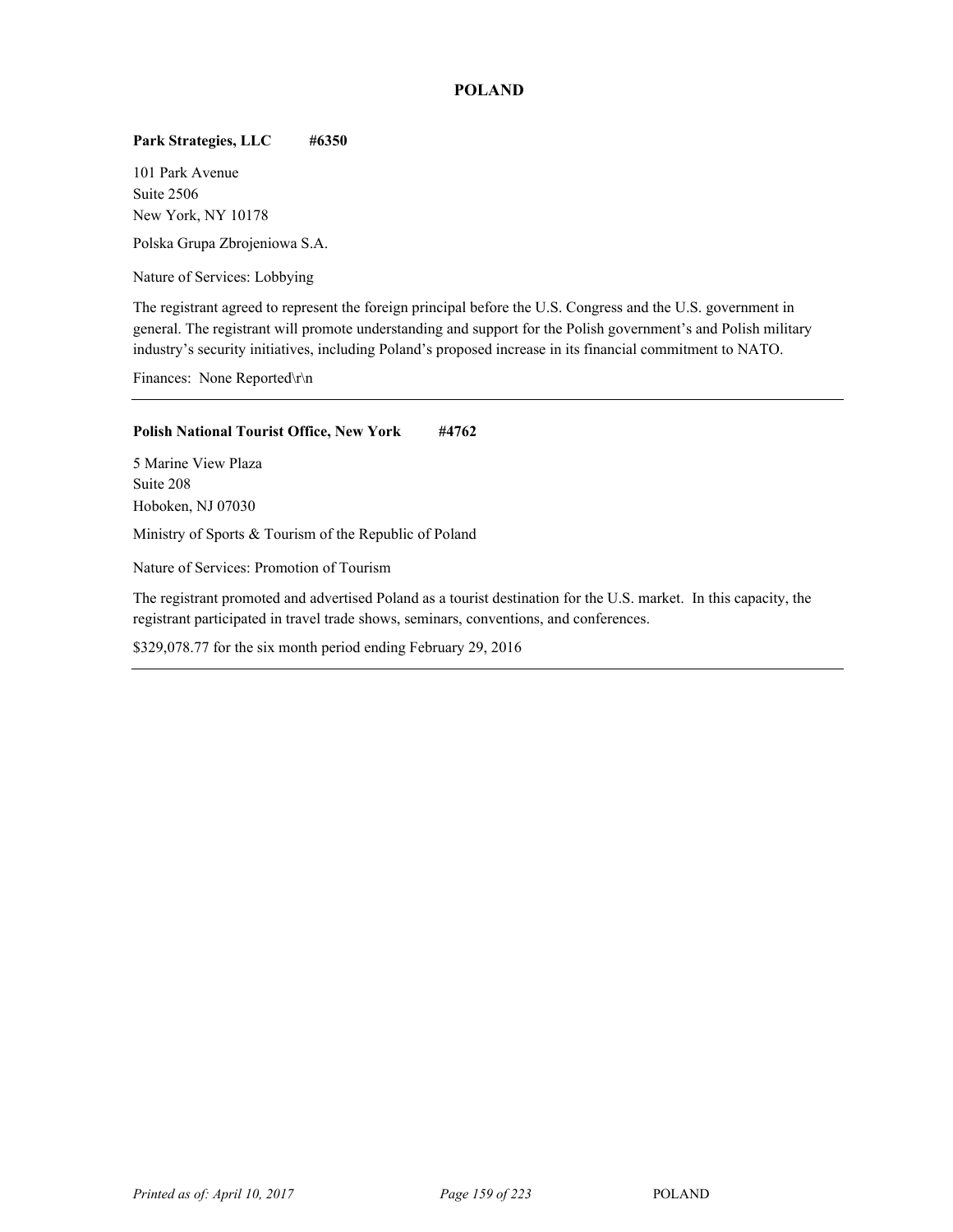# **QATAR**

## **Gallagher Group, LLC #6277**

2503 Hayes Street Alexandria, VA 22302

Embassy of the State of Qatar (through Portland PR, Inc.) (t)

Nature of Services: Lobbying

The registrant advised, assisted and represented the Embassy of the State of Qatar on U.S. Government relations and lobbying efforts.

\$125,000.00 for the six month period ending February 29, 2016

## Levick Strategic Communications, LP #6228

1900 M Street, NW 4th Floor Washington, DC 20036

Embassy of the State of Qatar

Nature of Services: Lobbying

The registrant provided research and NGO support to the Embassy of Qatar related to United States-Qatar cooperation. The registrant also provided advice to the foreign principal on engagement with the United States policy community with the goal of advancing shared interests.

\$327,120.37 for the six month period ending June 30, 2016

## **Mercury Public Affairs, LLC/dba Mercury/Clark & Weinstock #6170**

300 Tingey Street Suite 202 Washington, DC 20003

Embassy of the State of Qatar

Nature of Services: Lobbying

The registrant represented the foreign principal to the US Senate and House of Representatives and non-governmental entities such as think tanks and businesses regarding US-Qatar governmental relations related to commerce and bilateral communications.

\$542,022.74 for the six month period ending May 31, 2016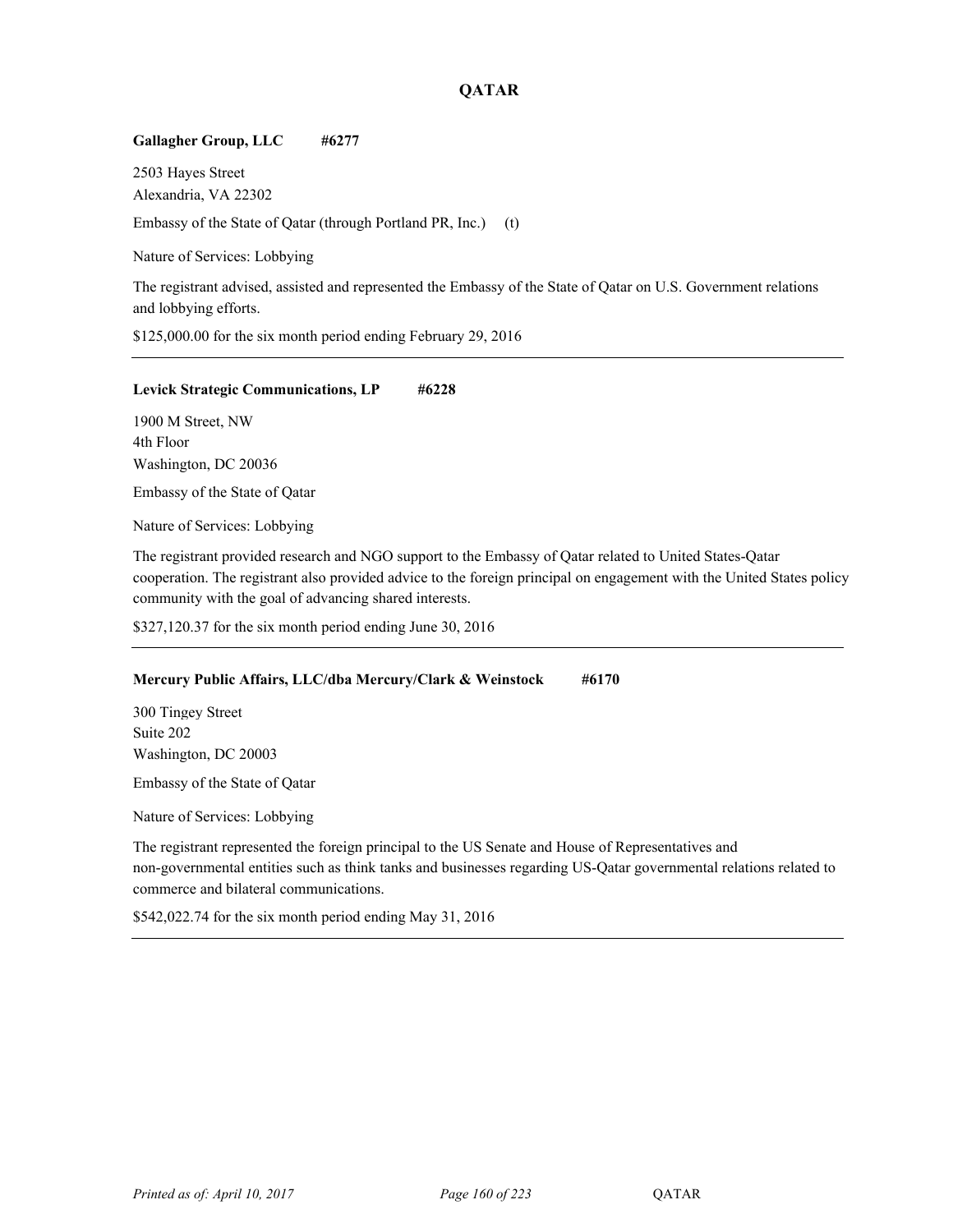# **QATAR**

## **Portland PR Inc. #6064**

437 Madison Avenue 4th Floor New York, NY 10022

Embassy of the State of Qatar

Nature of Services: Lobbying

The registrant advised, assisted and represented the Embassy of the State of Qatar on U.S. Government relations and lobbying efforts. The registrant organized and conducted meetings with U.S. Government officials.

\$270,000.00 for the six month period ending March 31, 2016

#### **Portland PR Inc. #6064**

437 Madison Avenue 4th Floor New York, NY 10022

Government of Qatar

Nature of Services: Lobbying

The registrant provided media outreach, event management, media monitoring, and counsel on behalf of the foreign principal.

\$644,827.00 for the six month period ending March 31, 2016

#### **Squire Patton Boggs, LLP #2165**

2550 M Street, NW Washington, DC 20037-1350

Government of the State of Qatar

Nature of Services: Legal and Other Services/Lobbying

The registrant advised the foreign principal in regard to its bilateral relationship with the United States, trade and commerce activities, and legal matters involving the Embassy of the State of Qatar.

\$219,652.10 for the six month period ending June 30, 2016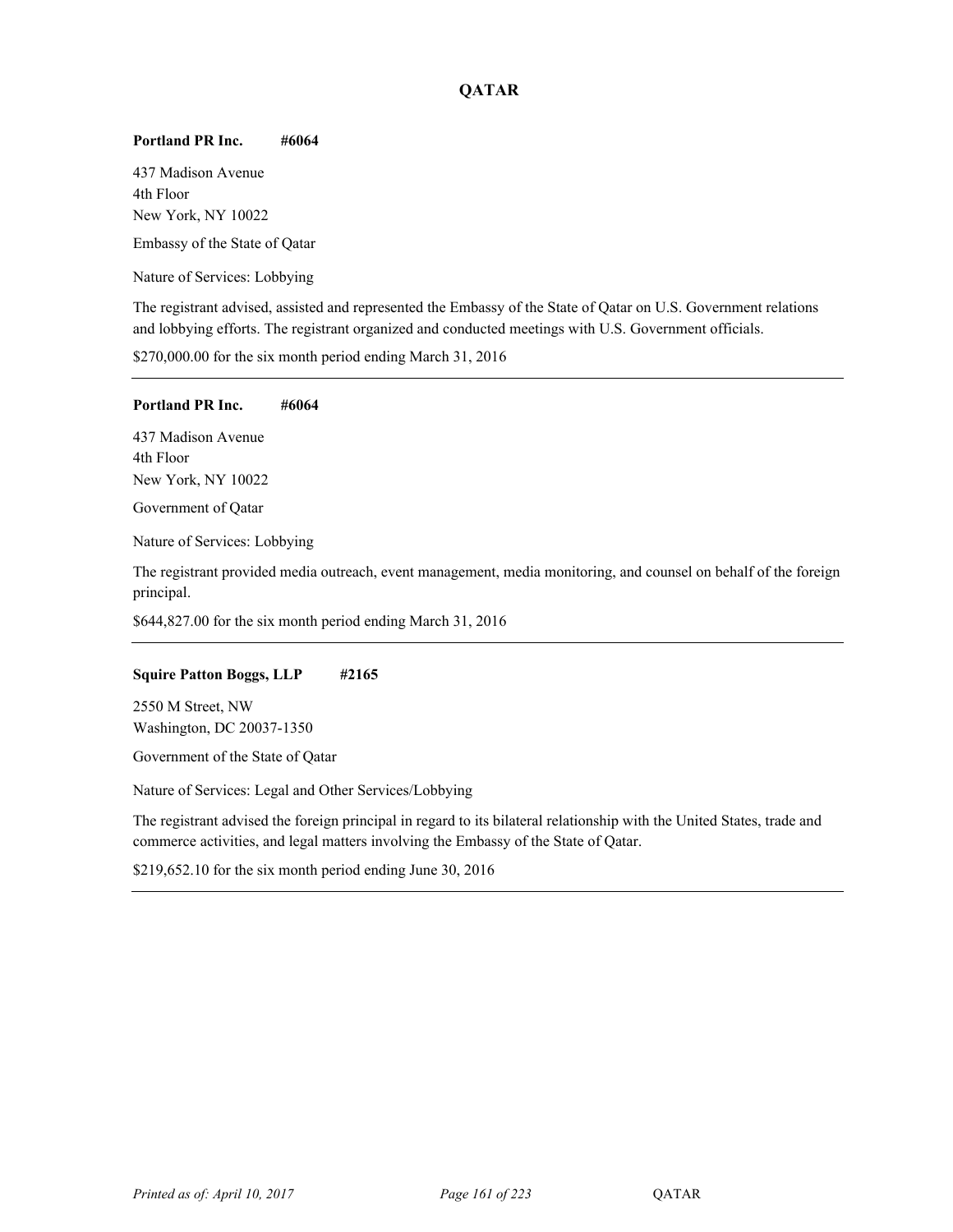## **REPUBLIC OF SOUTH SUDAN**

## **Scribe Strategies & Advisors, Inc. #6305**

1875 Connecticut Avenue, NW 10th Floor Washington, DC 20009

Sudanese People's Liberation Movement in Opposition (SPLM-IO)

Nature of Services: Lobbying

The registrant represented the interests of the foreign principal with the aim of promoting the proper implementation of the Compromise Peace Agreement signed in Addis Ababa, Ethiopia on August 17, 2015. This process will include the reconstituting the Government of South Sudan with the full participation of the SPLM-IO as well as other political parties and interest groups.

Finances: None Reported

## **Watts Partners (J.C. Watts Companies) #5641**

601 Pennsylvania Avenue, NW Suite 900 Washington, DC 20004

<sup>67</sup> ARISE Consult, Ltd. (t)

Nature of Services: Lobbying

The registrant coordinated and arranged meetings with congressional committees, members of Congress, and decision makers in the federal Executive Branch. Also, the registrant analyzed congressional legislative and Executive Branch program/policy initiatives and prepared written updates and assessments affecting the foreign principal.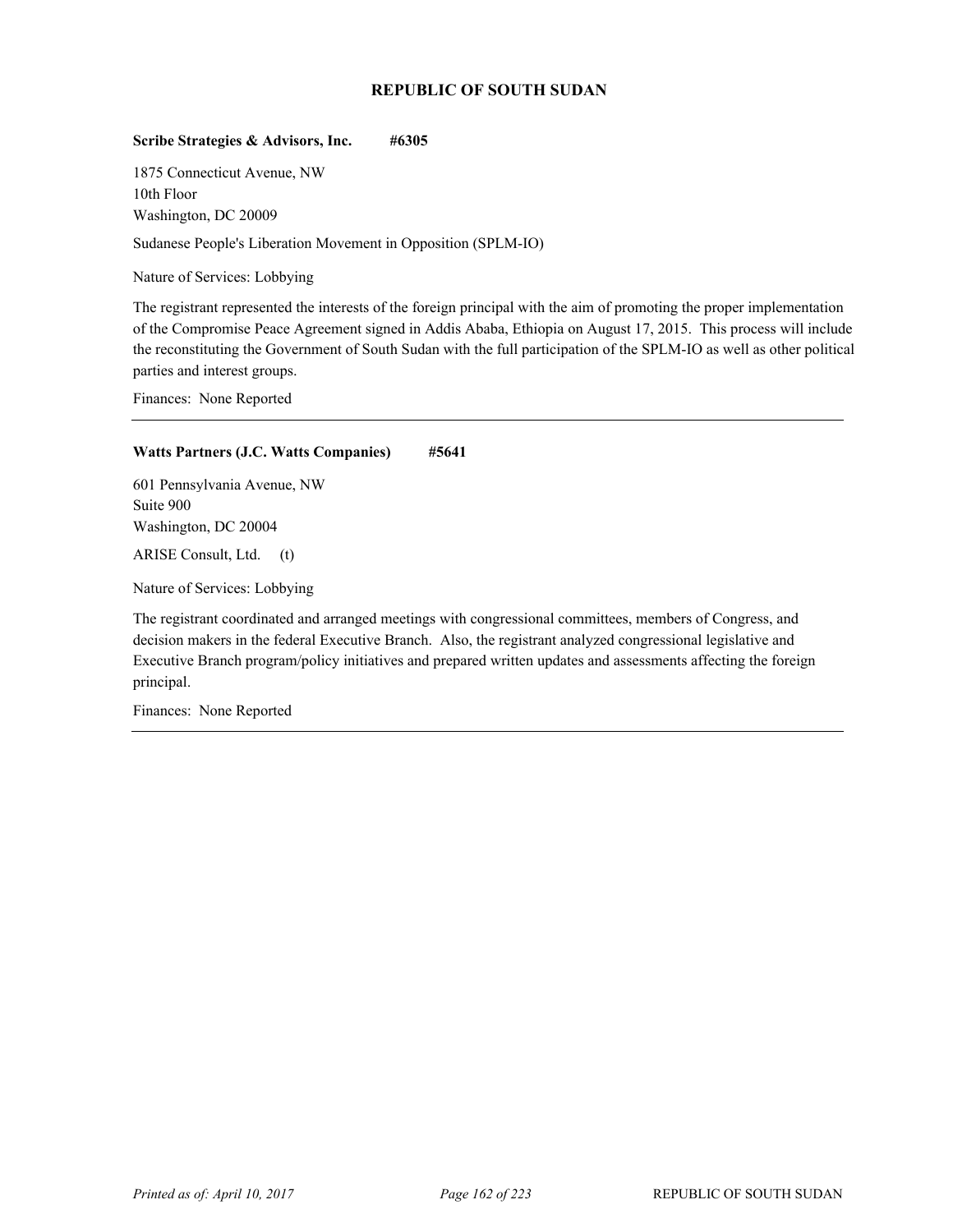# **ROMANIA**

#### **Lubanovici, Mircea #5999**

7715 S.E. Powell Boulevard Portland, OR 97206-2348

Parliament of Romania

Nature of Services: Promotion of Tourism

The registrant agreed to assist in developing business and tourism relations between Romania and the United States.

Finances: None Reported

## **Romanian Tourist Office #2093**

355 Lexington Avenue 8th Floor New York, NY 10017

Ministry of Tourism <sup>68</sup>

Nature of Services: Media Relations

The registrant disseminated informational materials, gave advice and provided public relations services, as well as participated in travel events/shows on behalf of the foreign principal.

\$53,730.23 for the six month period ending June 30, 2016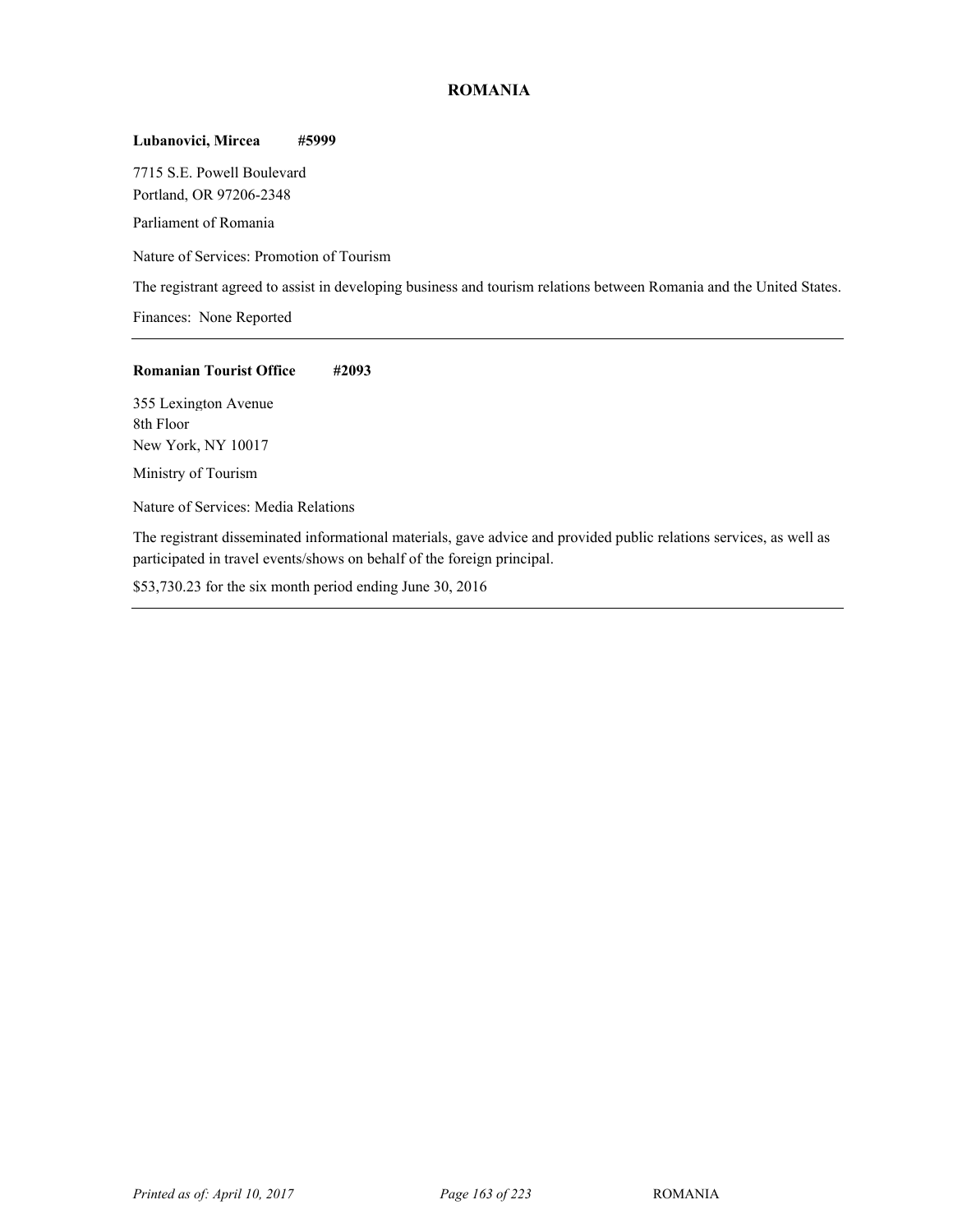#### **RUSSIA**

## **Burson-Marsteller, LLC (Washington, DC) #6227**

1110 Vermont Avenue, NW Suite 1200 Washington, DC 20005

Top Sport

Nature of Services: Public Relations

The registrant will advise on a range of communications and media issues relating to Russia's participation at the Summer Olympics in Rio.

Finances: None Reported

#### **Daniel J. Edelman, Inc. #3634**

200 East Randolph Drive Suite 900 Chicago, IL 60601 International Centre for Legal Protection (ICLP) Nature of Services: Media Relations The registrant will conduct media relations on behalf of the foreign principal.

Finances: None Reported

#### **Endeavor Law Firm, PC #5934**

1775 Pennsylvania Avenue, NW Washington, DC 20006

Deripaska, Oleg

Nature of Services: Promotion of Trade

The registrant provided general legal advice regarding legislative, trade, foreign policy, investment, security, and investigated joint business opportunities in the energy industry in the United States including biofuels and natural gas.

\$295,384.84 for the six month period ending May 31, 2016

#### **Endeavor Law Firm, PC #5934**

1775 Pennsylvania Avenue, NW Washington, DC 20006 Foreign Minister Sergey Lavrov Ministry of Foreign Affairs of the Russian Federation Nature of Services: Legal and Other Services/Lobbying

The registrant provided counsel on political and legal matters, including issues related to diplomatic matters.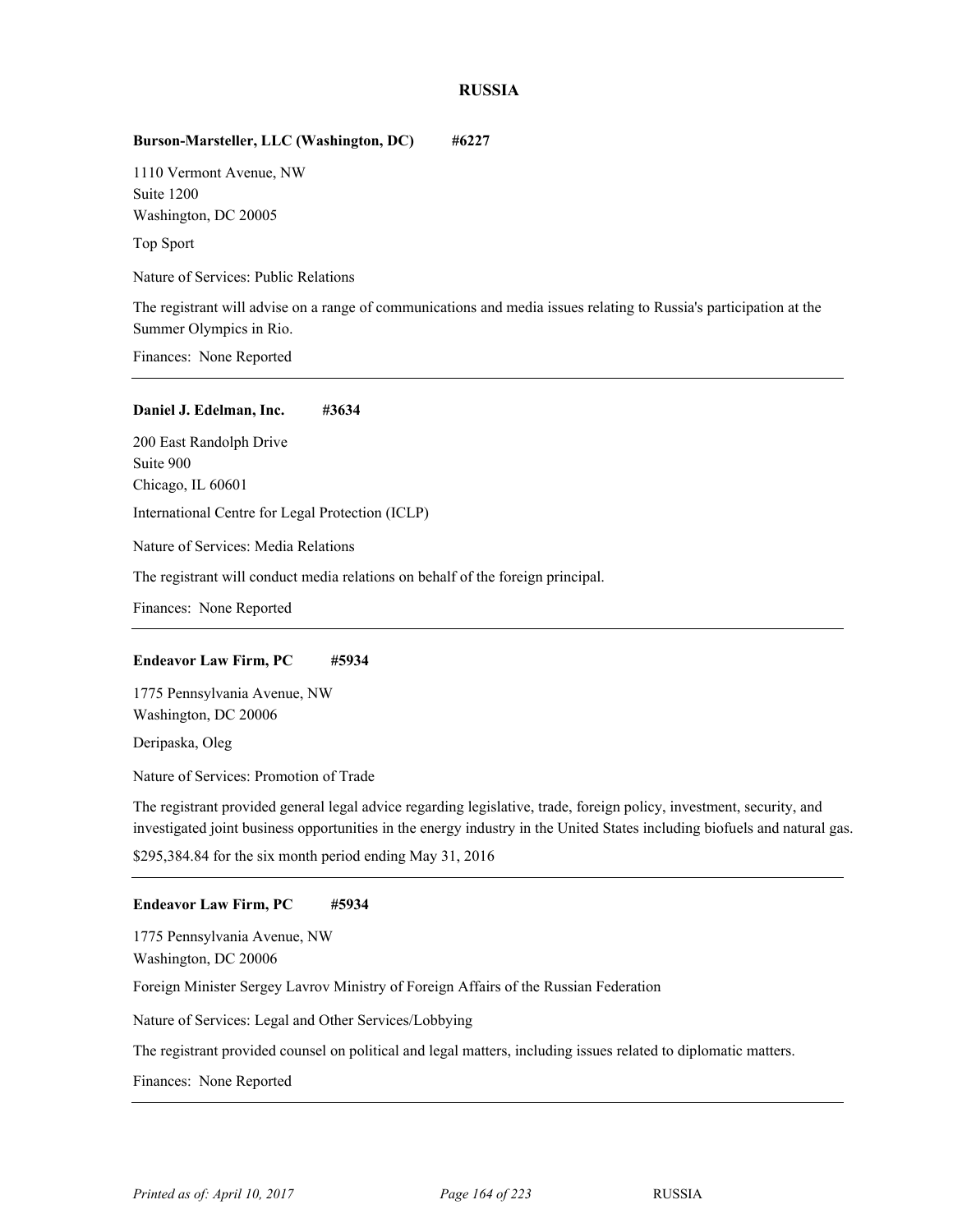## **RUSSIA**

#### **Ketchum Inc. NY #5758**

1285 Avenue of the Americas New York, NY 10019

Gazprom Export (t)

Nature of Services: Media Relations

Activities: None Reported

Finances: None Reported

#### **Ketchum Inc. NY #5758**

1285 Avenue of the Americas New York, NY 10019 Russian Federation (t) Nature of Services: Media Relations Activities: None Reported

Finances: None Reported

## **Manatos & Manatos #6353**

1100 New Hampshire Avenue, NW Washington, DC 20037

VTB Group

Nature of Services: Lobbying

The registrant will provide government strategies counsel and will lobby the United States Congress and Administration regarding the imposition of sanctions by the United States government on behalf of the foreign principal.

Finances: None Reported

## **Sidley Austin, LLP #3731**

1501 K Street, N.W. 8th Floor Washington, DC 20005 JSC VTB Bank

Nature of Services: Lobbying

The registrant provided legal advice on United States laws and regulations.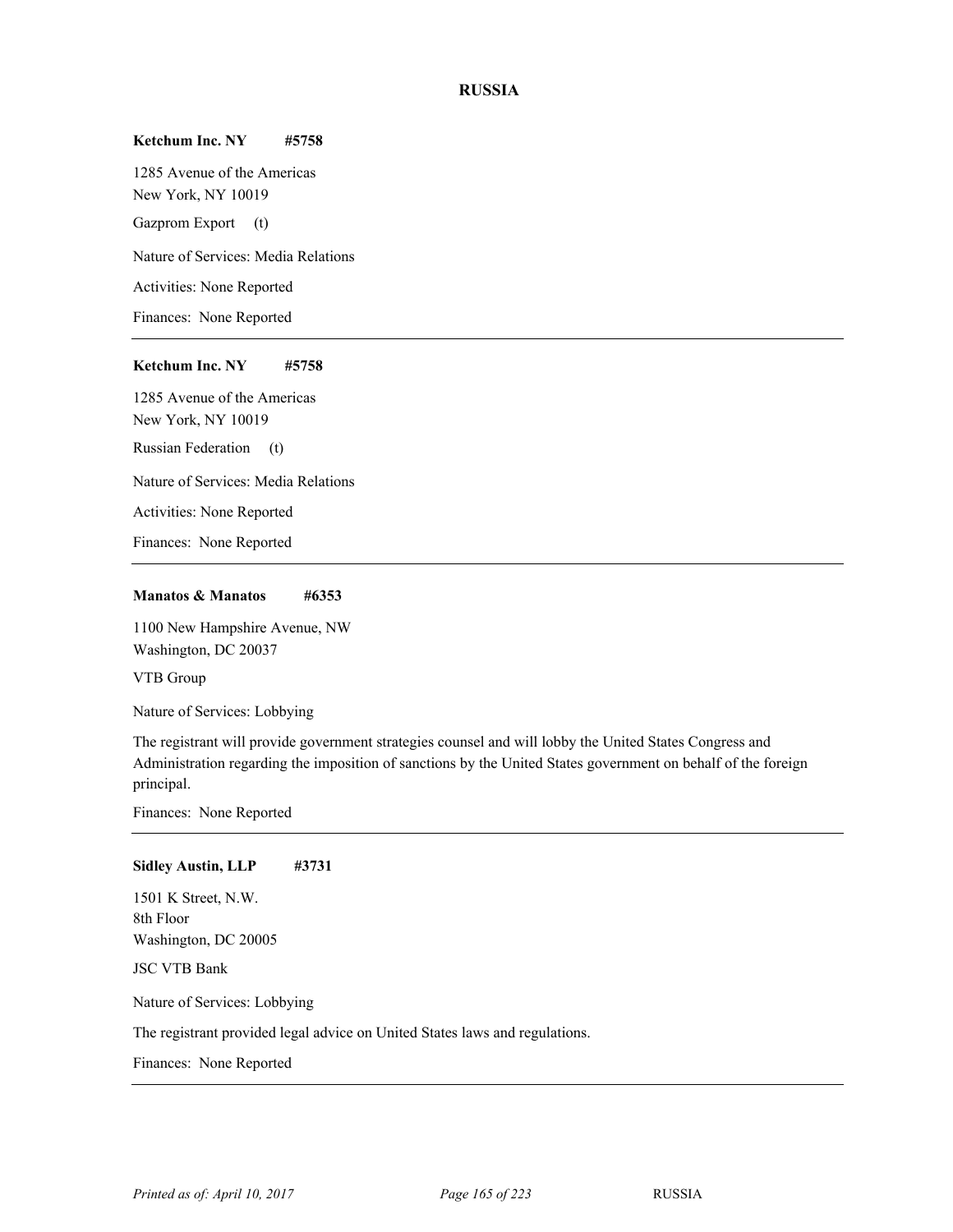# **RWANDA**

#### **Rubenstein Public Relations #6311**

1345 Avenue of the Americas New York, NY 10105

Rwanda Development Board, Tourism and Conservation

Nature of Services: Public Relations

The registrant executed a public relations program highlighting Rwanda's culture, tourism, and development.

\$150,000.00 for the six month period ending February 29, 2016

## **Winning Strategies Washington #6242**

409 7th Street, NW Suite 450 Washington, DC 20004

Rwanda Development Board

Nature of Services: Lobbying

The registrant provided government affairs services to the foreign principal, including representing the foreign principal's interest to United States Government officials and the bilateral relationship between Rwanda and the United States.

\$45,000.00 for the six month period ending February 29, 2016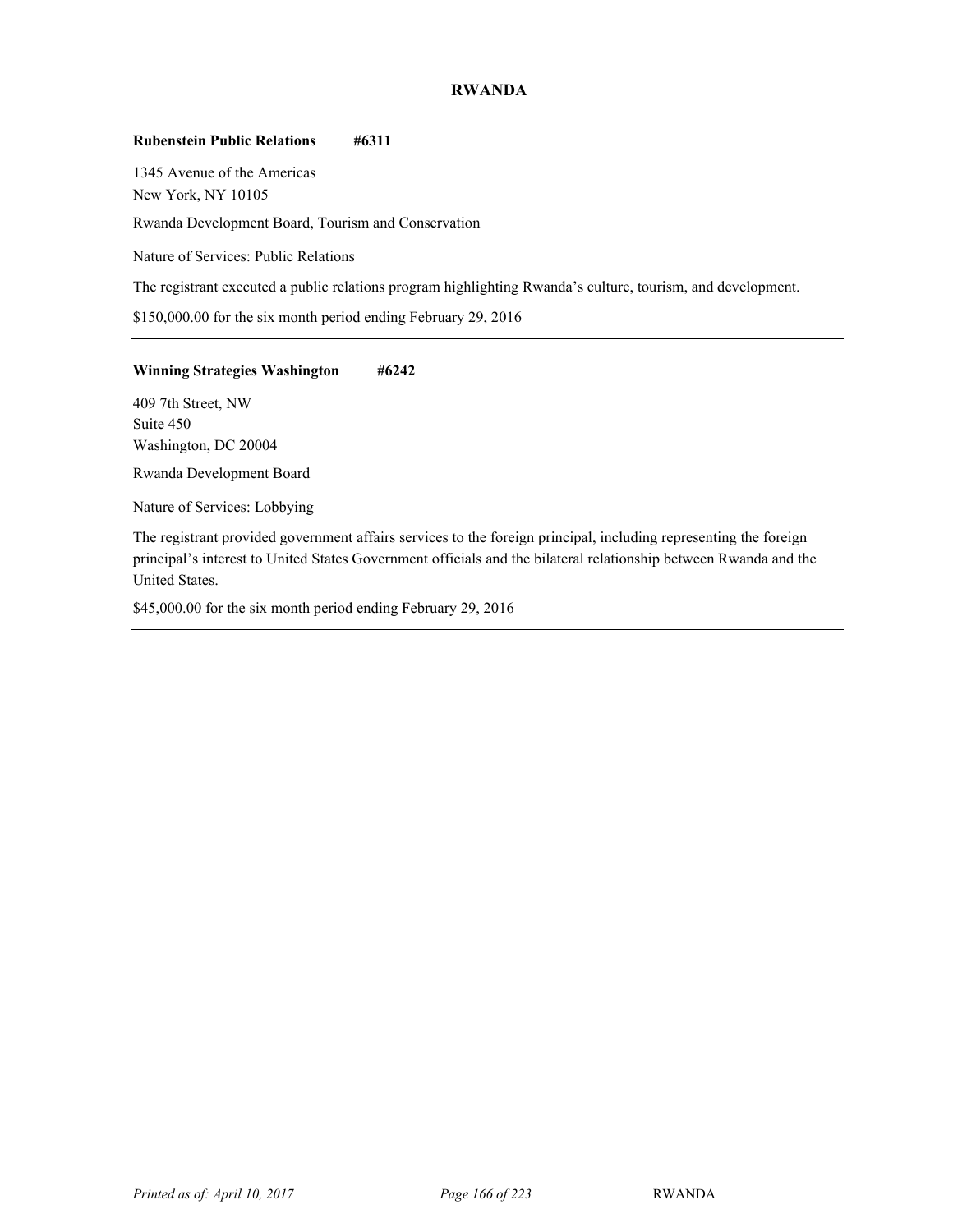# **SAHARAWI ARAB DEMOCRATIC REPUBLIC**

## **Independent Diplomat, Inc. #5860**

45 East 20th Street 6th Floor New York, NY 10003

Government of the Sahrawi Arab Democratic Republic

Nature of Services: Public Relations

The registrant met with officials at the State Department and United Nations regarding diplomacy issues on behalf of the foreign principal.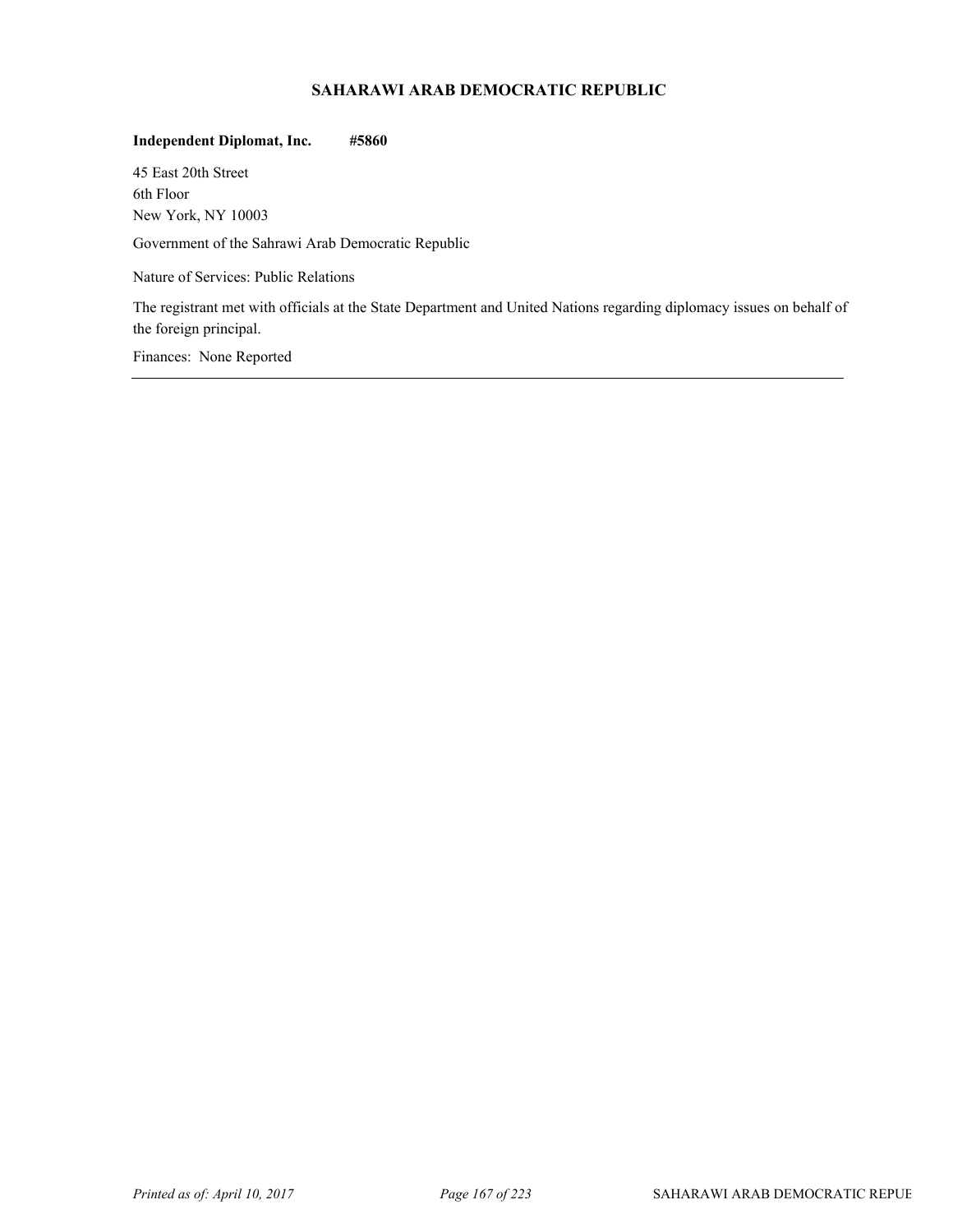## **SAUDI ARABIA**

## **BGR Government Affairs, LLC #5430**

601 Thirteenth Street, NW Eleventh Floor South Washington, DC 20005

Center for Studies and Media Affairs at the Saudi Royal Court

Nature of Services: Public Relations

The registrant performed public relations and media management as requested by the foreign principal.

\$250,000.00 for the six month period ending May 31, 2016

#### **Daniel J. Edelman, Inc. #3634**

200 East Randolph Drive Suite 900 Chicago, IL 60601 SAGIA (Saudi Arabian General Investment Authority) (t)

Nature of Services: Media Relations

The registrant conducted media relations services on behalf of the foreign principal.

Finances: None Reported

## **DLA Piper US LLP #3712**

500 8th Street, NW Washington, DC 20004

Kingdom of Saudi Arabia Ministry of Foreign Affairs

Nature of Services: Lobbying

The registrant will contact members of Congress, congressional staff, and Executive Branch officials on behalf of the foreign principal to strengthen the ability of the United States and Saudi Arabia to advance mutual national security threats.

Finances: None Reported

#### **DLA Piper US LLP #3712**

500 8th Street, NW Washington, DC 20004

Royal Embassy of Saudi Arabia (t)

Nature of Services: Lobbying

The registrant communicated with members of Congress, congressional staff, and Executive Branch officials in strengthening the ability of the United States and Saudi Arabia to advance mutual national security interests on behalf of the foreign principal.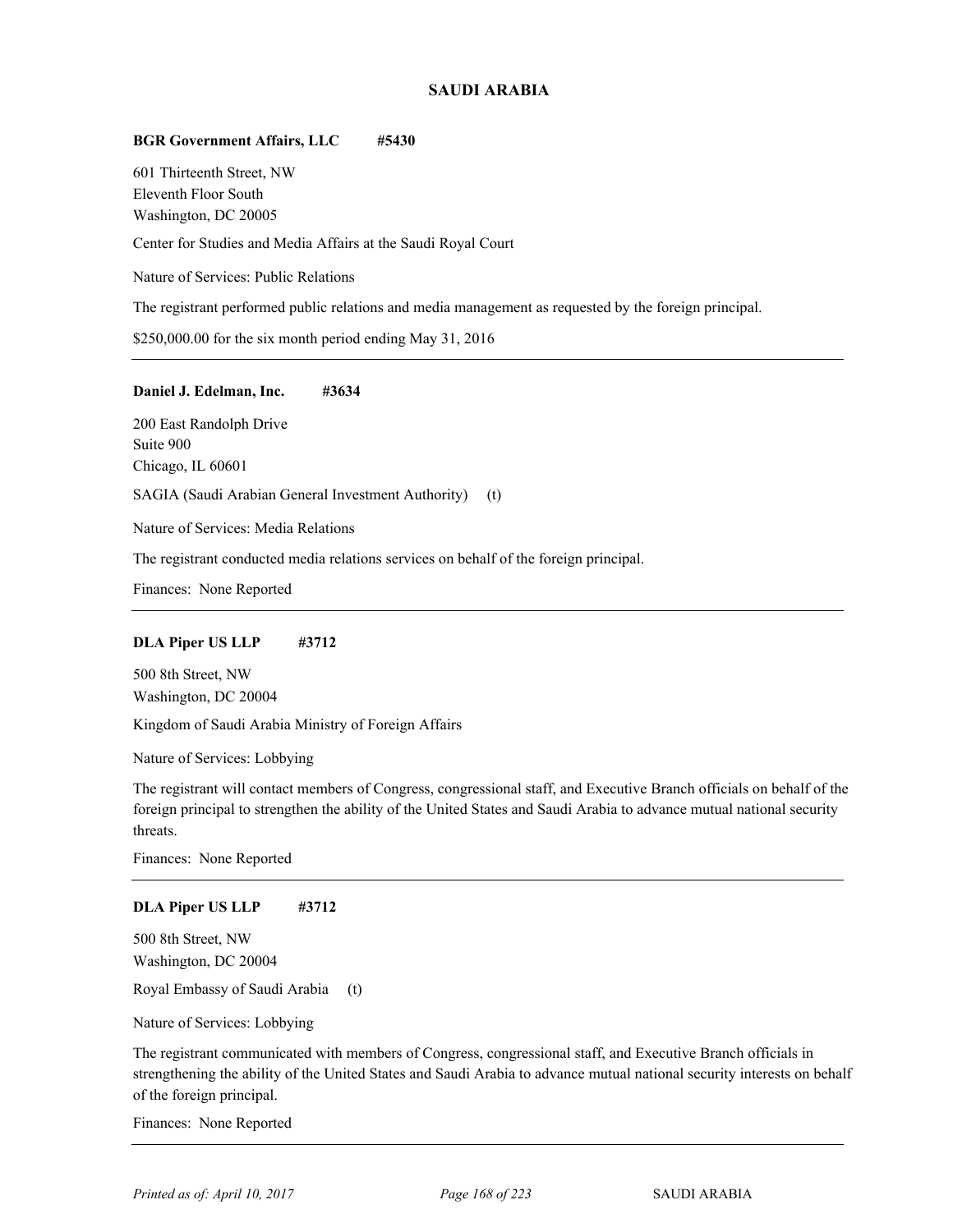# **SAUDI ARABIA**

## **Hogan Lovells US LLP #2244**

555 - 13th Street, N.W. Columbia Square Washington, DC 20004-1109

Royal Embassy of Saudi Arabia

Nature of Services: Legal and Other Services/Lobbying

The registrant provided legal counsel for the foreign principal concerning foreign policy and related matters. The registrant also rendered advice on legislative, regulatory, and public policy activities of interest. In addition, the registrant advised the foreign principal on media reports and public affairs activities and specific advocacy assignments with regard to litigation, legislative, regulatory, public policy or public affairs matters, and other activities.

\$45,652.04 for the six month period ending February 29, 2016

#### **International Merchandising Corporation #6032**

1360 East 9th Street Suite 100 Cleveland, OH 44114 Kingdom 5-KR-215, Ltd. ("KR-215")

Nature of Services: Public Relations

The registrant facilitated in the dialogue of the foreign principal on global issue advocacy campaigns with potential digital media partners, and with business, academic, and media figures in the United States.

\$704,801.00 for the six month period ending April 30, 2016

#### **Just Consulting LLC #6137**

950 N. Washington St. Alexandria, VA 22314 Organization of Islamic Cooperation Nature of Services: Lobbying Activities: None Reported Finances: None Reported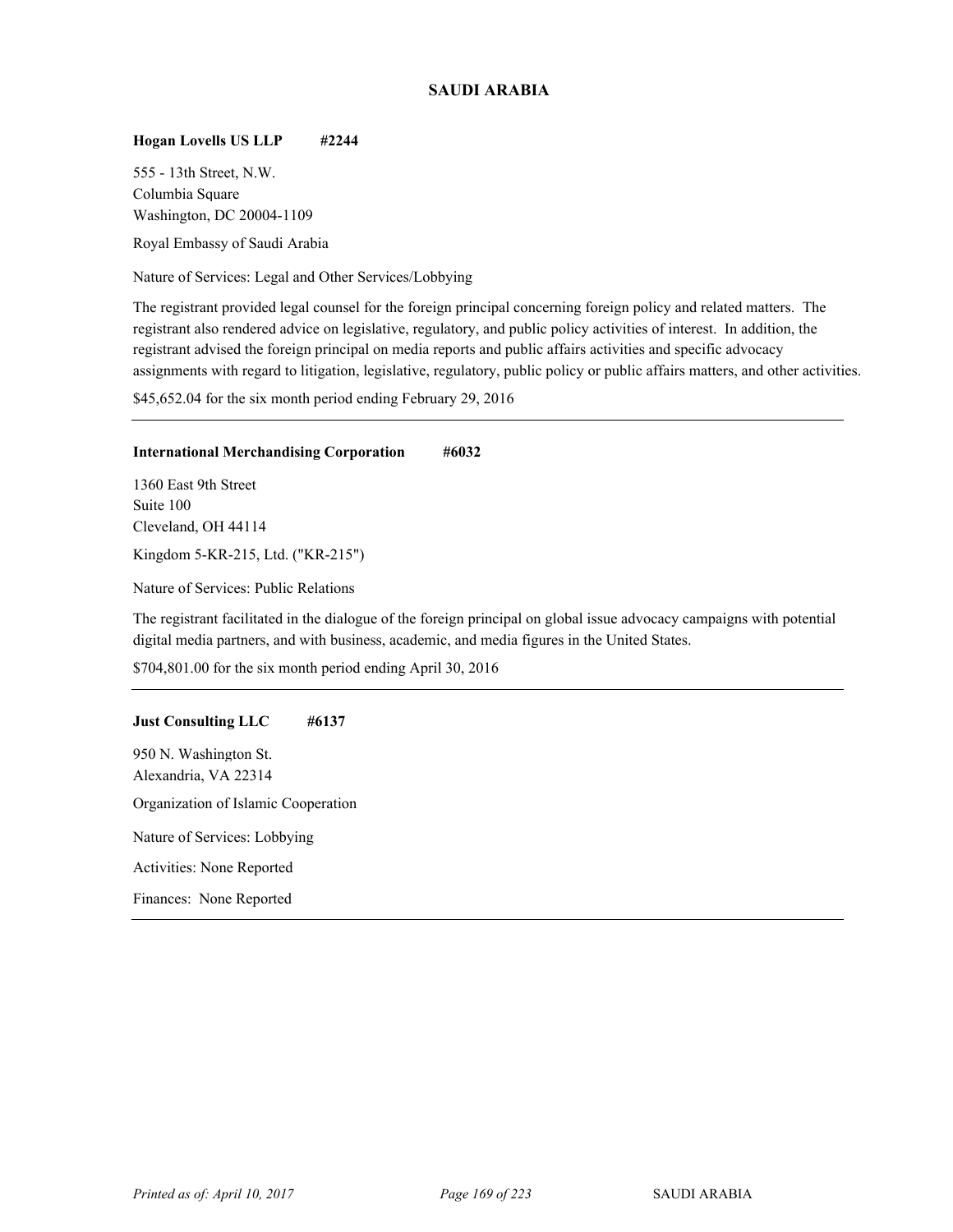## **SAUDI ARABIA**

#### **MSLGROUP Americas, Inc. #5483**

1201 Connecticut Avenue, NW Suite 500 Washington, DC 20036

Royal Embassy of Saudi Arabia

Nature of Services: Legal and Other Services/Lobbying

The registrant monitored daily media coverage on issues of importance to the foreign principal, facilitated and coordinated media activity for Saudi officials, drafted and/or distributed informational materials to promote Saudi Arabia with its commitment towards counterterrorism, peace in the Middle East, and other issues. The registrant also prepared analysis and/or background information on matters related to Congress and the Administration, and assisted in coordinating an event at the Embassy. Finally, the registrant assisted with developing content for the foreign principal's YouTube and Twitter pages.

\$63,430.80 for the six month period ending March 31, 2016

#### **Pillsbury Winthrop Shaw Pittman, LLP #5198**

Four Embarcadero Center 22nd Floor San Francisco, CA 94111-2228 Royal Embassy of Saudi Arabia (t)

Nature of Services: Lobbying

The registrant provided legislative advice and public policy services including meeting with the Executive and Legislative Branches of the U.S. Government on behalf of the foreign principal.

\$105,000.00 for the six month period ending January 31, 2016

#### **Podesta Group, Inc. #5926**

1001 G Street, NW Suite 1000 West Washington, DC 20001

<sup>71</sup> Center for Studies and Media Affairs at Saudi Royal Court

Nature of Services: Media Relations

The registrant provided public relations services on behalf of the foreign principal.

\$840,195.25 for the six month period ending June 30, 2016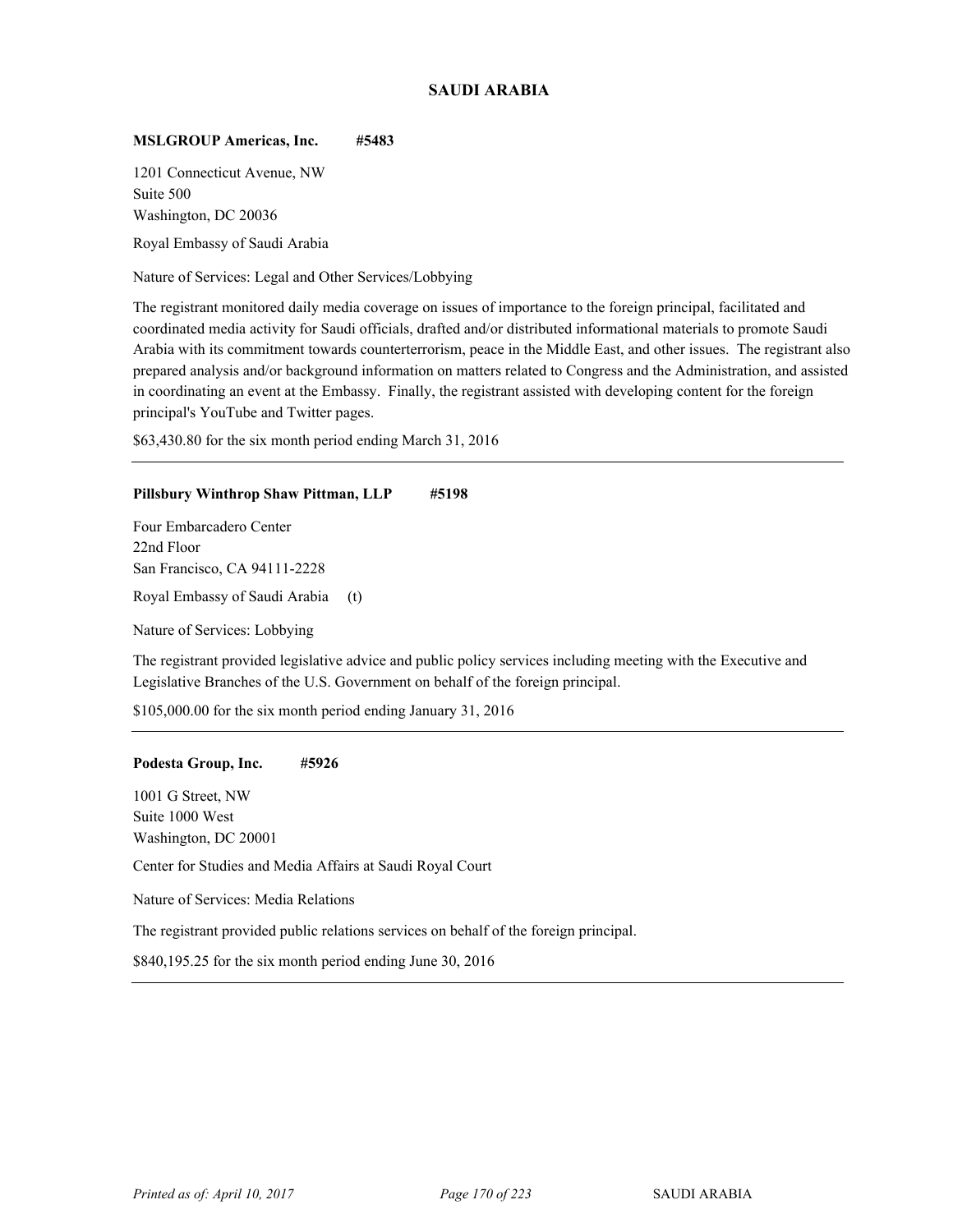## **SAUDI ARABIA**

#### **Saudi Petroleum International, Inc. #5321**

52 Madison Avenue New York, NY 10022

Government of the Kingdom of Saudi Arabia

Nature of Services: U.S. Policy Consultant

Activities: None Reported

Finances: None Reported

#### **Saudi Petroleum International, Inc. #5321**

52 Madison Avenue New York, NY 10022 Saudi Arabian Oil Company (Saudi Aramco) Nature of Services: U.S. Policy Consultant

Activities: None Reported

Finances: None Reported

#### **Saudi Refining, Inc. #4184**

9009 West Loop, South Suite 10158 Houston, TX 77096

Government of Kingdom of Saudi Arabia

Nature of Services: Lobbying

The registrant hosted a function in the interest to the foreign principal.

Finances: None Reported

#### **Saudi Refining, Inc. #4184**

9009 West Loop, South Suite 10158 Houston, TX 77096 Saudi Arabian Oil Company

Nature of Services: Marketing

The registrant hosted a function in the interest to the foreign principal.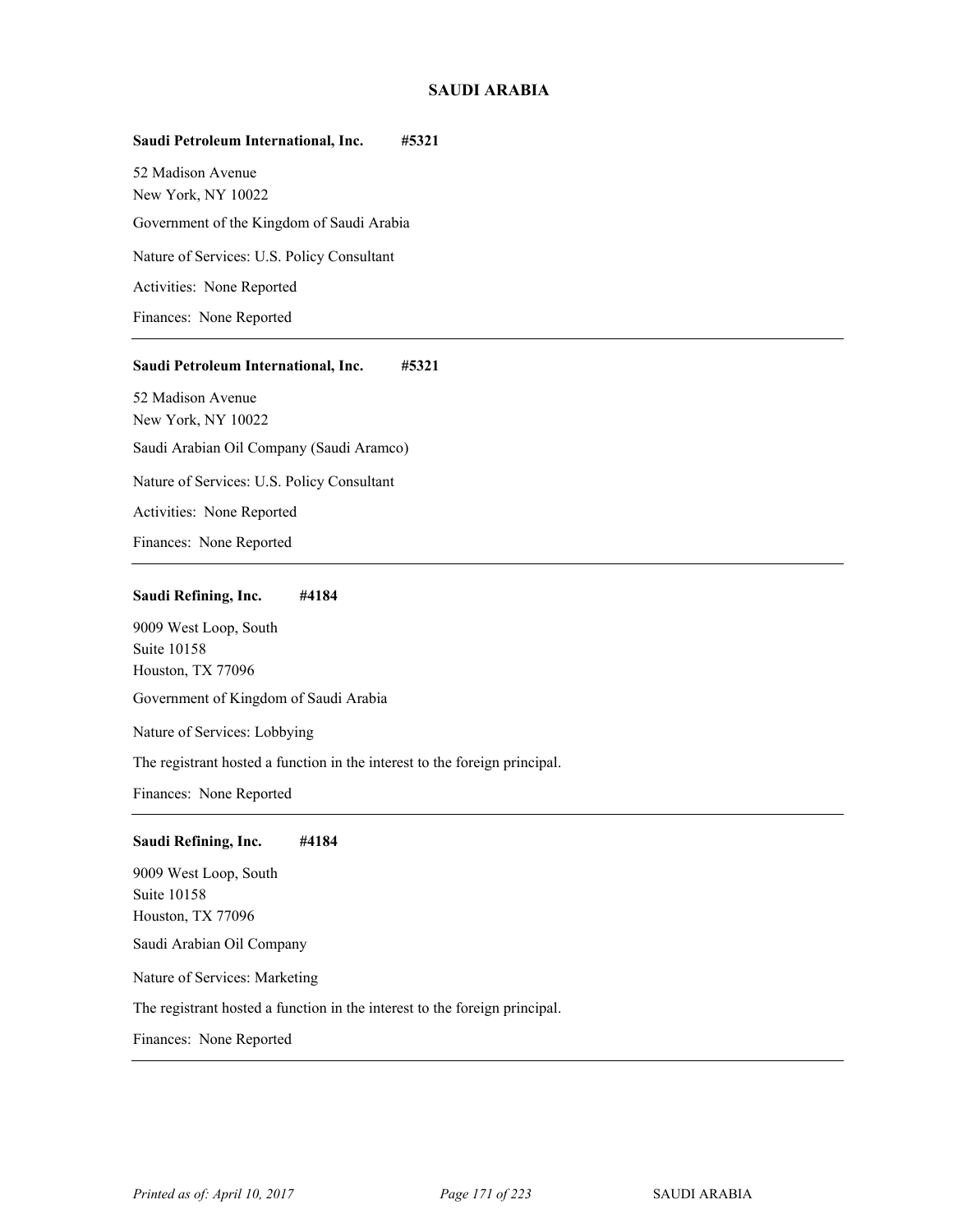# **SAUDI ARABIA**

# **Targeted Victory, LLC #6281**

1033 North Fairfax Street Suite 400 Alexandria, VA 22314

Royal Embassy of the Kingdom of Saudi Arabia though MSLGROUP Americas, Inc.

Nature of Services: Media Relations

The registrant provided digital consulting services including social media content and management on behalf of the foreign principal.

\$216,500.00 for the six month period ending March 31, 2016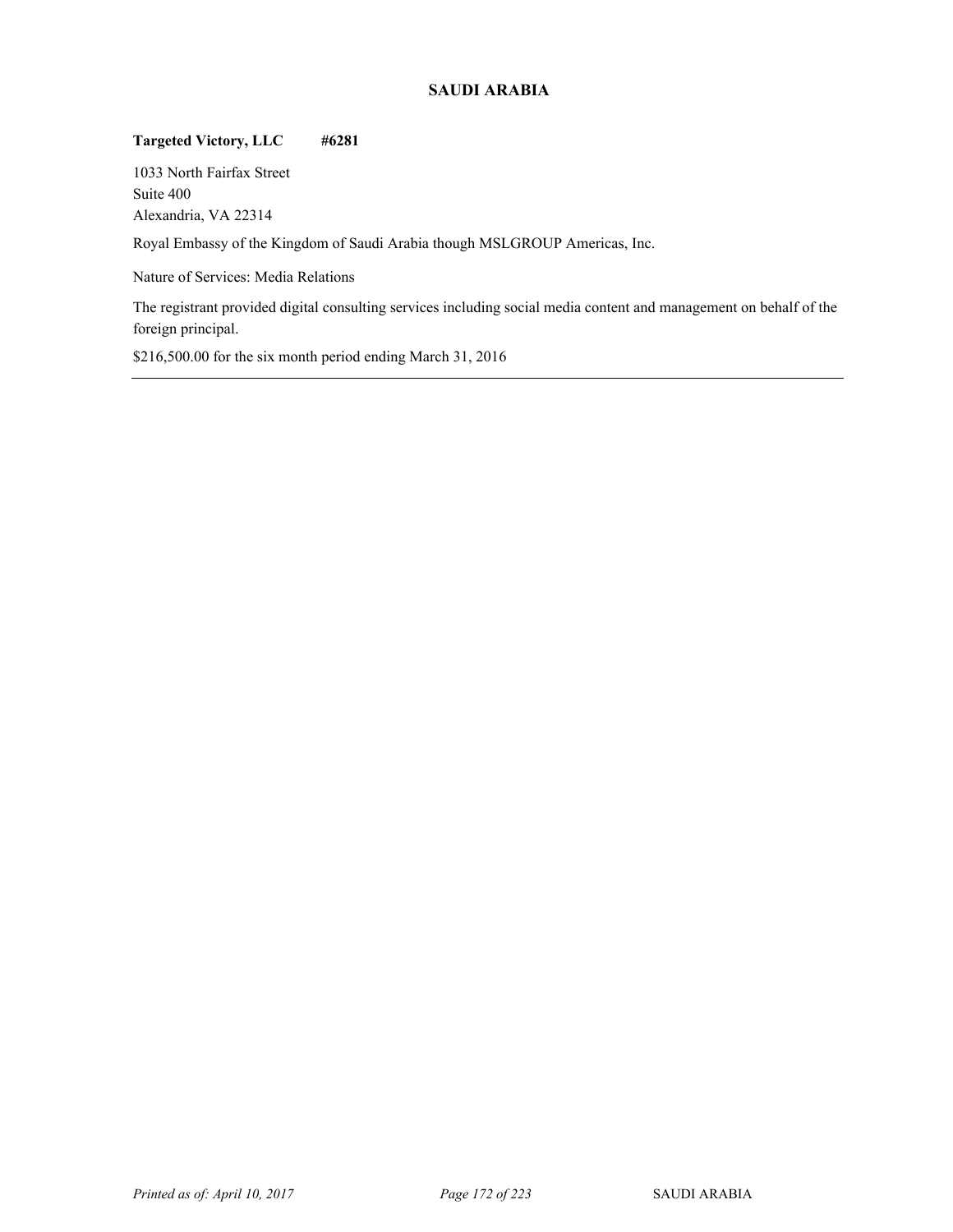# **SCOTLAND**

# **Scottish Enterprise #3013**

One Boston Place Suite 3875 Boston, MA 02108

Scottish Enterprise (formerly: Scottish Development Agency)

Nature of Services: Promotion of Investment

The registrant publicized Scotland as a region for U.S. commercial and industrial investments and development, seeking potential U.S. investors, and developing links between Scottish Enterprise and such investors.

\$2,797,209.24 for the six month period ending May 31, 2016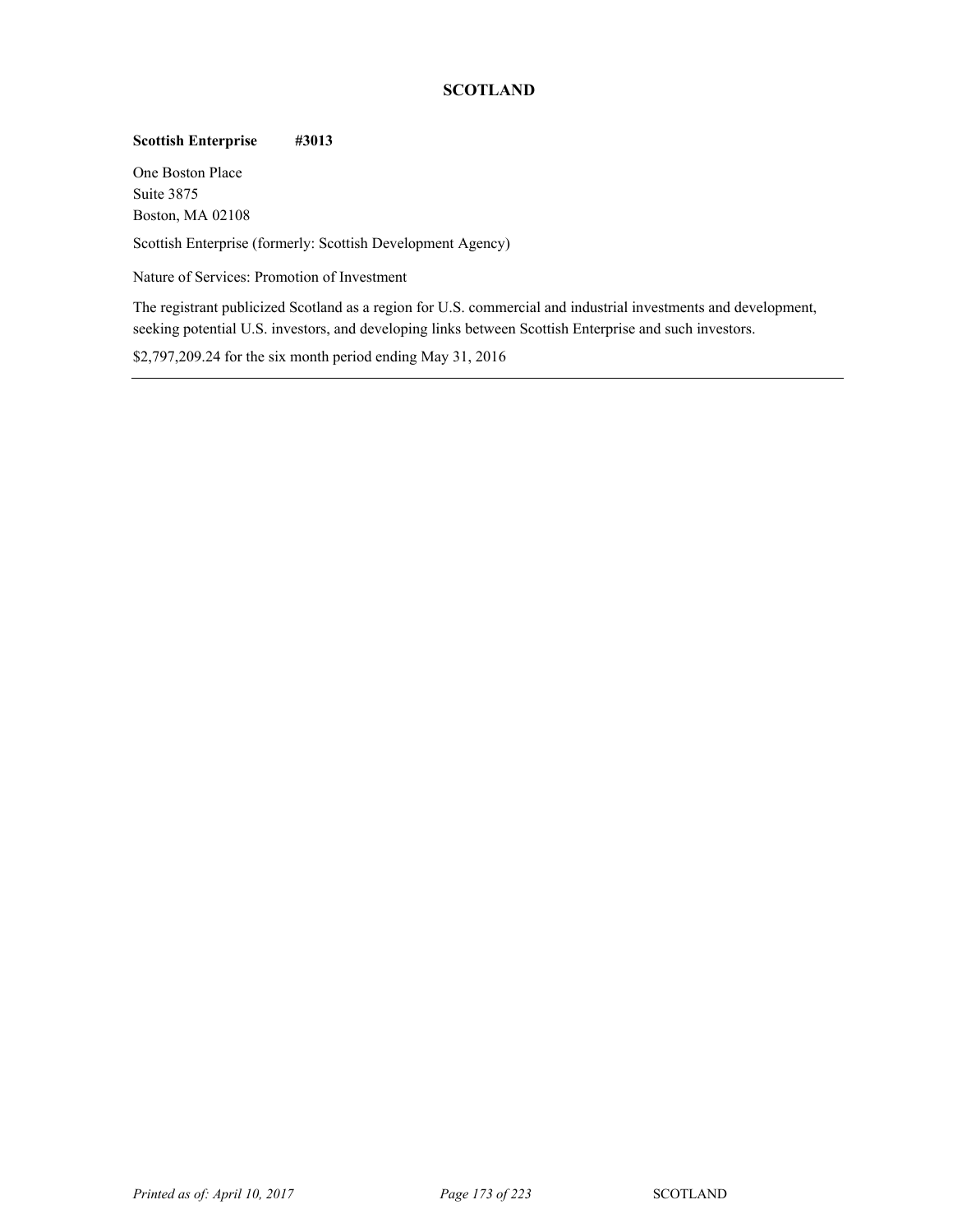# **SIERRA LEONE**

# **Glover Park Group, LLC #5666**

1025 F Street, NW 9th Floor Washington, DC 20004

Ministry of Finance and Economic Development of Sierra Leone (t)

Nature of Services: Lobbying

The registrant raised awareness of Sierra Leone's regional leadership role and promoted United States - Sierra Leone bilateral relations.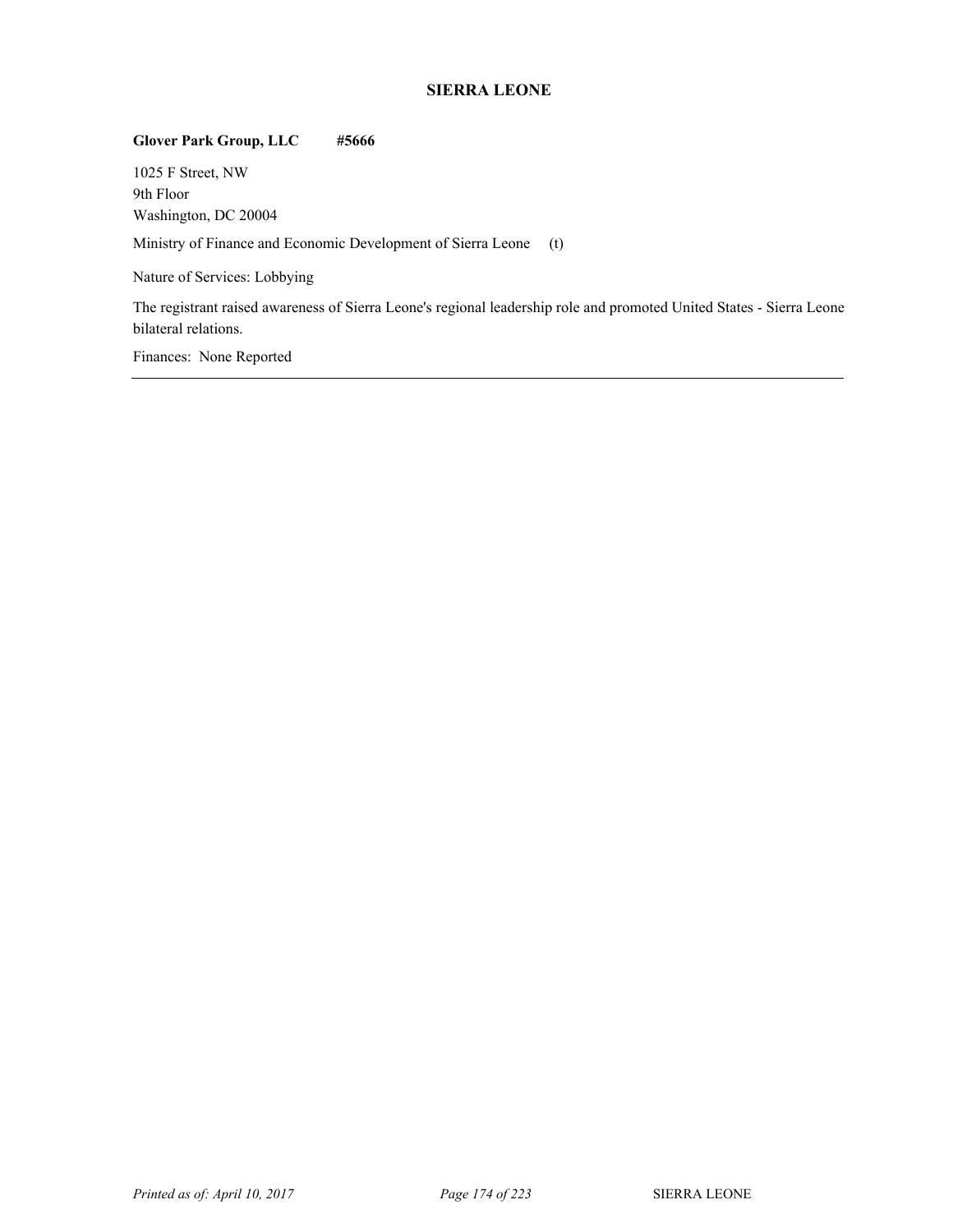#### **SINGAPORE**

#### **Daniel J. Edelman, Inc. #3634**

200 East Randolph Drive Suite 900 Chicago, IL 60601 Singapore Economic Development Board (t) Nature of Services: Public Relations

The registrant developed for the foreign principal a message, materials, and branding campaign.

\$181,782.85 for the six month period ending January 31, 2016

#### **Finsbury, LLC #6293**

3 Columbus Circle, Floor 9 New York, NY 10019

International Enterprise Singapore Board (t)

Nature of Services: Lobbying

The registrant developed and implemented public relations strategies highlighting Singapore as a trade hub for United States industries. The registrant performed media monitoring and online/social media outreach on behalf of the foreign principal.

\$169,861.87 for the six month period ending May 31, 2016

#### **Fleishman-Hillard, Inc. #5801**

200 North Broadway St. Louis, MO 63102

Embassy of Singapore

Nature of Services: Public Relations

The registrant provided public relations and communications services on behalf of the foreign principal. The services included message development, media monitoring and analysis, and counsel regarding media outreach opportunities and social media channels.

\$106,000.00 for the six month period ending April 30, 2016

#### **Miller & Chevalier Chartered #6209** (T)

900 16th Street, NW Washington, DC 20005 Government of Singapore, Ministry of Finance (t) Nature of Services: U.S. Policy Consultant Activities: None Reported \$20,805.42 for the six month period ending February 29, 2016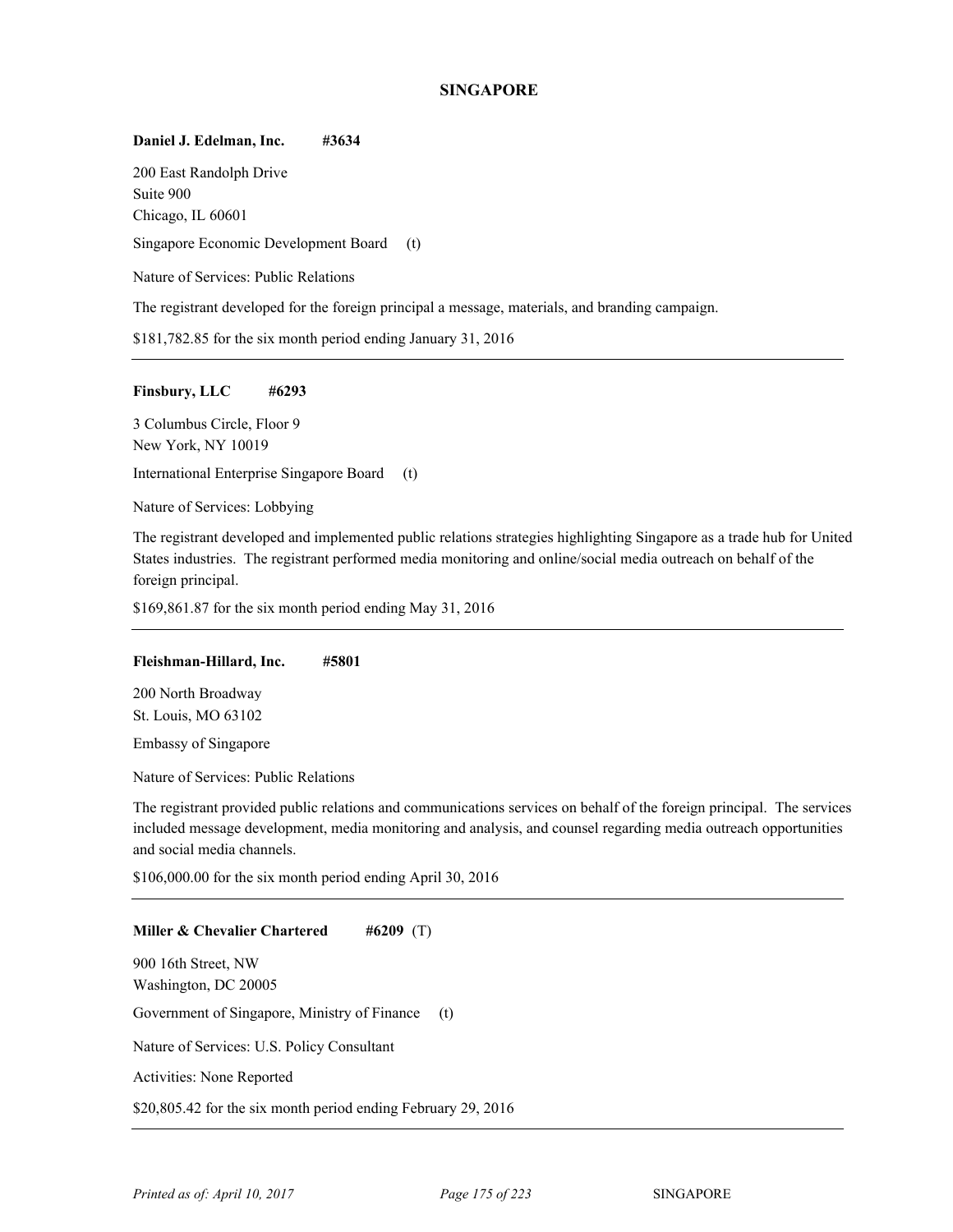## **SINGAPORE**

#### **Singapore Economic Development Board #2003**

55 East 59th Street Suite 21 B, 21st Floor New York, NY 10022

Singapore Economic Development Board

Nature of Services: Promotion of Investment

The registrant promoted direct industrial investment and marketing opportunities in Singapore, the dissemination of information relating to the economic and business conditions in Singapore, and general assistance to U.S. companies establishing business operations (i.e. manufacturing facilities, joint venture operations at subcontracting and/or licensing agreements with Singapore companies, regional sales/marketing offices) in Singapore.

\$941,197.61 for the six month period ending February 29, 2016

#### **Singapore Tourism Board #2414**

1156 Avenue of the Americas Suite 702 New York, NY 10036 Republic of Singapore

Nature of Services: Promotion of Tourism

The registrant's offices located in New York and Los Angeles promoted and publicized the tourist attractions of Singapore by distributing informational literature, offering guidance, and responding to inquiries.

\$1,501,827.84 for the six month period ending March 31, 2016

#### **Squire Patton Boggs, LLP #2165**

2550 M Street, NW Washington, DC 20037-1350

<sup>73</sup> Temasek Holdings Limited

Nature of Services: Lobbying

The registrant represented the foreign principal regarding the impact of the Trans-Pacific Partnership (TPP) Agreement on its business. The registrant also contacted congressional staff to provide background, and introductory information on the structure and nature of Temasek's operations.

\$166,085.02 for the six month period ending June 30, 2016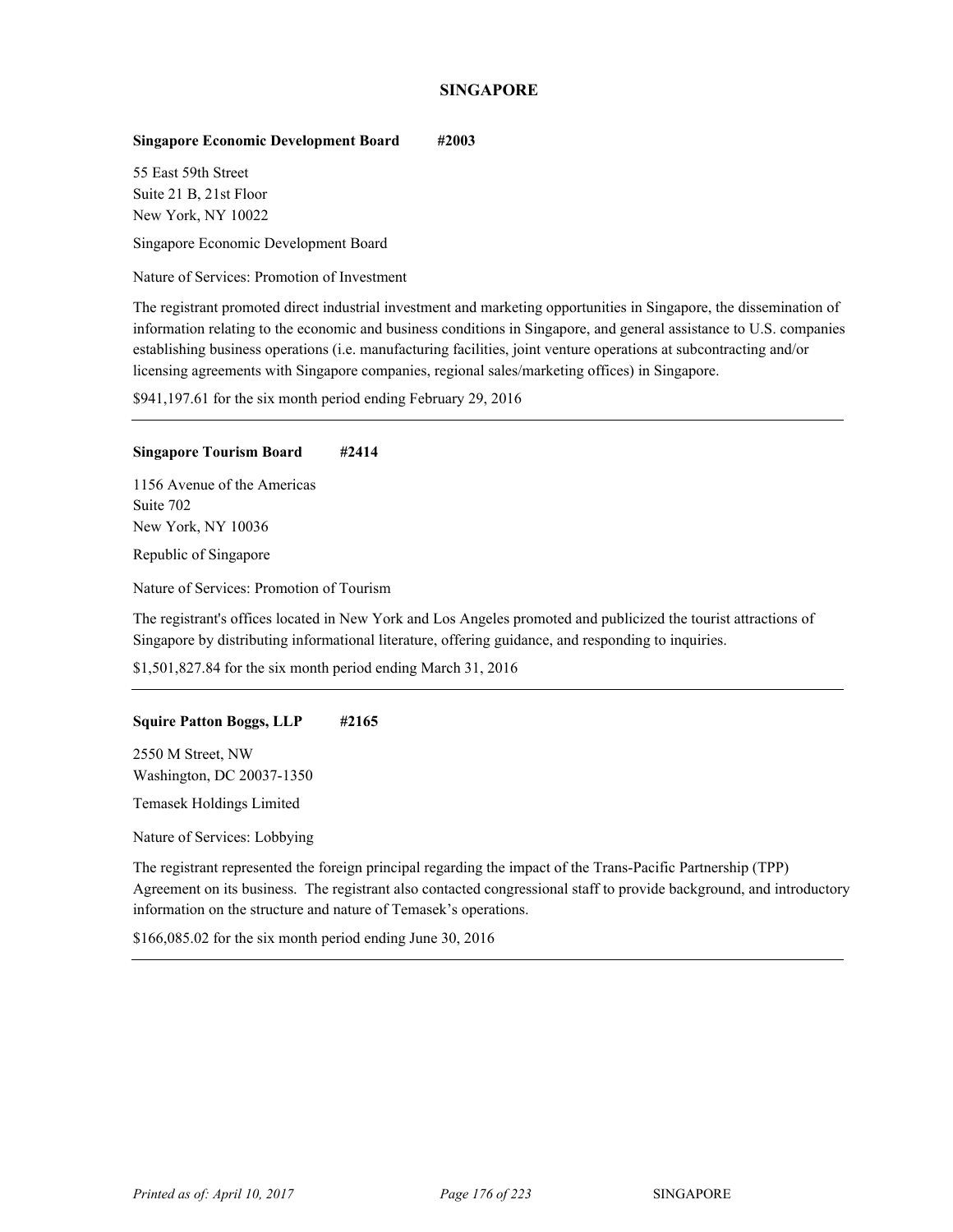# **SLOVAKIA**

# **Signal Group Consulting, LLC #6297**

455 Massachusetts Avenue, NW 12th Floor Washington, DC 20001

Embassy of the Slovak Republic

Nature of Services: Media Relations

The registrant will provide media and communications strategy on behalf of the foreign principal.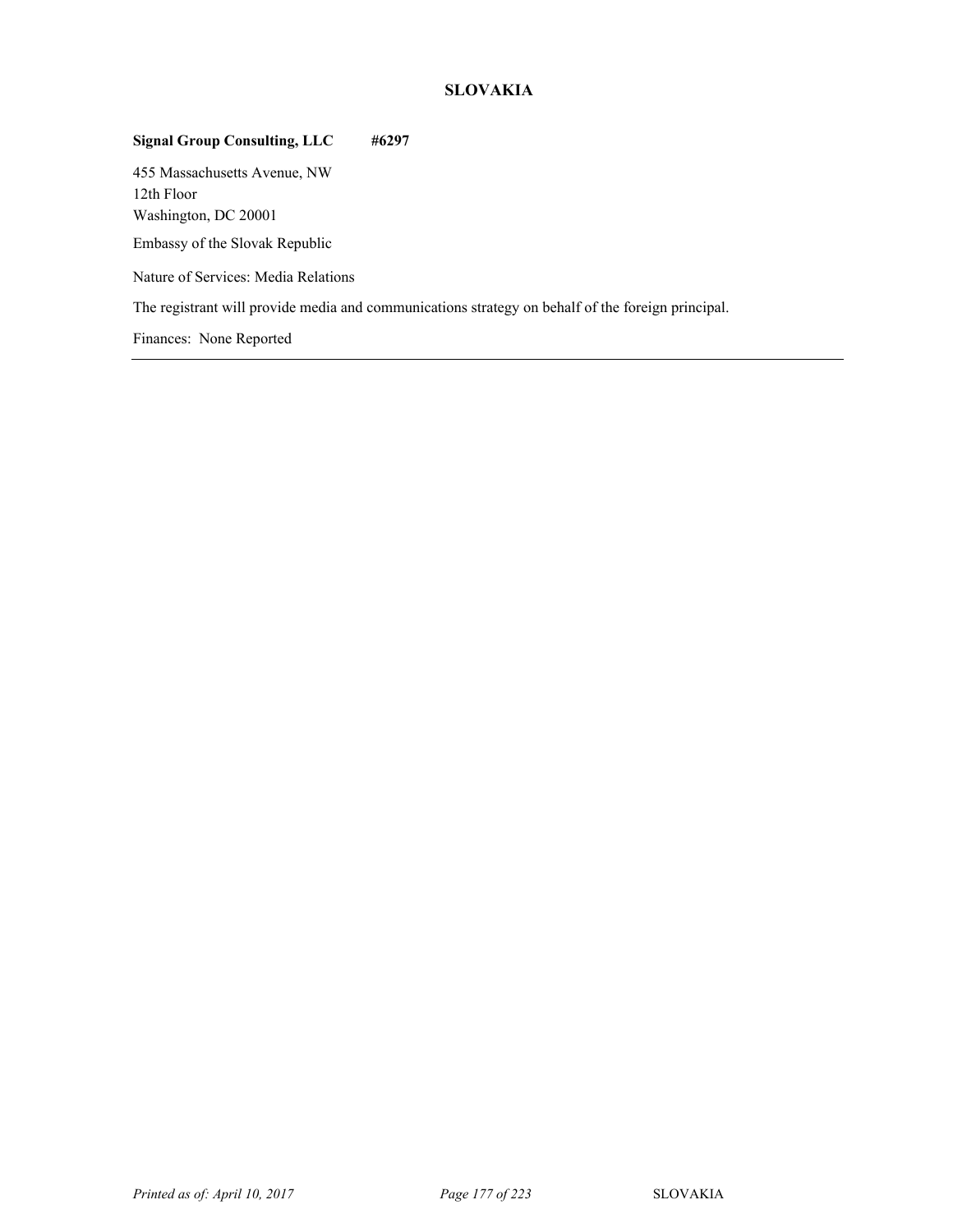## **SOMALI DEMOCRATIC REPUBLIC**

## **Grieboski Global Strategies, LLC #6315**

950 North Washington Street Alexandria, VA 22314 Federal Republic of Somalia (t)

Nature of Services: Lobbying

The registrant (pro-bono) advised the foreign principal on government relations, strategic partnerships, coalition building, and public diplomacy. Also, the registrant assisted the Embassy of the Federal Republic of Somalia to the United States and the Somali Mission to the United Nations.

\$654.48 for the six month period ending March 31, 2016

#### **Independent Diplomat, Inc. #5860**

45 East 20th Street 6th Floor New York, NY 10003

Government of the Republic of Somaliland

Nature of Services: Lobbying

The registrant provided advice, assistance, and analysis of diplomatic communications on behalf of the foreign principal.

Finances: None Reported

#### **Steven M. Schneebaum, P.C. #6265**

1776 K Street, NW Suite 800 Washington, DC 20006 Habargidir Clan (t) Nature of Services: Lobbying Activities: None Reported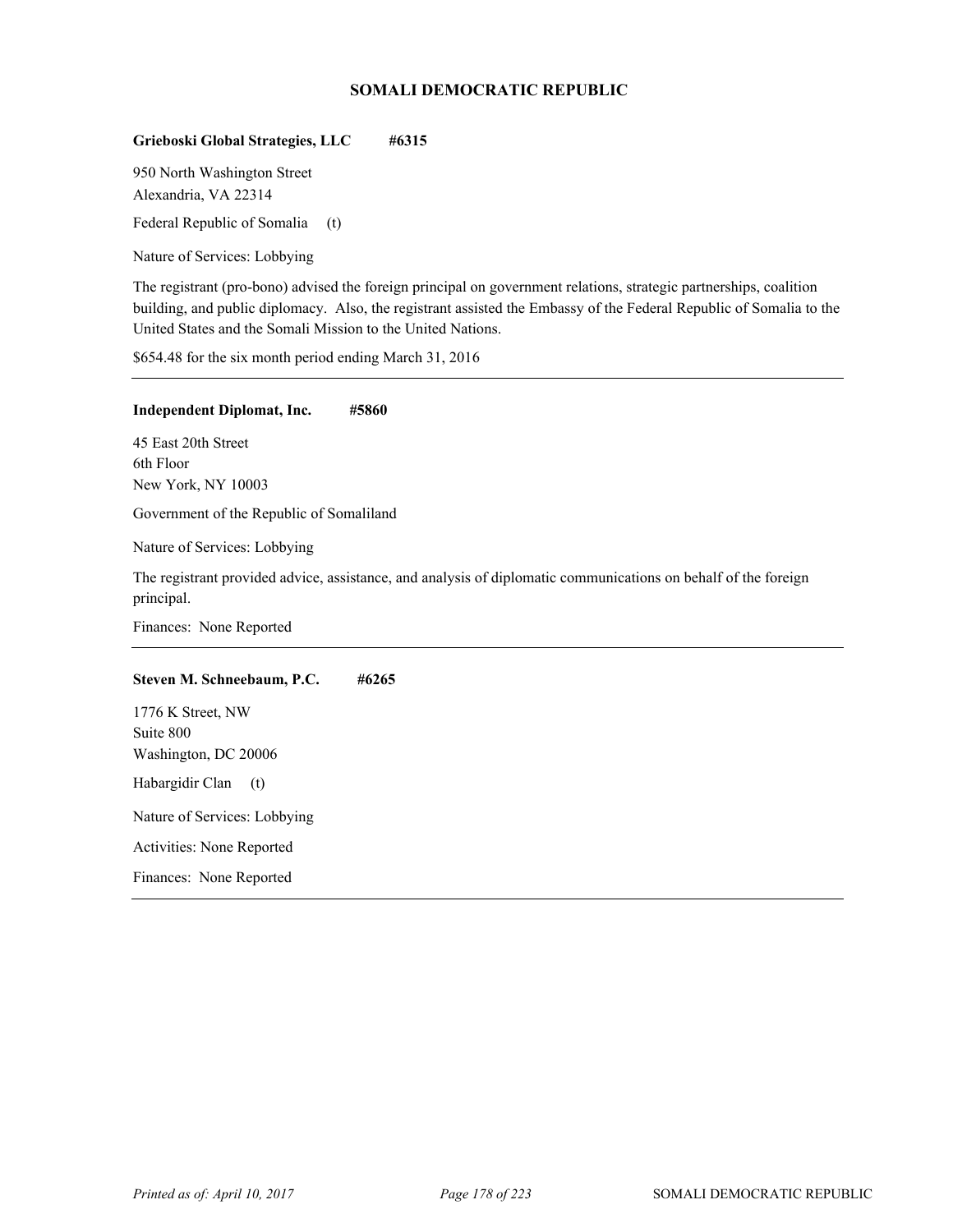# **SOUTH AFRICA**

#### **Brand South Africa #6342**

19 Cliffview Court Princeton Junction, NJ 08550

**Brand South Africa** 

Nature of Services: Promotion of Tourism

The registrant will manage and positively influence perceptions about South Africa amongst a targeted audience and to build an implement a media relations program to dive awareness of South Africa as a travel destination.

Finances: None Reported

#### **Coyne Public Relations, LLC #6177**

5 Wood Hollow Road Parsippany, NJ 07054

South African Tourism

Nature of Services: Public Relations

The registrant provided public relations and media outreach services on behalf of the foreign principal, including but not limited to, press material development, media relations, program development, newsletter development and speech writing.

\$28,254.00 for the six month period ending February 29, 2016

#### **South African Tourism #603**

500 Fifth Avenue Suite 2040 New York, NY 10110-0002

South African Tourist Corporation

Nature of Services: Promotion of Tourism

The registrant contacted representatives of the tourism industry to promote South Africa as a travel destination. The registrant also sponsored various events where travel/trade representatives and members of the travel media were present to establish business relations with the travel/trade media to promote South Africa as a tourist destination. In addition, the registrant disseminated informational materials on behalf of the foreign principal.

\$4,863,116.70 for the six month period ending June 30, 2016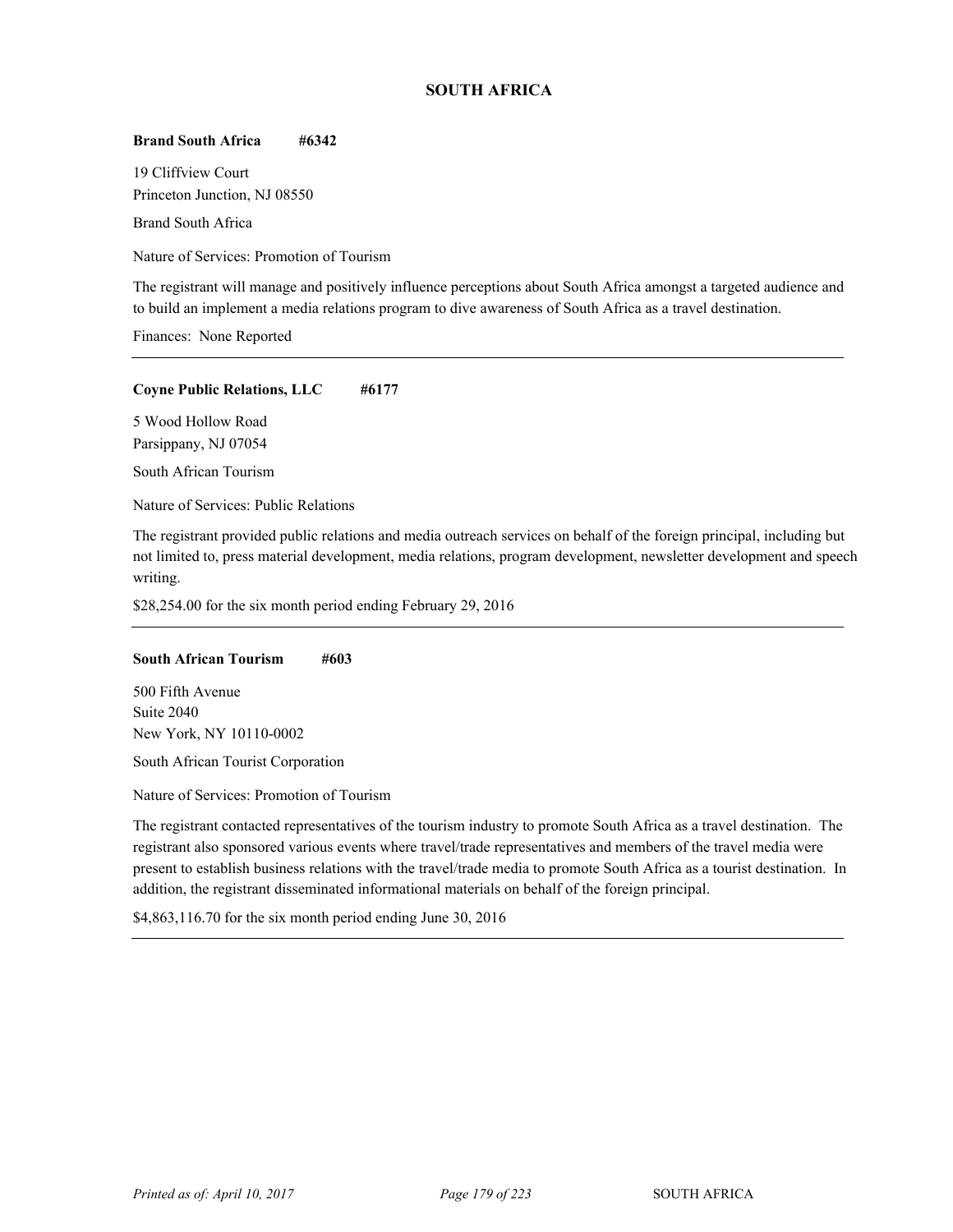## **SPAIN**

## **Covington & Burling, LLP #5852**

850 Tenth Street, NW Washington, DC 20001

Government of Spain, Embassy

Nature of Services: Legal and Other Services/Lobbying

The registrant provided advice on legislative and policy matters concerning sunken vessels and their remains and contents in which Spain has an interest, specifically including proposed amendments to the Sunken Military Craft Act. The registrant serves as counsel in litigation related to sunken vessels and their remains. During this period the registrant has not engaged in political activities.

Finances: None Reported

#### **Delegation of Catalonia to the United States of America #6220**

360 Lexington Avenue Suite 1801 New York, NY 10017

Government of Catalonia

Nature of Services: Lobbying

The registrant met with U.S. officials regarding the current political situation in Catalonia.

\$432,918.80 for the six month period ending May 31, 2016

#### **Ketchum Inc. NY #5758**

1285 Avenue of the Americas New York, NY 10019

Extenda (t)

Nature of Services: Promotion of Trade

Activities: None Reported

Finances: None Reported

#### **Ketchum Inc. NY #5758**

1285 Avenue of the Americas New York, NY 10019 ICEX Spain Trade and Investment (t) Nature of Services: Promotion of Trade Activities: None Reported Finances: None Reported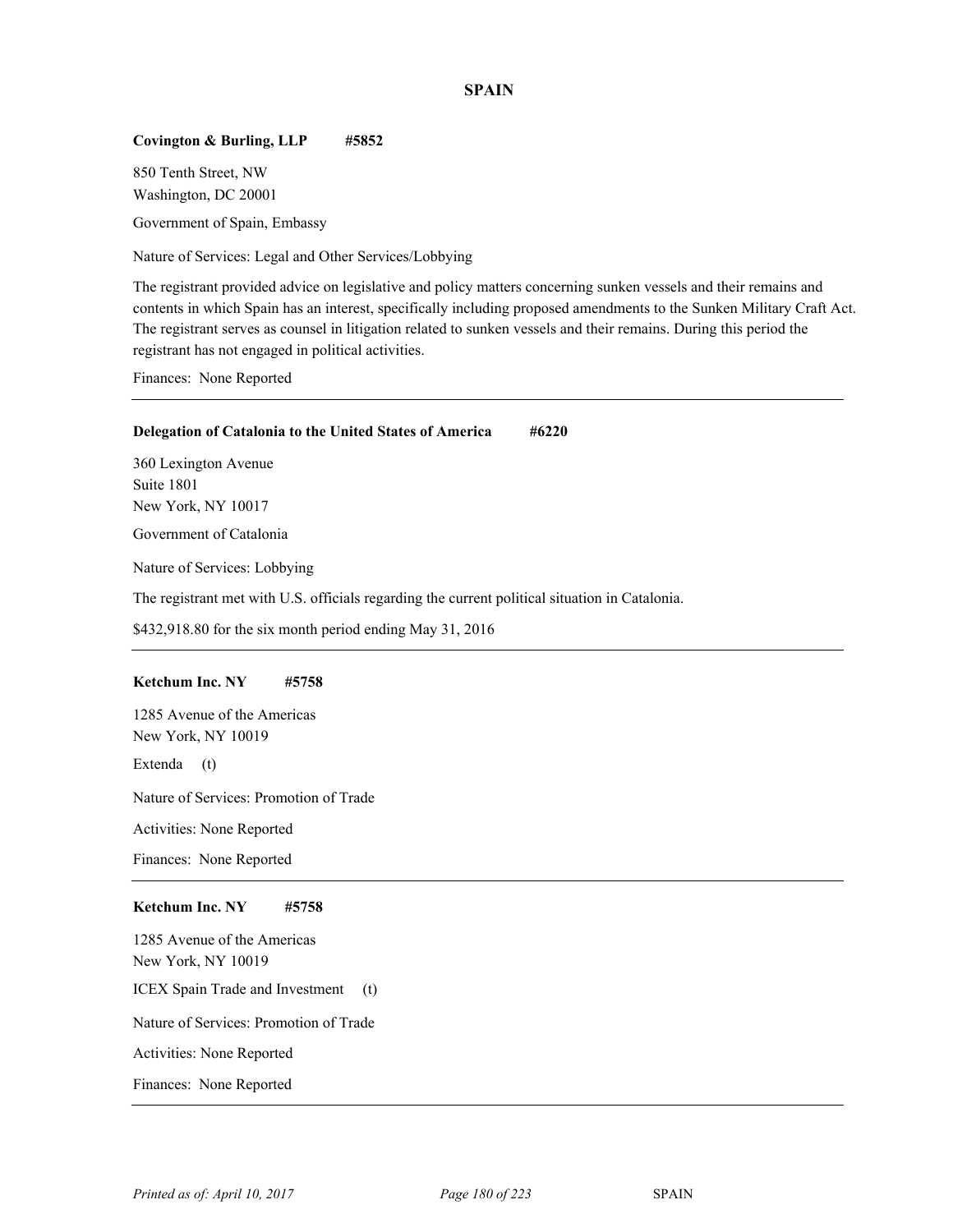# **SRI LANKA**

# **Sorini, Samet & Associates, LLC #5839**

540 North Lincoln Street Hinsdale, IL 60521 <sup>76</sup> Government of Sri Lanka, Prime Minister's Office

Nature of Services: Lobbying

The registrant advised the foreign principal on issues related to United States - Sri Lanka trade matters.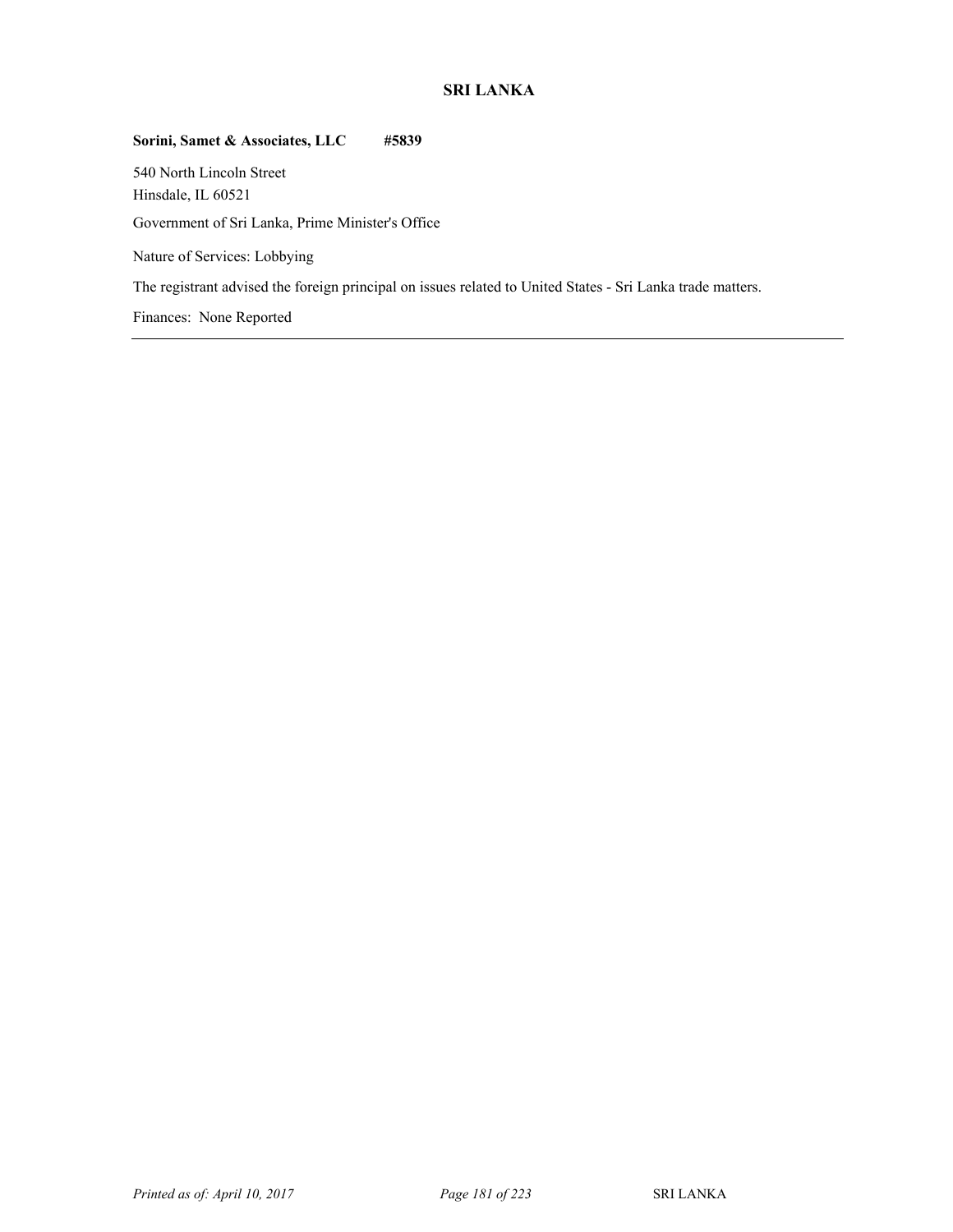# **ST. BARTS**

# **Lou Hammond & Associates, Inc. #6306**

900 3rd Avenue, Suite 401 New York, NY 10022 <sup>77</sup> Territorial Committee of the Tourism of Saint Barthelemy Nature of Services: Public Relations Activities: None Reported Finances: None Reported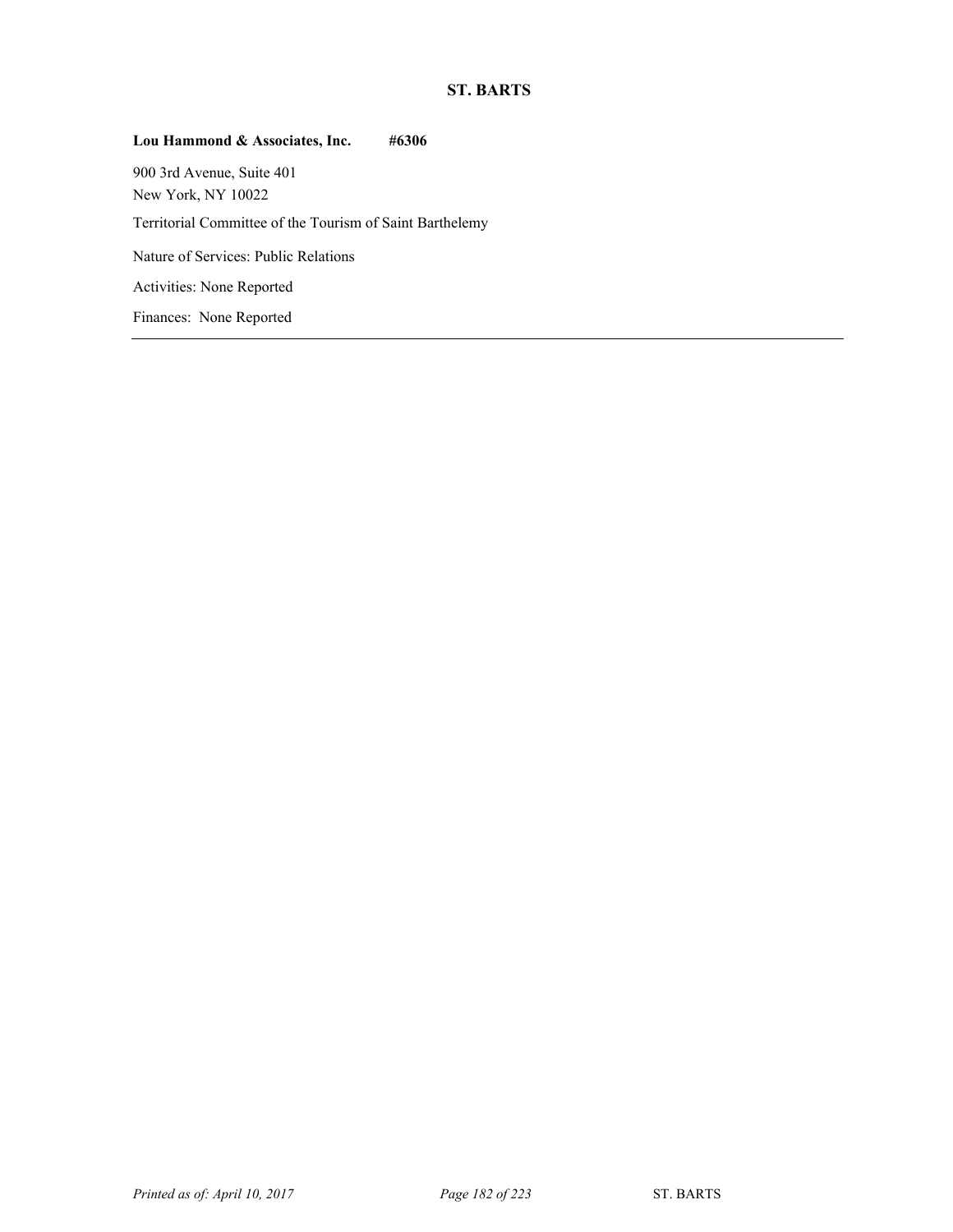## **ST. CHRISTOPHER (ST. KITTS) & NEVIS**

## **Lanny J. Davis & Associates, LLC #6329** (T)

1900 M Street, NW Suite 300 Washington, DC 20036 Office of Prime Minister (t)

Nature of Services: Lobbying

The registrant provided legal advice and services to assist the foreign principal to address the concerns of the U.S. Treasury Department and the Canadian government and to review and advise the foreign principal on achieving enhanced due diligence and background vetting related to the Citizenship-by-Investment Program.

\$52,752.30 for the six month period ending June 30, 2016

#### Levick Strategic Communications, LP #6228

1900 M Street, NW 4th Floor Washington, DC 20036

Prime Minister's Office of St Christopher & Nevis thru Lanny J. Davis & Associates (t)

Nature of Services: Lobbying

The registrant provided legal advice and services to the foreign principal to address the concerns of the United States Treasury Department and Canadian Government and advised the foreign principal regarding the Citizenship-by-Investment Program.

\$43,301.08 for the six month period ending June 30, 2016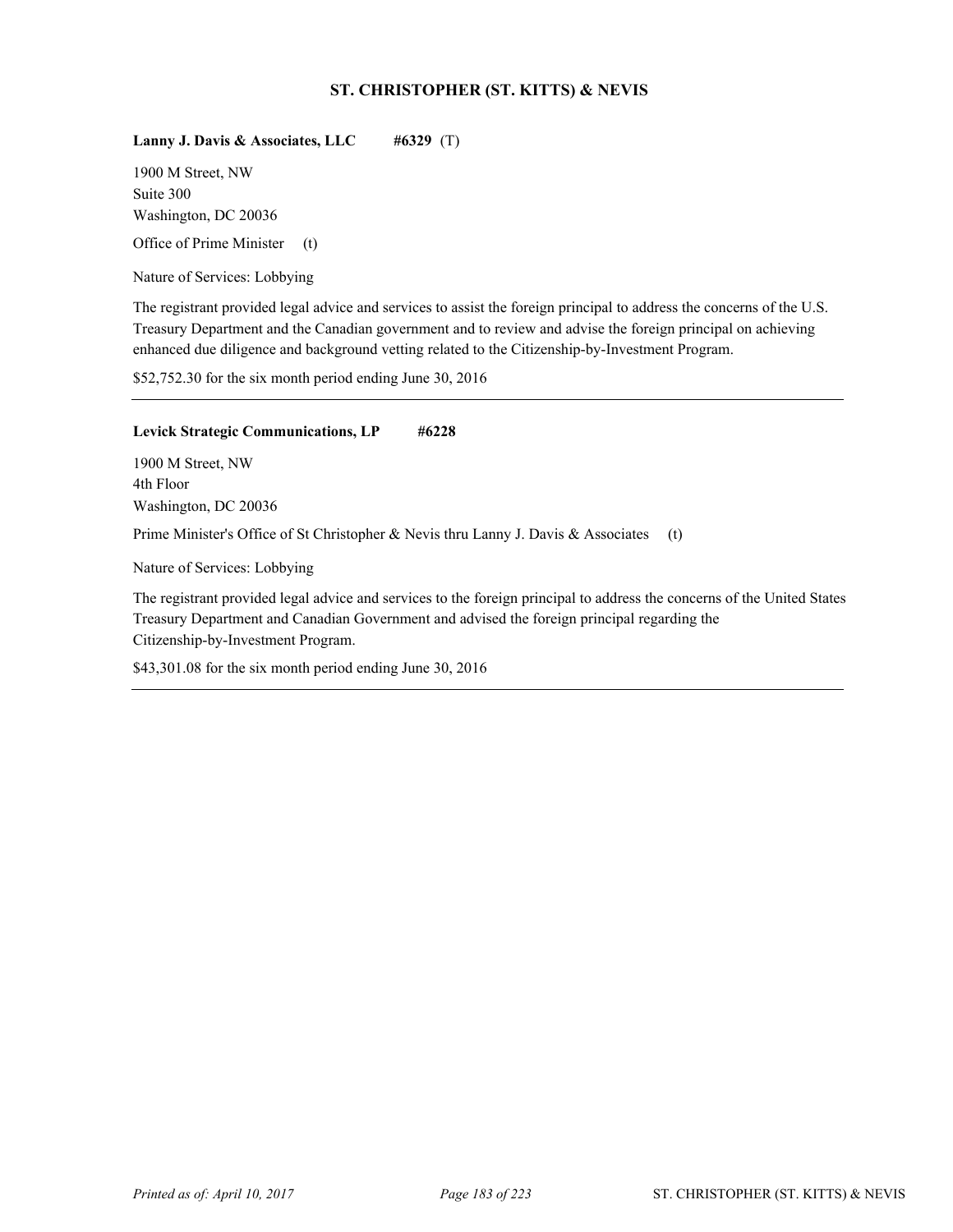# **ST. LUCIA**

# **Squire Patton Boggs, LLP #2165**

2550 M Street, NW Washington, DC 20037-1350

Government of Saint Lucia

Nature of Services: Lobbying

The registrant advocated on behalf of the foreign principal relating to security assistance from the United States Government.

\$74,965.00 for the six month period ending June 30, 2016

## **St. Lucia Tourist Board #2668**

800 Second Avenue 9th Floor, Suite 910 New York, NY 10017-4504

St. Lucia Tourist Board

Nature of Services: Promotion of Tourism

The registrant promoted tourism to St. Lucia by attending consumer and trade/travel shows for the foreign principal. The registrant also disseminated informational materials on behalf of the foreign principal.

\$39,167.50 for the six month period ending March 31, 2016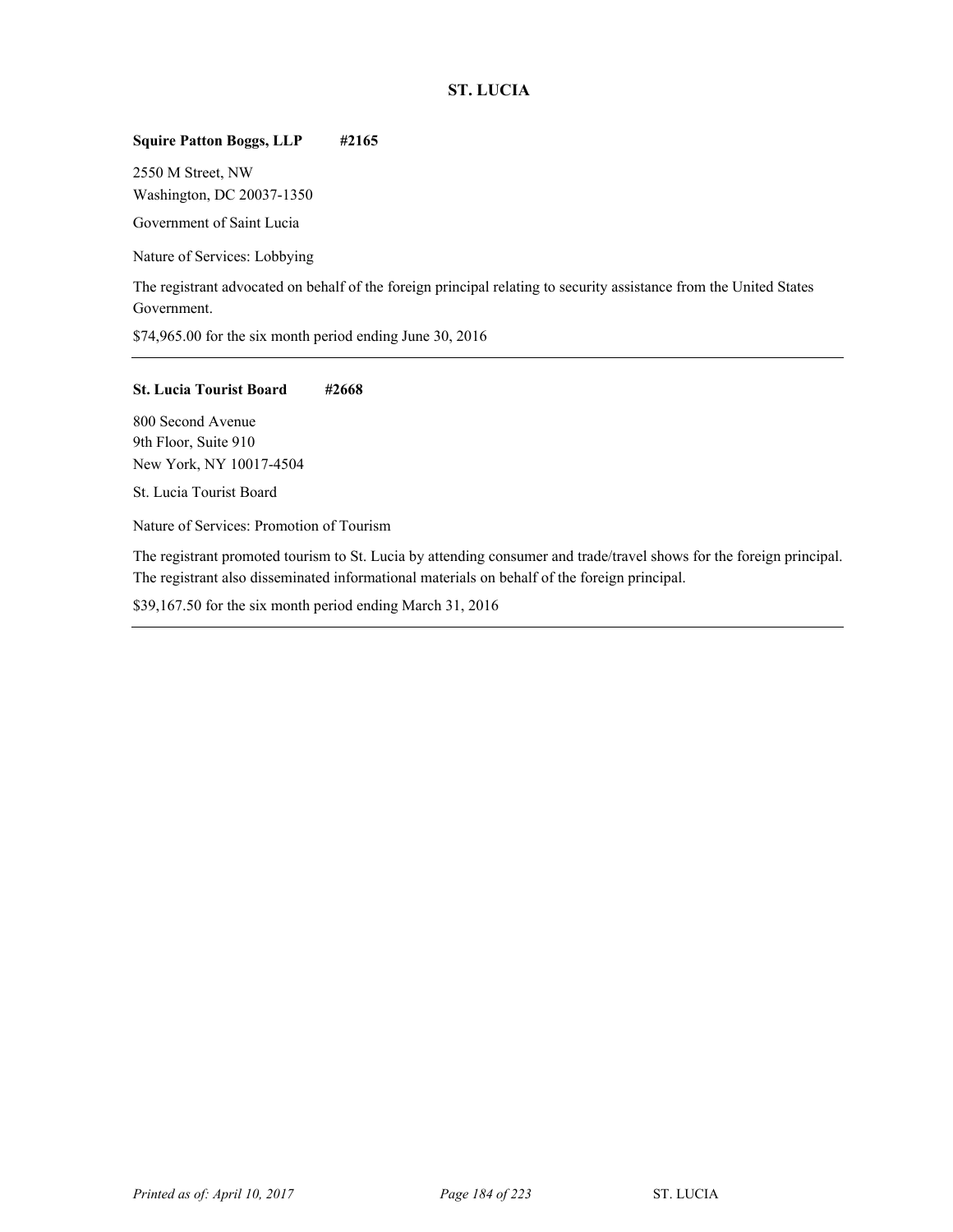# **ST. VINCENT AND THE GRENADINES**

# **Spring O'Brien & Company, Inc. #5872**  20 W 22nd Street Suite 906 New York, NY 10010 Ministry of Tourism St. Vincent & The Grenadines Nature of Services: Promotion of Tourism Activities: None Reported Finances: None Reported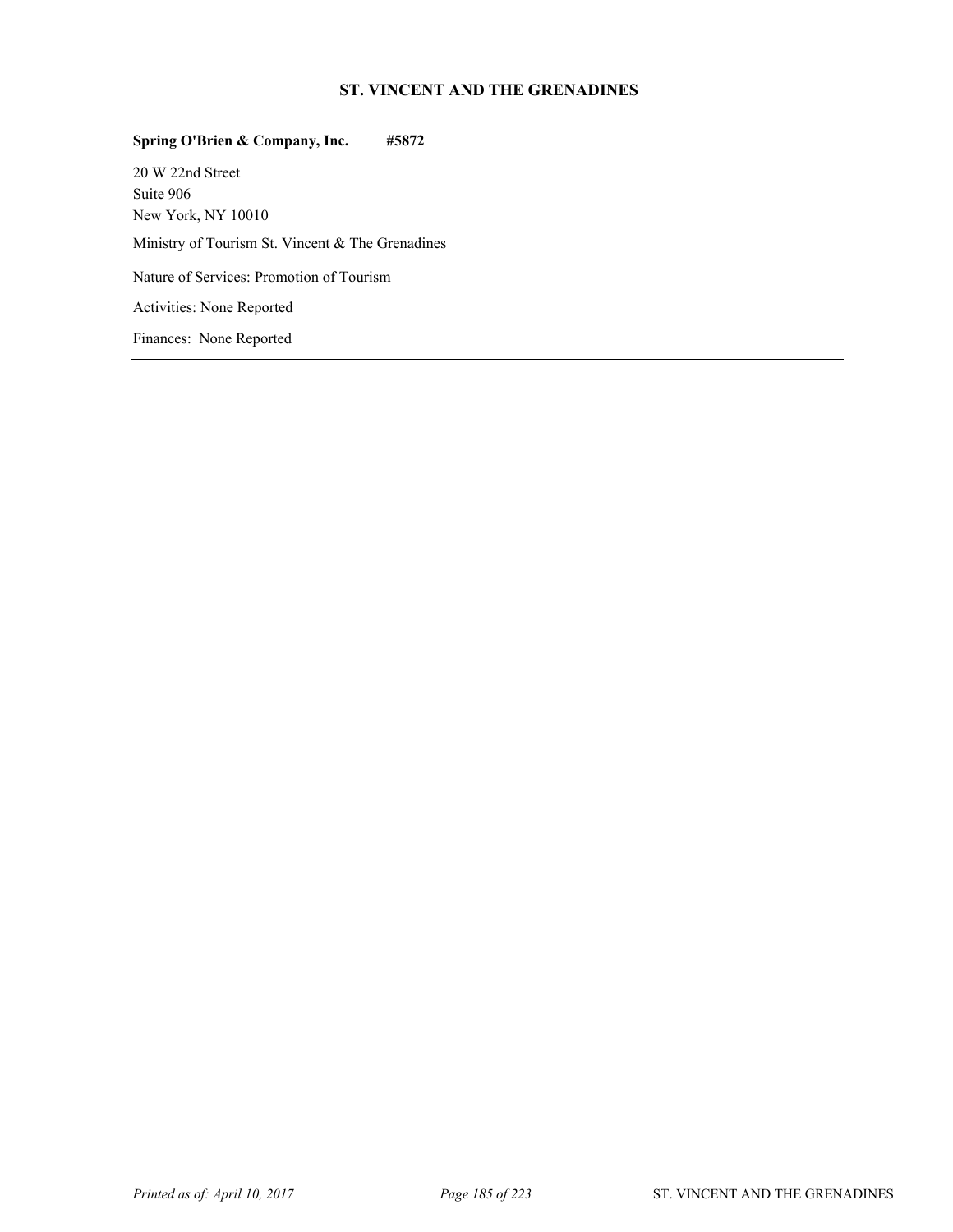## **SUDAN**

#### **Cornerstone Government Affairs, LLC #6211** (T)

300 Independence Avenue, S.E. Washington, DC 20003 Justice and Equality Movement thru Skimstone Communications (t) Nature of Services: Lobbying Activities: None Reported \$9,000.00 for the six month period ending March 31, 2016

#### Law Office of Bart S. Fisher #6076

700 12th Street, NW Suite 700 Washington, DC 20005

Embassy of the Republic of the Sudan

Nature of Services: Legal and Other Services/Lobbying

The registrant provided legal advice and assistance to the foreign principal in their efforts to remove Sudan from the list of State Sponsors of Terror by the U.S. Department of State and reduce or eliminate the sanctions imposed on the Sudan.

Finances: None Reported

#### **Omni Advisors, LLC #6312**

700 12th Street, NW Suite 700 Washington, DC 20005

Republic of Sudan

Nature of Services: Legal and Other Services/Lobbying

The registrant negotiated with creditors (International Monetary Fund, World Bank, foreign nationals including the United States, and commercial private parties) of the foreign principal to seek debt relief. Also, the registrant contacted members of Congress, the Executive Branch, think tanks, and media outlets on behalf of the foreign principal.

\$143,690.00 for the six month period ending February 29, 2016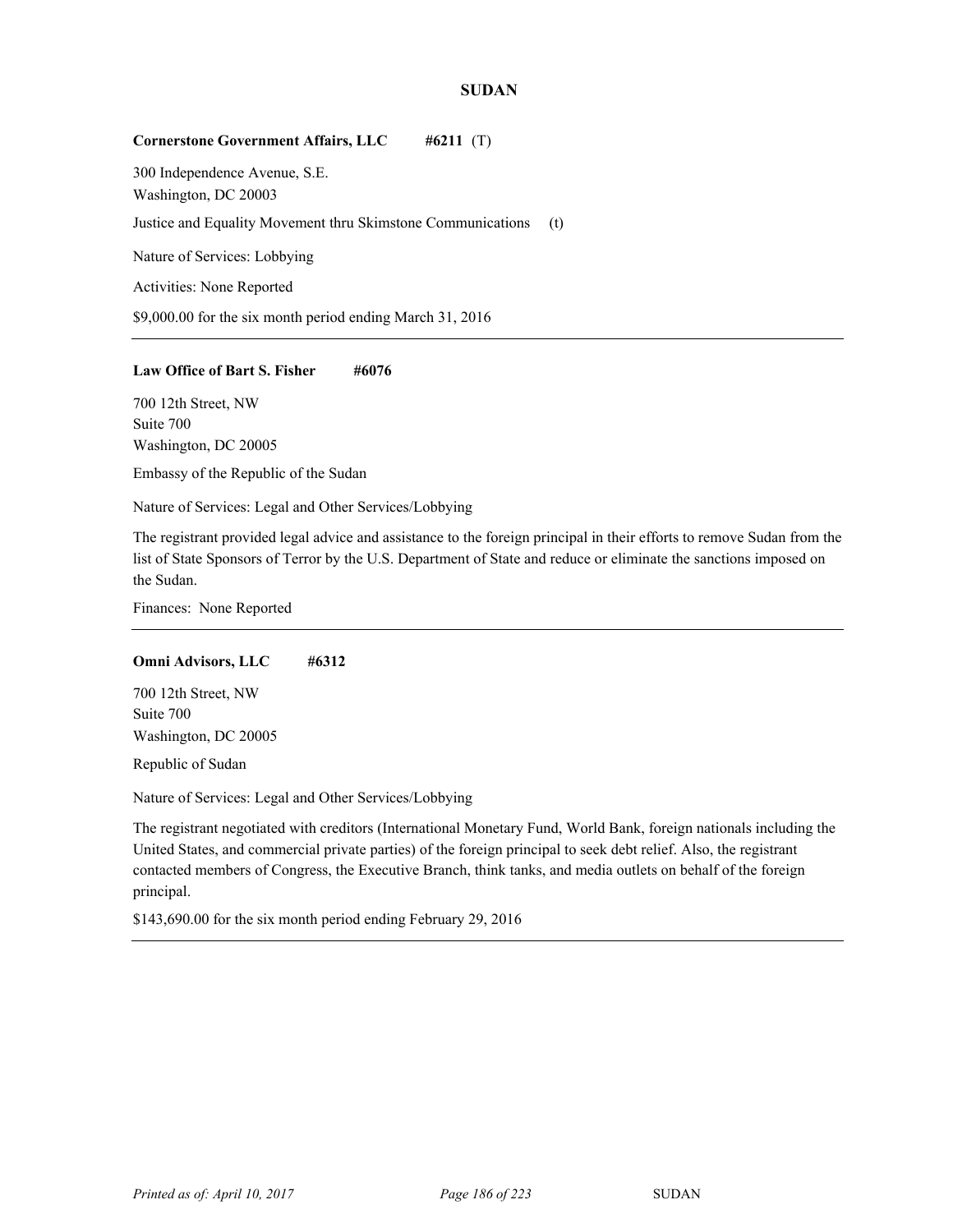# **SUDAN**

# **Sprague, Esther Marie #6091**  123 Hanover Street San Francisco, CA 94112 Sudan People's Liberation Movement - North Nature of Services: Distribution of Printed Material The registrant distributed emails, attended conference calls and public events on behalf of the foreign principal. Finances: None Reported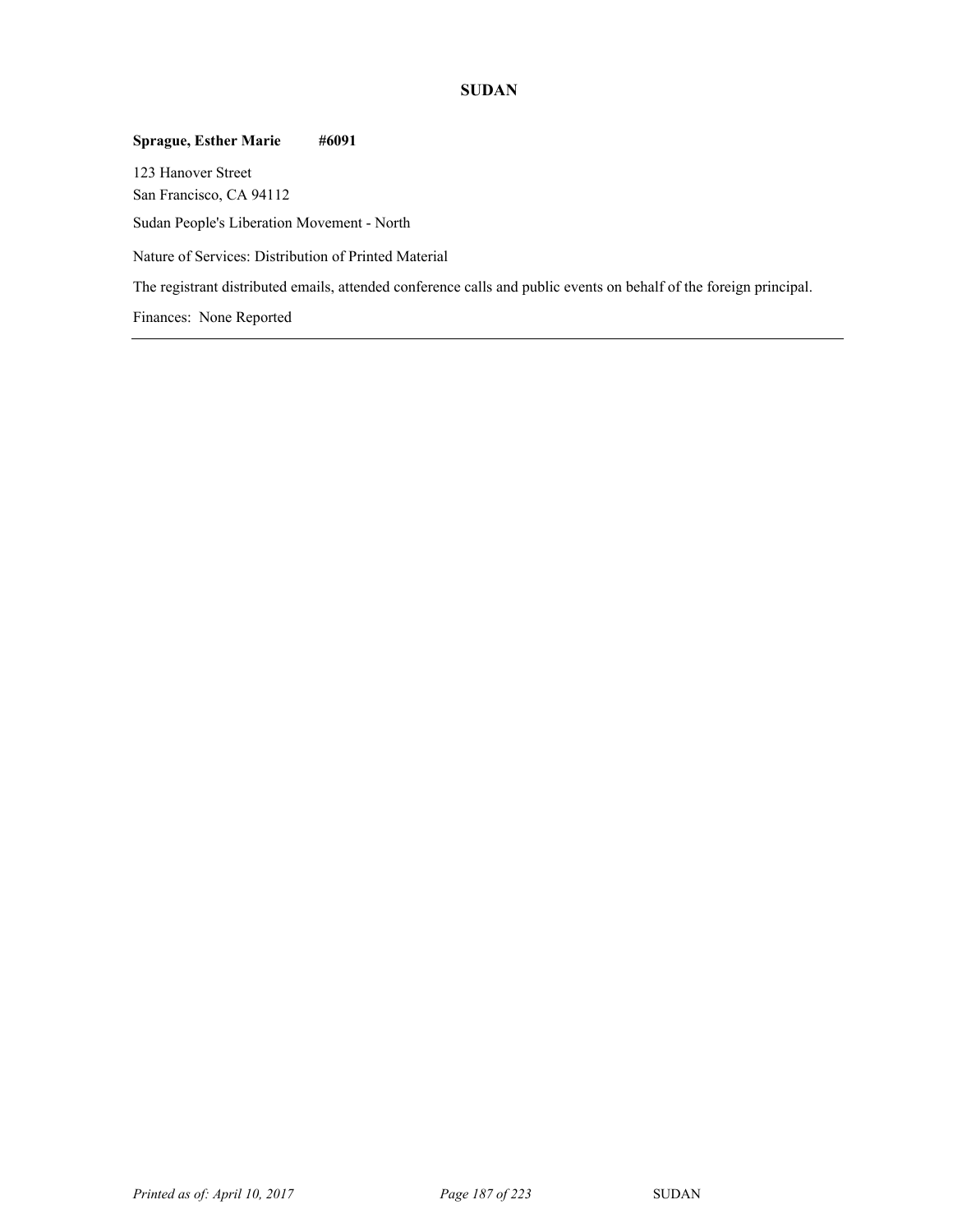# **SURINAME**

## Law Office of Bart S. Fisher #6076

700 12th Street, NW Suite 700 Washington, DC 20005

Ministry of Natural Resources, Republic of Suriname

Nature of Services: Lobbying

The registrant contacted news outlets, members of Congress and the staff, and other Government officials on behalf its foreign principal for fair treatment regarding its mining and refining operations that are being terminated by Alcoa.

\$55,145.81 for the six month period ending November 30, 2016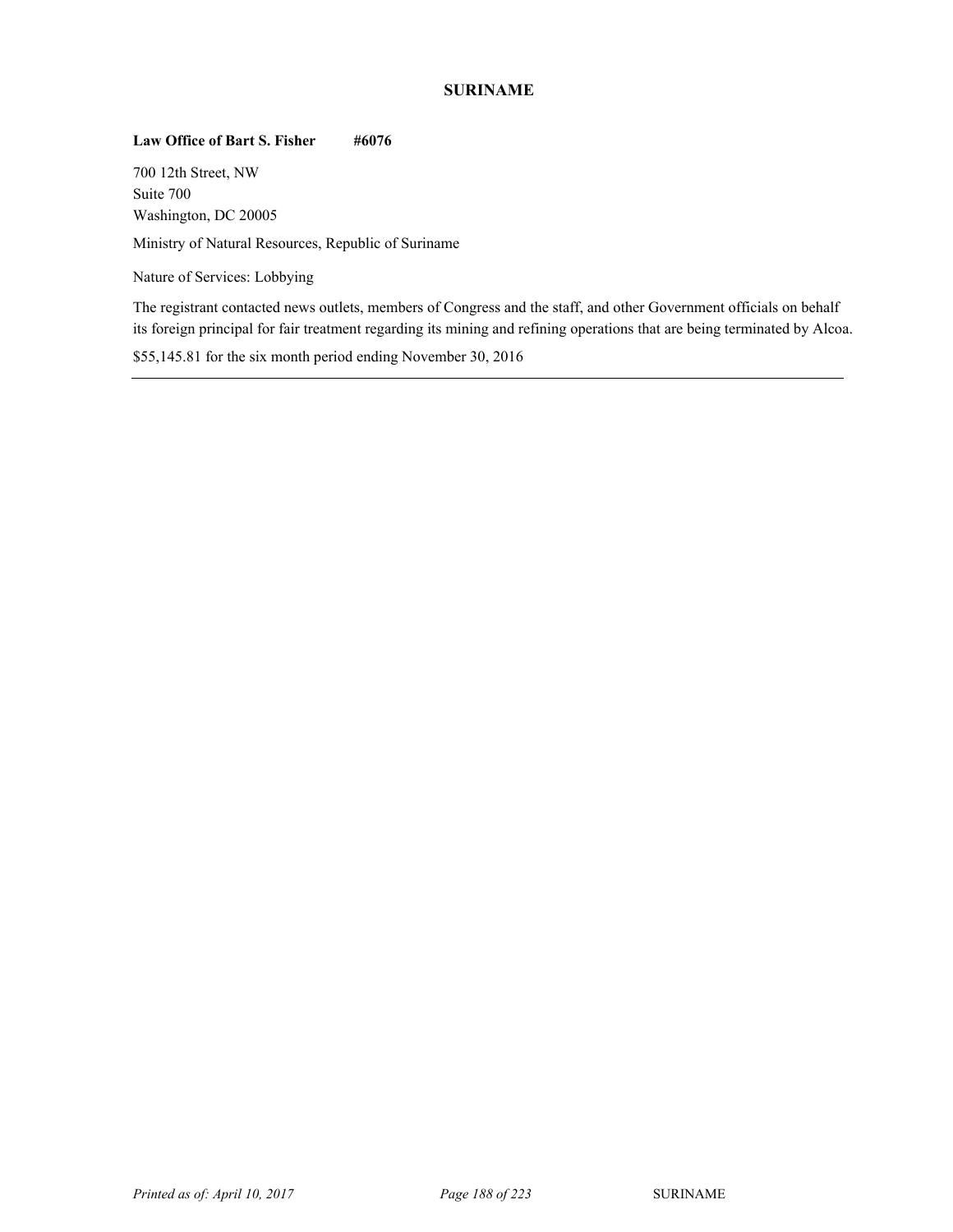# **SWEDEN**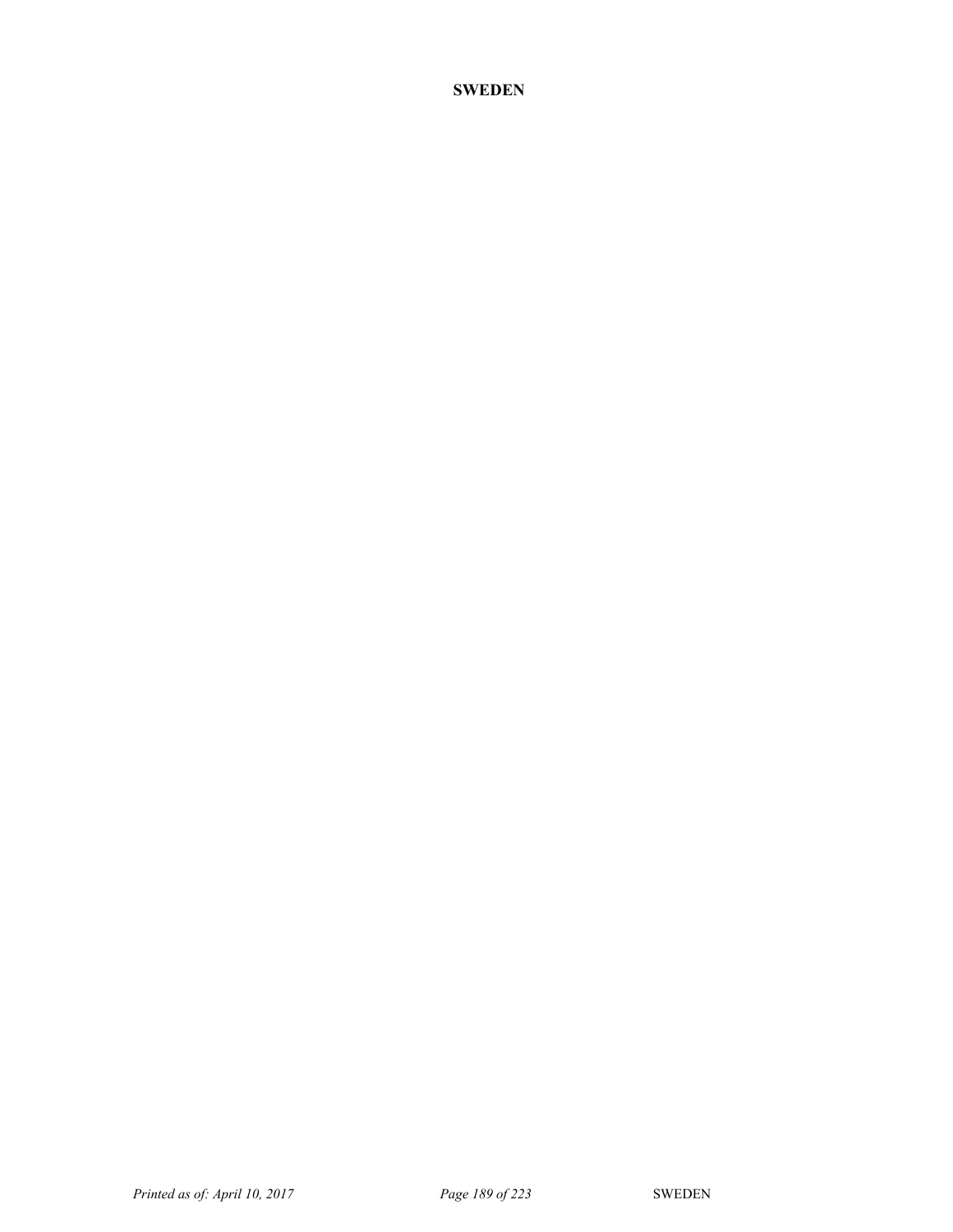## **SWEDEN**

#### **Hogan Lovells US LLP #2244**

555 - 13th Street, N.W. Columbia Square Washington, DC 20004-1109

Andra AP-fonden (AP2) Swedish National Pension Fund

Nature of Services: Legal and Other Services/Lobbying

The registrant will render advice on matters involving the U.S. Federal tax treatment of the foreign principal's investments in commercial real estate in the United States, including legal analysis, counsel and strategy development, and policy advocacy before officials and staff of the Legislative and Executive Branches of the U.S. Government with respect to tax legislative and regulatory matters.

Finances: None Reported

#### **Hogan Lovells US LLP #2244**

555 - 13th Street, N.W. Columbia Square Washington, DC 20004-1109

Fjarde AP-fonden (AP4) Swedish National Pension Fund

Nature of Services: Legal and Other Services/Lobbying

The registrant will render advice on matters involving the U.S. Federal tax treatment of the foreign principal's investments in commercial real estate in the United States, including legal analysis, counsel and strategy development, and policy advocacy before officials and staff of the Legislative and Executive Branches of the U.S. Government with respect to tax legislative and regulatory matters.

Finances: None Reported

## **Hogan Lovells US LLP #2244**

555 - 13th Street, N.W. Columbia Square Washington, DC 20004-1109

Forsta AP-fonden (AP1) Swedish National Pension Fund

Nature of Services: Legal and Other Services/Lobbying

The registrant conducted lobbying and legal services on behalf of the foreign principal.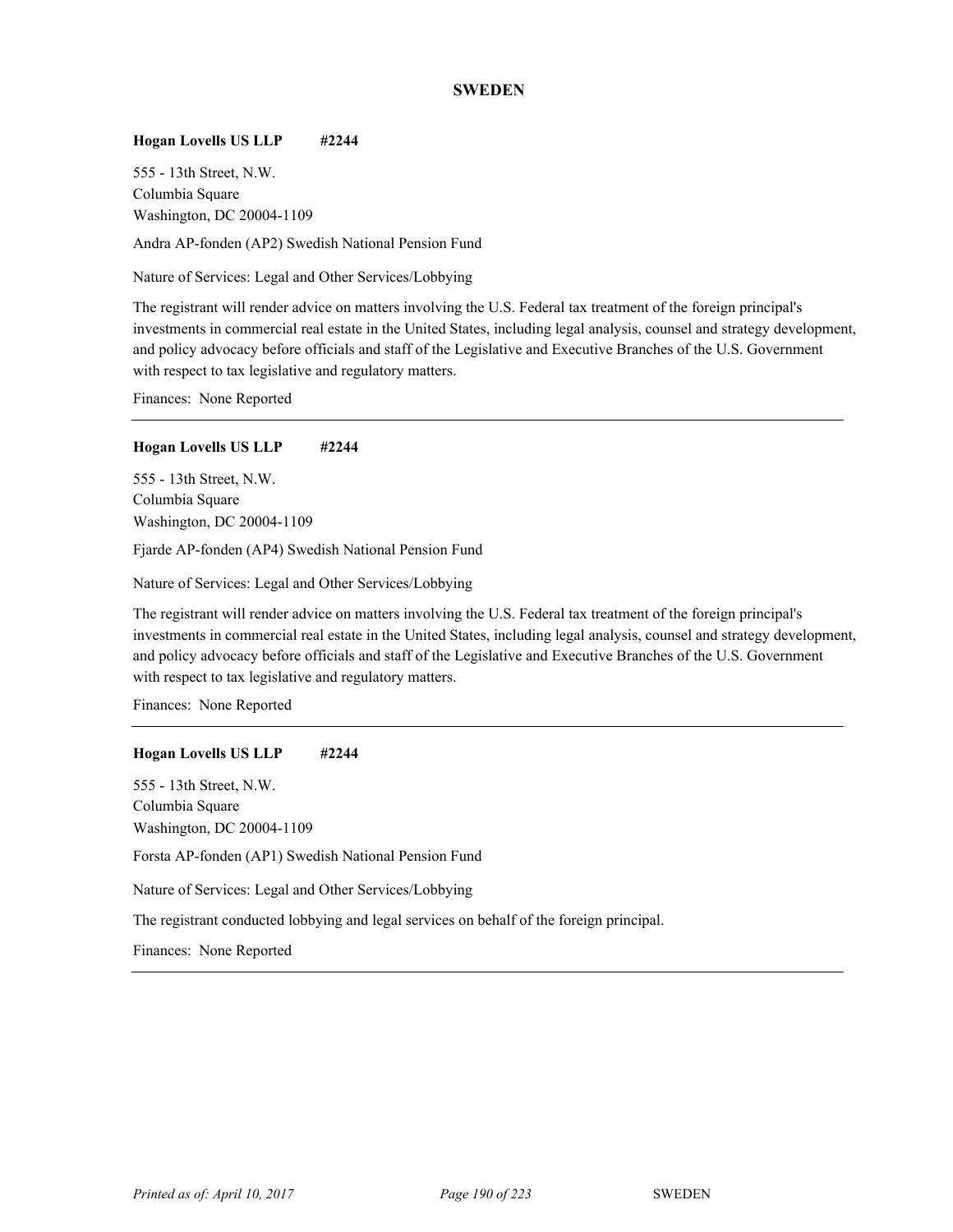## **SWEDEN**

# **Hogan Lovells US LLP #2244**

555 - 13th Street, N.W. Columbia Square Washington, DC 20004-1109

Tredje AP-fonden (AP3) Swedish National Pension Fund

Nature of Services: Legal and Other Services/Lobbying

The registrant will render advice on matters involving the U.S. Federal tax treatment of the foreign principal's investments in commercial real estate in the United States, including legal analysis, counsel and strategy development, and policy advocacy before officials and staff of the Legislative and Executive Branches of the U.S. Government with respect to tax legislative and regulatory matters.

| <b>VisitSweden</b>                | #4885                                    |
|-----------------------------------|------------------------------------------|
| 655 Third Avenue                  |                                          |
| 18th Floor                        |                                          |
| New York, NY 10017                |                                          |
| Sveriges Rese-och Turistrad, A.B. |                                          |
|                                   | Nature of Services: Promotion of Tourism |
| Activities: None Reported         |                                          |
| Finances: None Reported           |                                          |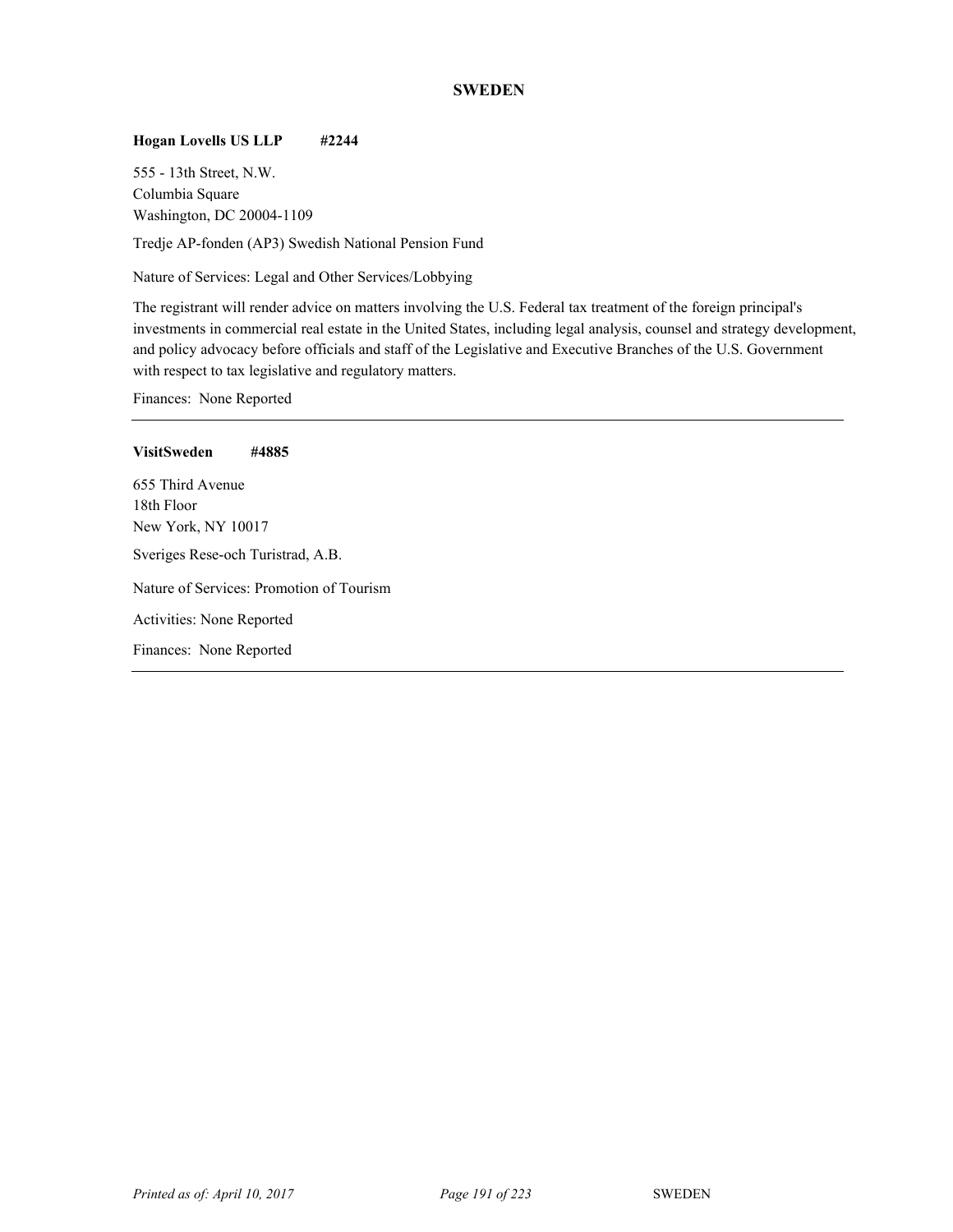# **SWITZERLAND**

#### **Switzerland Tourism #55**

608 Fifth Avenue New York, NY 10020-2303 Swiss Federal Railroads

Nature of Services: Promotion of Tourism

The registrant participated in travel shows, arranged familiarization trips, and provided information to travel agents, the media, and the general public to promote tourism on behalf of the foreign principal.

\$1,241,395.00 for the six month period ending June 30, 2016

## **Switzerland Tourism #55**

608 Fifth Avenue New York, NY 10020-2303

**Swiss National Tourist Office** 

Nature of Services: Promotion of Tourism

The registrant participated in travel shows, arranged familiarization trips, and provided information to travel agents, the media, and the general public to promote tourism on behalf of the foreign principal.

\$2,390,000.00 for the six month period ending June 30, 2016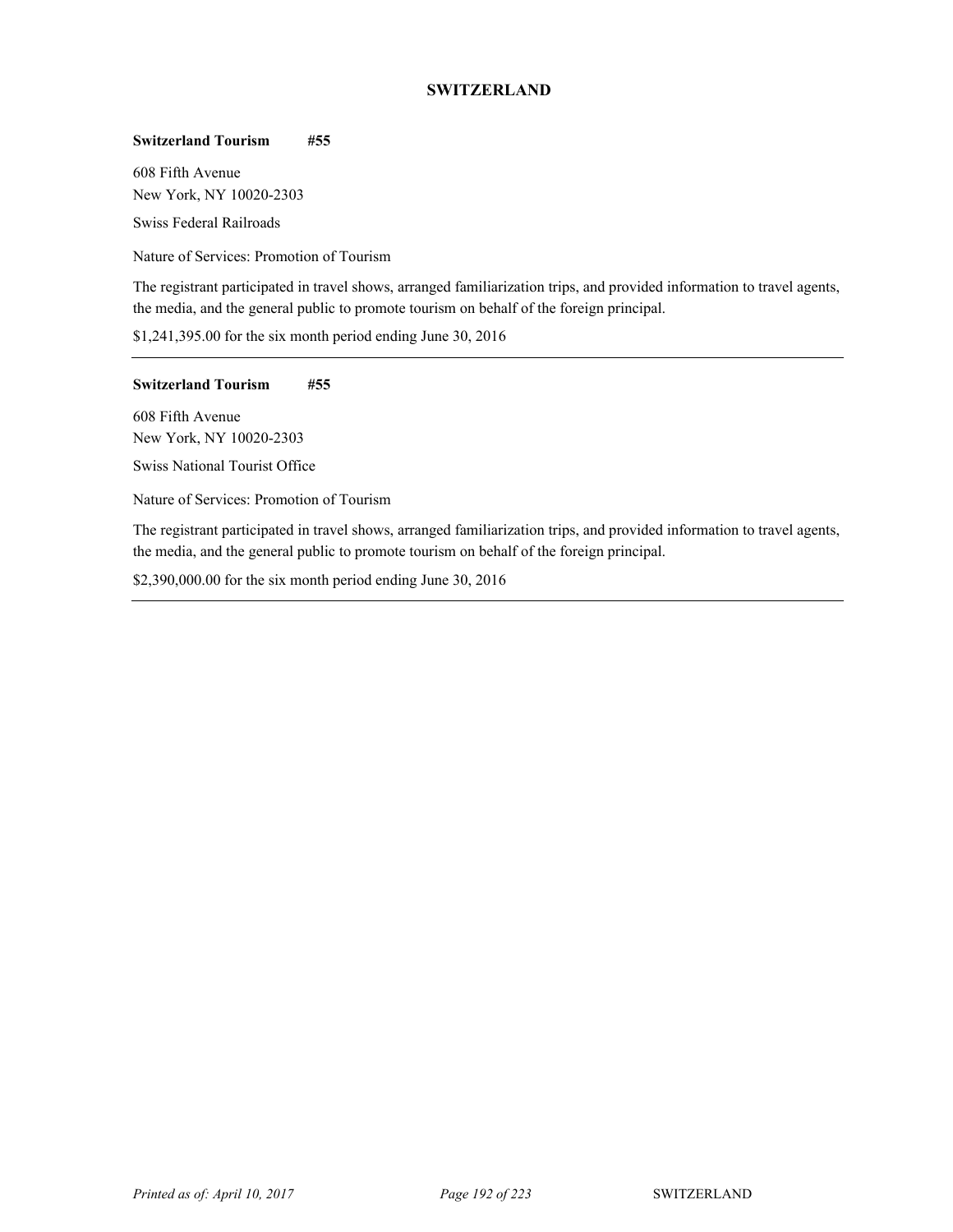# **SYRIA**

# **Independent Diplomat, Inc. #5860**

45 East 20th Street 6th Floor New York, NY 10003

US Office of the National Coalition of Syrian Revolution and Opposition Forces

Nature of Services: Lobbying

The registrant provided advice and support to the foreign principal on its diplomatic strategy. The advice included analysis of the current diplomatic situation at regional and international organizations, including the UN Security Council, European Union, and the United States.

\$869,407.00 for the six month period ending April 30, 2016

| U.S. Office of the National Coalition of Syrian Revolution and Opposition Forces | #6164 |
|----------------------------------------------------------------------------------|-------|
| 1101 Pennsylvania Avenue, NW                                                     |       |
| Suite 6620                                                                       |       |
| Washington, DC 20036                                                             |       |
| National Coalition of Syrian Revolution and Opposition Forces                    |       |
| Nature of Services: Lobbying                                                     |       |
| Activities: None Reported                                                        |       |
| Finances: None Reported                                                          |       |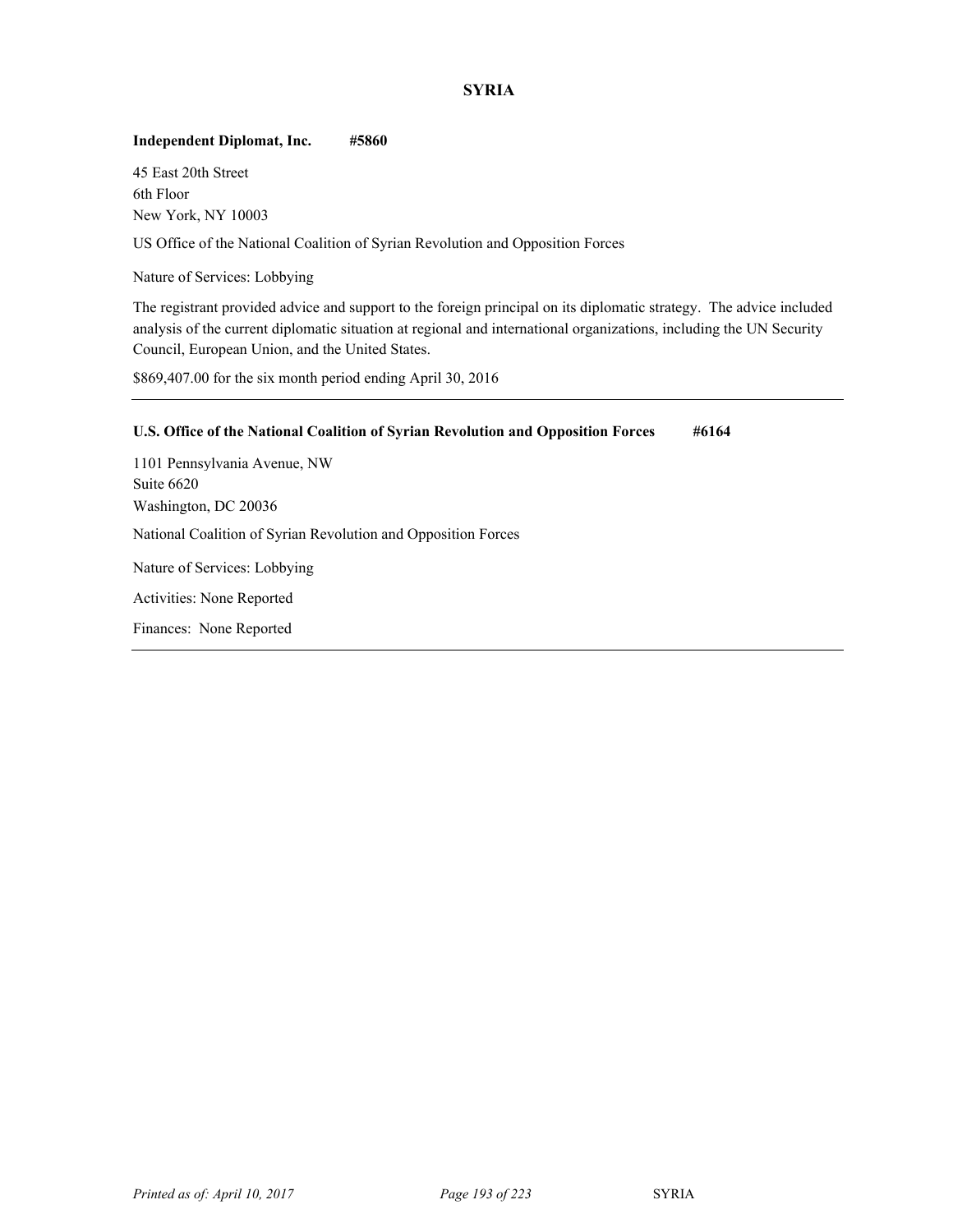#### **Alston & Bird, LLP #5549**

950 F Street, NW The Atlantic Building Washington, DC 20004-1404

Taipei Economic and Cultural Representative Office in the United States

Nature of Services: Legal and Other Services/Lobbying

The registrant provided policy advice to government entities regarding U.S.-Taiwan relations. The registrant also contacted members of Congress on behalf of the foreign principal asking them to meet with a delegation from Taiwan.

\$60,000.00 for the six month period ending April 30, 2016

#### **Crowell & Moring International, Ltd. #3988**

1001 Pennsylvania Avenue, N.W. Suite 1275 Washington, DC 20004-2595

Board of Foreign Trade, ROC

Nature of Services: Lobbying

The registrant provided consulting services on general bilateral trade matters, including the negotiation of a free trade agreement between Taiwan and the United States.

\$215,121.45 for the six month period ending May 31, 2016

#### **Daschle Group, LLC #6280**

901 K Street, NW Suite 900 Washington, DC 20001

Taipei Economic and Cultural Representative Office

Nature of Services: Lobbying

The registrant advised and assisted the foreign principal with the negotiation of the Trans-Pacific Partnership, as well as other political and policy issues that may rise.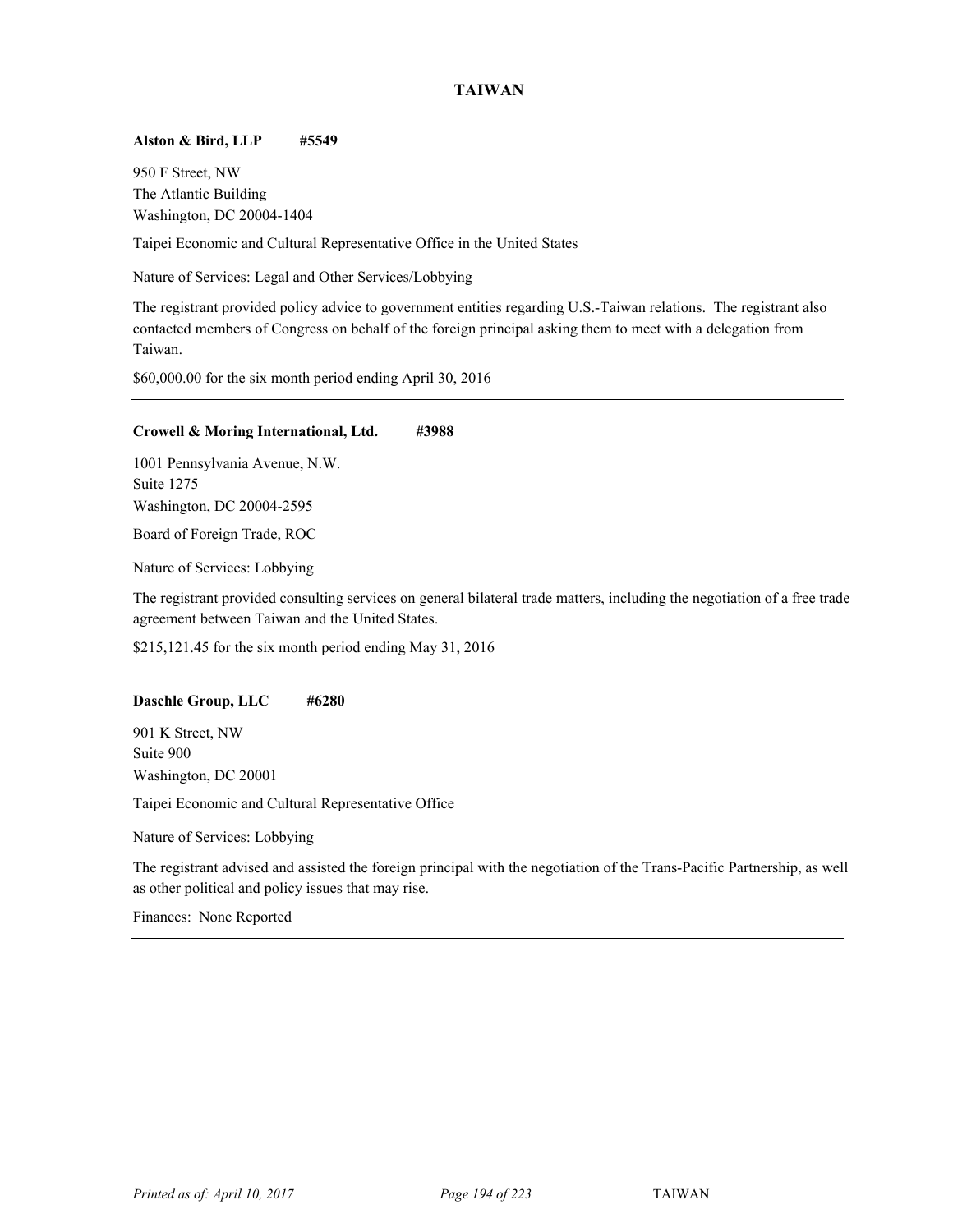## **Far East Trade Services, Inc. #2985**

5201 Great America Parkway Suite 306 Santa Clara, CA 95054-1122

Taiwan External Trade Development Council

Nature of Services: Export Promotion

The registrant assisted U.S. firms wanting to do business in Taiwan and Taiwanese firms wanting to establish American business contacts. The registrant also participated in and assisted with business conferences, trade shows, and distributed trade publications.

\$319,653.87 for the six month period ending June 30, 2016

# **Gephardt Group Government Affairs, LLC #5874**

1350 I Street, NW Suite 250 Washington, DC 20005

Taipei Economic and Cultural Representative Office in the United States

Nature of Services: Lobbying

The registrant provided strategic advice, lobbying, and government relations services on behalf of the foreign principal.

\$175,000.00 for the six month period ending January 31, 2016

## **Global Vision Communications #6340**

1315 K Street, NW Washington, DC 20005

Taiwanese Civil Government

Nature of Services: Public Relations

The registrant will provide public relations services to include a production of a video, an op-ed, and press releases.

\$18,750.00 for the six month period ending March 31, 2016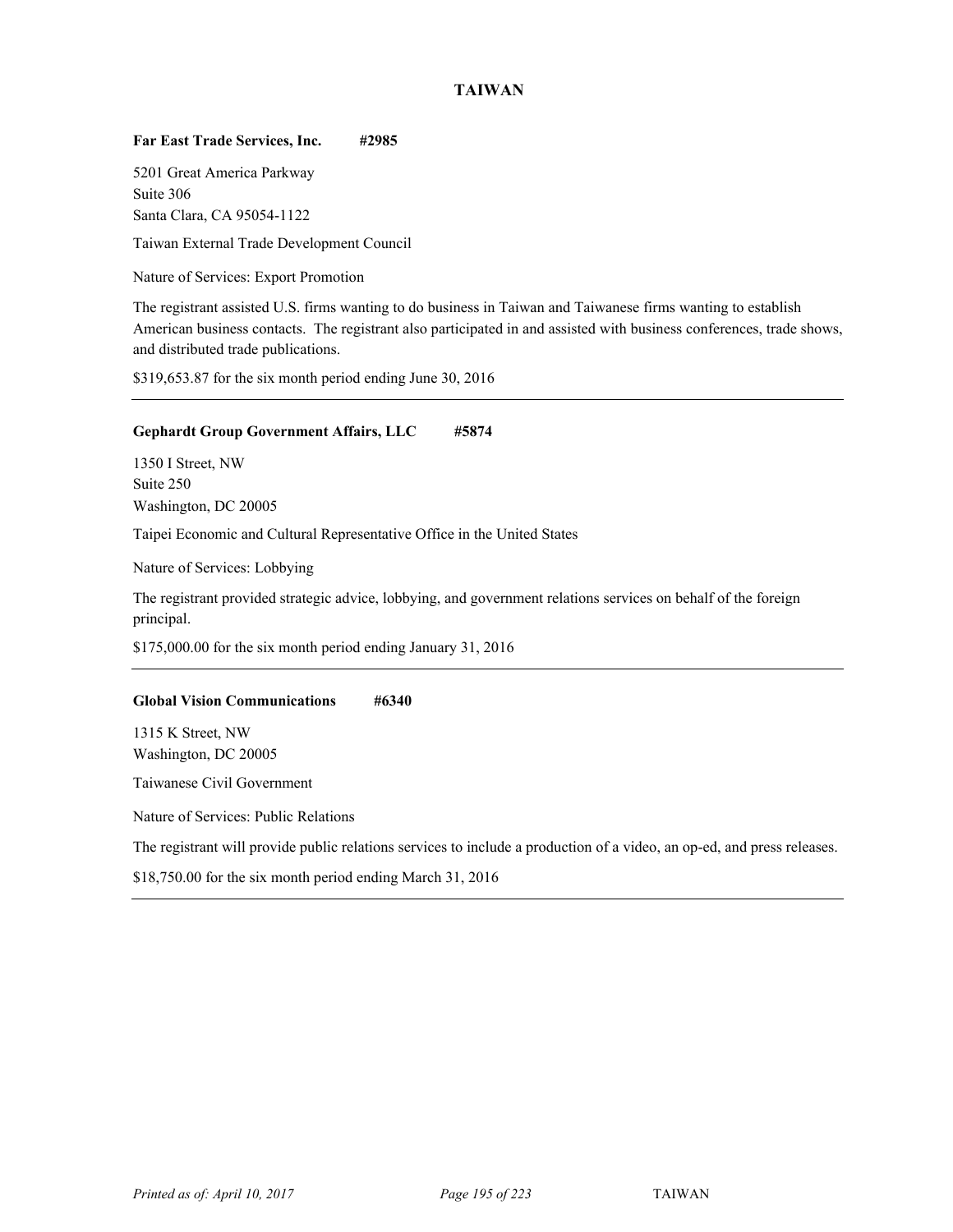## **Glover Park Group, LLC #5666**

1025 F Street, NW 9th Floor Washington, DC 20004

Taipei Economic and Cultural Representative Office (TECRO) (t)

Nature of Services: Lobbying

The registrant provided public relations counsel to the foreign principal regarding communications strategy in the United States and assisted in building relationships with U.S. leaders and policymakers.

Finances: None Reported

#### **International Trade & Development Agency, Inc. #3690**

2111 Jefferson Davis Highway Suite 505 North Arlington, VA 22202

Taipei Economic & Cultural Representative Office in the U.S.

Nature of Services: Promotion of Trade

The registrant consulted with the foreign principal regarding trade and economic matters, political developments in the United States, and international developments and their impact on the United States. The registrant also monitored Senate and House committee hearings and interpreted floor debates in Congress.

\$68,000.00 for the six month period ending June 30, 2016

#### **Nickles Group, LLC #6089**

601 13th Street, NW Suite 250N Washington, DC 20005

Taipei Economic and Cultural Representative Office in the US (TECRO)

Nature of Services: Lobbying

The registrant provided professional and consulting services in legislative and government affairs through meetings, calls, and letters to members of Congress on behalf of the foreign principal regarding trade flow between the US and Taiwan, request for Korea to participate in the Trans-Pacific Partnership, and provided information about the treatment of Taiwanese fishermen by the Philippine Coast Guard.

\$160,000.00 for the six month period ending February 29, 2016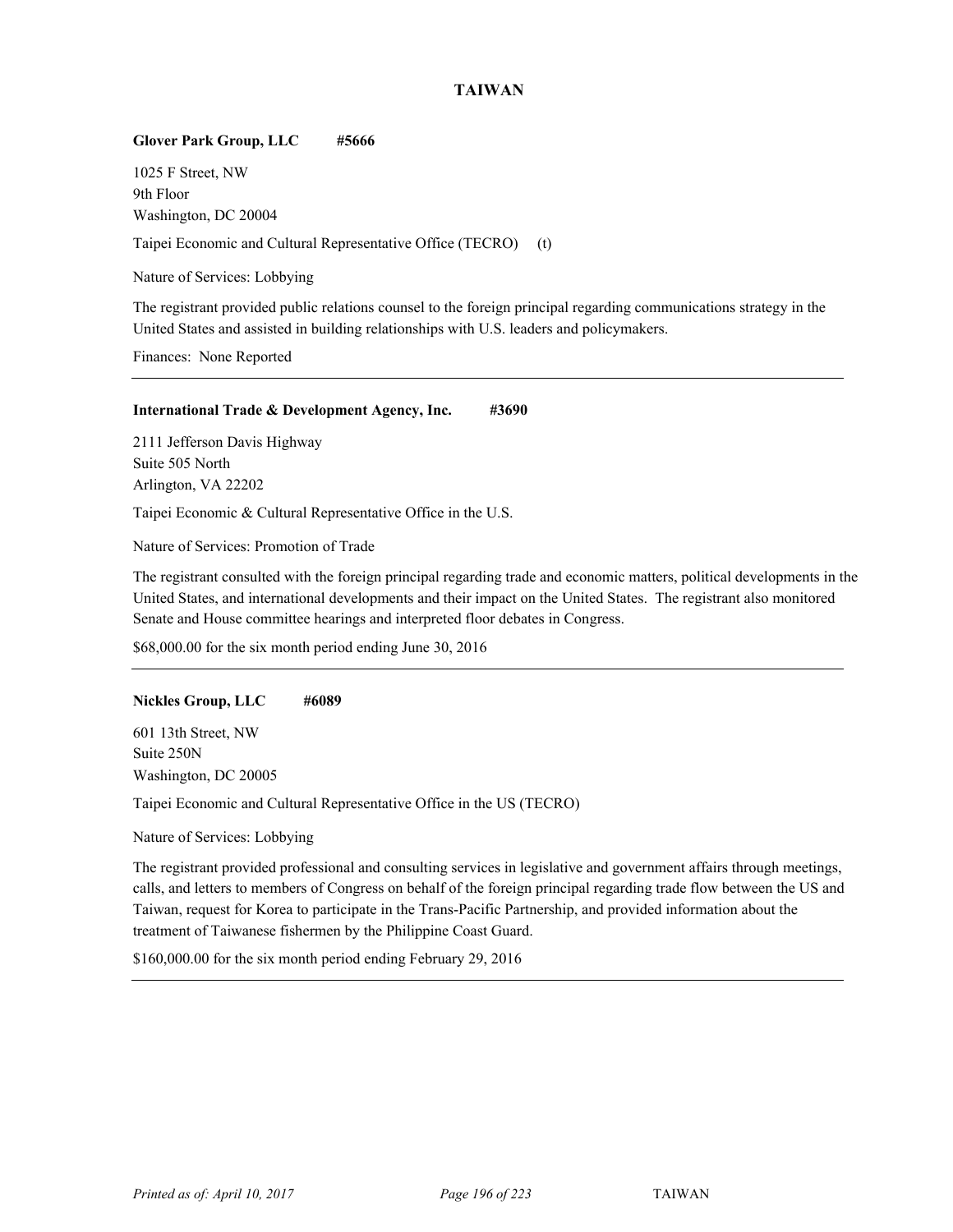## **Taiwan Democratic Progressive Party Mission in the U.S. #6187**

1455 Pennsylvania Avenue, NW Suite 400 Washington, DC 20004

Democratic Progressive Party

Nature of Services: Lobbying

The registrant met with Administration officials, think tanks, and members of Congress and their staffs regarding United States - Taiwan relations. Also, the registrant attended and participated in conferences on U.S.-Taiwan issues and produced information materials for electronic distribution.

\$160,892.28 for the six month period ending March 31, 2016

#### **Taiwan Trade Center New York Inc. #3652**

One Penn Plaza Suite 2025 New York, NY 10119 Taiwan External Trade Development Council (TAITRA)

Nature of Services: Promotion of Trade

The registrant assisted U.S. and Taiwanese manufacturers with trade inquiries, researched potential American markets for Taiwanese goods, and distributed trade promotional literature.

Finances: None Reported

## Western Hemisphere Strategies, LLC #6086

999 Ponce de leon Blvd. Suite 520 Coral Gables, FL 33134

Taipei Economic and Cultural Representative Office (TECRO)

Nature of Services: Lobbying

The registrant contacted members of Congress and their staffs for them to visit Taiwan, provided monthly activity reports on current developments in the U.S. Congress, and offered advice on how to improve relations between Taiwan and the United States on behalf of the foreign principal.

\$108,000.00 for the six month period ending January 31, 2016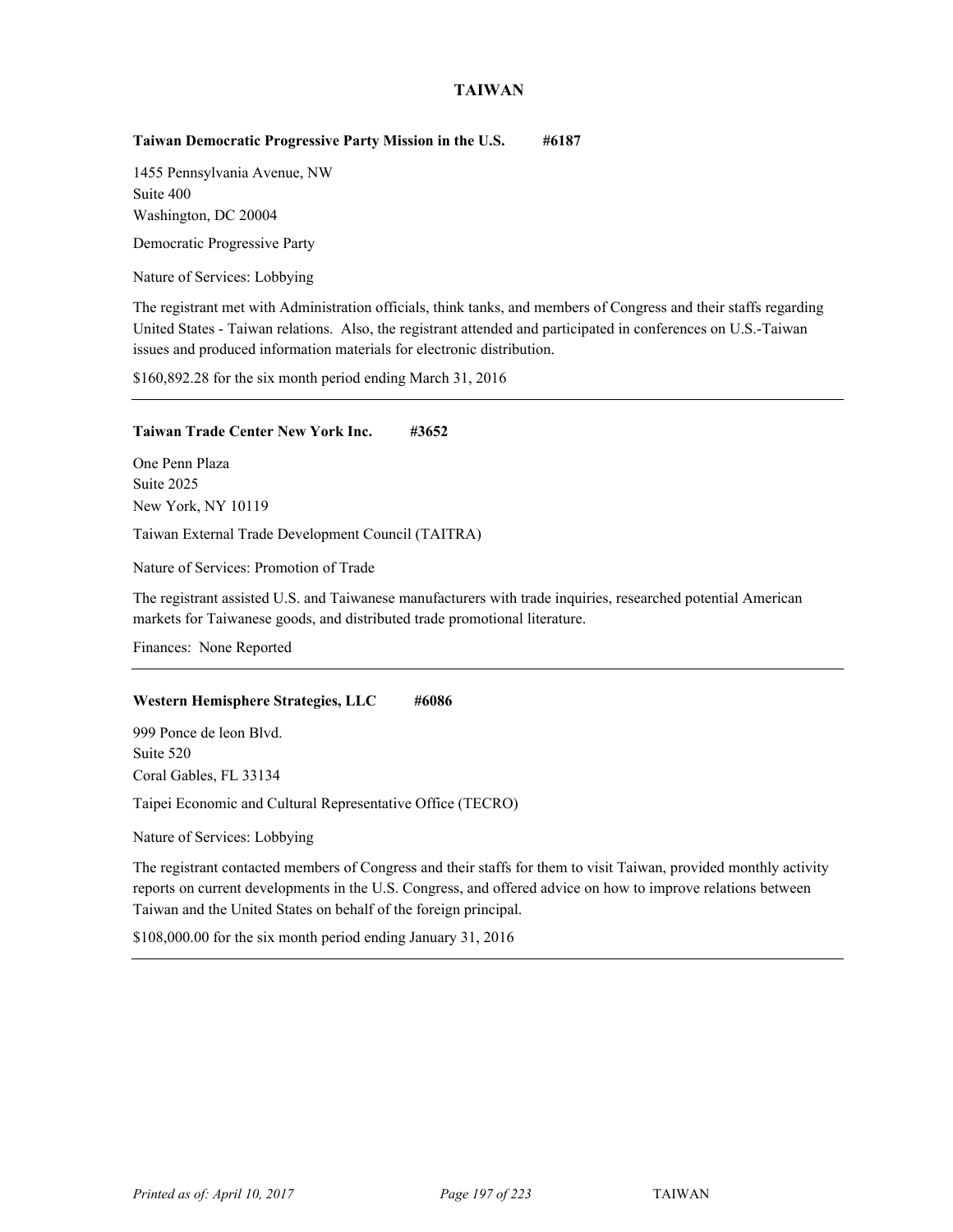# **TAJIKISTAN**

# **King & Spalding, LLP #6307**

1700 Pennsylvania Avenue, NW Suite 200 Washington, DC 20006 Embassy of Tajikistan

Nature of Services: Legal and Other Services/Lobbying

Activities: None Reported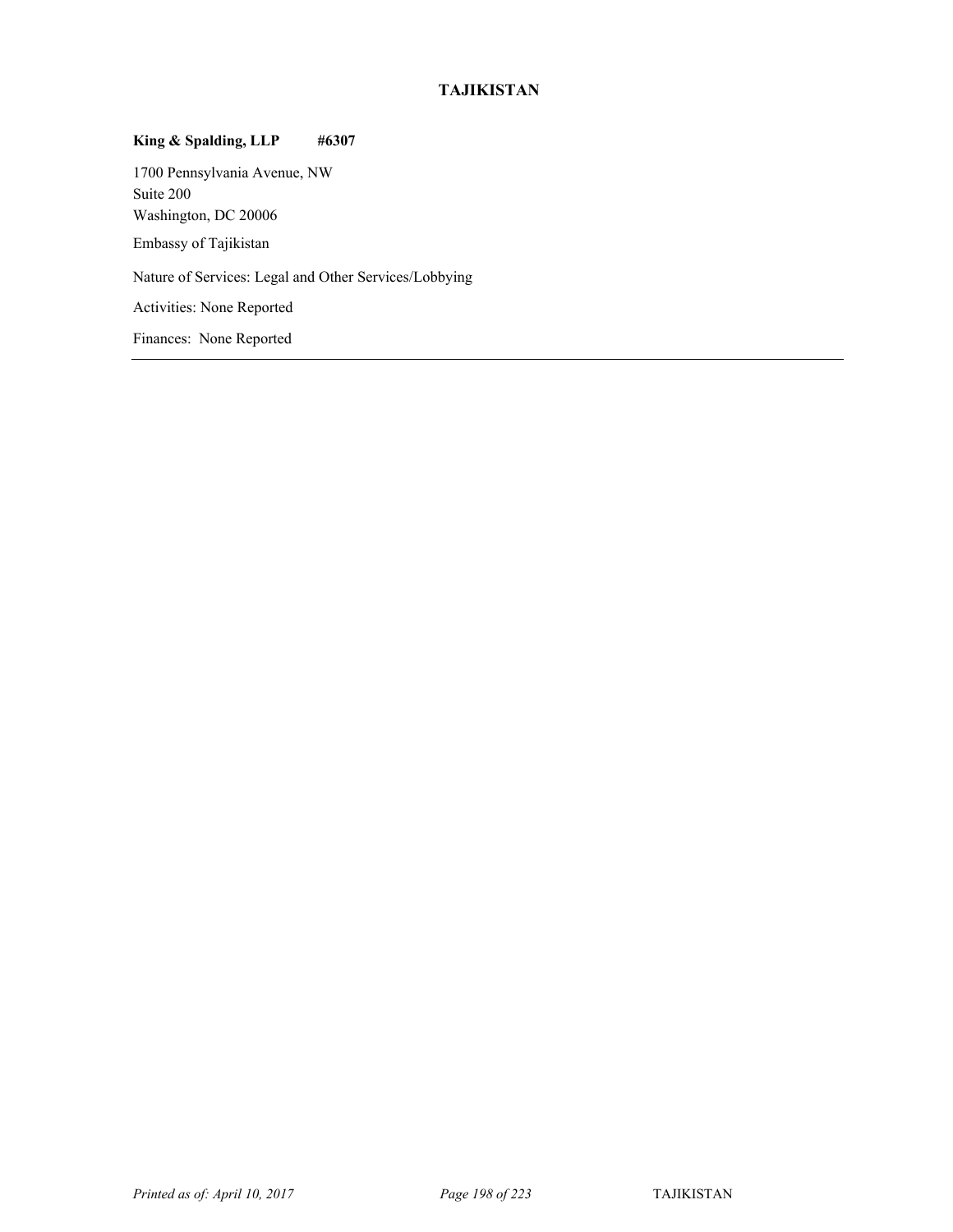## **THAILAND**

## **BGR Government Affairs, LLC #5430**

601 Thirteenth Street, NW Eleventh Floor South Washington, DC 20005

Thaksin Shinawatra

Nature of Services: Lobbying

The registrant contacted members of Congress regarding United States-Thailand relations on behalf of the foreign principal.

Finances: None Reported

#### **Lou Hammond & Associates, Inc. #6306**

900 3rd Avenue, Suite 401 New York, NY 10022

Tourism Authority of Thailand (t)

Nature of Services: Public Relations

The registrant provided public relations services involving tourism in the United States on behalf of the foreign principal.

\$48,065.08 for the six month period ending January 31, 2016

#### **Sandler Trade, LLC #6180**

1050 17th Street, NW Suite 800 Washington, DC 20036 Royal Thai Embassy, Office of Commerical Affairs

Nature of Services: Lobbying

The registrant advised the Office of Commercial Affairs of the Royal Thai Embassy and contacted Congressional staff members regarding issues relating to the Generalized System of Preferences (GSP) program.

Finances: None Reported

#### **Tourism Authority of Thailand, Los Angeles #2178**

611 North Larchmont Boulevard 1st Floor Los Angeles, CA 90004 Tourism Authority of Thailand Nature of Services: Promotion of Tourism Activities: None Reported \$1,329,810.61 for the six month period ending June 30, 2016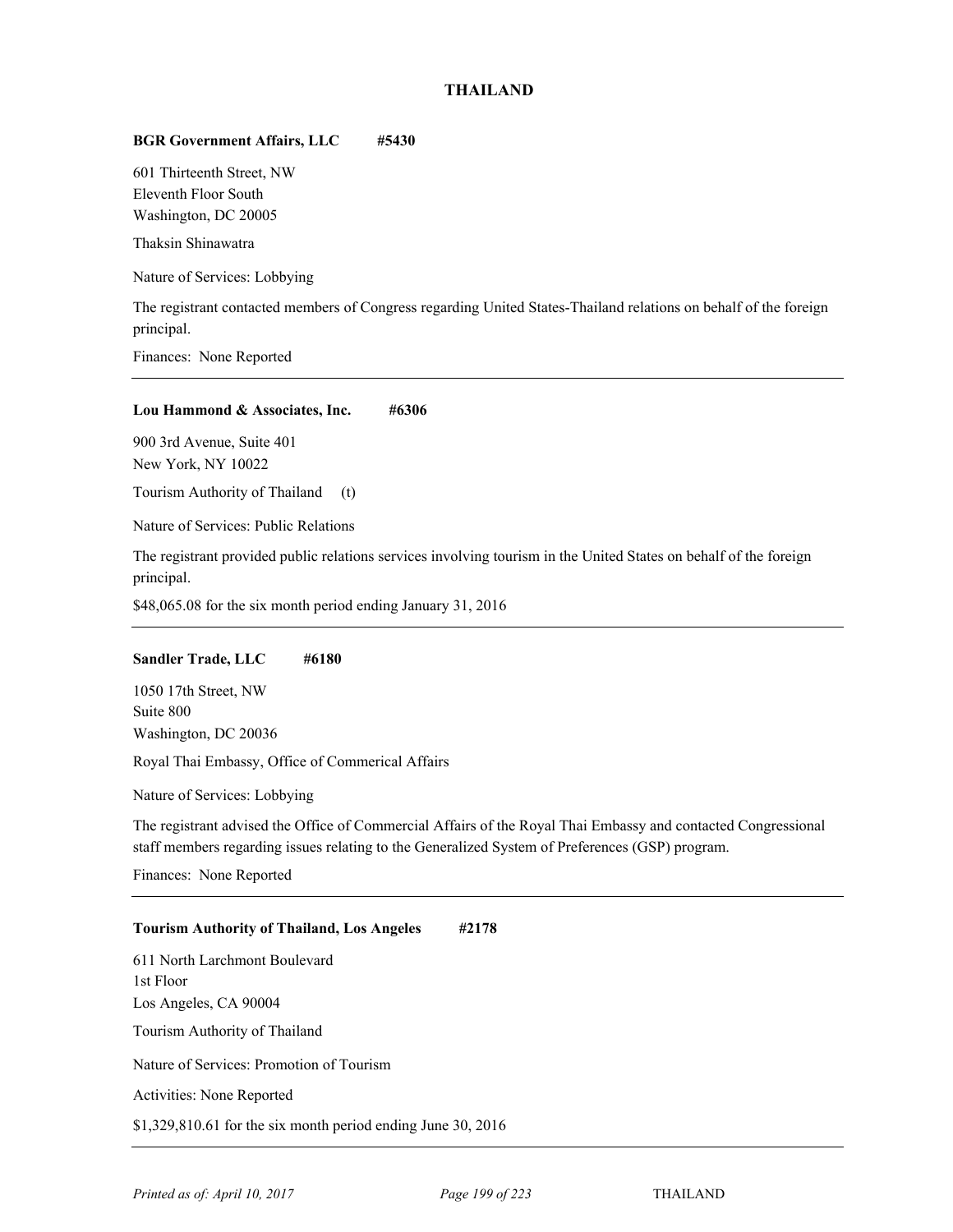# **THAILAND**

# **Tourism Authority of Thailand, New York #1897**

61 Broadway Suite 2810 New York, NY 10006

Tourism Authority of Thailand

Nature of Services: Promotion of Tourism

The registrant promoted travel to Thailand by distributing tourist information to travel agencies and others in the travel industry. The registrant also participated in conferences, travel shows, and familiarization trips.

\$1,142,523.00 for the six month period ending June 30, 2016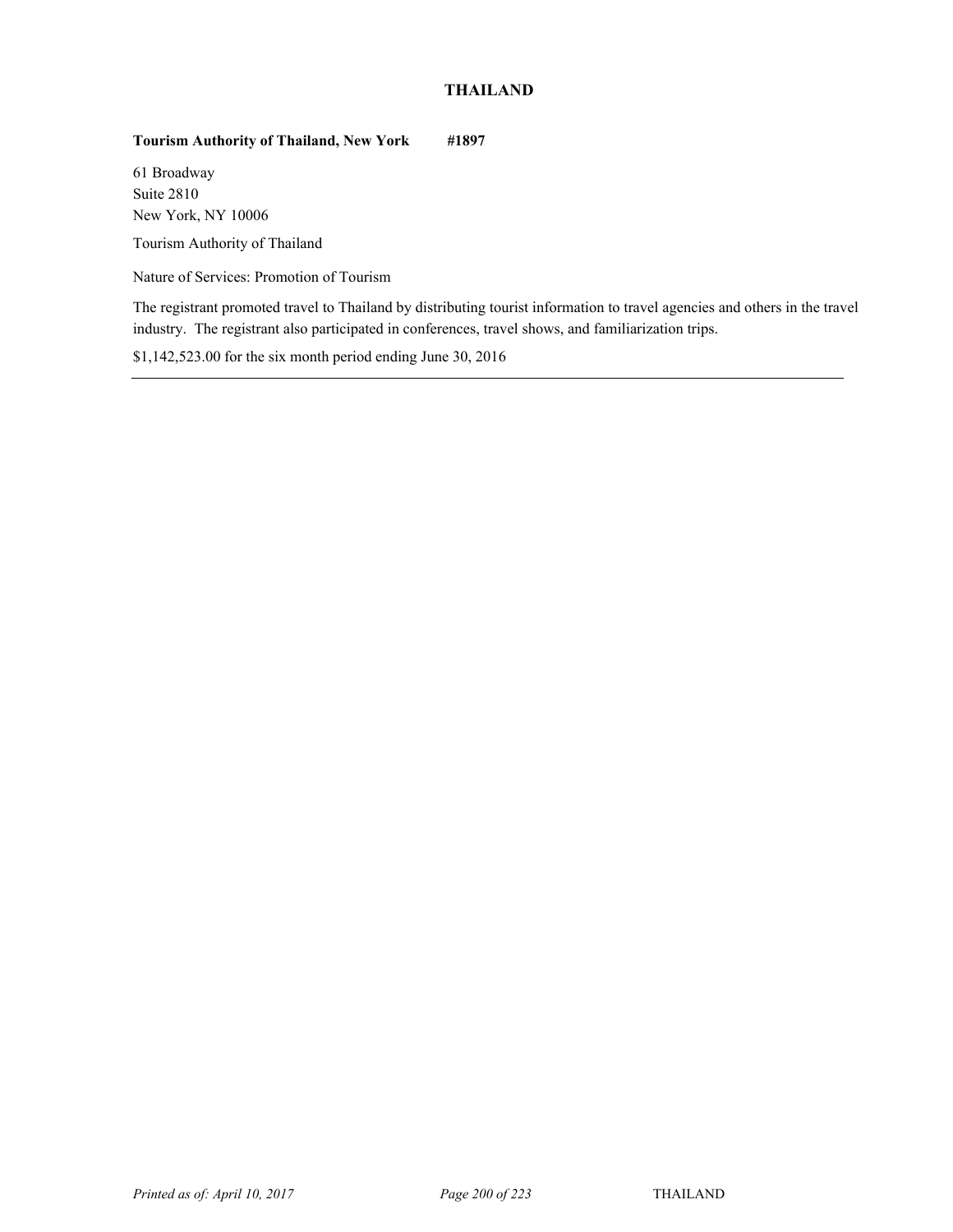# **TIBET**

## **Office of Tibet #1699**

1228 17th Street, NW Washington, DC 20036

<sup>82</sup> Dalai Lama

Nature of Services: Lobbying

The registrant conducted meetings and discussions with groups and individuals to develop an understanding of the problems of Tibet and sought assistance. The registrant also contacted organizations and individuals to seek support for Tibetan refugees in India, Nepal, and elsewhere. The registrant supports and receives financial assistance from Tibetan associations.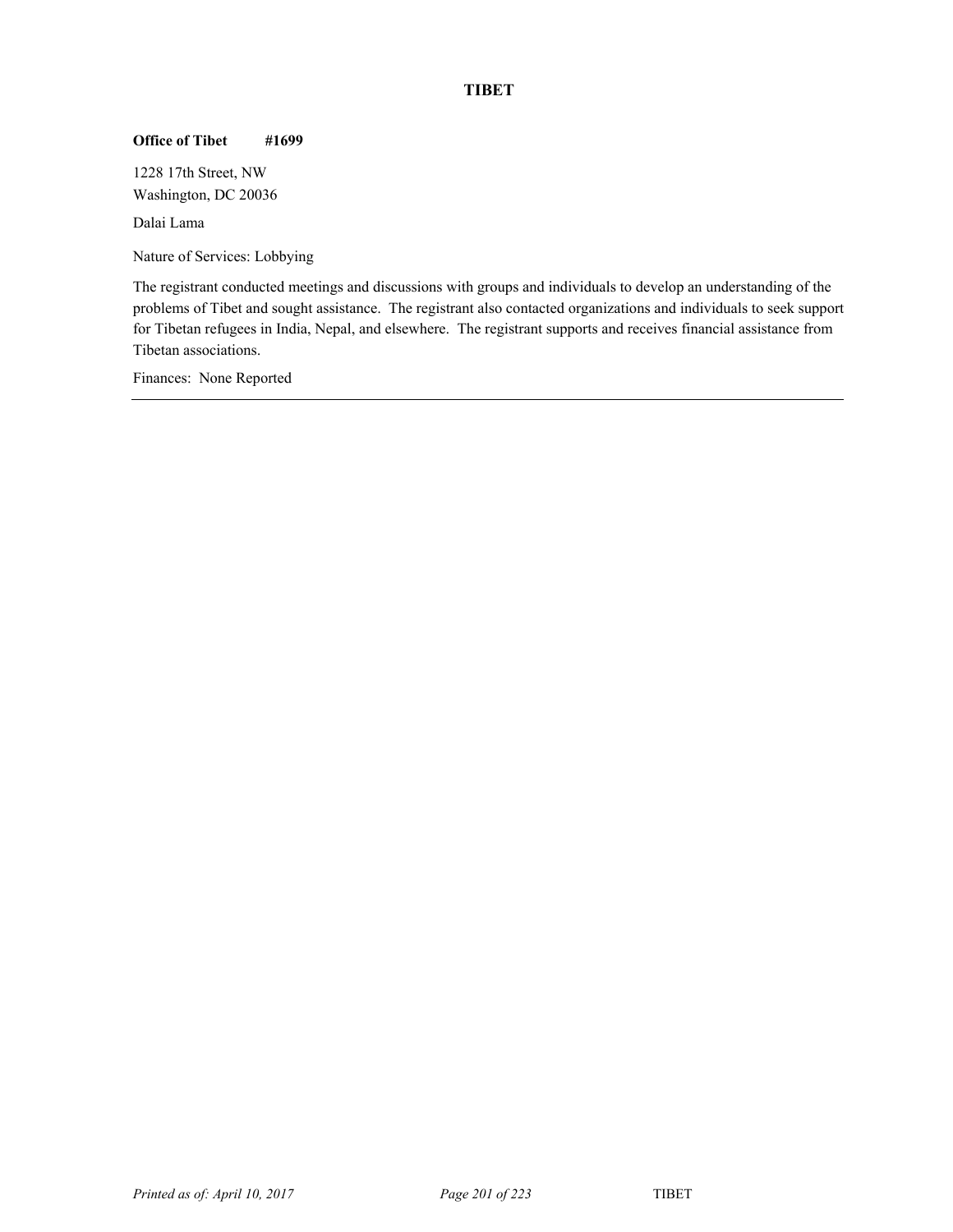# **TIMOR-LESTE (EAST TIMOR)**

# **DLA Piper US LLP #3712**

500 8th Street, NW Washington, DC 20004

Government of the Democratic Republic of Timor-Leste

Nature of Services: Lobbying

The registrant will advise and assist the foreign principal in the United States with respect to strengthening United States - Timorese bilateral relations.

Finances: None Reported

## **Greenberg Traurig, LLP #5712**

2101 L Street, N.W. Suite 1000 Washington, DC 20037

Government of the Democratic Republic of Timor-Leste

Nature of Services: Lobbying

The registrant will provide advice and counsel related to foreign relations issues and will meet with government and other opinion leaders on behalf of the foreign principal.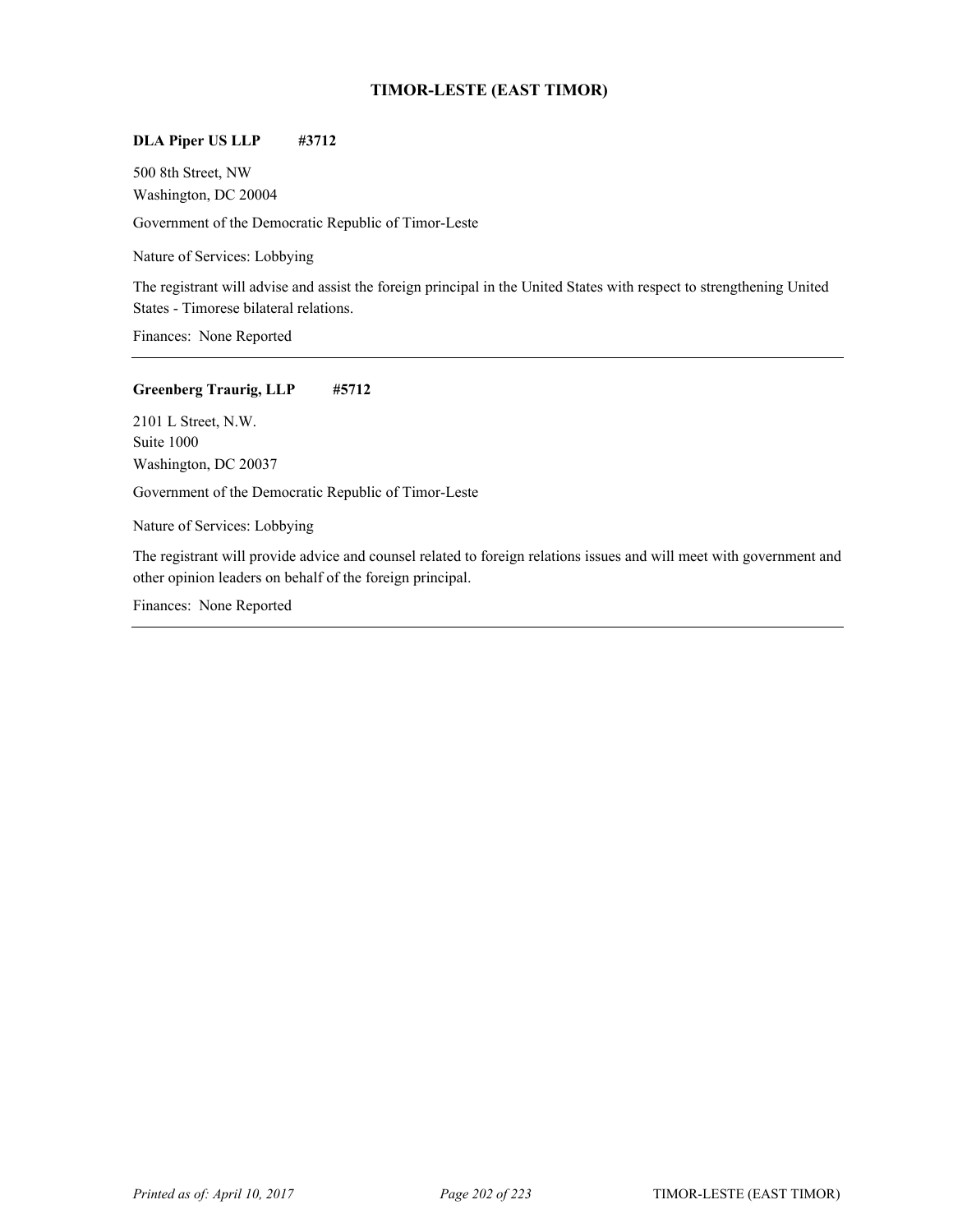# **TOGO**

# **CD Global Strategies Group, LLC #6262**

1423 S Street, NW #1 Washington, DC 20009

Republic of Togo

Nature of Services: Lobbying

Activities: None Reported

Finances: None Reported

## **JWI, LLC #4990**

1401 K Street, N.W. Suite 400, 4th Floor Washington, DC 20005 Government of the Republic of Togo Nature of Services: Lobbying Activities: None Reported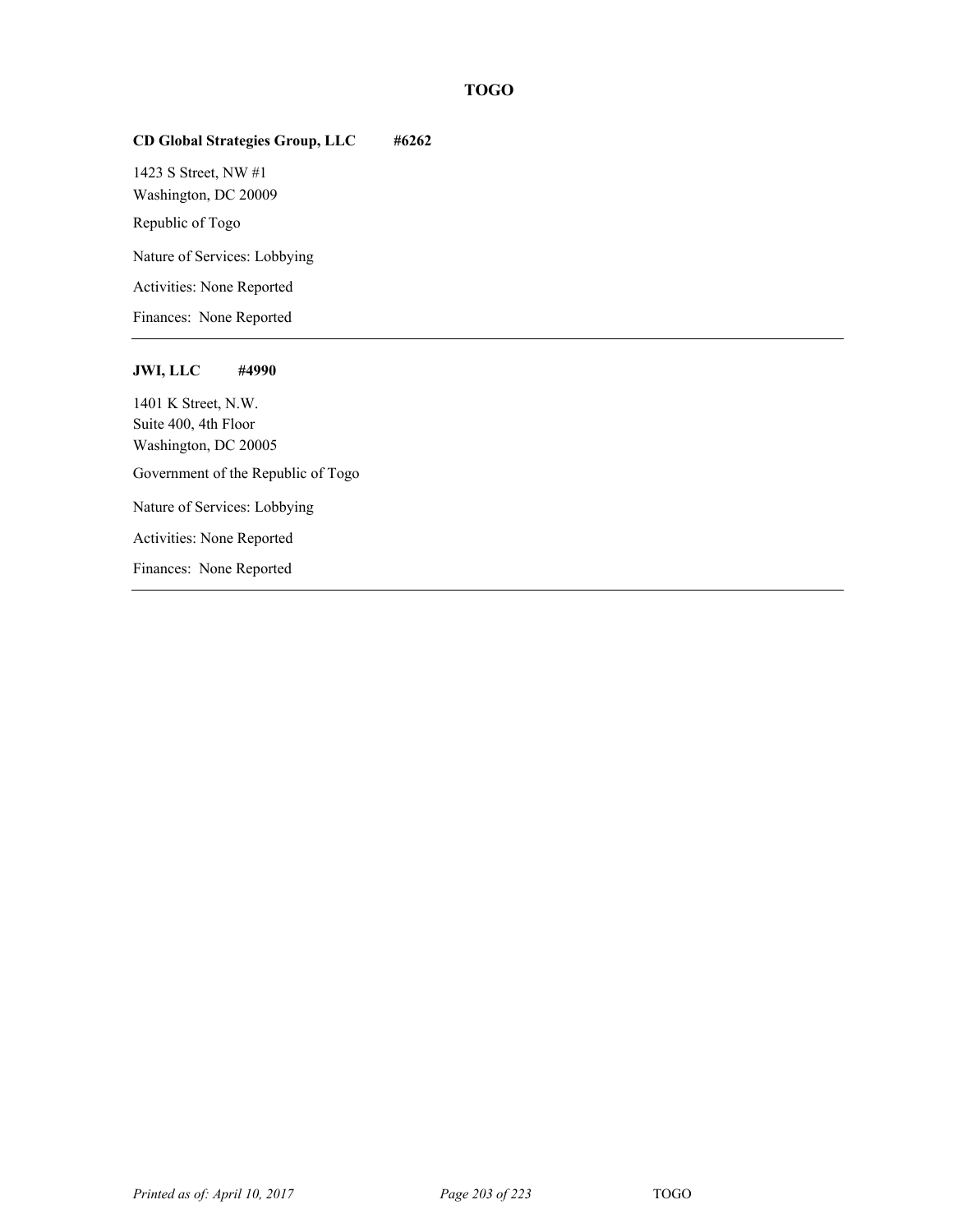# **TUNISIA**

## **Burson-Marsteller, LLC (Washington, DC) #6227**

1110 Vermont Avenue, NW Suite 1200 Washington, DC 20005

<sup>84</sup> Ennahdha

Nature of Services: Media Relations

The registrant provided the foreign principal support on media and stakeholder outreach in advance of upcoming elections.

\$202,380.81 for the six month period ending June 30, 2016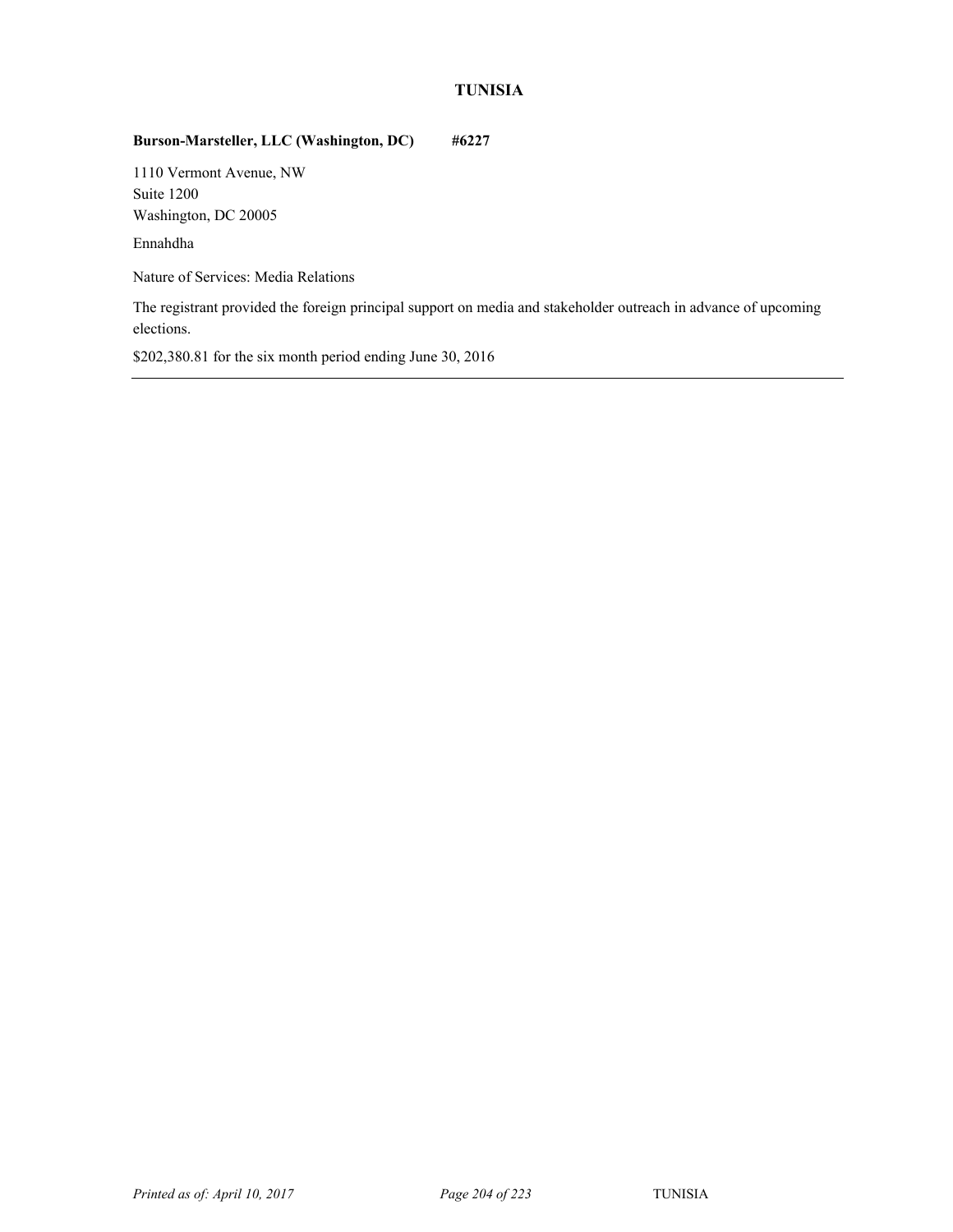# **TURKEY**

## Amsterdam & Partners, LLP #6325

601 Thirteenth Street, NW Eleventh Floor South Washington, DC 20005

Republic of Turkey, Embassy

Nature of Services: Lobbying

The registrant provided advice and representation relating to potential claims under treaty, U.S. law and/or international law held by the Republic of Turkey against individuals and/or entities in the U.S.

\$250,000.00 for the six month period ending April 30, 2016

#### **Arnold, Jim #6349**

1609 Hartford Road Unit B Austin, TX 78703

Embassy of Republic of Turkey through Amsterdam & Partners, LLP

Nature of Services: Public Relations

The registrant performed public relations services to Amsterdam & Partners in support of their work on behalf of the Republic of Turkey. This work includes representation relating to potential claims under the treaty, U.S. law and/or international law held by the Republic of Turkey against individuals and /or entities in the U.S.

Finances: None Reported

#### **Belvedere Strategies #6360**

1600 N. Oak Street #820 Arlington, VA 22209

Embassy of Republic of Turkey thru Gephardt Group Government Affairs

Nature of Services: Lobbying

The registrant will provide strategic advice, lobbying, and government relation services to the foreign principal, which shall consist of those services ordinarily and customarily provided in representing a foreign sovereign before the U.S. Congress and the executive branch.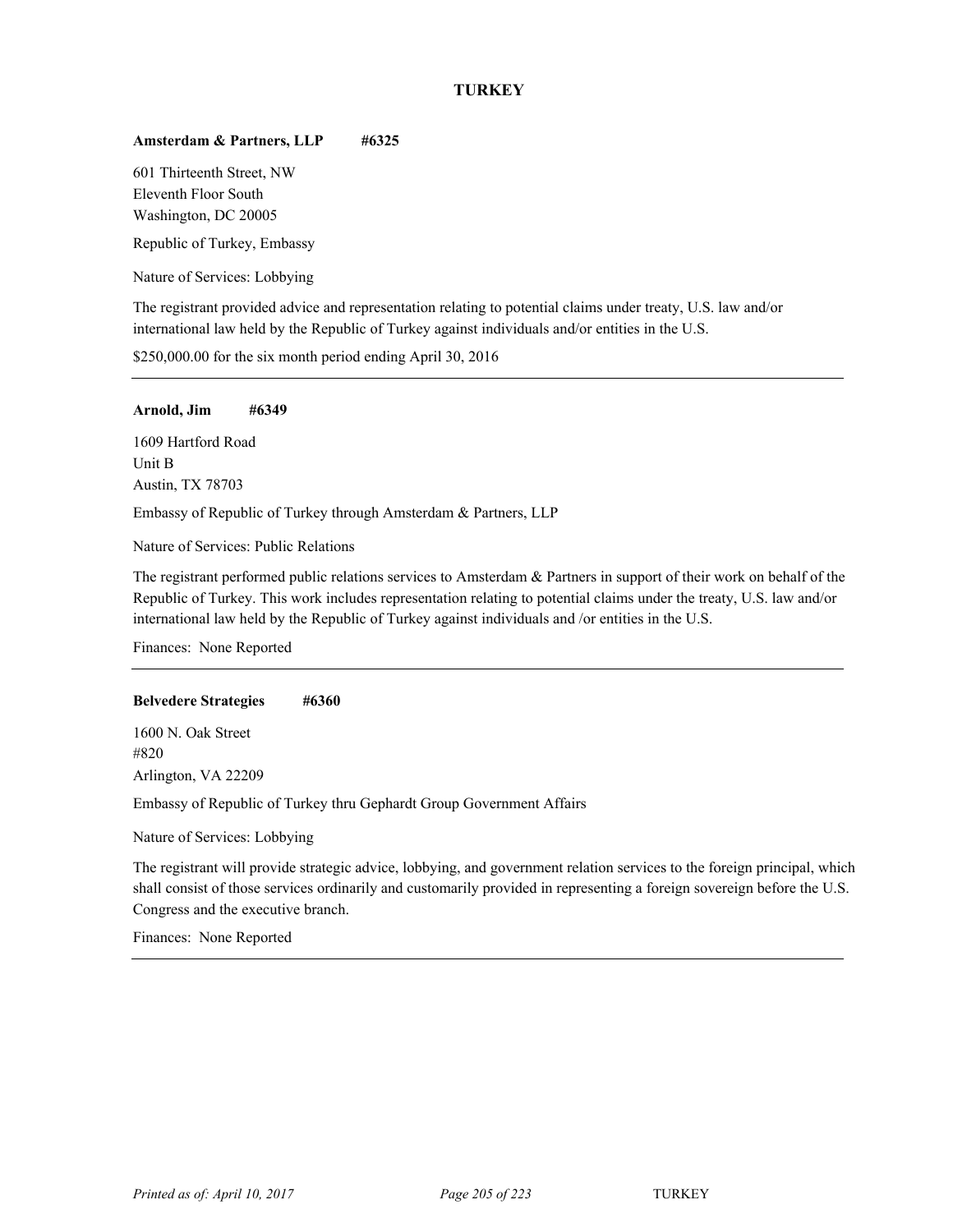# **Capitol Counsel, LLC #6328**

700 13th Street, NW Suite 200 Washington, DC 20005

Republic of Turkey (through Gephardt Group Government Affairs LLC)

Nature of Services: U.S. Policy Consultant

The registrant educated members of Congress about the U.S.-Turkey bilateral relationship. The also encouraged membership participation in the Congressional Caucus on Turkey.

\$208,000.00 for the six month period ending May 31, 2016

## **CHP Representation to the United States, LLC #6168**

5112 Mac Arthur Boulevard Apt. #211 Washington, DC 29916

Republican People's Party of Turkey (CHP)

Nature of Services: Public Relations

The registrant organized grassroots activities among Turkish citizens living in the United States to contribute to the improvement of their standing in society and promoted efforts to enhance the bonds between the two countries.

\$106,656.00 for the six month period ending May 31, 2016

## **Forni, Brian #6085**

1600 South Joyce Street Apt. 1222 Arlington, VA 22202

<sup>84</sup> Government of the Republic of Turkey, Embassy through Gephardt Group Government Affairs, LLC

Nature of Services: Public Relations

The registrant provided counsel in connection with strengthening the Turkish-American relationship and educating government officials on issues of importance to the foreign principal.

\$45,000.00 for the six month period ending January 31, 2016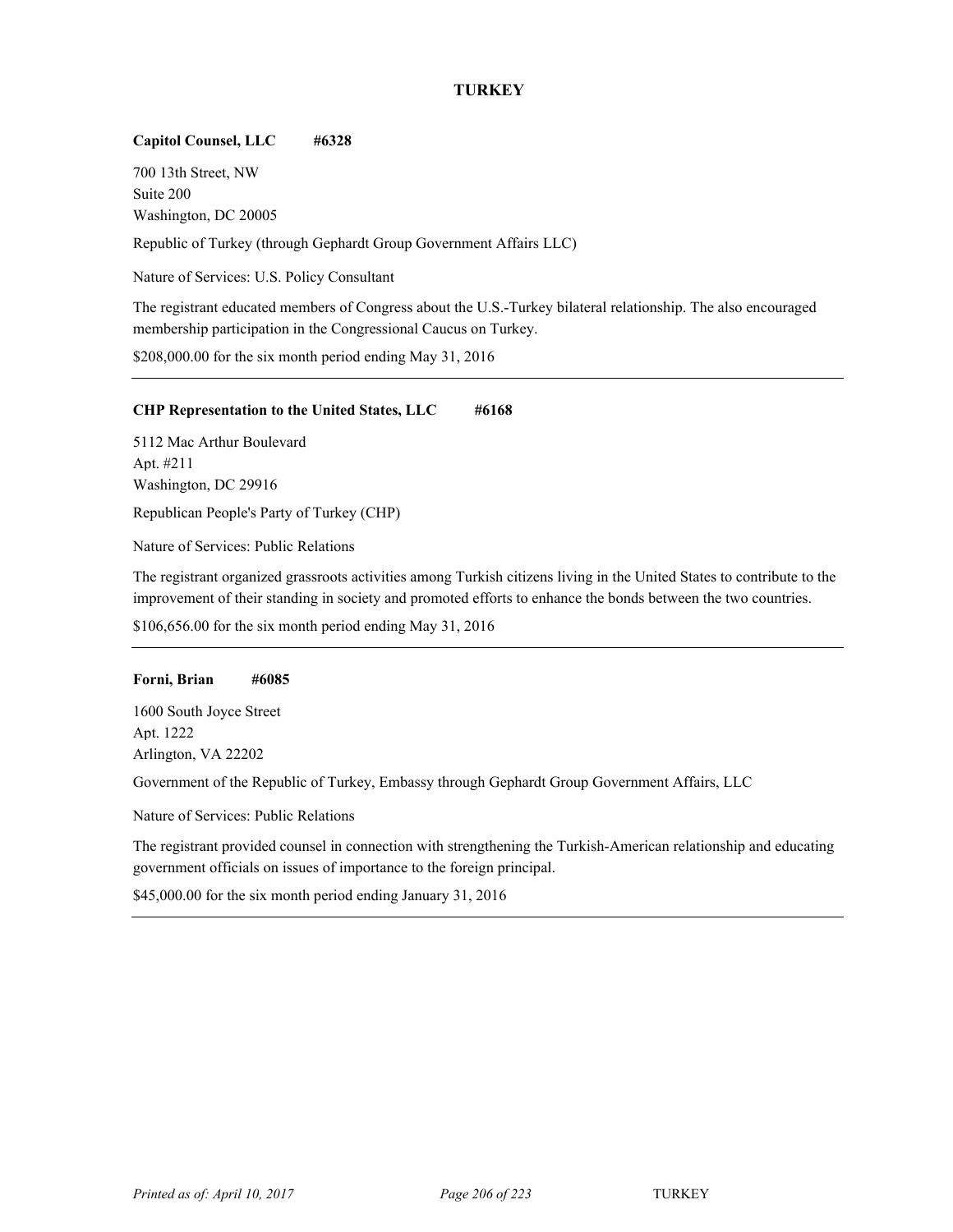## **Gephardt Group Government Affairs, LLC #5874**

1350 I Street, NW Suite 250 Washington, DC 20005

Republic of Turkey, Embassy

Nature of Services: Lobbying

The registrant attended strategy meetings with the foreign principal approximately once a month. The registrant also pursued and proposed passage of legislation and other U.S. Government action that promotes the interest and provides a positive image of the foreign principal and its relationship with the United States.

\$850,000.00 for the six month period ending January 31, 2016

## **Greenberg Traurig, LLP #5712**

2101 L Street, N.W. Suite 1000 Washington, DC 20037 Republic of Turkey through Gephardt Group

Nature of Services: Lobbying

The registrant through the Gephardt Group Government Affairs provided lobbying and government relations services to strengthen the Turkish-American relationship and educate government officials on the importance of Turkey on behalf of the foreign principal.

\$240,000.00 for the six month period ending April 30, 2016

## **Kindel Gagan #6346**

550 S. Hope Street Suite 530 Los Angeles, CA 90071

Amsterdam  $&$  Partners, LLP on behalf of the Embassy of the Republic of Turkey

Nature of Services: Public Relations

The registrant will supply public relations services to Amsterdam & Partners, LLP in support of their work on behalf of the Republic of Turkey. This work includes representation relating to potential claims under treaty, U.S. law and /or international law held by the Republic of Turkey against individuals and/or entities in the U.S.

\$10,000.00 for the six month period ending March 31, 2016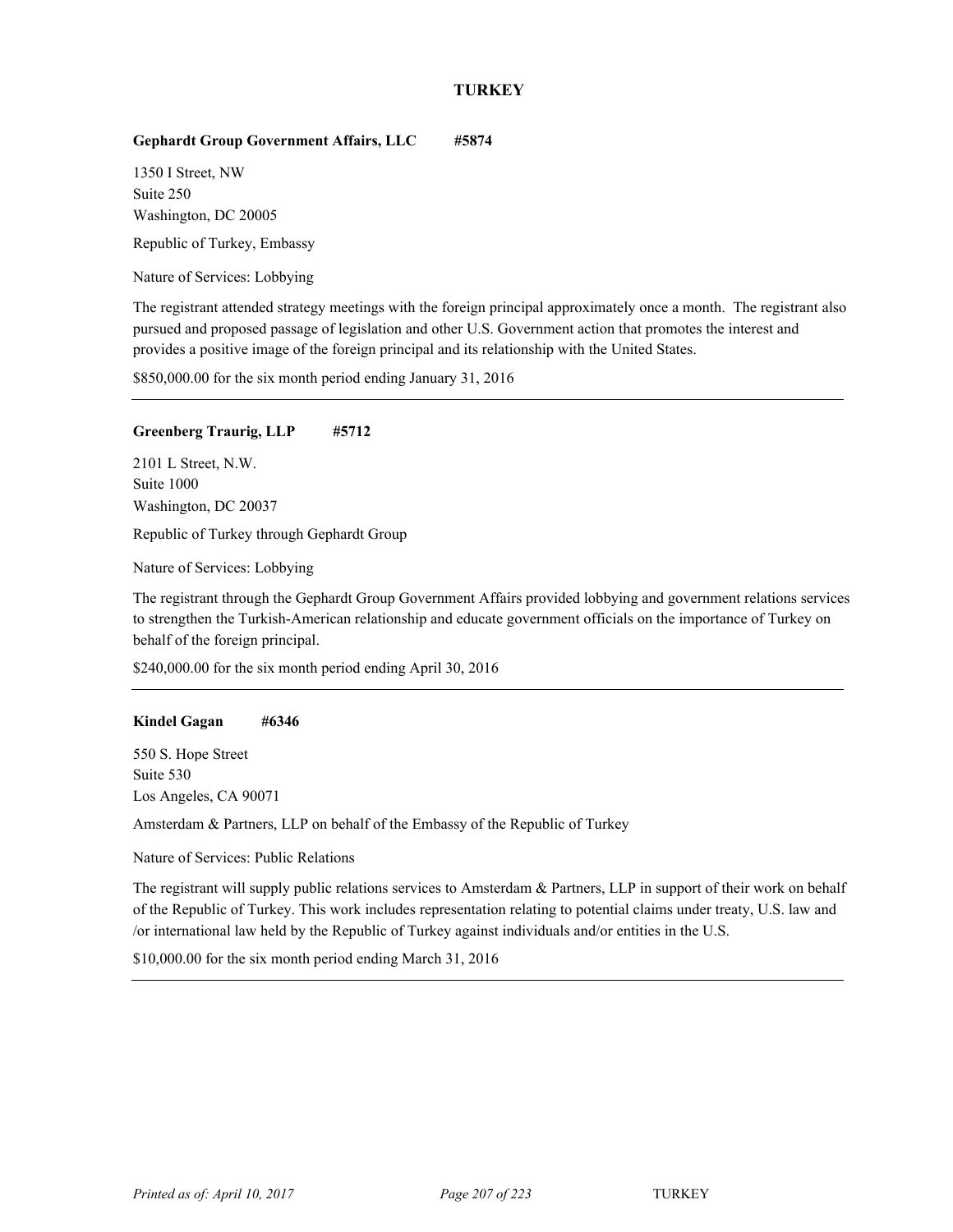# **LB International Solutions, LLC #6210**

1325 13th Street, NW #24 Washington, DC 20005

Government of the Republic of Turkey, Embassy

Nature of Services: U.S. Policy Consultant

The registrant researched and analyzed issues of concern to the foreign principal, counseled the foreign principal on U.S. policies of concern, activities in Congress and the executive branch, and developments on the U.S. political scene in general.

\$135,000.00 for the six month period ending March 31, 2016

## **Madison Group, LLC #6355**

1030 15 Street, NW Suite 1080 West Tower Washington, DC 20005

Republic of Turkey through Amsterdam & Partners, LLP

Nature of Services: Legal and Other Services/Lobbying

The registrant will perform litigation and government relations consulting services on behalf of Amsterdam & Partners LLP for the lawsuits filed in Texas and California.

Finances: None Reported

## **MediaFix Associates #6345**

814 S. Westgate Avenue Los Angeles, CA 90049

Embassy of the Republic of Turkey through Amsterdam & Partners, LLP

Nature of Services: Public Relations

The registrant will supply public relations services on behalf of the foreign principal. Activities will include the provision of public relations strategic guidance and direct media outreach.

Finances: None Reported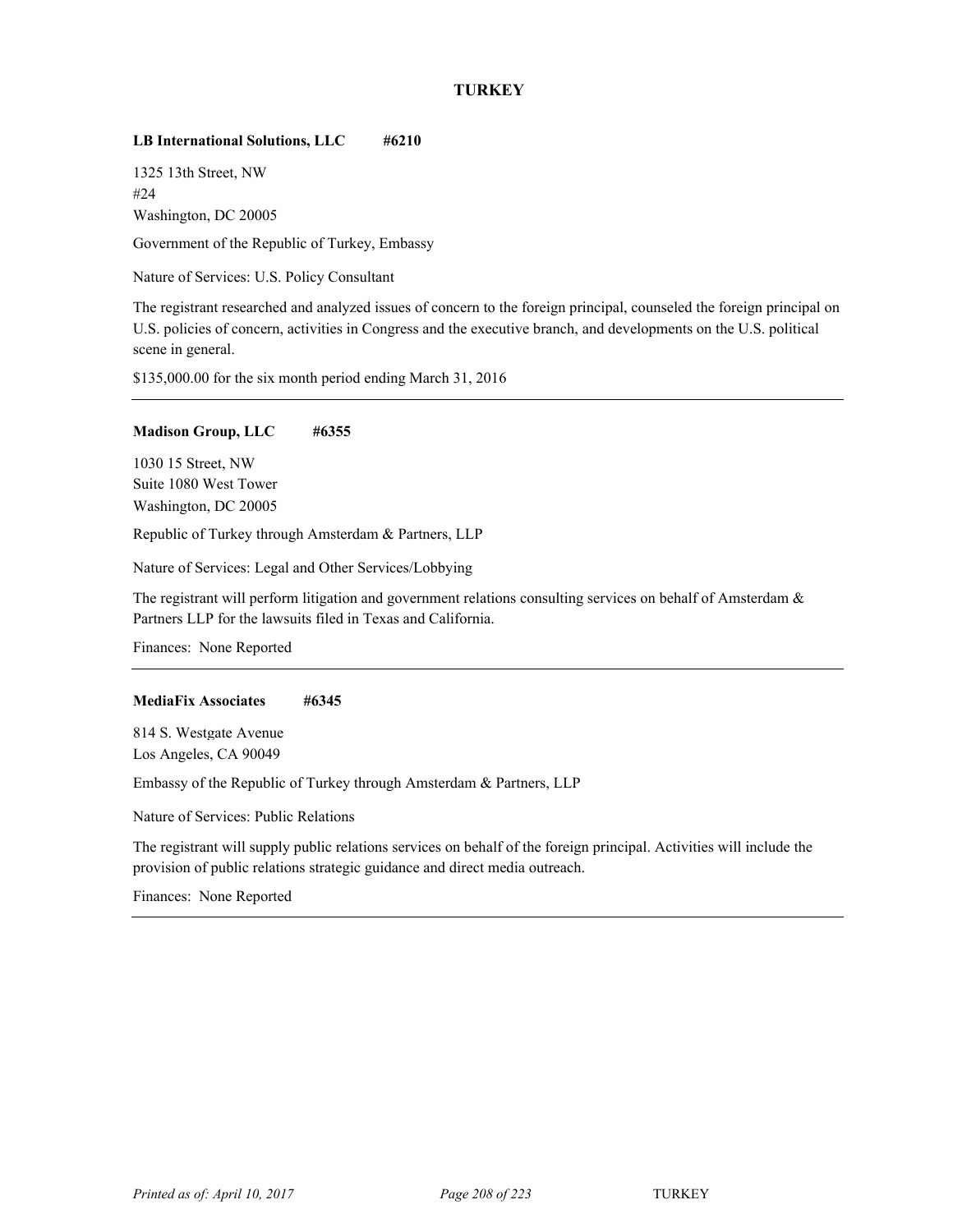## **Mercury Public Affairs, LLC/dba Mercury/Clark & Weinstock #6170**

300 Tingey Street Suite 202 Washington, DC 20003

Embassy of Republic of Turkey through Amsterdam & Partners, LLP

Nature of Services: Lobbying

The registrant provided public relations services to Amsterdam & Partners LLP in support of their work of behalf of the Republic of Turkey. The registrant represented the foreign principal relating to potential claims under treaty, US law and/or international law held by the Republic of Turkey against individuals and/or entities in the United States.

\$87,096.77 for the six month period ending May 31, 2016

## **Onal, Sinan #6119**

2237 Duke Street Apt. C33 Alexandria, VA 22314 Peace and Democracy Party (BDP) in Turkey Nature of Services: Public Relations Activities: None Reported

Finances: None Reported

## **Signal Group Consulting, LLC #6297**

455 Massachusetts Avenue, NW 12th Floor Washington, DC 20001 Republic of Turkey through Amsterdam & Partners, LLP

Nature of Services: Media Relations

The registrant will conduct media relations and communications strategy on behalf of the foreign principal.

Finances: None Reported

## **Syrian Future Movement #6143**

320 West Palmetto Park Rd 310C Boca Raton, FL 33432 Mouhammad Zaher Badaraany <sup>84</sup> Nature of Services: Lobbying Activities: None Reported Finances: None Reported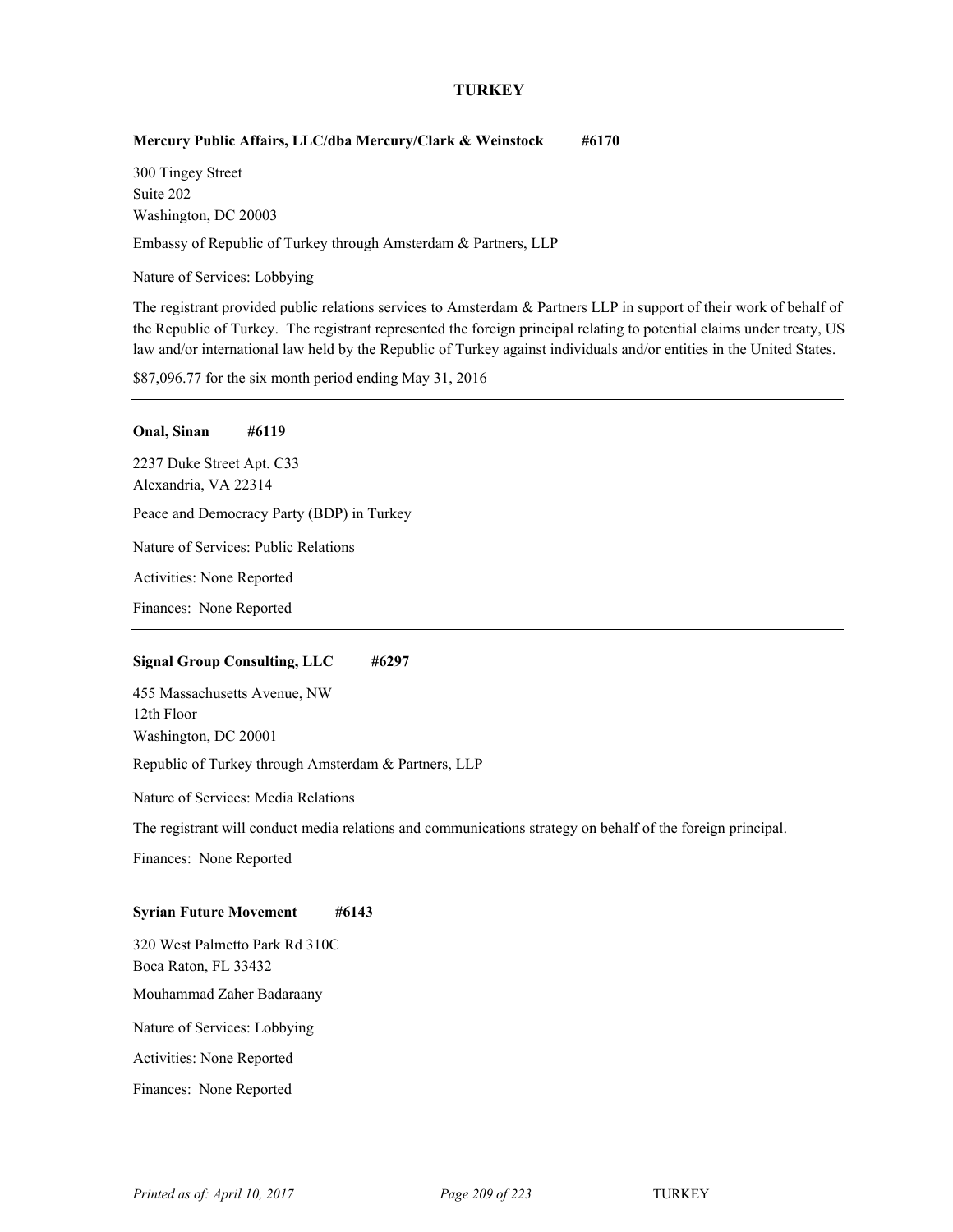## **Yuksel, Mehmet #6136**

331 F. Street, NE Washington, DC 20002 <sup>84</sup> B.D.P ( Peace Democracy Party) in Turkey

Nature of Services: Lobbying

The registrant participated in conferences, interviews, symposia, forums, meetings, as well as distributed articles and editorials among civil society organizations, the general public, and U.S Government officials to promote issues concerning democracy, human rights and the history and culture of the many peoples of Turkey and Kurdistan.

\$10,000.00 for the six month period ending March 31, 2016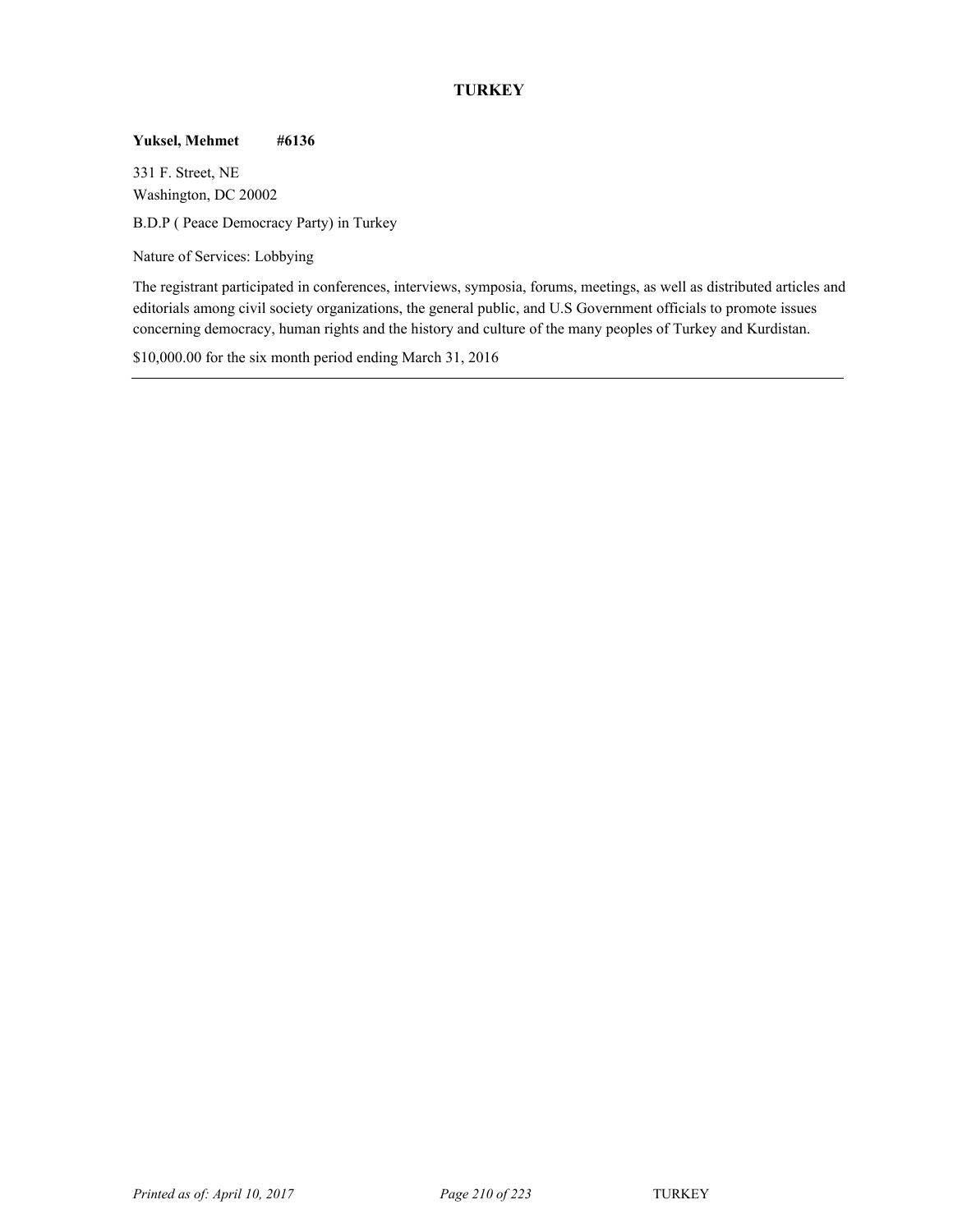# **UGANDA**

# **Scribe Strategies & Advisors, Inc. #6305**

1875 Connecticut Avenue, NW 10th Floor Washington, DC 20009

Republic of Uganda

Nature of Services: Lobbying

The registrant researched and analyzed issues of concern to the foreign principal. Also, the registrant advised the foreign principal on United States policies and activities in Congress and the Executive Branch regarding United States-Africa policy. The registrant contacted members of Congress and their staffs, news media, businesses, think tanks, and non-governmental organizations.

\$189,535.11 for the six month period ending January 31, 2016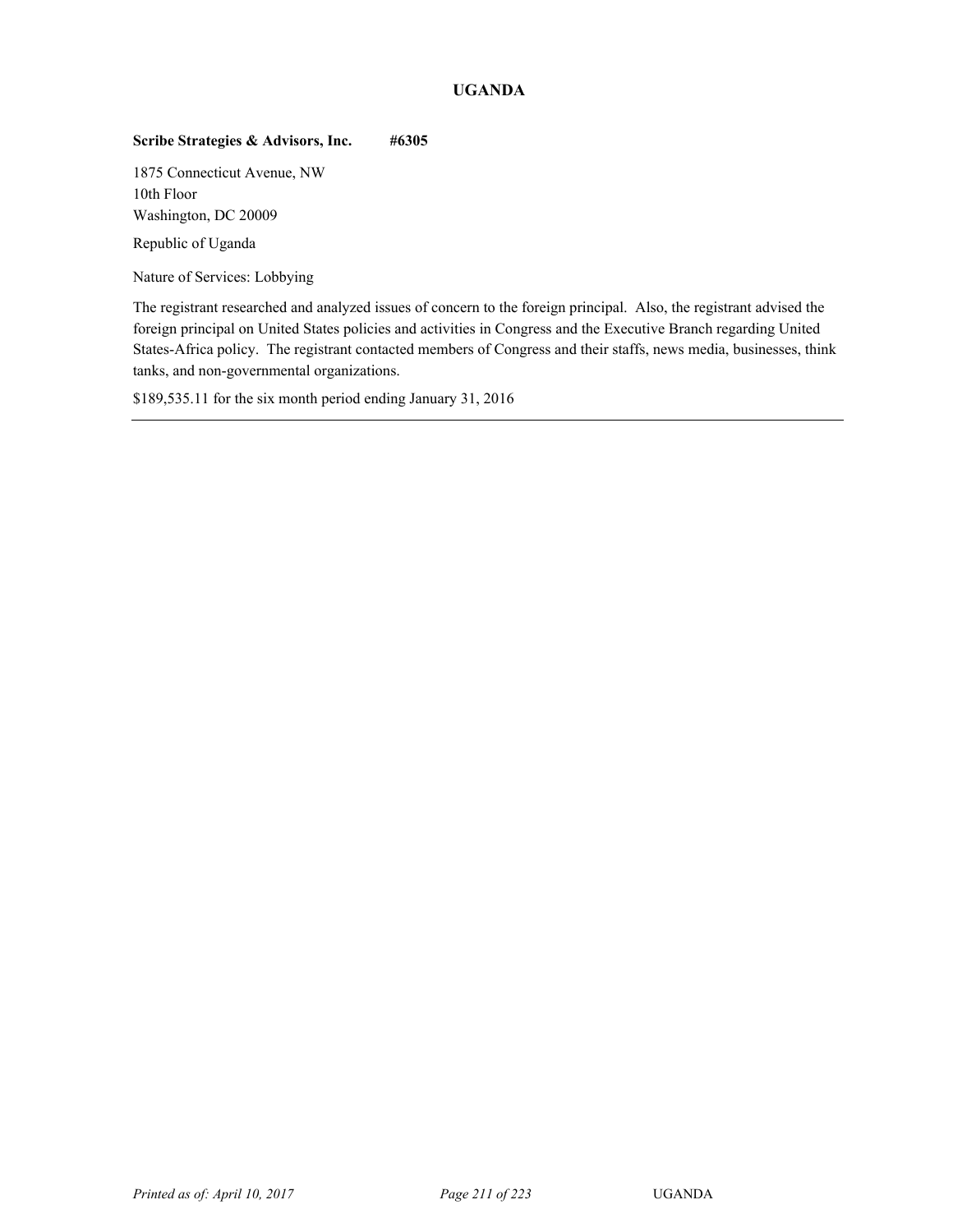# **UKRAINE**

## **APCO Worldwide, Inc. #6291**

700 12th Street, NW Suite 800 Washington, DC 20005

Government of Ukraine (t)

Nature of Services: Public Relations

The registrant provided media relations and strategic communications services on behalf of the foreign principal to promote positive relations between the U.S. and the Government of Ukraine.

Finances: None Reported

## **APCO Worldwide, Inc. #6291**

700 12th Street, NW Suite 800 Washington, DC 20005

Ministry of Finance of Ukraine (t)

Nature of Services: Lobbying

The Registrant provided media relations services, strategic communications services, social media services, and strategic advice and counsel for the foreign principal in the United States to promote the restructuring of the Government of Ukraine's sovereign debt.

\$120,000.00 for the six month period ending April 30, 2016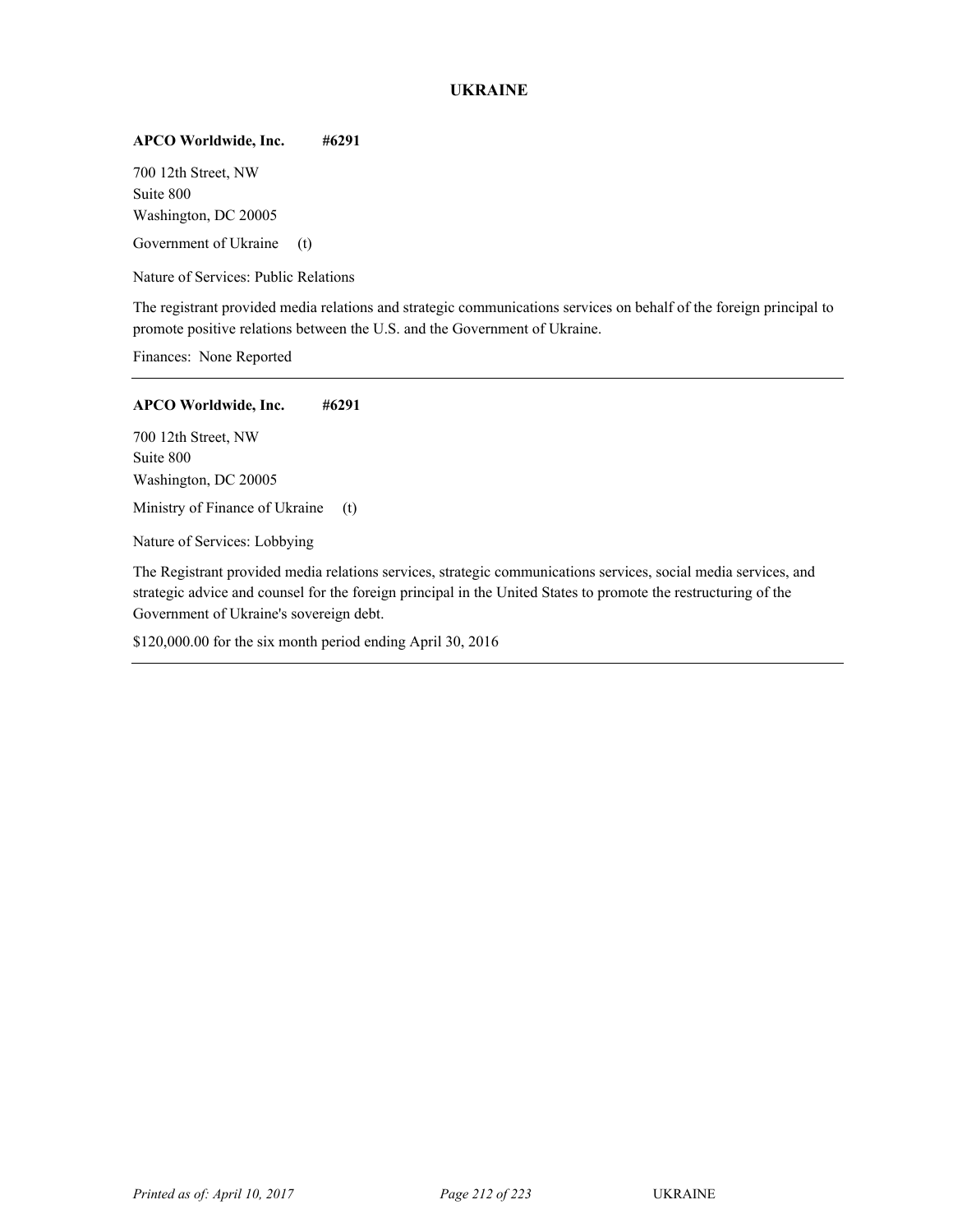# **UKRAINE**

## **MKW Group, LLC #6318**

1425 K Street. NW Suite 350 Washington, DC 20005

Aveiro LP

Nature of Services: Lobbying

The registrant will provide business advice, public policy advice and services relating to key issues of the foreign principal.

Finances: None Reported

## **MKW Group, LLC #6318**

1425 K Street. NW Suite 350 Washington, DC 20005

Trident Foundation (t)

Nature of Services: Lobbying

The registrant provided legislative, public policy consulting to the foreign principal to support free independent, democratic, and a prosperous Ukraine. Also, the registrant contacted members of Congress regarding international financial assistance to Ukraine.

\$125,000.00 for the six month period ending March 31, 2016

## **Schoen, Doug #6071**

1111 Park Avenue New York, NY 10128

<sup>85</sup> Victor Pinchuk

Nature of Services: Lobbying

The registrant arranged the four meetings listed below for Ukrainian Parliamentarian Olga Bielkova on behalf of the foreign principal.

\$40,000.00 for the six month period ending April 30, 2016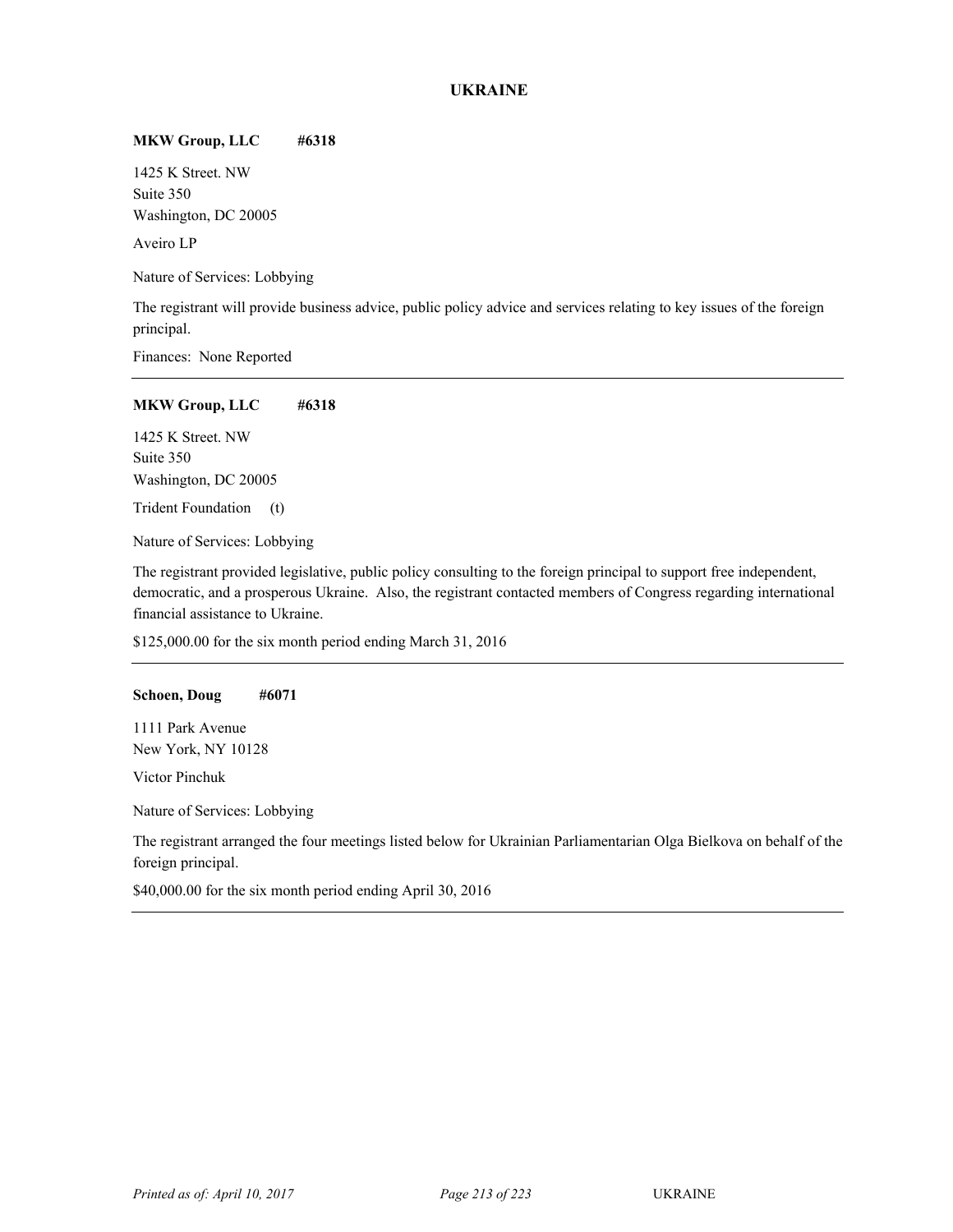# **UKRAINE**

## **Wiley Rein, LLP #6108**

1776 K Street, NW Washington, DC 20006

<sup>85</sup> Aveiro LP

Nature of Services: Lobbying

The registrant provided legislative, regulatory, and legal representation to the foreign principal in furtherance of its mission to support a free, independent, democratic, and prosperous Ukraine.

\$90,010.00 for the six month period ending June 30, 2016

## **Wiley Rein, LLP #6108**

1776 K Street, NW Washington, DC 20006

Trident Foundation (t)

Nature of Services: Lobbying

The registrant provided legislative, regulatory, and legal representation to the foreign principal in its mission to support a free, independent and democratic Ukraine. Also, the registrant contacted members of Congress to seek financial assistance to Ukraine.

\$35,000.00 for the six month period ending June 30, 2016

## **Your Global Strategy, Inc. #6201**

300 Mamaroneck Avenue #701 White Plains, NY 10605

GloBee International Agency for Regional Development

Nature of Services: Promotion of Investment

The registrant will promote the foreign principal's interests in the international investment community and will promote the economic and geopolitical interests of Ukraine.

Finances: None Reported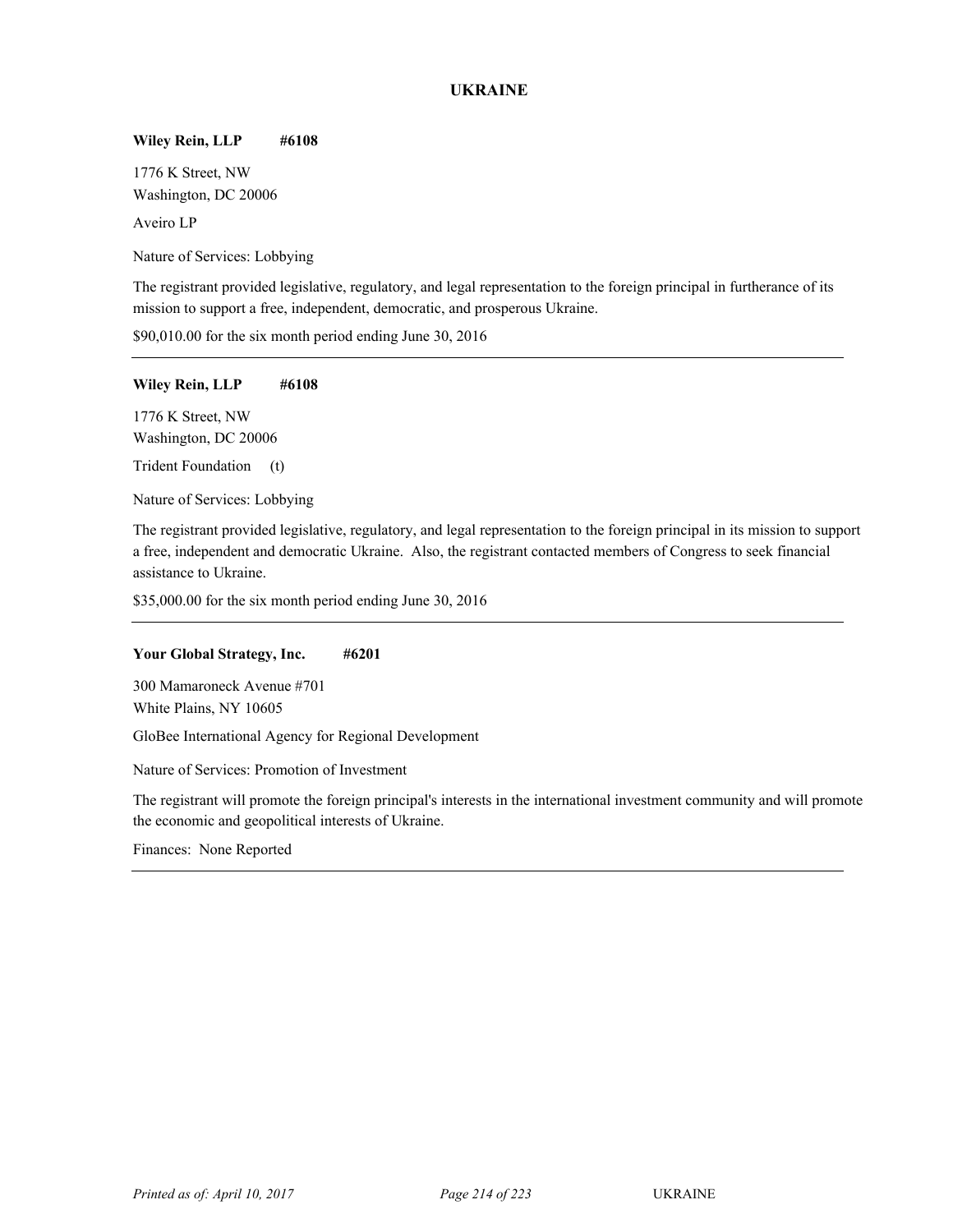## **Abu Dhabi Tourism and Culture Authority - New York Branch #6134**

C/O Helix Workspace 535 Fifth Avenue, 4th Floor New York, NY 10017

Abu Dhabi Tourism and Culture Authority

Nature of Services: Promotion of Tourism

The registrant worked towards raising awareness of Abu Dhabi as a travel destination, increase the number of stays of visitors from the U.S. to Abu Dhabi, and generate leads for business events with the potential for promoting tourism to Abu Dhabi on behalf of the foreign principal.

Finances: None Reported

## Akin, Gump, Strauss, Hauer & Feld, LLP #3492

1333 New Hampshire Avenue, N.W. Suite 400 Washington, DC 20036

Embassy of the United Arab Emirates

Nature of Services: Legal and Other Services/Lobbying

The registrant conducted on behalf of the foreign principal communications with U.S. government officials related to a broad range of issues impacting US-UAE relations.

\$274,854.56 for the six month period ending June 30, 2016

## **Brunswick Group, LLC #5947**

One Market Street 35th Floor San Francisco, CA 94105

Abu Dhabi Investment Authority

Nature of Services: Public Relations

The registrant met with selected business journalists related to financial matters relevant to the foreign principal.

\$192,293.95 for the six month period ending January 31, 2016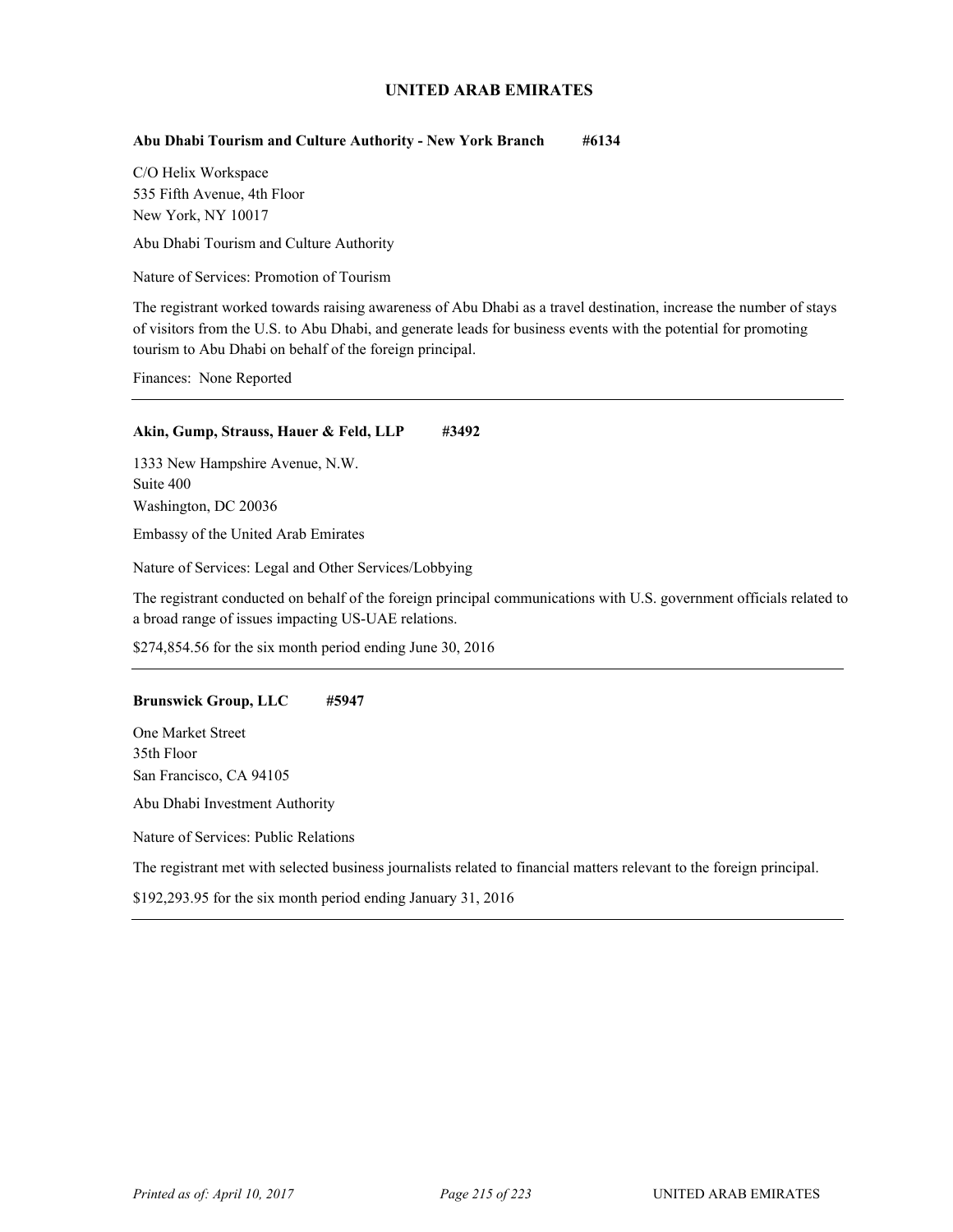## **Camstoll Group, LLC #6144**

1112 Montana Avenue #904 Santa Monica, CA 90403

Outlook Energy Investments, LLC (wholly owned by the Emirate of Abu Dhabi)

Nature of Services: U.S. Policy Consultant

The registrant provided consultant services to the foreign principal regarding issues pertaining to illicit financial activities and developed and implemented various strategies to combat illegal financial activities.

\$3,395,905.00 for the six month period ending June 30, 2016

## **DLA Piper US LLP #3712**

500 8th Street, NW Washington, DC 20004

Embassy of the United Arab Emirates

Nature of Services: Legal and Other Services/Lobbying

The registrant contacted members of Congress, congressional staffers, and U.S. government officials to discuss meeting requests, the US-United Arab Emirates bilateral relationship, and other matters of interest to the foreign principal. The registrant also provided government affairs counsel and representation before the United States Congress and the Executive Branch on a broad range of legislative, regulatory, and government relations matters. In addition, the registrant disseminated informational materials on behalf of the foreign principal.

\$315,000.00 for the six month period ending February 29, 2016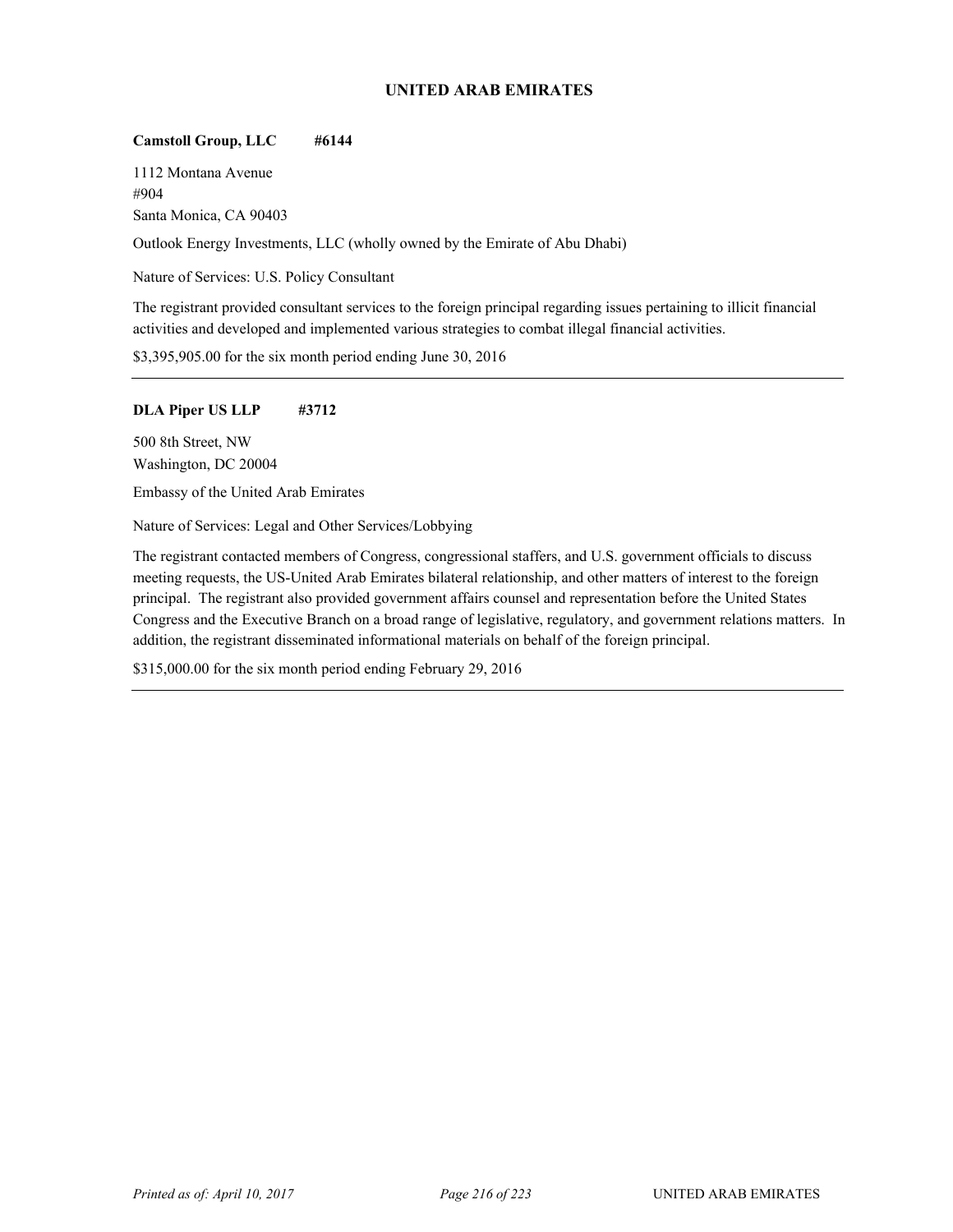## **Glover Park Group, LLC #5666**

1025 F Street, NW 9th Floor Washington, DC 20004

Abu Dhabi Investment Authority

Nature of Services: U.S. Policy Consultant

The registrant monitored and provided insight and counsel to the foreign principal on U.S. policy issues of relevance to its business. The registrant also assisted the foreign principal in building relationships with Washington policymakers and thought leaders.

\$155,133.31 for the six month period ending January 31, 2016

## **Glover Park Group, LLC #5666**

1025 F Street, NW 9th Floor Washington, DC 20004 Adalid Business Consulting DMCC, United Arab Emirates Nature of Services: None

Activities: None Reported Finances: None Reported

## **Glover Park Group, LLC #5666**

1025 F Street, NW 9th Floor Washington, DC 20004

Masdar (t)

Nature of Services: Lobbying

The registrant provided public outreach support, strategic communications counsel, and government relations services on behalf of the foreign principal. The registrant promoted public-private partnerships related to the Egypt Economic and Development Conference.

Finances: None Reported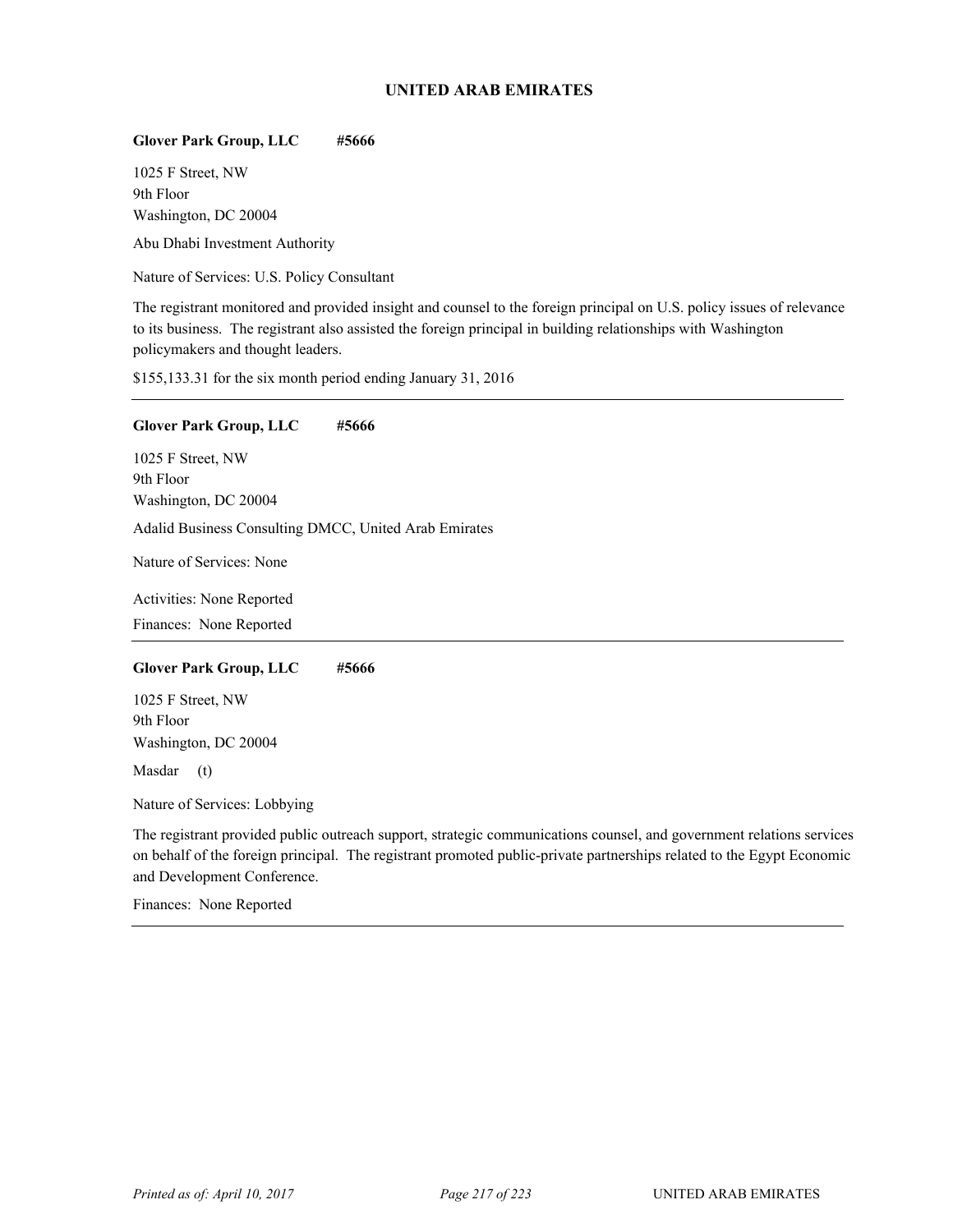## **Harbour Group, LLC #5478**

1200 New Hampshire Avenue, NW Suite 850 Washington, DC 20036

Embassy of the United Arab Emirates

Nature of Services: Media Relations

The registrant conducted daily monitoring of United States media outlets for news related to the United Arab Emirates, met with U.S. government officials, members of Congress and their staffs, and media representatives. The registrant also provided public affairs and communications counsel to create a public diplomacy program to improve bilateral, diplomatic, security, and commercial relationships on behalf of the foreign principal.

\$2,199,655.37 for the six month period ending March 31, 2016

## **Hill and Knowlton Strategies, LLC #3301**

607 Fourteenth Street, NW Suite 300 Washington, DC 20005

Princess Haya Bint AI Hussein

Nature of Services: Public Relations

The registrant provided strategic counsel and assistance with media relations to support the foreign principal's international humanitarian, philanthropic, and volunteer work.

\$250,240.25 for the six month period ending May 31, 2016

## **Investment Diplomacy Group, LLC #6351**

4185 South Leigh Lane Alta, WY 82414

Outlook Energy Investments LLC wholly owned by the Emirate of Abu Dhabi

Nature of Services: U.S. Policy Consultant

The registrant will prepare an analysis of the UAE-US security partnership in light of recent global, regional and domestic changes and develop recommendations for consideration by the UAE Government to strengthen and deepen future bilateral security cooperation.

Finances: None Reported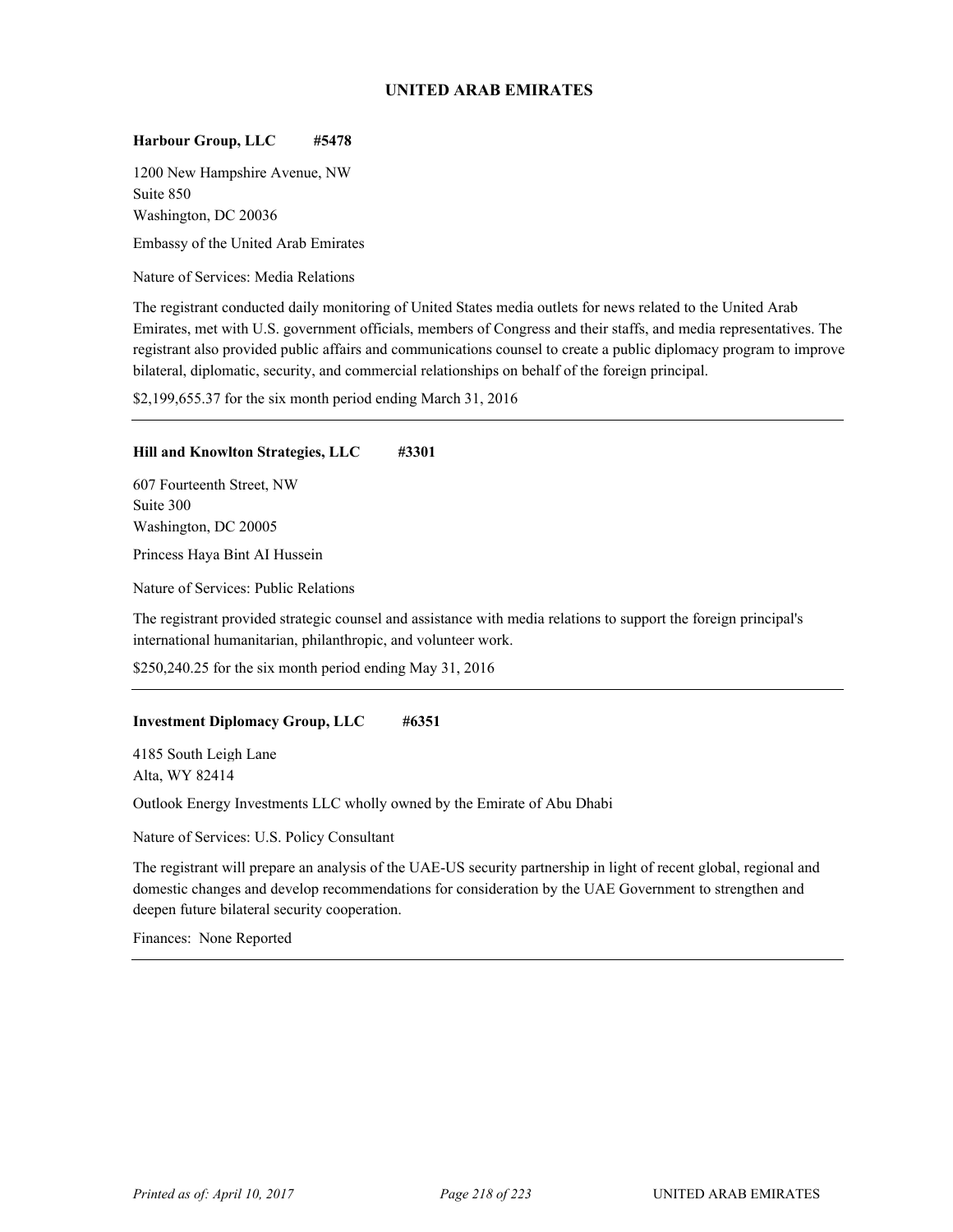## **Karv Communications, Inc. #6162**

5 Bryant Park - 10th Floor New York, NY 10018

Emirate of Ras Al Khaimah

Nature of Services: Public Relations

The registrant provided public affairs and communications advice to the foreign principal; monitored and advised on issues related to the UAE and how the country is perceived by others, and recommended conferences and speaking venues that may be of interest to the foreign principal.

\$286,369.37 for the six month period ending April 30, 2016

# **Kemp Goldberg Partners, LLC #6252**

280 Fore Street Suite 301 Portland, ME 04101 Embassy of the United Arab Emirates, through the Harbour Group Nature of Services: Media Relations Activities: None Reported Finances: None Reported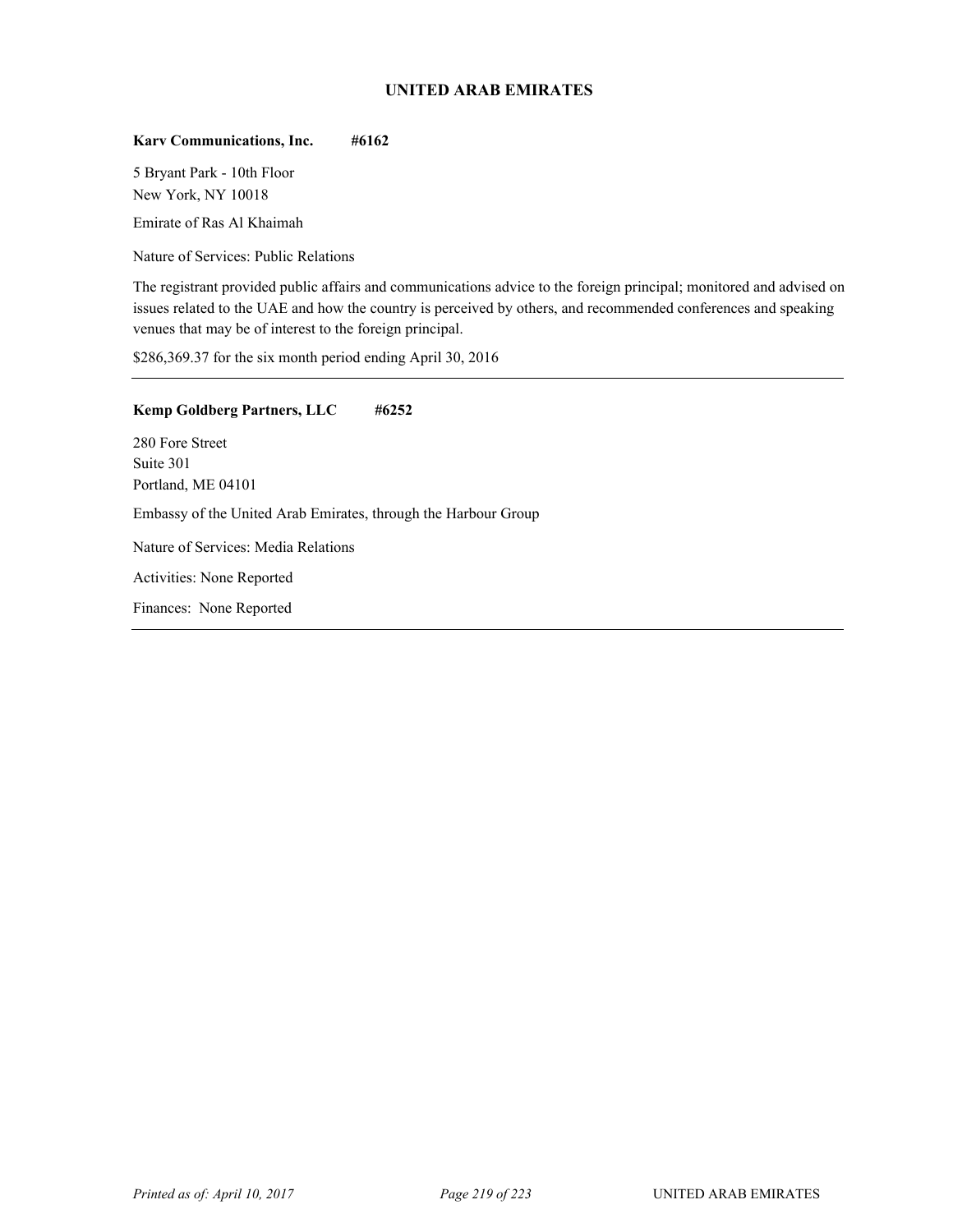# **UNITED KINGDOM**

# **Development Counsellors International #4777**

215 Park Avenue South 14th Floor New York, NY 10003

Scottish Development International

Nature of Services: Public Relations

The registrant worked with the foreign principal on proactive media relations with the overall objective of increasing positive perceptions about Scotland as a location for foreign direct investment.

\$26,495.61 for the six month period ending March 31, 2016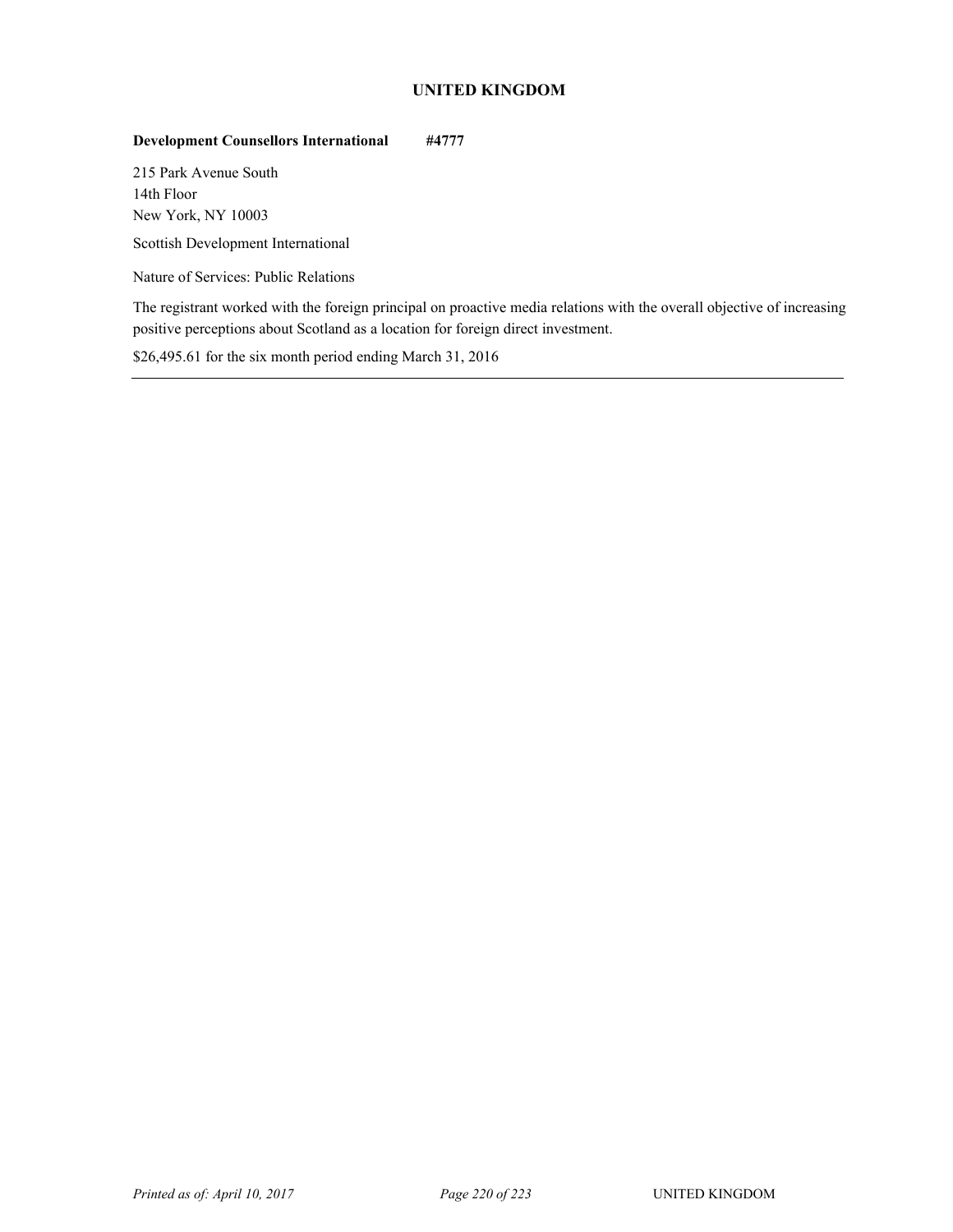# **VANUATU**

# **Office of the Deputy Commissioner of Maritime Affairs #4860**

39 Broadway Suite 2020 New York, NY 10006

Republic of Vanuatu

Nature of Services: Registration of Vessels

The registrant promoted the registration of vessels on behalf of the foreign principal. In addition, the registrant contacted individuals in the shipping industry to inform them of the Vanuatu ship registry and prepared official documents on behalf of the foreign principal for shipowners and financial institutions.

\$390,000.00 for the six month period ending April 30, 2016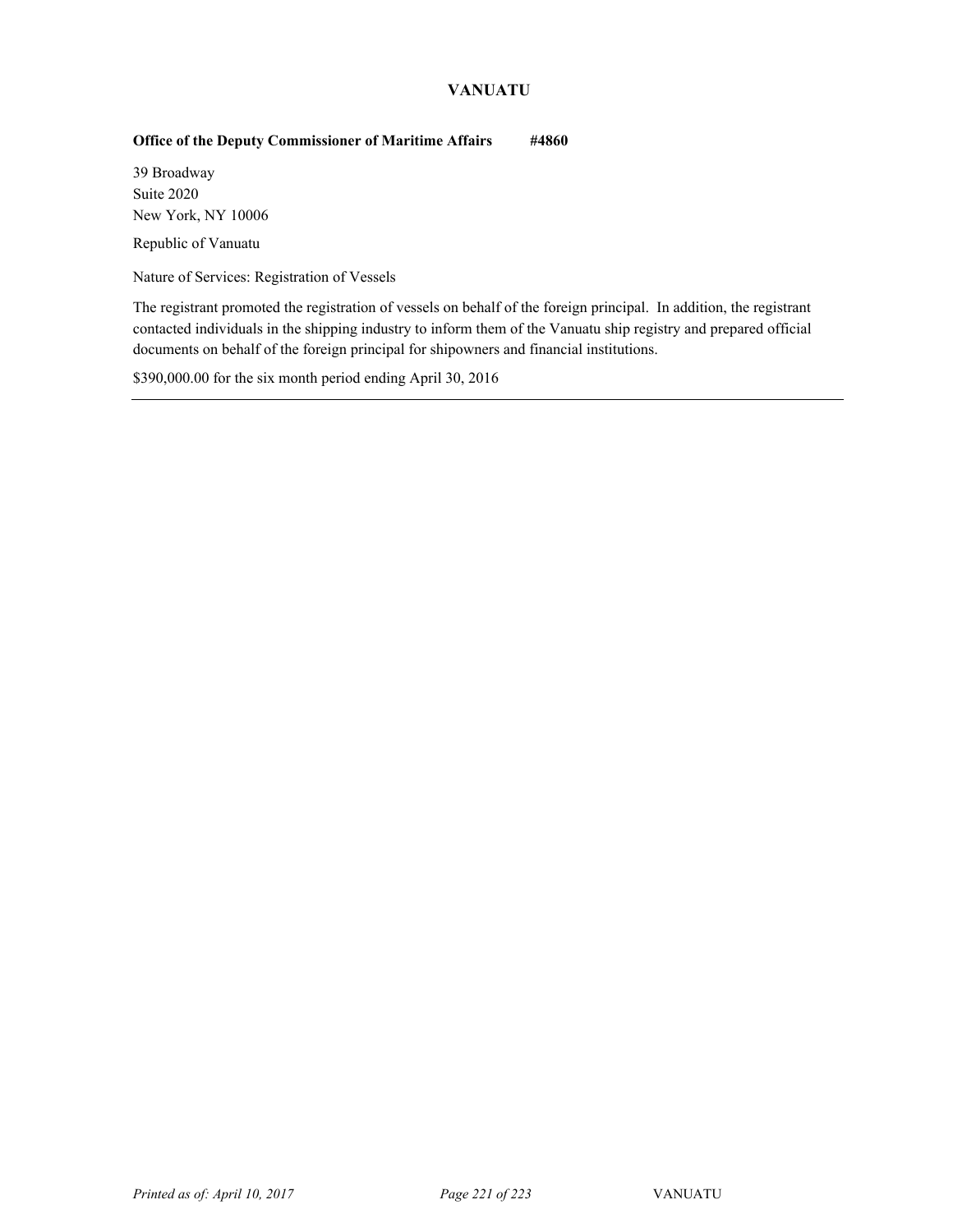# **VENEZUELA**

## **Hogan Lovells US LLP #2244**

555 - 13th Street, N.W. Columbia Square Washington, DC 20004-1109 Embassy of the Bolivarian Republic of Venezuela (t) Nature of Services: Legal and Other Services/Lobbying The registrant conducted legal analysis, policy, regulatory and advocacy on behalf of the foreign principal. \$321,599.21 for the six month period ending February 29, 2016

## **Hogan Lovells US LLP #2244**

555 - 13th Street, N.W. Columbia Square Washington, DC 20004-1109

Government of the Bolivarian Republic of Venezuela

Nature of Services: Legal and Other Services/Lobbying

The registrant conducted legal and other services to include lobbying on behalf of the foreign principal.

Finances: None Reported

## **Rasky Baerlein Strategic Communications, Inc. #6222**

70 Franklin Street 3rd Floor Boston, MA 02110 Embassy of the Bolivarian Republic of Venezuela in United States (t) Nature of Services: Public Relations

The registrant provided communications, public relations, and related services on behalf of the foreign principal.

Finances: None Reported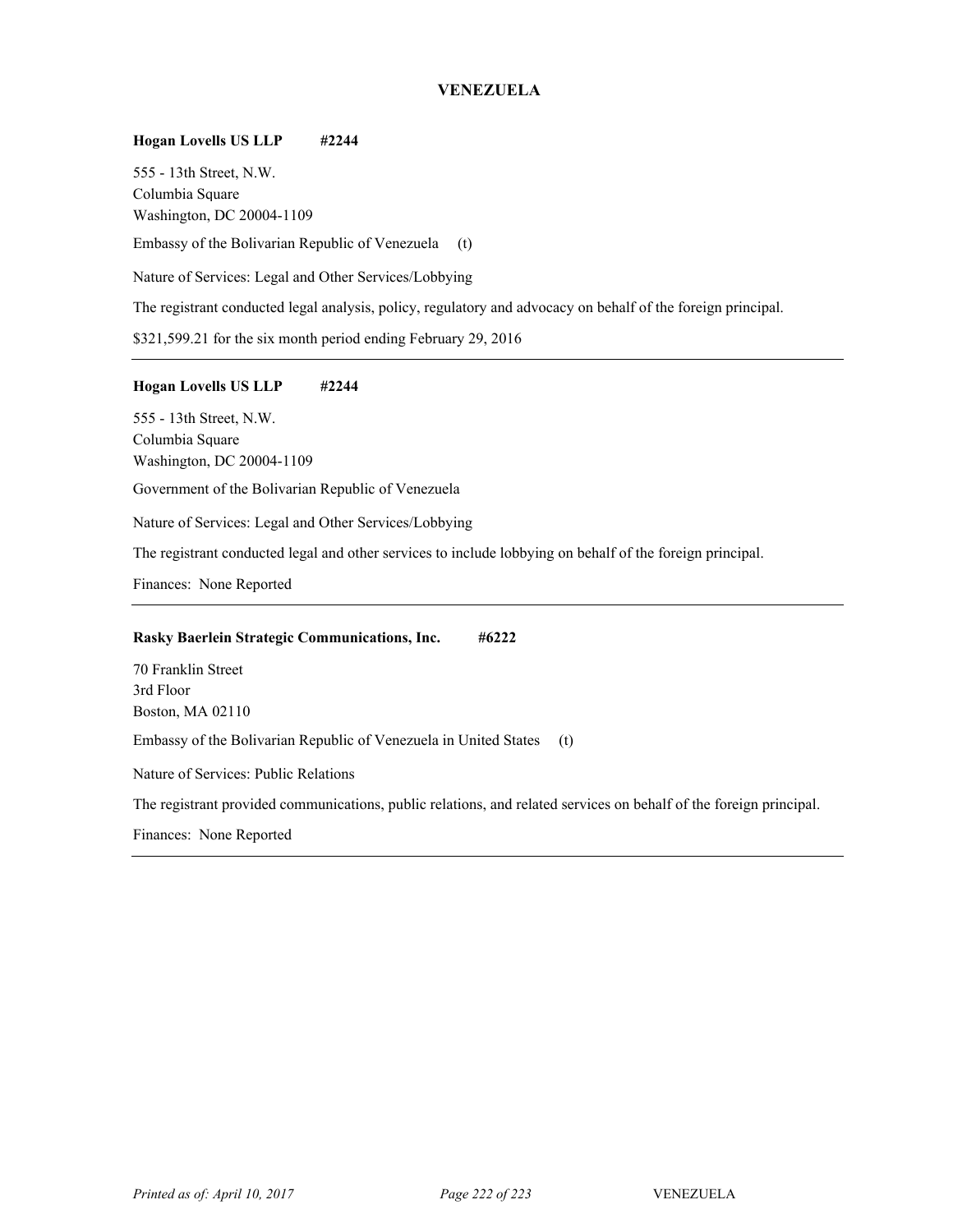# **VIETNAM**

## **Corr Analytics, Inc. #6334**

77 Park Avenue #128 Hoboken, NJ 07030

Tuan Nguyen, Vietnam Report and Boston Global Forum

Nature of Services: Promotion of Investment

The registrant promoted foreign direct investment into Vietnam by writing papers and presenting white papers at the Harvard and Yale Clubs of New York City and published white papers on the registrant's website. The registrant wrote and presented white papers on security issues in the Pacific and on cyber-security.

\$24,565.07 for the six month period ending January 31, 2016

## **Podesta Group, Inc. #5926**

1001 G Street, NW Suite 1000 West Washington, DC 20001

Embassy of the Socialist Republic of Vietnam

Nature of Services: Lobbying

The registrant researched and analyzed issues of concern to the foreign principal, counseled the foreign principal on U.S. policies of concern, monitored activities in Congress and the executive branch, and contacted members of Congress and their staffs, executive branch officials, members of the press, and nongovernmental organizations.

\$210,000.00 for the six month period ending June 30, 2016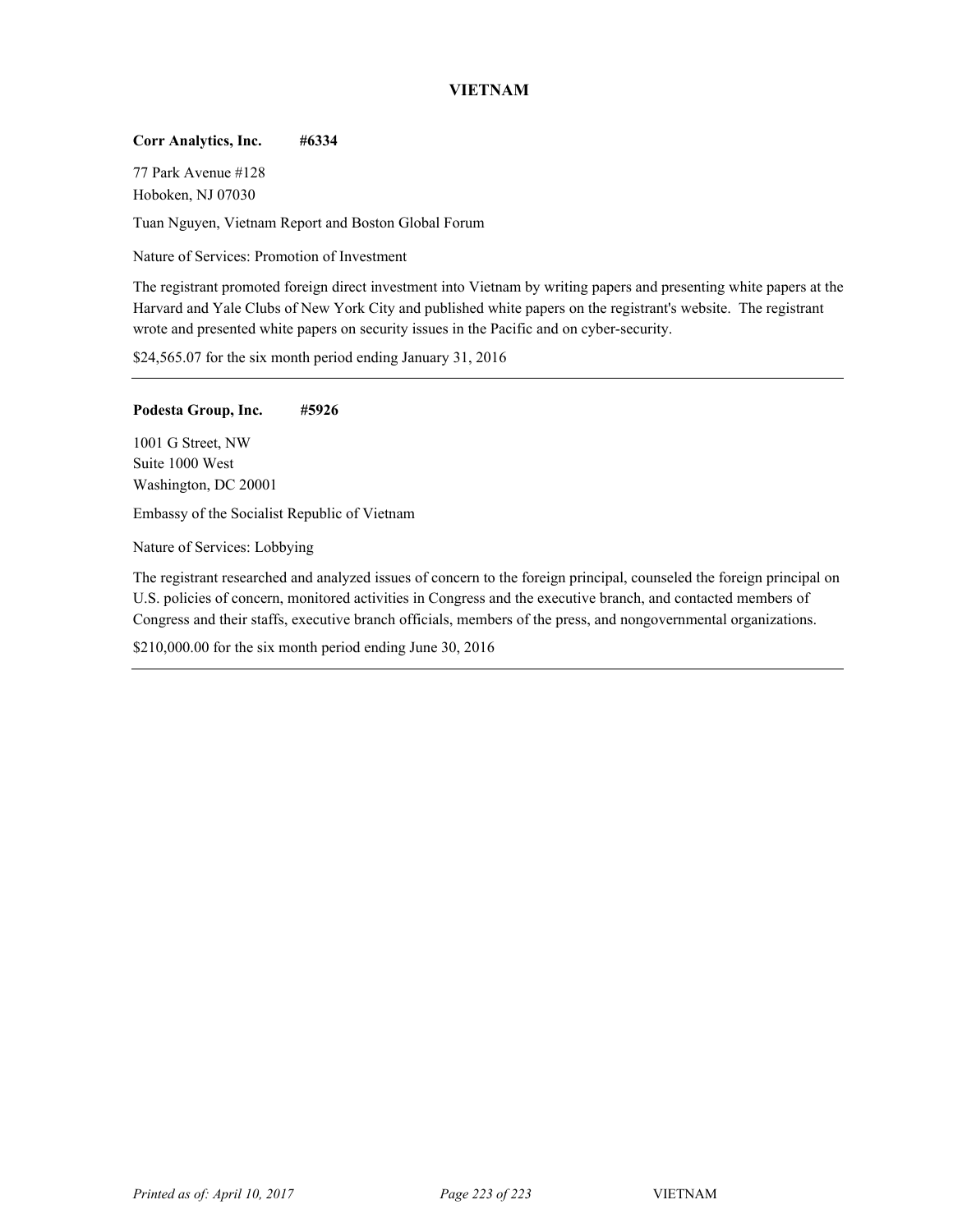## **Appendix A Registrant Index**

## ALPHABETICAL LIST OF ALL REGISTRANTS WHOSE REGISTRATIONS WERE IN ACTIVE STATUS AT ANY TIME DURING THE PERIOD OF THE SEMI-ANNUAL REPORT AS WELL AS THE FOREIGN PRINCIPAL(S) THEY REPRESENT

(T) Indicates registration terminated during this six month reporting period.

(t) Indicates foreign principal terminated during the six month reporting period.

## **30 Point Strategies, LLC #6313**

State Oil Company of the Azerbaijan Republic (SOCAR), AZERBAIJAN (t)

## **Abu Dhabi Tourism and Culture Authority - New York Branch #6134**

Abu Dhabi Tourism and Culture Authority , UNITED ARAB EMIRATES 1

## **Adams Jones Law Firm, P.A. #6202**

Anyurt-Libya Co. thru Dickens & Madson Canada in Support of Unified Libya Movement , LIBYA 1

## **Akin, Gump, Strauss, Hauer & Feld, LLP #3492**

Consulate General of Nicaragua , NICARAGUA 1

Embassy of Japan , JAPAN 2

Embassy of the Republic of Korea , KOREA, REPUBLIC OF 3

Embassy of the United Arab Emirates , UNITED ARAB EMIRATES 4

Government of British Columbia , CANADA 5

Hong Kong Trade Development Council , HONG KONG 6

Katumbi, Moise , CONGO (KINSHASA) (ZAIRE) 7

Mining Company of Katanga, CONGO (KINSHASA) (ZAIRE) (t)

Permanent Mission of the Republic of Maldives to the United Nations, MALDIVES

## **Alexandria Group International, LLC #6347**

H.E. Aly Abuzaakouk Foreign Minister, Foreign Ministry of Libya , LIBYA 1

### **Alignment Government Strategies #6317**

Embassy of Japan , JAPAN 1

## **All Pakistan Muslim League, LLC #6019**

All Pakistan Muslim League , PAKISTAN 1

## **Alpaytac, Inc. #6224**

Ministry of Tourism of Ecuador through EKOS Corp. , ECUADOR 1

## **Alpine Tourist Office #2052**

Alpine Tourist Commission , INTERNATIONAL 1

## **Alsalih, Mark K. #5974**

Common Council of Iraqi and Arabic Tribes , IRAQ 1

Iraq Stability and Security Program (ISSP), IRAQ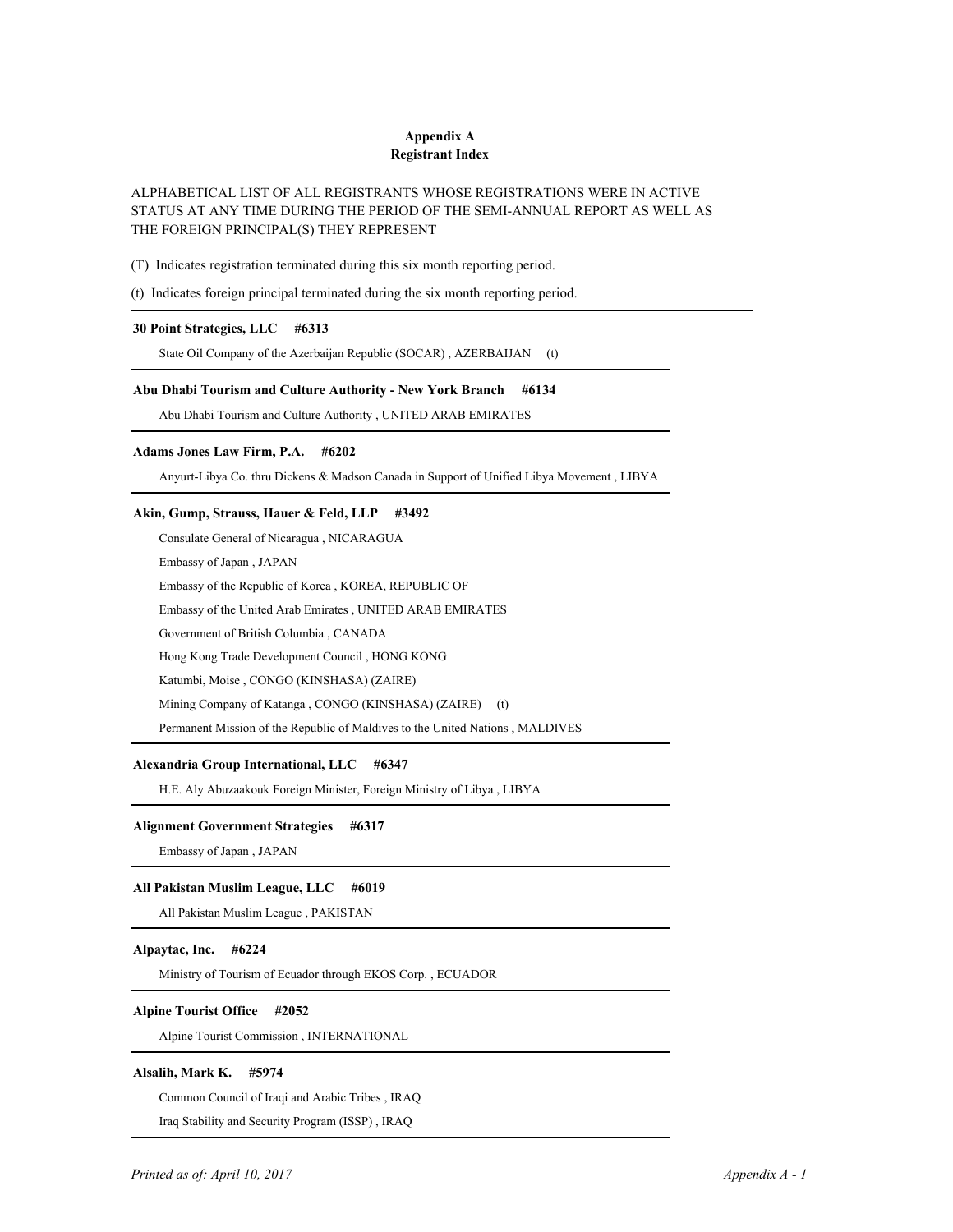### **Alston & Bird, LLP #5549**

Taipei Economic and Cultural Representative Office in the United States , TAIWAN 1

## **Amsterdam & Partners, LLP #6325**

Republic of Turkey, Embassy , TURKEY 1

### **APCO Worldwide, Inc. #6291**

Central Bank of Nigeria through Davebrook Digital PR Services Limited , NIGERIA 1

Government of Ukraine, UKRAINE (t)

Ministry of Finance of Ukraine, UKRAINE (t)

## **Arab Information Center #876**

League of Arab States , INTERNATIONAL 1

## **Arnold & Porter Kaye Scholer, LLP #1750**

State of Israel, Embassy, ISRAEL

## **Arnold, Jim #6349**

Embassy of Republic of Turkey through Amsterdam & Partners, LLP , TURKEY 1

## **Aruba Tourism Authority #2987**

Government of Aruba , ARUBA 1

## **Austrian Tourist Office, Inc. #495**

Austrian National Tourist Office , AUSTRIA 1

## **Austrian Trade Commission in the U.S., Southern Region #5041**

1 Federal Economic Chamber of Austria (Wirtschftskammer Oesterreichs) , AUSTRIA

## **Austrian Trade Commission, Chicago #6193**

Advantage Austria at the Austrian Federal Economic Chamber (WKO) , AUSTRIA 1

## **Bahamas Tourist Office #2310**

Bahamas Ministry of Tourism , BAHAMAS 1

### **Barbados Investment & Development Corp. Barbados Tourism #1995**

Barbados Industrial Development Corporation , BARBADOS 1

Barbados Tourist Board , BARBADOS 2

## **Barnes & Thornburg, LLP #6247 (T)**

Government of Nicaragua Corporacion de Zonas Francas , NICARAGUA (t) 1

#### **Bavarian U.S. Offices for Economic Development, LLC #6015**

Bavarian Ministry of Economic Affairs, Infrastructure, Transport and Technology , GERMANY 1

### **Beckerman #5877**

Moroccan American Center for Policy, Inc. , MOROCCO 1

## **Beef + Lamb New Zealand, Ltd. #2526**

New Zealand Meat Producers Board , NEW ZEALAND 1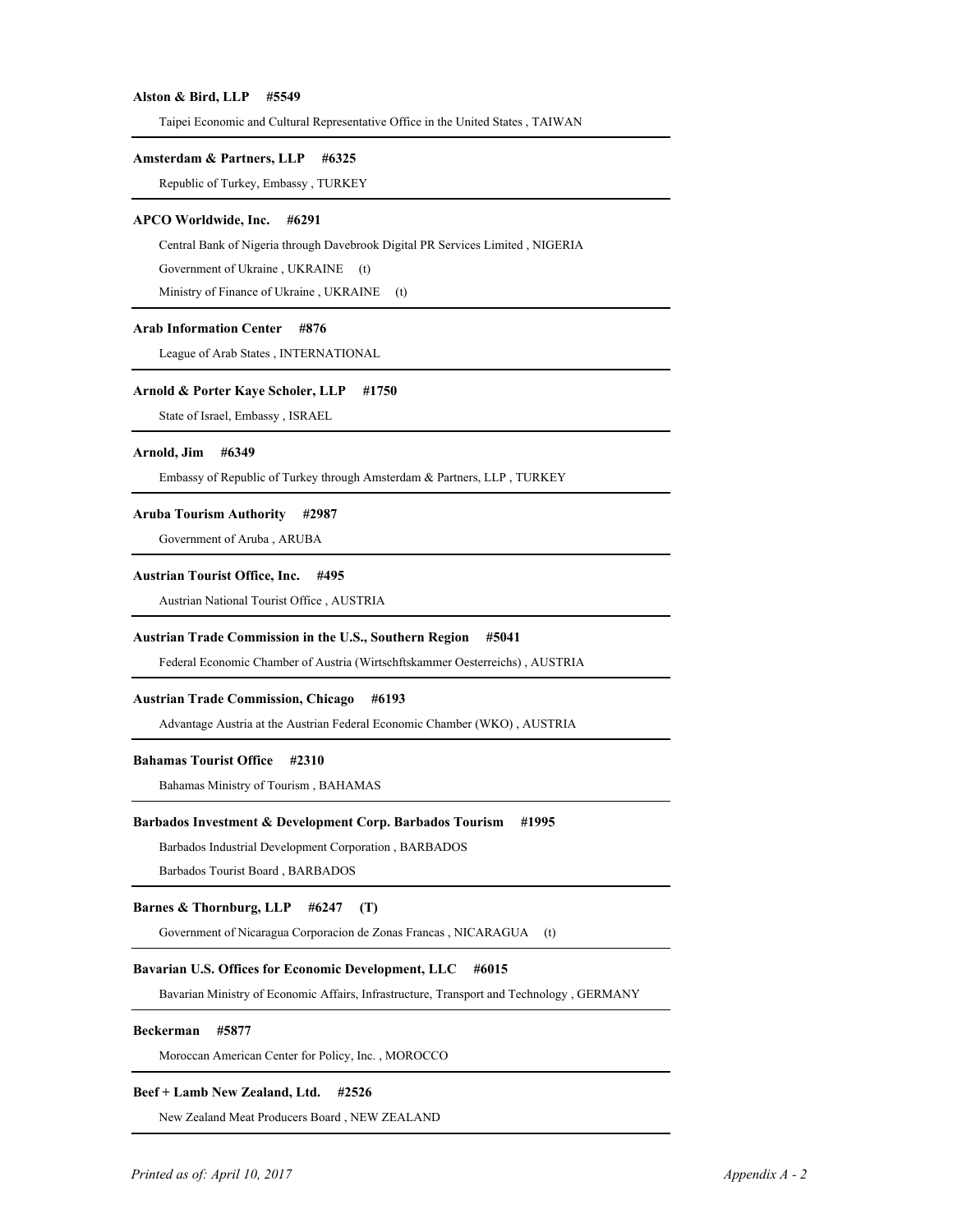### **Belgian National Tourist Office #529**

Belgian National Tourist Office , BELGIUM 1

#### **Belvedere Strategies #6360**

Embassy of Republic of Turkey thru Gephardt Group Government Affairs , TURKEY 1

### **Ben Barnes Group #6322**

AS Prima Societas Limited, UKRAINE (t)

Asoupir Limited , INTERNATIONAL (t)

## **Berardi, Amato Libero #5853**

1 Popola Della Liberta Italian Government and Parliament , ITALY

## **Berliner Corcoran & Rowe, LLP #5299**

Embassy of the Principality of Monaco , MONACO 1 2 Invest Barbados , BARBADOS

# **Bermuda Tourism Authority #430**

Bermuda Tourism Authority , BERMUDA 1

## **BGR Government Affairs, LLC #5430**

Center for Studies and Media Affairs at the Saudi Royal Court , SAUDI ARABIA 1

Embassy of the Republic of Korea , KOREA, REPUBLIC OF 2

Government of the People's Republic of Bangladesh, Embassy , BANGLADESH 3

Kurdish Regional Government (formerly known as Kurdish Democratic Party) , IRAQ 4

Republic of India, Embassy, INDIA

Thaksin Shinawatra , THAILAND 6

## **BLJ Worldwide LTD #5875**

China-United States Exchange Foundation , CHINA 1 Republic of Ecuador , ECUADOR 2

### **Bokhari, Raza #6018**

1 President Pervez Musharraf , PAKISTAN

### **Brand South Africa #6342**

Brand South Africa , SOUTH AFRICA 1

### **Bridges International Group #6074**

Saad Hariri through Millennium Group Services , LEBANON

## **British Virgin Islands Tourist Board #3354**

British Virgin Islands Tourist Board , BRITISH VIRGIN ISLANDS 1

## **Brownstein Hyatt Farber Schreck, LLP #5870**

Embassy of Mexico through Kuykendall & Associates , MEXICO 1

## **Brunswick Group, LLC #5947**

Abu Dhabi Investment Authority , UNITED ARAB EMIRATES 1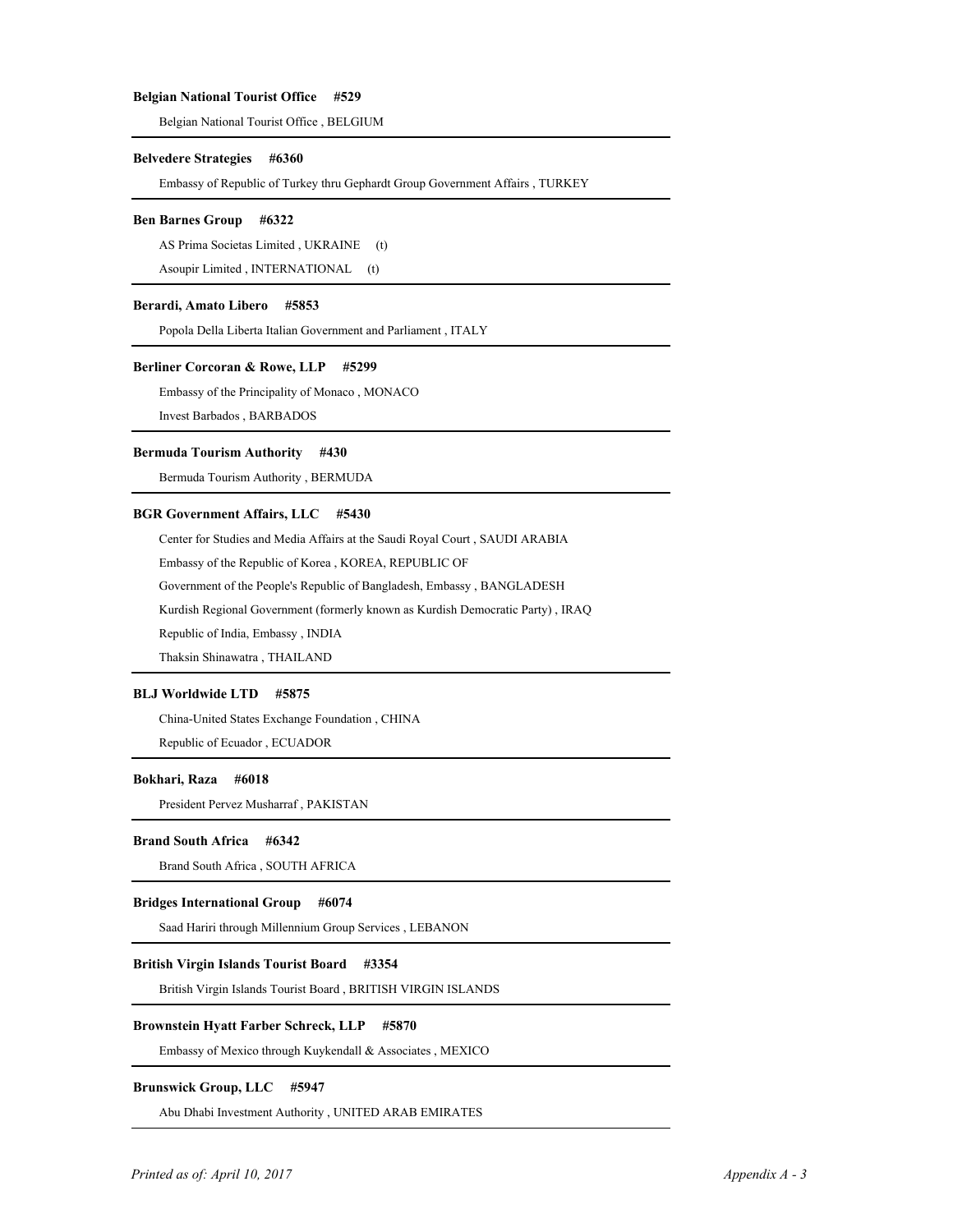### **Bryan Cave, LLP #6356**

Gabonese Republic , GABON 1

### **Burson-Marsteller, LLC (Miami Office) #6223**

Comision para la Promocion de la Alianza , HONDURAS 1

### **Burson-Marsteller, LLC (Washington, DC) #6227**

Consejo de PromocionTuristica de Mexico, S.A. de C.V. , MEXICO 1

Ennahdha , TUNISIA 2

Top Sport , RUSSIA 3

### **Butterfield Carter and Associates #5398**

1 Institute of Cetacean Research , JAPAN

### **California Strategies, LLC #6337**

Consulate General of Japan in San Francisco , JAPAN 1

## **Camstoll Group, LLC #6144**

Outlook Energy Investments, LLC (wholly owned by the Emirate of Abu Dhabi) , UNITED ARAB EMIRATES 1

## **Capitol Counsel, LLC #6328**

Republic of Turkey (through Gephardt Group Government Affairs LLC) , TURKEY 1

## **Caribbean Tourism Development Company #5910**

Caribbean Tourism Development Company , INTERNATIONAL 1

### **Caribbean Tourism Organization, USA Inc. #991**

Caribbean Tourism Organization , INTERNATIONAL 1

## **Cassidy & Associates, Inc. #6272**

Organization for Peace and Justice, Inc. , BANGLADESH 1

## **Cayman Islands Department of Tourism #2500**

Government of the Cayman Islands , CAYMAN ISLANDS 1

### **CD Global Strategies Group, LLC #6262**

Government of Burkina Faso , BURKINA FASO 1

Republic of Togo, TOGO

## **CDN International, Inc. #5992**

Social Comunication Secretariat of the Office of the President of the Republic of Brazil, BRAZIL

## **Chartwell Consultancy, LLC #6255**

Atheel al-Nujaifi , IRAQ 1

## **China Daily Distribution Corporation #3457**

China Daily of Beijing, China , CHINA 1

#### **China National Tourist Office #3318**

China National Tourism Administration (formerly: China International Travel Service) , CHINA 1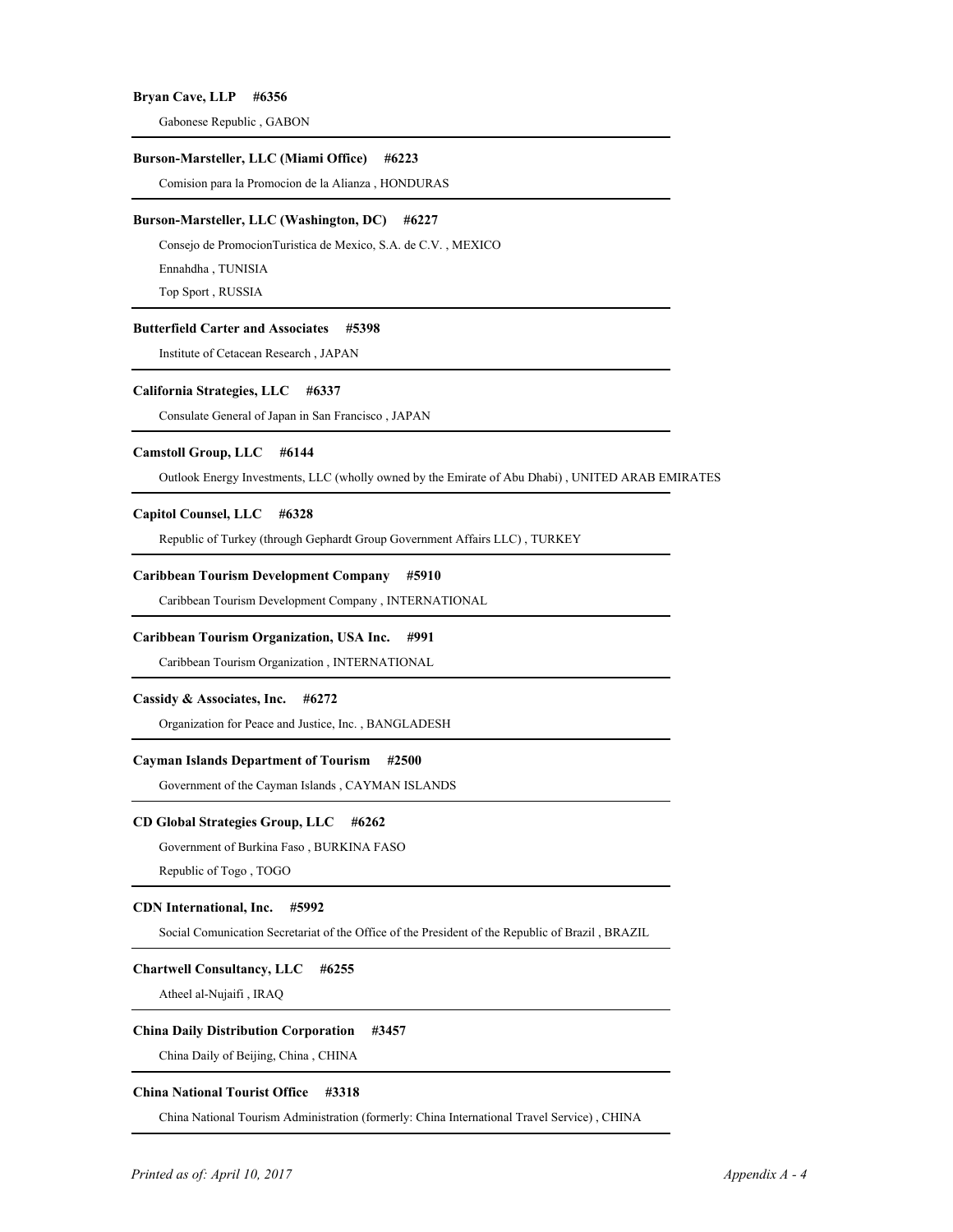## **CHP Representation to the United States, LLC #6168**

Republican People's Party of Turkey (CHP), TURKEY

### **Cloakroom Advisors, LLC #6336**

Organization for Peace and Justice through Cassidy and Associates , BANGLADESH 1

## **CLS Strategies #5774**

Consejo de Promocion Turistico de Mexico , MEXICO 1

### **Cohen, David B. #6321**

Enewetak/Ujelang Local Government , MARSHALL ISLANDS 1

### **Colombian Coffee Federation, Inc. #4909**

1 Federacion Nacional de Cafeteros de Colombia , COLOMBIA

## **Commonwealth of Dominica Maritime Registry, Inc. #5334**

Commonwealth of Dominica, Office of Ministry of Finance, Industry and Trade , DOMINICA 1

#### **Conover + Gould Strategic Communications, Inc. #6205**

American University of Nigeria , NIGERIA 1

## **Cornerstone Government Affairs, LLC #6211 (T)**

Justice and Equality Movement thru Skimstone Communications , SUDAN (t)

### **Corr Analytics, Inc. #6334**

Tuan Nguyen, Vietnam Report and Boston Global Forum , VIETNAM 1

### **Council of Khalistan #5597**

Council of Khalistan , INDIA 1

## **Courtney, Garrison K. #6114**

1 International Counsel Bureau , KUWAIT

#### **Courville Consultants, LLC #6327**

Embassy of the Republic of Congo , CONGO (BRAZZAVILLE) 1

### **Covington & Burling, LLP #5852**

Corporacion Colombia Internacional CCI , COLOMBIA (t) 1

Government of Spain, Embassy , SPAIN 2

## **Coyne Public Relations, LLC #6177**

Hong Kong Tourism Board , HONG KONG 1

2 South African Tourism , SOUTH AFRICA

## **Crowell & Moring International, Ltd. #3988**

Board of Foreign Trade, ROC , TAIWAN 1

## **Czech Center, New York #5115**

Czech Ministry of Foreign Affairs , CZECH REPUBLIC 1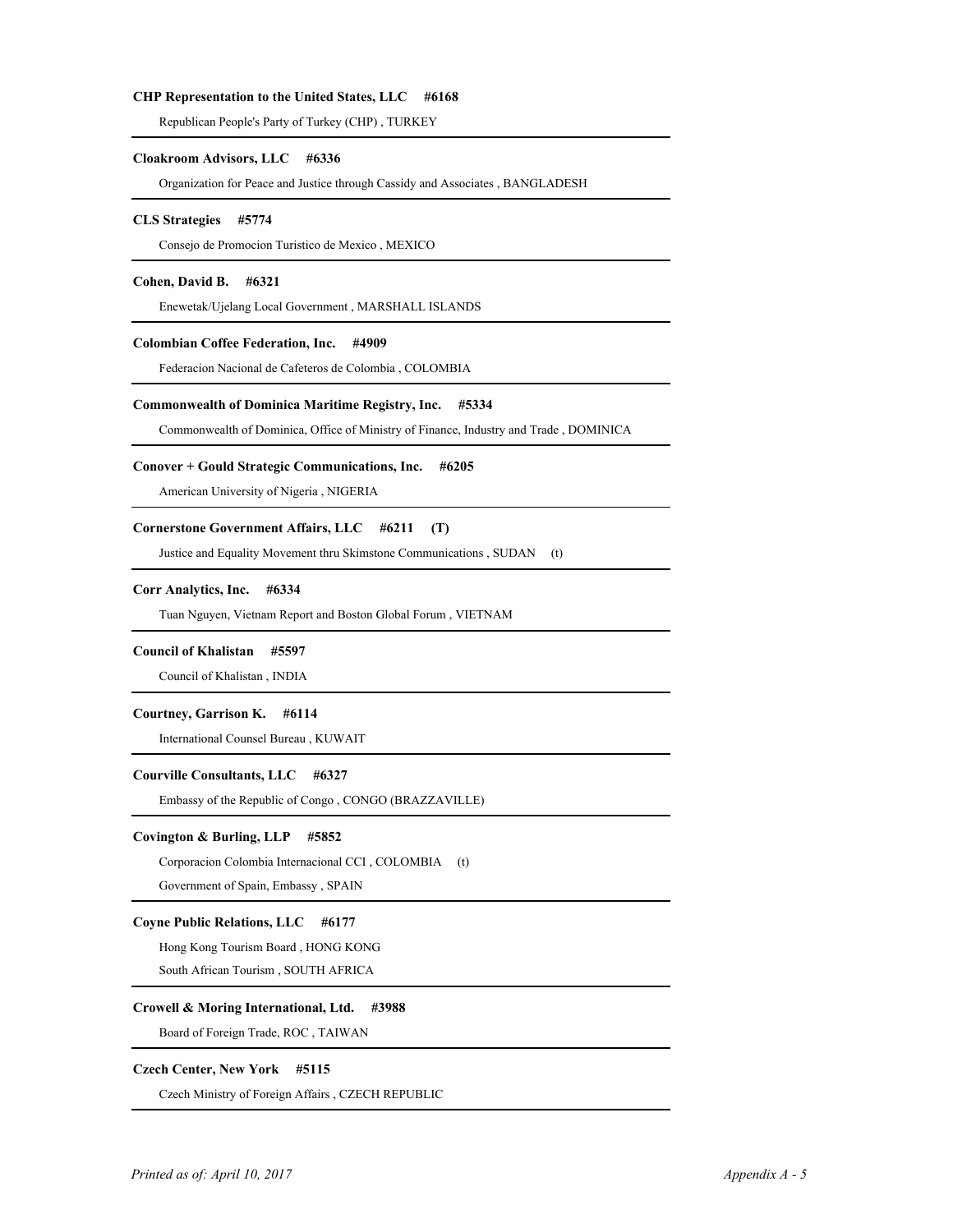## **Daniel J. Edelman, Inc. #3634**

 1 100 Lives Limited , BRITISH VIRGIN ISLANDS Bombardier Inc. , CANADA 2 International Centre for Legal Protection (ICLP), RUSSIA 4 SAGIA (Saudi Arabian General Investment Authority) , SAUDI ARABIA (t) Singapore Economic Development Board, SINGAPORE (t)

## **Daschle Group, LLC #6280**

Embassy of Japan , JAPAN 1

Taipei Economic and Cultural Representative Office , TAIWAN 2

VMRO DPMNE Political Party , MACEDONIA 3

## **DCI Group AZ, LLC #6278**

Mining Company of Katanga through Akin Gump Strauss Hauer & Feld LLP , CONGO (KINSHASA) (ZAIRE) (t) 1 Moise Katumbi through Akin Gump Strauss Hauer & Feld LLP , CONGO (KINSHASA) (ZAIRE) 2

### **DDB Worldwide Communications Group, Inc. #5968**

Ministry of Commerce of the People's Republic of China , CHINA 1

## **Delegation of Catalonia to the United States of America #6220**

Government of Catalonia , SPAIN 1

## **Dentons US LLP #6284**

Kurdistan Regional Government , IRAQ 1

## **Destination New South Wales #4450**

New South Wales Tourism Commission (Government of New South Wales) , AUSTRALIA 1

### **Deutsche Telekom, Inc. #4419**

Deutsche Telekom, A.G. (formerly: Deutsche Bundespost Telekom) , GERMANY 1

## **Development Counsellors International #4777**

Netherlands Foreign Investment Agency , NETHERLANDS 1 PromPeru, PERU 3 Scottish Development International , UNITED KINGDOM Tourism Tasmania , AUSTRALIA (t) 4 Turismo Chile , CHILE 5

## **Dickens & Madson Canada Inc. #6200**

Anayurt Libya Co.in Support of Unified Libya Movement , LIBYA 1

## **Dickstein Shapiro, LLP #3028 (T)**

American Palm Oil Council, MALAYSIA (t)

## **Dilenschneider Group, Inc. #6148**

Government of Mongolia, Ministry of Foreign Affairs and Trade , MONGOLIA 1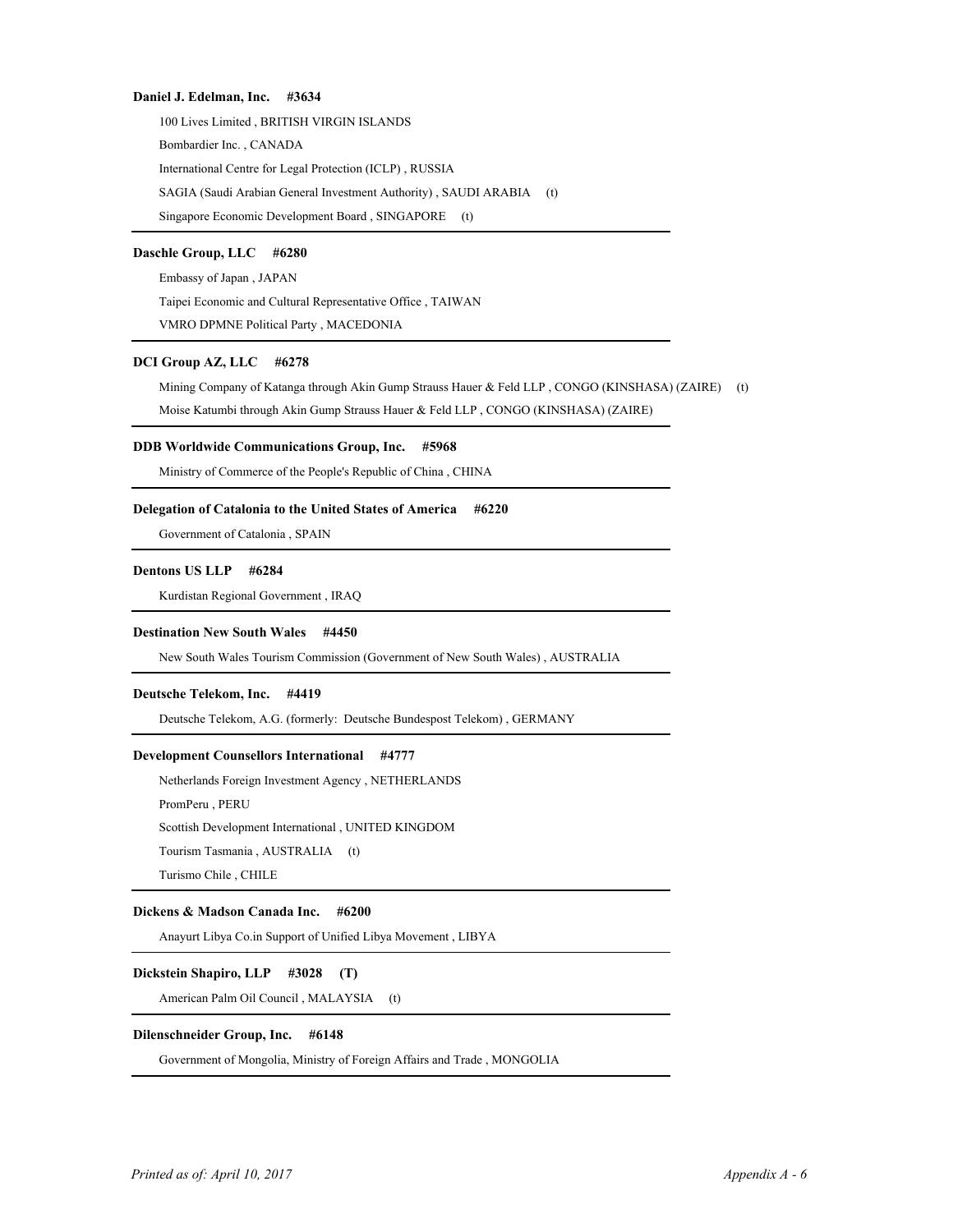## **DLA Piper US LLP #3712**

Embassy of the United Arab Emirates , UNITED ARAB EMIRATES 1 German State of Rheinland-Pfalz , GERMANY 2 Government of the Democratic Republic of Timor-Leste , TIMOR-LESTE (EAST TIMOR) 3 Kingdom of Bahrain , BAHRAIN 4 Kingdom of Saudi Arabia Ministry of Foreign Affairs, SAUDI ARABIA Palestine Monetary Authority , PALESTINE 7 PRONACOM (Programa Nacional de la Competitividad) , GUATEMALA (t) Royal Embassy of Saudi Arabia , SAUDI ARABIA (t) 8

## **DUTKO WORLDWIDE, LLC DBA GRAYLING #6270**

Kenya Ministry for East African Affairs, Commerce and Tourism (through GRAYLING META) , KENYA 1

### **Dynamic Strategies Asia, LLC #6300 (T)**

Government of Japan (through Dentsu Inc.) (through McBee Strategic Consulting, LLC), JAPAN (t)

#### **Endeavor Law Firm, PC #5934**

Deripaska, Oleg , RUSSIA 1

2 Foreign Minister Sergey Lavrov Ministry of Foreign Affairs of the Russian Federation , RUSSIA

#### **Enterprise Estonia in San Jose #5833**

Government of Estonia , ESTONIA 1

#### **Enterprise Ireland #2518**

An Bord Trachtala/Irish Trade Board (formerly: Coras Trachtala/Irish Export Board) , IRELAND 1

### **Ethiopian People's Revolutionary Party #4789**

Ethiopian People's Revolutionary Party , ETHIOPIA 1

### **Far East Trade Services, Inc. #2985**

Taiwan External Trade Development Council , TAIWAN 1

### **FCB New York #2415**

Jamaica Tourist Board, JAMAICA

#### **Fenton Communications #5945**

Embassy of the Republic of Ecuador , ECUADOR 1

Government of Ecuador, Ministry for the Coordination of Production, Employment and Competitiveness , ECUADOR 2

Transformation and Continuity, Ajmal Ghani , AFGHANISTAN 3

### **Fianna Strategies, LLC #6132**

Liberal Democratic Party of Moldova , MOLDOVA 1

United National Movement of Georgia , GEORGIA 2

## **Finkelstein Thompson, LLP #5213**

Canadian Broadcasting Corporation , CANADA 1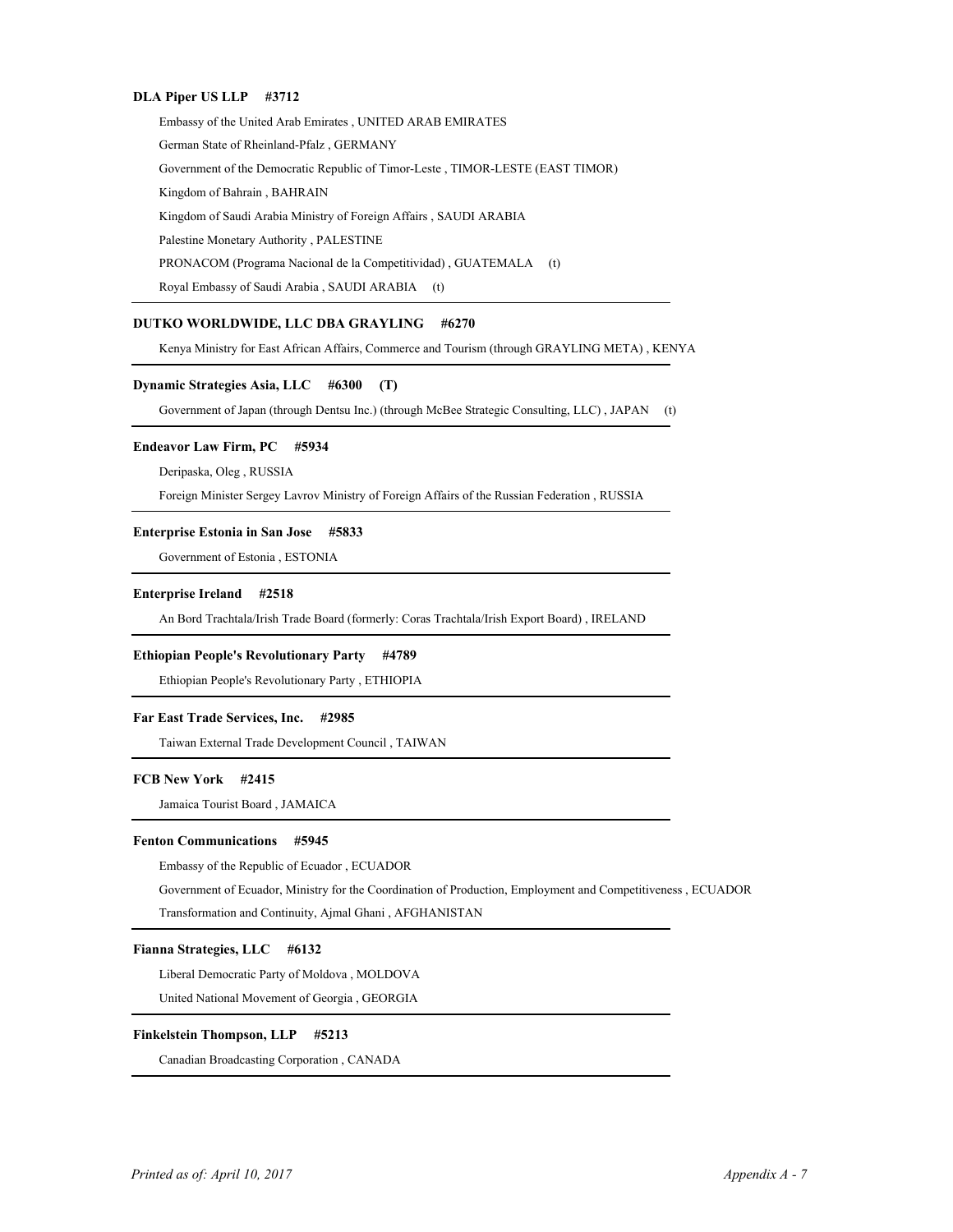### **Finn Partners, Inc. #6212**

Embassy of the Republic of Korea , KOREA, REPUBLIC OF 1 Jamaica Tourist Board, JAMAICA Officina De Visitantes Y Convenciones de la Riviera Nayarit , MEXICO 3 Turkish Culture and Tourist Office, TURKEY (t)

## **Finsbury, LLC #6293**

Government of Japan through Kreab Gavin Anderson K.K. , JAPAN 1

International Enterprise Singapore Board, SINGAPORE (t)

## **Fleishman-Hillard, Inc. #5801**

Embassy of Singapore , SINGAPORE 1

Social Communication Secretariat of the Office of the President of the Republic of Brazil, BRAZIL

### **Foley Hoag, LLP #4776**

Government of the People's Democratic Republic of Algeria, Embassy , ALGERIA 1

## **Forni, Brian #6085**

Government of the Republic of Turkey, Embassy through Gephardt Group Government Affairs, LLC , TURKEY 1

## **Franklin Partnership #6075**

Libya Al Hurra Foundation , LIBYA 1

### **Franklin-Hamilton, Inc. #6268**

LNG Allies, Inc., INTERNATIONAL

### **Fratelli Group #5867**

Government of Colombia, Embassy , COLOMBIA 1 New Zealand Embassy , NEW ZEALAND 2

## **Friedlander Group #6097**

Embassy of Japan , JAPAN 1

Lebanese Option Party, LEBANON (t)

### **Friends of Sinn Fein, Inc. #5006**

Sinn Fein, IRELAND

## **Front for Independence of Oromia (FIO) #5888**

Oromo Liberation Front , ETHIOPIA 1

## **Fukuoka Center for Overseas Commerce in America #5591**

1 Fukuoka Prefectural Government , JAPAN

## **Gabriel Company, LLC #5523**

Government of the Kingdom of Morocco , MOROCCO 1

## **Gallagher Group, LLC #6277**

Embassy of the State of Qatar (through Portland PR, Inc.), QATAR (t)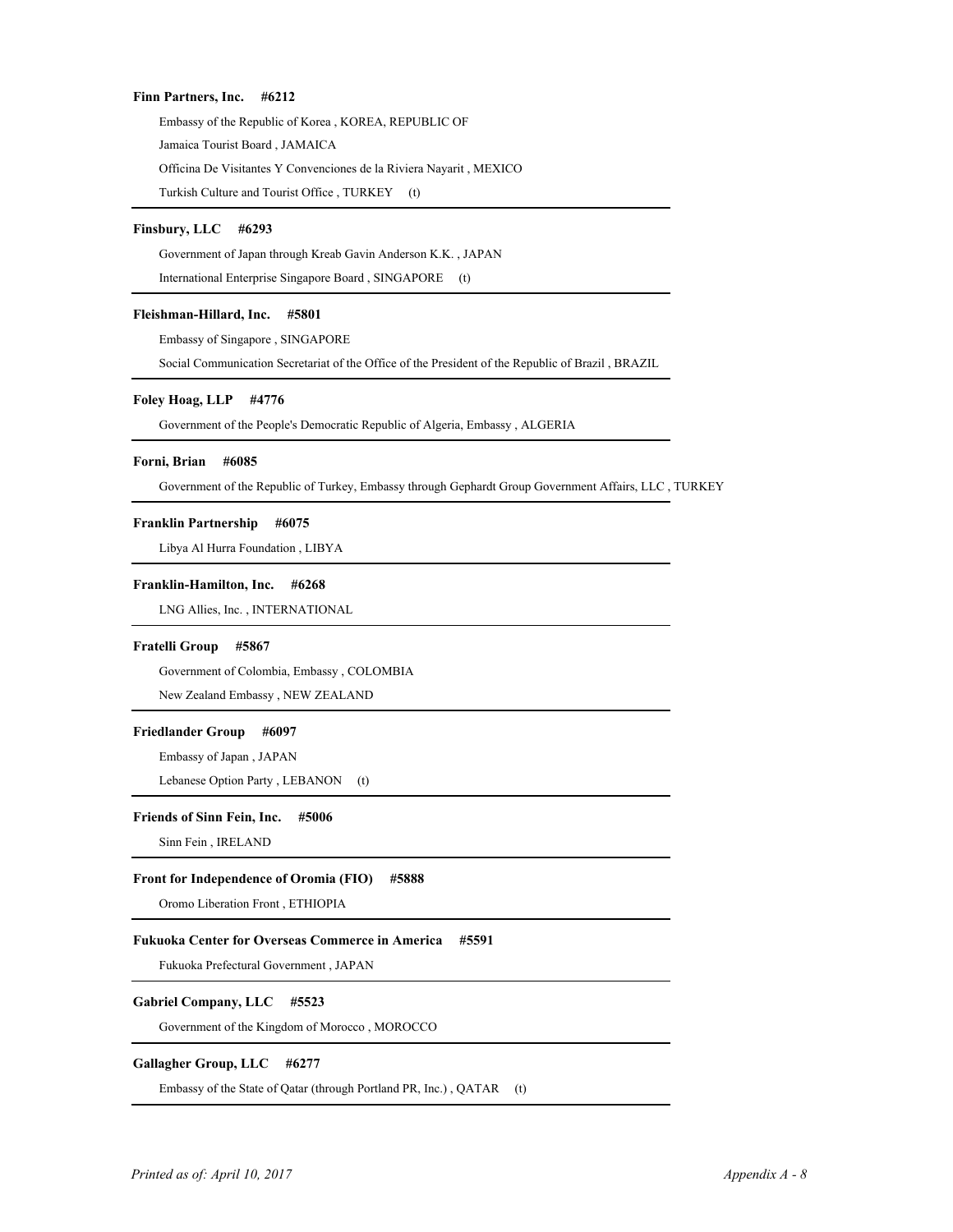## **Garvey, Schubert & Barer #3047**

Global Guardian Trust , JAPAN 1

Government of Canada, Embassy , CANADA 2

3 Province of Manitoba, Canada , CANADA

4 Province of Ontario, Canada , CANADA

### **General Delegation of the PLO to the US #5244**

Palestine Liberation Organizations Office, PALESTINE

## **Geoffrey Weill Associates #5773**

1 Israel Ministry of Tourism , ISRAEL

## **Gephardt Group Government Affairs, LLC #5874**

Republic of Turkey, Embassy , TURKEY 1

Taipei Economic and Cultural Representative Office in the United States , TAIWAN 2

### **German National Tourist Office #616**

Deutsche Zentrale fuer Tourismus (German National Tourist Board) , GERMANY 1

#### **Global Policy Group, Inc. #5290 (T)**

JETRO, New York, JAPAN (t)

## **Global Policy Initiatives #6314**

State Oil Company of the Azerbaijan Republic (SOCAR), AZERBAIJAN (t)

### **Global Security and Innovative Strategies, LLC #6335**

Ilir Meta, Chairman of LSI (Socialist Movement for Integration), ALBANIA Secretary General of the VMRO-DPMNE, MACEDONIA

## **Global Vision Communications #6340**

Taiwanese Civil Government , TAIWAN 1

## **Glover Park Group, LLC #5666**

Abu Dhabi Investment Authority , UNITED ARAB EMIRATES 1

Adalid Business Consulting DMCC , IRAQ 2

Adalid Business Consulting DMCC, United Arab Emirates , UNITED ARAB EMIRATES 3

Government of the Arab Republic of Egypt , EGYPT 4

LN Communication , CONGO (KINSHASA) (ZAIRE) 5

Masdar, UNITED ARAB EMIRATES (t)

Ministry of Finance and Economic Development of Sierra Leone, SIERRA LEONE (t)

Ministry of Justice of the Republic of Kazakhstan, KAZAKHSTAN (t)

Taipei Economic and Cultural Representative Office (TECRO), TAIWAN (t)

Yayasan Diaspora Indonesia Global, INDONESIA

## **Gray Global Advisors, LLC #5806**

Moroccan American Center for Policy , MOROCCO 1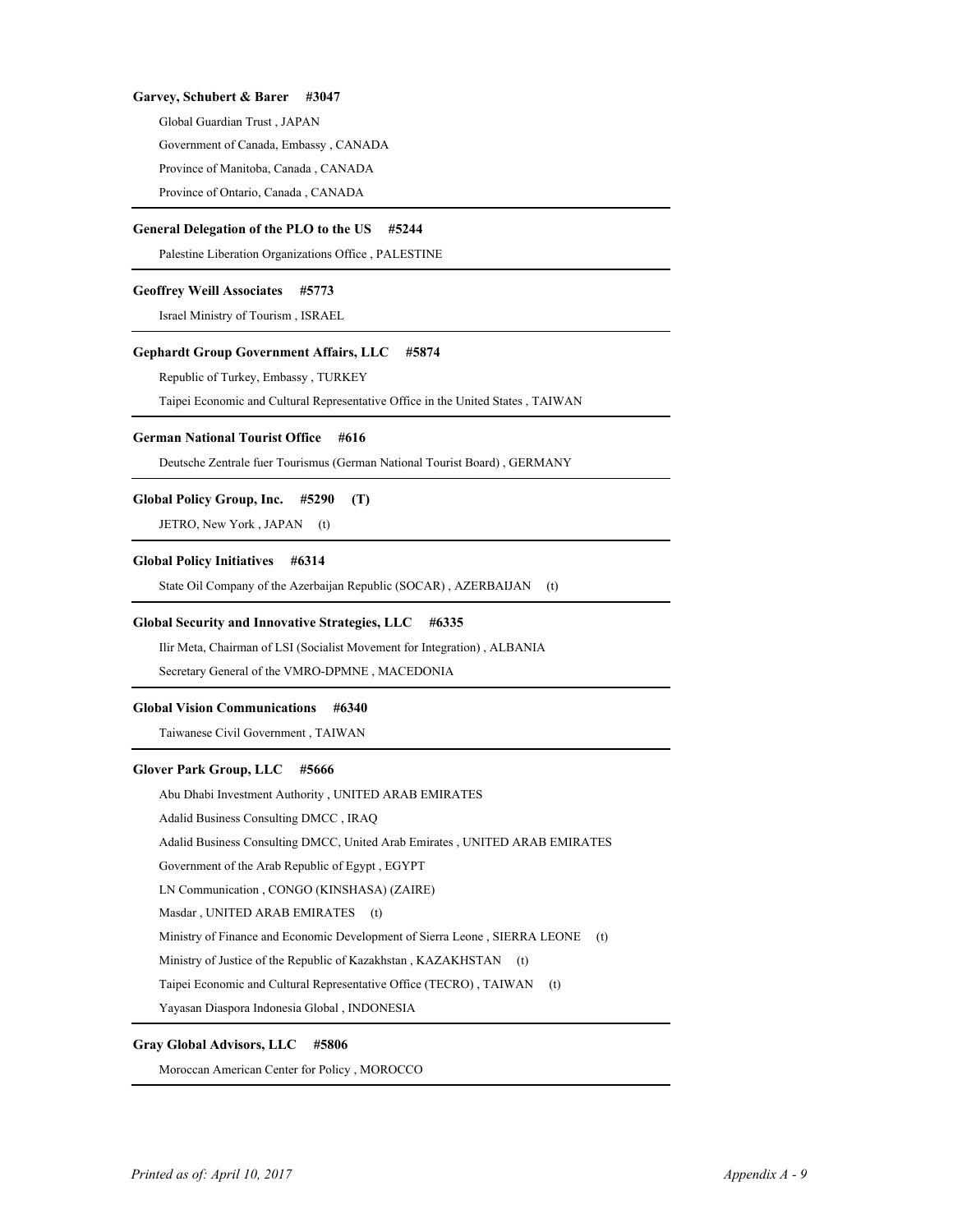## **Greenberg Traurig, LLP #5712**

Association for Civil Society Development in Azerbaijan (ACSDA), AZERBAIJAN (t) Government of Panama (GOP) , PANAMA 2 Government of the Democratic Republic of Timor-Leste , TIMOR-LESTE (EAST TIMOR) 3 Kurdistan Regional Government , IRAQ 4 Libya Institute of Advanced Studies (LIAS) through Sanitas International , LIBYA 5 Open Joint Stock Company Belarusian Potash Company (OJSC BPC) , BELARUS 6 Open Joint Stock Company Belaruskali (OJSC Belaruskali) , BELARUS 7 Republic of Turkey through Gephardt Group, TURKEY 9 Secretaria de Agricultura Ganaderia, Desarollo Rural, Pesca y Alimentacion (SAGARPA) , MEXICO

## **Greenfield & Kress, P.A. #6294**

Embassy of Japan , JAPAN 1

### **Greenhill Group, LLC #6271**

H.E. Shaykh Abdalrazzaq Hatem al-Sulayman , IRAQ 1

## **Grieboski Global Strategies, LLC #6315**

Federal Republic of Somalia, SOMALI DEMOCRATIC REPUBLIC (t)

Organization of Islamic Cooperation , INTERNATIONAL 2

### **Hai Tian Development U.S.A., Inc. #5143**

People's Daily Overseas Edition, CHINA

## **Hall, Thomas Forrest #6326**

Government of Iceland, Embassy , ICELAND 1

### **Hannegan Landau Poersch & Rosenbaum Advocacy #6357**

Embassy of New Zealand , NEW ZEALAND 1

## **Harbinger Strategies, LLC #6275**

Embassy of the Republic of Korea , KOREA, REPUBLIC OF 1

### **Harbour Group, LLC #5478**

Embassy of the United Arab Emirates , UNITED ARAB EMIRATES 1

Government of Georgia (through Patton Boggs LLP) , GEORGIA 2

Government of the Dominican Republic , DOMINICAN REPUBLIC 3

## **Hastings, Jay Donald #2867 (T)**

Japan Fisheries Association, JAPAN (t)

## **Hecht, Latham, Spencer & Associates, Inc. #5451**

Government of Japan , JAPAN 1

## **Herrick, Feinstein LLP #6185**

Turkish Republic of Northern Cyprus ("T.R.N.C.") , CYPRUS 1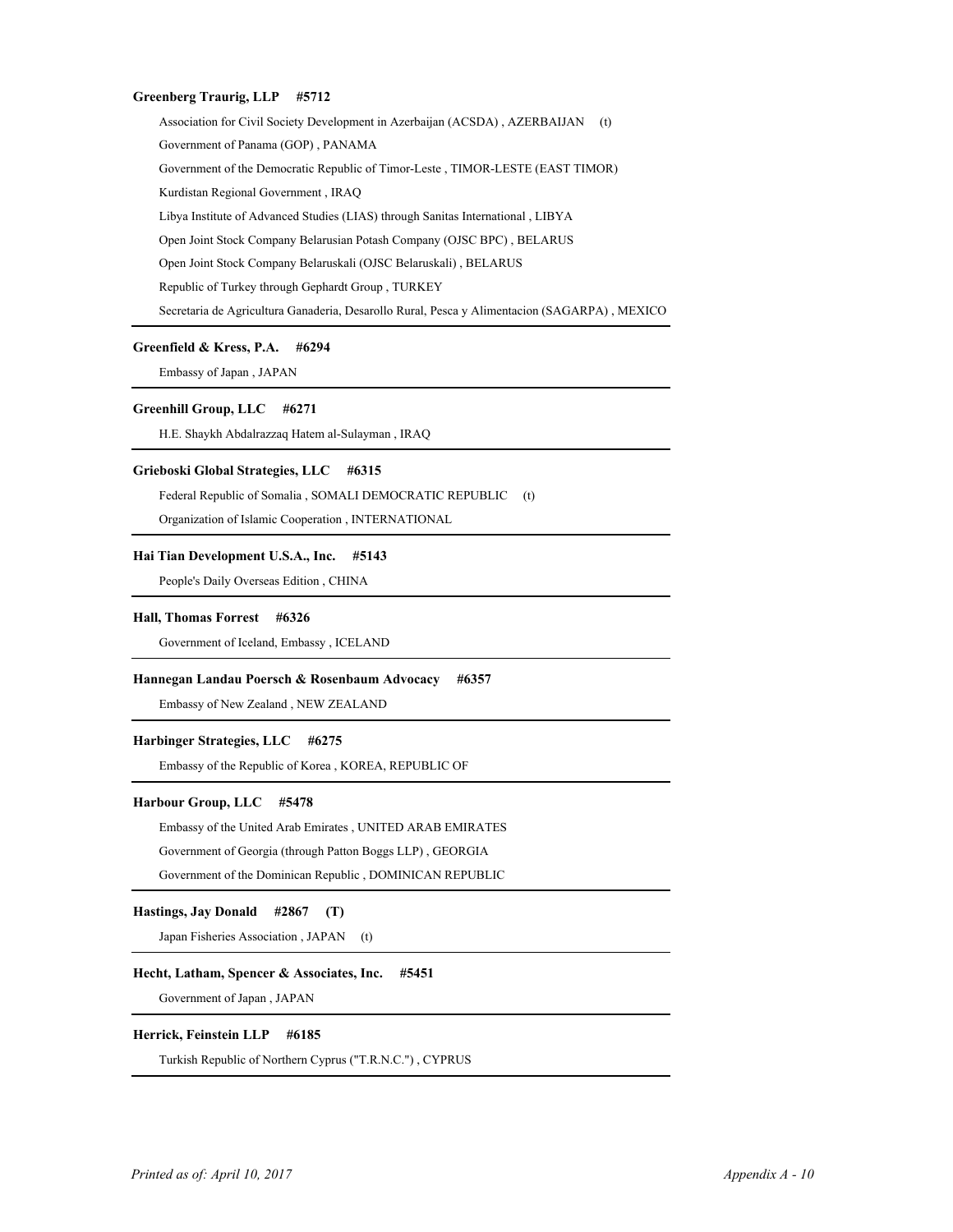## **Hill and Knowlton Strategies, LLC #3301**

Princess Haya Bint AI Hussein, UNITED ARAB EMIRATES

Tokyo Electric Power Company (TEPCO) , JAPAN 2

## **Hills Stern & Morley, LLP #5965**

Government of Aruba , ARUBA 1

### **Hogan Lovells US LLP #2244**

Andra AP-fonden (AP2) Swedish National Pension Fund , SWEDEN 1 Embassy of the Bolivarian Republic of Venezuela , VENEZUELA (t) 2 3 Fjarde AP-fonden (AP4) Swedish National Pension Fund , SWEDEN 4 Forsta AP-fonden (AP1) Swedish National Pension Fund , SWEDEN Government of Antigua and Barbuda , ANTIGUA & BARBUDA 5 Government of Japan , JAPAN 6 Government of Ontario, Ministry of Natural Resources and Forestry, and Ministry of Citizenship, Immigration and 7 International Trade , CANADA (t) Government of the Bolivarian Republic of Venezuela , VENEZUELA 8 Government of the Commonwealth of The Bahamas, BAHAMAS Royal Embassy of Saudi Arabia, SAUDI ARABIA Tredje AP-fonden (AP3) Swedish National Pension Fund , SWEDEN 11 Yayasan Diaspora Indonesia Global , INDONESIA 12

## **Holland & Knight #3718**

Aerovias Nacionales de Colombia, S.A. (AVIANCA) , COLOMBIA 1

Embassy of Japan , JAPAN 2

Government of Gibraltar , GIBRALTAR 3

Government of the United Kingdom, Embassy , GREAT BRITAIN 4

## **Hong Kong Tourism Board #2110**

Government of Hong Kong , HONG KONG 1

## **Hong Kong Trade Development Council, Inc. #2181**

Hong Kong Trade Development Council , HONG KONG 1

## **Husch Blackwell, LLP #6273 (T)**

Kingdom of Morocco, Ministry of the Handicrafts and Social and Collaborative Economy , MOROCCO (t)

## **Husch Blackwell, LLP #6362**

Embassy of the Kingdom of Morocco , MOROCCO 2

## **Hyman, Lester S. #5166**

British Virgin Islands Government , BRITISH VIRGIN ISLANDS 1

## **IDA Ireland #1770**

1 Irish Development Authority, Irish Government Body , IRELAND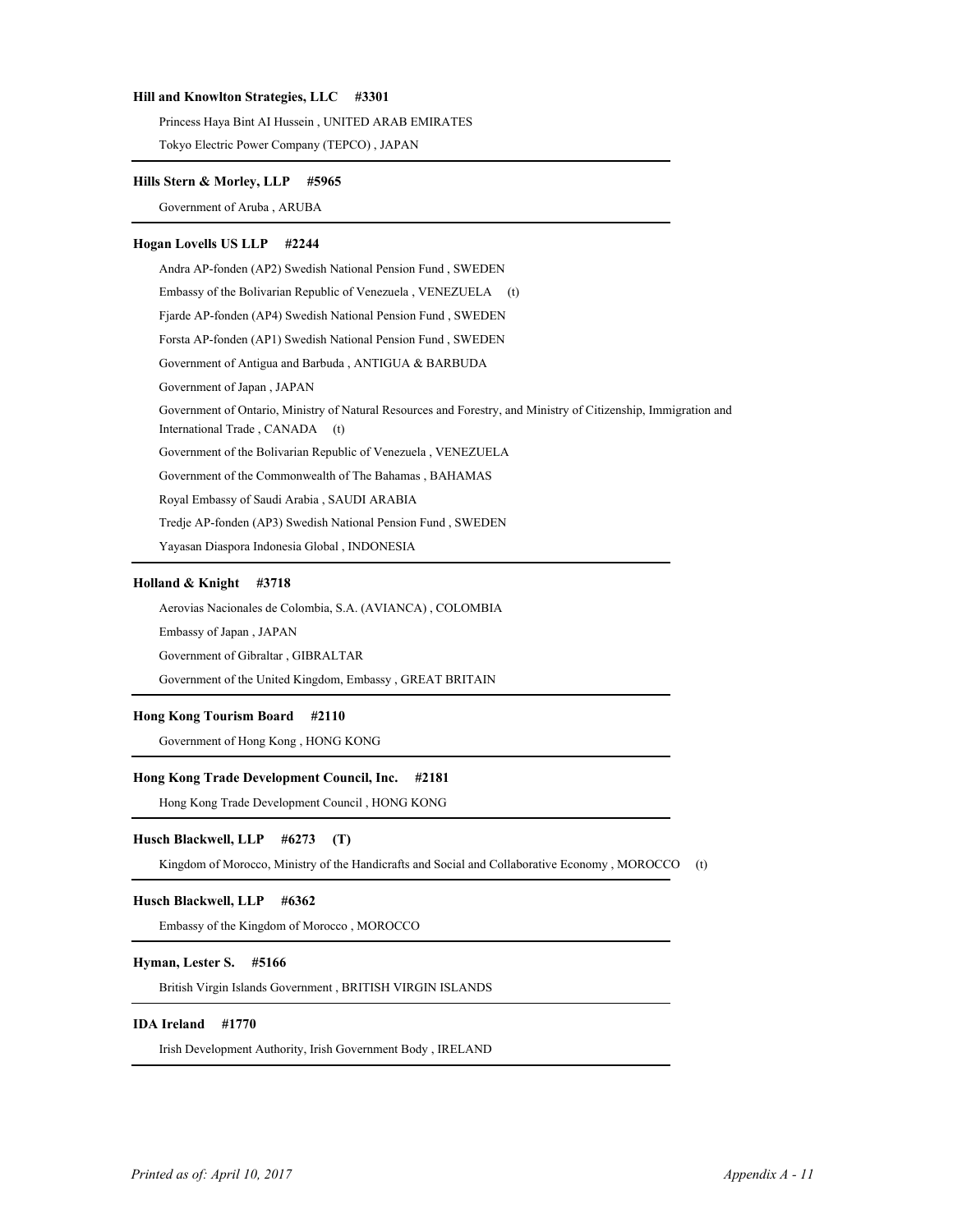## **Independent Diplomat, Inc. #5860**

Government of the Republic of Somaliland , SOMALI DEMOCRATIC REPUBLIC 1 Government of the Sahrawi Arab Democratic Republic , SAHARAWI ARAB DEMOCRATIC REPUBLIC 2 Mission of the Republic of the Marshall Islands to the United Nations , MARSHALL ISLANDS 3 Permanent Observer Mission of the State of Palestine to United Nations, PALESTINE US Office of the National Coalition of Syrian Revolution and Opposition Forces, SYRIA

### **India Tourism, Los Angeles #5873**

Government of India, Ministry of Tourism , INDIA 1

## **India Tourism, New York #2329**

Government of India, Ministry of Tourism , INDIA 1

### **Information Management Services, Inc. #6361**

Consulate General of Mexico through Raben Group , MEXICO 1

#### **Innovation Norway #526**

Innovation Norway (aka Innovasjon Norge), NORWAY

#### **International Merchandising Corporation #6032**

Kingdom 5-KR-215, Ltd. ("KR-215") , SAUDI ARABIA 1

## **International Registries, Inc. #4533**

Republic of the Marshall Islands , MARSHALL ISLANDS 1

### **International Trade & Development Agency, Inc. #3690**

Taipei Economic & Cultural Representative Office in the U.S. , TAIWAN 1

### **Invest Northern Ireland #4364**

1 Invest Northern Ireland , NORTHERN IRELAND

## **Investment Diplomacy Group, LLC #6351**

Outlook Energy Investments LLC wholly owned by the Emirate of Abu Dhabi , UNITED ARAB EMIRATES 1

#### **Ira Shapiro Global Strategies, LLC #6292**

Sagarpa Conapesca (through Greenberg Traurig), MEXICO

## **Italian Government Tourist Board (ENIT), Los Angeles #1884**

Ente Nazionale Italiano per il Turismo (ENIT) , ITALY 1

## **Italian Government Tourist Board, New York #568**

Ente Nazionale Italiano per il Turismo , ITALY 1

## **Italian Government Travel Office, Chicago #1892**

Ente Nazionale Italiano per il Turismo (ENIT) , ITALY 1

#### **Jamaica Tourist Board, Florida #2360**

Jamaica Tourist Board, JAMAICA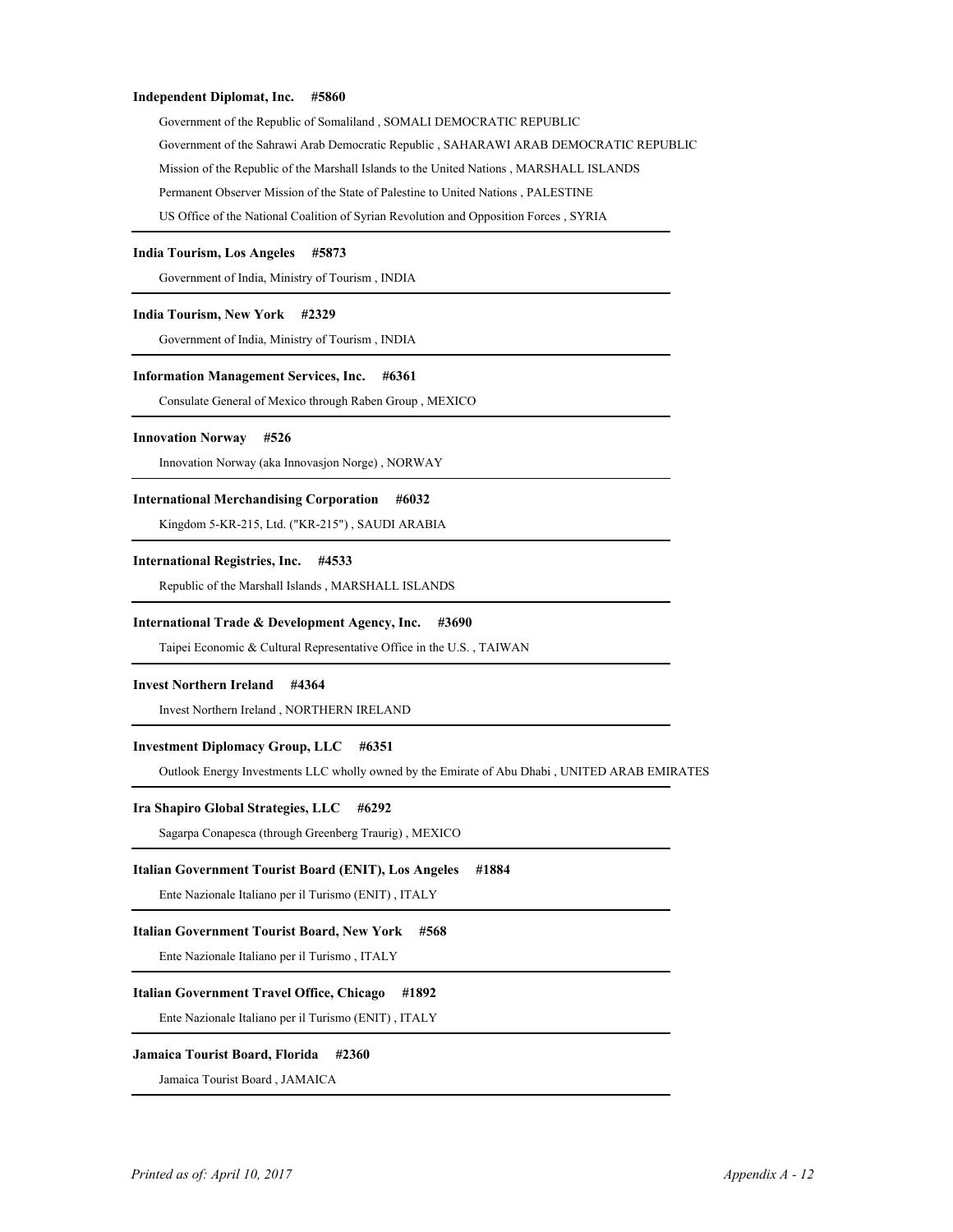## **Japan National Tourism Organization #769**

1 Japan National Tourist Organization , JAPAN

## **Japan National Tourism Organization, Los Angeles #2350**

1 Japan National Tourist Organization , JAPAN

### **JETRO, Atlanta #4069**

Japan External Trade Organization (JETRO), JAPAN

## **JETRO, Chicago #1850**

1 Japan External Trade Organization (JETRO) , JAPAN

## **JETRO, Houston #2277**

1 Japan External Trade Organization (JETRO) , JAPAN

### **JETRO, Los Angeles #1833**

Japan External Trade Organization (JETRO), JAPAN

## **JETRO, New York #1643**

1 Japan External Trade Organization , JAPAN

Kanagawa Prefectural Government , JAPAN 2

## **JETRO, San Francisco #1813**

Japan External Trade Organization (JETRO), JAPAN

## **Jewish Agency - American Section, Inc. #6191**

Jewish Agency for Israel, ISRAEL

## **Johnson II, Robert Winthrop #4460**

Government of the Dominican Republic , DOMINICAN REPUBLIC 1

## **Just Consulting LLC #6137**

Kingdom of Morocco, MOROCCO

Organization of Islamic Cooperation , SAUDI ARABIA 2

## **JWI, LLC #4990**

Government of the Republic of Cote d'Ivoire , COTE D'IVOIRE (IVORY COAST) 1 Government of Ghana , GHANA 2 Government of the Republic of Togo, TOGO

Union des Forces Democratique de Guinee (UFDG) , GUINEA 4

## **K&L Gates, LLP #6331**

1 Postal Savings and Insurance Development Institute (POSID) , KOREA, REPUBLIC OF

## **Karv Communications, Inc. #6162**

Emirate of Ras Al Khaimah , UNITED ARAB EMIRATES 1

## **KBS America, Inc. #5684**

Korean Broadcasting System through e-KBS Co., Ltd., KOREA, REPUBLIC OF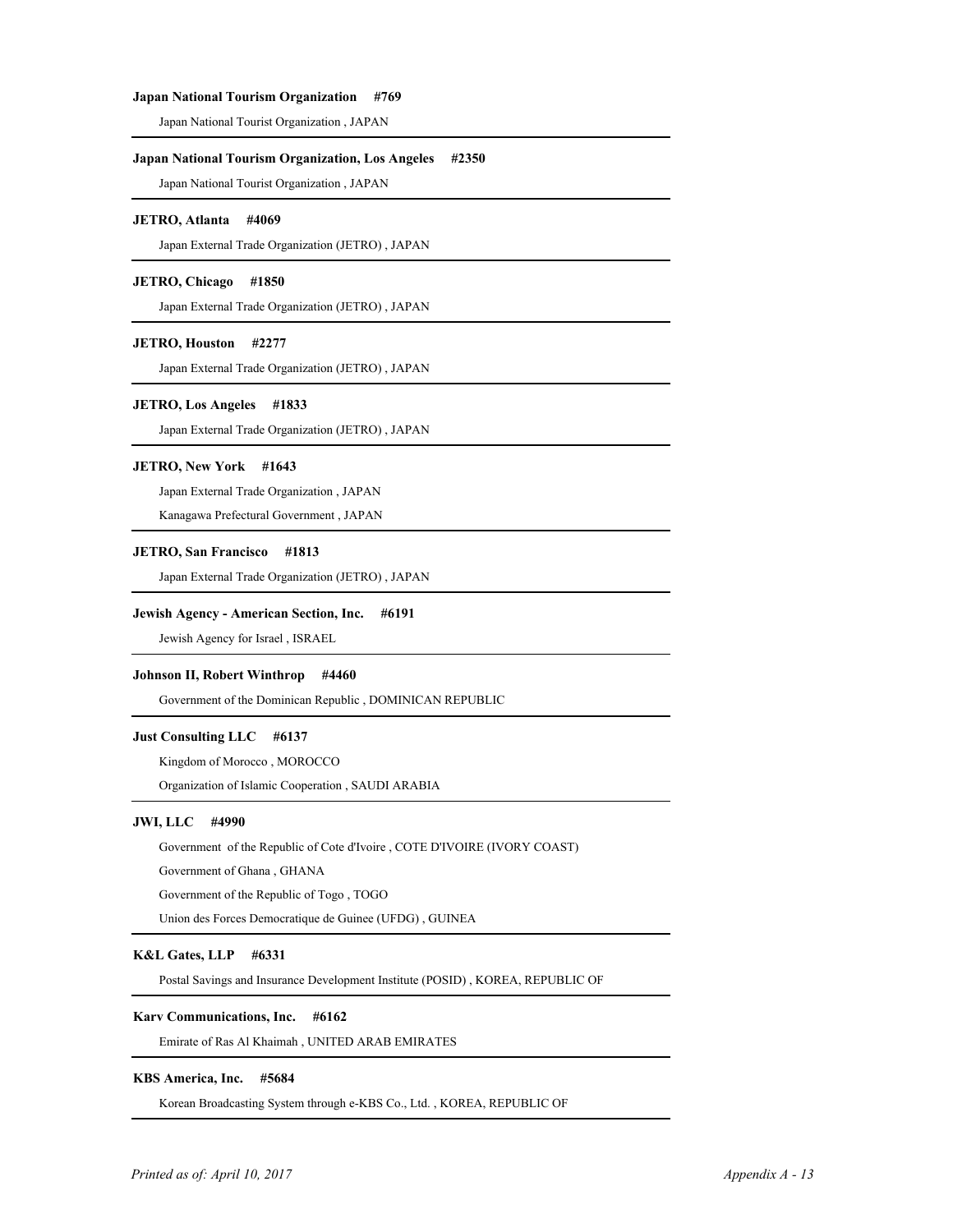## **Kemp Goldberg Partners, LLC #6252**

Embassy of the United Arab Emirates, through the Harbour Group , UNITED ARAB EMIRATES 1

## **Ketchum Inc. NY #5758**

Extenda, SPAIN (t) Gazprom Export, RUSSIA (t) ICEX Spain Trade and Investment, SPAIN (t) Republic of Ecuador, Embassy , ECUADOR 4 Republic of Honduras, HONDURAS (t) Russian Federation, RUSSIA (t) Tourism Australia, AUSTRALIA (t)

### **Kindel Gagan #6346**

Amsterdam & Partners, LLP on behalf of the Embassy of the Republic of Turkey, TURKEY

### **King & Spalding, LLP #6307**

Embassy of Japan, JAPAN (t)

Embassy of Tajikistan , TAJIKISTAN 2

## **Kobe Trade Information Office #2438**

Kobe Municipal Government, JAPAN

#### **Korea Business Center #1619**

Korea Trade-Investment Promotion Agency , KOREA, REPUBLIC OF 1

### **Korea Economic Institute #3327**

Korea Institute for International Economic Policy (KIEP) , KOREA, REPUBLIC OF 1

## **Korea International Trade Association, Inc. #2686**

Korea International Trade Association , KOREA, REPUBLIC OF 1

## **Korea National Tourism Organization, Los Angeles #2544**

Korea National Tourism Corporation , KOREA, REPUBLIC OF 1

## **Korea National Tourism Organization, New Jersey #2614**

Korea National Tourism Corporation , KOREA, REPUBLIC OF 1

## **KP Public Affairs, LLC #6248**

Embassy of Japan through Akin Gump Strauss Hauer & Feld, LLP , JAPAN 1

## **KRL International, LLC #5788**

Democratic Republic of the Congo , CONGO (KINSHASA) (ZAIRE) 1

Edward McClain Minister of State for Presidential Affairs Office of the President of Liberia , LIBERIA 2

## **Kurdistan Regional Government - Liaison Office - USA #5783**

Kurdistan Regional Government , IRAQ 1

## **Kuykendall, Gregory J., PC #5917**

Government of United Mexican States , MEXICO 1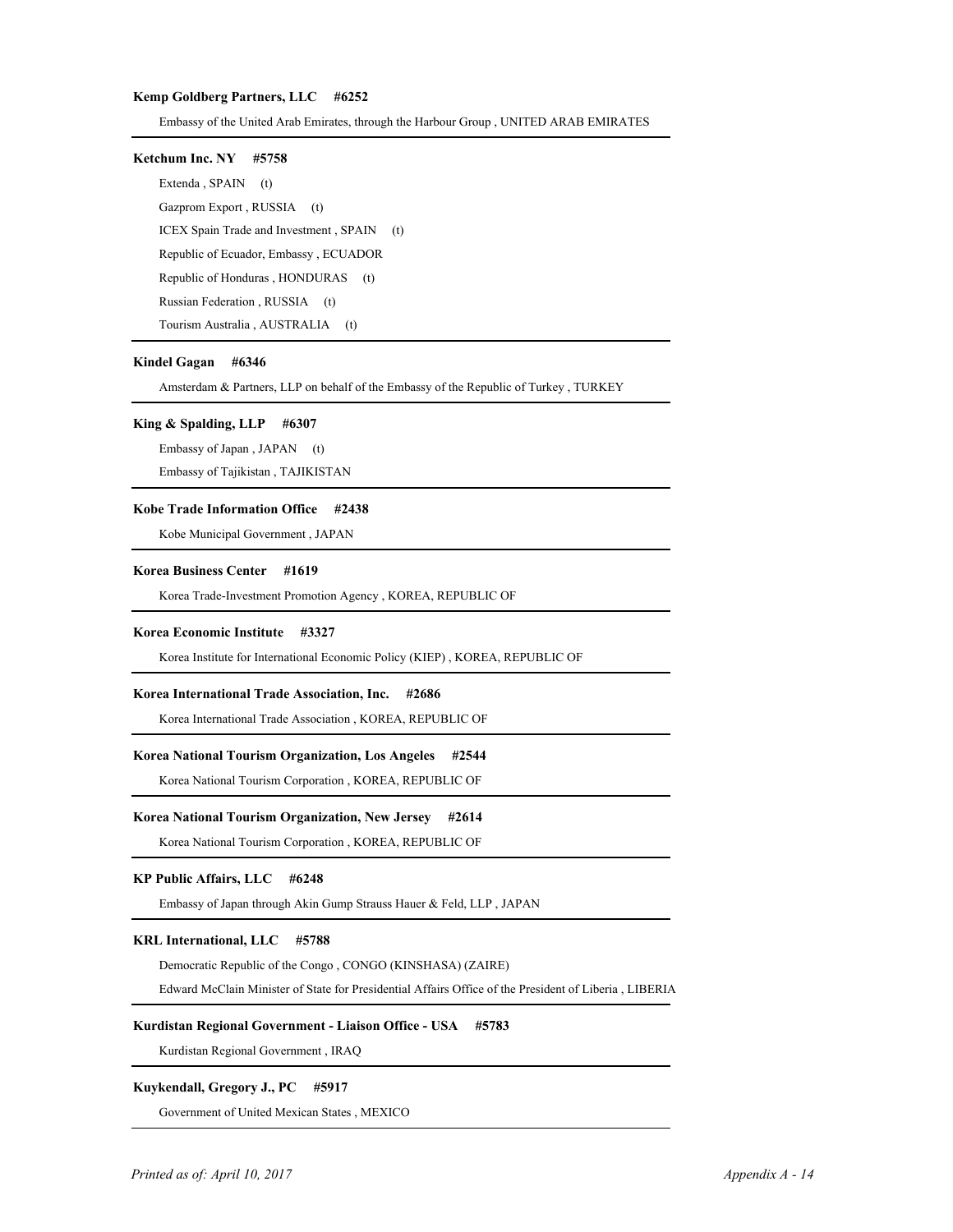## **Lanny J. Davis & Associates, LLC #6329 (T)**

Office of Prime Minister, ST. CHRISTOPHER (ST. KITTS) & NEVIS (t)

#### Law Office of Bart S. Fisher #6076

Embassy of the Republic of the Sudan , SUDAN 1

Ministry of Natural Resources, Republic of Suriname , SURINAME 2

### **Law Offices of Robert Kelley #6338**

National Mobilization Force, IRAQ (t)

## **LB International Solutions, LLC #6210**

Government of the Republic of Turkey, Embassy , TURKEY 1

## **LeClairRyan, A Professional Corporation #5901**

Kingdom of Morocco, MOROCCO

## **Legislative Strategies, Inc. #6287**

Hong Kong Trade Development Council , HONG KONG 1

### Levick Strategic Communications, LP #6228

Embassy of the State of Qatar , QATAR 1

Government of Hungary, Prime Minister's Office (thru SLI Group, LLC) , HUNGARY (t) 2

 3 Prime Minister's Office of St Christopher & Nevis thru Lanny J. Davis & Associates , ST. CHRISTOPHER (ST. KITTS) & NEVIS (t)

### **Levine & Company #3971**

Government of Bermuda , BERMUDA 1

#### **Lewis Baach, PLLC #6183**

1 International Counsel Bureau, Kuwaiti Counsel for the Families of Kuwaiti Citizens , KUWAIT (t)

## **Liberty International Group, LLC #6241**

Government of Hungary, Prime Minister's Office , HUNGARY 1

## **LISCR, LLC #5490**

Government of the Republic of Liberia , LIBERIA 1

## **Livingston Group, LLC #6344**

Central Bank of Curacao and St. Maarten , INTERNATIONAL 1

## **Lloyd's of London Market Representatives #4883**

Lloyd's of London , GREAT BRITAIN 1

### **Logan International Relations, LLC #6352**

Peace Ambassadors for Iraq (PAFI), IRAQ

## **Lou Hammond & Associates, Inc. #6306**

Territorial Committee of the Tourism of Saint Barthelemy , ST. BARTS 1

Tourism Authority of Thailand, THAILAND (t)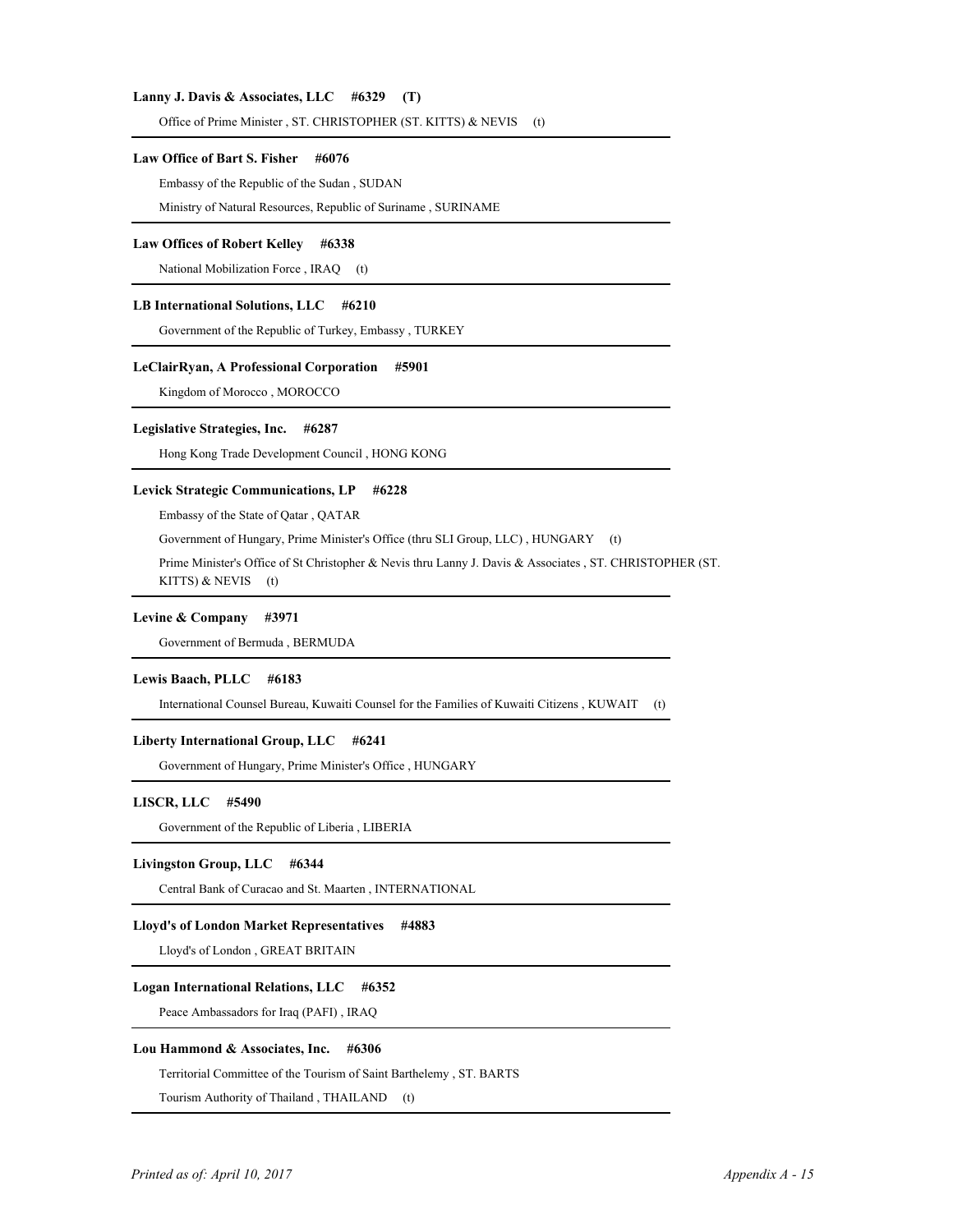### **Lowe-Lee, Florence #6067**

Korea Atomic Energy Research Institute , KOREA, REPUBLIC OF 1

### **LTL Strategies #6082**

Government of Cote d'Ivoire , COTE D'IVOIRE (IVORY COAST) 1

## **Lubanovici, Mircea #5999**

Parliament of Romania, ROMANIA

#### **Luxcore, Ltd. #4901**

Luxembourg Trade and Investment Office , LUXEMBOURG 1

## **Madison Group, LLC #6355**

Republic of Turkey through Amsterdam & Partners, LLP, TURKEY

### **Mainda, Hodgen M. #6303**

Embassy of the Republic of Kenya , KENYA 1

#### **Malaysia Tourism Promotion Board #2510**

Tourist Development Corporation, Ministry of Tourism, Government of the Federation of Malaysia , MALAYSIA 1

### **Malaysian Industrial Development Authority #2331**

Malaysian Industrial Development Authority , MALAYSIA 1

### **Malaysian Investment Development Authority #5350**

Malaysian Industrial Development Authority , MALAYSIA 1

### **Malaysian Palm Oil Council (f/k/a American Palm Oil Council) #4575**

Malaysian Palm Oil Council , MALAYSIA 1

### **Malaysian Rubber Export Promotion Council (USA) #5444**

Malaysian Rubber Export Promotion Council , MALAYSIA 1

#### **Manatos & Manatos #6353**

VTB Group , RUSSIA 1

### **Manufactured Imports and Investment Promotion Organization (MIPRO) #3196**

Manufactured Imports and Investment Promotion Organization (MIPRO) , JAPAN 1

### **Marathon Strategies, LLC #6289**

Consulate General of Japan in New York , JAPAN 1

## **Maseng Communications #4660**

1 Japan Automobile Manufacturers' Association, Inc. , JAPAN

## **Mayer Brown, LLP #6236**

Government of the Kingdom of Morocco, Embassy , MOROCCO 1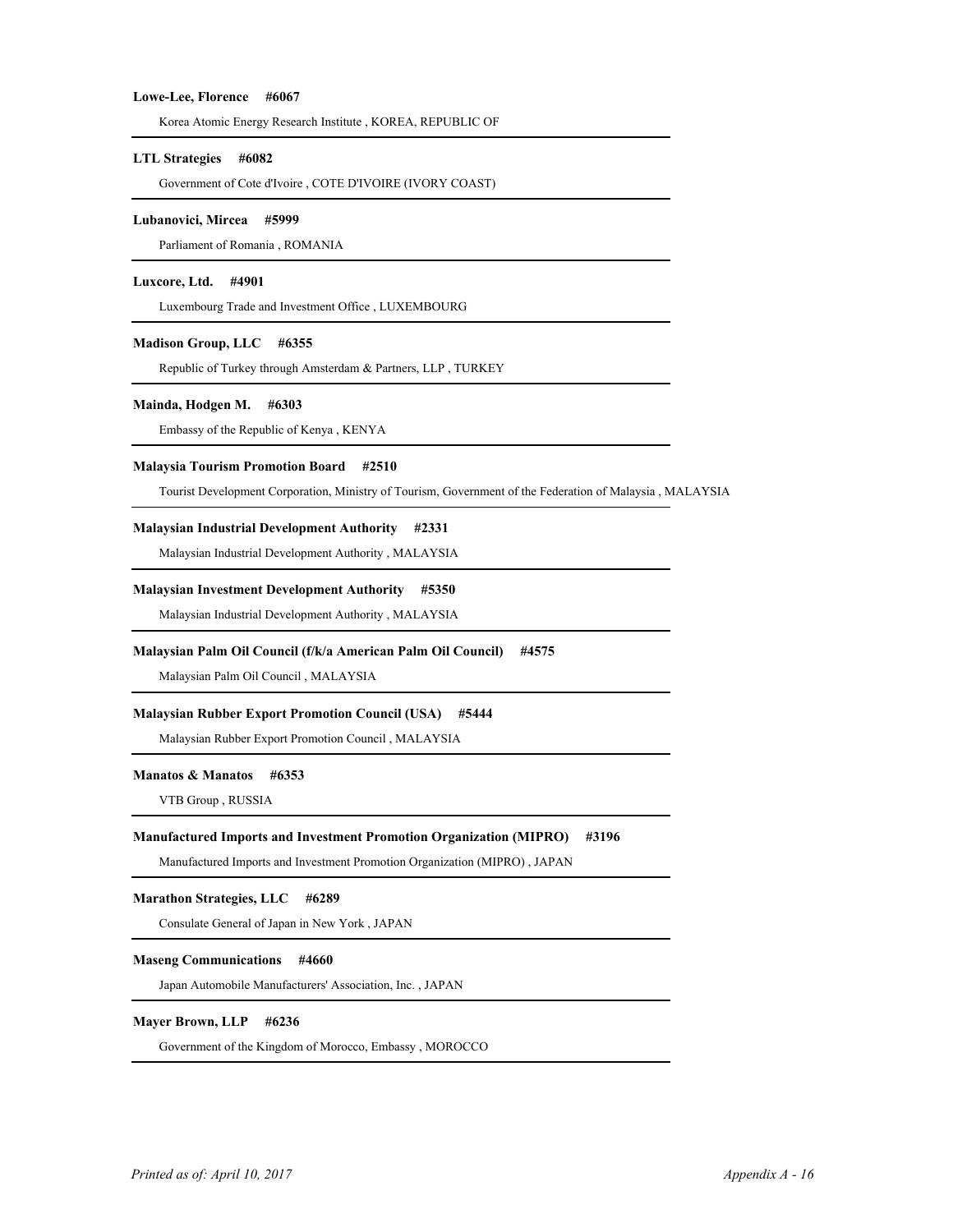## **McGuireWoods Consulting, LLC #6295**

Consulate-General of Japan in Atlanta , JAPAN 1

Embassy of Japan , JAPAN 2

## **McMark, LLC #6359**

DRC Democracy and Development Alliance , CONGO (KINSHASA) (ZAIRE) 1

#### **MediaFix Associates #6345**

Embassy of the Republic of Turkey through Amsterdam & Partners, LLP , TURKEY 1

## **Mercury Public Affairs, LLC/dba Mercury/Clark & Weinstock #6170**

Embassy of Republic of Turkey through Amsterdam & Partners, LLP , TURKEY 1 Embassy of the State of Qatar , QATAR 2

Okinawa Prefecture , JAPAN 3

#### **Miller & Chevalier Chartered #6209 (T)**

Government of Singapore, Ministry of Finance, SINGAPORE (t)

## **MITA Group, Inc. #5741**

Government of Japan/Japan External Trade Organization , JAPAN 1

## **MKW Group, LLC #6318**

Aveiro LP , UKRAINE 1

Trident Foundation, UKRAINE (t)

#### **Monaco Government Tourist Office #2327**

Direction du Tourisme et des Congres , MONACO 1

## **Monument Group, LLC #6341**

Embassy of Japan through Akin Gump Strauss Hauer & Feld, LLP , JAPAN 1

#### **Moroccan National Tourist Office #1793**

Moroccan National Tourist Office , MOROCCO 1

#### **Moroccan-American Center for Policy, Inc. #5648**

Government of Morocco , MOROCCO 1

## **MRB Group, LLC #6279**

Secretariat of Economic Development State of Yucatan, MEXICO

## **MSLGROUP Americas, Inc. #5483**

Embassy of the People's Republic of China , CHINA 1

Kingdom of Bahrain, Embassy , BAHRAIN 2

Kurdistan Regional Government, IRAQ (t)

Republic of Equatorial Guinea, EQUATORIAL GUINEA

Royal Embassy of Saudi Arabia , SAUDI ARABIA 5

## **Muttahida Quami Movement USA #6005**

Muttahida Quami Movement , PAKISTAN 1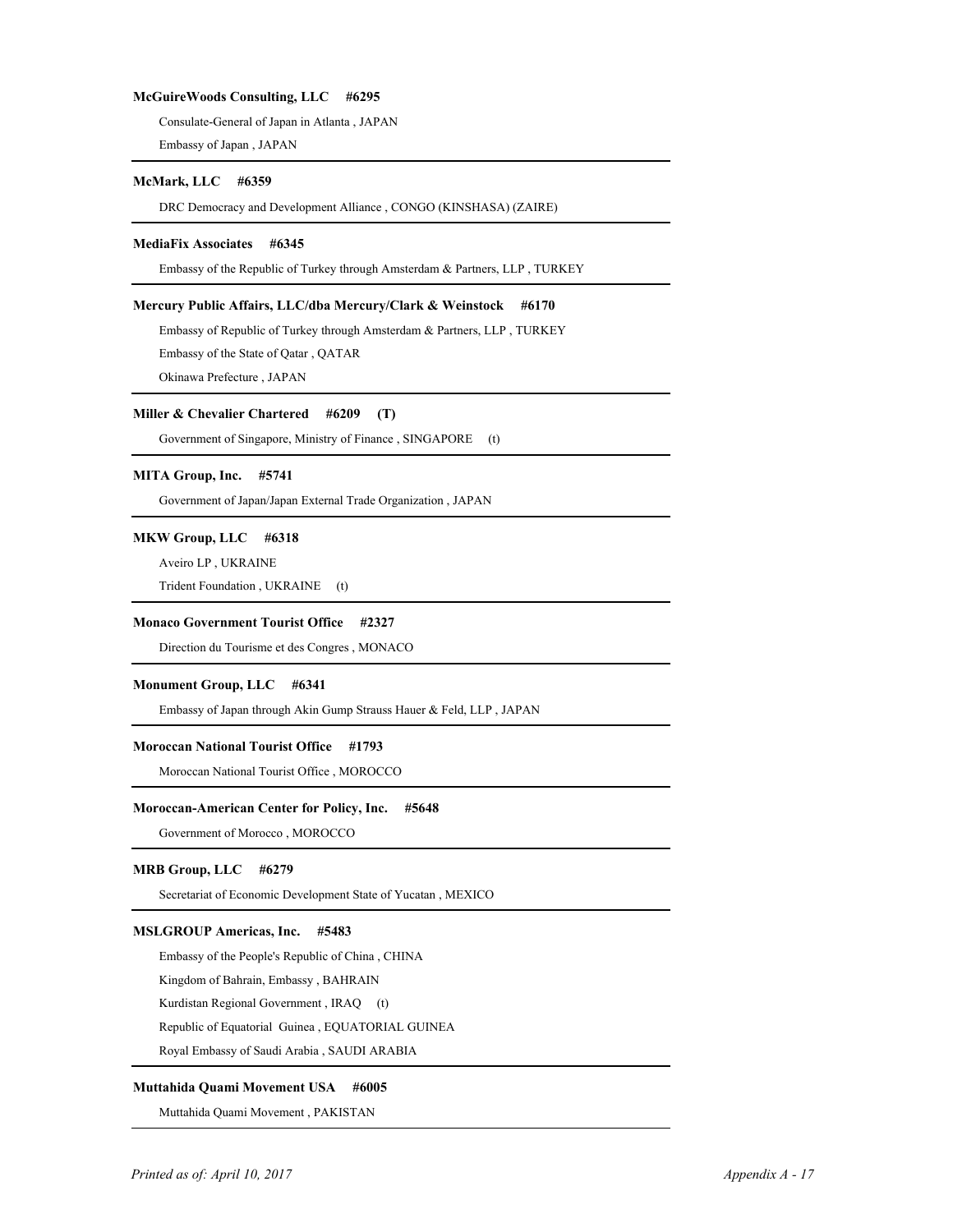## **MWW Group LLC #6310 (T)**

Dominican Republic, DOMINICAN REPUBLIC (t)

#### **Myrmidon Group, LLC #6057**

Government of Republika Srpska (including Zeljka Cvijanovic and Milorad Dodik) , BOSNIA-HERZEGOVINA 1

### **National Council of Resistance of Iran - U.S. Representative Office (NCRI-US) #6171**

National Council of Resistance of Iran (NCRI) , IRAN 1

### **Nelson Mullins Riley & Scarborough, LLP #5928**

Government of the Republic of Malawi, MALAWI (t)

2 Peace Ambassadors for Iraq (PAFI) thru Logan International Relations , IRAQ

3 Province of Saskatchewan , CANADA

Republic of Guinea, GUINEA (t)

#### **Netherlands Board of Tourism and Conventions (NBTC) #619**

Tourisme Recreatie Netherland , NETHERLANDS 1

## **New Partners Consulting, Inc. #6330 (T)**

VMRO - Democratic Party for Macedonian National Unity , MACEDONIA (t) 1

## **NHK Cosmomedia America, Inc. #4490**

1 JNG Shareholders Group , JAPAN

## **Nickles Group, LLC #6089**

Embassy of the Republic of Korea , KOREA, REPUBLIC OF 1

Taipei Economic and Cultural Representative Office in the US (TECRO) , TAIWAN 2

### **Nineveh Plain Defense Fund #6339**

Assyrian Democratic Movement , IRAQ 1

Nineveh Plain Protection Units (NPU) , IRAQ 3

## **Northwest Communications Inc. #6304 (T)**

Embassy of Japan through DCI Group AZ, LLC and Akin Gump Strauss Hauer & Feld, LLP, JAPAN (t)

### **Nurnberger & Associates, Inc. #5809**

Moroccan American Center for Policy through the Amani Group, LLC , MOROCCO 1

#### **O'Brien Gentry & Scott, LLC #5971**

Canadian Commercial Corporation , CANADA 1

### **Office of the Deputy Commissioner of Maritime Affairs #4860**

Republic of Vanuatu , VANUATU 1

## **Office of the Nagorno Karabakh Republic in the USA #5342**

Government of the Nagorno Karabakh Republic , NAGORNO KARABAKH 1

#### **Office of Tibet #1699**

Dalai Lama , TIBET 1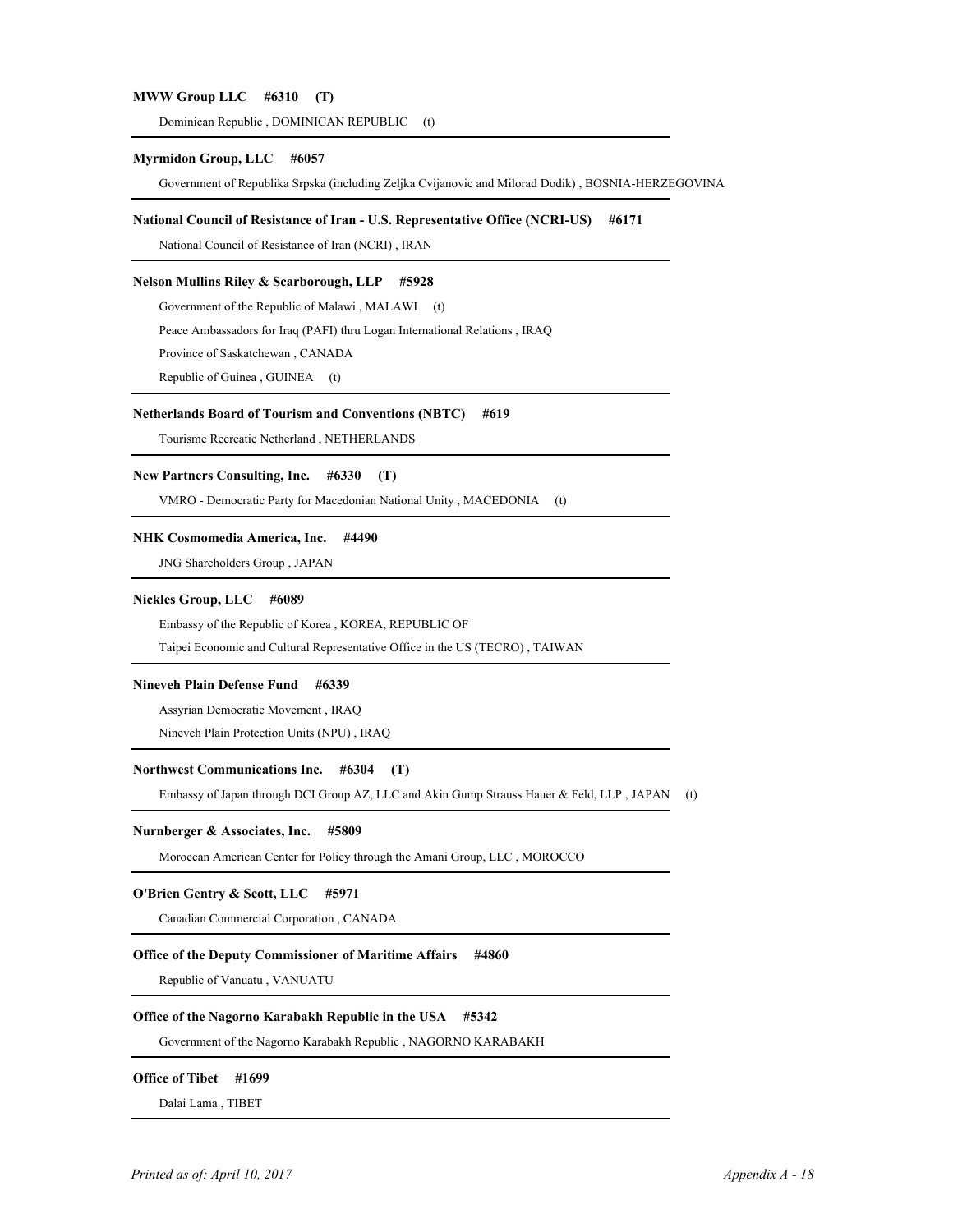## **Ogilvy Public Relations Worldwide #5807 (T)**

Procolombia, COLOMBIA (t) Tourism Fiji, FIJI (t)

## **Okinawa Prefecture DC Office, Inc. #6332**

Okinawa Prefectural Government of Japan , JAPAN 1

### **Oliver A. Dulle Jr. & Company #5246**

City of Sunderland, England , GREAT BRITAIN 1

# **Omni Advisors, LLC #6312**

Republic of Sudan , SUDAN 1

## **Onal, Sinan #6119**

Peace and Democracy Party (BDP) in Turkey, TURKEY

# **Orion Strategies LLC #5437**

Ministry of Foreign Affairs of Japan, Embassy , JAPAN 1

Republic of Montenegro, MONTENEGRO (t)

# **Oromo Liberation Front Foreign Relations Office in North America (OLF-FRONA) #5895**

Oromo Liberation Front (OLF) , ETHIOPIA 1

# **Oromo Liberation Front, North America Office #4610**

Oromo Liberation Front (OLF) , ETHIOPIA 1

### **Osaka University, San Francisco Office #5631**

Osaka University , JAPAN 1

## **Outreach Strategies, LLC #6286**

Office of the Climate Change Office of the President - Guyana, GUYANA (t)

# **Paramount Strategies #6174 (T)**

Defence SA/Government of South Australia thru Fletcher Rowley, AUSTRALIA (t)

### **Park Strategies, LLC #6350**

1 Polska Grupa Zbrojeniowa S.A. , POLAND

### **Parry and Romani Associates, Inc. dba Parry, Romani, DeConcini & Symms #6323 (T)**

Mudhar Shawkat, IRAQ (t)

#### **Parvin, C. Landon #6194**

Embassy of Japan , JAPAN 1

### **Pearson & Associates #6129**

Gabonese Republic , GABON 1

# **Peck, Madigan, Jones & Stewart, Inc. #6172**

Embassy of New Zealand , NEW ZEALAND 1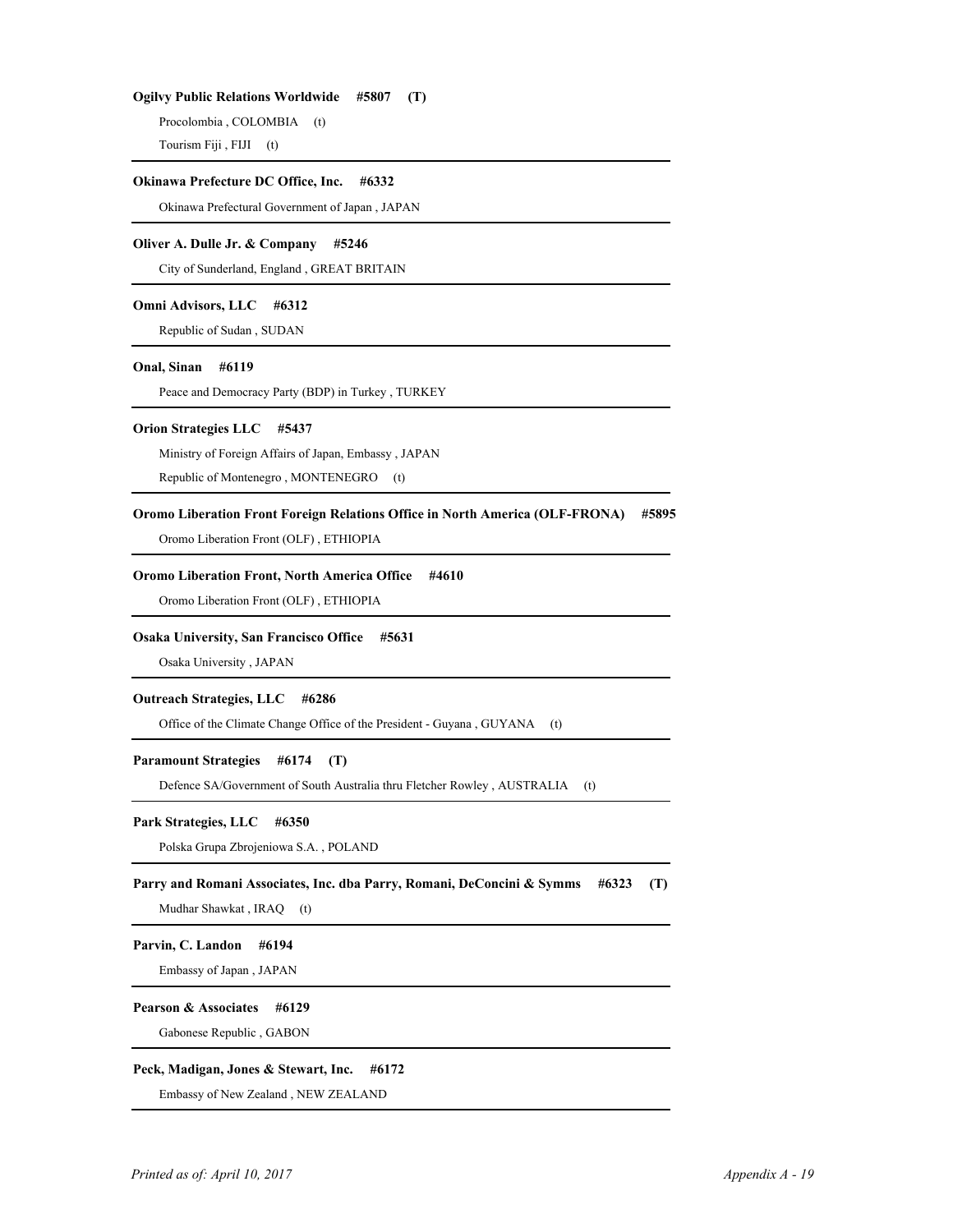## **Peter Mirijanian Public Affairs #6358**

Brandworth Corporation through Witt Global Partners, LLC , MALAYSIA 1

# **Picard Kentz & Rowe, LLP #5939**

Government of Republika Srpska , BOSNIA-HERZEGOVINA 1

### **Pillsbury Winthrop Shaw Pittman, LLP #5198**

Government of Georgia , GEORGIA 1 Government of the Republic of Korea, Embassy , KOREA, REPUBLIC OF 2 3 International Counsel Bureau, Kuwaiti Counsel for the Families of Kuwaiti Citizens at Guantanamo Bay , KUWAIT (t) Royal Embassy of Saudi Arabia, SAUDI ARABIA (t) 5 Secretaria de Economia , MEXICO

# **Podesta Group, Inc. #5926**

Center for Studies and Media Affairs at Saudi Royal Court , SAUDI ARABIA 1

Democratic Party of Albania, ALBANIA (t)

Embassy of Japan , JAPAN 3

Embassy of the Republic of Azerbaijan , AZERBAIJAN 4

Embassy of the Socialist Republic of Vietnam, VIETNAM

Hong Kong Trade Development Council, HONG KONG

Republic of India, Embassy , INDIA 7

Republic of Iraq, IRAQ

Republic of Korea, Embassy, KOREA, REPUBLIC OF (t)

Republic of Kosovo, Embassy, KOSOVA

Republic of the Union of Myanmar, MYANMAR (BURMA) (t)

# **Policy Agency, LLC #6213**

Consulate General of Japan in Boston , JAPAN 1

## **Polish National Tourist Office, New York #4762**

Ministry of Sports & Tourism of the Republic of Poland , POLAND 1

#### **Porter Novelli, Inc. #6308**

Coordinamos Cia Ltda., on behalf of Koenig & Partners - Ministry of Tourism of Ecuador , ECUADOR 1

### **Portland PR Inc. #6064**

Embassy of the State of Qatar , QATAR 1

Government of Qatar , QATAR 2

# **Potomac Square Group #6096 (T)**

1 International Counsel Bureau, Kuwait , KUWAIT (t)

## **PTI USA, LLC #6160**

1 Pakistan Tehreek-E-Insaf , PAKISTAN

# **Public Strategies Washington, Inc. #4486**

Government of Mexico , MEXICO 1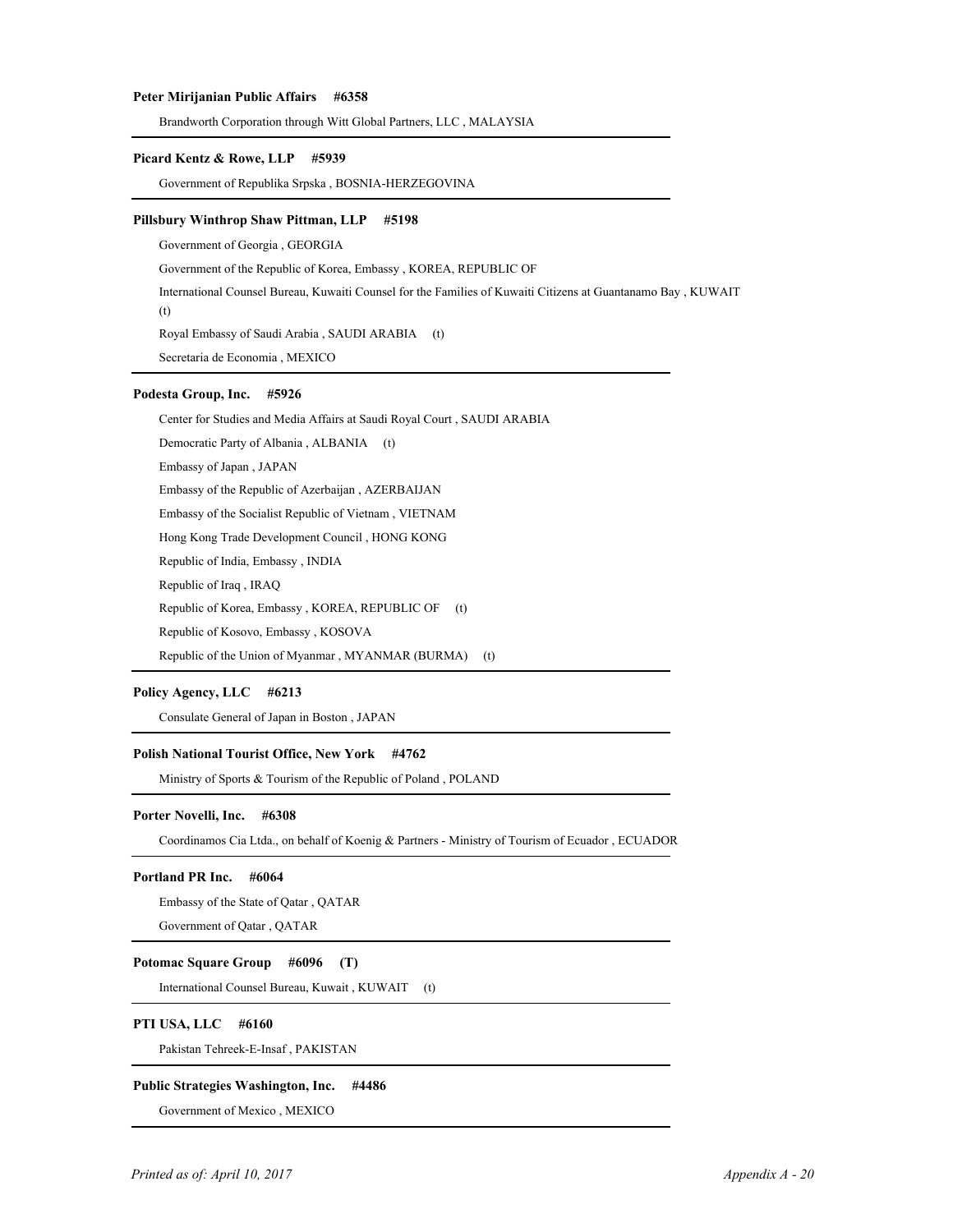### **Quebec Government Office #1787**

Quebec Government , CANADA 1

### **Quinn & Co. of NY LTD. #6290 (T)**

Hangzhou Tourism Commission through Guru Online, CHINA (t)

# **Raben Group, LLC #5932**

Consulate General of Mexico , MEXICO 1

Embassy of Mexico through Kuykendall & Associates , MEXICO 2

### **Rasky Baerlein Strategic Communications, Inc. #6222**

Embassy of Japan , JAPAN 1

Embassy of the Bolivarian Republic of Venezuela in United States , VENEZUELA (t) 2

#### **Ravdin, Vivien #5630**

Royal Hashemite Court of Jordan , JORDAN 1

# **Reed, T. Dean #5044**

Embassy of Japan, JAPAN (t)

# **Representative of German Industry and Trade #4274**

Association of German Chambers of Industry and Commerce (Deutscher Industrie - und Handelstag) , GERMANY 1

2 Federation of German Industries (Bundesverband der Deutschen Industrie) , GERMANY

# **Representative of the Turkish Republic of Northern Cyprus #2619**

Turkish Republic of Northern Cyprus, H.E. Mustafa Akinci , CYPRUS 1

### **Representative Office in the USA, China Council for the Promotion of International Trade (CCPIT) #6113**

China Council for the Promotion of International Trade (CCPIT) , CHINA 1

## **Roberti + White, LLC #6065**

1 SOCAR USA, subsidiary of State Oil Company of Azerbaijan Republic (SOCAR) , AZERBAIJAN

Transformation and Continuity , AFGHANISTAN 2

#### **Rogich Communications Group #6274**

People's Republic of China Embassy, CHINA

# **Rokk Solutions, LLC #6320**

Embassy of the Republic of Korea , KOREA, REPUBLIC OF 1

### **Romanian Tourist Office #2093**

Ministry of Tourism , ROMANIA 1

## **Rosemont Associates, LLC #6161**

National Council of Resistance of Iran , IRAN 1

### **Roth, Susan #6154**

Royal Norwegian Embassy , NORWAY (t) 1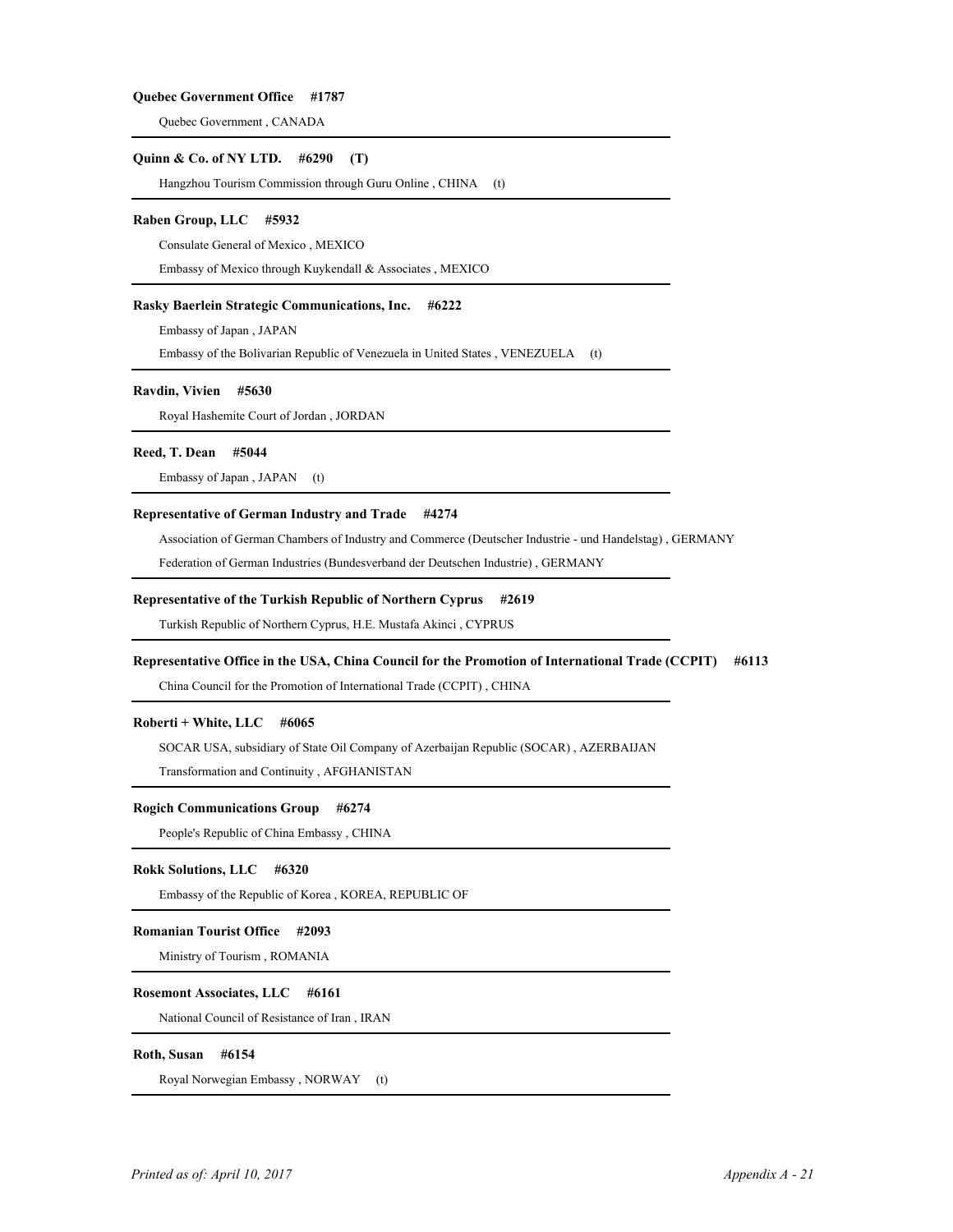## **RS Office for Cooperation, Trade and Investment #6181**

Government of Republika Srpska , BOSNIA-HERZEGOVINA 1

#### **Rubenstein Public Relations #6311**

Rwanda Development Board, Tourism and Conservation , RWANDA 1

### **Rude, Marianne Haslund #5767**

Manitoba Intergovernmental Affairs and Trade , CANADA 1

### **Ryberg and Smith, LLC #5570**

Mauritius Ministry of Industry and International Trade , MAURITIUS 1

### **Samuels International Associates, Inc. #4848 (T)**

Consulate General of Nicaragua, NICARAGUA (t)

#### **Sandler Trade, LLC #6180**

Embassy of Nepal , NEPAL 1

Royal Thai Embassy, Office of Commerical Affairs , THAILAND 2

## **Sandler, Travis & Rosenberg, P.A. #6309 (T)**

Asociacion Nacional de Empresarios de Colombia (ANDI) , COLOMBIA (t) 1

## **Sanitas International, LLC #5963**

Minou Tavarez Mirabal, DOMINICAN REPUBLIC (t)

OJSC Belarusian Potash Company, BELARUS (t)

Sheik Jamal al-Dhari, Peace Ambassadors for Iraq (PAFI), IRAQ (t)

### **Saudi Petroleum International, Inc. #5321**

Government of the Kingdom of Saudi Arabia , SAUDI ARABIA 1 Saudi Arabian Oil Company (Saudi Aramco), SAUDI ARABIA

#### **Saudi Refining, Inc. #4184**

Government of Kingdom of Saudi Arabia , SAUDI ARABIA 1 2 Saudi Arabian Oil Company , SAUDI ARABIA

#### **Schoen, Doug #6071**

Victor Pinchuk , UKRAINE 1

#### **Scottish Enterprise #3013**

Scottish Enterprise (formerly: Scottish Development Agency), SCOTLAND

### **Scribe Strategies & Advisors, Inc. #6305**

Partido del Progreso-EG, USA Inc., EQUATORIAL GUINEA

Republic of Burundi , BURUNDI 2

Republic of Uganda, UGANDA

4 Sudanese People's Liberation Movement in Opposition (SPLM-IO) , REPUBLIC OF SOUTH SUDAN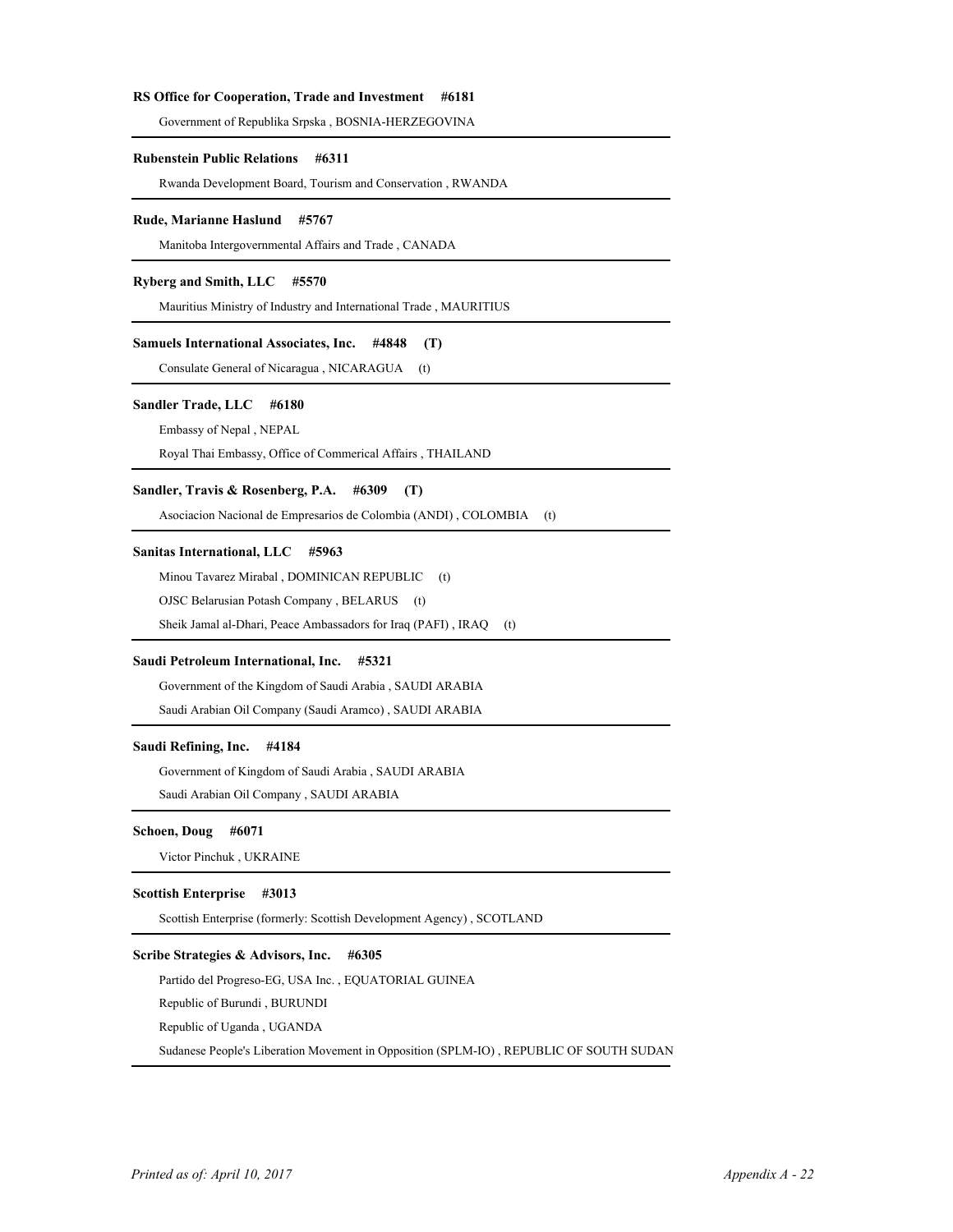### **Sidley Austin, LLP #3731**

Government of Israel , ISRAEL 1 Government of the Cayman Islands , CAYMAN ISLANDS 2 Hong Kong Trade Development Council , HONG KONG 3 JSC VTB Bank, RUSSIA

# **Signal Group Consulting, LLC #6297**

Cabinet Office, Government of Japan (through Dentsu Inc.), JAPAN (t)

Embassy of the Slovak Republic , SLOVAKIA 2

Republic of Turkey through Amsterdam & Partners, LLP, TURKEY

### **Singapore Economic Development Board #2003**

Singapore Economic Development Board, SINGAPORE

### **Singapore Tourism Board #2414**

Republic of Singapore, SINGAPORE

# **SLI Group, LLC #6259**

Government of Hungary, Prime Minister's Office , HUNGARY 1

# **Slocum & Boddie, PC #5765**

Kurdistan Regional Government , IRAQ 1

# **Small Business Corporation USA Office #6195**

Small & Medium Business Corporation , KOREA, REPUBLIC OF

### **Sorini, Samet & Associates, LLC #5839**

Economic Development Board, Kingdom of Bahrain , BAHRAIN 1

Embassy of Japan , JAPAN 2

Embassy of the Kingdom of Morocco , MOROCCO 3

Government of Sri Lanka, Prime Minister's Office , SRI LANKA 4

Ministry of Foreign Affairs Kingdom of Bahrain , BAHRAIN 5

# **South African Tourism #603**

South African Tourist Corporation, SOUTH AFRICA

# **Southwest Strategies, LLC #6343 (T)**

Embassy of Japan through KP Public Affairs, LLC, JAPAN (t)

# **Sprague, Esther Marie #6091**

Sudan People's Liberation Movement - North, SUDAN

# **Spring O'Brien & Company, Inc. #5872**

China National Tourist Office , CHINA 1

Ministry of Tourism St. Vincent & The Grenadines , ST. VINCENT AND THE GRENADINES 2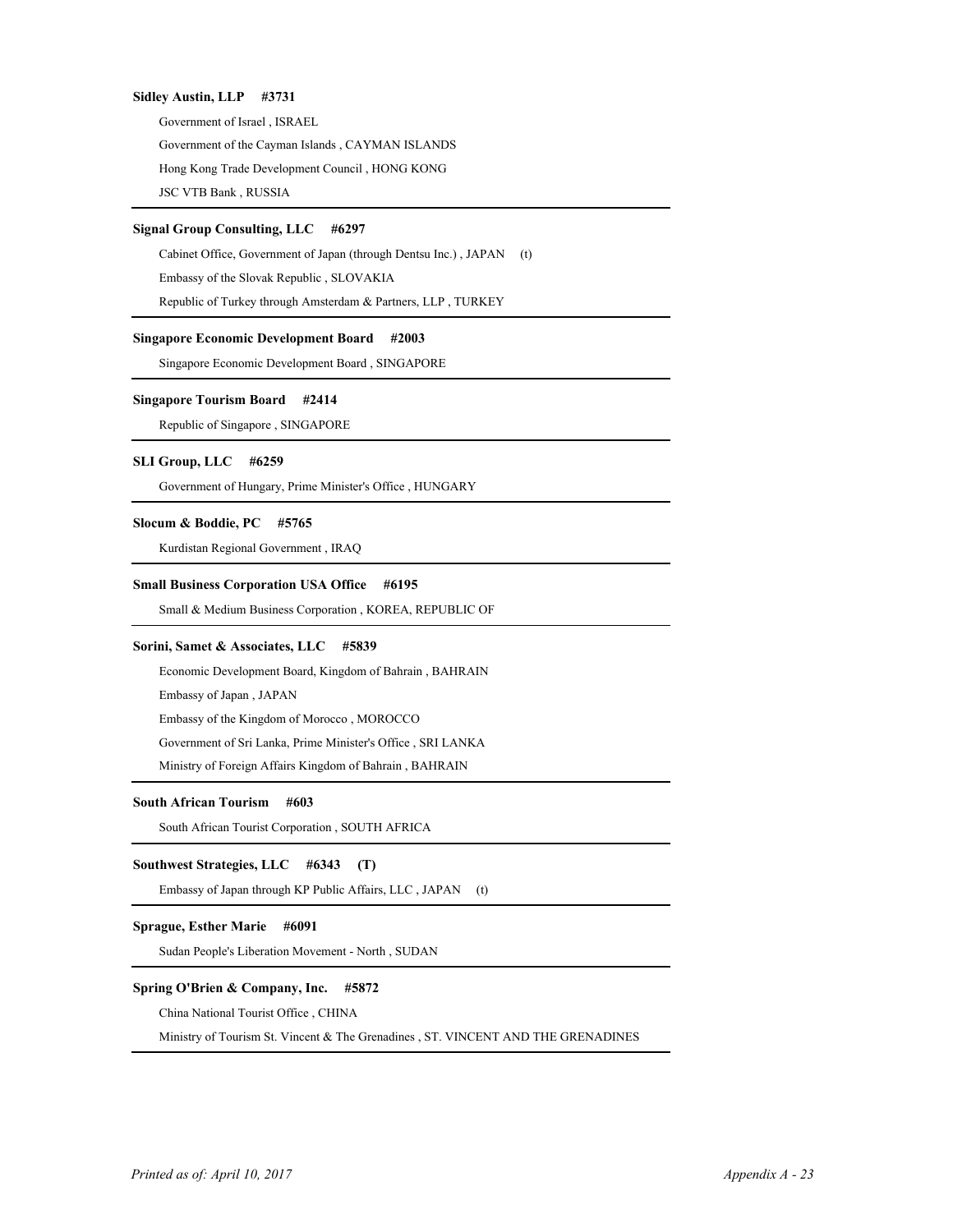## **Squire Patton Boggs, LLP #2165**

Embassy of the People's Republic of China , CHINA 1 Government of Kosova , KOSOVA 2 Government of Saint Lucia, ST. LUCIA Government of the Dominican Republic , DOMINICAN REPUBLIC 4 Government of the Gabonese Republic, GABON Government of the Republic of Cameroon , CAMEROON 6 Government of the State of Qatar , QATAR 7 Palestinian Authority, PALESTINE Republic of Croatia, CROATIA Temasek Holdings Limited, SINGAPORE

## **St. Lucia Tourist Board #2668**

St. Lucia Tourist Board, ST. LUCIA

### **Steven M. Schneebaum, P.C. #6265**

Habargidir Clan , SOMALI DEMOCRATIC REPUBLIC (t) 1

### **Switzerland Tourism #55**

1 Swiss Federal Railroads , SWITZERLAND

2 Swiss National Tourist Office , SWITZERLAND

# **Syrian Future Movement #6143**

Mouhammad Zaher Badaraany , TURKEY 1

# **Taiwan Democratic Progressive Party Mission in the U.S. #6187**

Democratic Progressive Party , TAIWAN 1

# **Taiwan Trade Center New York Inc. #3652**

Taiwan External Trade Development Council (TAITRA) , TAIWAN 1

## **Targeted Victory, LLC #6281**

Royal Embassy of the Kingdom of Saudi Arabia though MSLGROUP Americas, Inc. , SAUDI ARABIA 1

### **The Mellinger Group, LLC #6333 (T)**

Mirabel, Minou Tavarez, DOMINICAN REPUBLIC (t)

# **Thomas Capitol Partners, Inc. #5982**

Embassy of the Republic of Korea , KOREA, REPUBLIC OF 1

Korea International Trade Association , KOREA, REPUBLIC OF 2

# **Tool Shed Group, LLC #5916**

Consulate General of the Republic of Azerbaijan , AZERBAIJAN 1

# **Tourism Australia #1032**

Australian National Travel Association , AUSTRALIA 1

# **Tourism Authority of Thailand, Los Angeles #2178**

Tourism Authority of Thailand , THAILAND 1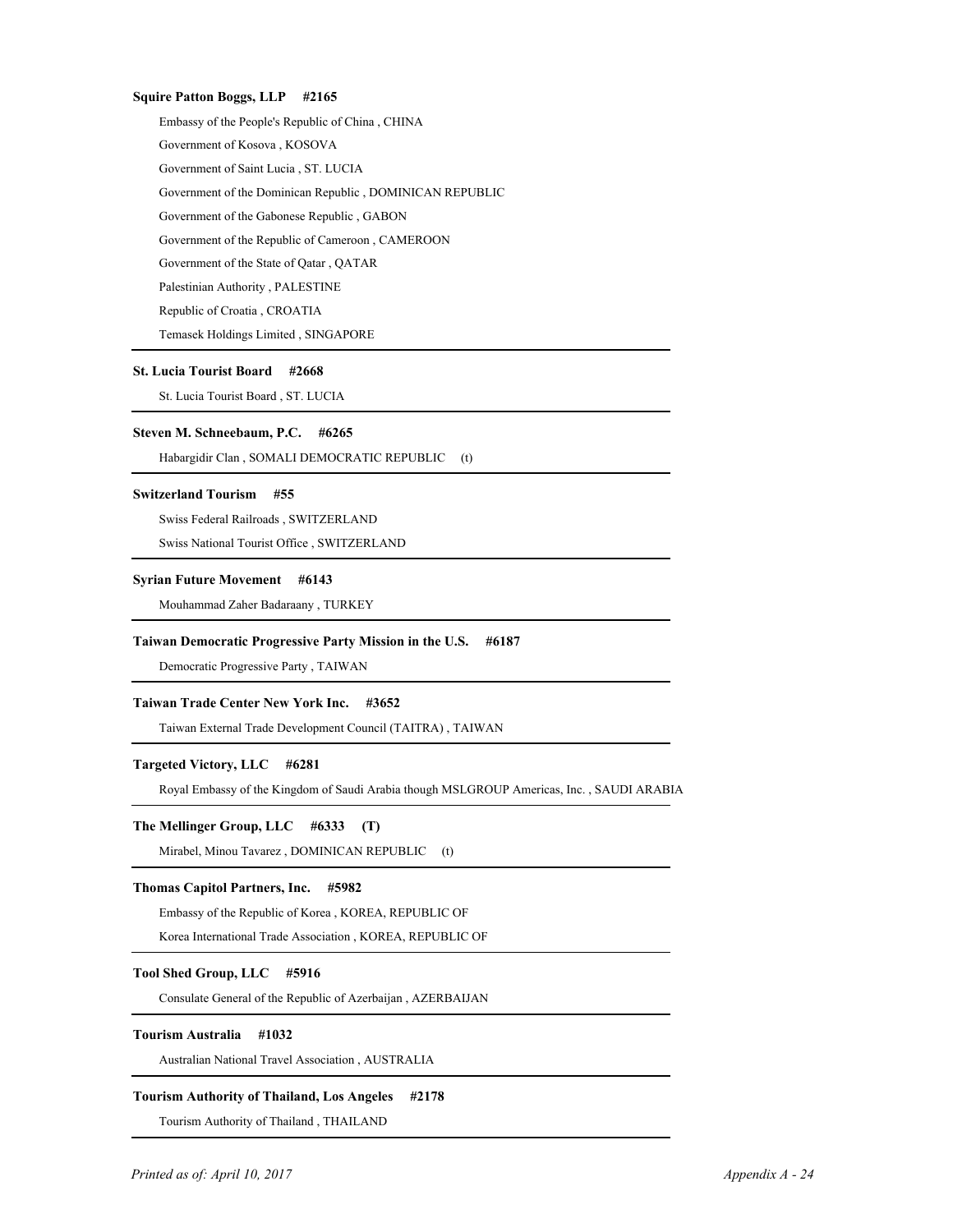### **Tourism Authority of Thailand, New York #1897**

Tourism Authority of Thailand , THAILAND 1

#### **Tourism Ireland Limited #5594**

Tourism Ireland Limited , IRELAND 1

### **Tourist Office for Flanders, Belgium - New York Office #5840**

1 Flanders Tourism Board , BELGIUM

# **Tricuro, LLC #6285**

Corporacion Dinant , HONDURAS 1

## **TwinLogic Strategies, LLP #6276**

Embassy of the Republic of Korea , KOREA, REPUBLIC OF 1

### **U.S. Office of the National Coalition of Syrian Revolution and Opposition Forces #6164**

National Coalition of Syrian Revolution and Opposition Forces , SYRIA 1

## **United Lao Council for Peace, Freedom and Reconstruction (ULCPFR) #6130**

Khamkeo Sanasery , LAOS 1

### **Urenco, Inc. #5137**

Urenco, Ltd. , GREAT BRITAIN 1

### **Valladares, Fernando #6167**

Nationalist Republican Alliance (ARENA) , EL SALVADOR 1

### **Van Scoyoc Associates, Inc. #5401**

Rongelap Atoll Local Government , MARSHALL ISLANDS 1

## **Venable, LLP #5931**

Hong Kong Trade Development Council , HONG KONG 1

Malaysian Palm Oil Council , MALAYSIA 2

### **Vision Americas, LLC #5907**

Moroccan American Center for Policy , MOROCCO 1

# **VisitBritain #579**

British Tourist Authority , GREAT BRITAIN 1

# **VisitDenmark #634**

VisitDenmark , DENMARK 1

## **VisitSweden #4885**

1 Sveriges Rese-och Turistrad, A.B. , SWEDEN

### **Washington Research & Analysis, LLC #6013 (T)**

JETRO, New York, JAPAN (t)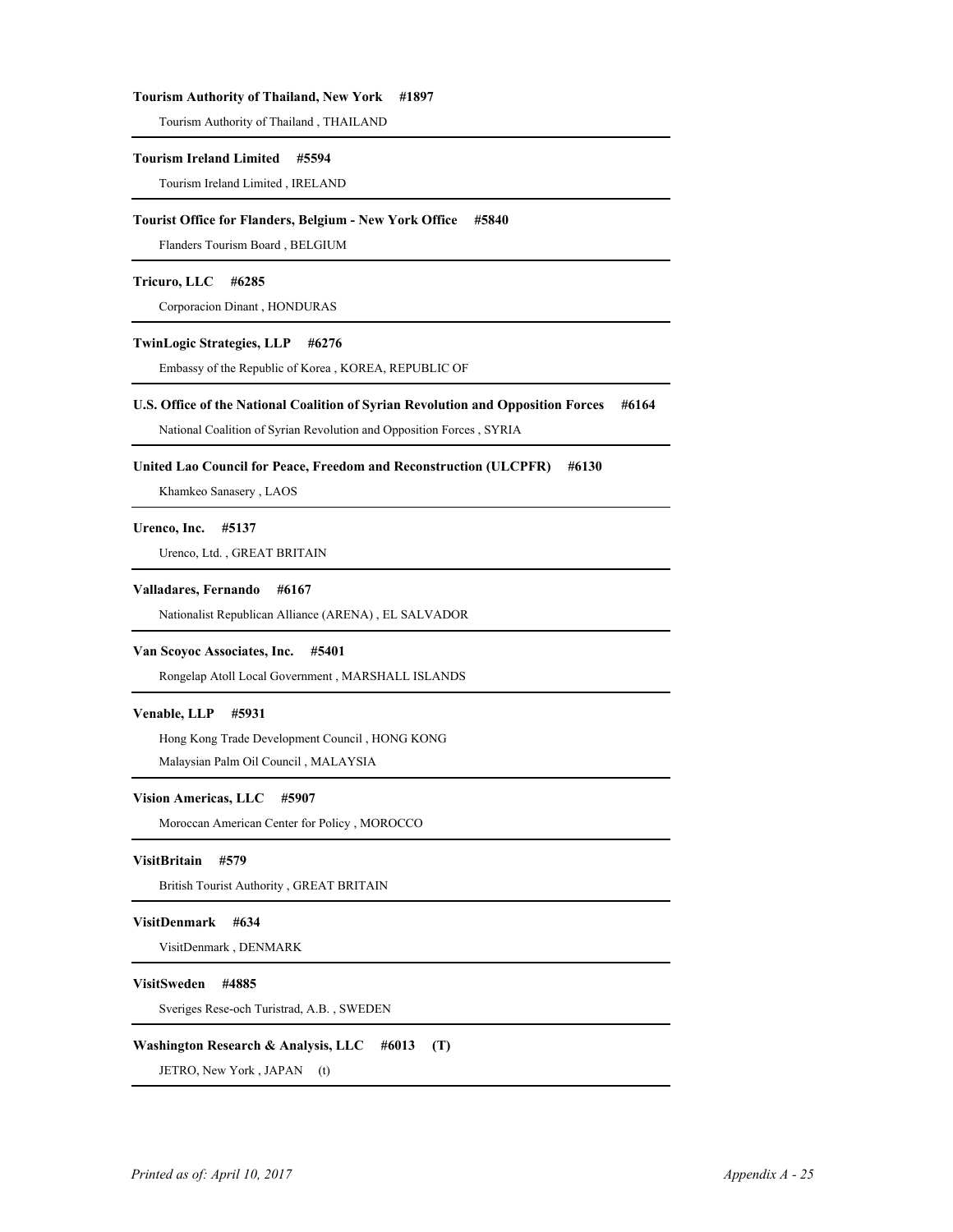# **Watts Partners (J.C. Watts Companies) #5641**

ARISE Consult, Ltd., REPUBLIC OF SOUTH SUDAN (t) 2 Institute for Liberty and Democracy , PERU

# **Western Hemisphere Strategies, LLC #6086**

Moroccan American Center for Policy (MACP), MOROCCO

Taipei Economic and Cultural Representative Office (TECRO) , TAIWAN 2

# **Wiley Rein, LLP #6108**

Aveiro LP , UKRAINE 1

Trident Foundation, UKRAINE (t)

# **Winning Strategies Washington #6242**

Rwanda Development Board , RWANDA 1

# **Witt Global Partners, LLC #6348**

Brandworth Corporation , MALAYSIA 1

### **World Zionist Organization - American Section, Inc. #2278**

Executive of the World Zionist Organization, Jerusalem , ISRAEL 1

# **Your Global Strategy, Inc. #6201**

GloBee International Agency for Regional Development , UKRAINE 1

# **Yuksel, Mehmet #6136**

B.D.P ( Peace Democracy Party) in Turkey, TURKEY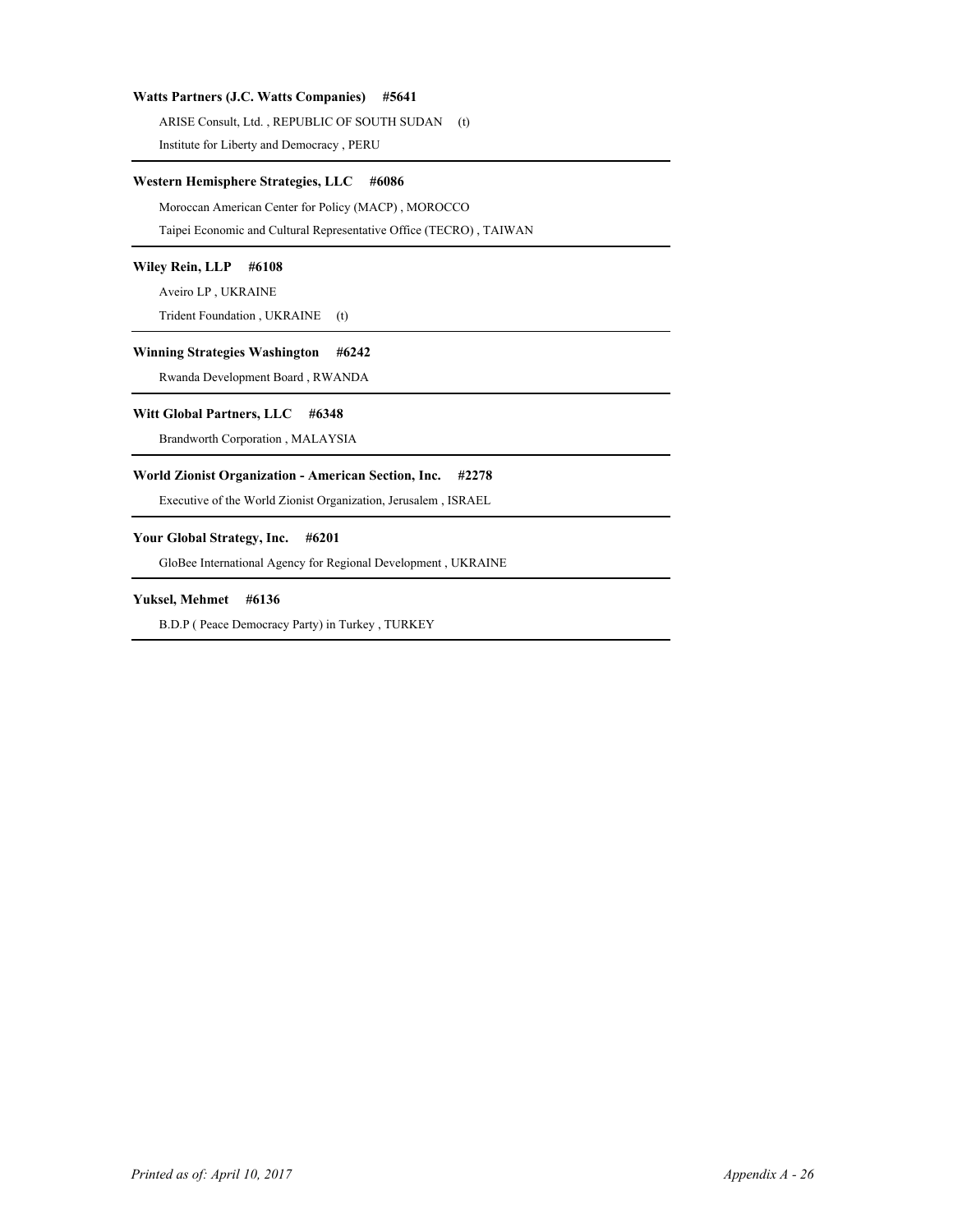# **Appendix B Short Form Index**

# ALPHABETICAL LIST OF ALL SHORT FORMS WHOSE REGISTRATIONS WERE IN ACTIVE STATUS AT ANY TIME DURING THE PERIOD OF THE SEMI-ANNUAL REPORT AS WELL AS THEIR REGISTRANT

(t) Indicates short form terminated during the six month reporting period.

| <b>Short Form Name</b>        | <b>Registrant Name</b>                                                       |
|-------------------------------|------------------------------------------------------------------------------|
| Abaye, Abrahim                | Oromo Liberation Front Foreign Relations Office in North America (OLF-FRONA) |
| Abbo, Elmer                   | Nineveh Plain Defense Fund                                                   |
| Abensour, Michael             | <b>Ouebec Government Office</b>                                              |
| Aberaouz, Hamid               | Moroccan National Tourist Office                                             |
| Aboye, Tegegne M.             | Ethiopian People's Revolutionary Party                                       |
| Adams, David                  | Podesta Group, Inc.                                                          |
| Adderley, Andrew              | <b>Bahamas Tourist Office</b>                                                |
| Adekoya, Abisola              | APCO Worldwide, Inc.                                                         |
| Afkhami, Hastie               | Podesta Group, Inc.                                                          |
| Afshar, Reza                  | Independent Diplomat, Inc.                                                   |
| Aguilar, David V.             | Global Security and Innovative Strategies, LLC                               |
| Ahn, Joongik                  | Korea Business Center                                                        |
| Ahn, Young Ju                 | Korea Business Center                                                        |
| Ahrens, Frank                 | BGR Government Affairs, LLC                                                  |
| Akashi, Noriko                | Japan National Tourism Organization                                          |
| Akhonbay, Nedda               | MSLGROUP Americas, Inc.                                                      |
| Akimi, Okuda                  | Japan National Tourism Organization                                          |
| Al-Dilaymi, Kamil Ismail      | Alsalih, Mark K.                                                             |
| Al-Qattan, Danya (t)          | Finsbury, LLC                                                                |
| Al Tanger, Hamza              | Commonwealth of Dominica Maritime Registry, Inc.                             |
| Alam, Ishrat                  | India Tourism, New York                                                      |
| Alb, Simion S.                | Romanian Tourist Office                                                      |
| Alexandrov, Alexey            | Commonwealth of Dominica Maritime Registry, Inc.                             |
| Ali, Ahmed Mohamed            | Commonwealth of Dominica Maritime Registry, Inc.                             |
| Ali, Begum Sultana Fatima     | Ketchum Inc. NY                                                              |
| Ali, Waleed Yehia Mohamed     | Commonwealth of Dominica Maritime Registry, Inc.                             |
| AlMukhaild, Abdulmoshen A (t) | Saudi Petroleum International, Inc.                                          |
| Alnaji, K.S.                  | Saudi Refining, Inc.                                                         |
| Alsalih, Mark K.              | Alsalih, Mark K.                                                             |
| Altschuler, Irwin             | Greenberg Traurig, LLP                                                       |
| Alvarez, Marcos               | Burson-Marsteller, LLC (Miami Office)                                        |
| Amettikkara, Devadas          | Commonwealth of Dominica Maritime Registry, Inc.                             |
| Aminian, Shiva                | Akin, Gump, Strauss, Hauer & Feld, LLP                                       |
| Amsterdam, Robert R.          | Amsterdam & Partners, LLP                                                    |
| An, Jungmun                   | KBS America, Inc.                                                            |
| Andersen, Christina           | VisitDenmark                                                                 |
| Anderson, David               | Scottish Enterprise                                                          |
| Anderson, David E.            | LeClairRyan, A Professional Corporation                                      |
| Anderson, Frank R.            | MITA Group, Inc.                                                             |
| Anderson, John                | Podesta Group, Inc.                                                          |
| Anderson, Rebecca             | Alignment Government Strategies                                              |
| Anderson Jr, Edwin W.         | Squire Patton Boggs, LLP                                                     |
| Andrews, Mary Catherine       | Witt Global Partners, LLC                                                    |
| Andrilollo, Gabriel Leonardo  | Burson-Marsteller, LLC (Miami Office)                                        |
| Antelo, Cristina              | Podesta Group, Inc.                                                          |
| Apelian, Vahe                 | Quebec Government Office                                                     |
| Applebury, Timothy A          | JETRO, New York                                                              |
| Arce, Asuka                   | JETRO, New York                                                              |
| Archer, Garbrielle A.         | <b>Bahamas Tourist Office</b>                                                |
| Arciniega, Laura              | Raben Group, LLC                                                             |

*Printed as of: April 10, 2017 Appendix B - 1*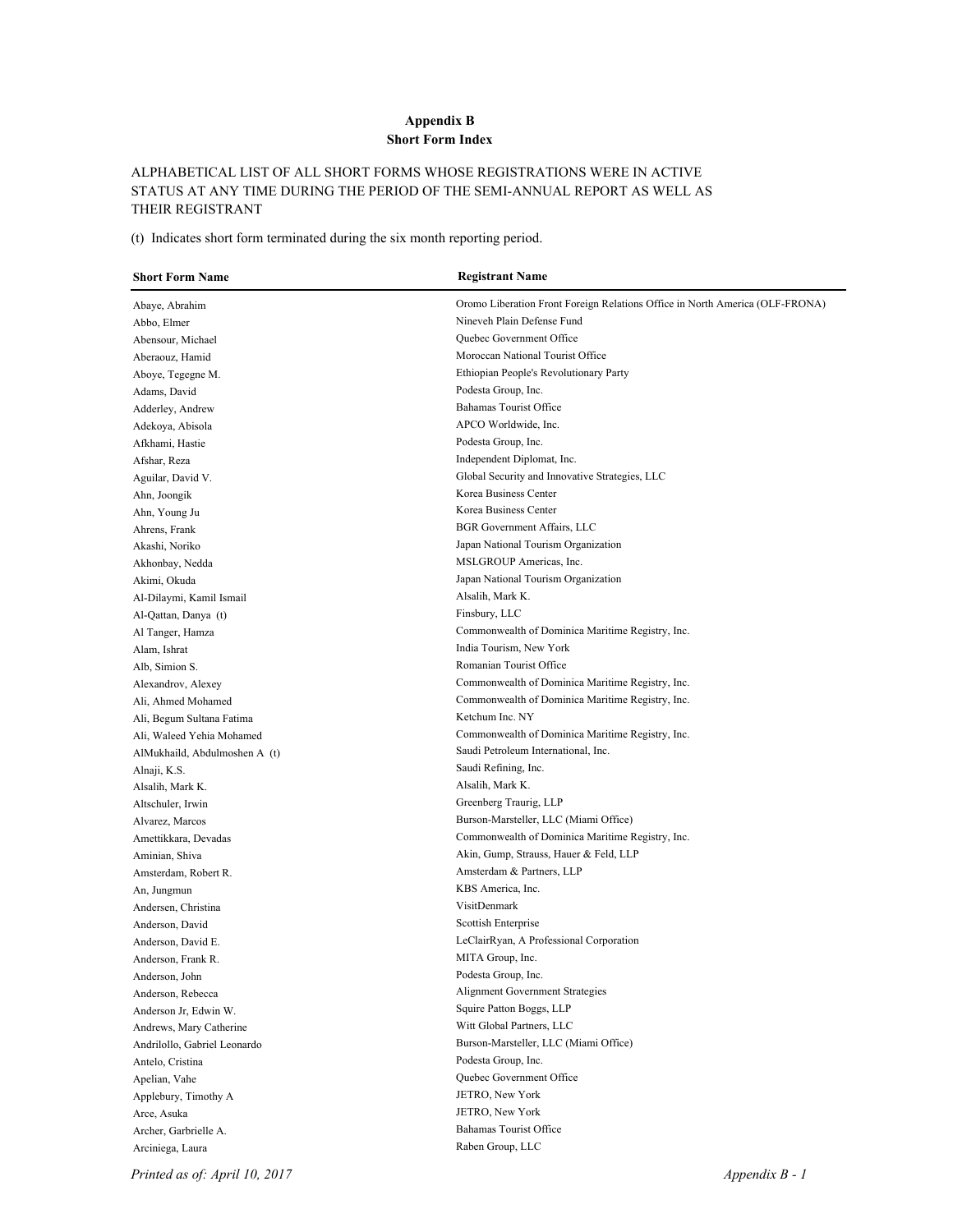Areikat, Maen Rashid General Delegation of the PLO to the US Arias, Sylvia Fenton Communications Arlook, Ira Fenton Communications Arnold, Jim Arnold, Jim Arnold, Kenneth P. (t) Reed, T. Dean Auchman, Caren Fleishman-Hillard, Inc. Aukatsang, Kelsang Office of Tibet Aulakh, Gurmit Singh Council of Khalistan Austin, Avelyn Ketchum Inc. NY Austria, Kristine Partolan Ketchum Inc. NY Avgerinos, Katherine Pembrook Ketchum Inc. NY Avinger, Katherine Monument Group, LLC Ayan, Hande Alpaytac, Inc. Azarioza, Armando CMGRP, Inc. Bacchus, James Greenberg Traurig, LLP Badger, Stephanie Dawn Nickles Group, LLC Bailey, Harold G. Garvey, Schubert & Barer Balderston, Kris Fleishman-Hillard, Inc. Ballentine, Jennifer Loven Glover Park Group, LLC Ballestero, Marcos Ignacio Ketchum Inc. NY Baloul, Gassan Squire Patton Boggs, LLP Baloyi, Robert Mdunwazi Brand South Africa Banglin, Jaclyn Tan (t) Singapore Tourism Board Barber, Joanna Singapore Tourism Board Barger, Casey Lea Ketchum Inc. NY Barish, Andrea Lynn Ketchum Inc. NY Barnes, Ben Ben Barnes Group Barnese, Hege Vibeke Innovation Norway Barnette, Justin South African Tourism Barnhart, Caleb BLJ Worldwide LTD Barnhill, Brooke D. (t) Monument Group, LLC Baron, David Greenberg Traurig, LLP Barresi, Joseph Francis Camstoll Group, LLC Basile, Thomas (t) Sanitas International, LLC Baskerville, Jennifer Arlene MSLGROUP Americas, Inc. Bass, Charles F. Greenberg Traurig, LLP Battle, Dena (t) Capitol Counsel, LLC Bayh Jr., Birch E. Venable, LLP Baynard, Tracy McGuireWoods Consulting, LLC Beatty, Christopher KRL International, LLC Beaulieu, Isabelle Quebec Government Office Beck, James BLJ Worldwide LTD Beckles, Alex Scribe Strategies & Advisors, Inc. Bedard, Marc-Antoine Quebec Government Office Bedholm, Bruno VisitDenmark

Asghar, Kaiser Commonwealth of Dominica Maritime Registry, Inc. Avetisyan, Robert Christian and Communication of the Nagorno Karabakh Republic in the USA Avila, Andres Burson-Marsteller, LLC (Miami Office) Aytug, Ali Selcuk Commonwealth of Dominica Maritime Registry, Inc. Bales, Keegan (t) Levick Strategic Communications, LP BandIer, Donald K. Shulman, Rogers, Gandal, Pordy & Ecker, P.A. Banovetz, Jennifer (t) Ogilvy Public Relations Worldwide Bansal, Manish Kumar Commonwealth of Dominica Maritime Registry, Inc. Barnes, Karyl Development Counsellors International Barnetche, Andrea (t) Ogilvy Public Relations Worldwide Barry, Douglas K. Conover + Gould Strategic Communications, Inc. Basnayake, Vinoda Nelson Mullins Riley & Scarborough, LLP Bassett, Bethany Rasky Baerlein Strategic Communications, Inc. Becker, Stephan E. Pillsbury Winthrop Shaw Pittman, LLP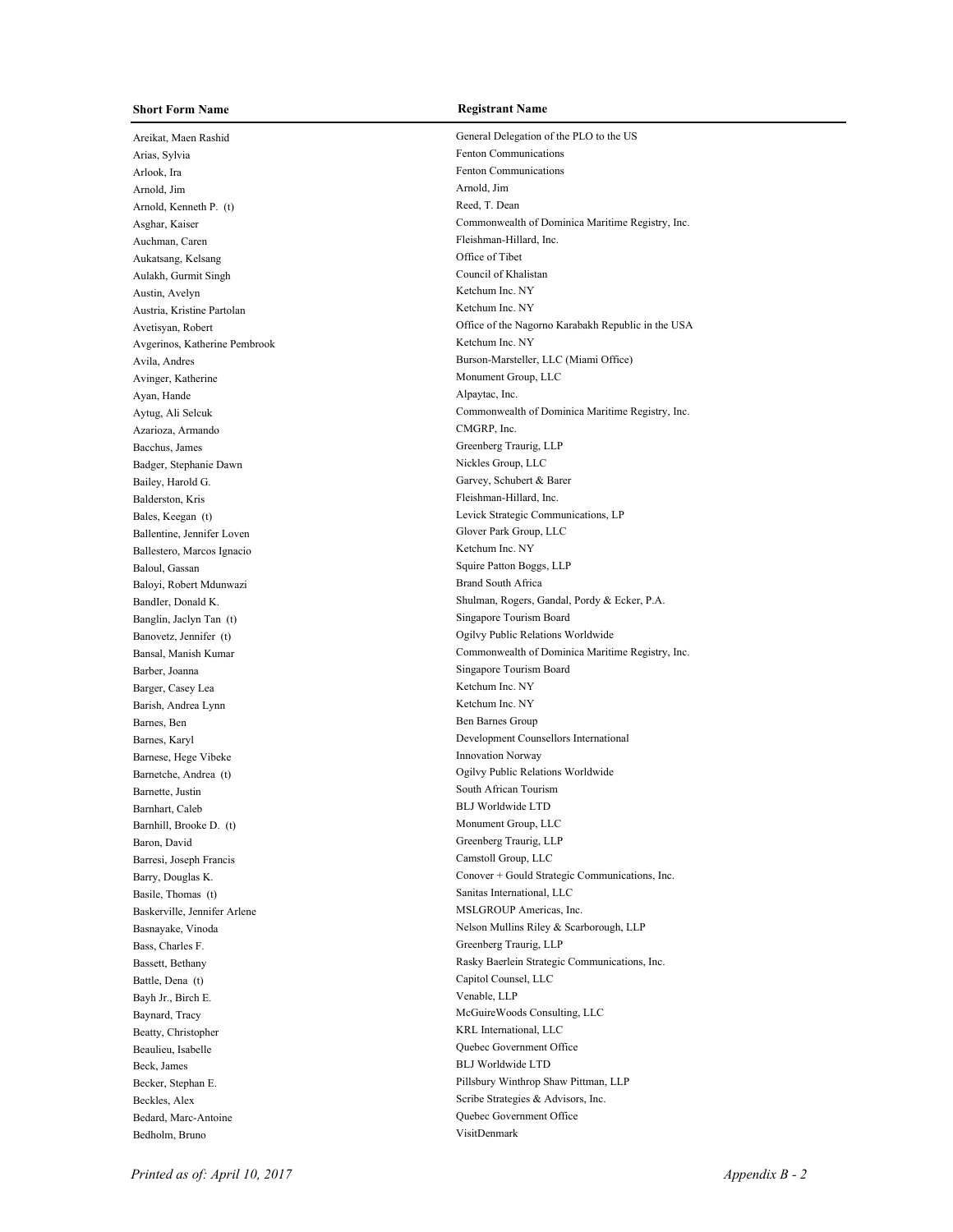Beer, Michael Alignment Government Strategies Bekale, Herve McMark, LLC Belfer, Ross Geoffrey Weill Associates Bell, Nathaniel DLA Piper US LLP Bellinger, Jonathan Martin Ketchum Inc. NY Ben-Menashe, Ari Dickens & Madson Canada Inc. Benick, Eugene Joseph III Finkelstein Thompson, LLP Bergner, Douglas J. (t) Global Policy Group, Inc. Beringer, Brittany MSLGROUP Americas, Inc. Bernstein, Matthew (t) DLA Piper US LLP Betz, Alyssa Gowens TwinLogic Strategies, LLP Bialek, Dean (t) Independent Diplomat, Inc. Billings, Erin Podesta Group, Inc. Birnbaum, Jeffrey BGR Government Affairs, LLC Black, Noah Portland PR Inc. Blank, Stephanie (t) Finsbury, LLC Blank, Thomas R. Belvedere Strategies Blickstein, Adam Glover Park Group, LLC Bock, Paul S. Holland & Knight Boddie, Richard F. Slocum & Boddie, PC Boggs, J.C. (t) King & Spalding, LLP Bohlen, Will Podesta Group, Inc. Boisclair, Andre Quebec Government Office Bokhari, Raza Bokhari, Raza Bolduc, Frederic Quebec Government Office Bombardier, Emilie Portland PR Inc. Bonjean, Ron Rokk Solutions, LLC Bonnard, Marianne Quebec Government Office Booth, Taylor (t) New Partners Consulting, Inc. Borden, Meghan Daniel J. Edelman, Inc. Borden, Michael Sidley Austin, LLP Borland, Lydia LB International Solutions, LLC Bormel, Allison CMGRP, Inc. Bosfield, Bradley Lincoln Bahamas Tourist Office Bosquez Foti, Rafael Quebec Government Office Boucher, Rick Sidley Austin, LLP Bovim, Eric Signal Group Consulting, LLC Boyd, Thomas DLA Piper US LLP Boyer, Joane Quebec Government Office

Beilock, Alexandra Ola (t) Ogilvy Public Relations Worldwide Bellette, Fassika Ethiopian People's Revolutionary Party Bench, Patrick **Rasky Baerlein Strategic Communications**, Inc. Benda, Francis Paul Global Security and Innovative Strategies, LLC Benn, Lesley A. Shulman, Rogers, Gandal, Pordy & Ecker, P.A. Berger, Paul S. Arnold & Porter Kaye Scholer, LLP Bhattacharyya, Parimal Kanti Commonwealth of Dominica Maritime Registry, Inc. Biradar, Suresh Commonwealth of Dominica Maritime Registry, Inc. Bishop, Tyler McGuireWoods Consulting, LLC Bjorkner, Arthur C. **Channel Commissioner of Maritime Affairs** Office of the Deputy Commissioner of Maritime Affairs Blanco, Melanie Morais DUTKO WORLDWIDE, LLC DBA GRAYLING Blank, Tom (t) Gephardt Group Government Affairs, LLC Bloch, Sam World Zionist Organization - American Section, Inc. Bojic, Dragan Commonwealth of Dominica Maritime Registry, Inc. Bolanos, Jose Commonwealth of Dominica Maritime Registry, Inc. Bolz, Jennifer (t) Cayman Islands Department of Tourism Bom, Cees W.D. Commonwealth of Dominica Maritime Registry, Inc. Borzdijs, Aleksandrs Commonwealth of Dominica Maritime Registry, Inc. Boswell, Joshua (t) Crowell & Moring International, Ltd. Bowles, Mark T. McGuireWoods Consulting, LLC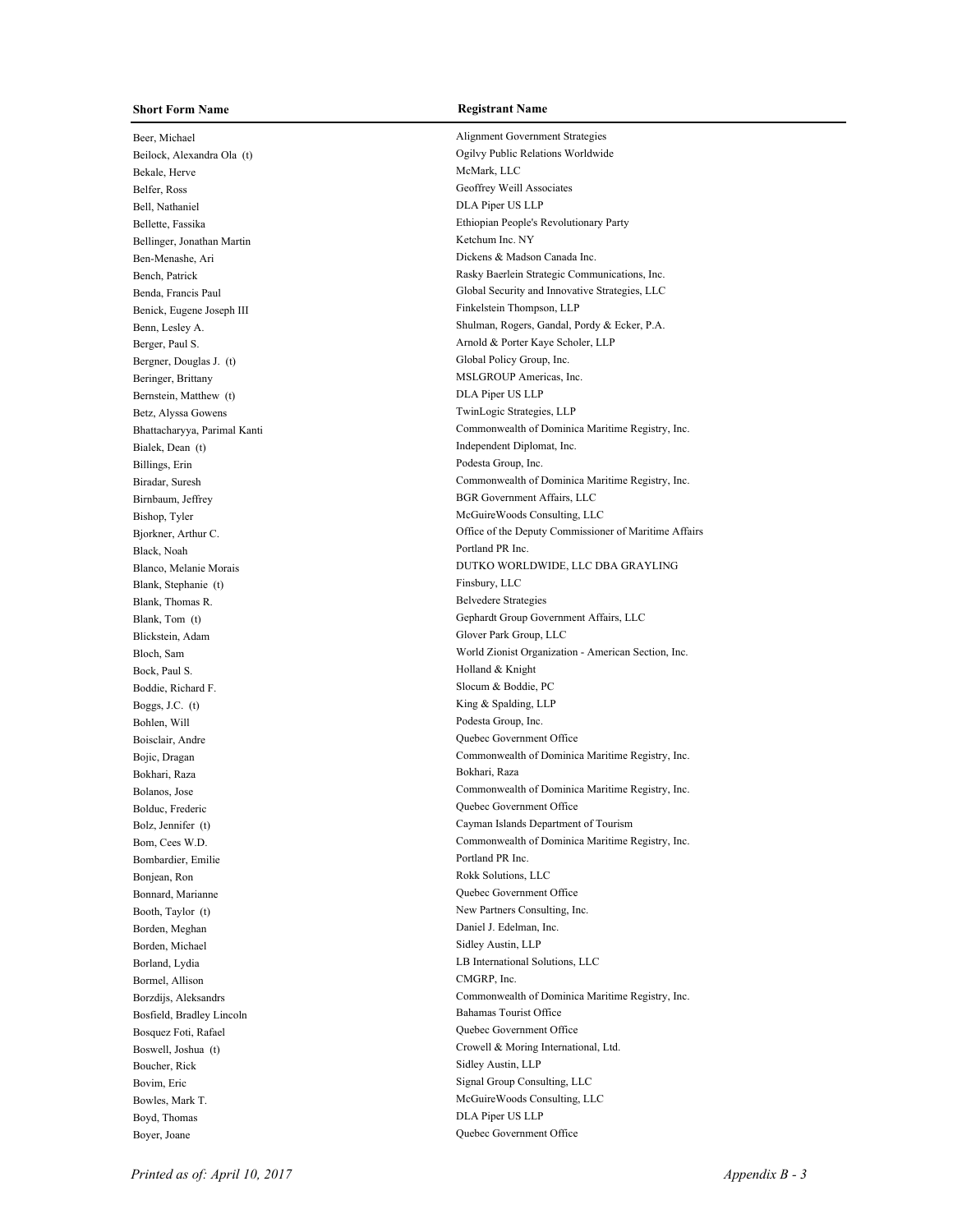Bradley, Alison BLJ Worldwide LTD Bradlow, Lucinda PR Inc. Brandon, Emily Keiko Ketchum Inc. NY Brathwaite, Paul Podesta Group, Inc. Breard, Annie Quebec Government Office Brennan, Janis Foley Hoag, LLP Broitman, Elana (t) Greenberg Traurig, LLP Brolly, Aine Invest Northern Ireland Brow, Nicole (t) VisitBritain Brown, Peter BLJ Worldwide LTD Brown, Valery Bahamas Tourist Office Brownstein, Craig (t) Daniel J. Edelman, Inc. Bryant, Anna Marie Ketchum Inc. NY Buckley, Mary **IDA** Ireland Budhraja, Ruchika Daniel J. Edelman, Inc. Burden, Erin Alyssa CMGRP, Inc. Burns, Michael KP Public Affairs, LLC Burns, Molly **FCB** New York Butcher (Kim), Linda H. (t) Korea Economic Institute Butler, Jim Ketchum Inc. NY Cabeza, Romulo Sandler Trade, LLC Caccavale, Anthony Michael Ketchum Inc. NY Cademenos, Lea CMGRP, Inc. Cady, Lydia Spring O'Brien & Company, Inc. Cailor, Tiffani Keir Bermuda Tourism Authority Calamaro, Raymond S. Hogan Lovells US LLP Calascione, Joseph Salvatore Deutsche Telekom, Inc. Campbell, Stuart Ireland Canzano, Peter L. (t) Sidley Austin, LLP Caparso, Anne Smith Policy Agency, LLC Caperton, Kent Ben Barnes Group Carcione, Santina Antonette Ketchum Inc. NY Cardenas, Jose R. Vision Americas, LLC Cardona, Carlos Enrique Valladares, Fernando Carey, Raquel D. Bahamas Tourist Office Carlisle, Linda E. (t) Miller & Chevalier Chartered Carmona, Ali Daniel Vazquez BLJ Worldwide LTD Carneal, George U. Hogan Lovells US LLP Carney, Jerome Quebec Government Office Carpentier, Lucie Quebec Government Office Carroll, Philip Thomas Ketchum Inc. NY Carseni, Joseph M. Holland & Knight Cartwright, Angelika P. Bahamas Tourist Office

Braden, Mark Mercury Public Affairs, LLC/dba Mercury/Clark & Weinstock Bramble, Sylma Brown Caribbean Tourism Organization, USA Inc. Buddhani, Achiraya Tourism Authority of Thailand, New York Budzillo, Elzbieta Polish National Tourist Office, New York Bulo, Fekadu W. Oromo Liberation Front, North America Office Burke, Dennis Global Security and Innovative Strategies, LLC Burton, William Arthur Commonwealth of Dominica Maritime Registry, Inc. Butterfield, R. Ian Butterfield, R. Ian Butterfield, R. Ian Butterfield, Carter and Associates Caamano, Antonia (t) Ogilvy Public Relations Worldwide Caires, Monica DUTKO WORLDWIDE, LLC DBA GRAYLING Caldwell, Charles CD Global Strategies Group, LLC Camilleri, Miriam Commonwealth of Dominica Maritime Registry, Inc. Carella, Pat DDB Worldwide Communications Group, Inc. Carp, Bertram Alignment Government Strategies Carrillo, Marcelo Commonwealth of Dominica Maritime Registry, Inc. Carter, Gavin J. Butterfield Carter and Associates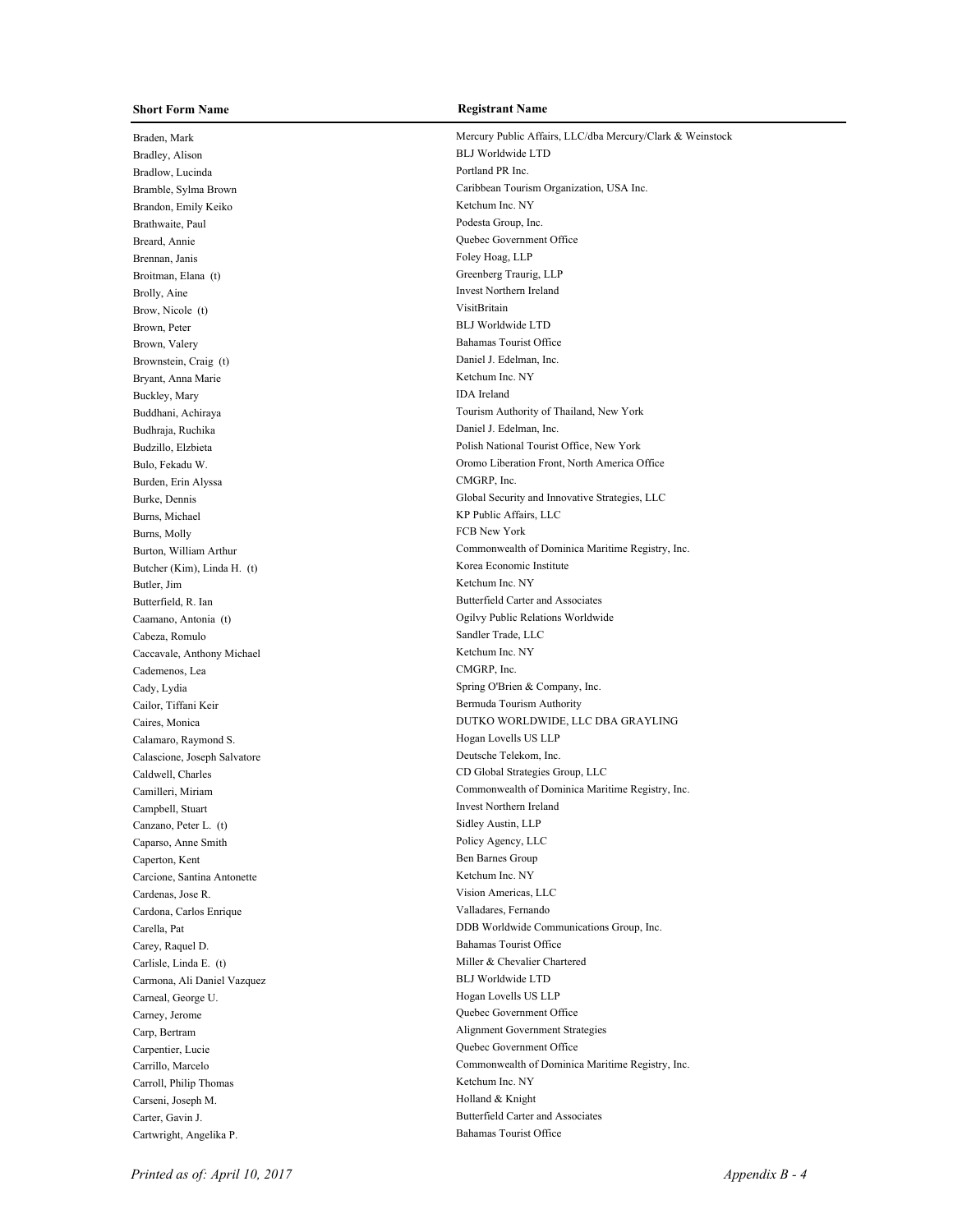Casey, Tracy Lynn Grieboski Global Strategies, LLC Cassidy, Robert H. Saudi Petroleum International, Inc. Castle, Michael DLA Piper US LLP Castro, Mary Rosetta **Bermuda Tourism Authority** Cave, Jennifer Van Scoyoc Associates, Inc. Cawley, Justin Picard Kentz & Rowe, LLP Cerny, Sophie Quebec Government Office Cha, Sungwook Korea Business Center Chabot, Will Marathon Strategies, LLC Chae, Hee Kwang Korea Business Center Chandra, Tara Podesta Group, Inc. Chandra, Tara P. Harbour Group, LLC Channon, Alison Fenton Communications Charles-St. Jules, Anthea Lorine St. Lucia Tourist Board Chauvin, Ashley T. Daniel J. Edelman, Inc. Chen, Sylvia (t) Sandler Trade, LLC Cheney, Kerry (t) Ogilvy Public Relations Worldwide Chesney, Daniel Invest Northern Ireland Chiba, Taisei JETRO, San Francisco Chidlow, Carl D. Winning Strategies Washington Chinje, Eric KRL International, LLC Choi, Myunglae Korea Business Center Choudhry, Jeff Nickles Group, LLC Choynacki, Annette Belgian National Tourist Office Chu, Ellen Wei-Hsin CMGRP, Inc. Chu, Youn Jung Korea Business Center Chun, Byoungje Korea Business Center Ciardiello, Juiie Schumacher Ketchum Inc. NY Clark, Emily CMGRP, Inc. Clark, Katherine (t) Daniel J. Edelman, Inc. Clarkson, Karen VisitBritain Clayton, Lisa K. MSLGROUP Americas, Inc. Clough, Madison MSLGROUP Americas, Inc. Coghlan, Matthew Gowan Fleishman-Hillard, Inc. Cohen, Yoram Menchem LISCR, LLC Cole, Christopher **Rogich Communications Group** Coleman Jr, Norman B. Hogan Lovells US LLP Colquitt, Katherine APCO Worldwide, Inc. Comenalli, Debora Stradiotti Daniel J. Edelman, Inc.

Cenzuales, Giovanni Italian Government Tourist Board, New York Chalmers, Katherine Ann (t) DUTKO WORLDWIDE, LLC DBA GRAYLING Chan, Donny Eka Malaysian Rubber Export Promotion Council (USA) Chaudhury, Shamik Commonwealth of Dominica Maritime Registry, Inc. Chen, Bin Representative Office in the USA, China Council for the Promotion of International Trade (CPIT) Chen, Hai Tao Commonwealth of Dominica Maritime Registry, Inc. Chen, Janice I-Jier Taiwan Democratic Progressive Party Mission in the U.S. Chen, Ming Stephanie Singapore Economic Development Board Cheng, Gang Commonwealth of Dominica Maritime Registry, Inc. Cheon, Hyun Jun Small Business Corporation USA Office Cheong, Nigel Singapore Economic Development Board Cheung, Winchell Hong Kong Trade Development Council, Inc. Chomsin, Tassanee Tourism Authority of Thailand, Los Angeles Chow, Shui Sang **Hong Kong Trade Development Council**, Inc. Chu, MinSok Korea International Trade Association, Inc. Chua, Jia-Ying Singapore Economic Development Board Chua, Valerie Jia Lin Singapore Economic Development Board Chun, Byungwoo Small Business Corporation USA Office Cohen, Nicole Akin, Gump, Strauss, Hauer & Feld, LLP Colon, Carol Lyn (t) Ogilvy Public Relations Worldwide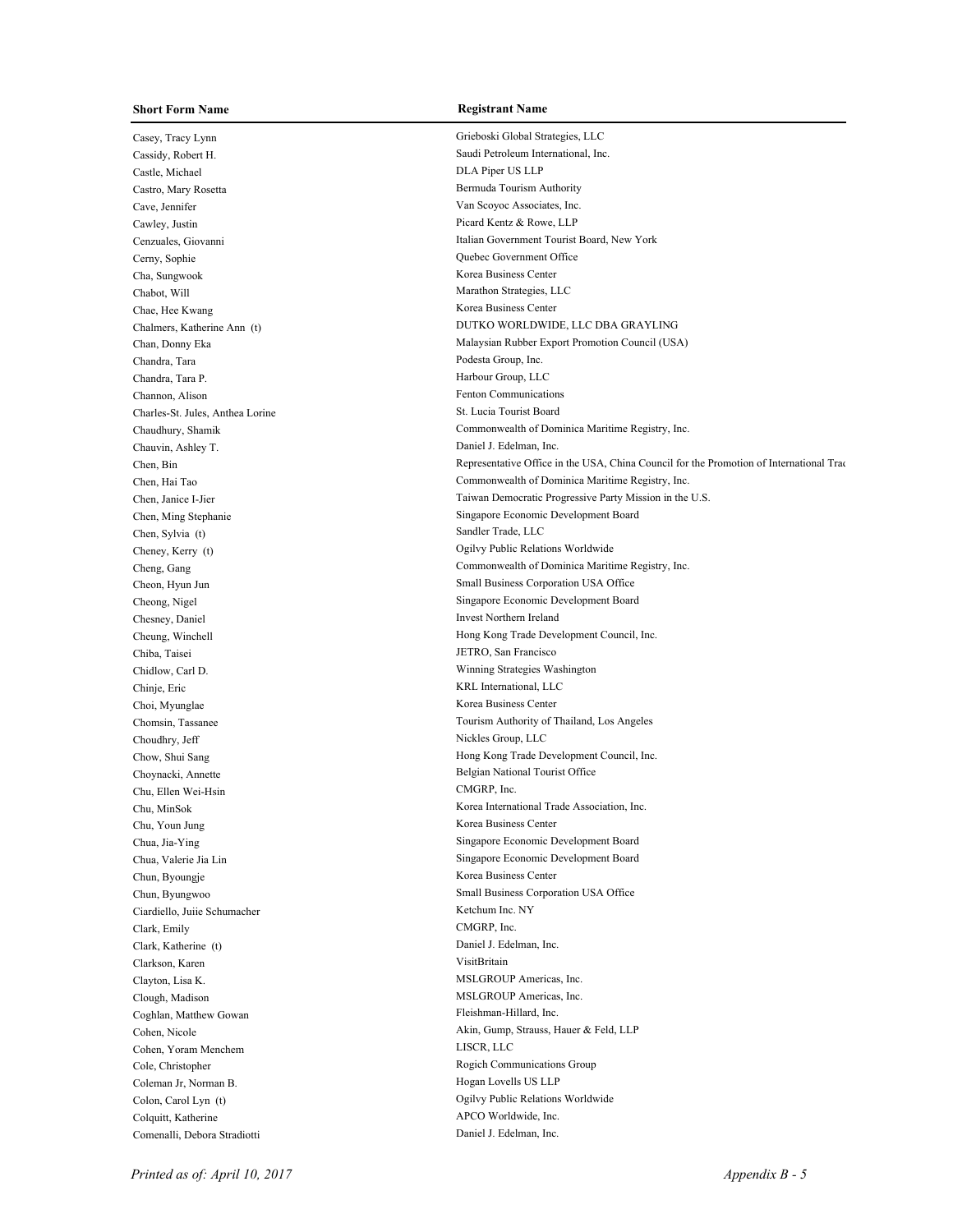Condon, William Tourism Ireland Limited Conlon, Michael Invest Northern Ireland Cook, Gerald JETRO, New York Cooper, Christopher (t) Potomac Square Group Corr, Anders Corr Analytics, Inc. Cosar, Yagmur Fleishman-Hillard, Inc. Costello, Megan Sorini, Samet & Associates, LLC Courville, Cindy Courville Consultants, LLC Cox, Oliver Cox, Oliver Park Group, LLC Coyne, Tom Coyne Public Relations, LLC Crain, William Daniel J. Edelman, Inc. Crawford, Robin Finn Partners, Inc. Crimmins, Julie Sarah Ketchum Inc. NY Culin, Abigail Jane Ketchum Inc. NY Cullen, James P. Friends of Sinn Fein, Inc. Cummings, Jennifer Fratelli Group Curwen, Elizabeth Lynne (t) Outreach Strategies, LLC Cusack, Tom Enterprise Ireland Cutin, Dario O. Fleishman-Hillard, Inc. Cutler, Aaron Hogan Lovells US LLP Cypher-Burley, Ross Portland PR Inc. D'Amato, Alfonse M. Park Strategies, LLC D'Amato, Christopher P. Park Strategies, LLC D'Amico, Kathleen Cavanaugh Ketchum Inc. NY Dallaire, Paul Quebec Government Office Dark, Calvin CD Global Strategies Group, LLC Darrell, Karin Angelyn Bermuda Tourism Authority Daschle, Nathan Daschle Group, LLC Daschle, Thomas Daschle Group, LLC Davenport, Rory Alpaytac, Inc. David, Alex Nineveh Plain Defense Fund Davidson, Daniel M. Hogan Lovells US LLP Davis, Benjamin Camstoll Group, LLC Davis, Henry Witt Global Partners, LLC Davis, Lanny Jesse (t) Lanny J. Davis & Associates, LLC Davis III, James Oscar Holland & Knight Dawson, Andrew MSLGROUP Americas, Inc. Dawson, Donald W. Jamaica Tourist Board, Florida Deak, Robert H. Urenco, Inc.

Conover, Heather Conover + Gould Strategic Communications, Inc. Copper, Tarrah Mercury Public Affairs, LLC/dba Mercury/Clark & Weinstock Cox, Christine M. Nelson Mullins Riley & Scarborough, LLP Coyle (Morris), Melissa D. Crowell & Moring International, Ltd. Cpin, John Mercury Public Affairs, LLC/dba Mercury/Clark & Weinstock Cresci, Frank W. Monaco Government Tourist Office Crimmins, John Shulman, Rogers, Gandal, Pordy & Ecker, P.A. Crowe, Robert B. Nelson Mullins Riley & Scarborough, LLP Cushing, Christopher T. Nelson Mullins Riley & Scarborough, LLP Cynamon, David J. (t) Pillsbury Winthrop Shaw Pittman, LLP Dade, Corey A. Burson-Marsteller, LLC (Washington, DC) Dana, Mehmet Representative of the Turkish Republic of Northern Cyprus Danisman, Janet Bavarian U.S. Offices for Economic Development, LLC Dastoor, Rustom DDB Worldwide Communications Group, Inc. Davis, Andrew Delegation of Catalonia to the United States of America Davis, Smith W. Akin, Gump, Strauss, Hauer & Feld, LLP Dawicki, Angela M. Commonwealth of Dominica Maritime Registry, Inc. Dawicki, Eric R. Commonwealth of Dominica Maritime Registry, Inc. Dehn, Torstein Commonwealth of Dominica Maritime Registry, Inc. Delafield, Christy U.S. Office of the National Coalition of Syrian Revolution and Opposition Forces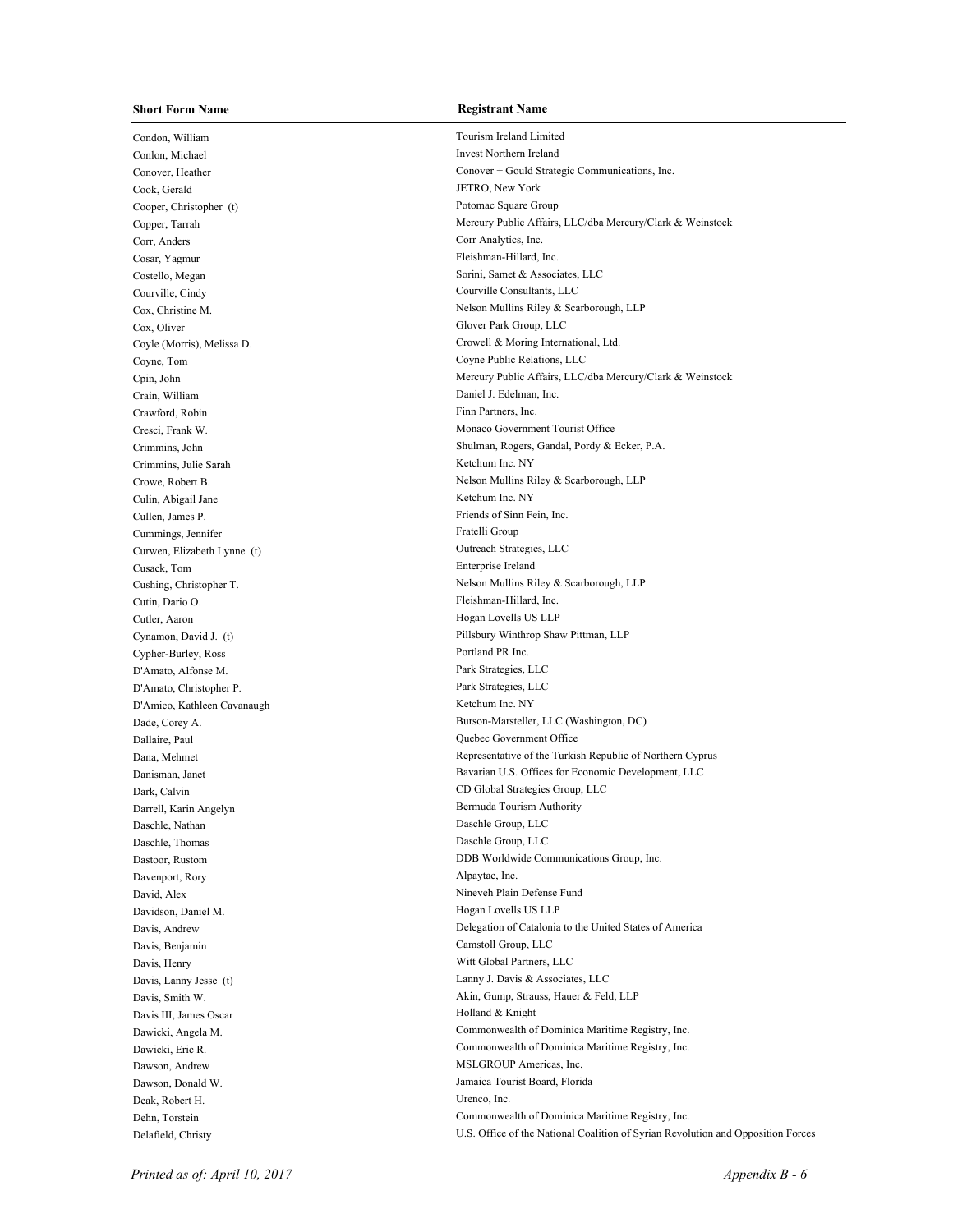Dellums, Ronald V. Watts Partners (J.C. Watts Companies) Demetrious, Susanne German National Tourist Office Dempsey, Amanda Jane Bermuda Tourism Authority Dempster, Will (t) Signal Group Consulting, LLC Dershowitz, Toby Ketchum Inc. NY Deschauer Jr., John J. Squire Patton Boggs, LLP Diaz, Alice CMGRP, Inc. Dignard, Daniel Quebec Government Office DiJames, Jennifer Alignment Government Strategies Dijkhoff, Brigit Aruba Tourism Authority Dilenschneider, Robert L. Dilenschneider Group, Inc. Dill, Jr., Earlston T. Samuel and Tourism Authority Dilley, Dean M. Squire Patton Boggs, LLP Dion, Elaine Ketchum Inc. NY Dion, Jean Pierre Quebec Government Office Dionisio, Virginia M. South African Tourism Dobson, Christopher George Jamaica Tourist Board, Florida Dobson, Michael (t) Independent Diplomat, Inc. DoIan Jr., Charles Halliday Ketchum Inc. NY Dolan, Michael Finsbury, LLC Dole, Robert J. Alston & Bird, LLP Donovan, Sarah DLA Piper US LLP Doran, Seagren CMGRP, Inc. Douglas, Donna Willa-Mae Bermuda Tourism Authority Drucker, Cynthia R. CMGRP, Inc. Duboff, Scott Garvey, Schubert & Barer Duffy. Emmet Friends of Sinn Fein, Inc. Duffy, Mark Joseph MSLGROUP Americas, Inc. Duffy, Mark Joseph Signal Group Consulting, LLC Dufresne, Caroline Quebec Government Office Duguay, Philip Quebec Government Office Dulle, Oliver A. Dulle Jr. & Company Dumke, David T. (t) Glover Park Group, LLC Dunaway, Scott Monument Group, LLC Duncan, John Livingston Group, LLC Durkovic, Andrew Amsterdam & Partners, LLP Dye, Trevin G. JETRO, Atlanta Dyer, James Podesta Group, Inc. Earls, Michael (t) New Partners Consulting, Inc. Early, Katrina VisitBritain Edmonds, Valerie CMGRP, Inc. Eichenauer, Steven Public Strategies Washington, Inc. Elam, David Richard Camstoll Group, LLC

Delpan, Lee A. Commonwealth of Dominica Maritime Registry, Inc. DeMetri, Olga Ranaweera (t) Levick Strategic Communications, LP Deschauer, John Anthony Levick Strategic Communications, LP Desira, Elio Commonwealth of Dominica Maritime Registry, Inc. Diaz-Balart, Lincoln Western Hemisphere Strategies, LLC Djaleta, Tefera Oromo Liberation Front Foreign Relations Office in North America (OLF-FRONA) Doran, Dana Rasky Baerlein Strategic Communications, Inc. Dovgal, Dmitriy Commonwealth of Dominica Maritime Registry, Inc. Drascek, Andraz Commonwealth of Dominica Maritime Registry, Inc. Druzhkin, Serhiy Commonwealth of Dominica Maritime Registry, Inc. Duncan, Stephen Development Counsellors International Dunich, Chelsea DDB Worldwide Communications Group, Inc. Dyson, Caryn Akin, Gump, Strauss, Hauer & Feld, LLP Ebba, Fido T. Oromo Liberation Front, North America Office Ebsary, Alexander Kurdistan Regional Government - Liaison Office - USA Elamer, Basem Mohamed Mohamed Commonwealth of Dominica Maritime Registry, Inc.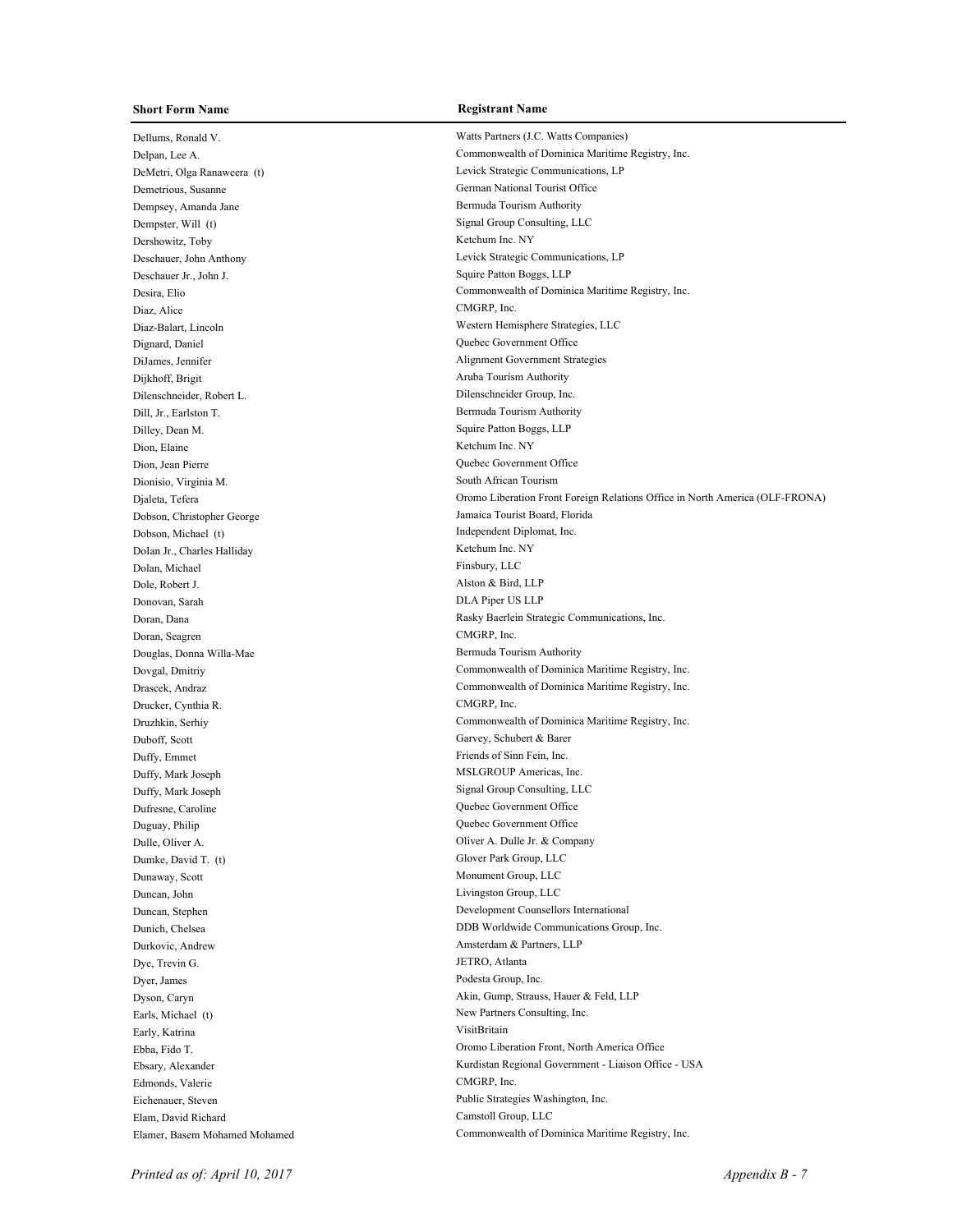Eler, Ecio Commonwealth of Dominica Maritime Registry, Inc. Elias, Kayla Portland PR Inc. Ellis, Steven G. Sanitas International, LLC Emery, Rodney Madison Group, LLC Engel, Robert B. Hills Stern & Morley, LLP Epperly, Matthew T. **Harbour Group**, LLC Epstein, Jonathan M. Holland & Knight Epstein, Matthew Camstoll Group, LLC Ervin, Clark Kent Squire Patton Boggs, LLP Escalante, Haydee Portland PR Inc. Eskeland, Philip D. Korea Economic Institute Espinosa, Norma Nereida Raben Group, LLC Etkin, Scott Finsbury, LLC Evich, Peter J. Van Scoyoc Associates, Inc. Eymond-Laritaz, Thomas (t) APCO Worldwide, Inc. Faulkner, Charles (t) BGR Government Affairs, LLC Fay, Robert A. International Registries, Inc. Feehery, Kerry F. Holland & Knight Fellows, Sean Rogich Communications Group Fenstermaker, Grace Gayle MSLGROUP Americas, Inc. Ferguson, Claire Sunderland PR Inc. Ferguson, Phelan P. Bahamas Tourist Office Fernia, Rocco V. (t) Miller & Chevalier Chartered Ferrier, Kyle Korea Economic Institute Fibich, Don Kemp Goldberg Partners, LLC Finch, Kristy Alpaytac, Inc. Findlen, Sean T. CMGRP, Inc. Fisher, Bart S. Omni Advisors, LLC Fisher, Bart Steven Law Office of Bart S. Fisher Fitz-Pegado, Lauri Livingston Group, LLC Flintoft, Thomas Kindel Gagan Flora, William B. Jr. **Hong Kong Tourism Board** Footlik, Jay K. Global Policy Initiatives Forgie, Anna DLA Piper US LLP Fornaris, Carl A. Greenberg Traurig, LLP Forristal, John MSLGROUP Americas, Inc. Fortin, Louise Jochimsen Quebec Government Office Fossella, Vito Park Strategies, LLC Fox, William R. Cloakroom Advisors, LLC Francis, Denise M. International Registries, Inc.

Emanuel, Chris George **Delegation of Catalonia to the United States of America** Eng, Kun Long John Singapore Economic Development Board Ereli, Adam Mercury Public Affairs, LLC/dba Mercury/Clark & Weinstock Ertrem, Cern Commonwealth of Dominica Maritime Registry, Inc. Esah, Sieh Malaysian Rubber Export Promotion Council (USA) Evans, Alastair MacKenzie Lloyd's of London Market Representatives Ezel, Ozgur Representative of the Turkish Republic of Northern Cyprus Fakeh, Omar Jamal General Delegation of the PLO to the US Fang, Xu Hai Tian Development U.S.A., Inc. Fannin, Rebecca **Hill and Knowlton Strategies**, LLC Farber, Ethan Burson-Marsteller, LLC (Washington, DC) Farrell, Megan Peck, Madigan, Jones & Stewart, Inc. Fazio, Victor H. Akin, Gump, Strauss, Hauer & Feld, LLP Feng, Zhang Ying Commonwealth of Dominica Maritime Registry, Inc. Filatov, Igor Commonwealth of Dominica Maritime Registry, Inc. Foley, Michael Cayman Islands Department of Tourism Fonte, Michael J. Taiwan Democratic Progressive Party Mission in the U.S. Forbes, Allan **Forbes, Allan** Oil Council (f/k/a American Palm Oil Council) **Malaysian Palm Oil Council** Fortson, Robert L. (t) McGuireWoods Consulting, LLC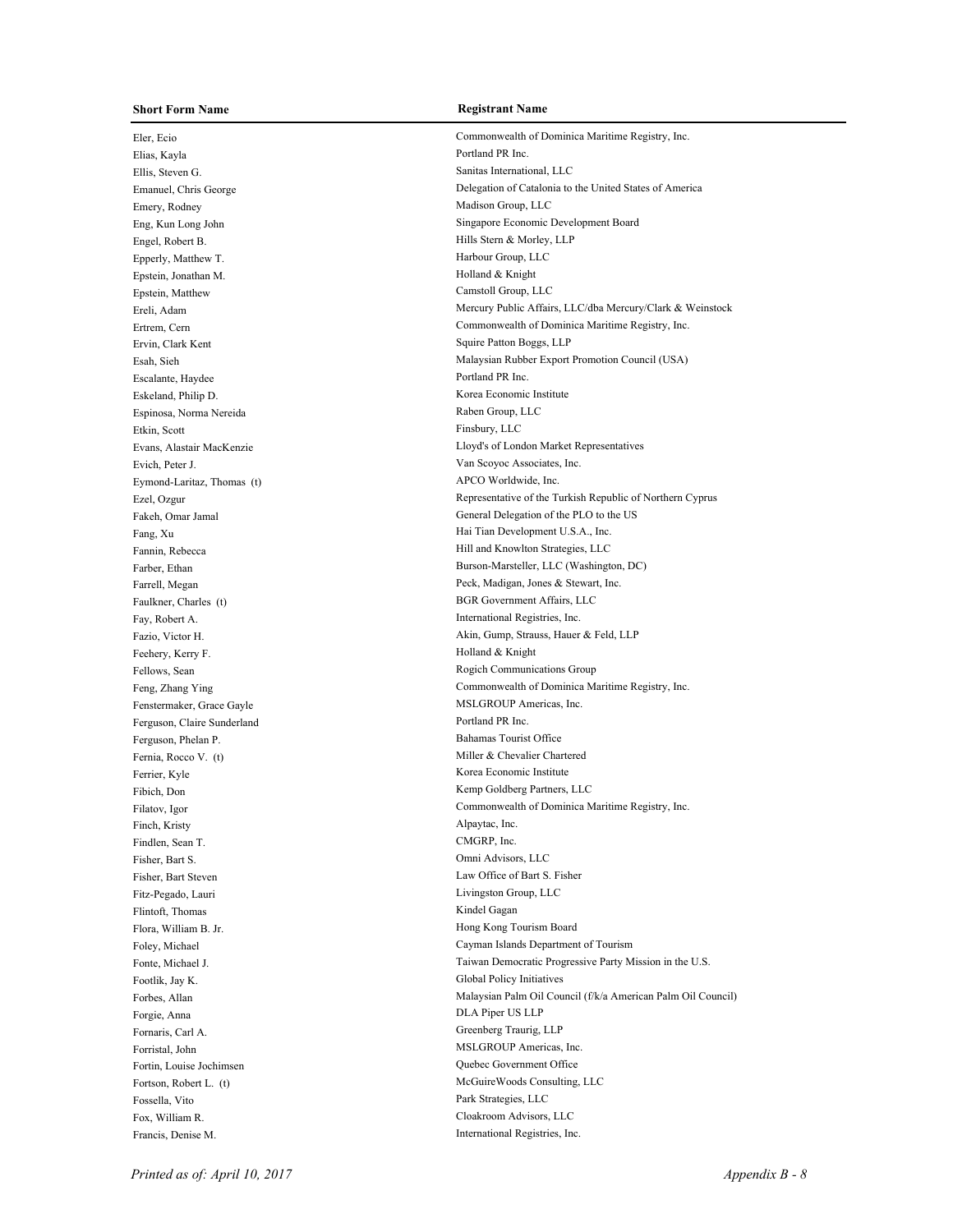Francoeur, Marie Claude Quebec Government Office Frank, Andrew D. Karv Communications, Inc. Frank, Ayal (t) MSLGROUP Americas, Inc. Frazee, Elizabeth W. TwinLogic Strategies, LLP Freiberg, Ronna Legislative Strategies, Inc. French, Charles Towner Capitol Counsel, LLC French, Lauren Nlchole Signal Group Consulting, LLC Fridman, Adam Judah Hogan Lovells US LLP Friedlander, Ezra Friedlander Group Fryer, Bruce (t) Sanitas International, LLC Gabriel, Edward M. Gabriel Company, LLC Gagan, Michael S. Kindel Gagan Gagnon, Laurence Quebec Government Office Galano, Michael Holland & Knight Gallagher, James P. (t) Gallagher Group, LLC Gallagher, William R. International Registries, Inc. Garcia, Melanie DLA Piper US LLP Garcia III, Noe Signal Group Consulting, LLC Gardiner, Jennifer Bahamas Tourist Office Garrett, John C. Squire Patton Boggs, LLP Gaskin, David IDA Ireland Gauchet, Cyril Quebec Government Office Gauss, Anna Marshall Ketchum Inc. NY Gay, Samantha Corr Analytics, Inc. Gentry, James O'Brien Gentry & Scott, LLC George, Maya South African Tourism Gerard, Randall Podesta Group, Inc. Germaine, Mary Elizabeth Ketchum Inc. NY Gerson, Marc J. (t) Miller & Chevalier Chartered Ghaderi, Samira Greenberg Traurig, LLP Ghuman, Shawn Ketchum Inc. NY Gibson, Jeannie Bahamas Tourist Office Gibson, Jenna R. Korea Economic Institute Gigl, Michael Austrian Tourist Office, Inc. Gilster, Kyle Husch Blackwell, LLP Giovanetti, Isabella Quebec Government Office Gjinko, Herma Finsbury, LLC

Friedl, Michael Austrian Trade Commission in the U.S., Southern Region Friedman, Francine Akin, Gump, Strauss, Hauer & Feld, LLP Friedman, Seth DDB Worldwide Communications Group, Inc. Frillici, Vincent (t) Mercury Public Affairs, LLC/dba Mercury/Clark & Weinstock Fullem, Michael DUTKO WORLDWIDE, LLC DBA GRAYLING Gabriel, Edward M. Moroccan-American Center for Policy, Inc. Gaines, Jeremy Burson-Marsteller, LLC (Washington, DC) Galbreath, Dana **Japan National Tourism Organization** Gay, Timothy M. (t) Levick Strategic Communications, LP Geisler, Daniel (t) Crowell & Moring International, Ltd. Gemmill, Robert (t) Levick Strategic Communications, LP Gensemer, Thomas Burson-Marsteller, LLC (Washington, DC) Georgala, Lena Commonwealth of Dominica Maritime Registry, Inc. George, Perla **British Virgin Islands Tourist Board** British Virgin Islands Tourist Board Gephardt, Richard A. Gephardt Group Government Affairs, LLC Ghadbian, Najib U.S. Office of the National Coalition of Syrian Revolution and Opposition Forces Ghadouani, Chakib El Mokhtar Moroccan National Tourist Office Ghannam, Nadia General Delegation of the PLO to the US Gian, Yi Hsen Singapore Economic Development Board Gilliland, John R. **Akin, Gump, Strauss, Hauer & Feld, LLP** Ginther, Jeffrey William Cayman Islands Department of Tourism Gittens, Leslie **Barbados Investment & Development Corp. Barbados Tourism**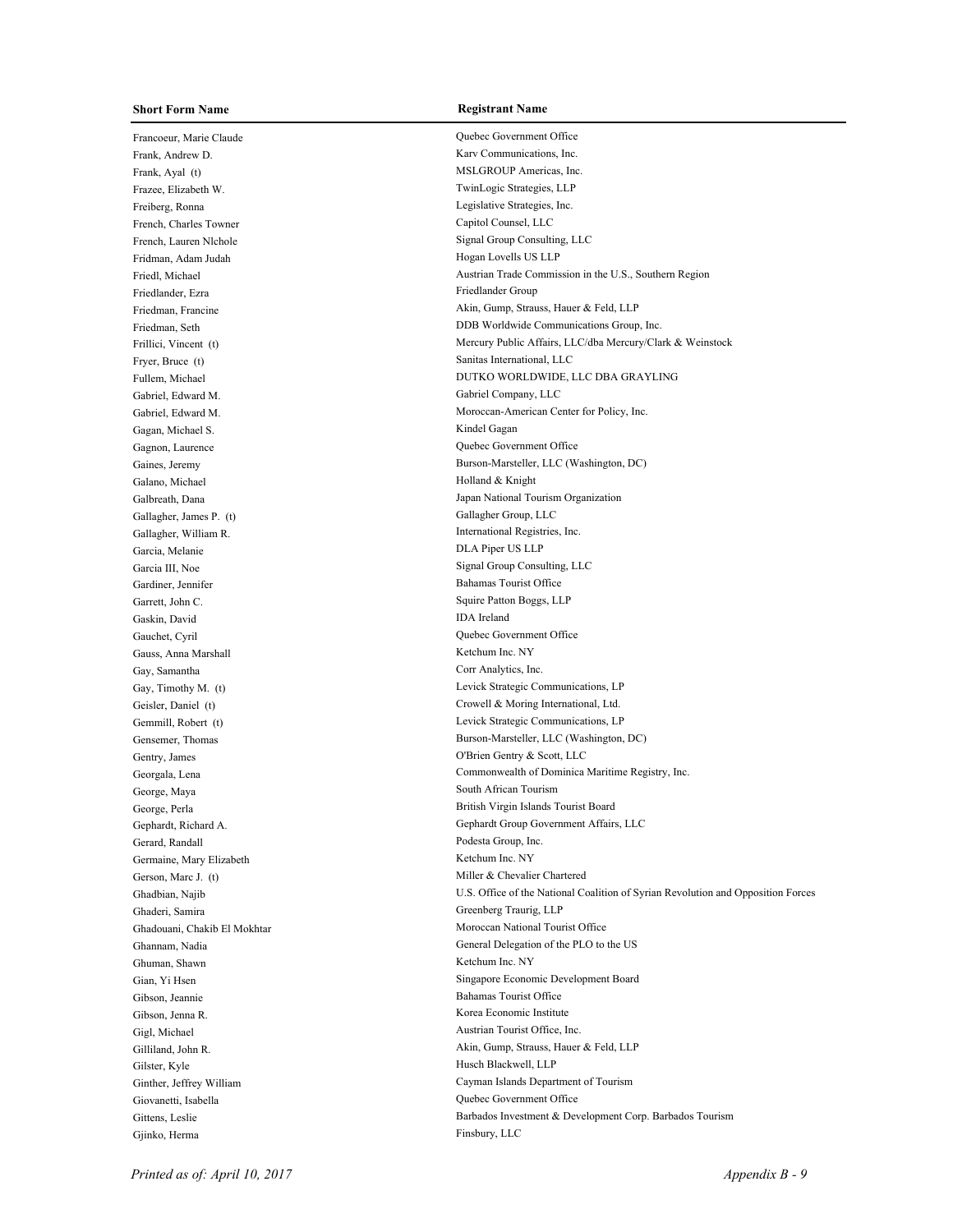Gleischman, Max Glover Park Group, LLC Glinton, Eureka Bahamas Tourist Office Glynn, Brian Enterprise Ireland Glynn, Brian Invest Northern Ireland Godbold, Erin Portland PR Inc. Goh, Kershing Singapore Tourism Board Gold, Stephanie J. Hogan Lovells US LLP Goldfield, H.P. **Hogan Lovells US LLP** Goldman, Kevin APCO Worldwide, Inc. Golds, Kerry Finsbury, LLC Gomez, Rosamon Louise Bahamas Tourist Office Gomm, Anne Fabry **Hong Kong Tourism Board** Gonin, Benjamin Finsbury, LLC Gonzalez, John Michael Peck, Madigan, Jones & Stewart, Inc. Gonzalez, Larry Raben Group, LLC Goodman, Adam Ketchum Inc. NY Goodwin, Edward Enterprise Ireland Goodwin, Nicholas Reid CMGRP, Inc. Goold, James A. Covington & Burling, LLP Goto, Katsuyoshi JETRO, New York Goulding, Kate MSLGROUP Americas, Inc. Graig, Ian C. (t) Global Policy Group, Inc. Gran, Beate Christin Innovation Norway Grant, Megan Glover Park Group, LLC Gray, Justin Gray Global Advisors, LLC Greco, Kristen (t) **Calculations Contained Acts** Contained Acts Ogilvy Public Relations Worldwide Green, Kathryn (t) New Partners Consulting, Inc. Greenberg, Eldon V.C. Garvey, Schubert & Barer Greenfield, Aaron J. Greenfield & Kress, P.A. Greenhill, Jonathan S. Greenhill Group, LLC Greer, Lauren C. McGuireWoods Consulting, LLC Greif, Judson K&L Gates, LLP Grieboski, Joseph K Just Consulting LLC Grieboski, Joseph K. Grieboski Global Strategies, LLC Gross, Joshua Glover Park Group, LLC Gross, Michael Finsbury, LLC Grothaus, Nicholas Camstoll Group, LLC Gruaz, Huma Alpaytac, Inc. Guida, Florigio Antonio International Registries, Inc. Gutierrez-Cordero, Maria-Esther Del-Carmen Squire Patton Boggs, LLP Gyi, Maung Maung Commonwealth of Dominica Maritime Registry, Inc.

Glover, Robert C. **Commonwealth of Dominica Maritime Registry**, Inc. Goel, Brij R. Commonwealth of Dominica Maritime Registry, Inc. Goldburg, Devorah (t) Burson-Marsteller, LLC (Washington, DC) Golubitsky, Alexander Commonwealth of Dominica Maritime Registry, Inc. Gonzalez, Sabina Commonwealth of Dominica Maritime Registry, Inc. Goodwin, Jahaira Cayman Islands Department of Tourism Goszczynski, Jacek Commonwealth of Dominica Maritime Registry, Inc. Gould, Michael (t) Washington Research & Analysis, LLC Grainger, Clive Henry Commonwealth of Dominica Maritime Registry, Inc. Grebenuks, Vladimirs Commonwealth of Dominica Maritime Registry, Inc. Green, Karen Goldmeier **Akin, Gump, Strauss, Hauer & Feld, LLP** Green, Leslie Cayman Islands Department of Tourism Griffith, Spencer S. Akin, Gump, Strauss, Hauer & Feld, LLP Griffiths, Malcolm Development Counsellors International Grool, Robert Commonwealth of Dominica Maritime Registry, Inc. Gunset, Joseph P. Lloyd's of London Market Representatives Gutteridge, Kurt **Commonwealth of Dominica Maritime Registry**, Inc. Guyvan, Oleksandr Commonwealth of Dominica Maritime Registry, Inc.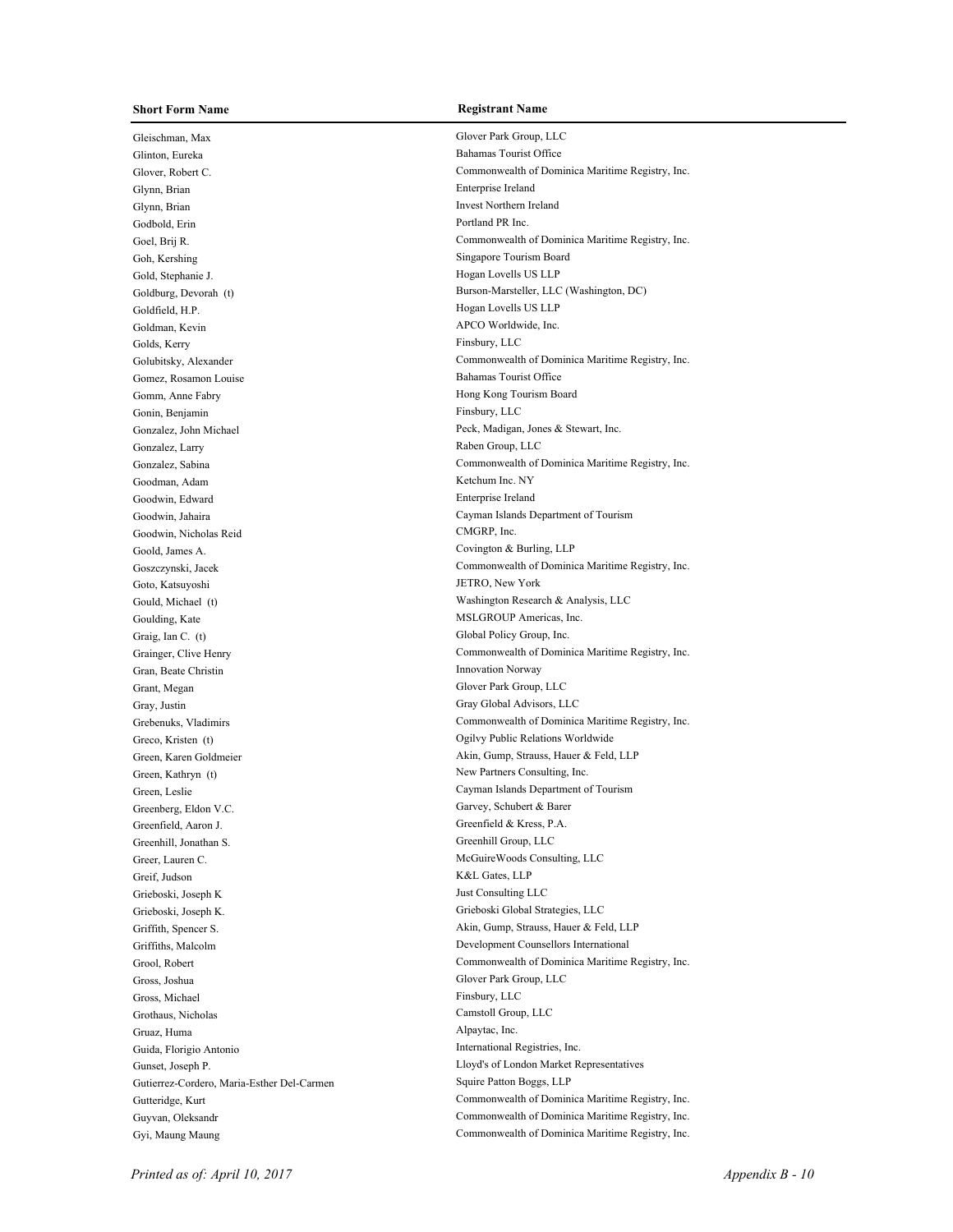Habegger, Peter William Ketchum Inc. NY Hachiyama, Koji JETRO, New York Hamajima, Sachiko JETRO, Los Angeles Hamano, Yusuke JETRO, San Francisco Hamilton Jr., William W. Fenton Communications Hampton, Derek Fenton Communications Han, Allegra Capitol Counsel, LLC Han, Taesik Korea Business Center Hand, Lloyd N. (t) King & Spalding, LLP Hanley, Gary Invest Northern Ireland Hansen, Harald Innovation Norway Hardey, Jane Marathon Strategies, LLC Hardtman, Jamel Anthony Bermuda Tourism Authority Haridas, Sandhya **India Tourism**, Los Angeles Harris, Marshall F. (t) Alston & Bird, LLP Harrison, Kelly VisitBritain Harsch, Jonathan Witt Global Partners, LLC Hart, Brian Christopher Ketchum Inc. NY Hart, Daniel Scott Herrick, Feinstein LLP Hartley, Gregg L. Cloakroom Advisors, LLC Harvin, Christopher (t) Sanitas International, LLC Hastings, Jay D. (t) Hastings, Jay Donald Haughian, Andrea Invest Northern Ireland Hayden, Caitlin Daniel J. Edelman, Inc. Hayes, Christopher Daniel J. Edelman, Inc. Hayes, Gregory KP Public Affairs, LLC Hayes, James A. Herrick, Feinstein LLP Hayes, Paraic IDA Ireland Hedberg, James I. Deutsche Telekom, Inc. Hegg, Richard Venable, LLP Heinan, Thomas F. **International Registries**, Inc. Heisler, Rebecca Targeted Victory, LLC Hendrie, Karen Ireland Invest Northern Ireland Hengesbach, Kelly Hepworth, Virginia Porter Novelli, Inc. Herrmann, Alexander Alpine Tourist Office

Haber, Leo World Zionist Organization - American Section, Inc. Haddunya, Salasiah (t) Malaysian Industrial Development Authority Hadjisoteriou, Anastasios Commonwealth of Dominica Maritime Registry, Inc. Haffreingue, Francoise Belgian National Tourist Office Haley, Maureen (t) Development Counsellors International Hamill, Paul W. Logan International Relations, LLC Han, Jianbing Representative Office in the USA, China Council for the Promotion of International Trade (CCPIT) Hang, Sui Yan Commonwealth of Dominica Maritime Registry, Inc. Hannegan, Timothy F. Hannegan Landau Poersch & Rosenbaum Advocacy Harada, Yasuyuki (t) Japan National Tourism Organization, Los Angeles Harding, John Commonwealth of Dominica Maritime Registry, Inc. Harnpanpongse, Pintida Tourism Authority of Thailand, New York Harper, Cheryl Ann Victoria **Matter and America Tourist Board**, Florida Harris, Laurence E. (t) Pillsbury Winthrop Shaw Pittman, LLP Harris, Marshall Alexandria Group International, LLC Hasenfus, Kedsarin (t) Tourism Authority of Thailand, New York Hawkins, Matthew Akin, Gump, Strauss, Hauer & Feld, LLP Haynes, Joseph Rasky Baerlein Strategic Communications, Inc. Haznedar, Bulent Commonwealth of Dominica Maritime Registry, Inc. Hecht, Timothy P. Hecht, Latham, Spencer & Associates, Inc. Hecht, William H. Hecht, Latham, Spencer & Associates, Inc. Heng, Shu Xian Gina Singapore Economic Development Board<br>Hengeshach Kellv Singapore Economic Development Board<br>Just Consulting LLC Henzan, Hideo Okinawa Prefecture DC Office, Inc.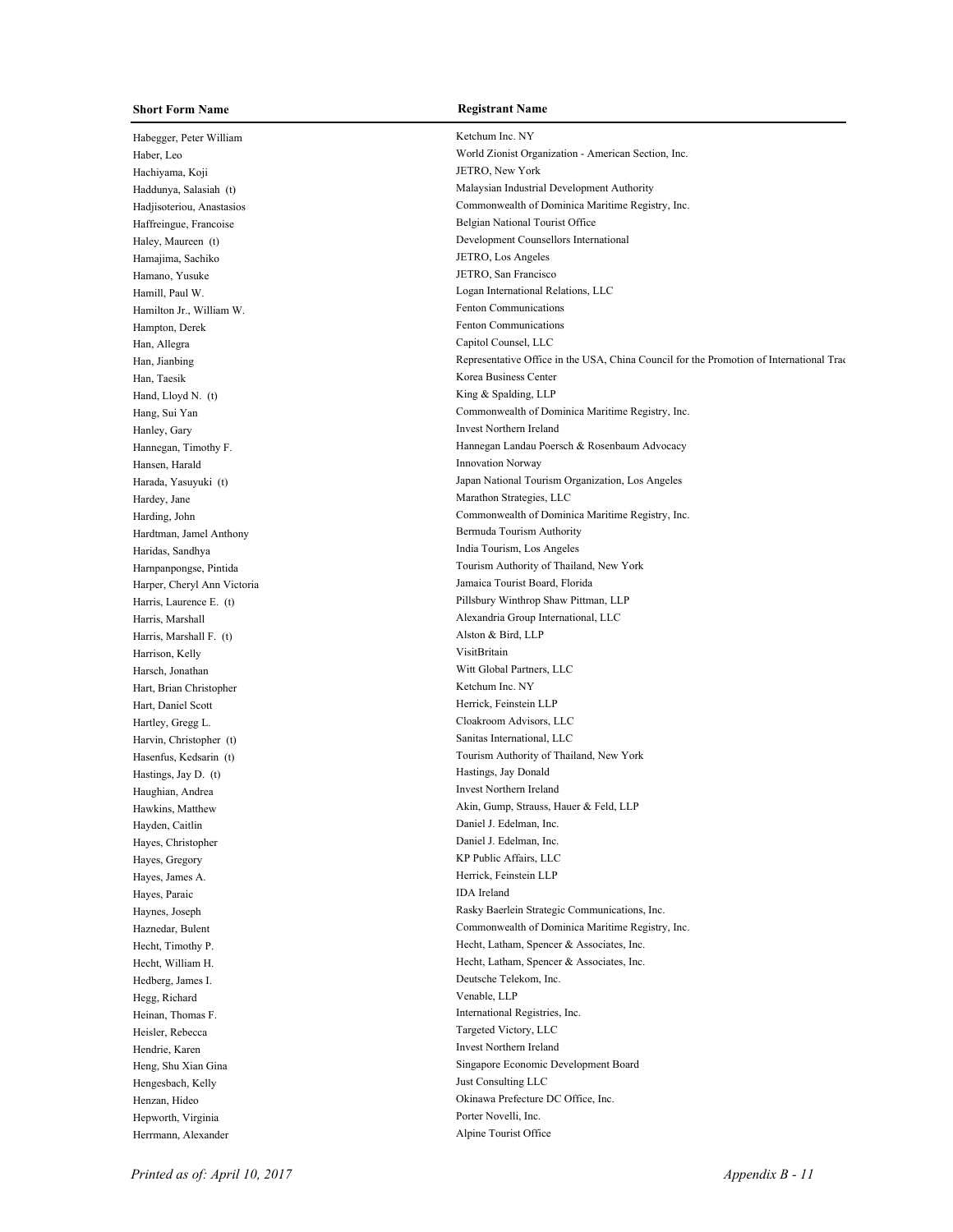Herrmann, Alexander Switzerland Tourism Hewitt, Nicolla MSLGROUP Americas, Inc. Hiagakiuchi, Miyuki JETRO, New York Higuchi, Taisuke JETRO, New York Hirschmann, Susan Williams & Jensen, PLLC Hoekstra, Matthew Williams & Jensen, PLLC Holford, Valerie Roth, Susan Holland, Michael Daniel J. Edelman, Inc. Holly, Josh Podesta Group, Inc. Holten, Patrick E. (t) Miller & Chevalier Chartered Holtzman, Michael BLJ Worldwide LTD Hong, Doo Yung Korea Business Center Hong, Siong Chen Singapore Tourism Board Hong, Yongtaek (t) Korea Business Center Hoosen-Steele, Fiyola Independent Diplomat, Inc. Horita, Noriyasu JETRO, New York Horowitz, Craig (t) Finsbury, LLC Horrell, Chad DCI Group AZ, LLC Harbour Group, LLC Horwitz, Seth Harbour Group, LLC HoSang, Judith CMGRP, Inc. Hoskinson, Samuel M. JWI, LLC Hould, Jean-Francois Quebec Government Office House, W. Michael Hogan Lovells US LLP Hrvatin, Claudia A. (t) King & Spalding, LLP Huffman, Katharine Raben Group, LLC Hughes, John Glover Park Group, LLC Hughes, Patrick B. Adams Jones Law Firm, P.A. Hui, Ma (t) China National Tourist Office Hunter, Ian Invest Northern Ireland Hunter, Naoco JETRO, San Francisco Hussain, Aftab PTI USA, LLC Hussein, Hassouna **Arab Information Center** Hussong, Annette Deutsche Telekom, Inc. Hutchinson, Tim Greenberg Traurig, LLP Hutchison, Fred H. Franklin-Hamilton, Inc. Hwang, Pilgoo Korea Business Center Hyman, Lester S. Hyman, Lester S. Hyun, Oh-Seok Korea Economic Institute Igawa, Shinichi JETRO, New York Imamura, Wataru JETRO, New York

Hickman, Chelsey Penrod Winning Strategies Washington Hillmann, Patrick Robert (t) Levick Strategic Communications, LP Hodgson, Christina L. Cayman Islands Department of Tourism Holland, Martha Spring O'Brien & Company, Inc. Holley, Robert Michael Moroccan-American Center for Policy, Inc. Horn, Michelle (t) Ogilvy Public Relations Worldwide Howard, Gregory Conover + Gould Strategic Communications, Inc. Huang, Qing China Daily Distribution Corporation Huang, Tracy T. Crowell & Moring International, Ltd. Huda, Md Najmul Commonwealth of Dominica Maritime Registry, Inc. Huebner, Lisa German National Tourist Office Huizinga, Benjamin Signal Group Consulting, LLC Humpreys, Megan L. Signal Group Consulting, LLC Husin, Norhaznita Binti Malaysian Palm Oil Council (f/k/a American Palm Oil Council) Hutcheson, Ron Hill and Knowlton Strategies, LLC Iantchichine, Serge Commonwealth of Dominica Maritime Registry, Inc. Ichikawa, Moto Commonwealth of Dominica Maritime Registry, Inc. Ilhan, Okan Commonwealth of Dominica Maritime Registry, Inc.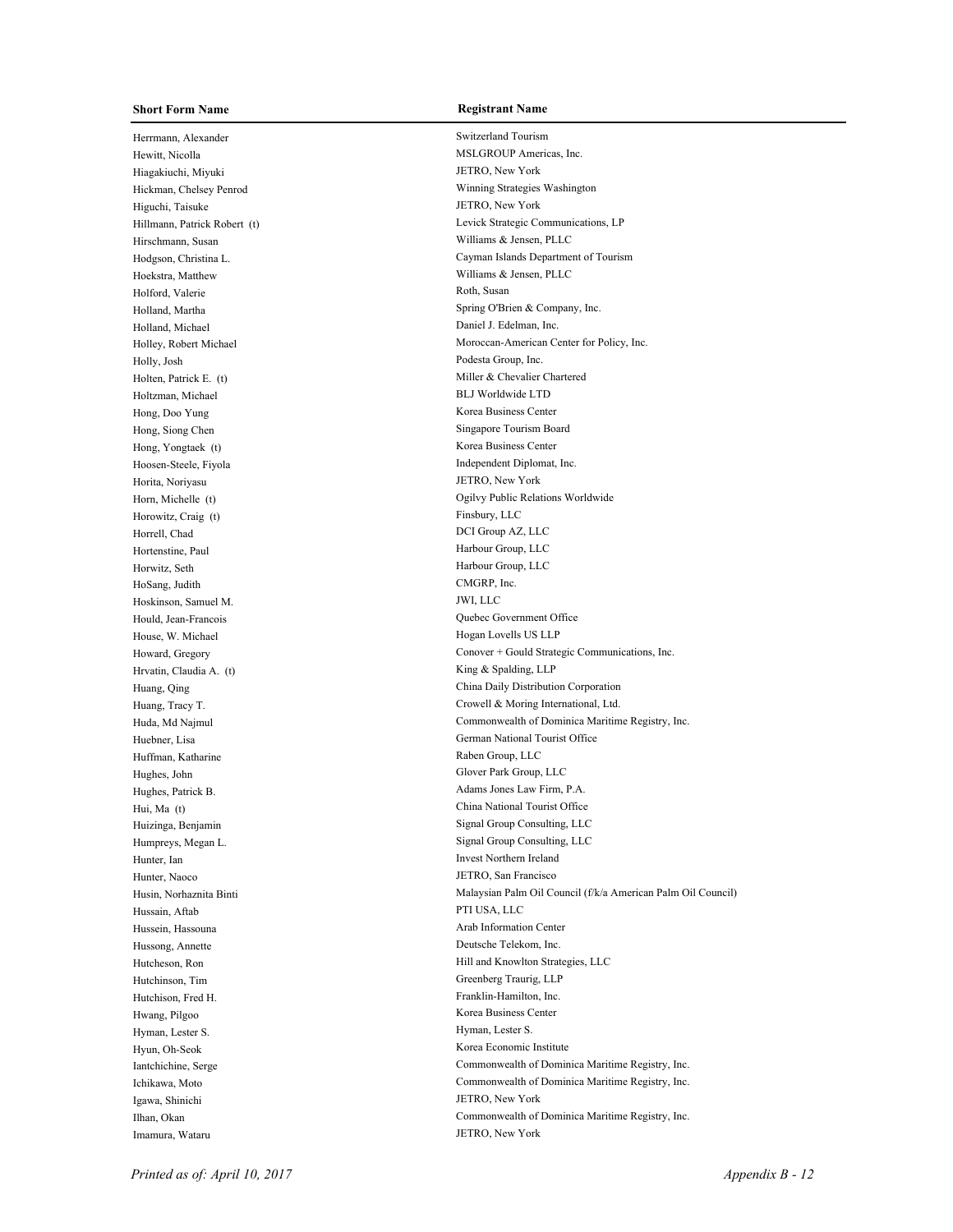Imbeau, Sebastien Quebec Government Office Infante, Emil DLA Piper US LLP Inforzato, Ralph JETRO, Chicago Irizarry, Steven Roberti + White, LLC Isaacs, Omar A. Bahamas Tourist Office Isaf, John CMGRP, Inc. Isley, Victoria Elizabeth Bermuda Tourism Authority Isom, Melissa A. Quebec Government Office Issaoui-Mansouri, Kheira Quebec Government Office Ito, Daisuke JETRO, Chicago Iverson-Vosters, Kerith Quebec Government Office Jackson, Douglas JWI, LLC Jacobs, Brenda A. Sidley Austin, LLP Jacobson, Jack N. Hogan Lovells US LLP Jalabi, Mariam Independent Diplomat, Inc. James, Hilda L. Bahamas Tourist Office Javaid, Sana Rubenstein Public Relations Jennings, William (t) Glover Park Group, LLC Jensen, Paul CMGRP, Inc. Jessee, Matt Bryan Cave, LLP Johnson, Ashley (t) Southwest Strategies, LLC Johnson, Deckery Keith Bahamas Tourist Office Johnson, Glenda E. Bahamas Tourist Office Johnson, Joel Glover Park Group, LLC Johnson, Rachelle Podesta Group, Inc. Johnson, Timothy Quebec Government Office Johnson, Winville J. Bahamas Tourist Office Johnson-Patty, Anita Bahamas Tourist Office Johnston, Mark Andrew Invest Northern Ireland Jones, Brandon (t) Southwest Strategies, LLC Jones, Christopher H. Ketchum Inc. NY Jones, John Henry Invest Northern Ireland Joong, Wendy Ketchum Inc. NY Jung, Young Hwa Korea Business Center Kalinowski, Keith Quebec Government Office Kang, Junkyung Korea Business Center

Intrachooto, Chad Tourism Authority of Thailand, New York Iqbal, Mohammad Commonwealth of Dominica Maritime Registry, Inc. Israeli, Hasia World Zionist Organization - American Section, Inc. Iwata, Ken Japan National Tourism Organization Jackson, Jaimon Maurice Watts Partners (J.C. Watts Companies) Jafarzadeh, Alireza National Council of Resistance of Iran - U.S. Representative Office (NCRI-US) Jamal, Shahid Commonwealth of Dominica Maritime Registry, Inc. Jankowsky, Joel **Akin, Gump, Strauss, Hauer & Feld, LLP** Janzen, Bernd Akin, Gump, Strauss, Hauer & Feld, LLP Jardot, Leo Alignment Government Strategies Jegnaradze, Zaur Commonwealth of Dominica Maritime Registry, Inc. Jenkins, Gilowen (t) Ogilvy Public Relations Worldwide Ji, Tao China Daily Distribution Corporation Jian, Wang Commonwealth of Dominica Maritime Registry, Inc. Johnes, Stacey (t) Ogilvy Public Relations Worldwide Johnson IV, Charles W. Akin, Gump, Strauss, Hauer & Feld, LLP Jones, Allison McGuireWoods Consulting, LLC Jones, Joseph Jonathon Peck, Madigan, Jones & Stewart, Inc. Jones, Tina Cayman Islands Department of Tourism Jordan, John Information Management Services, Inc. Juliao, Yazim Gisel Valles Commonwealth of Dominica Maritime Registry, Inc. Kabasawa, Satoshi Osaka University, San Francisco Office Kaludov, Krasimir Dimitrov Commonwealth of Dominica Maritime Registry, Inc.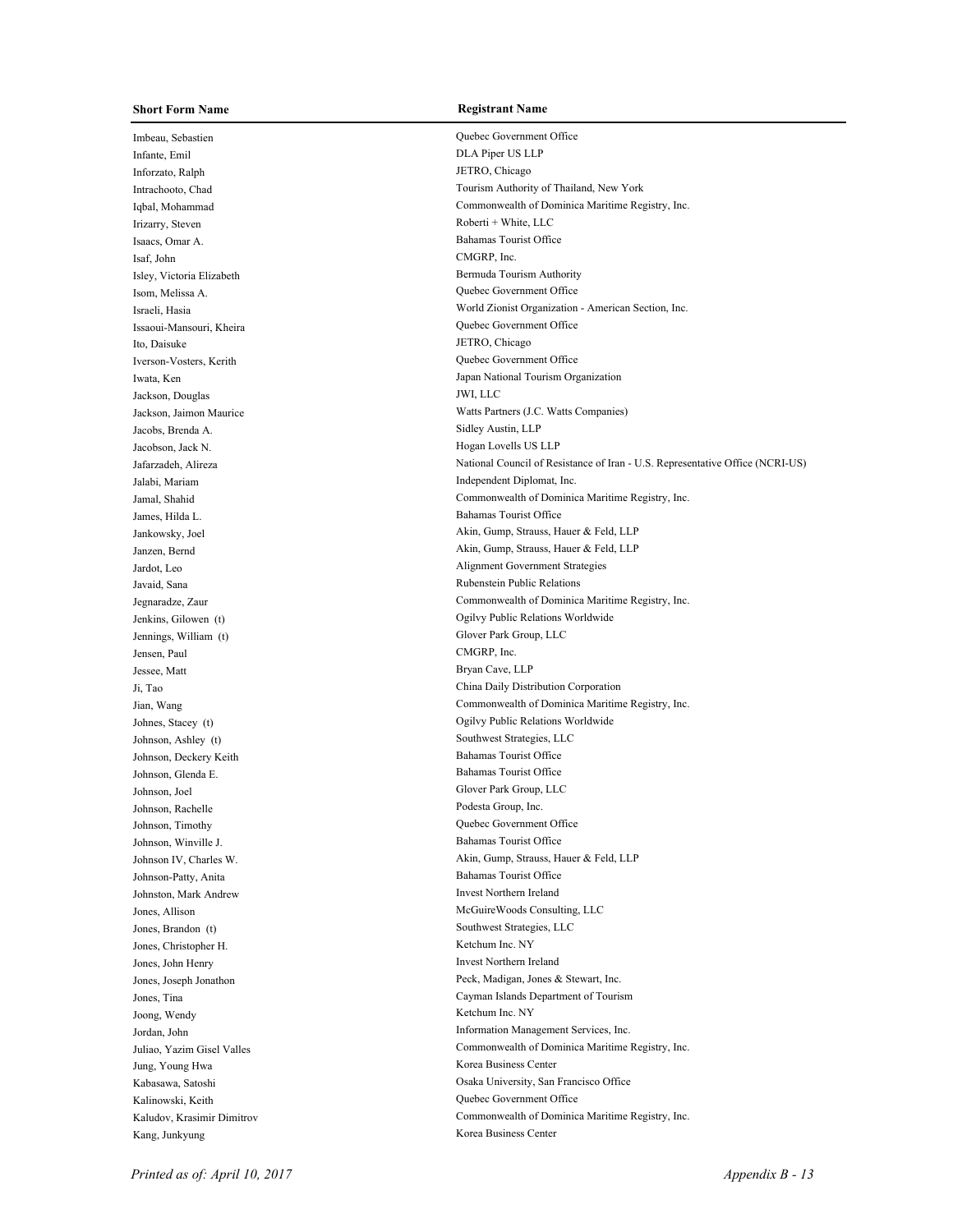Kang, Min K. Korea Economic Institute Kang, Tae Soo Korea Economic Institute Kang, Young Soo (t) Korea Business Center Kapla, Robert Squire Patton Boggs, LLP Kaplan, H. Deen (t) Hogan Lovells US LLP Kaplun, Michael Fratelli Group Karaahmet, Barbaros M. Herrick, Feinstein LLP Karatnycky, Adrian Myrmidon Group, LLC Karpetova, Barbara Czech Center, New York Karr, Valerie BLJ Worldwide LTD Kashiba, Sakura JETRO, New York Katz, Peter Austrian Tourist Office, Inc. Kauders, Andrew Podesta Group, Inc. Kawabata, Hiroyuki JETRO, New York Kawabuchi, Hideo JETRO, Los Angeles Kayama, Hirobumi JETRO, New York Kaye, Lawrence M. Herrick, Feinstein LLP Kazlauskas, Kirsten Constance **Constance** Quebec Government Office Keane, Thomas Squire Patton Boggs, LLP Keene, Russell T. (t) Monument Group, LLC Kelley, Robert (t) Law Offices of Robert Kelley Kelley, Robert K. Chartwell Consultancy, LLC Kent Jr, Donald H. Nickles Group, LLC Kenyon, Spencer Daniel J. Edelman, Inc. Kerestes, Rachel M. Fratelli Group Khan, Ali Asim PTI USA, LLC Khan, Sherry PTI USA, LLC Kiernan, Kimberly CMGRP, Inc. Kim, Byung Ho Korea Business Center Kim, Chanyoul Korea Business Center Kim, Dong Hyon Korea Business Center Kim, Eric Ketchum Inc. NY Kim, Hanseung Korea Business Center Kim, Ho Joon Korea Business Center Kim, Jiyoung Korea Business Center Kim, Jongchoon Korea Business Center Kim, Junil Korea Economic Institute Kim, Myongsoo Korea Business Center Kim, Pil Seong Korea Business Center Kim, Sang Young Korea Economic Institute Kim, Sooyeon Korea Business Center

Kapoor, Aditya Commonwealth of Dominica Maritime Registry, Inc. Kariuki, David Kiratu Commonwealth of Dominica Maritime Registry, Inc. Kaufman, Lauren Spring O'Brien & Company, Inc. Kaur, Jaspreet Commonwealth of Dominica Maritime Registry, Inc. Kay, Michael G. Commonwealth of Dominica Maritime Registry, Inc. Kaya, Yusuf Commonwealth of Dominica Maritime Registry, Inc. Kazi, Naureen Development Counsellors International Kesic, Obrad RS Office for Cooperation, Trade and Investment Ketsbaia, Avtandil Commonwealth of Dominica Maritime Registry, Inc. Khalil, Oubab U.S. Office of the National Coalition of Syrian Revolution and Opposition Forces Khetarpaul, Amit (t) Burson-Marsteller, LLC (Washington, DC) Kho, Stephen Akin, Gump, Strauss, Hauer & Feld, LLP Khoo, Shi Min Lynn Singapore Economic Development Board Khvedelidze, Parmen Commonwealth of Dominica Maritime Registry, Inc. Kikvadze, Zurab Commonwealth of Dominica Maritime Registry, Inc. Korea International Trade Association, Inc. Kim, Sehee Korea National Tourism Organization, New Jersey Kim, Taeshik **Korea National Tourism Organization**, Los Angeles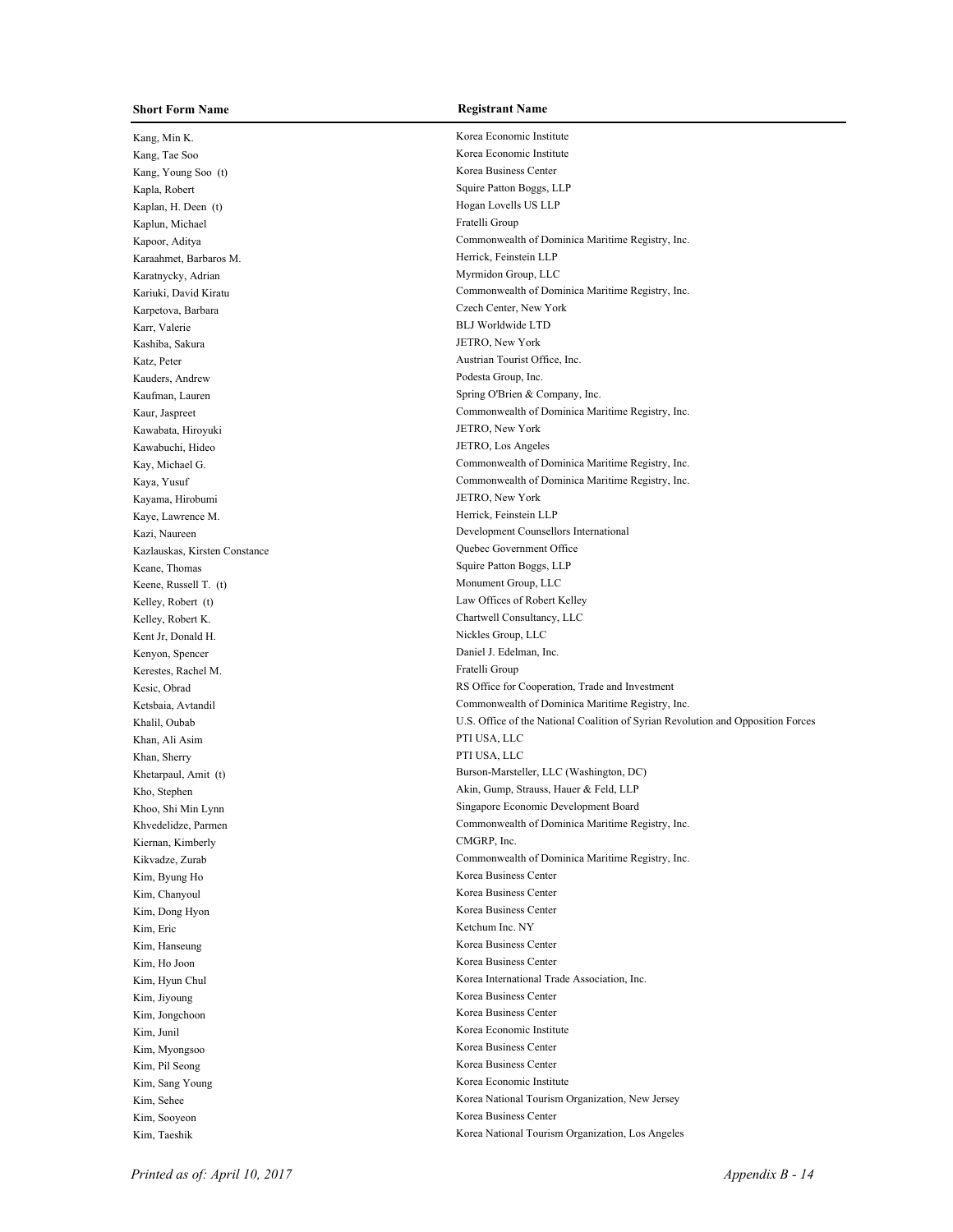Kim, Thomas S. Thomas S. Kim, Youngsang Korea Business Center Kimball, Joan Marie Quebec Government Office Kindel, Maureen A. Kindel Gagan King, Bridgette Bahamas Tourist Office Kingham, Niahm Invest Northern Ireland Kingsbury, Cathryn Livingston Group, LLC Kingston, Jack Squire Patton Boggs, LLP Kirsch, Steven Podesta Group, Inc. Kissane, Jack Enterprise Ireland Klan, Tai Hoejer VisitDenmark Kline, Laura CMGRP, Inc. Knobloch, James L. Singapore Tourism Board Kobayashi, Nagisa (t) JETRO, New York Komoto, Takeshi (t) JETRO, New York Koolman, Clovis C. Aruba Tourism Authority Kopp, George Witt Global Partners, LLC Kopp, Jonathan Glover Park Group, LLC Kor, Sabrina (Ya-Rei) Far East Trade Services, Inc. Kotova, Anna Ketchum Inc. NY Kraushar, Elizabeth CMGRP, Inc. Kreischer, Anna Marie Ketchum Inc. NY Krepps, Chelsea Ketchum Inc. NY Kress, William A. Greenfield & Kress, P.A. Kroon-Fiorita, Brigitta VisitBritain Krulic, Susan Singapore Tourism Board Kume, Takashi (t) JETRO, New York Kunst, Molly Fleishman-Hillard, Inc. Kurapovna, Marcia Christoff MSLGROUP Americas, Inc. Kurokawa, Junji JETRO, Houston Kurz, Jonathan L. JWI, LLC Kuwada, Yuzuru (t) JETRO, Los Angeles Kuykendall, Gregory J., PC Kwon, Ohsuk Korea Business Center Kwon, Se Young Korea Business Center Kyle, Robert D. Hogan Lovells US LLP Kyle III, George Brunswick Group, LLC Labaton, Stephen Finsbury, LLC Lagana, Gregory MSLGROUP Americas, Inc.

King, Anthony Carson Jamaica Tourist Board, Florida Kingery, John (t) Sorini, Samet & Associates, LLC Kinney, Francis Xavier Global Security and Innovative Strategies, LLC Kitazawa, Noaki (t) Japan National Tourism Organization Klink, Ron Nelson Mullins Riley & Scarborough, LLP Klueter, Jeff Information Management Services, Inc. Knobloch, Leslie Spring O'Brien & Company, Inc. Korukoglu, Ismet Representative of the Turkish Republic of Northern Cyprus Kovtanuks, Aleksandrs Commonwealth of Dominica Maritime Registry, Inc. Krajangsri, Candy Tourism Authority of Thailand, Los Angeles Kroloff, Noah Global Security and Innovative Strategies, LLC Krusemann, Jil Spring O'Brien & Company, Inc. Kubota, Takuro (t) Japan National Tourism Organization, Los Angeles Kumar, Manteshwar Commonwealth of Dominica Maritime Registry, Inc. Kumari, Jyotsna Commonwealth of Dominica Maritime Registry, Inc. Kurfeessaa, Leenjiso Horo Oromo Liberation Front Foreign Relations Office in North America (OLF-FRONA) Kuza, Waclaw Commonwealth of Dominica Maritime Registry, Inc. Kuznetsov, Edward Commonwealth of Dominica Maritime Registry, Inc. Kwee, Wee Swee Commonwealth of Dominica Maritime Registry, Inc. La Rosa, Berta Olivier Commonwealth of Dominica Maritime Registry, Inc.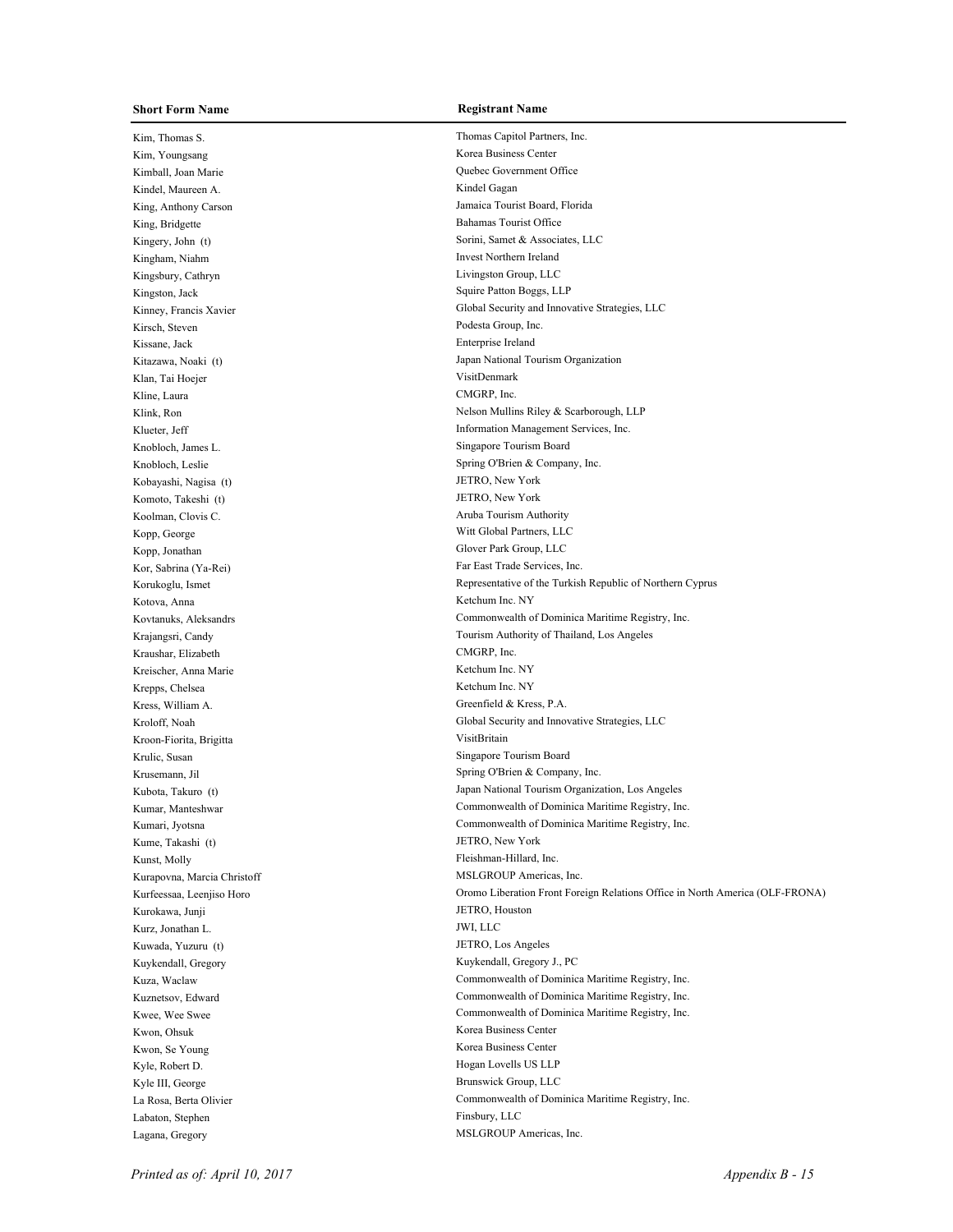Lahey, Josh Podesta Group, Inc. Lake, Jennifer Anne Independent Diplomat, Inc. Lammers, Naoko JETRO, Atlanta Landau, Andrea Rubenstein Public Relations Lane, Lauren CMGRP, Inc. Langin, Devon CMGRP, Inc. Laroski, Joseph King & Spalding, LLP Larouche, Benoit Quebec Government Office Larson, Stephen California Strategies, LLC Laschever, Ann Rebecca Geoffrey Weill Associates Lauer, Matthew Jay MSLGROUP Americas, Inc. Laurello, Juliana Greenberg Traurig, LLP Lauth, Arny Ketchum Inc. NY Lauzon, Jean-Claude Quebec Government Office Lavalle. James Hong Kong Tourism Board LaVallee, Derek Kemp Goldberg Partners, LLC Laws, George Benjamin Daniel J. Edelman, Inc. Lawter, John Joseph Ketchum Inc. NY Le, Annie Quebec Government Office LeBaron, Joseph E. Squire Patton Boggs, LLP Lee, Hyoung Seok Korea Business Center Lee, Jerchin Far East Trade Services, Inc. Lee, Jihoon Korea Business Center Lee, Jonggun Korea Business Center Lee, Michele Ching Singapore Tourism Board Lee, Sujung (t) Korea Business Center Lee, Tina Theresa Bahamas Tourist Office Lefort-Knowles, Daniele Quebec Government Office Lehman, Kathryn Hazeem Holland & Knight Leibner, Michael A. Mayer Brown, LLP Leibowitz, Jonathan Karv Communications, Inc. Leipziger, Danny Korea Economic Institute Lengyeltoti, Denise Ketchum Inc. NY Levin, Beth R. Geoffrey Weill Associates Levine, Kenneth S. Levine & Company Levine, Paul Jay Luxcore, Ltd. Levine, Solomon A. MSLGROUP Americas, Inc. Levinson, Lauren Kerry Glassner Ketchum Inc. NY Levinson, Lawrence E. DLA Piper US LLP Levy, Rachel VisitBritain

Lampkin, Marc Brownstein Hyatt Farber Schreck, LLP Landau, Daniella Hannegan Landau Poersch & Rosenbaum Advocacy Lange, Alexander (t) Levick Strategic Communications, LP lantchichine, Serge Commonwealth of Dominica Maritime Registry, Inc. Lapinski, Mariusz Commonwealth of Dominica Maritime Registry, Inc. Larif, Iqbal Ahmed Commonwealth of Dominica Maritime Registry, Inc. Laughlin, Gregory H. Pillsbury Winthrop Shaw Pittman, LLP Law, Michael Burson-Marsteller, LLC (Washington, DC) Lebson, Eric Levick Strategic Communications, LP Lee, Bridget **Hong Kong Trade Development Council, Inc.** Lee, Soo Boo Commonwealth of Dominica Maritime Registry, Inc. Lee, Stacy Marie (t) DUTKO WORLDWIDE, LLC DBA GRAYLING Lee, Yong Lee Commonwealth of Dominica Maritime Registry, Inc. Lehtinen, Minna (t) Conover + Gould Strategic Communications, Inc. Leite, Mariane (t) Grieboski Global Strategies, LLC Levinson, Melissa Jewish Agency - American Section, Inc. Levinson, Melissa World Zionist Organization - American Section, Inc. Levoff, Remi (t) Ogilvy Public Relations Worldwide Levy, Robin Burson-Marsteller, LLC (Washington, DC)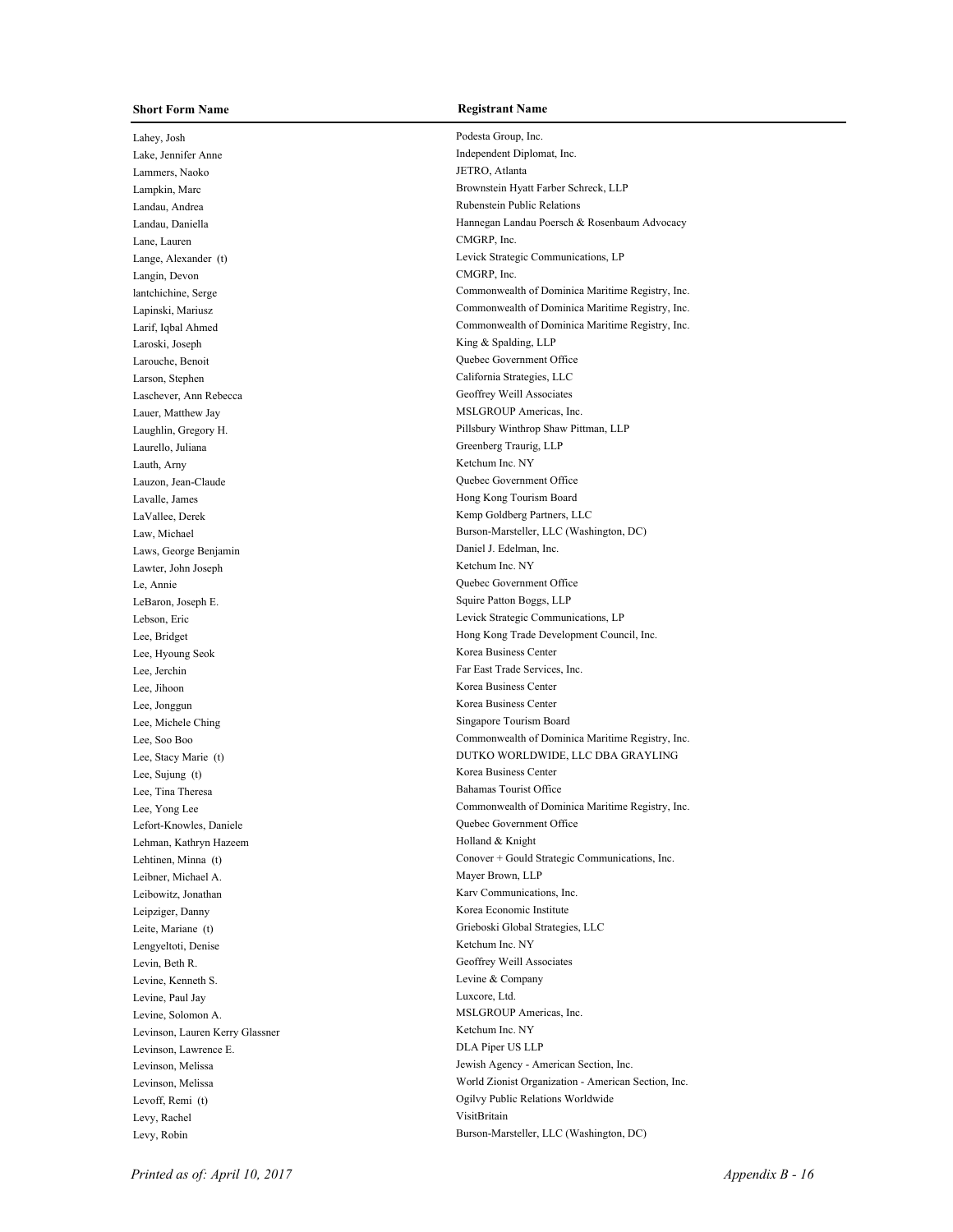Lewin, Andrew Podesta Group, Inc. Lewis, Eric L. (t) Lewis Baach, PLLC Liebermann, Mark Geoffrey Weill Associates Lim, Divine Singapore Tourism Board Lindbergh, Magnus VisitSweden Lindner, Ricarda German National Tourist Office Linehan, Madison Alpaytac, Inc. Livingston, Robert L. Livingston Group, LLC Lobel, Hannah Krupp Ketchum Inc. NY Logan, John Ireland Long, Killoran Greenberg Traurig, LLP Lopez, Istvan Aruba Tourism Authority Lovelace, Gabriela Ketchum Inc. NY Lowe, Elizabeth (t) Daniel J. Edelman, Inc. Lowe, Jonathan (t) Finsbury, LLC Lubanovici, Mircea Lubanovici, Mircea Lubman, Sarah Brunswick Group, LLC Luna, Gina Maria Patrice Bermuda Tourism Authority Lurie, Alexander Dentons US LLP Lyall, Alexander Fleishman-Hillard, Inc. Lynam, Clare B. CMGRP, Inc. MacDonald, Bonnie Ketchum Inc. NY Mack, Connie SLI Group, LLC Mack, Rene CMGRP, Inc. MacKay, David Press, 2008. Portland PR Inc. MacKay, Elizabeth Quebec Government Office Mackey, Donna M. Bahamas Tourist Office MacLeod, Alison KP Public Affairs, LLC MacNeill, Richard Dana Ketchum Inc. NY Maday, James JWI, LLC Maeda, Shinobu (t) JETRO, Houston Maenaka, Koji JETRO, New York Maitland, Guy Edison Clay **International Registries**, Inc. Mallaghan, Aine Invest Northern Ireland Manatos, Andrew E. (t) Manatos & Manatos Andrew E. (t) Manatos, Emanuel A. 'Mike' Manatos & Manatos & Manatos Manchester, Doreen (t) Dickstein Shapiro, LLP Manchester, Doreen Venable, LLP Mangas, Robert J. Greenberg Traurig, LLP Mann, Nicole Ketchum Inc. NY Manouzi, Kara Y. Bahamas Tourist Office

Lewis, Katherine Mercury Public Affairs, LLC/dba Mercury/Clark & Weinstock Li, Tang Yan Commonwealth of Dominica Maritime Registry, Inc. Liberty, Susan McGuireWoods Consulting, LLC Loeffler, Tom Akin, Gump, Strauss, Hauer & Feld, LLP Low, Siong Hui Lawrence Singapore Economic Development Board Lucky, Orutu Commonwealth of Dominica Maritime Registry, Inc. Ludington, Thomas Cayman Islands Department of Tourism Ludlum, Nicholas Stuart (t) Ogilvy Public Relations Worldwide Ma, Jianzhong Commonwealth of Dominica Maritime Registry, Inc. Macanas, Anacleto M. Commonwealth of Dominica Maritime Registry, Inc. Mack, Connie Liberty International Group, LLC MacLean, Matthew (t) Pillsbury Winthrop Shaw Pittman, LLP Madden, Bryant (t) Levick Strategic Communications, LP Madigan, Peter T. Peck, Madigan, Jones & Stewart, Inc. Magnani, Eugenio **Italian Government Tourist Board (ENIT)**, Los Angeles Mak, Ho Yin Anthony Hong Kong Trade Development Council, Inc. Manassero, Dennis Italian Government Tourist Board, New York Mansour, Mohamed Commonwealth of Dominica Maritime Registry, Inc.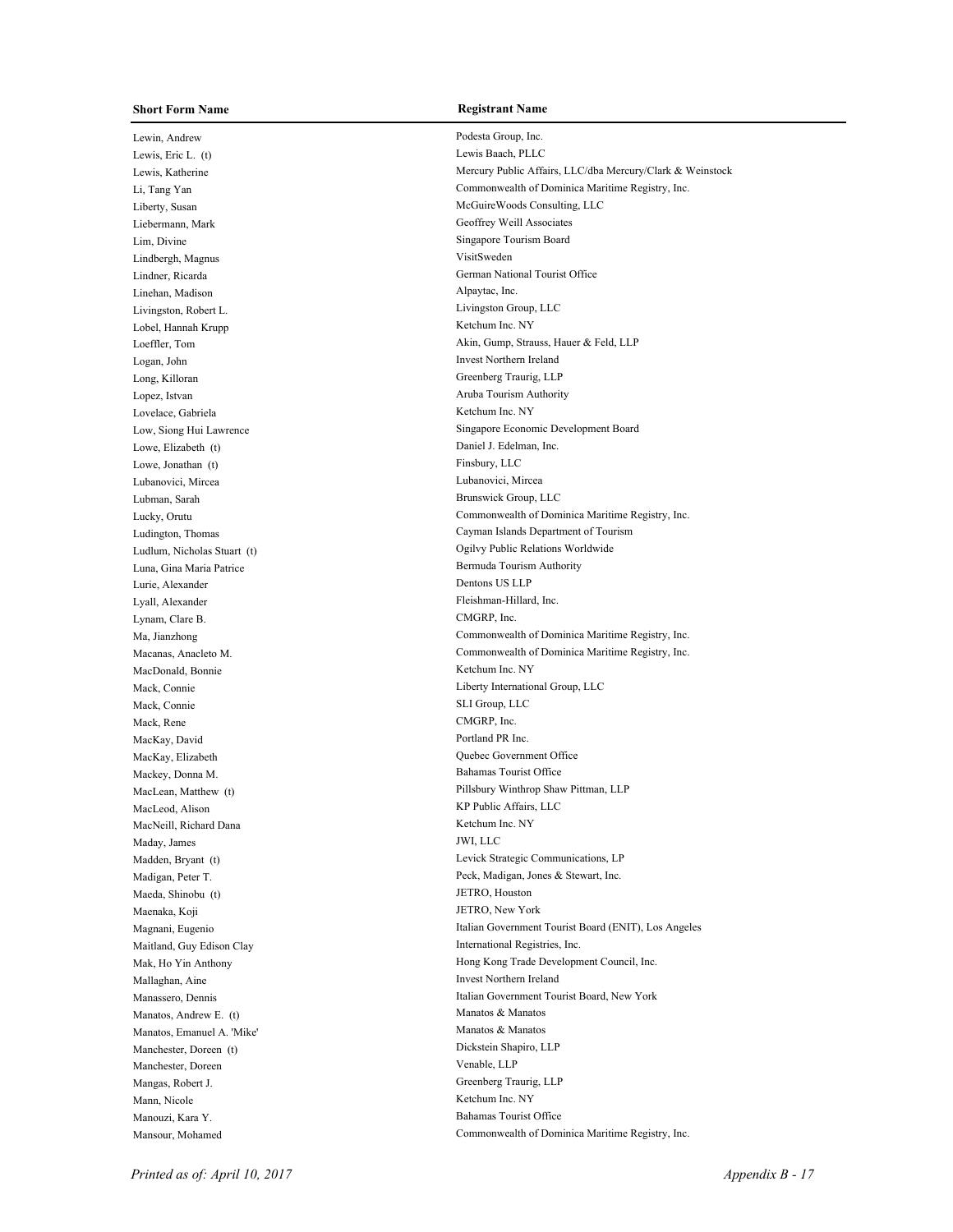Mantz, Jonathan BGR Government Affairs, LLC Manzullo, Donald A. Korea Economic Institute Marino, Julia Eve Ketchum Inc. NY Marquis, Eric Quebec Government Office Martin, J. Allen Livingston Group, LLC Martin, John Amsterdam & Partners, LLP Martinez-Malavet, Suzzette M. (t) Ogilvy Public Relations Worldwide Martira, Nancy Ketchum Inc. NY Maruoka, Hiroshi JETRO, New York Mason, Marcus Madison Group, LLC Mason, Stacey (t) Harbour Group, LLC MSLGROUP Americas, Inc. MSLGROUP Americas, Inc. Masumi, Yamada Japan National Tourism Organization Matheson, Jim (t) Squire Patton Boggs, LLP Maxted, Tomi Mikael Beckerman McAllister, Singleton (t) Husch Blackwell, LLP McArthur, Michael Charles (t) Scottish Enterprise McAward, Patrick J. Saudi Petroleum International, Inc. McCabe, Brian DCI Group AZ, LLC McCarthy, Justin Peck, Madigan, Jones & Stewart, Inc. McConnell, Mark S. (t) Hogan Lovells US LLP McConville, Christine Allyson Ketchum Inc. NY McCoy, Tidal W. McMark, LLC McCrery, Jim Capitol Counsel, LLC McDermoth, Mark Jamaica Tourist Board, Florida McDonald, Jackson C. JWI, LLC McEfee, Camden S. California Strategies, LLC McGrain, Erin Squire Patton Boggs, LLP McGuire, Darryl Hamilton Ketchum Inc. NY McHale, Stephen Squire Patton Boggs, LLP McHugh, Philip Enterprise Ireland McKay, K. Laurie Greenberg Traurig, LLP McKenna, Kelly CMGRP, Inc. McKew, Molly Kathleen Fianna Strategies, LLC McLean, Matthew JWI, LLC McMahon, Michael E. Herrick, Feinstein LLP McMahon, Thomas (t) New Partners Consulting, Inc. McNally, Catherine Portland PR Inc. McNerney, Griff CMGRP, Inc. Meikle, Terry J. Beef + Lamb New Zealand, Ltd. Mellinger, Stephanie (t) The Mellinger Group, LLC Mendelsohn, Howard (t) Camstoll Group, LLC Merola, Michael Alfonso Winning Strategies Washington Merrigan, John A. DLA Piper US LLP Messmer, Michael Gephardt Group Government Affairs, LLC

Marin, Yndira Burson-Marsteller, LLC (Miami Office) Markland, Jared General Delegation of the PLO to the US Marom, Ido Jewish Agency - American Section, Inc. Martin, Terry DDB Worldwide Communications Group, Inc. McCauley, Edward J. Commonwealth of Dominica Maritime Registry, Inc. McDonagh, Paul Abu Dhabi Tourism and Culture Authority - New York Branch McGovern, Sean Lloyd's of London Market Representatives McHale, Megan (t) Development Counsellors International McKone, John Thomas Global Security and Innovative Strategies, LLC McMillen, Jeffrey D. Akin, Gump, Strauss, Hauer & Feld, LLP McPartland, John Commonwealth of Dominica Maritime Registry, Inc. McQuillen, William Burson-Marsteller, LLC (Washington, DC) McSherry, Michael Mercury Public Affairs, LLC/dba Mercury/Clark & Weinstock Merran, Jordana Moroccan-American Center for Policy, Inc.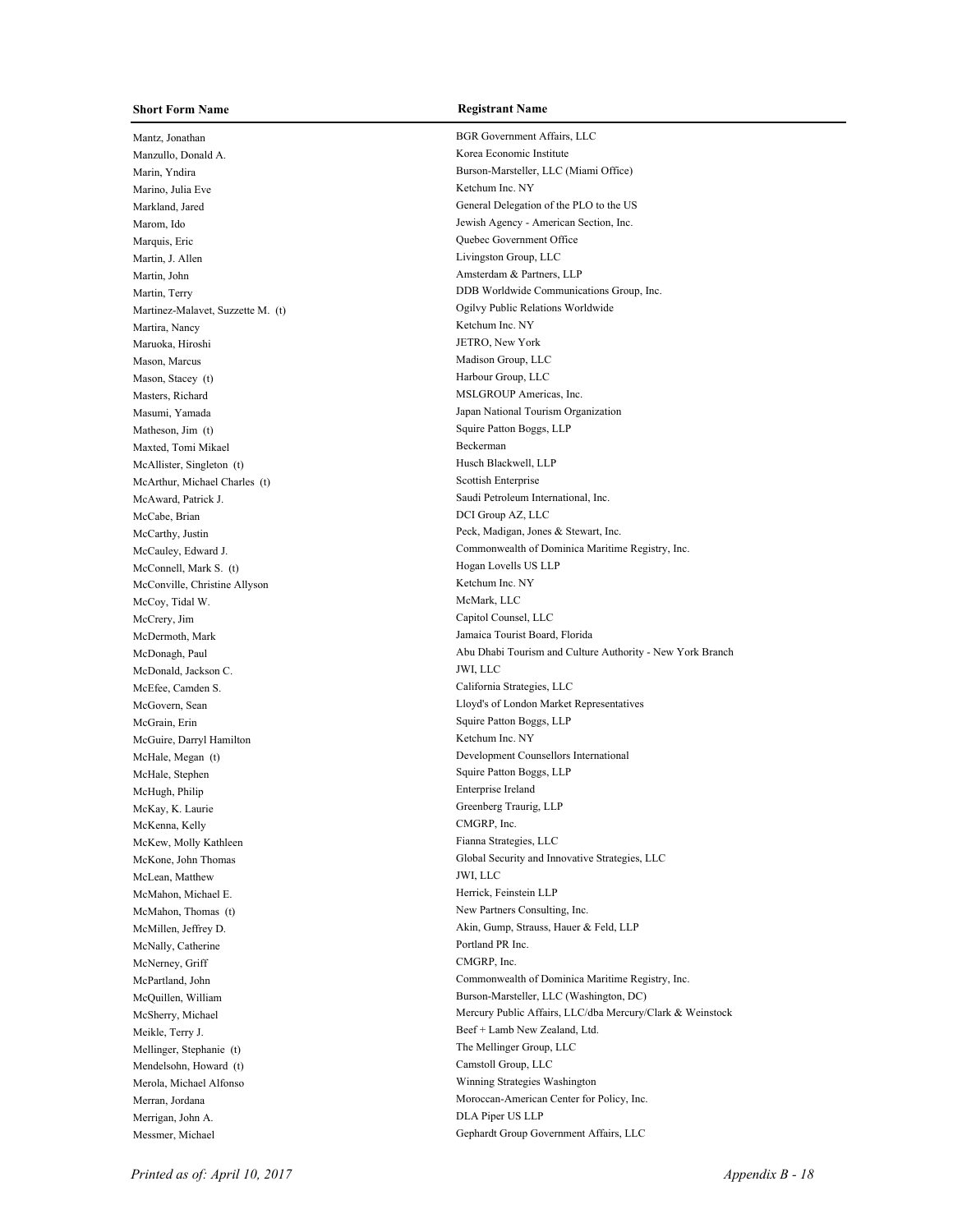Meszaros, James A. CMGRP, Inc. Metcalfe, Alison Tourism Ireland Limited Michaelides, Matthew Corr Analytics, Inc. Michaelson, Martin Hogan Lovells US LLP Michel, Robert H. (t) Hogan Lovells US LLP Mignott, Roger D. Jamaica Tourist Board, Florida Miller, Andre J. Bahamas Tourist Office Miller, Earl A. Bahamas Tourist Office Miller, Melvin Park Strategies, LLC Miner, Jason Dallas Glover Park Group, LLC Miner III, William A. (t) Glover Park Group, LLC Mintz, Richard I. Harbour Group, LLC Mirijanian, Peter **Mirijanian Public Affairs** Mirza, Isa Foley Hoag, LLP Mistri, Alex Glover Park Group, LLC Mitchell, Michael Orion Strategies LLC Mitsuhashi, Kenichi JETRO, New York Mittleman, Ari Roberti + White, LLC Moaney, Gail Finn Partners, Inc. Moffett, Anthony Mayer Brown, LLP Mollineau, Rodell Rokk Solutions, LLC Monfrini, Robert W. Tourism Australia Monts III, William L. **Hogan Lovells US LLP** Moon, Jin Wook Korea Business Center Moore, Eoin Enterprise Ireland Moore, Riley Podesta Group, Inc. Moorhead, Scott (t) Ben Barnes Group Morgan, Irene Destination New South Wales Morgan, Jeremy Fenton Communications Morgan, Lance Ian CMGRP, Inc. MSLGROUP Americas, Inc. Morgenstern, David Podesta Group, Inc. Mori, Masahiro JETRO, New York Mori, Norikazu JETRO, Atlanta Morota, Akihiko JETRO, San Francisco Morrison, Ketih Van Scoyoc Associates, Inc. Moss, Mikala T. Bahamas Tourist Office Mudallali, Amal Bridges International Group Mullins, Roisin Enterprise Ireland Munroe, Richard Bahamas Tourist Office Munson, Naomi Decter Beckerman Murrell, Laura KP Public Affairs, LLC

Meyers, Justin Nelson Mullins Riley & Scarborough, LLP Miesowitz, Sabrina Ariel Lloyd's of London Market Representatives Miller, Kimberly Development Counsellors International Minailenko, Andrejs Commonwealth of Dominica Maritime Registry, Inc. Mirahor, Ibrahim Commonwealth of Dominica Maritime Registry, Inc. Moeller, Elizabeth V. Pillsbury Winthrop Shaw Pittman, LLP Moller, James William (t) Ogilvy Public Relations Worldwide Monroe, William Kirk **Rasky Baerlein Strategic Communications**, Inc. Morehead, Helen Commonwealth of Dominica Maritime Registry, Inc. Moreno, Alejandro Commonwealth of Dominica Maritime Registry, Inc. Moschella, William Brownstein Hyatt Farber Schreck, LLP Mudallali, Amal BGR Government Affairs, LLC Mullins, Donna Frances **Winning Strategies Washington** Mullins, Tara (t) Ogilvy Public Relations Worldwide Murday, Peter John Commonwealth of Dominica Maritime Registry, Inc. Murphy, Morgan F. **International Trade & Development Agency**, Inc. Murray, David Thomas DUTKO WORLDWIDE, LLC DBA GRAYLING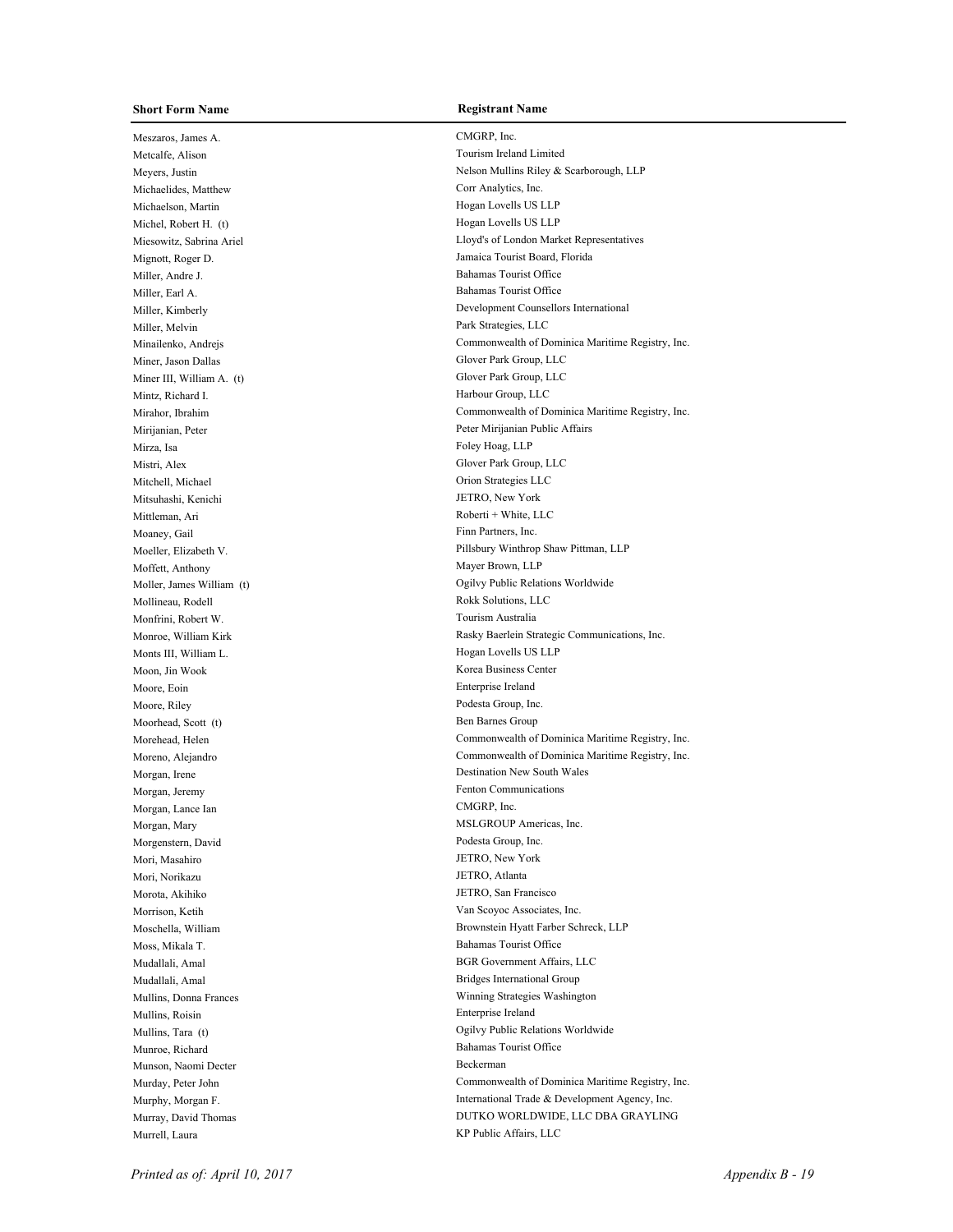Murry, Roger Akin, Gump, Strauss, Hauer & Feld, LLP Mussell, Stephanie Ketchum Inc. NY Na, Changyup Korea Business Center Nagamatsu, Yasuhiro JETRO, San Francisco Nagao, Masaki JETRO, Chicago Najafov, Shabnam Ketchum Inc. NY Nakajima, Daiki JETRO, New York Nakhla, Mark Camstoll Group, LLC Nase, Stephen VisitBritain Nathan, Danielle Finsbury, LLC Nave, Andrew Kobe Trade Information Office Nelson, Chris Ketchum Inc. NY Neumann, Daniel Sorini, Samet & Associates, LLC Nevins, Kyle Harbinger Strategies, LLC Newberry, Edward J. Squire Patton Boggs, LLP Newcomb, Robert Richard DLA Piper US LLP Newland, Philip MSLGROUP Americas, Inc. Nickles, Don Nickles Group, LLC Nicols, Christina Marie Mazzola Ketchum Inc. NY Nielsen, Anna VisitDenmark Nordwind, William R. Venable, LLP Norfolk, Jeffrey Daniel J. Edelman, Inc. Noriega, Roger F. Vision Americas, LLC Nottoli, Lauren Daniel J. Edelman, Inc. Novick, Joshua VisitBritain Nurnberger, Ralph D. Nurnberger & Associates, Inc. O'Brien, Brett Glover Park Group, LLC O'Brien, David O'Brien Gentry & Scott, LLC O'Leary, Jim Daniel J. Edelman, Inc. O'Malley, Dana VisitBritain O'Neill, John Harbinger Strategies, LLC O'Neill, Joseph P. Public Strategies Washington, Inc. Oakley, Bruce D. Hogan Lovells US LLP Obenshain, Anne McGuireWoods Consulting, LLC Ochs, Rebecca **Portland PR** Inc. Oddo-Budinoff, Francesca Daniel J. Edelman, Inc. Ogawa, Yuta (t) JETRO, New York Ohara, Noriko JETRO, New York Okazawa, Mamiko JETRO, New York Okui, Kohei (t) JETRO, Chicago Okumoto, Kazuo JETRO, Los Angeles

Musteric, Marc J. Fukuoka Center for Overseas Commerce in America Na, Sanghoon Korea National Tourism Organization, New Jersey Nabi, Hamada Abdel Commonwealth of Dominica Maritime Registry, Inc. Naik, Dhanraj Madhav Commonwealth of Dominica Maritime Registry, Inc. Narayanan Nair, Jeyasigan P. Malaysian Industrial Development Authority Nardelli, Michael (t) Nelson Mullins Riley & Scarborough, LLP Nardone, Silverio **Italian Government Tourist Board**, New York Narongchaisakun, Lert Tourism Authority of Thailand, Los Angeles Ndwiga, Damien K Commonwealth of Dominica Maritime Registry, Inc. Nestorov, Moroslav Todorov Commonwealth of Dominica Maritime Registry, Inc. Ng Boon, Tong Commonwealth of Dominica Maritime Registry, Inc. Nguyen, Truc Ngoc (t) DUTKO WORLDWIDE, LLC DBA GRAYLING Noh, Wee Seng Commonwealth of Dominica Maritime Registry, Inc. Nokham, Chao Khamlouang United Lao Council for Peace, Freedom and Reconstruction (ULCPFR) Noordin, Norzaimi Izham Malaysia Tourism Promotion Board O'Connell, Janice M. Gephardt Group Government Affairs, LLC Okada, Ryoko (t) Japan National Tourism Organization, Los Angeles Okwuosa, Osy Commonwealth of Dominica Maritime Registry, Inc.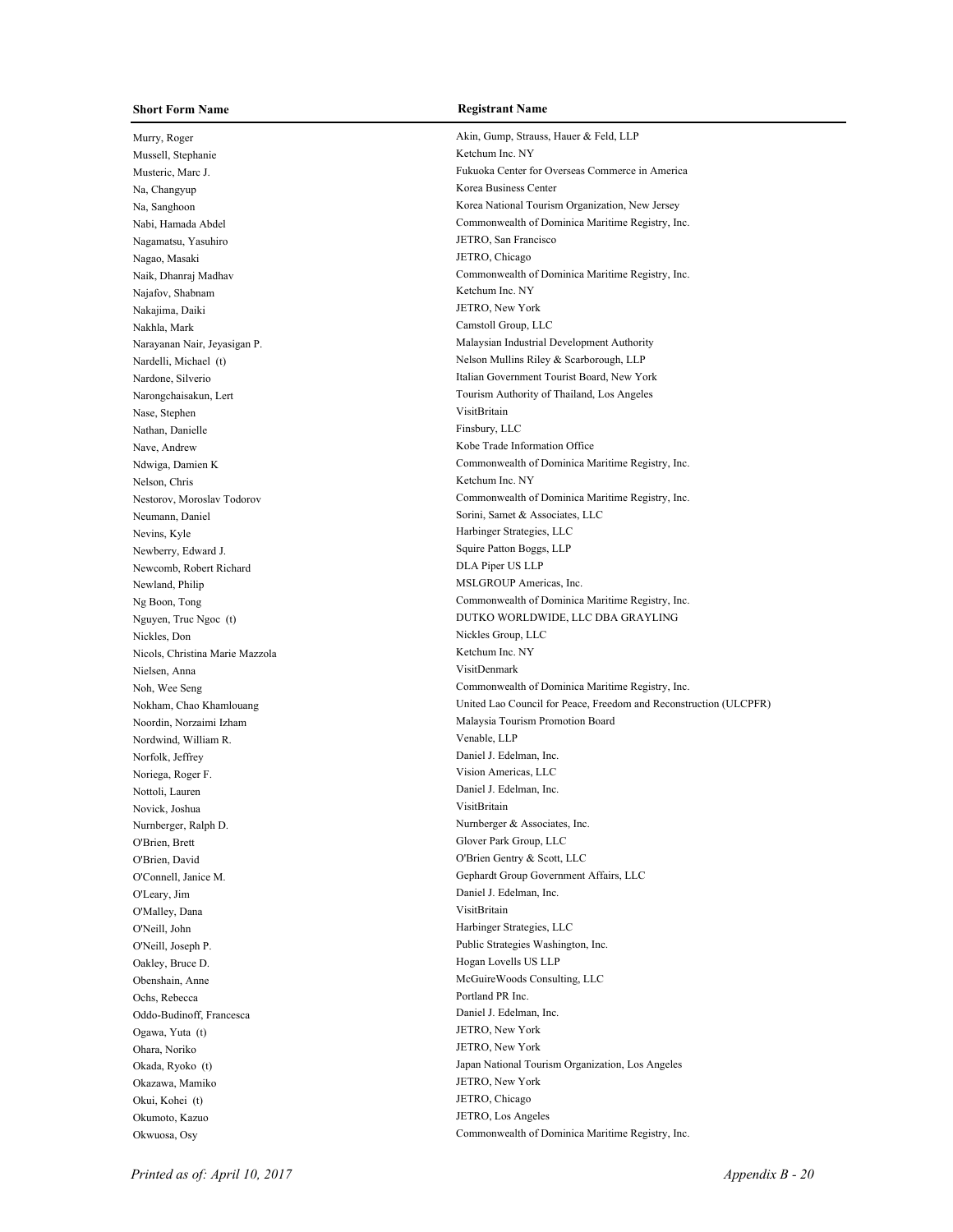Olander, David Capitol Counsel, LLC Oleynik, Ronald A. Holland & Knight Olson, Grant A. DCI Group AZ, LLC Orduz, Juan Esteban Colombian Coffee Federation, Inc. Orlowek, Charles Quebec Government Office Orr, P. Welles (t) Miller & Chevalier Chartered Oshima, Kentaro JETRO, New York Ota, Naoko (t) JETRO, New York Overstreet, Larry L. Oliver A. Dulle Jr. & Company Pacheco, Maria Portland PR Inc. Packer, Spencer Targeted Victory, LLC Padilla, Diane Ketchum Inc. NY Page, Kenneth (t) APCO Worldwide, Inc. Pak, Susan Jin Quebec Government Office Pan, Xiaopeng China National Tourist Office Pantano, Sharon Rubenstein Public Relations Paone, Helen VisitBritain Pappas, George Alpaytac, Inc. Parikh, Ashini Ketchum Inc. NY Parisella. John Edward Quebec Government Office Park, Chanmi Ketchum Inc. NY Park, Yoon S. Korea Economic Institute Parker, Jessica CMGRP, Inc. Patto, Susan Nineveh Plain Defense Fund Payne, Sarah CMGRP, Inc. Pearson, Meredith VisitBritain Pearson, Rachel Pearson & Associates Pelofsky, Jeremy L. Ketchum Inc. NY Penagos, Denise (t) Ogilvy Public Relations Worldwide Petrovic, Vladimir Roberti + White, LLC Petruzzello, Michael J. MSLGROUP Americas, Inc. Petti, Agostino Italian Government Tourist Board, New York Phares, Meredith CMGRP, Inc. Phatak, Vasant Commonwealth of Dominica Maritime Registry, Inc.

Olesya, Arsenicheva Commonwealth of Dominica Maritime Registry, Inc. Olsen, Morten Angel Commonwealth of Dominica Maritime Registry, Inc. Olson, Jennifer Smith Peck, Madigan, Jones & Stewart, Inc. Oresman, Matthew S. Pillsbury Winthrop Shaw Pittman, LLP Ortega, Jorge Burson-Marsteller, LLC (Miami Office) Orutu, Lucky Commonwealth of Dominica Maritime Registry, Inc. Ota, Yoshinobu Japan National Tourism Organization, Los Angeles Ottaviano, Pasquale Diego Commonwealth of Dominica Maritime Registry, Inc. Oun, Lo-Cam United Lao Council for Peace, Freedom and Reconstruction (ULCPFR) Ow, Kai Onn Singapore Economic Development Board Ozcan, Fazli Yurter CHP Representation to the United States, LLC Pagano, Ed Akin, Gump, Strauss, Hauer & Feld, LLP Pama, Yadvinder Singh Commonwealth of Dominica Maritime Registry, Inc. Park, Hyosook Korea National Tourism Organization, Los Angeles Park, Kyunghee **Korea National Tourism Organization**, Los Angeles Park, Sae Neul Small Business Corporation USA Office Park, Sung Hwan Korea International Trade Association, Inc. Parry, John Lloyd's of London Market Representatives Parven, Scott Akin, Gump, Strauss, Hauer & Feld, LLP Patterson, Victoria Carroll (t) **DUTKO WORLDWIDE, LLC DBA GRAYLING** Paul, Jordan Christopher Moroccan-American Center for Policy, Inc. Paulsen, Zachary Akin, Gump, Strauss, Hauer & Feld, LLP Paxon, L. William **Paxon, L. William** Akin, Gump, Strauss, Hauer & Feld, LLP Pei, Xinya **Representative Office in the USA**, China Council for the Promotion of International Trade (CCPIT)

Phat, Richard Hou Hee Commonwealth of Dominica Maritime Registry, Inc.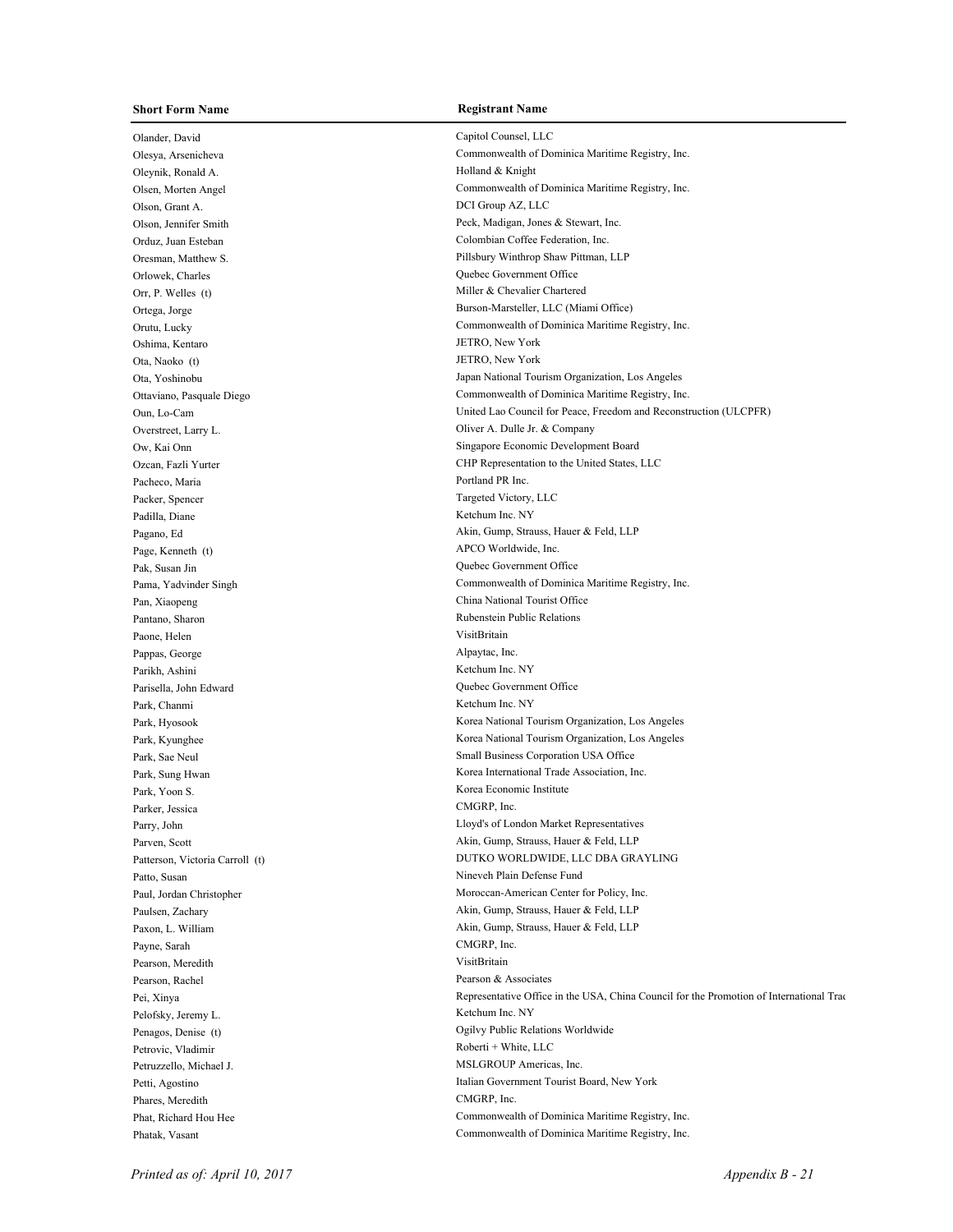Phifer, Franklin C. **Hecht, Latham, Spencer & Associates**, Inc. Philbrook, Christopher Kemp Goldberg Partners, LLC Phillips, Steven R. DLA Piper US LLP Pianta, Meghan Glover Park Group, LLC Picard, B. Donovan Picard Kentz & Rowe, LLP Picard, William E.D. Picard Kentz & Rowe, LLP Pike, Jill Glover Park Group, LLC Pillay, Judy South African Tourism Pimentel, Paul CMGRP, Inc. Pin, Liliane Sophie Quebec Government Office Podesta, Anthony T. Podesta Group, Inc. Pollock, Veronica Daschle Group, LLC Poulis, Cassandra (t) Daniel J. Edelman, Inc. Powers, Kelly CMGRP, Inc. Prasad, Norwin Glenn Ketchum Inc. NY Price, Gregory Field CMGRP, Inc. Prieto, Alejandro Jose Pena Squire Patton Boggs, LLP Procter, John Signal Group Consulting, LLC Quinn, Shannon MSLGROUP Americas, Inc. Quinn, Thomas Venable, LLP Raben, Robert Raben Group, LLC Rachmilowitz, Michael JETRO, New York Rademaker, Stephen Podesta Group, Inc. Rainone, Victoria Anne Ketchum Inc. NY Rambo, Katherine CMGRP, Inc. Ramirez, Oscar Podesta Group, Inc. Razaq, Mohammad PTI USA, LLC Reddin, Katy CMGRP, Inc. Redecker, Christyne Yvonne Ketchum Inc. NY Reeder, Joe R. Greenberg Traurig, LLP Rego, Alexandre Pinheiro CDN International, Inc. Reid, Mark Invest Northern Ireland Resch, Gary FCB New York

Phua, Choon Hua Simon Singapore Economic Development Board Poersch, Jennifer Hannegan Landau Poersch & Rosenbaum Advocacy Poltavskiy, Boris Commonwealth of Dominica Maritime Registry, Inc. Pongrace, Donald R. Akin, Gump, Strauss, Hauer & Feld, LLP Poon, Wai Sum Hong Kong Trade Development Council, Inc. Popeev, Igor Commonwealth of Dominica Maritime Registry, Inc. Posner, Ralph Burson-Marsteller, LLC (Washington, DC) Post, Marlene World Zionist Organization - American Section, Inc. Poston, Elizabeth L. (t) Rasky Baerlein Strategic Communications, Inc. Potipiroon, Ratchanida Tourism Authority of Thailand, New York Pottel, Andrew Commonwealth of Dominica Maritime Registry, Inc. Pruitt, Steven Lawrence Watts Partners (J.C. Watts Companies) Purpura, Amy Information Management Services, Inc. Raasch, Carly Elizabeth Conover + Gould Strategic Communications, Inc. Radchenko, Alexander B. Commonwealth of Dominica Maritime Registry, Inc. Rahman, Bayan Sami Abdul **Kurdistan Regional Government - Liaison Office - USA** Rajic, Drina Vlastelic **RS Office for Cooperation**, Trade and Investment Rao, Gullapalli Koteswara Commonwealth of Dominica Maritime Registry, Inc. Rayia, Anna Maria Commonwealth of Dominica Maritime Registry, Inc. Rehberg, Denny Mercury Public Affairs, LLC/dba Mercury/Clark & Weinstock Rehman, Ibad U. Muttahida Quami Movement USA Reid, Morris L. Mercury Public Affairs, LLC/dba Mercury/Clark & Weinstock Reimers, Barbara Cayman Islands Department of Tourism Reisfeld, Jennifer Spring O'Brien & Company, Inc. Rene Jr., Daniel Leonard Levick Strategic Communications, LP Rennolds, Davis **McGuireWoods Consulting, LLC**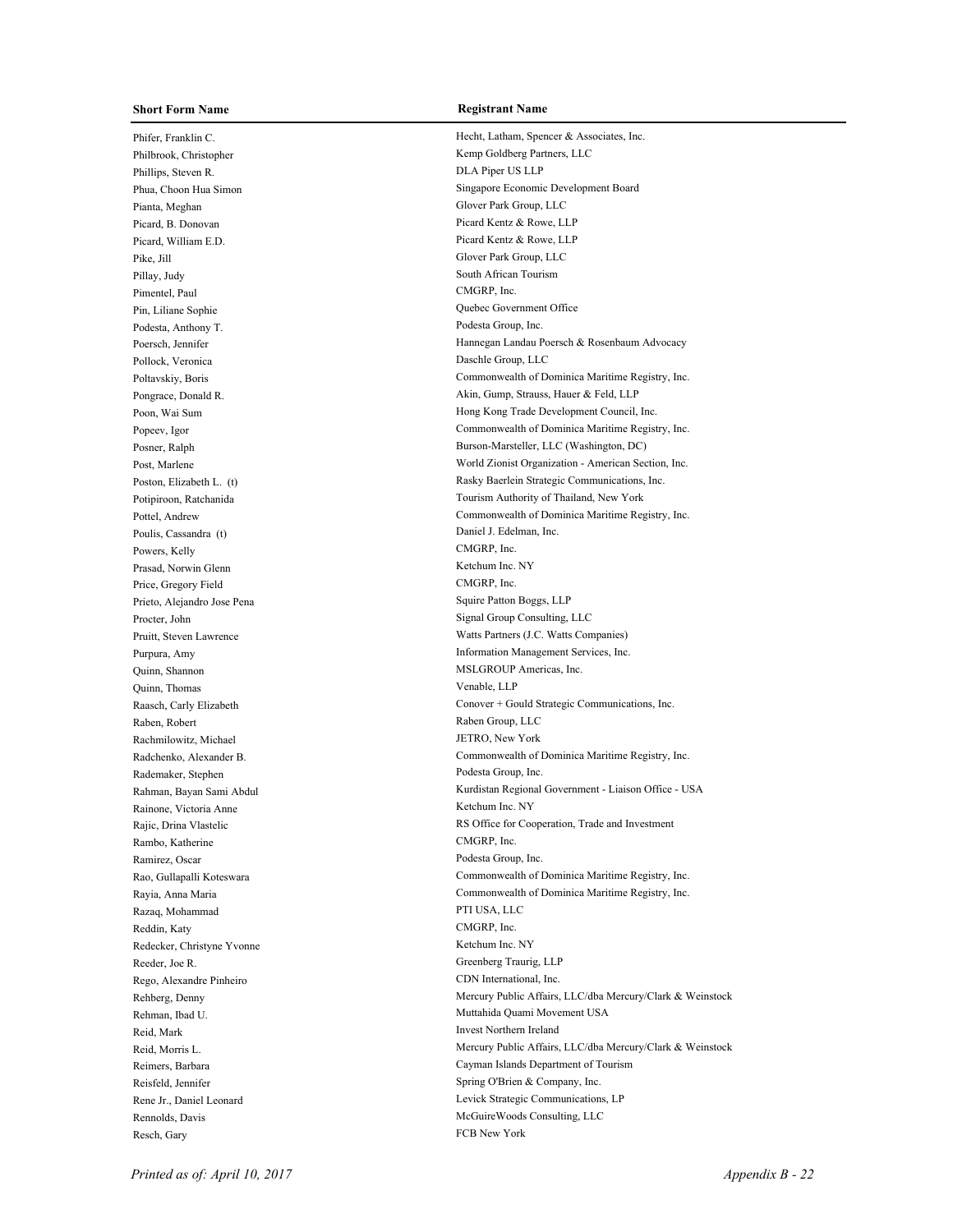Reynolds, John Alan Ketchum Inc. NY Reynolds, Kevin John Scottish Enterprise Rhee, Richard Ketchum Inc. NY Rho, Soo Mi (t) Daniel J. Edelman, Inc. Riady, Jessica Felicia Ketchum Inc. NY Riedel, Sarah M. Urenco, Inc. Riva, David Ketchum Inc. NY Rivard, Nathalie Quebec Government Office Roberti Sr., Vincent A. Roberti + White, LLC Roberts, John Walker BGR Government Affairs, LLC Roberts, Lindsay Ketchum Inc. NY Roche, Timothy Enterprise Ireland Rockenbach, Denise M. Fleishman-Hillard, Inc. Rodgers, Jeffrey C. Bahamas Tourist Office Rodriguez, Estuardo Raben Group, LLC Rodriguez, Ilia Daschle Group, LLC Rodriguez, Miguel Bryan Cave, LLP Rogers, Edward M. Jr., BGR Government Affairs, LLC Rogich, Sigmund Rogich Communications Group Rogoz, Ellen VisitBritain Rolle, Gregory Bahamas Tourist Office Romano, Greg Daniel J. Edelman, Inc. Romero, Michelle Blaya Ketchum Inc. NY Rose, Margo S. Bahamas Tourist Office Rose, Philip Anthony Jamaica Tourist Board, Florida Rosenthal, Samuel Squire Patton Boggs, LLP Rosner, Ben Finsbury, LLC Ross, Carne W. Independent Diplomat, Inc. Ross, Gabriel Global Policy Initiatives Ross, Jessica Finn Partners, Inc. Rowe, Edward **Picard Kentz & Rowe**, LLP Rowley, Margaret Portland PR Inc. Russell, David Bryan Cave, LLP Russell, Shane I. Bahamas Tourist Office Russell IV, John Dentons US LLP Ruthven, Alexander Wyeth MSLGROUP Americas, Inc. Ruttle, Courtney VisitBritain Ryan, Garrett Alpaytac, Inc. Ryan, Paul DCI Group AZ, LLC Ryberg, Paul Jr., Ryberg and Smith, LLC Ryu, Seokchun Korea Business Center Saeger, Laura South African Tourism Sahl, Audrey Alpaytac, Inc.

## **Short Form Name Registrant Name**

Rescigno, Dorothy A. Office of the Deputy Commissioner of Maritime Affairs Ricci, Andrew Samuel (t) Levick Strategic Communications, LP Rickhoff, Hans Akin, Gump, Strauss, Hauer & Feld, LLP Riley, Clyde Hugh Caribbean Tourism Organization, USA Inc. Riley, Hugh Caribbean Tourism Development Company Rios, Victor **Abu Dhabi Tourism and Culture Authority - New York Branch** Rios, Victor Roach, Petra L. Barbados Investment & Development Corp. Barbados Tourism Rock, James W. (t) Parry and Romani Associates, Inc. dba Parry, Romani, DeConcini & Symms Rohrberg, Roman Bavarian U.S. Offices for Economic Development, LLC Rongzhen, Xie Hai Tian Development U.S.A., Inc. Ross, Steven R. Akin, Gump, Strauss, Hauer & Feld, LLP Rozas-Simon, Mireia E. Delegation of Catalonia to the United States of America Rudomina, Jan W. (t) Polish National Tourist Office, New York Sabir, Zhala Kurdistan Regional Government - Liaison Office - USA Shulman, Rogers, Gandal, Pordy & Ecker, P.A. Safavi, Ali National Council of Resistance of Iran - U.S. Representative Office (NCRI-US)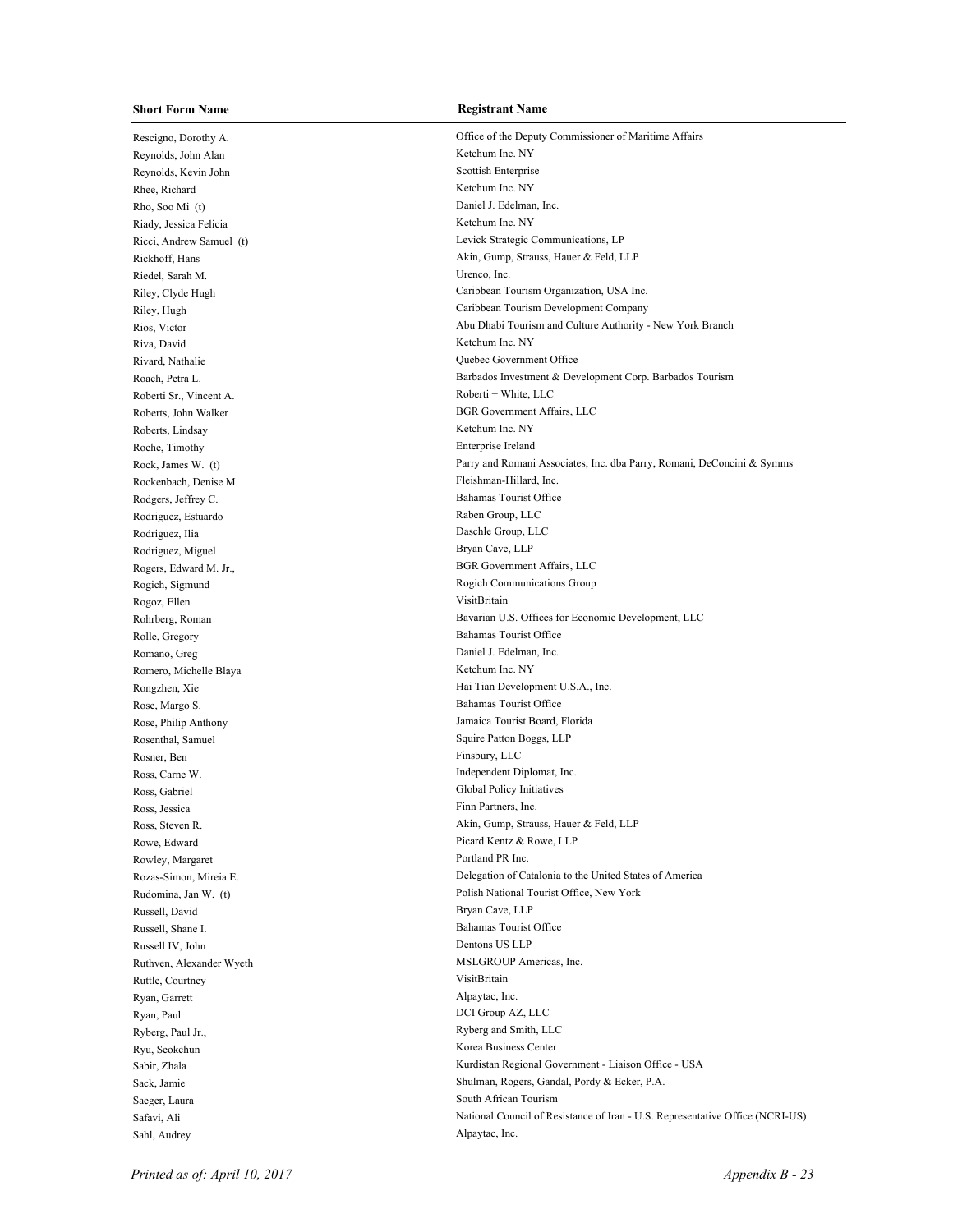Saidel, Andrew (t) Dynamic Strategies Asia, LLC Saintonge, Jean Quebec Government Office Salem, George Richard DLA Piper US LLP Salem, James G. MSLGROUP Americas, Inc. Samet, Andrew Sorini, Samet & Associates, LLC Samolis, Frank R. Squire Patton Boggs, LLP Samra, Harout Jack DLA Piper US LLP Samson, Paige Ketchum Inc. NY Samsoudine, Mariam MSLGROUP Americas, Inc. Sanchez, Ignacio DLA Piper US LLP Sanderlin, Joshua Greenberg Traurig, LLP Sanders, Keith JETRO, Houston Sandler, Marideth Joy Sandler Trade, LLC Sands, Carlton Emmanuel Jr., Bahamas Tourist Office Sands, PJ Michelle Douglas Bahamas Tourist Office Sands, Vandia D. Bahamas Tourist Office Sarcevich, George Myrmidon Group, LLC Satterfield, L. Kendall Finkelstein Thompson, LLP Savelieff, Ludmilla Lydia Squire Patton Boggs, LLP Schaefer, Elizabeth Alpaytac, Inc. Schaefermeier, Martin DLA Piper US LLP Scheunemann, Randy Orion Strategies LLC Schmidt, Benjamin Camstoll Group, LLC Schmidt, Patrick L. Hills Stern & Morley, LLP Schneebaum, Steven M. (t) Steven M. Schneebaum, P.C. Schnittger, David Squire Patton Boggs, LLP Schnoebelen, Kirk S. Urenco, Inc. Schoenbrot, Natalie Ondine Ketchum Inc. NY Schoeneman, Kayanna Panagi Ketchum Inc. NY Schranz, Gerald Beckerman Schroeder, Theodore Alston & Bird, LLP Schultz, Amy Finsbury, LLC Schultz, Eric Portland PR Inc. Schwada, John MediaFix Associates Schwegier, Peri Alex Daniel J. Edelman, Inc. Scibetta, Nicholas Ketchum Inc. NY Scott, Alexandra Ketchum Inc. NY Scott, Kirsteen VisitBritain Scott, Nick (t) Independent Diplomat, Inc. Seddon, Paul Invest Northern Ireland Seeman, Jerrold Stephen Luxcore, Ltd.

Sailor, Elroy P. Watts Partners (J.C. Watts Companies) Samsami, Soona National Council of Resistance of Iran - U.S. Representative Office (NCRI-US) Sandman, Arthur Jewish Agency - American Section, Inc. Sandrea, Bogdan Commonwealth of Dominica Maritime Registry, Inc. Santiago, Nicole (t) Levick Strategic Communications, LP Saperstein, Craig J. Pillsbury Winthrop Shaw Pittman, LLP Sattar, Muhammad Farooq **Muttahida Quami Movement USA** Sauerman, Samantha L. (t) Ogilvy Public Relations Worldwide Scaldaferri, Maria C. **Italian Government Tourist Board**, New York Schlosser, Emma (t) Ogilvy Public Relations Worldwide Schneider, Lawrence A. Arnold & Porter Kaye Scholer, LLP Schonig, Elizabeth (t) Ogilvy Public Relations Worldwide Schulman, Jeremy W. Shulman, Rogers, Gandal, Pordy & Ecker, P.A. Schwartz, Joel Shulman, Rogers, Gandal, Pordy & Ecker, P.A. Scott, David Verlyn Investment Diplomacy Group, LLC Scott, Yohko Japan National Tourism Organization, Los Angeles Sedlmayer, Peter D. Austrian Trade Commission, Chicago Seeharach, Siriwan Tourism Authority of Thailand, New York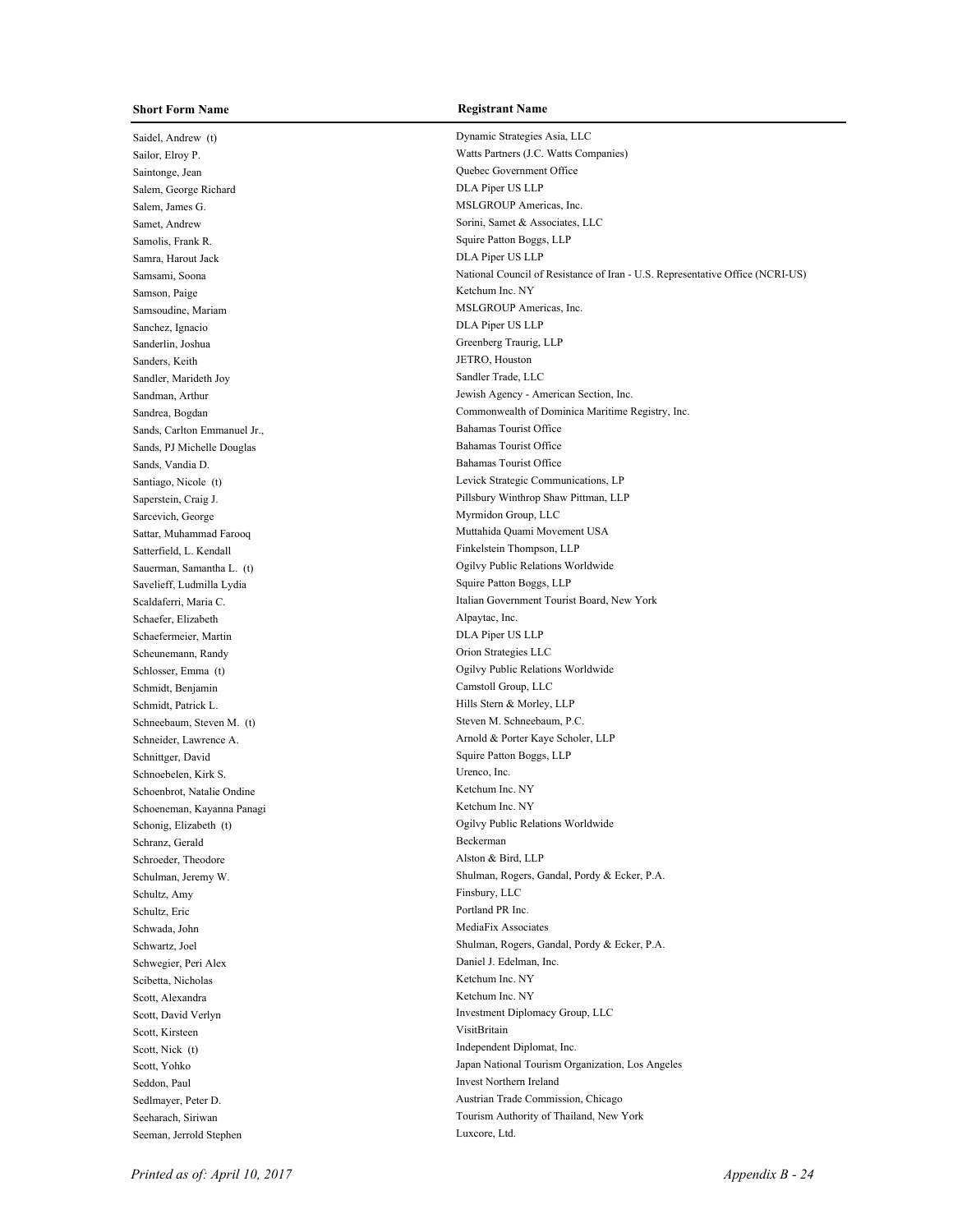Segal, Thaddeus Gabriel Outreach Strategies, LLC Segerman, Andrew Ketchum Inc. NY Senior, Kenton Washington Jamaica Tourist Board, Florida Shah, Adeel All Pakistan Muslim League, LLC Shahbandar, Oubai MSLGROUP Americas, Inc. Shaiyen, Hubert S. JWI, LLC Shapiro, Ira Ira Shapiro Global Strategies, LLC Shatzman, Andrea Daniel J. Edelman, Inc. Shelly, Rachel IDA Ireland Shepherd III, Raymond V. Venable, LLP Sheridan, Virginia Finn Partners, Inc. Sherman (Colbert), Laura M. International Registries, Inc. Shingleton, A. Bradley Deutsche Telekom, Inc. Shipley, Amy Ashley Ketchum Inc. NY Shishkin, Konstantin CMGRP, Inc. Shupp, Michael A. Van Scoyoc Associates, Inc. Si, Fan Spring O'Brien & Company, Inc. Siddiqui, Khalid Maqbool **Muttahida Quami Movement USA** Siegelman, Stephen Ketchum Inc. NY Silberberg, Joshua 30 Point Strategies, LLC Silvers, Curtis M. (t) Glover Park Group, LLC Silverstein, Jamie Portland PR Inc. Sim, Michelle Scottish Enterprise Simmons, Matthew Page Ketchum Inc. NY Simonsen, Kathrine VisitDenmark Sincere, Richard E. Scribe Strategies & Advisors, Inc. Singelenberg, Rebecca Sophia Geoffrey Weill Associates Singer, Philip Marathon Strategies, LLC Singh, Aman (t) Daniel J. Edelman, Inc. Siracuse, Kraig Park Strategies, LLC Sjolund, Lisa VisitBritain Slater, Rodney Squire Patton Boggs, LLP Slattery, Jim (t) Wiley Rein, LLP Slocum, J. Michael Slocum & Boddie, PC Slomowitz, Alan Greenberg Traurig, LLP Smart, David A. MSLGROUP Americas, Inc.

# **Short Form Name Registrant Name**

Segall, Wynn H. Akin, Gump, Strauss, Hauer & Feld, LLP Sellhorn, Patrick Commonwealth of Dominica Maritime Registry, Inc. Senseney, Robert Commonwealth of Dominica Maritime Registry, Inc. Serviss, Ben China Daily Distribution Corporation Sessums, Michael Burson-Marsteller, LLC (Washington, DC) Shahid, Tanveer Commonwealth of Dominica Maritime Registry, Inc. Shaik, Mohammed Arif A. M. Commonwealth of Dominica Maritime Registry, Inc. Shamiya, Omar General Delegation of the PLO to the US Shapard, W. Allen International Merchandising Corporation Shapiro, Hal Akin, Gump, Strauss, Hauer & Feld, LLP Shapiro, Jeffrey A. Peck, Madigan, Jones & Stewart, Inc. Sharif, Sohaimi Malaysian Investment Development Authority Shaw, Sun-wen Taiwan Democratic Progressive Party Mission in the U.S. Sheetz, Donald J. Office of the Deputy Commissioner of Maritime Affairs Shenshyn, Denys Commonwealth of Dominica Maritime Registry, Inc. Shmelev, Anatoly Commonwealth of Dominica Maritime Registry, Inc. Shpiro, Efrat Jewish Agency - American Section, Inc. Shyshlov, Vadim Commonwealth of Dominica Maritime Registry, Inc. Silva, Lucas Burson-Marsteller, LLC (Miami Office) Singh, Lakhwinder Commonwealth of Dominica Maritime Registry, Inc. Singh, Virendra Commonwealth of Dominica Maritime Registry, Inc. Sitthichai, Suriya Tourism Authority of Thailand, Los Angeles Skladany, Jr., Barney J. Akin, Gump, Strauss, Hauer & Feld, LLP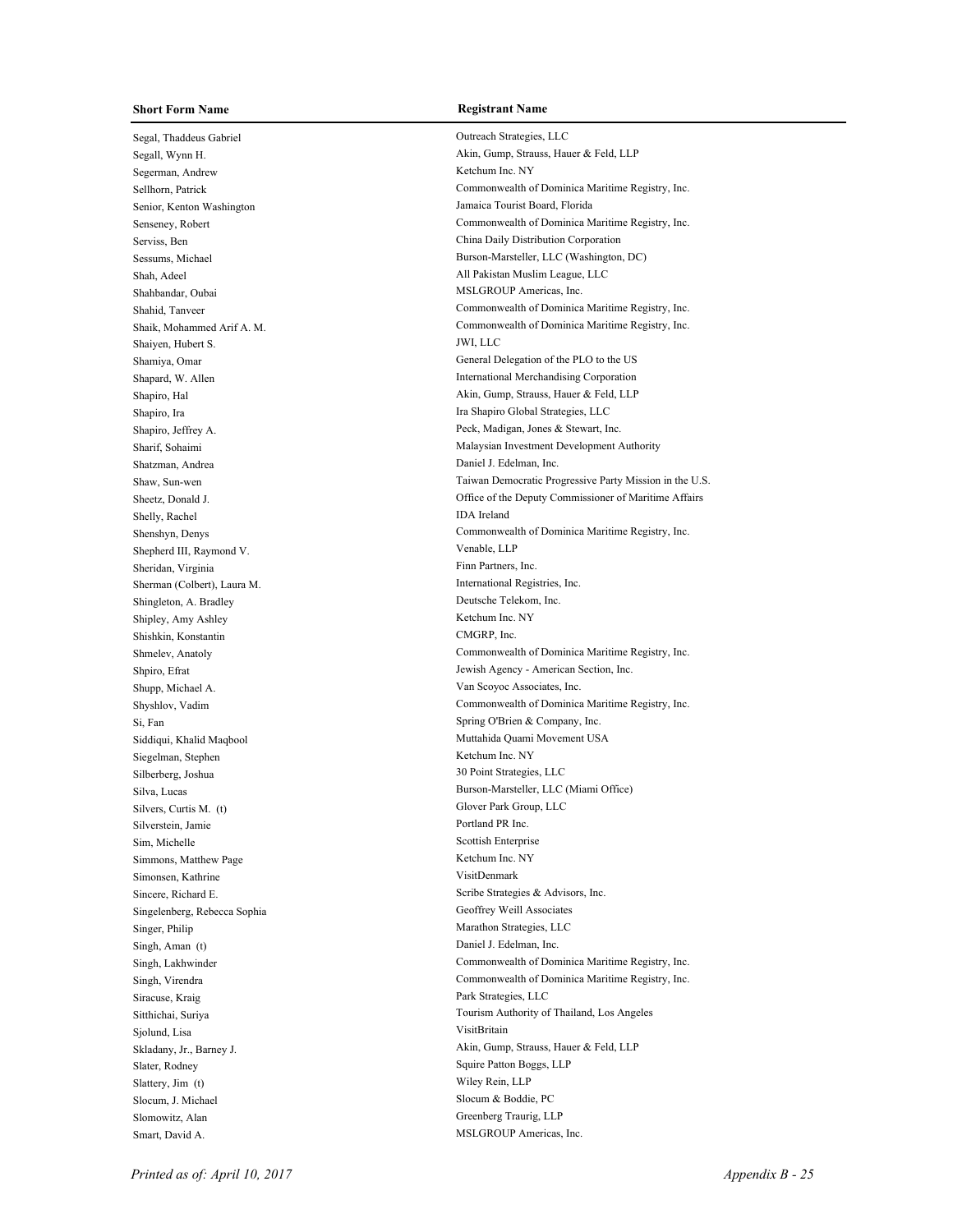Smith, Christopher A. Rasky Baerlein Strategic Communications, Inc. Smith, Douglas (t) MWW Group LLC Smith, Dupree Bahamas Tourist Office Smith, Emily Lynn (t) KP Public Affairs, LLC Smith, Gare Foley Hoag, LLP Smith, Kathleen M. Hogan Lovells US LLP Smith, Larry E. Legislative Strategies, Inc. Smith, Scott Nolan Portland PR Inc. Smith II, Robert L. Venable, LLP So, Ra Korea Business Center Soda, Takeshi JETRO, New York Soghier, Shereen MSLGROUP Americas, Inc. Sohn, Soo Deuk Korea Business Center Sometani, Tetsuya Kobe Trade Information Office Sommer, Leah Kemp Goldberg Partners, LLC Sone, Ichiro JETRO, Chicago Sorensen, Britt Hougaard VisitDenmark Soto, Eduardo Raben Group, LLC Sowells, David Tricuro, LLC Spencer, Kathryn Diane Ketchum Inc. NY Spoerri, Marlene Independent Diplomat, Inc. Sprague, Esther M. Sprague, Esther Marie Spulak, Thomas J. King & Spalding, LLP Squitieri, Tom MSLGROUP Americas, Inc. Stangarone, Troy Korea Economic Institute Stanislawski, Howard J. Sidley Austin, LLP Stanton, John S. Hogan Lovells US LLP Stawinoga-Carrington, Daniela Ketchum Inc. NY Stein, Donald P. Greenberg Traurig, LLP Steinberg, David I. Korea Economic Institute Stephens, Matthew D. JETRO, San Francisco Stern, Cara Morris (t) New Partners Consulting, Inc. Stern, Rochelle Eva DLA Piper US LLP Sternby, Elizabeth Daniel J. Edelman, Inc. Stetson, Catherine E. Hogan Lovells US LLP Stevens, Craig DCI Group AZ, LLC Stevenson, Naoko JETRO, Chicago Stewart, Edward B. MITA Group, Inc. Stewart, Edward B. Witt Global Partners, LLC Stewart, Ingrid St. Lucia Tourist Board Stojanovic, Svjetlana Alpaytac, Inc. Stoltz, Elizabeth Anne Ketchum Inc. NY Stopford, Michael John CMGRP, Inc. Strachan, Danzarra M. Bahamas Tourist Office Strauss, Karen Ketchum Inc. NY Stuart, Leonard Bahamas Tourist Office

## **Short Form Name Registrant Name**

Smith, Iverson British Virgin Islands Tourist Board Smith, James B. Crowell & Moring International, Ltd. Snyder, Sara DDB Worldwide Communications Group, Inc. Socratous, Chris Commonwealth of Dominica Maritime Registry, Inc. Softness, Nicole (t) Ogilvy Public Relations Worldwide Soliman, Michael Mercury Public Affairs, LLC/dba Mercury/Clark & Weinstock Solovey, Yuriy Commonwealth of Dominica Maritime Registry, Inc. Soohoo, Jonathan (t) Conover + Gould Strategic Communications, Inc. Sorini, Ronald J. Sorini, Samet & Associates, LLC Spencer, Stuart K. Hecht, Latham, Spencer & Associates, Inc. Spring, Chris Spring O'Brien & Company, Inc. Stenn, Lillian Information Management Services, Inc. Stouffer, Gina Lou Hammond & Associates, Inc.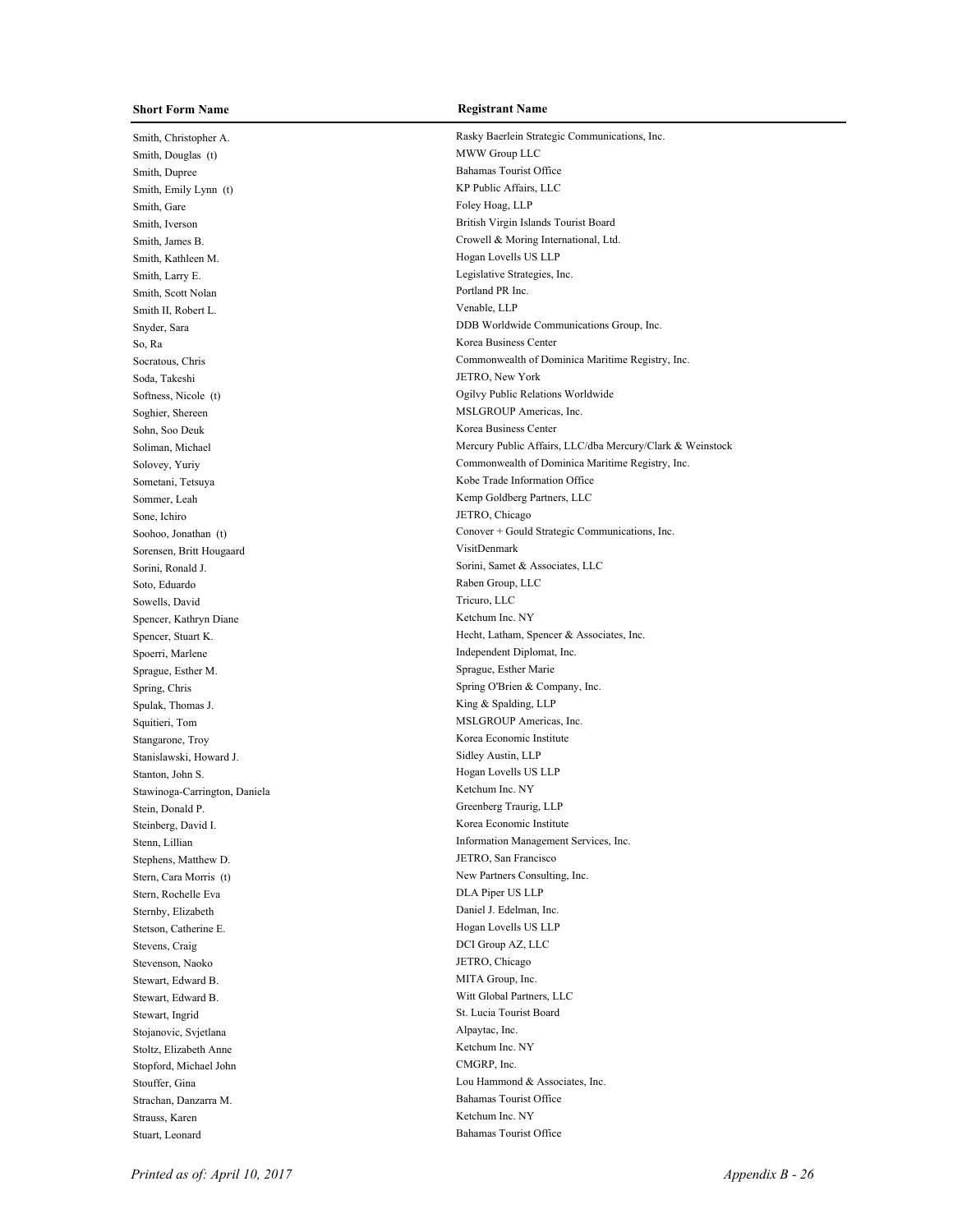Stupak, Bart Venable, LLP Su, Cherng Chuan Taiwan Trade Center New York Inc. Subramanian, Narayan Swamy (t) Independent Diplomat, Inc. Sugiyama, Reiko JETRO, New York Sullivan, Ry Daniel J. Edelman, Inc. Sullivan Jr, Jere J. Daniel J. Edelman, Inc. Summers, Lauren VisitBritain Surfield, Ron Ketchum Inc. NY Surrell, Jeff Daniel J. Edelman, Inc. Suzuki, Atsushi JETRO, New York Suzuki, Tomoya JETRO, San Francisco Swan, Ticole Bermuda Tourism Authority Swanson, Stacy A. Squire Patton Boggs, LLP Sweeting, Shelley L. Bahamas Tourist Office Symonds, Erica Information Management Services, Inc. Synalovski, Eva Glover Park Group, LLC Syu, Shu Jywan Far East Trade Services, Inc. Szlavik, Joseph Strategies & Advisors, Inc. Taccini, Angelene Beckerman Tachibana, Hideki JETRO, San Francisco Tachibana, Mizuki Japan National Tourism Organization Tadros, Catherine Dilley Quebec Government Office Tafuri, David Dentons US LLP Takahashi, Takahiro JETRO, Chicago Takahashi, Yukina JETRO, San Francisco Takeuchi, Daisuke JETRO, San Francisco Tallon, Deanna (t) Daniel J. Edelman, Inc. Tanaka, Mihoko JETRO, San Francisco Tanaka, Yumiko JETRO, New York Tarakajian, Peter Jeffrey FCB New York Tasaki, O JETRO, New York Tashi, Kunga Office of Tibet Tatsumi, Yuichi NHK Cosmomedia America, Inc. Tauberman, Richard (t) MWW Group LLC Tavlarides, Mark Podesta Group, Inc. Taye, Fanta Ethiopian People's Revolutionary Party Tencher, Paul (t) MWW Group LLC Teo, Jian Ming Kenneth Singapore Economic Development Board Tepfer, Kathleen Scottish Enterprise Thakur, Rajesh Commonwealth of Dominica Maritime Registry, Inc.

Sukthavorn, Proud Tourism Authority of Thailand, Los Angeles Suleyman, Remziya Ahmet Kurdistan Regional Government - Liaison Office - USA Sullivan, Mark Global Security and Innovative Strategies, LLC Sultanik, Kalman World Zionist Organization - American Section, Inc. Sung, Young Hwa (t) Korea International Trade Association, Inc. Swett, Richard N. International Trade & Development Agency, Inc. Tah, Matthew Soh Wan Commonwealth of Dominica Maritime Registry, Inc. Tahir, Deniz Commonwealth of Dominica Maritime Registry, Inc. Tahoun, Mohamed Commonwealth of Dominica Maritime Registry, Inc. Takash, Hakam General Delegation of the PLO to the US Talignani, Robert Renato **Italian Government Tourist Board**, New York Tamasi, David Rasky Baerlein Strategic Communications, Inc. Tamayo, Lucia Maria Zazueta **Burson-Marsteller, LLC (Miami Office)** Burson-Marsteller, LLC (Miami Office) Tambe, Milind Commonwealth of Dominica Maritime Registry, Inc. Tan, LI-Wen Melanie Singapore Economic Development Board Tan, Shu Ying Glenda Singapore Economic Development Board Taugher, Daniel Rodgers Cayman Islands Department of Tourism Teck, Ong Eng Commonwealth of Dominica Maritime Registry, Inc.

Tepper, Steven G. Arnold & Porter Kaye Scholer, LLP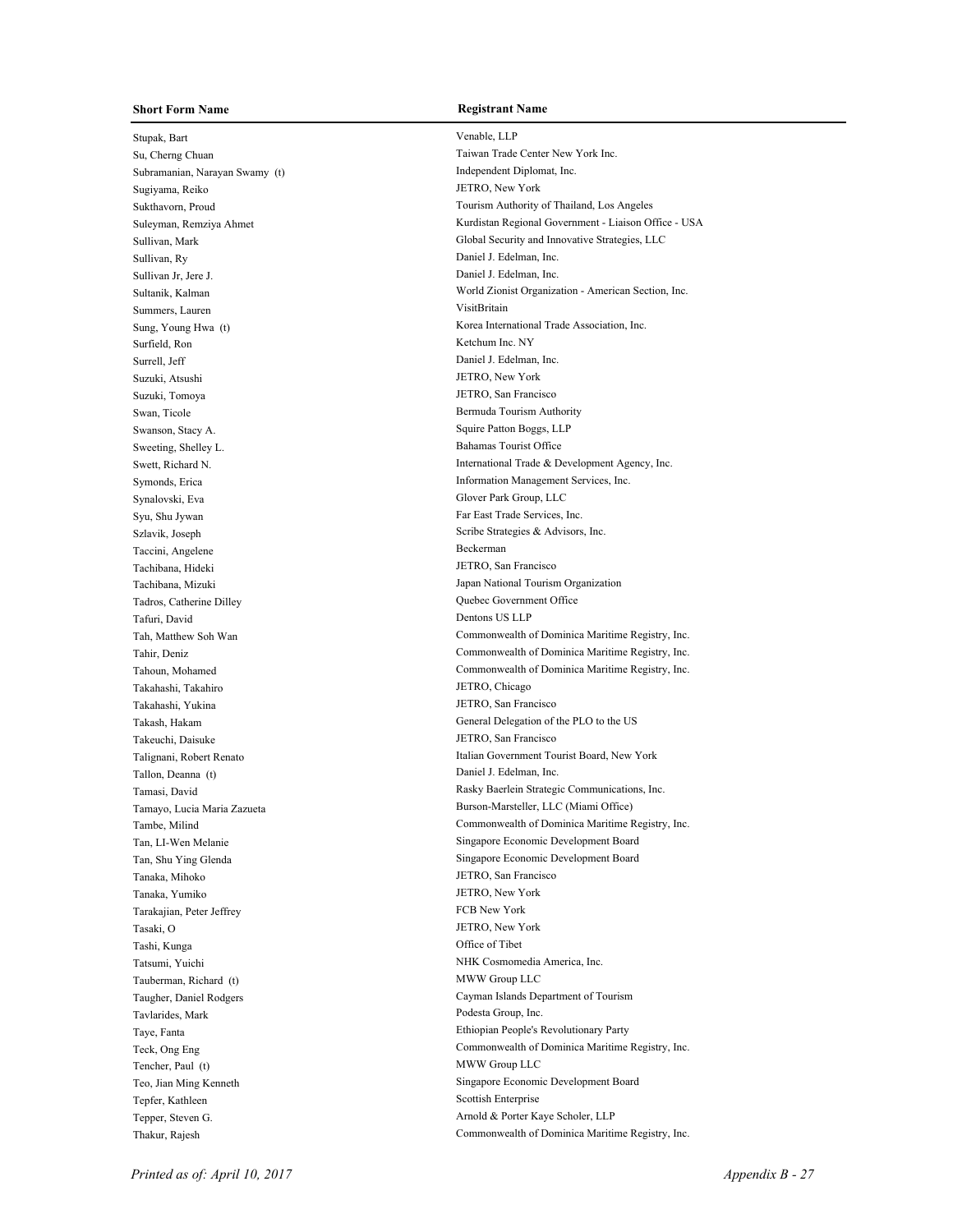Theuer, Christian Alpaytac, Inc. Thiringer, Charlotta VisitSweden Thomas, Danielle Hill and Knowlton Strategies, LLC Thomas, Rasheedah CD Global Strategies Group, LLC Thomas, Travis Monument Group, LLC Thomas-Lake, Hillary LTL Strategies Thompson, Stephen Mark JWI, LLC Tojo, Yoshiaki JETRO, San Francisco Tokola, Mark A. Korea Economic Institute Tompkins, Jr., Joseph B. Sidley Austin, LLP Toomey, Anne Katherine (t) Lewis Baach, PLLC Torrence, Cecile Bahamas Tourist Office Torricelli, Robert G. **Rosemont Associates**, LLC Totten, Mary Elizabeth Quebec Government Office Towns, Edolphus Gray Global Advisors, LLC Travers, Donal IDA Ireland Treco, Richard Bahamas Tourist Office Tremblay, Frederic Quebec Government Office Triaca, Matthew J. **Harbour Group**, LLC Triana, Isabel Greenberg Traurig, LLP Trippi, Joseph (t) Potomac Square Group Tritt, Whitney Katherine Ketchum Inc. NY Tryon, Warren Capitol Counsel, LLC Tsai, Chia-Hsuan Far East Trade Services, Inc. Tucker, Christi D. Bermuda Tourism Authority Tucker, Claire CMGRP, Inc. Turner, Jeffrey L. Squire Patton Boggs, LLP Turquetil, Yoann Quebec Government Office Tyre, Sarah Ketchum Inc. NY Vaisman, Devin Bryan CMGRP, Inc. Valdes, Jordan Podesta Group, Inc. Valeriano, Julio (t) Ogilvy Public Relations Worldwide Vallejo, Mariana Quevedo BLJ Worldwide LTD Van Ert, Lauren Monument Group, LLC Van Scoyoc, Greg S. Van Scoyoc Associates, Inc. Van Scoyoc, H. Stewart Van Scoyoc Associates, Inc. Vance, Samantha Daniel J. Edelman, Inc. Vashist, Meenakshi India Tourism, New York Vega, Dagoberto Burson-Marsteller, LLC (Washington, DC)

Thomas, Piveteau Commonwealth of Dominica Maritime Registry, Inc. Threadgill, Tyler Threadgill, Tyler Mercury Public Affairs, LLC/dba Mercury/Clark & Weinstock Tielbaard, Thirza **Netherlands Board of Tourism and Conventions (NBTC)** Netherlands Board of Tourism and Conventions (NBTC) Tiwari, Jeevanchandra Vijaykumar Commonwealth of Dominica Maritime Registry, Inc. Tocco, Jessica Rasky Baerlein Strategic Communications, Inc. Todorov, Krasimir Radev Commonwealth of Dominica Maritime Registry, Inc. Tong, Jennifer (t) Levick Strategic Communications, LP Torra, Veronica Cayman Islands Department of Tourism Trejo, Christina Marie (t) DUTKO WORLDWIDE, LLC DBA GRAYLING Tromba, Riccardo Luigi Commonwealth of Dominica Maritime Registry, Inc. Tsunenko, Alex Commonwealth of Dominica Maritime Registry, Inc. Tuvanuti, Yurawat Tourism Authority of Thailand, Los Angeles Ulgen, Havva Representative of the Turkish Republic of Northern Cyprus Vaghela, Para S. Commonwealth of Dominica Maritime Registry, Inc. van Lynden, Carel J.H. Commonwealth of Dominica Maritime Registry, Inc. Vang, Chong United Lao Council for Peace, Freedom and Reconstruction (ULCPFR) Vang, Tou-Fu United Lao Council for Peace, Freedom and Reconstruction (ULCPFR) Vang, Victor **Vang, Victor** United Lao Council for Peace, Freedom and Reconstruction (ULCPFR) Vargas-Zuniga, A. Commonwealth of Dominica Maritime Registry, Inc. Varma, Anurag **Akin, Gump, Strauss, Hauer & Feld, LLP**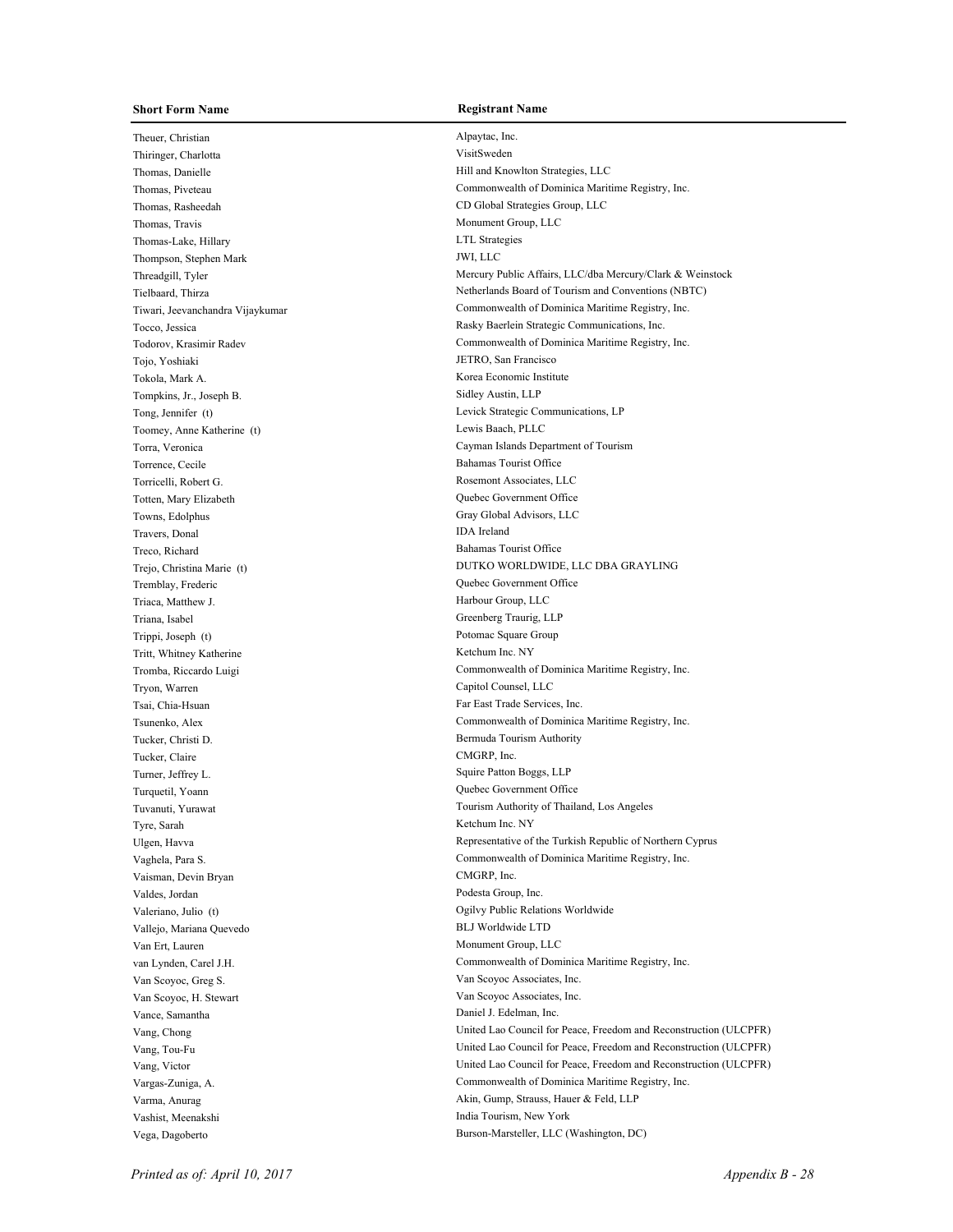### **Short Form Name Registrant Name**

Vella, George German National Tourist Office Vellozzi, Sarah M. (t) Fleishman-Hillard, Inc. Ventura, Dan Kemp Goldberg Partners, LLC Vibert, Megan Spring O'Brien & Company, Inc. Viggiano, David Alpaytac, Inc. Viirg, Andrus Enterprise Estonia in San Jose Virani, Sofia Ketchum Inc. NY Voytek, Alexa Ketchum Inc. NY Wada, Junichi (t) JETRO, New York Waessa, Laurent **Calculation** Cuebec Government Office Wagner, Joseph Fenton Communications Wakamatsu, Isamu JETRO, New York Wakisaka, Michihiro (t) JETRO, New York Waldman, Adam Endeavor Law Firm, PC Walsh, Ann Marie Enterprise Ireland Walsh, Brian J. Rokk Solutions, LLC Walsh, Carl VisitBritain Wanandi, Jennifer Williams & Jensen, PLLC Washington, Luther Husch Blackwell, LLP Wasser, Debra Daniel J. Edelman, Inc. Watanabe, Kenjiro JETRO, New York Watanabe, Mai (t) JETRO, New York Watanabe, Takayuki JETRO, Chicago Waterman, Charles E. JWI, LLC Watson, Dornell Bahamas Tourist Office Watson, Philip Enterprise Ireland Watt, Ian JETRO, New York Watters, Robb Madison Group, LLC Weill, Geoffrey Geoffrey Weill Associates Weiss, Alexis Daniel J. Edelman, Inc. Weiss, Lauren Corr Analytics, Inc. Whiting, Jr., David Smythe Daniel J. Edelman, Inc. Wieck, Reinhard Deutsche Telekom, Inc. Wiedeman, Wyeth (t) Ben Barnes Group Wiese, Landry Camstoll Group, LLC Wikoff, Gregory **FCB** New York Wilkinson, Laura Elizabeth Ketchum Inc. NY Will, Mari Maseng Communications Williams, Joe MKW Group, LLC

Verhoff, Geoff Akin, Gump, Strauss, Hauer & Feld, LLP Victorin, Ayanna N. Cayman Islands Department of Tourism Vila, Xavier Delegation of Catalonia to the United States of America Vincent, Alexander C. Shulman, Rogers, Gandal, Pordy & Ecker, P.A. Volkov, Viaceslav Commonwealth of Dominica Maritime Registry, Inc. Vreven, Line Tourist Office for Flanders, Belgium - New York Office Wachukwu, Allwell U. Commonwealth of Dominica Maritime Registry, Inc. Wagoner, Luke CD Global Strategies Group, LLC Walden, Greg **Akin, Gump, Strauss, Hauer & Feld, LLP** Walmsley, James Stuart Mainprize Lloyd's of London Market Representatives Wang, Jun China Daily Distribution Corporation Wannalert, Kulpramote **Thailand, Los Angeles** Tourism Authority of Thailand, Los Angeles Waraphaskul, Srimala Tourism Authority of Thailand, New York Watts, J.C. Jr., Watts Partners (J.C. Watts Companies) Weber, John Vincent Mercury Public Affairs, LLC/dba Mercury/Clark & Weinstock Wegerson, Paul Burson-Marsteller, LLC (Washington, DC) Westcott, Rosemary Beaver Lloyd's of London Market Representatives Wich, Alexandra Louise Rasky Baerlein Strategic Communications, Inc. Wilkins, David Horton Nelson Mullins Riley & Scarborough, LLP Williams, Rhonda DDB Worldwide Communications Group, Inc.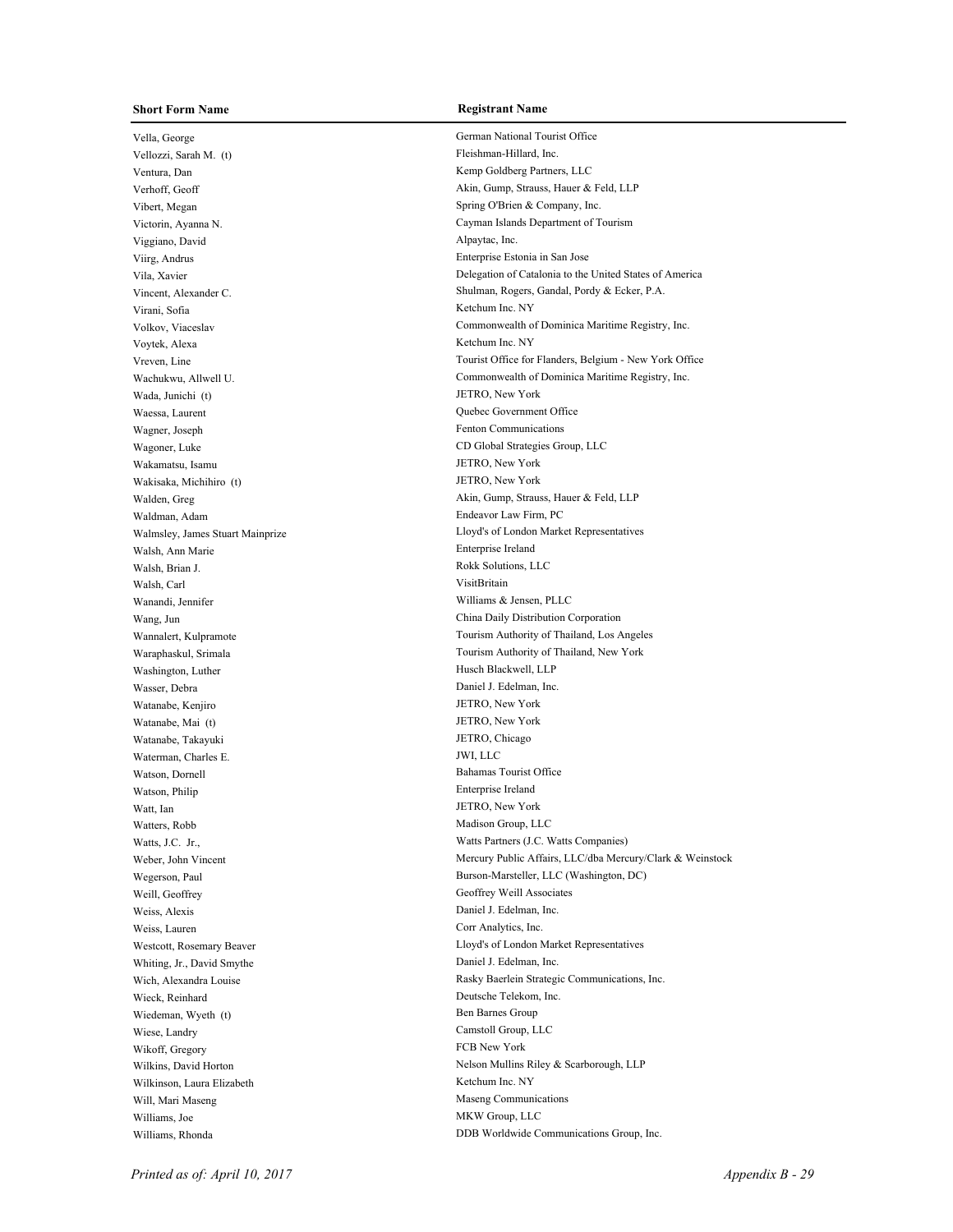## **Short Form Name Registrant Name**

Wilson, Ellen CMGRP, Inc. Wilson, Justin Alpaytac, Inc. **Alpaytac**, Inc. Wiltz, Marie Ketchum Inc. NY Wimberly, Mary H. Hogan Lovells US LLP Wineka, Samuel Have Outreach Strategies, LLC Winer, Rachel Ketchum Inc. NY Wisner, Frank G Squire Patton Boggs, LLP Woehrle, Shelley S. Hymes Global Vision Communications Wohlford, Katelyn Podesta Group, Inc. Wolbers, Rachel TwinLogic Strategies, LLP Wolf, Oliver DCI Group AZ, LLC Won, Yu Jung Korea Business Center Wood, John Christopher Urenco, Inc. Woods, Robert C. Porter Novelli, Inc. Woodside-Cidel, Melony Bahamas Tourist Office Woolcock, John Milton Jamaica Tourist Board, Florida Woolley, Jessica S. DLA Piper US LLP Workman, Daniel **Daniel J. Edelman**, Inc. Wyman, Samuel H. JWI, LLC Wynn, Albert R. Greenberg Traurig, LLP Xia, Lisa Daniel J. Edelman, Inc. Xue, Yaping China National Tourist Office Yaco, Yacob G. Nineveh Plain Defense Fund Yajima, Haruko (t) JETRO, New York Yaldiko, Salam Nineveh Plain Defense Fund Yamada, Masayoshi (t) JETRO, San Francisco Yancey, Thomas H. Sidley Austin, LLP Yang, Jennifer Fleishman-Hillard, Inc. Yarbrough, Lisa KP Public Affairs, LLC Yasuda, Ayako JETRO, Los Angeles Yokota, Toshiyuki JETRO, New York Yonten, Ngawang Office of Tibet Yoo, Jeawook Korea Business Center Youash, Michael Nineveh Plain Defense Fund Younan, Suzan Nineveh Plain Defense Fund Young, Prescott Bahamas Tourist Office Yu, Byoungwoo Korea Business Center Yu, Konshik KBS America, Inc. Yun, Woomi Daniel J. Edelman, Inc. Yunlu, Melisa Alpaytac, Inc. Zagame, John Park Strategies, LLC

Wilson, Justin (t) Levick Strategic Communications, LP Wisner, Graham G. Pillsbury Winthrop Shaw Pittman, LLP Wolf, Thomas M. LeClairRyan, A Professional Corporation Wolff, Lester L. **International Trade & Development Agency**, Inc. Worthington, Douglas Edgar Commonwealth of Dominica Maritime Registry, Inc. Xiaodong, Hu Commonwealth of Dominica Maritime Registry, Inc. Xie, Xiaoyu **Representative Office in the USA, China Council for the Promotion of International Trade (CCPIT)** Yamamoto, Yoshiharu Manufactured Imports and Investment Promotion Organization (MIPRO) Yamazato, Eigo Okinawa Prefecture DC Office, Inc. Yang, Tsun Hui Taiwan Trade Center New York Inc. Yap, Jonathan Marc Singapore Economic Development Board Yesilada, Yasa **Representative of the Turkish Republic of Northern Cyprus** Representative of the Turkish Republic of Northern Cyprus Yibo, Zhou Commonwealth of Dominica Maritime Registry, Inc. Yoneda, Hiromi Japan National Tourism Organization Yorg, Michael **International Trade & Development Agency**, Inc. Yu, Evan Tzyy-yih Crowell & Moring International, Ltd. Yu, Zhang Chao Commonwealth of Dominica Maritime Registry, Inc. Yuanyun, Yao Commonwealth of Dominica Maritime Registry, Inc.